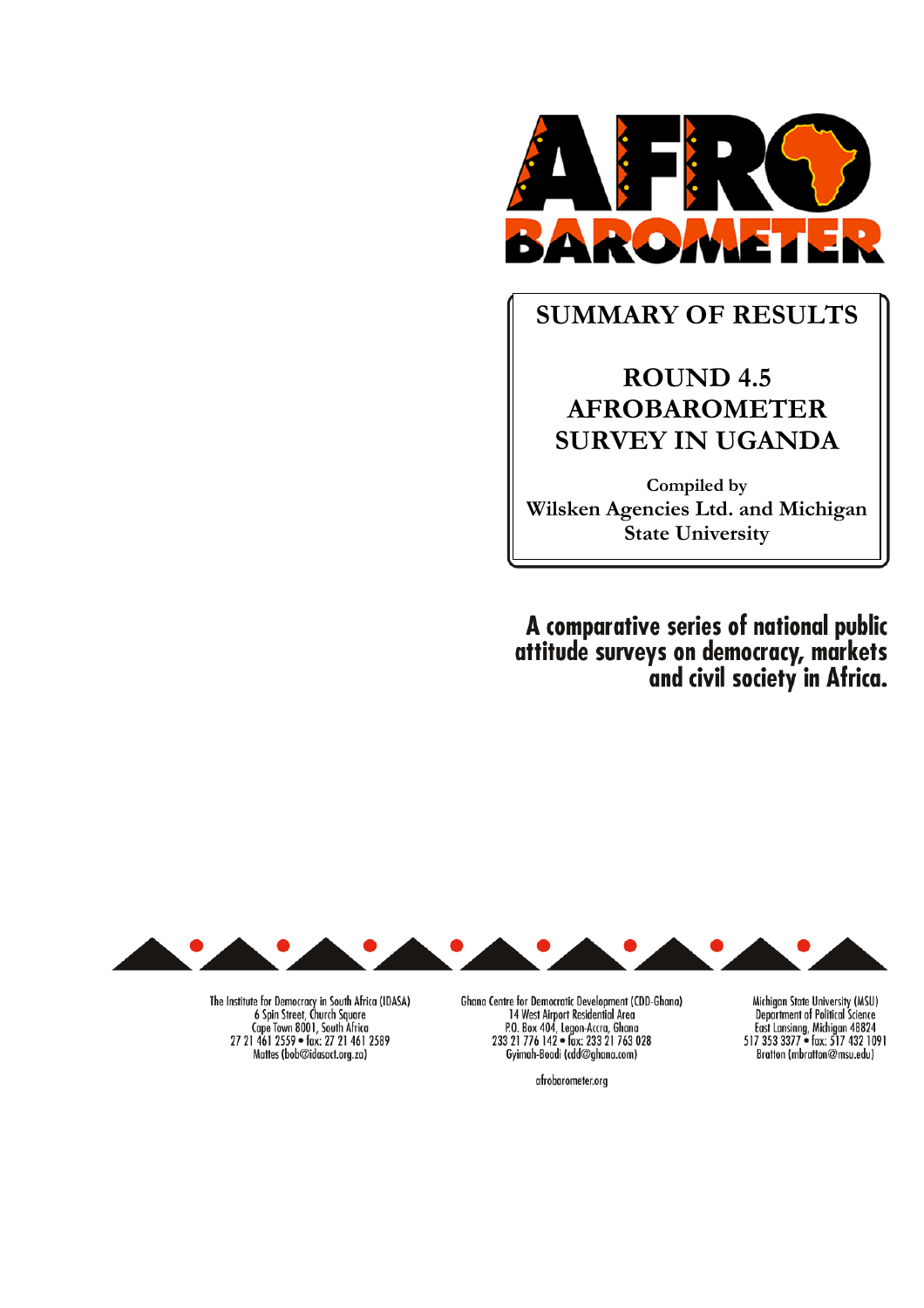# **ROUND 4.5 AFROBAROMETER SURVEY IN UGANDA**

# **2010**

# **Summary of Results**

The Afrobarometer is an independent, non-partisan research instrument that measures the social, political and economic atmosphere in Africa. Between 18 November and 6 December 2010, the Afrobarometer surveyed a nationally representative, random, stratified probability sample of 2,000 adult Ugandans. Face-to-face interviews were conducted by Wilsken Agencies, Ltd. in the language of the respondent's choice. The survey covered both urban and rural areas, as well as all four administrative regions of the country and Kampala. The sample was drawn by taking the smallest geographic units, Census Enumeration Areas (EA's) and stratifying all EA's across the country into separate lists according to administrative region and urban or rural status. 250 EA's were then randomly selected from these lists with the probability proportionate to its size in the overall population as represented in the 2002 Population and Housing Census (2010 projections). This ensures that every eligible adult had an equal and known chance of being selected. Eight households were then randomly selected within each EA, and a respondent 18 years of age or older was randomly selected from each household. A gender quota ensured that every other interview must be with a female. A sample of this size is sufficient to yield an overall margin of error of +/- 2 percent at a confidence level of 95 percent. Local language translations were done in 9 languages: Luganda, Runyankole-Rukiga, Runyoro-Rutooro, Lugbara, Alur, Luo, Ateso, Akirimojong, and Lumasaba.

We gratefully acknowledge the support of the Canadian International Development Agency (CIDA), UK Department for International Development (DfID), the Royal Danish Ministry of Foreign Affairs (RDMFA/Danida), the Swedish International Development Agency (SIDA), and the United States Agency for International Development (USAID) for Afrobarometer Round 4, and the support of the Deepening Democracy Programme (DDP) in Uganda for funding this Afrobarometer Round 4.5 survey.

#### **Contact Information:**

For more information and requests for further analysis of Uganda results, please visit the Afrobarometer website, www.afrobarometer.org, or contact:

Robert Sentamu **Francis Kibirige** Wilsken Agencies Ltd. and **Afrobarometer Network Data Manager** Network Data Manager Centre for Democratic Governance (CDG) fkibirige@idasa.org.za Off: +256 41 266111 wilsken@africaonline.co.ug

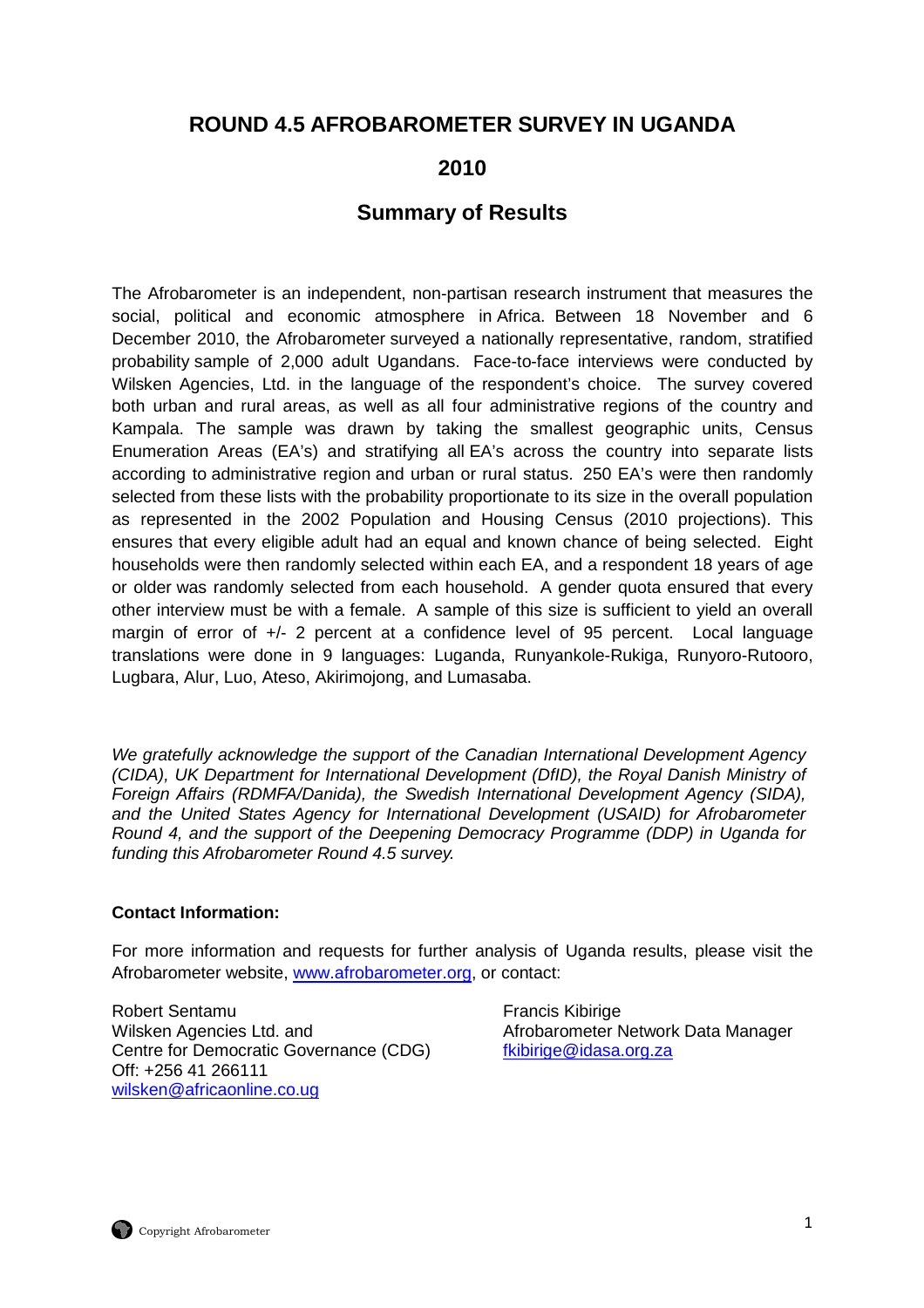**Note:** All figures in the following tables are percentages, rounded to whole numbers. Due to rounding, columns may not add up to exactly 100. Also note that a figure of "0" reported indicates that at least 1 response, but less than 0.5 of all responses, were in this category, whereas a dash ("-") or blank cell indicates that there were no responses in this category. For Questions 1 through 100, weighted frequency distributions are reported.

**Note**: The columns in each table for "WHICH PARTY" refer to party affiliation, and are based on the responses to Questions 49 and 50 about whether the respondent is affiliated with a political party, and if so, which one.

#### **Demographics**

|           |                     | <b>Unweighted</b>       | Weighted                |
|-----------|---------------------|-------------------------|-------------------------|
| Gender    |                     |                         |                         |
|           | Male                | 50                      | 50                      |
|           | Female              | 50                      | 50                      |
|           |                     |                         |                         |
| Location  |                     |                         |                         |
|           | Urban               | 14                      | 14                      |
|           | Rural               | 86                      | 86                      |
|           |                     |                         |                         |
| Region    |                     |                         |                         |
|           | Central             | 20                      | 22                      |
|           | West                | $\overline{24}$         | $\overline{26}$         |
|           | North               | 22                      | $\overline{22}$         |
|           | East                | $\overline{27}$         | $\overline{25}$         |
|           | Kampala             | $\overline{6}$          | $\overline{6}$          |
| Education |                     |                         |                         |
|           | No formal schooling | 14                      | 14                      |
|           | Primary             | 41                      | 39                      |
|           | Secondary           | $\overline{34}$         | $\overline{35}$         |
|           | Post-Secondary      | $\overline{11}$         | 12                      |
| Age       |                     |                         |                         |
|           | $18 - 24$           | $\overline{25}$         | $\overline{25}$         |
|           | 25-34               | $\overline{32}$         | 33                      |
|           | 35-44               | $\overline{23}$         | $\overline{23}$         |
|           | 45-54               | $\overline{11}$         | $\overline{11}$         |
|           | 55-64               | $\overline{\mathbf{r}}$ | $\overline{\mathbf{4}}$ |
|           | 65-74               | $\overline{2}$          | $\overline{2}$          |
|           | 75 and older        | 1                       | 1                       |
| Religion  |                     |                         |                         |
|           | Christian           | 88                      | 87                      |
|           | Muslim              | 11                      | $\overline{12}$         |
|           | Other               | 1                       | 1                       |

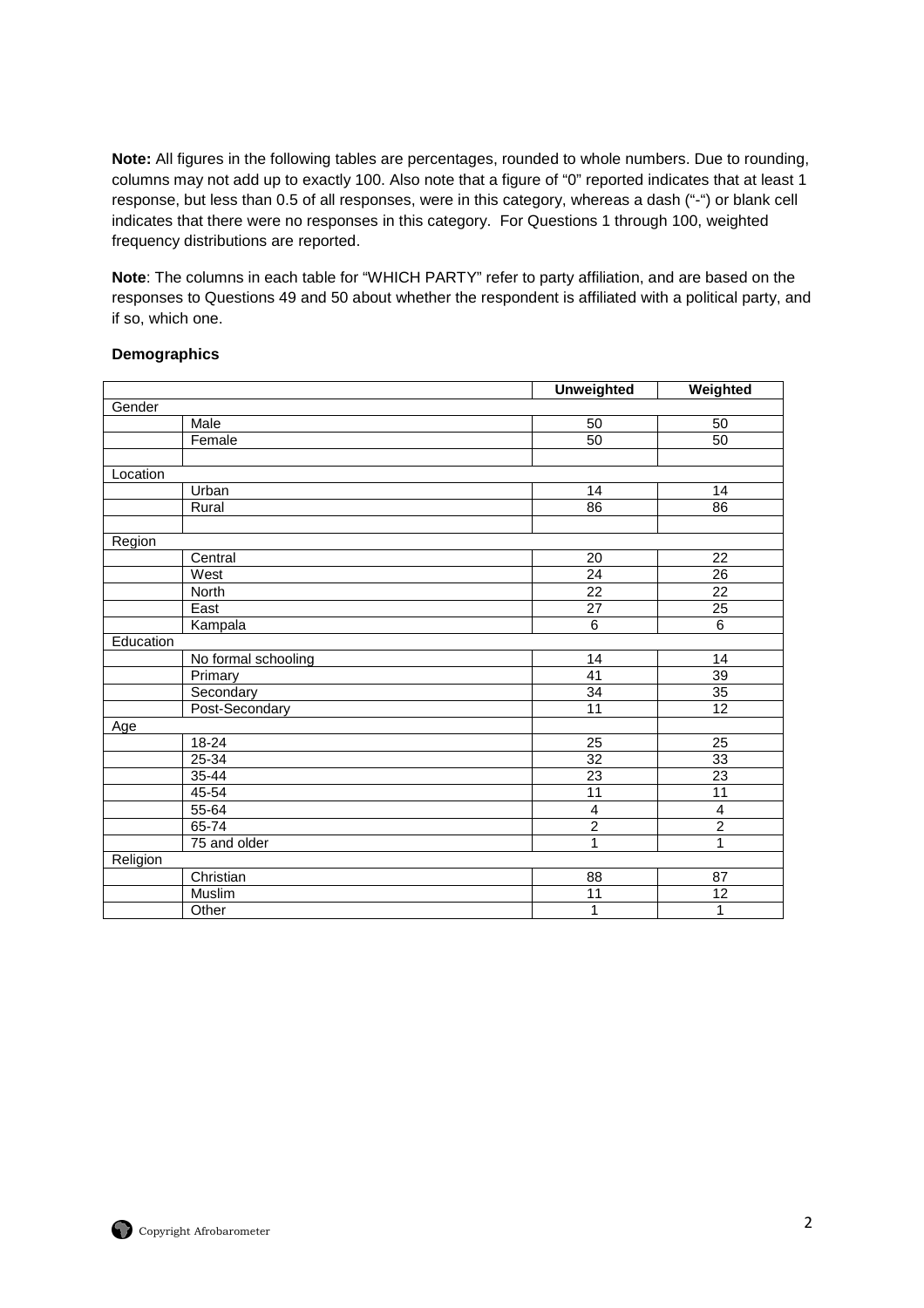## 3a. In general, how would you describe: The present economic condition of this country?

|                  |                      |         |       | Province or region |       |         |       | Urban or Rural Primary<br>Sampling Unit |            | Q50. WHICH PARTY  | This interview, gender |        | Total |
|------------------|----------------------|---------|-------|--------------------|-------|---------|-------|-----------------------------------------|------------|-------------------|------------------------|--------|-------|
|                  |                      | Central | West  | North              | East  | Kampala | Urban | Rural                                   | <b>NRM</b> | <b>OPPOSITION</b> | Male                   | Female |       |
|                  |                      | Col %   | Col % | Col %              | Col % | Col %   | Col % | Col %                                   | Col %      | Col %             | Col %                  | Col %  | Col % |
| Q3a. How would   | Very Bad             | 15      | 6     | 9                  | 20    | 9       | 10    | 13                                      | 10         | 19                | 14                     |        | 12    |
| you describe the | Fairly bad           | 29      | 15    | 29                 | 33    | 19      | 21    | 27                                      | 23         | 29                | 25                     | 27     | 26    |
| present economic | Neither good nor bad | 20      | 17    | 9                  |       | 19      | 19    | 14                                      | 13         | 16                | 16                     | 14     | 15    |
| condition        | Fairly good          | 33      | 49    | 49                 | 30    | 49      | 44    | 40                                      | 45         | 34                | 40                     | 41     | 41    |
|                  | Very good            |         | 12    | 3                  |       | 3       | 5     |                                         |            |                   |                        |        |       |
|                  | Don't know           |         |       |                    |       | C       |       |                                         |            |                   |                        |        |       |

3b. In general, how would you describe: Your own present living conditions?

|                |                      |         |       |                    |       |         |       | Urban or Rural Primary |            |                  |                        |        |       |
|----------------|----------------------|---------|-------|--------------------|-------|---------|-------|------------------------|------------|------------------|------------------------|--------|-------|
|                |                      |         |       | Province or region |       |         |       | Sampling Unit          |            | Q50. WHICH PARTY | This interview, gender |        | Total |
|                |                      | Central | West  | North              | East  | Kampala | Urban | Rural                  | <b>NRM</b> | OPPOSITION       | Male                   | Female |       |
|                |                      | Col %   | Col % | Col %              | Col % | Col %   | Col % | Col %                  | Col %      | Col %            | Col %                  | Col %  | Col % |
| Q3b. Your      | Very Bad             | 13      |       | 12                 | 24    |         |       | 15                     | 12         | 19               | 14                     | 14     | 14    |
| present living | Fairly bad           | 23      | 25    | 32                 | 36    | 19      | 22    | 29                     | 30         | 28               | 26                     | 31     | 28    |
| conditions     | Neither good nor bad | 21      | 19    | 10                 | 9     | 14      | 16    | 14                     | 14         | 14               | 15                     | 14     | 14    |
|                | Fairly good          | 39      | 43    | 42                 | 28    | 51      | 45    | 38                     | 40         | 34               | 41                     | 36     | 39    |
|                | Very good            | 3       |       |                    | 3     |         |       |                        |            |                  | 3                      |        |       |
|                | Don't know           |         |       |                    |       |         |       |                        |            |                  | $\sim$                 |        |       |

# 4. In general, how do you rate your living conditions compared to those of other Ugandans?

|                               |               |         |       |                    |       |         |       | Urban or Rural Primary |            |                   |                        |        |       |
|-------------------------------|---------------|---------|-------|--------------------|-------|---------|-------|------------------------|------------|-------------------|------------------------|--------|-------|
|                               |               |         |       | Province or region |       |         |       | Sampling Unit          |            | Q50. WHICH PARTY  | This interview, gender |        | Total |
|                               |               | Central | West  | North              | East  | Kampala | Urban | Rural                  | <b>NRM</b> | <b>OPPOSITION</b> | Male                   | Female |       |
|                               |               | Col %   | Col % | Col %              | Col % | Col %   | Col % | Col %                  | Col %      | Col %             | Col %                  | Col %  | Col % |
| Q4. Your present              | Much Worse    |         |       |                    | 14    |         |       |                        | 9          |                   |                        | 9      |       |
| living conditions             | Worse         | 19      | 28    | 47                 | 41    | 21      | 28    | 34                     | 34         | 33                | 31                     | 35     | 33    |
| compared to<br>those of other | Same          | 38      | 36    | 22                 | 19    | 26      | 25    | 29                     | 29         | 28                | 29                     | 28     | 29    |
| ugandans                      | <b>Better</b> | 27      | 23    | 17                 | 22    | 30      | 29    | 22                     | 22         | 23                | 24                     | 22     | 23    |
|                               | Much Better   |         |       |                    |       | 6       | 6     |                        | 3          |                   |                        | ົ      |       |
|                               | Don't know    |         |       |                    |       | 10      |       |                        |            |                   |                        |        |       |

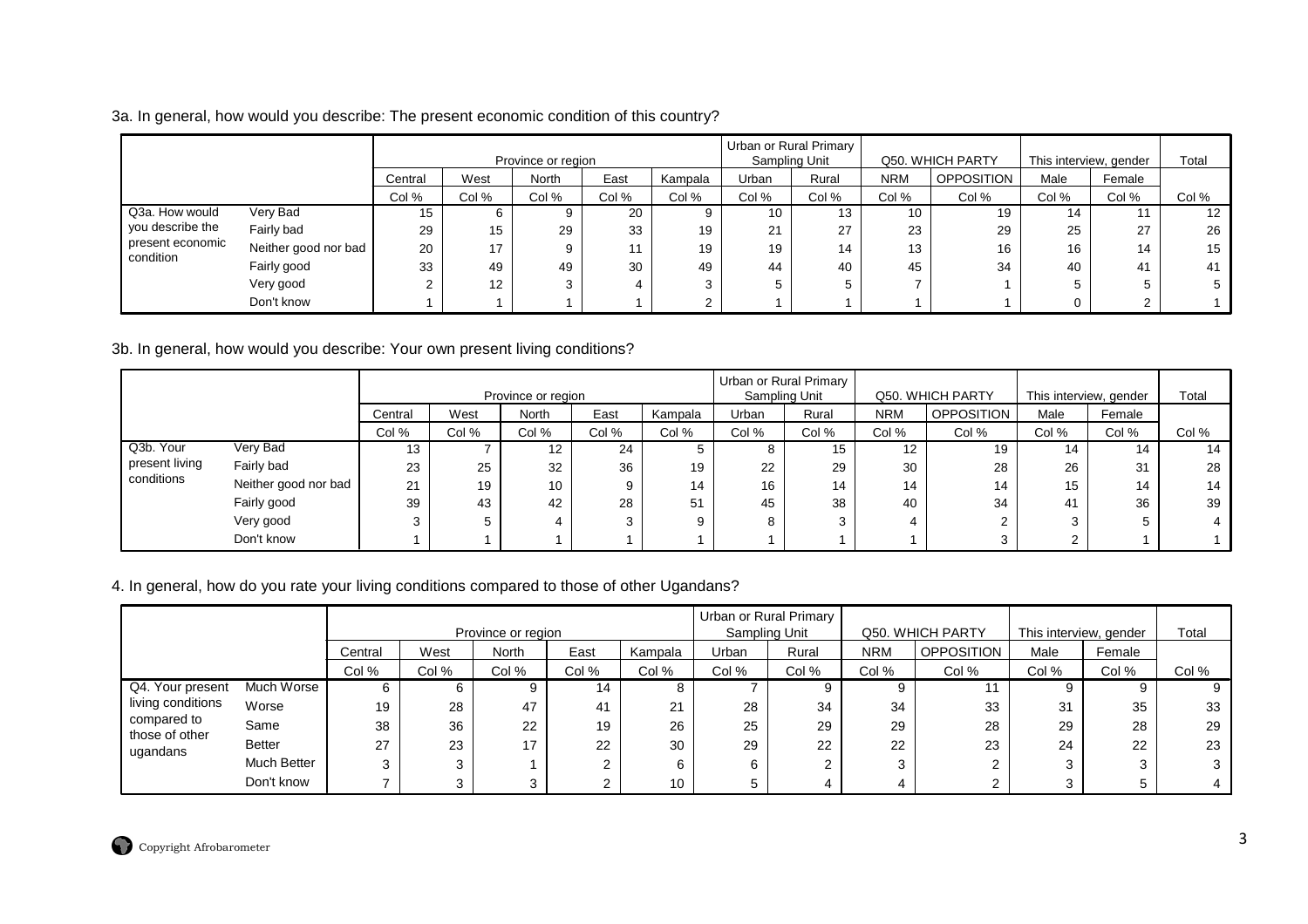|                              |               |         |       | Province or region |       |         |       | Urban or Rural Primary<br>Sampling Unit |            | Q50. WHICH PARTY  |       | This interview, gender | Total |
|------------------------------|---------------|---------|-------|--------------------|-------|---------|-------|-----------------------------------------|------------|-------------------|-------|------------------------|-------|
|                              |               | Central | West  | North              | East  | Kampala | Urban | Rural                                   | <b>NRM</b> | <b>OPPOSITION</b> | Male  | Female                 |       |
|                              |               | Col %   | Col % | Col %              | Col % | Col %   | Col % | Col %                                   | Col %      | Col %             | Col % | Col %                  | Col % |
| Q5a. Economic                | Much Worse    |         |       |                    |       |         | 6     |                                         |            |                   |       |                        |       |
| condition in this            | Worse         | 20      | 22    | 28                 | 37    | 15      | 21    | 27                                      | 27         | 30                | 28    | 24                     | 26    |
| country                      | Same          | 45      | 39    | 40                 | 24    | 40      | 34    | 37                                      | 34         | 41                | 33    | 40                     | 37    |
| compared to 12<br>months ago | <b>Better</b> | 27      | 32    | 26                 | 24    | 31      | 30    | 27                                      | 30         | 21                | 28    | 27                     | 28    |
|                              | Much Better   |         | 4     |                    | ◠     |         | 5     |                                         | 3          |                   |       | ◠                      |       |
|                              | Don't know    |         |       |                    | ົ     |         | 4     |                                         | $\sim$     |                   |       |                        |       |

5b. Looking back, how do you rate the following compared to twelve months ago: Your living conditions?

|                  |               |         |       | Province or region |       |         |       | Urban or Rural Primary<br>Sampling Unit |            | Q50, WHICH PARTY | This interview, gender |        | Total |
|------------------|---------------|---------|-------|--------------------|-------|---------|-------|-----------------------------------------|------------|------------------|------------------------|--------|-------|
|                  |               | Central | West  | North              | East  | Kampala | Urban | Rural                                   | <b>NRM</b> | OPPOSITION       | Male                   | Female |       |
|                  |               | Col %   | Col % | Col %              | Col % | Col %   | Col % | Col %                                   | Col %      | Col %            | Col %                  | Col %  | Col % |
| Q5b. Your living | Much Worse    |         |       |                    | 10    | 8       |       |                                         | 6          |                  |                        |        | 6     |
| conditions       | Worse         | 24      | 20    | 25                 | 37    | 6       | 16    | 27                                      | 26         | 27               | 26                     | 24     | 25    |
| compared to 12   | Same          | 37      | 37    | 35                 | 23    | 39      | 35    | 33                                      | 33         | 35               | 30                     | 36     | 33    |
| months ago       | <b>Better</b> | 29      | 33    | 30                 | 26    | 36      | 35    | 29                                      | 30         | 27               | 32                     | 28     | 30    |
|                  | Much Better   |         |       | 4                  |       |         |       |                                         | 4          |                  |                        | 4      |       |
|                  | Don't know    |         |       |                    |       | 8       |       |                                         | ⌒          |                  |                        |        |       |

# 6a. Looking ahead, do you expect the following to be better or worse: Economic conditions in this country in twelve months time?

|                              |               |         |       |                    |       |         |               | Urban or Rural Primary |            |                   |                        |                   |                   |
|------------------------------|---------------|---------|-------|--------------------|-------|---------|---------------|------------------------|------------|-------------------|------------------------|-------------------|-------------------|
|                              |               |         |       | Province or region |       |         | Sampling Unit |                        |            | Q50, WHICH PARTY  | This interview, gender |                   | Total             |
|                              |               | Central | West  | North              | East  | Kampala | Urban         | Rural                  | <b>NRM</b> | <b>OPPOSITION</b> | Male                   | Female            |                   |
|                              |               | Col %   | Col % | Col %              | Col % | Col %   | Col %         | Col %                  | Col %      | Col %             | Col %                  | Col %             | Col %             |
| Q6a. Economic                | Much Worse    | 5       | C.    |                    | 10    |         |               |                        | ົ          | 10                |                        |                   |                   |
| condition in this            | Worse         |         | 5     | 9                  | 23    |         | 12            | 12                     | 11         | 15                | 13                     | $12 \overline{ }$ | $12 \overline{ }$ |
| country in 12<br>months time | Same          | 17      |       | 27                 | 11    | 18      | 14            | 16                     | 15         | 20                | 15                     | 17                | 16                |
|                              | <b>Better</b> | 41      | 49    | 42                 | 30    | 31      | 35            | 41                     | 43         | 35                | 42                     | 38                | 40                |
|                              | Much Better   | 8       | 21    | 9                  | 6     | 10      | 15            |                        | 13         |                   |                        | 11                |                   |
|                              | Don't know    | 17      | 13    | 10                 | 19    | 27      | 19            | 15                     | 15         | 13                | 14                     | 18                | 16                |

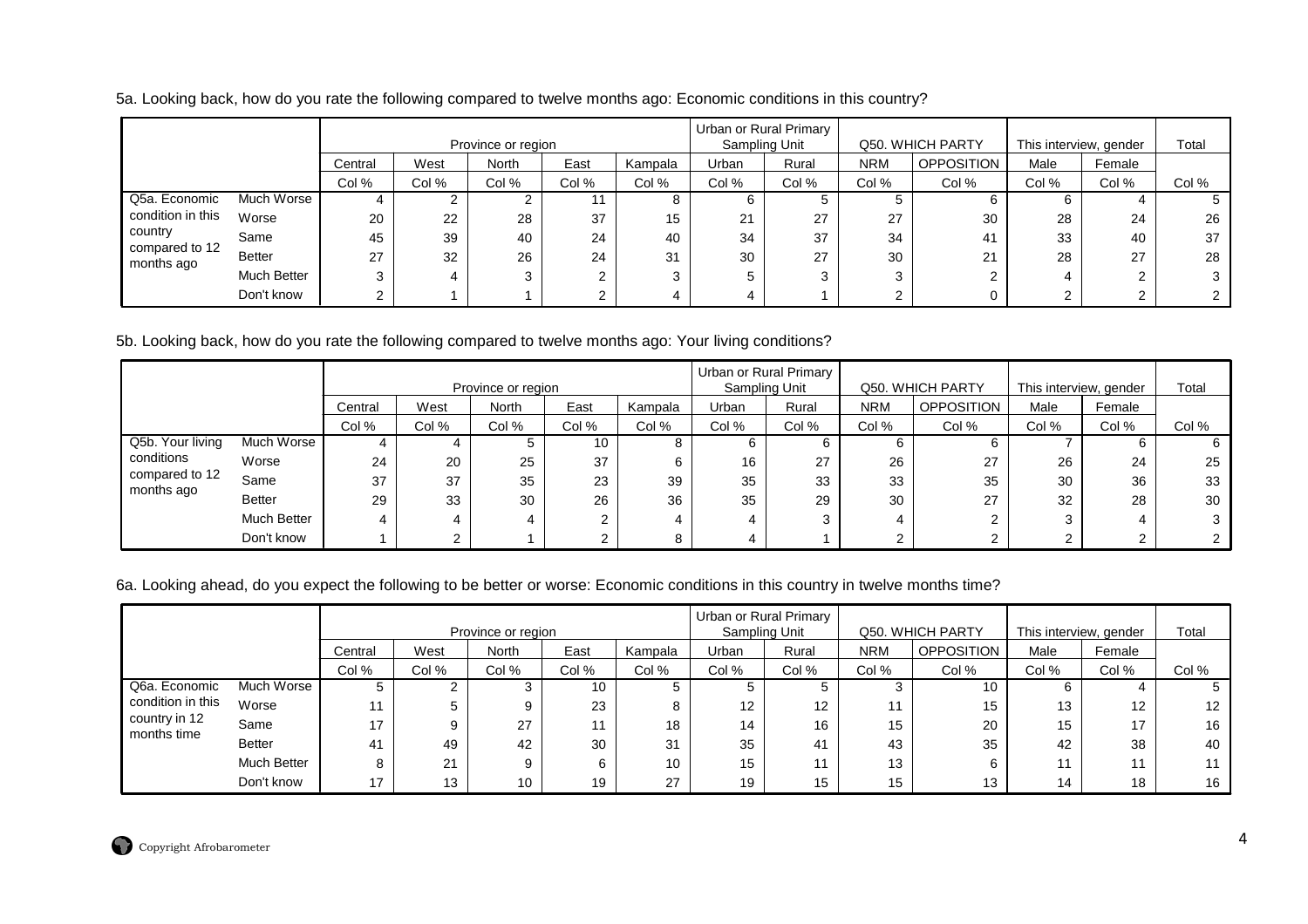6b. Looking ahead, do you expect the following to be better or worse: Your living conditions in twelve months time?

|                  |               |                   |       | Province or region |       |         | Urban or Rural Primary | Sampling Unit     |            | Q50. WHICH PARTY  |       | This interview, gender | Total |
|------------------|---------------|-------------------|-------|--------------------|-------|---------|------------------------|-------------------|------------|-------------------|-------|------------------------|-------|
|                  |               | Central           | West  | North              | East  | Kampala | Urban                  | Rural             | <b>NRM</b> | <b>OPPOSITION</b> | Male  | Female                 |       |
|                  |               | Col %             | Col % | Col %              | Col % | Col %   | Col %                  | Col %             | Col %      | Col %             | Col % | Col %                  | Col % |
| Q6b. Your living | Much Worse    |                   |       |                    | 10    |         | b                      |                   | 3          |                   |       |                        |       |
| conditions in 12 | Worse         | 8                 |       | 9                  | 22    | 9       | 9                      | 11                | 11         |                   | 10    | 12                     | 11    |
| months time      | Same          | 18                | 11    | 21                 | 12    | 11      | $12 \overline{ }$      | 16                | 14         | 19                | 15    | 16                     | 15    |
|                  | <b>Better</b> | 43                | 46    | 48                 | 36    | 43      | 42                     | 43                | 46         | 42                | 46    | 40                     | 43    |
|                  | Much Better   | 15                | 23    | 10                 | 6     | 15      | 18                     | 13                | 14         | 12                | 14    | 14                     | 14    |
|                  | Don't know    | $12 \overline{ }$ | 12    | 8                  | 14    | 18      | 13                     | $12 \overline{ }$ | 12         |                   | 10    | 14                     | 12    |

7a. Over the past year, how often, if ever, have you or anyone in your family gone without: Enough food to eat?

|                               |                    |         |       |                    |       |         | Urban or Rural Primary |               |            |                   |                        |        |                      |
|-------------------------------|--------------------|---------|-------|--------------------|-------|---------|------------------------|---------------|------------|-------------------|------------------------|--------|----------------------|
|                               |                    |         |       | Province or region |       |         |                        | Sampling Unit |            | Q50, WHICH PARTY  | This interview, gender |        | Total                |
|                               |                    | Central | West  | <b>North</b>       | East  | Kampala | Urban                  | Rural         | <b>NRM</b> | <b>OPPOSITION</b> | Male                   | Female |                      |
|                               |                    | Col %   | Col % | Col %              | Col % | Col %   | Col %                  | Col %         | Col %      | Col %             | Col %                  | Col %  | Col %                |
| Q7a. How often                | Never              | 53      | 59    | 36                 | 44    | 49      | 53                     | 48            | 50         | 49                | 50                     | 47     | 48                   |
| have you gone                 | Just once or twice | 25      | 26    | 29                 | 20    | 34      | 29                     | 25            | 27         | 23                | 26                     | 25     | 25                   |
| without enough<br>food to eat | Several times      | 13      | 13    | 23                 | 22    | 14      | 13                     | 18            | 16         | 17                | 16                     | 19     | 17                   |
|                               | Many times         |         |       | 9                  |       |         |                        |               |            |                   | 6                      |        | 6                    |
|                               | Always             |         |       |                    |       |         |                        | 3             |            |                   | 3                      |        | $\mathbf{2}^{\circ}$ |
|                               | Don't Know         |         |       |                    |       |         |                        |               |            |                   |                        |        | $\mathbf{0}$         |

#### 7b. Over the past year, how often, if ever, have you or anyone in your family gone without: Enough clean water for home use?

|                                  |                    |         |       |                    |                   |         |               | Urban or Rural Primary |            |                   |                        |        |       |
|----------------------------------|--------------------|---------|-------|--------------------|-------------------|---------|---------------|------------------------|------------|-------------------|------------------------|--------|-------|
|                                  |                    |         |       | Province or region |                   |         | Sampling Unit |                        |            | Q50. WHICH PARTY  | This interview, gender |        | Total |
|                                  |                    | Central | West  | <b>North</b>       | East              | Kampala | Urban         | Rural                  | <b>NRM</b> | <b>OPPOSITION</b> | Male                   | Female |       |
|                                  |                    | Col %   | Col % | Col %              | Col %             | Col %   | Col %         | Col %                  | Col %      | Col %             | Col %                  | Col %  | Col % |
| Q7b. How often                   | Never              | 44      | 46    | 38                 | 52                | 65      | 63            | 44                     | 45         | 49                | 45                     | 48     | 46    |
| have you gone                    | Just once or twice | 27      | 25    | 25                 | 16                | 23      | 19            | 24                     | 23         | 20                | 23                     | 23     | 23    |
| without enough<br>water for home | Several times      | 16      | 19    | 27                 | 15                | 6       | 12            | 19                     | 19         | 17                | 19                     | 18     | 18    |
| use                              | Many times         | 9       |       |                    | $12 \overline{ }$ | b       |               |                        |            | 10                | 9                      |        |       |
|                                  | Always             |         |       |                    |                   | 0       |               |                        |            |                   |                        |        |       |
|                                  | Don't Know         |         |       |                    |                   |         |               |                        |            |                   |                        |        |       |

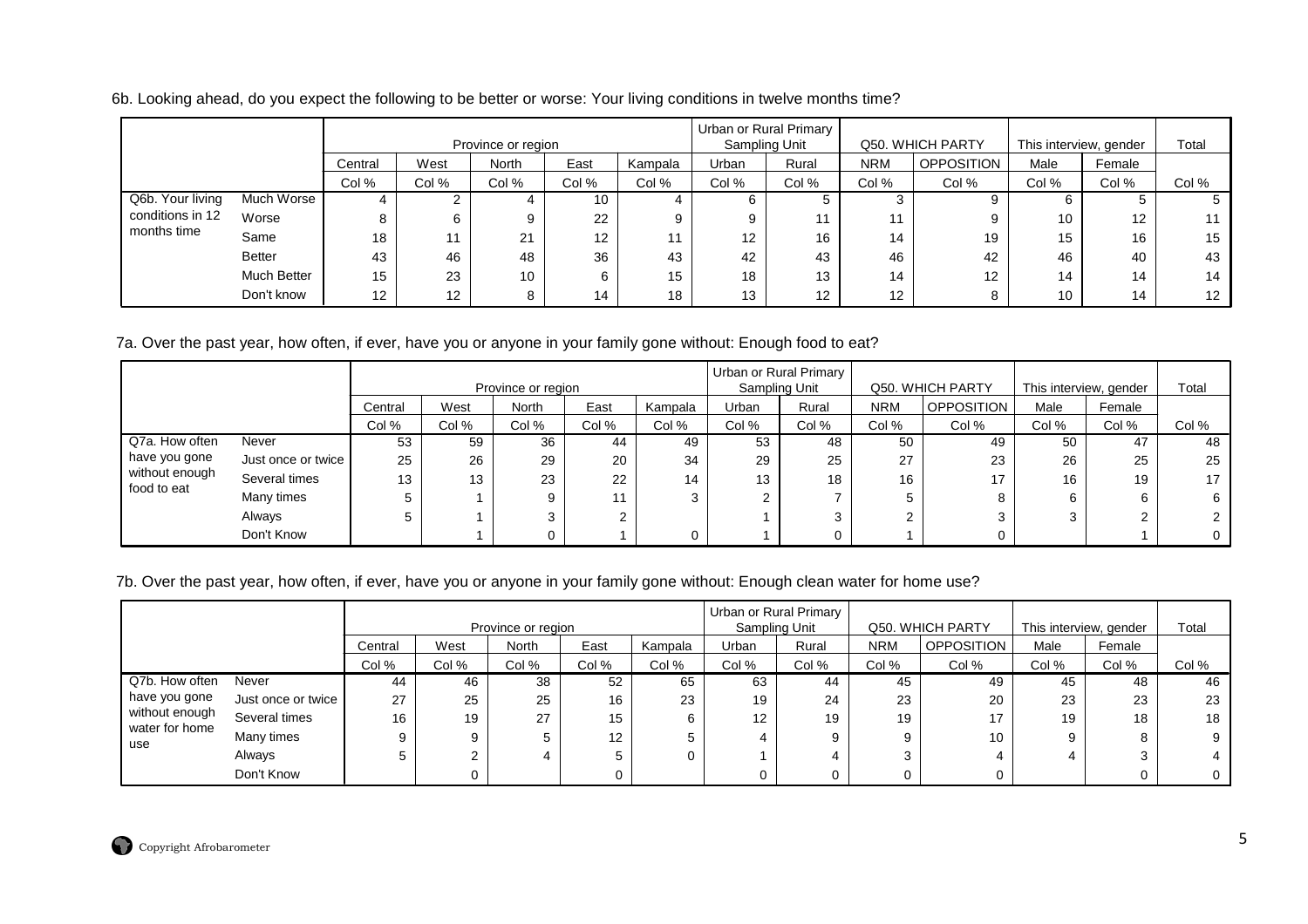|  |  | 7c. Over the past year, how often, if ever, have you or anyone in your family gone without: Medicines or medical treatment? |
|--|--|-----------------------------------------------------------------------------------------------------------------------------|
|  |  |                                                                                                                             |

|                 |                    |         |       | Province or region |       |         |       | Urban or Rural Primary<br>Sampling Unit |            | Q50. WHICH PARTY  | This interview, gender |        | Total |
|-----------------|--------------------|---------|-------|--------------------|-------|---------|-------|-----------------------------------------|------------|-------------------|------------------------|--------|-------|
|                 |                    | Central | West  | <b>North</b>       | East  | Kampala | Urban | Rural                                   | <b>NRM</b> | <b>OPPOSITION</b> | Male                   | Female |       |
|                 |                    | Col %   | Col % | Col %              | Col % | Col %   | Col % | Col %                                   | Col %      | Col %             | Col %                  | Col %  | Col % |
| Q7c. How often  | Never              | 31      | 28    | 22                 | 23    | 45      | 43    | 24                                      | 27         | 28                | 25                     | 29     | 27    |
| have you gone   | Just once or twice | 23      | 30    | 22                 | 17    | 27      | 23    | 23                                      | 24         | 20                | 23                     | 24     | 23    |
| without medical | Several times      | 29      | 28    | 30                 | 22    | 14      | 18    | 27                                      | 27         | 27                | 28                     | 24     | 26    |
| care            | Many times         |         | 13    | 15                 | 15    | 8       |       | 14                                      | 14         | $12 \overline{ }$ | 12 <sup>°</sup>        | 14     | 13    |
|                 | Always             |         |       | 11                 | 23    | 3       |       | 11                                      |            | 13                | 12                     | 9      | 10    |
|                 | Don't Know         |         |       |                    |       | 3       |       | 0                                       |            |                   |                        |        |       |

7d. Over the past year, how often, if ever, have you or anyone in your family gone without: Enough fuel to cook your food?

|                                     |                    |         |                   | Province or region |       |                 |       | Urban or Rural Primary<br>Sampling Unit |            | Q50. WHICH PARTY  | This interview, gender |        | Total |
|-------------------------------------|--------------------|---------|-------------------|--------------------|-------|-----------------|-------|-----------------------------------------|------------|-------------------|------------------------|--------|-------|
|                                     |                    | Central | West              | North              | East  | Kampala         | Urban | Rural                                   | <b>NRM</b> | <b>OPPOSITION</b> | Male                   | Female |       |
|                                     |                    | Col %   | Col %             | Col %              | Col % | Col %           | Col % | Col %                                   | Col %      | Col %             | Col %                  | Col %  | Col % |
| Q7d. How often                      | Never              | 48      | 52                | 26                 | 48    | 45              | 46    | 44                                      | 45         | 45                | 46                     | 42     | 44    |
| have you gone                       | Just once or twice | 21      | 29                | 24                 | 15    | 32              | 29    | 22                                      | 22         | 22                | 22                     | 24     | 23    |
| without enough<br>fuel to cook your | Several times      | 17      | $12 \overline{ }$ | 32                 | 18    | 10 <sup>1</sup> | 13    | 20                                      | 20         | 18                | 18                     | 20     | 19    |
| food                                | Many times         |         | 5                 | 12                 | 15    | 10 <sup>1</sup> |       |                                         | 10         |                   | 10 <sup>1</sup>        | 11     | 10    |
|                                     | Always             |         | 3                 |                    |       |                 |       | 4                                       |            |                   |                        |        |       |

## 7e. Over the past year, how often, if ever, have you or anyone in your family gone without: A cash income?

|                          |                    |         |       | Province or region |       |         |       | Urban or Rural Primary<br>Sampling Unit |            | Q50. WHICH PARTY  |       | This interview, gender | Total |
|--------------------------|--------------------|---------|-------|--------------------|-------|---------|-------|-----------------------------------------|------------|-------------------|-------|------------------------|-------|
|                          |                    | Central | West  | <b>North</b>       | East  | Kampala | Urban | Rural                                   | <b>NRM</b> | <b>OPPOSITION</b> | Male  | Female                 |       |
|                          |                    | Col %   | Col % | Col %              | Col % | Col %   | Col % | Col %                                   | Col %      | Col %             | Col % | Col %                  | Col % |
| Q7e. How                 | Never              | 12      |       | 12.                |       | 15      | 18    |                                         |            |                   | 13    |                        | 12    |
| often have               | Just once or twice | 14      | 24    | 17                 | 17    | 39      | 31    | 18                                      | 21         | 18                | 20    | 19                     | 20    |
| you gone<br>without cash | Several times      | 20      | 26    | 25                 | 23    | 23      | 22    | 24                                      | 26         | 17                | 23    | 24                     | 24    |
| income                   | Many times         | 40      | 23    | 20                 | 32    |         | 15    | 29                                      | 26         | 32                | 26    | 28                     | 27    |
|                          | Always             | 14      | 15    | 26                 | 17    | 10      | 12    | 18                                      | 16         | 16                | 17    | 18                     |       |
|                          | Don't Know         |         |       | 0                  |       |         |       | 0                                       |            |                   | 0     |                        |       |

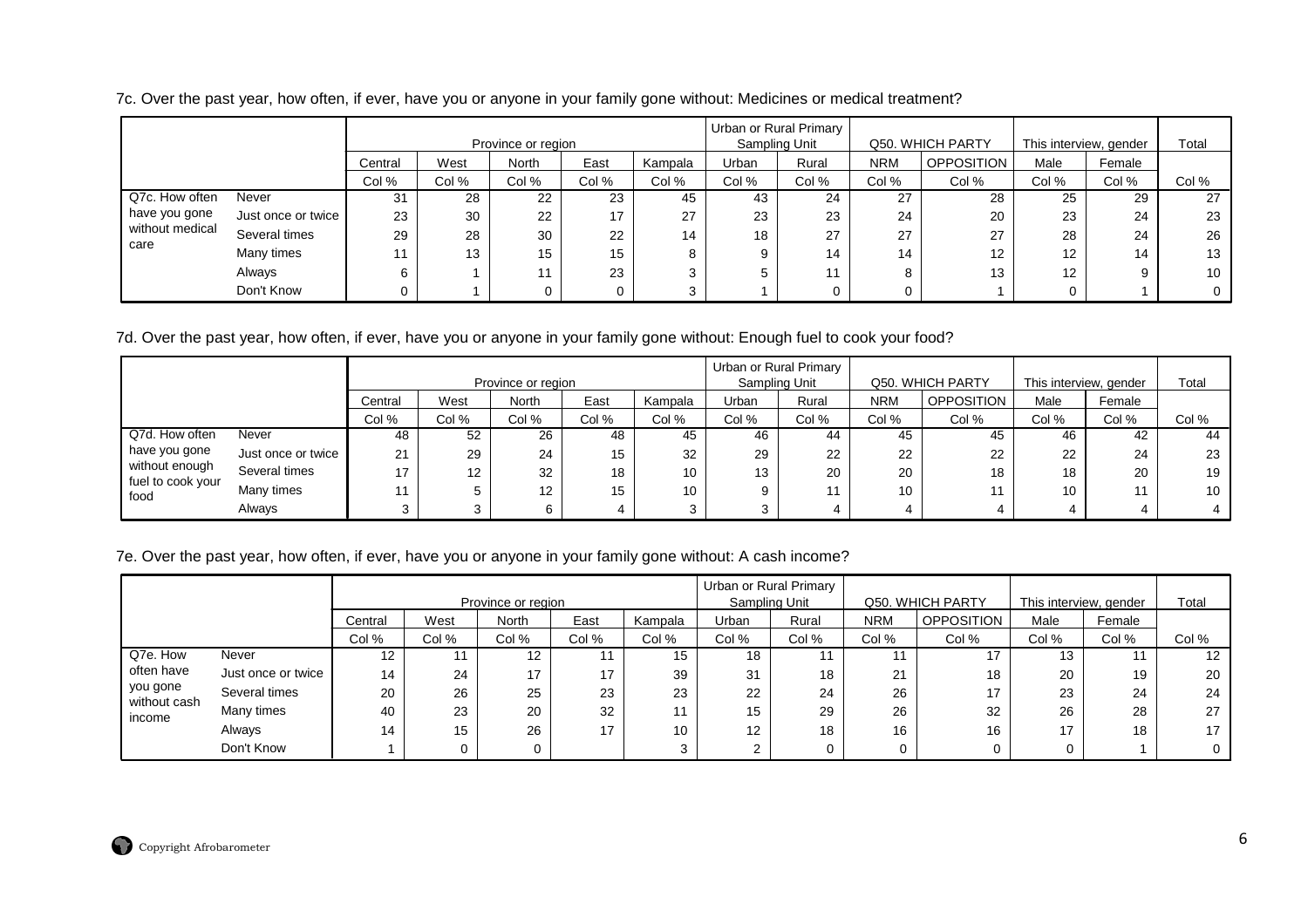# 8. Which of the following statements is closest to your view? Choose Statement 1 or Statement 2.<br>Statement 1: The government's economic policies have helped most people; only a few have suffered.<br>Statement 2: The governmen

|                              |                            |         |       | Province or region |       |         |        | Urban or Rural Primary<br>Sampling Unit |            | Q50. WHICH PARTY | This interview, gender |        | Total |
|------------------------------|----------------------------|---------|-------|--------------------|-------|---------|--------|-----------------------------------------|------------|------------------|------------------------|--------|-------|
|                              |                            | Central | West  | North              | East  | Kampala | Urban  | Rural                                   | <b>NRM</b> | OPPOSITION       | Male                   | Female |       |
|                              |                            | Col %   | Col % | Col %              | Col % | Col %   | Col %  | Col %                                   | Col %      | Col %            | Col %                  | Col %  | Col % |
| Q8. Economic                 | Agree very strongly with 1 | 20      | 21    |                    | 15    | 16      | 17     | 16                                      | 20         | 10               | 17                     | 16     | 17    |
| policies                     | Agree with 1               | 17      | 15    | 18                 | 8     |         | 11     | 15                                      | 16         |                  | 14                     | 14     | 14    |
| helped most<br>vs. hurt most | Agree with 2               | 32      | 23    | 24                 | 21    | 41      | 30     | 25                                      | 23         | 32               | 25                     | 26     | 26    |
|                              | Agree very strongly with 2 | 29      | 40    | 47                 | 55    | 32      | 37     | 43                                      | 40         | 49               | 43                     | 41     | 42    |
|                              | Agree with neither         |         |       |                    |       |         | ◠<br>∠ |                                         |            |                  |                        |        |       |
|                              | Don't know                 |         |       |                    |       |         |        |                                         |            |                  |                        |        |       |

9. How interested would you say you are in public affairs?

|              |                       |         |       |                    |       |         |       | Urban or Rural Primary<br>Sampling Unit |            |                  |                        |        | Total |
|--------------|-----------------------|---------|-------|--------------------|-------|---------|-------|-----------------------------------------|------------|------------------|------------------------|--------|-------|
|              |                       |         |       | Province or region |       |         |       |                                         |            | Q50. WHICH PARTY | This interview, gender |        |       |
|              |                       | Central | West  | North              | East  | Kampala | Urban | Rural                                   | <b>NRM</b> | OPPOSITION       | Male                   | Female |       |
|              |                       | Col %   | Col % | Col %              | Col % | Col %   | Col % | Col %                                   | Col %      | Col %            | Col %                  | Col %  | Col % |
| Q9. Interest | Not at all interested |         |       |                    |       | 23      | 15    |                                         |            |                  |                        |        | 10    |
| in public    | Not very interested   | 35      | 17    | 26                 | 17    | 30      | 22    | 24                                      | 20         | 27<br>21         | 21                     | 26     | 24    |
| affairs      | Somewhat interested   | 39      | 32    | 28                 | 45    | 30      | 36    | 36                                      | 37         | 36               | 35                     | 37     | 36    |
|              | Very interested       | 16      | 45    | 33                 | 29    | 17      | 26    | 31                                      | 36         | 30               | 37                     | 24     | 30    |
|              | Don't know            |         |       |                    |       |         |       |                                         |            |                  |                        |        |       |

#### 10. When you get together with your friends or family, would you say you discuss political matters:

|              |              |         |       |                    |       |         |       | Urban or Rural Primary |            |                   |                        |        |       |
|--------------|--------------|---------|-------|--------------------|-------|---------|-------|------------------------|------------|-------------------|------------------------|--------|-------|
|              |              |         |       | Province or region |       |         |       | Sampling Unit          |            | Q50, WHICH PARTY  | This interview, gender |        | Total |
|              |              | Central | West  | North              | East  | Kampala | Urban | Rural                  | <b>NRM</b> | <b>OPPOSITION</b> | Male                   | Female |       |
|              |              | Col %   | Col % | Col %              | Col % | Col %   | Col % | Col %                  | Col %      | Col %             | Col %                  | Col %  | Col % |
| Q10. Discuss | Never        | 31      | 14    | 27<br>$\epsilon$   | 20    | 42      | 28    | 23                     | 19         | 17                | 19                     | 28     | 24    |
| politics     | Occasionally | 51      | 49    | 53                 | 57    | 41      | 49    | 52                     | 54         | 48                | 50                     | 54     | 52    |
|              | Frequently   | 18      | 37    | 19                 | 23    | 16      | 23    | 24                     | 27         | 34                | 30                     | 17     | 24    |
|              | Don't know   |         | 0     |                    |       |         |       |                        | 0          | υ                 |                        |        |       |

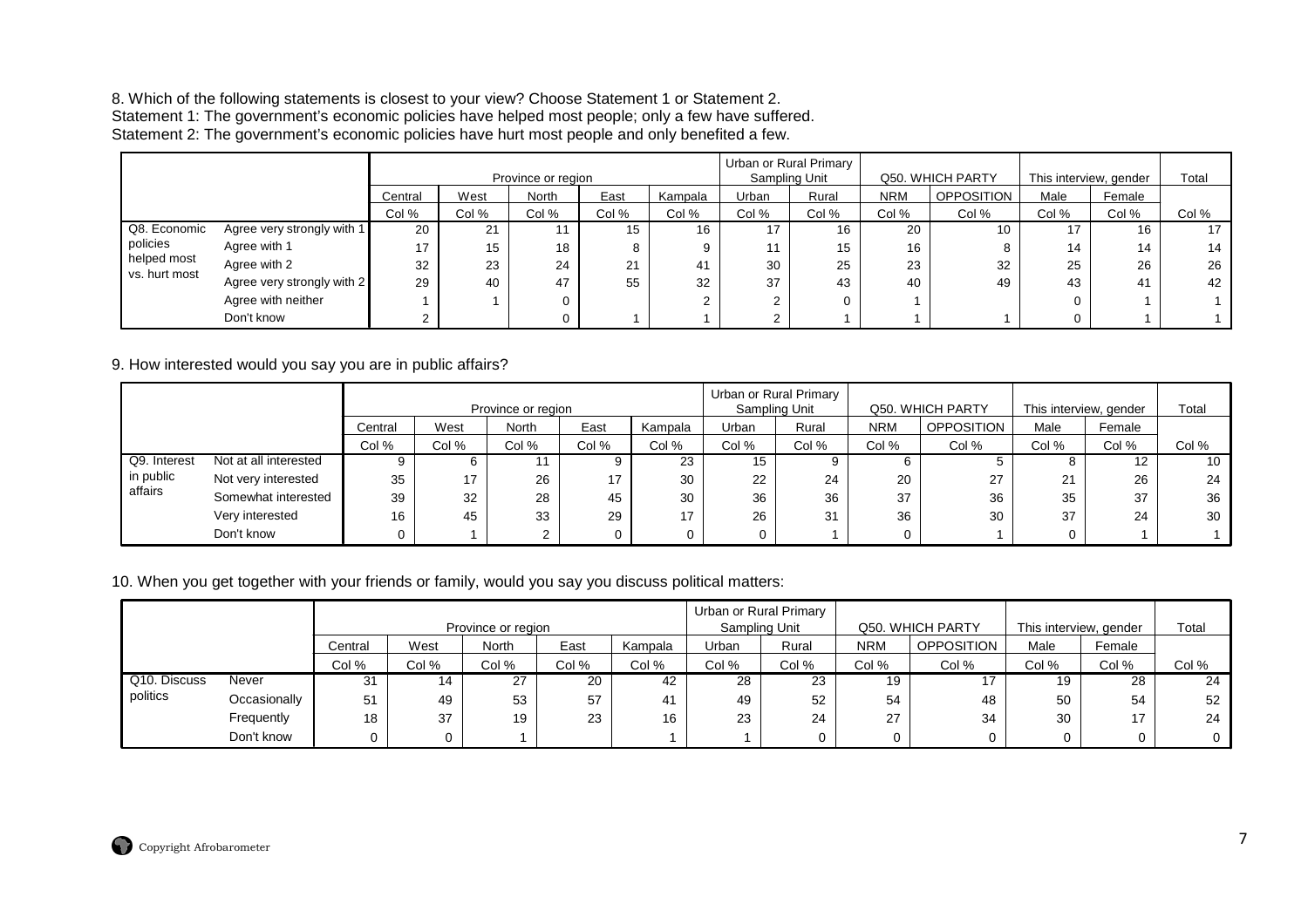## 11a. How often do you get news from the following sources: Radio?

|       |                        |         |       | Province or region |       |         |       | Urban or Rural Primary<br>Sampling Unit |            | Q50. WHICH PARTY  | This interview, gender |        | Total |
|-------|------------------------|---------|-------|--------------------|-------|---------|-------|-----------------------------------------|------------|-------------------|------------------------|--------|-------|
|       |                        | Central | West  | <b>North</b>       | East  | Kampala | Urban | Rural                                   | <b>NRM</b> | <b>OPPOSITION</b> | Male                   | Female |       |
|       |                        | Col %   | Col % | Col %              | Col % | Col %   | Col % | Col %                                   | Col %      | Col %             | Col %                  | Col %  | Col % |
| Q11a. | Never                  | 10      |       | 22                 | 47    |         |       | 14                                      | 14         |                   | 10                     | 17     | 13    |
| Radio | Less than once a month |         |       |                    |       | 3       |       |                                         |            |                   |                        |        |       |
| news  | A few times a month    | C       |       | ∠                  |       | 3       |       |                                         |            |                   |                        |        |       |
|       | A few times a week     | 13      | 16    | 13                 | 23    | 20      | 19    | 16                                      | 15         | 15                | 14                     | 19     | 16    |
|       | Every day              | 73      | 75    | 62                 | -51   | 65      | 69    | 64                                      | 66         | 74                | 73                     | 58     | 65    |

#### 11b. How often do you get news from the following sources: Television?

|            |                        |         |       |                    |       |         |       | Urban or Rural Primary |            |                   |                        |        |       |
|------------|------------------------|---------|-------|--------------------|-------|---------|-------|------------------------|------------|-------------------|------------------------|--------|-------|
|            |                        |         |       | Province or region |       |         |       | Sampling Unit          |            | Q50, WHICH PARTY  | This interview, gender |        | Total |
|            |                        | Central | West  | North              | East  | Kampala | Urban | Rural                  | <b>NRM</b> | <b>OPPOSITION</b> | Male                   | Female |       |
|            |                        | Col %   | Col % | Col %              | Col % | Col %   | Col % | Col %                  | Col %      | Col %             | Col %                  | Col %  | Col % |
| Q11b.      | Never                  | 53      | 81    | 84                 | 80    | 14      | 28    | 79                     | 78         | 61                | 68                     | 75     |       |
| Television | Less than once a month |         | 8     |                    |       |         |       | 5                      |            |                   |                        |        |       |
| news       | A few times a month    |         | 3     |                    |       |         | b     | 3                      |            |                   |                        |        |       |
|            | A few times a week     | 10      | 4     |                    |       | 20      | 18    |                        |            | 9                 |                        |        | 6     |
|            | Every day              | 25      | 3     |                    |       | 60      | 44    |                        |            | 21                | 14                     | 12     | 13    |
|            | Don't know             |         | 0     |                    |       |         |       |                        |            |                   |                        |        |       |

# 11c. How often do you get news from the following sources: Newspapers?

|           |                        |         |       | Province or region |       |         |       | Urban or Rural Primary<br>Sampling Unit |            | Q50. WHICH PARTY  | This interview, gender |        | Total |
|-----------|------------------------|---------|-------|--------------------|-------|---------|-------|-----------------------------------------|------------|-------------------|------------------------|--------|-------|
|           |                        | Central | West  | <b>North</b>       | East  | Kampala | Urban | Rural                                   | <b>NRM</b> | <b>OPPOSITION</b> | Male                   | Female |       |
|           |                        | Col %   | Col % | Col %              | Col % | Col %   | Col % | Col %                                   | Col %      | Col %             | Col %                  | Col %  | Col % |
| Q11c.     | Never                  | 48      | 67    | 66                 | 70    | 14      | 27    | 66                                      | 66         | 49                | 55                     | 66     | 60    |
| Newspaper | Less than once a month |         |       |                    |       |         |       |                                         | 6          |                   |                        |        |       |
| news      | A few times a month    | 10      |       |                    | 10    | 12      | 13    |                                         |            | $12 \overline{ }$ | 10                     |        |       |
|           | A few times a week     | 21      |       | 14                 |       | 36      | 25    | 12                                      | 12         | 19                | 17                     |        | 14    |
|           | Every day              | 12      |       |                    |       | 29      | 26    |                                         |            | 14                |                        |        | 10    |
|           | Don't know             |         |       |                    |       |         |       |                                         |            |                   |                        |        |       |

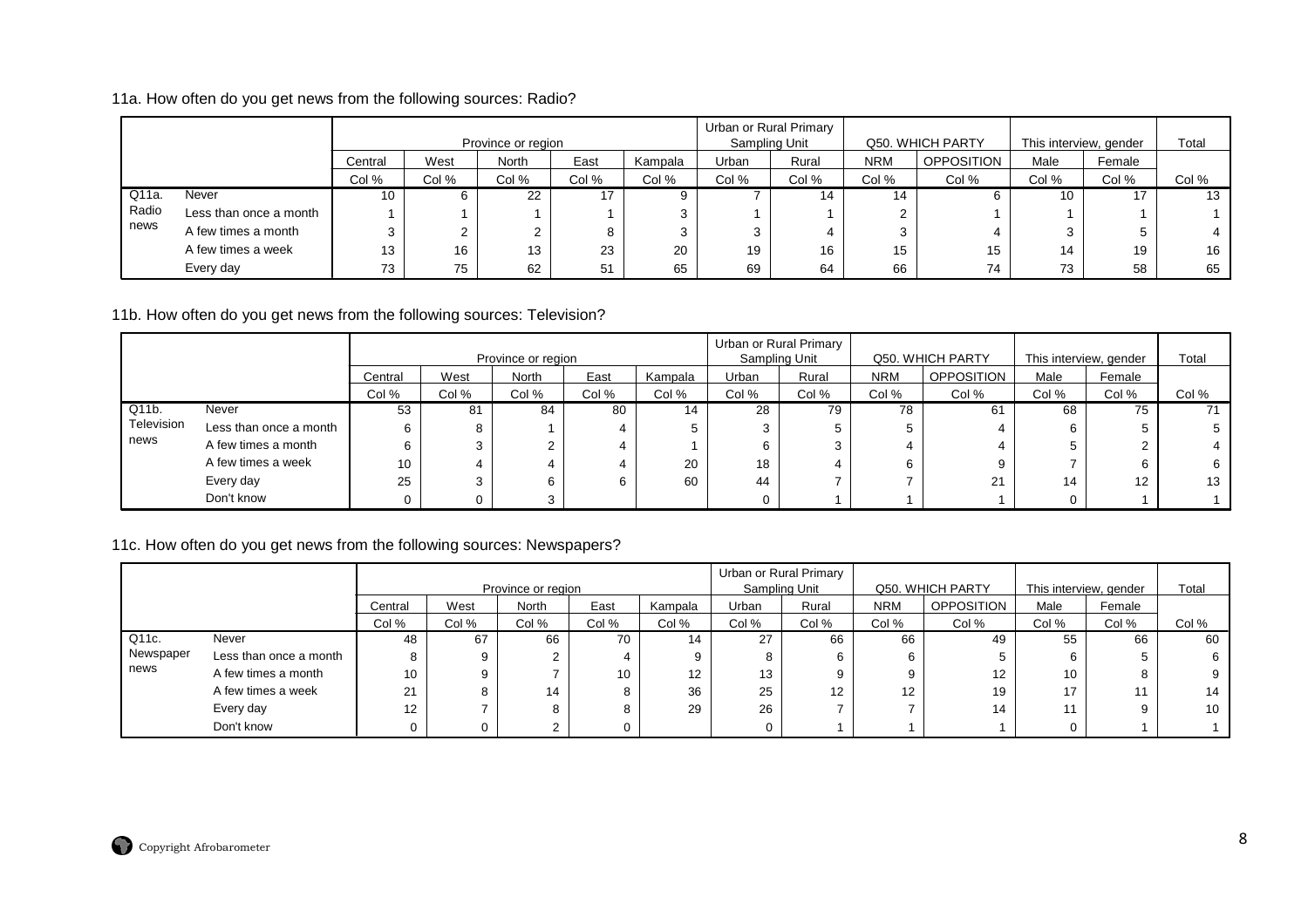12a. In this country, how free are you: To say what you think?

|                 |                 |         |       | Province or region |       |             |       | Urban or Rural Primary<br>Sampling Unit |            | Q50. WHICH PARTY  | This interview, gender |        | Total |
|-----------------|-----------------|---------|-------|--------------------|-------|-------------|-------|-----------------------------------------|------------|-------------------|------------------------|--------|-------|
|                 |                 | Central | West  | <b>North</b>       | East  | Kampala     | Urban | Rural                                   | <b>NRM</b> | <b>OPPOSITION</b> | Male                   | Female |       |
|                 |                 | Col %   | Col % | Col %              | Col % | Col %       | Col % | Col %                                   | Col %      | Col %             | Col %                  | Col %  | Col % |
| Q12a. Freedom   | Not at all free |         | O     | 5                  |       |             |       |                                         |            |                   |                        |        |       |
| to say what you | Not very free   | 13      |       | 17                 | 11    | 15          | 15    | 11                                      | 8          | 15                | 11                     | 12     |       |
| think           | Somewhat free   | 25      | 14    | 26                 | 29    | 29          | 25    | 24                                      | 21         | 32                | 25                     | 22     | 24    |
|                 | Completely free | 56      | 81    | 50                 | 54    | 46          | 54    | 61                                      | 68         | 45                | 60                     | 61     | 60    |
|                 | Don't know      |         |       | C<br>∠             | C     | ົ<br>$\sim$ |       |                                         |            |                   |                        | $\sim$ |       |

12b. In this country, how free are you: To join any political organization you want?

|                      |                 |         |                                  |                    |      |         |       | Urban or Rural Primary |            |                   |       |                        |       |
|----------------------|-----------------|---------|----------------------------------|--------------------|------|---------|-------|------------------------|------------|-------------------|-------|------------------------|-------|
|                      |                 |         |                                  | Province or region |      |         |       | Sampling Unit          |            | Q50. WHICH PARTY  |       | This interview, gender | Total |
|                      |                 | Central | West                             | North              | East | Kampala | Urban | Rural                  | <b>NRM</b> | <b>OPPOSITION</b> | Male  | Female                 |       |
|                      |                 | Col %   | Col %<br>Col %<br>Col %<br>Col % |                    |      |         |       | Col %                  | Col %      | Col %             | Col % | Col %                  | Col % |
| Q12b. Freedom to     | Not at all free |         |                                  |                    |      |         |       |                        |            |                   |       |                        |       |
| I join any political | Not very free   | 11      |                                  |                    | Õ    |         |       |                        |            |                   |       |                        |       |
| organizations        | Somewhat free   | 30      | 12                               | 17                 | 23   | 18      | 19    | 20                     | 16         | 31                | 20    | 20                     | 20    |
|                      | Completely free | 56      | 84                               | 69                 | 64   | 61      | 63    | 69                     | 76         | 53                | 69    | 68                     | 68    |
|                      | Don't know      |         |                                  |                    |      |         |       |                        |            |                   |       |                        |       |

12c. In this country, how free are you: To choose who to vote for without feeling pressured?

|                   |                 |         |       | Province or region |       |         |       | Urban or Rural Primary<br>Sampling Unit |            | Q50. WHICH PARTY  | This interview, gender |        | Total |
|-------------------|-----------------|---------|-------|--------------------|-------|---------|-------|-----------------------------------------|------------|-------------------|------------------------|--------|-------|
|                   |                 | Central | West  | North              | East  | Kampala | Urban | Rural                                   | <b>NRM</b> | <b>OPPOSITION</b> | Male                   | Female |       |
|                   |                 | Col %   | Col % | Col %              | Col % | Col %   | Col % | Col %                                   | Col %      | Col %             | Col %                  | Col %  | Col % |
| Q12c. Freedom to  | Not at all free |         |       |                    |       |         |       | ົ                                       |            |                   |                        |        |       |
| choose who to     | Not very free   |         |       | 10                 |       |         |       | 6                                       |            |                   |                        |        |       |
| vote for without  | Somewhat free   | 23      | 15    | 14                 | 20    |         | 16    | 18                                      | 15         | 23                | 19                     | 16     | 18    |
| feeling pressured | Completely free | 70      | 80    | 72                 | 68    | 82      | 77    | 73                                      | 79         | 61                | 73                     | 74     | 73    |
|                   | Don't know      |         |       | <sup>o</sup>       |       |         |       |                                         |            |                   |                        |        |       |

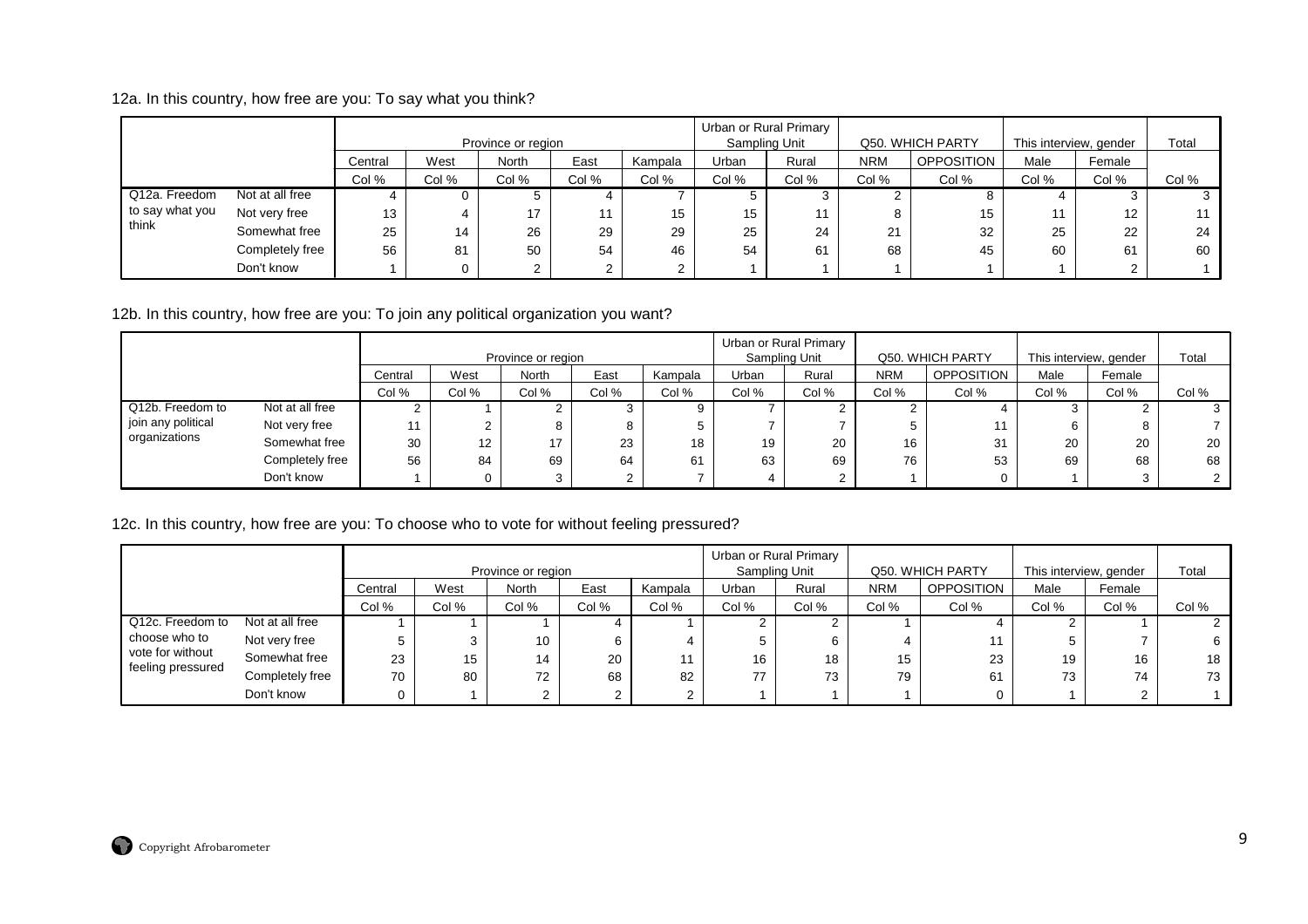12d. In this country, how free are you: To hold a political rally?

|                 |                 |         |       | Province or region |       |                   | Urban or Rural Primary | Sampling Unit |            | Q50, WHICH PARTY  | This interview, gender |        | Total |
|-----------------|-----------------|---------|-------|--------------------|-------|-------------------|------------------------|---------------|------------|-------------------|------------------------|--------|-------|
|                 |                 | Central | West  | North              | East  | Kampala           | Urban                  | Rural         | <b>NRM</b> | <b>OPPOSITION</b> | Male                   | Female |       |
|                 |                 | Col %   | Col % | Col %              | Col % | Col %             | Col %                  | Col %         | Col %      | Col %             | Col %                  | Col %  | Col % |
| Q12d. Freedom   | Not at all free | 9       |       | 13                 | 12    | 16                | 13                     |               | 8          |                   |                        | 11     | 10    |
| to hold a       | Not very free   | 23      | 13    | 21                 | 13    | 21                | 21                     | 17            | 13         | 24                | 17                     | 17     | 17    |
| political rally | Somewhat free   | 26      | 15    | 22                 | 30    | 21                | 20                     | 23            | 21         | 28                | 25                     | 21     | 23    |
|                 | Completely free | 39      | 55    | 37                 | 40    | 30                | 37                     | 43            | 49         | 35                | 43                     | 41     | 42    |
|                 | Don't know      |         | 12    | ۰                  |       | $12 \overline{ }$ | 10                     |               | 8          |                   |                        | 10     |       |

13. Which of the following statements is closest to your view? Choose Statement 1 or Statement 2.

Statement 1: Since leaders represent everyone, they should not favour their own family or group.

Statement 2: Once in office, leaders are obliged to help their home community.

|                                              |                            |         |       |                    |       |         |       | Urban or Rural Primary |            |                  |       |                        |                 |
|----------------------------------------------|----------------------------|---------|-------|--------------------|-------|---------|-------|------------------------|------------|------------------|-------|------------------------|-----------------|
|                                              |                            |         |       | Province or region |       |         |       | Sampling Unit          |            | Q50. WHICH PARTY |       | This interview, gender | Total           |
|                                              |                            | Central | West  | North              | East  | Kampala | Urban | Rural                  | <b>NRM</b> | OPPOSITION       | Male  | Female                 |                 |
|                                              |                            | Col %   | Col % | Col %              | Col % | Col %   | Col % | Col %                  | Col %      | Col %            | Col % | Col %                  | Col %           |
| Q13. Leaders should                          | Agree very strongly with 1 | 41      | 34    | 22                 | 46    | 40      | 38    | 36                     | 34         | 39               | 35    | 37                     | 36              |
| not favour their own                         | Agree with 1               | 20      | 14    | 19                 |       | 15      | 14    | 15                     | 15         | 19               | 14    | 15                     | 15              |
| family or group vs.<br>obliged to help their | Agree with 2               | 19      | 22    | 18                 | 12    | 13      | 13    | 18                     | 17         | 16               | 18    | 17                     | 17 <sub>1</sub> |
| community                                    | Agree very strongly with 2 | 19      | 29    |                    | 34    | 30      | 33    | 30                     | 33         | 26               | 32    | 30                     | 31 <sub>1</sub> |
|                                              | Agree with neither         | 0       |       |                    | 0     |         |       |                        |            |                  |       |                        |                 |
|                                              | Don't know                 |         |       |                    |       |         |       | $\Omega$               |            |                  |       | ∩                      | $\mathbf{0}$    |

14. Which of the following statements is closest to your view? Choose Statement 1 or Statement 2.

Statement 1: Government should be able to close newspapers that print stories it does not like.

Statement 2: The news media should be free to publish any story that they see fit without fear of being shut down.

|                                         |                            |         |       |                    |       |         |               | Urban or Rural Primary |            |                  |                        |        |       |
|-----------------------------------------|----------------------------|---------|-------|--------------------|-------|---------|---------------|------------------------|------------|------------------|------------------------|--------|-------|
|                                         |                            |         |       | Province or region |       |         | Sampling Unit |                        |            | Q50. WHICH PARTY | This interview, gender |        | Total |
|                                         |                            | Central | West  | North              | East  | Kampala | Jrban         | Rural                  | <b>NRM</b> | OPPOSITION       | Male                   | Female |       |
|                                         |                            | Col %   | Col % | Col %              | Col % | Col %   | Col %         | Col %                  | Col %      | Col %            | Col %                  | Col %  | Col % |
| Q14. Government                         | Agree very strongly with 1 | 12      | 11    |                    |       | 6.      |               |                        | 10         |                  |                        |        |       |
| should be able to                       | Agree with 1               | 13      | 13    | 14                 | 13    | 14      | 15            | 13                     | 14         | 12               | 13                     | 14     | 13    |
| close newspapers<br>vs. free to publish | Agree with 2               | 35      | 26    | 25                 | 17    | 38      | 28            | 26                     | 25         | 31               | 27                     | 26     | 26    |
| any story that they                     | Agree very strongly with 2 | 39      | 44    | 50                 | 60    | 41      | 47            | 48                     | 47         | 49               | 50                     | 46     | 48    |
| see fit                                 | Agree with neither         |         |       |                    |       |         |               |                        |            |                  |                        |        |       |
|                                         | Don't know                 |         |       |                    |       |         |               |                        |            |                  |                        |        |       |

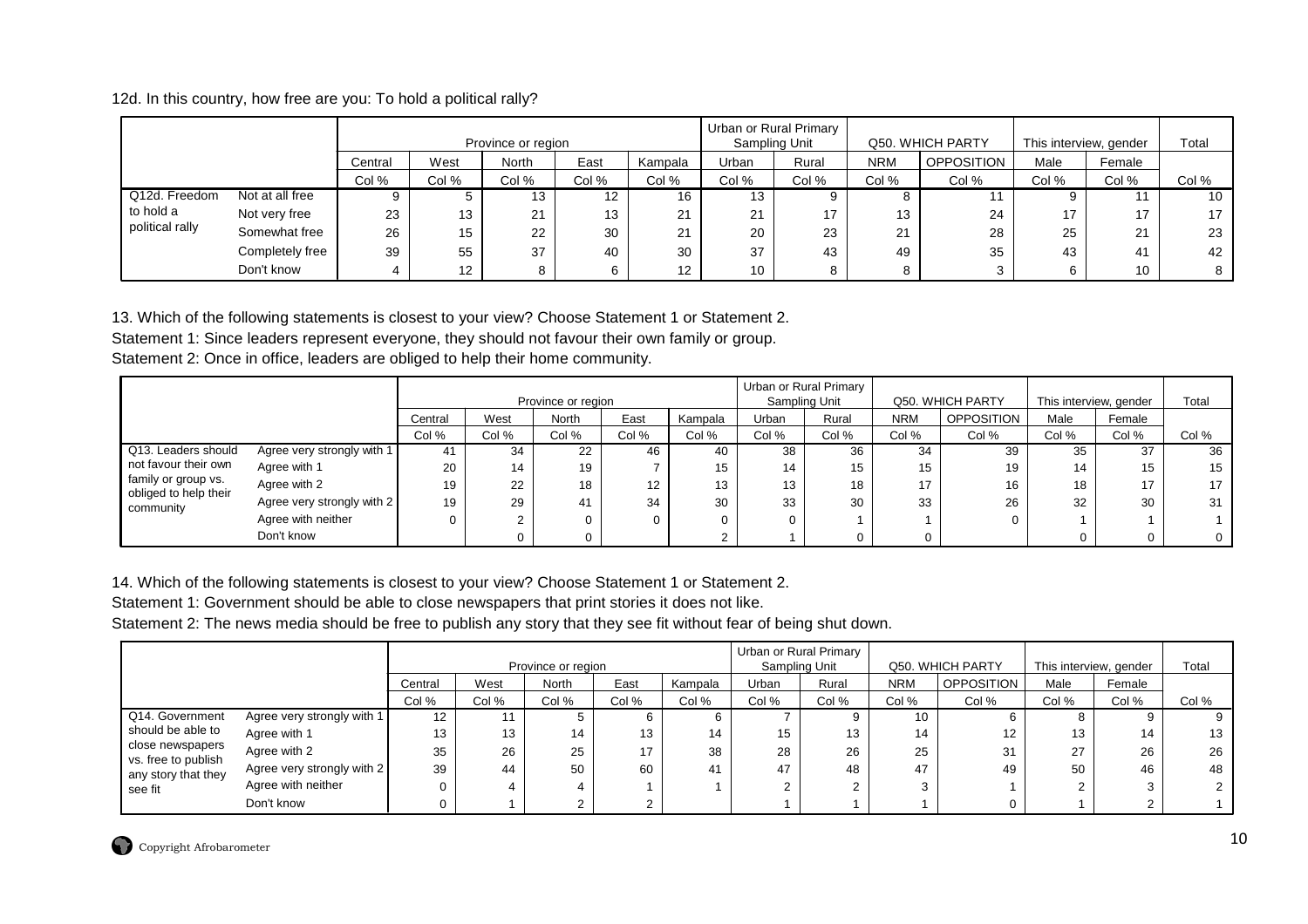15. Which of the following statements is closest to your view? Choose Statement 1 or Statement 2.

Statement 1: Government should not allow the expression of political views that are fundamentally different from the views of the majority.

Statement 2: People should be able to speak their minds about politics free of government influence, no matter how unpopular their views may be.

|                                                       |                            |         |       | Province or region |       |         | Urban or Rural Primary | Sampling Unit |                 | Q50. WHICH PARTY  | This interview, gender |        | Total |
|-------------------------------------------------------|----------------------------|---------|-------|--------------------|-------|---------|------------------------|---------------|-----------------|-------------------|------------------------|--------|-------|
|                                                       |                            | Central | West  | <b>North</b>       | East  | Kampala | Urban                  | Rural         | <b>NRM</b>      | <b>OPPOSITION</b> | Male                   | Female |       |
|                                                       |                            | Col %   | Col % | Col %              | Col % | Col %   | Col %                  | Col %         | Col %           | Col %             | Col %                  | Col %  | Col % |
| Q15. Govt should not                                  | Agree very strongly with 1 |         |       |                    |       |         |                        |               |                 |                   |                        |        |       |
| allow the expression of                               | Agree with 1               | 12      |       | 14                 |       |         |                        | 10            | 10 <sup>°</sup> | 8                 | 10                     |        | 9     |
| different political views vs.<br>I people speak minds | Agree with 2               | 44      | 35    | 28                 | 32    | 36      | 33                     | 35            | 34              | 35                | 32                     | 37     | 35    |
| about politics free of gov't                          | Agree very strongly with 2 | 33      | 47    | 49                 | 51    | 52      | 53                     | 44            | 46              | 50                | 49                     | 43     | 46    |
| influence                                             | Agree with neither         |         |       | ◠<br>∠             |       |         |                        |               |                 |                   |                        |        |       |
|                                                       | Don't know                 |         |       |                    |       |         |                        |               |                 |                   |                        |        |       |

16. Which of the following statements is closest to your view? Choose Statement 1 or Statement 2.

Statement 1: People should always have the right to hold peaceful political gatherings, rallies or demonstrations without first seeking the permission of government or the police..

Statement 2: The government and the police should be able to control when and where people are allowed to hold political gatherings, rallies or demonstrations..

|                                                   |                            |         |       | Province or region |       |            |       | Urban or Rural Primary<br>Sampling Unit |            | Q50. WHICH PARTY  |       | This interview, gender | Total |
|---------------------------------------------------|----------------------------|---------|-------|--------------------|-------|------------|-------|-----------------------------------------|------------|-------------------|-------|------------------------|-------|
|                                                   |                            | Central | West  | <b>North</b>       | East  | Kampala    | Urban | Rural                                   | <b>NRM</b> | <b>OPPOSITION</b> | Male  | Female                 |       |
|                                                   |                            | Col %   | Col % | Col %              | Col % | Col %      | Col % | Col %                                   | Col %      | Col %             | Col % | Col %                  | Col % |
| Q16. Have aright to hold                          | Agree very strongly with 1 | 37      | 18    | 20                 | 19    | 19         | 18    | 24                                      | 19         | 32                | 24    | 21                     | 23    |
| peaceful political<br>gatherings, rallies or      | Agree with 1               | 30      | 14    | 20                 | 13    | 21         | 25    | 18                                      | 16         | 22                | 18    | 20                     | 19    |
| demostrations without<br>seeking the permission   | Agree with 2               | 19      | 30    | 26                 | 28    | 22         | 21    | 26                                      | 29         | 23                | 23    | 28                     | 26    |
| og gov't or police vs.                            | Agree very strongly with 2 | 14      | 37    | 31                 | 38    | 36         | 34    | 30                                      | 35         | 22                | 33    | 28                     | 31    |
| gov't/police control when<br>and where people are | Agree with neither         |         |       | $\sim$             |       | $\sqrt{2}$ |       |                                         |            |                   |       |                        |       |
| allowed                                           | Don't know                 |         |       | $\sim$             |       |            |       |                                         |            |                   |       |                        |       |

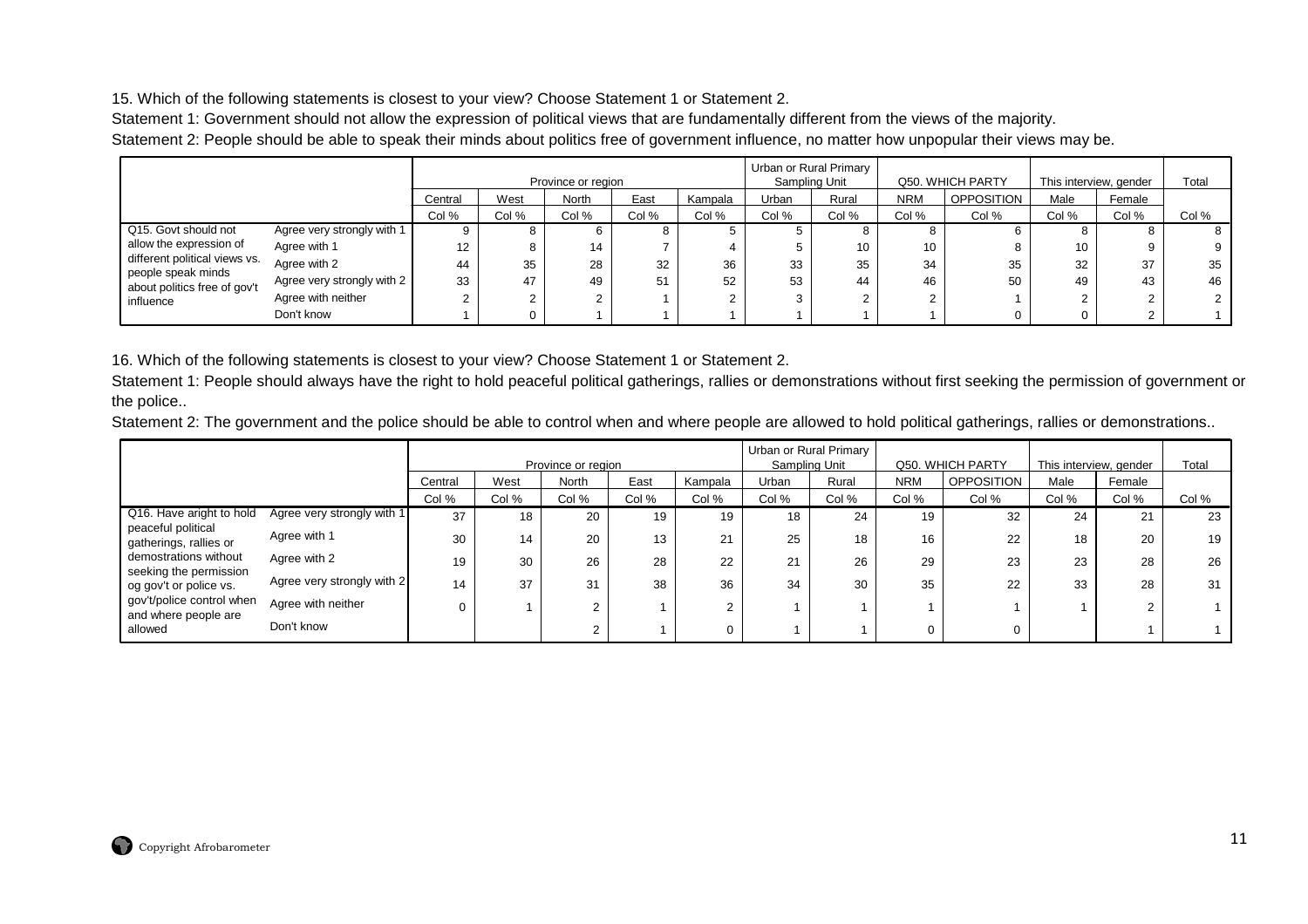17a. Let's turn to your role in the community. Now I am going to read out a list of groups that people join or attend. For each one, could you tell me whether you are an official leader, an active member, an inactive member, or not a member: A religious group (e.g., church, mosque)?

|              |                        |         |       | Province or region |       |            | Urban or Rural Primary | Sampling Unit |            | Q50, WHICH PARTY  | This interview, gender |        | Total |
|--------------|------------------------|---------|-------|--------------------|-------|------------|------------------------|---------------|------------|-------------------|------------------------|--------|-------|
|              |                        | Central | West  | <b>North</b>       | East  | Kampala    | Urban                  | Rural         | <b>NRM</b> | <b>OPPOSITION</b> | Male                   | Female |       |
|              |                        | Col %   | Col % | Col %              | Col % | Col %      | Col %                  | Col %         | Col %      | Col %             | Col %                  | Col %  | Col % |
| Q17a. Member | Not a Member           | 16      |       | 21                 |       | $^{\circ}$ | 16                     | 14            | 12         |                   | 15                     | 13     | 14    |
| of religious | Inactive Member        | 38      | 17    | 22                 | 16    | 27         | 29                     | 22            | 20         | 31                | 23                     | 23     | 23    |
| group        | <b>Active Member</b>   | 41      | 66    | 48                 | 64    | 48         | 51                     | 56            | 60         | 51                | 53                     | 57     | 55    |
|              | <b>Official Leader</b> |         | 6.    | 8                  | 10    | 3          |                        |               |            | 6                 | 8                      | 6      |       |
|              | Completely free        |         |       |                    |       |            |                        |               |            |                   |                        |        |       |

17b. Let's turn to your role in the community. Now I am going to read out a list of groups that people join or attend. For each one, could you tell me whether you are an official leader, an active member, an inactive member, or not a member: a political party?

|             |                        |         |         | Province or region   |       |         | Urban or Rural Primary | Sampling Unit |            | Q50. WHICH PARTY  | This interview, gender |        | Total |
|-------------|------------------------|---------|---------|----------------------|-------|---------|------------------------|---------------|------------|-------------------|------------------------|--------|-------|
|             |                        | Central | West    | North                | East  | Kampala | Urban                  | Rural         | <b>NRM</b> | <b>OPPOSITION</b> | Male                   | Female |       |
|             |                        | Col %   | Col %   | Col %                | Col % | Col %   | Col %                  | Col %         | Col %      | Col %             | Col %                  | Col %  | Col % |
| Q17b.       | Not a Member           | 52      | 29      | 41                   | 41    | 60      | 52                     | 40            | 34         | 31                | 33                     | 50     | 42    |
| Member of a | Inactive Member        | 30      | 26      | $\Omega$<br>$\sim$ 1 | 19    | 28      | 28                     | 23            | 26         | 27                | 24                     | 24     | 24    |
| political   | <b>Active Member</b>   | 14      | 42      | 32                   | 34    |         | 17                     | 32            | 37         | 32                | 37                     | 23     | 30    |
| party       | <b>Official Leader</b> |         | ົ<br>۰J | 6                    | 6     |         |                        |               | ົ          | 10                | 6                      |        |       |
|             | Don't Know             |         |         | O                    |       |         |                        |               |            |                   | 0                      |        |       |

17c. Let's turn to your role in the community. Now I am going to read out a list of groups that people join or attend. For each one, could you tell me whether you are<br>an official leader, an active member, an inactive membe

|              |                        |         |       | Province or region |       |         | Urban or Rural Primary | Sampling Unit |            | Q50, WHICH PARTY  | This interview, gender |        | Total |
|--------------|------------------------|---------|-------|--------------------|-------|---------|------------------------|---------------|------------|-------------------|------------------------|--------|-------|
|              |                        | Central | West  | <b>North</b>       | East  | Kampala | Urban                  | Rural         | <b>NRM</b> | <b>OPPOSITION</b> | Male                   | Female |       |
|              |                        | Col %   | Col % | Col %              | Col % | Col %   | Col %                  | Col %         | Col %      | Col %             | Col %                  | Col %  | Col % |
| Q17c. Member | Not a Member           | 74      | 63    | 52                 | 75    | 90      | 84                     | 65            | 63         | 68                | 63                     | 72     | 67    |
| of a farmers | Inactive Member        | 11      | 13    | 14                 | 6     | 3       |                        |               | 12         | 12 <sup>°</sup>   | 12                     | 9      | 10    |
| association  | Active Member          | 13      | 23    | 30                 | 16    | 4       | 10                     | 21            | 22         | 17                | 22                     | 17     | 19    |
|              | <b>Official Leader</b> | 3       |       | 3                  | ◠     |         |                        |               |            |                   |                        |        |       |
|              | Don't Know             |         |       |                    |       | ົ       |                        |               |            |                   |                        |        |       |

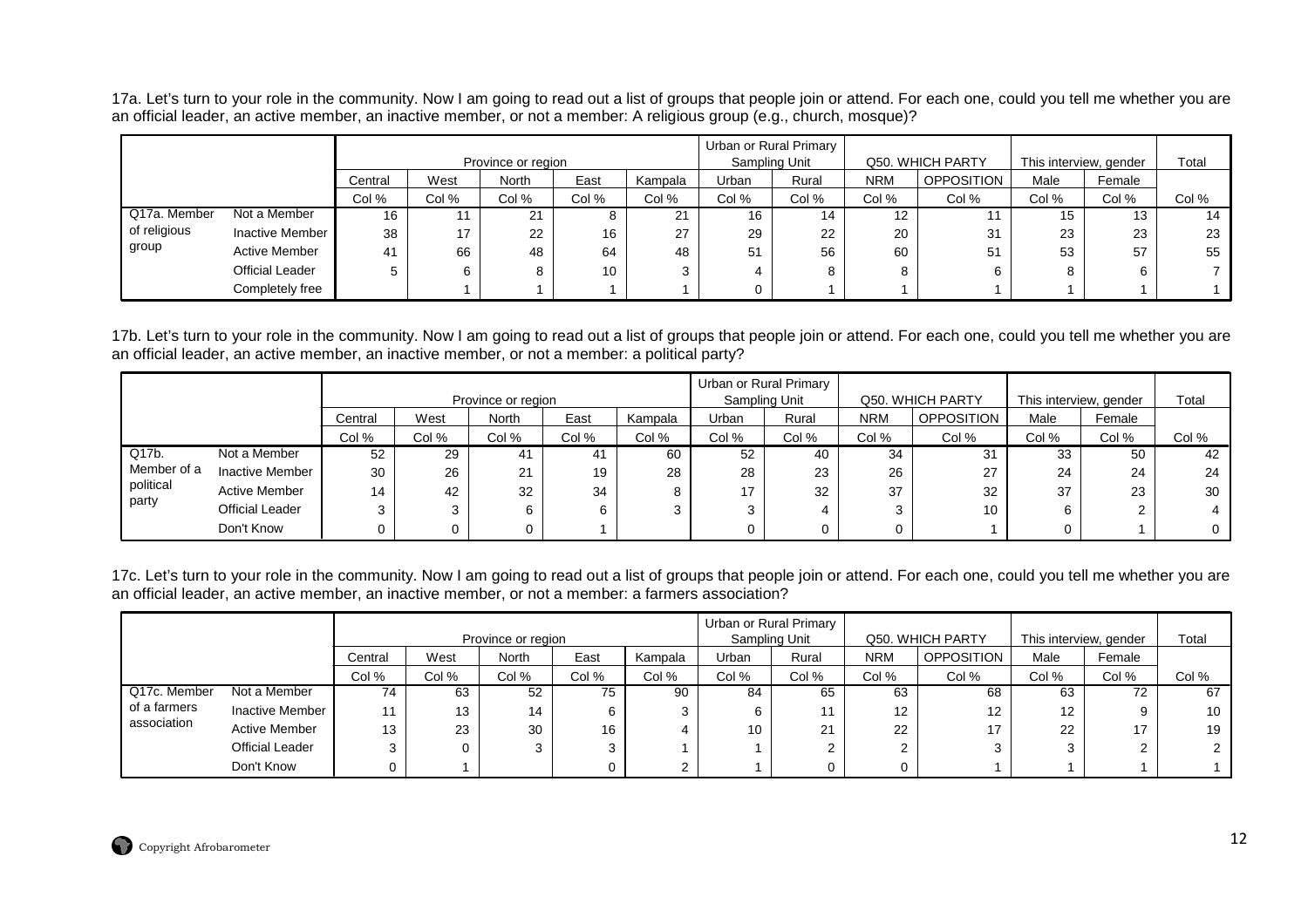17d. Let's turn to your role in the community. Now I am going to read out a list of groups that people join or attend. For each one, could you tell me whether you are an official leader, an active member, an inactive member, or not a member: a professional or business association?

|                   |                        |         |       | Province or region |       |         | Urban or Rural Primary | Sampling Unit |            | Q50. WHICH PARTY  | This interview, gender |        | Total |
|-------------------|------------------------|---------|-------|--------------------|-------|---------|------------------------|---------------|------------|-------------------|------------------------|--------|-------|
|                   |                        | Central | West  | <b>North</b>       | East  | Kampala | Urban                  | Rural         | <b>NRM</b> | <b>OPPOSITION</b> | Male                   | Female |       |
|                   |                        | Col %   | Col % | Col %              | Col % | Col %   | Col %                  | Col %         | Col %      | Col %             | Col %                  | Col %  | Col % |
| Q17d. Member of   | Not a Member           | 79      | 84    | 70                 | 84    | 68      |                        | 80            | 81         |                   | 75                     | 83     | 79    |
| a professional or | <b>Inactive Member</b> | 6       |       | 9                  |       | 6       |                        | 5             |            |                   |                        |        |       |
| business          | <b>Active Member</b>   | 12      |       | 16                 |       | 25      | 22                     | 12            | 12         | 18                |                        | 10     | 13    |
| association       | <b>Official Leader</b> | ⌒       |       |                    |       | ◠       |                        | 2             |            |                   | 3                      |        |       |
|                   | Don't Know             |         |       |                    |       |         |                        |               |            |                   | 0                      |        |       |

17e. Let's turn to your role in the community. Now I am going to read out a list of groups that people join or attend. For each one, could you tell me whether you are an official leader, an active member, an inactive member, or not a member: a local development group?

|              |                        |         |       | Province or region |       |         | Urban or Rural Primary<br>Sampling Unit |       |            | Q50, WHICH PARTY  | This interview, gender |        | Total |
|--------------|------------------------|---------|-------|--------------------|-------|---------|-----------------------------------------|-------|------------|-------------------|------------------------|--------|-------|
|              |                        | Central | West  | <b>North</b>       | East  | Kampala | Urban                                   | Rural | <b>NRM</b> | <b>OPPOSITION</b> | Male                   | Female |       |
|              |                        | Col %   | Col % | Col %              | Col % | Col %   | Col %                                   | Col % | Col %      | Col %             | Col %                  | Col %  | Col % |
| Q17e. Member | Not a Member           | 73      | 74    | 71                 |       | 78      | 74                                      | 72    | 70         | 70                | 70                     | 74     | 72    |
| of a local   | Inactive Member        | 10      |       | 10                 |       | 4       | 6                                       |       |            |                   |                        |        |       |
| development  | <b>Active Member</b>   | 13      | 21    | 15                 | 22    | 15      | 17                                      | 18    | 20         | 19                | 21                     | 15     | 18    |
| group        | <b>Official Leader</b> | 4       |       | 3                  | ◠     | 4       |                                         |       |            |                   |                        |        |       |
|              | Don't Know             |         |       |                    |       |         |                                         |       |            |                   |                        |        |       |

17f. Let's turn to your role in the community. Now I am going to read out a list of groups that people join or attend. For each one, could you tell me whether you are an official leader, an active member, an inactive member, or not a member: a cultural group?

|               |                        |         |       | Province or region |       |         | Urban or Rural Primary<br>Sampling Unit |       |            | Q50. WHICH PARTY  | This interview, gender |        | Total |
|---------------|------------------------|---------|-------|--------------------|-------|---------|-----------------------------------------|-------|------------|-------------------|------------------------|--------|-------|
|               |                        | Central | West  | <b>North</b>       | East  | Kampala | Urban                                   | Rural | <b>NRM</b> | <b>OPPOSITION</b> | Male                   | Female |       |
|               |                        | Col %   | Col % | Col %              | Col % | Col %   | Col %                                   | Col % | Col %      | Col %             | Col %                  | Col %  | Col % |
| Q17f. Member  | Not a Member           | 85      | 90    | 64                 | 69    | 84      | 81                                      | 77    | 77         | د ،               | 72                     | 83     | 78    |
| of a cultural | <b>Inactive Member</b> |         |       | $12 \overline{ }$  |       |         |                                         | 6     |            |                   |                        |        |       |
| group         | <b>Active Member</b>   |         |       | 20                 | 20    | 10      | 10                                      | 13    | 13         | 15                | 16                     | 10     | 13    |
|               | <b>Official Leader</b> |         |       |                    |       |         |                                         |       |            |                   | 4                      |        |       |
|               | Don't Know             |         |       |                    |       |         |                                         |       |            |                   | 0                      |        |       |

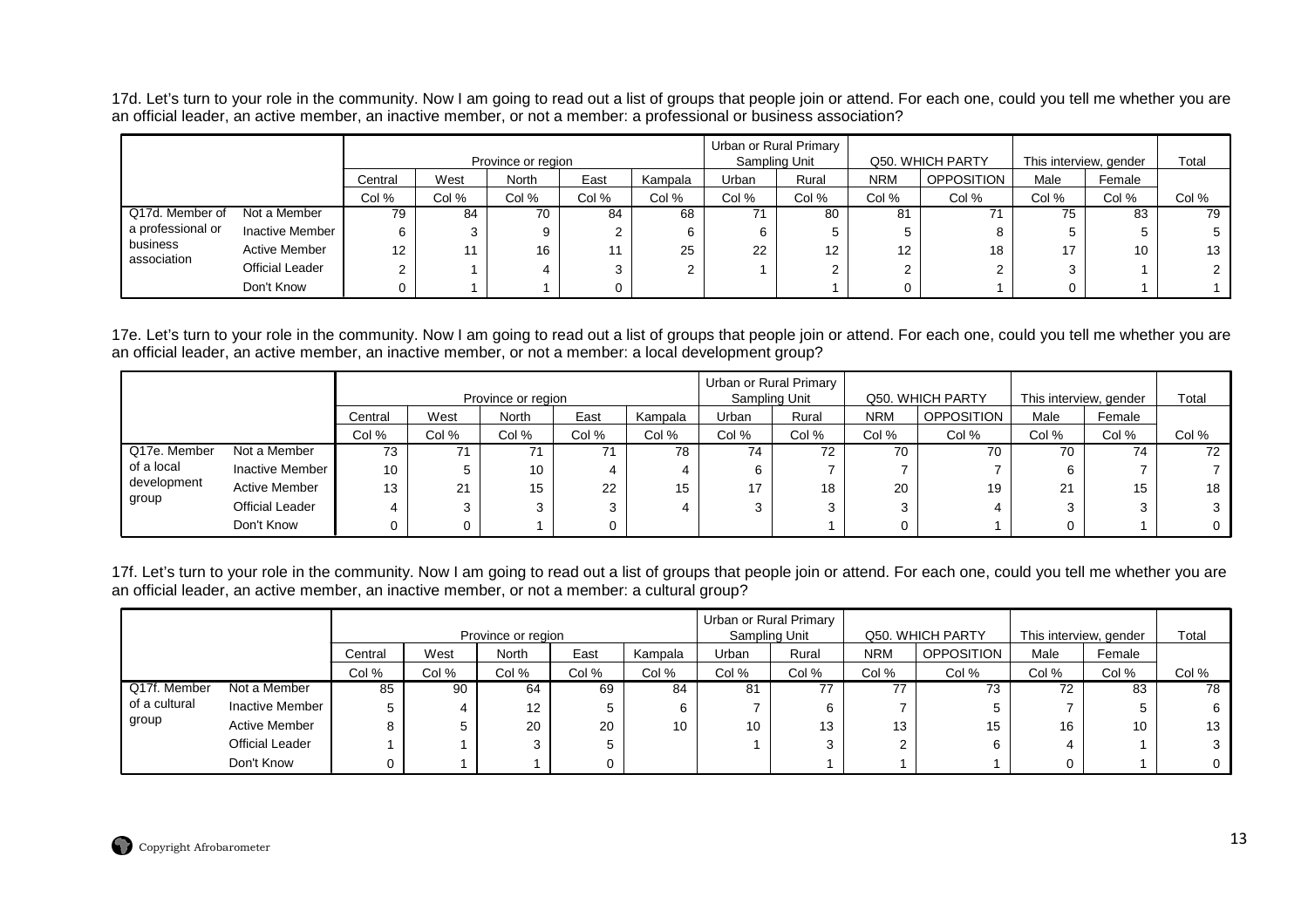17g. Let's turn to your role in the community. Now I am going to read out a list of groups that people join or attend. For each one, could you tell me whether you are an official leader, an active member, an inactive member, or not a member: some other voluntary association or community group?

|                   |                        |         |       | Province or region |       |         | Sampling Unit | Urban or Rural Primary |            | Q50. WHICH PARTY  | This interview, gender |        | Total |
|-------------------|------------------------|---------|-------|--------------------|-------|---------|---------------|------------------------|------------|-------------------|------------------------|--------|-------|
|                   |                        | Central | West  | North              | East  | Kampala | Urban         | Rural                  | <b>NRM</b> | <b>OPPOSITION</b> | Male                   | Female |       |
|                   |                        | Col %   | Col % | Col %              | Col % | Col %   | Col %         | Col %                  | Col %      | Col %             | Col %                  | Col %  | Col % |
| Q17g. Member of a | Not a Member           | 84      | 73    | 63                 | 69    | 72      | 72            | 73                     | 72         | 70                | 70                     | 75     | 72    |
| some voluntary or | <b>Inactive Member</b> |         | 6     | 14                 | 9     |         |               | 8                      | 8          |                   | 8                      |        |       |
| community group   | <b>Active Member</b>   |         | 19    | 20                 | 19    | 24      | 20            | 17                     | 18         | 18                | 20                     | 15     | 17    |
|                   | <b>Official Leader</b> |         |       |                    | 3     |         |               | ົ                      | ⌒          |                   | ົ<br>∠                 |        |       |
|                   | Don't Know             |         |       |                    |       |         |               |                        |            |                   |                        |        |       |

18a. Thinking about the group or groups in which you are a member, have you and other members of the group discussed how and who to vote for in: a religious group like a church or a mosque?

|                                        |                                |         |      | Province or region |      |                  | Sampling Unit | Urban or Rural Primary |            | Q50. WHICH PARTY  | This interview, gender |        | Total |
|----------------------------------------|--------------------------------|---------|------|--------------------|------|------------------|---------------|------------------------|------------|-------------------|------------------------|--------|-------|
|                                        |                                | Central | West | North              | East | Kampala          | Urban         | Rural                  | <b>NRM</b> | <b>OPPOSITION</b> | Male                   | Female |       |
| Col %<br>Col %<br>Col %<br>Col %<br>52 |                                |         |      |                    |      | Col %            | Col %         | Col %                  | Col %      | Col %             | Col %                  | Col %  | Col % |
| Q18a. Discussed                        | No, have not discussed         | 39      | 41   | 54                 | 53   | 50               | 46            | 43                     | 48         | 44                | 50                     | 47     |       |
| how and who to                         | Yes, have discussed            | 32      | 49   | 37                 | 37   | 27               | 34            | 39                     | 44         | 39                | 41                     | 36     | 38    |
| vote for in a<br>religious group       | Not applicable/not a<br>member | 16      |      | 21                 |      | $^{\circ}$<br>∠⊣ | 16            | 14                     | 12         |                   | 15                     | 13     | 14    |
|                                        | Don't know                     |         |      |                    |      |                  |               |                        |            | $\sim$            |                        |        |       |

18b. Thinking about the group or groups in which you are a member, have you and other members of the group discussed how and who to vote for in: a political party?

|                                  |                                |         |       | Province or region |       |          | Sampling Unit | Urban or Rural Primary |            | Q50. WHICH PARTY | This interview, gender |        | Total |
|----------------------------------|--------------------------------|---------|-------|--------------------|-------|----------|---------------|------------------------|------------|------------------|------------------------|--------|-------|
|                                  |                                | Central | West  | <b>North</b>       | East  | Kampala  | Urban         | Rural                  | <b>NRM</b> | OPPOSITION       | Male                   | Female |       |
|                                  |                                | Col %   | Col % | Col %              | Col % | Col %    | Col %         | Col %                  | Col %      | Col %            | Col %                  | Col %  | Col % |
| Q18b. Discussed                  | No, have not discussed         |         | 16    | 20                 |       | 20       | 18            | 16                     | 16         | 21               |                        | 15     | 16    |
| how and who to                   | Yes, have discussed            | 36      | 52    | 38                 | 41    | 19       | 29            | 43                     | 49         | 47               | 48                     | 33     | 41    |
| vote for in a<br>political party | Not applicable/not a<br>member | 52      | 29    | 41                 | 41    | 60       | 52            | 40                     | 34         | 31               | 33                     | 50     | 42    |
|                                  | Don't know                     |         |       |                    |       | $\Omega$ |               |                        |            | $\sim$           |                        |        |       |

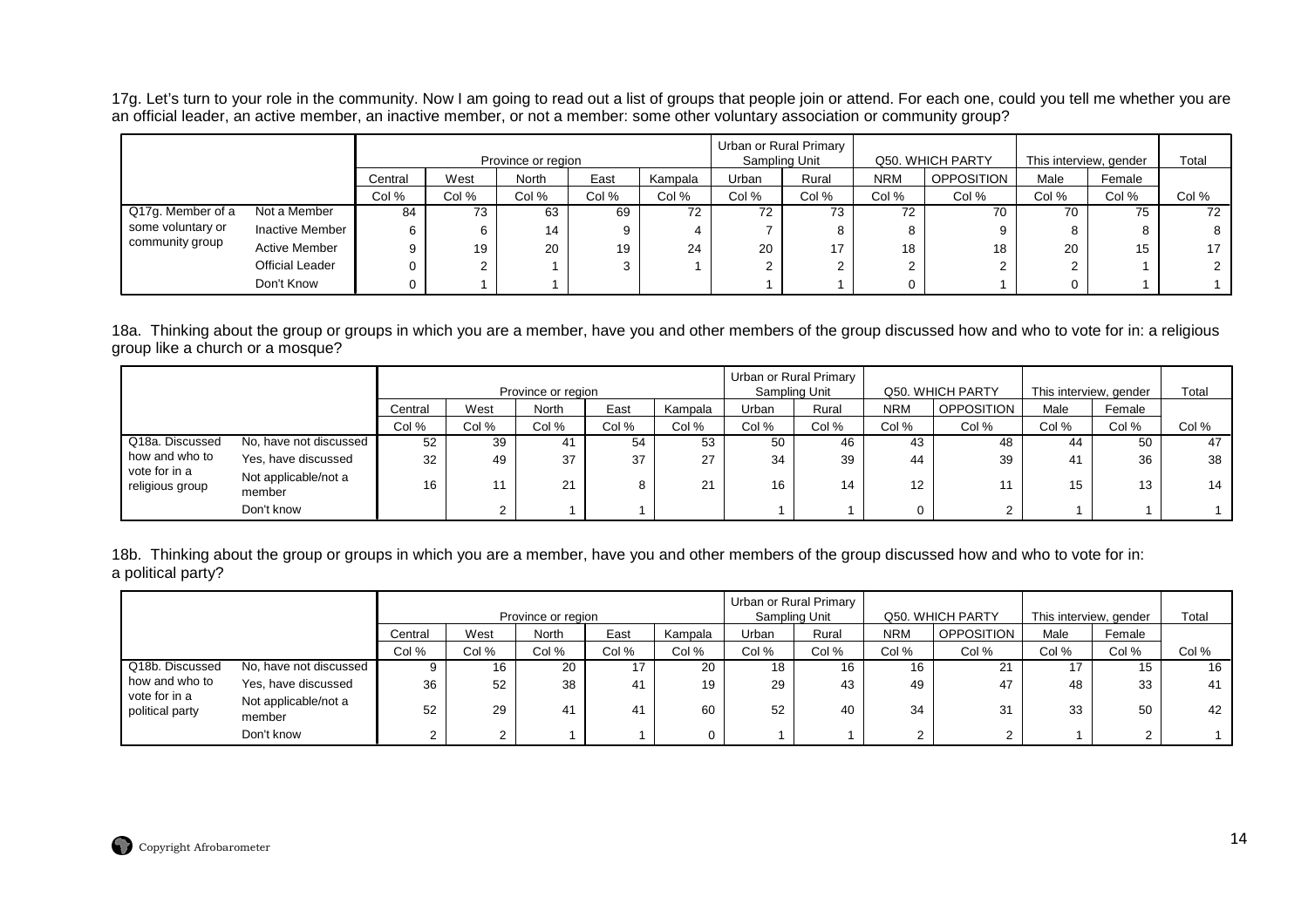18c. Thinking about the group or groups in which you are a member, have you and other members of the group discussed how and who to vote for in: a farmers association?

|                                 |                                |         |       | Province or region |       |         |       | Urban or Rural Primary<br>Sampling Unit |            | Q50. WHICH PARTY  | This interview, gender |        | Total |
|---------------------------------|--------------------------------|---------|-------|--------------------|-------|---------|-------|-----------------------------------------|------------|-------------------|------------------------|--------|-------|
|                                 |                                | Central | West  | North              | East  | Kampala | Urban | Rural                                   | <b>NRM</b> | <b>OPPOSITION</b> | Male                   | Female |       |
|                                 |                                | Col %   | Col % | Col %              | Col % | Col %   | Col % | Col %                                   | Col %      | Col %             | Col %                  | Col %  | Col % |
| Q18c. Discussed                 | No, have not discussed         | 15      | 10    | 20                 | 13    |         |       | 15                                      | 14         | 15                | 16                     | 12     | 14    |
| how and who to vote             | Yes, have discussed            |         | 26    | 27                 | 12    | 5       |       | 20                                      | 23         | 16                | 20                     | 16     | 18    |
| for in a farmers<br>association | Not applicable/not a<br>member | 74      | 63    | 52                 | 75    | 90      | 84    | 65                                      | 63         | 68                | 63                     | 72     | 67    |
|                                 | Don't know                     |         |       |                    |       | 2       |       |                                         |            |                   |                        |        |       |

18d. Thinking about the group or groups in which you are a member, have you and other members of the group discussed how and who to vote for in: a professional or business association?

|                                         |                                |          |       | Province or region |       |         |       | Urban or Rural Primary<br>Sampling Unit |            | Q50. WHICH PARTY  | This interview, gender |        | Total |
|-----------------------------------------|--------------------------------|----------|-------|--------------------|-------|---------|-------|-----------------------------------------|------------|-------------------|------------------------|--------|-------|
|                                         |                                | Central  | West  | <b>North</b>       | East  | Kampala | Urban | Rural                                   | <b>NRM</b> | <b>OPPOSITION</b> | Male                   | Female |       |
|                                         |                                | Col %    | Col % | Col %              | Col % | Col %   | Col % | Col %                                   | Col %      | Col %             | Col %                  | Col %  | Col % |
| Q18d. Discussed how                     | No, have not discussed         | 13       |       | 15                 |       | 18      | 15    | 10                                      | 8          | 15                | 10                     |        | 11    |
| and who to vote for in a                | Yes, have discussed            | Õ        | 10    | 14                 |       | 14      | 14    |                                         | 11         | 13                | 12                     |        | 10    |
| professional or<br>business association | Not applicable/not a<br>member | 79       | 84    | 70                 | 84    | 68      | 74    | 80                                      | 81         |                   | 75                     | 83     | 79    |
|                                         | Don't know                     | $\Omega$ |       |                    | 0     |         |       |                                         | 0          |                   |                        |        |       |

18e. Thinking about the group or groups in which you are a member, have you and other members of the group discussed how and who to vote for in: a local development group?

|                                          |                                |         |       | Province or region |       |         |                   | Urban or Rural Primary<br>Sampling Unit |            | Q50. WHICH PARTY | This interview, gender |        | Total        |
|------------------------------------------|--------------------------------|---------|-------|--------------------|-------|---------|-------------------|-----------------------------------------|------------|------------------|------------------------|--------|--------------|
|                                          |                                | Central | West  | North              | East  | Kampala | Urban             | Rural                                   | <b>NRM</b> | OPPOSITION       | Male                   | Female |              |
|                                          |                                | Col %   | Col % | Col %              | Col % | Col %   | Col %             | Col %                                   | Col %      | Col %            | Col %                  | Col %  | Col %        |
| Q18e. Discussed                          | No, have not discussed         | 12      | 11    | 14                 | 16    | 12      | $12 \overline{ }$ | 13                                      | 13         | 16               | 14                     | 12.    | 13           |
| how and who to                           | Yes, have discussed            | 15      | 17    | 14                 | 14    | 11.     | 13                | 15                                      | 17         | 13               | 16                     | 13     | 15           |
| vote for in a local<br>development group | Not applicable/not a<br>member | 73      | 71    | 74                 |       | 77      | 74                | 72                                      | 70         | 70               | 70                     | 74     | 72           |
|                                          | Don't know                     |         | 0     |                    |       |         |                   |                                         |            |                  |                        |        | $\mathbf{0}$ |

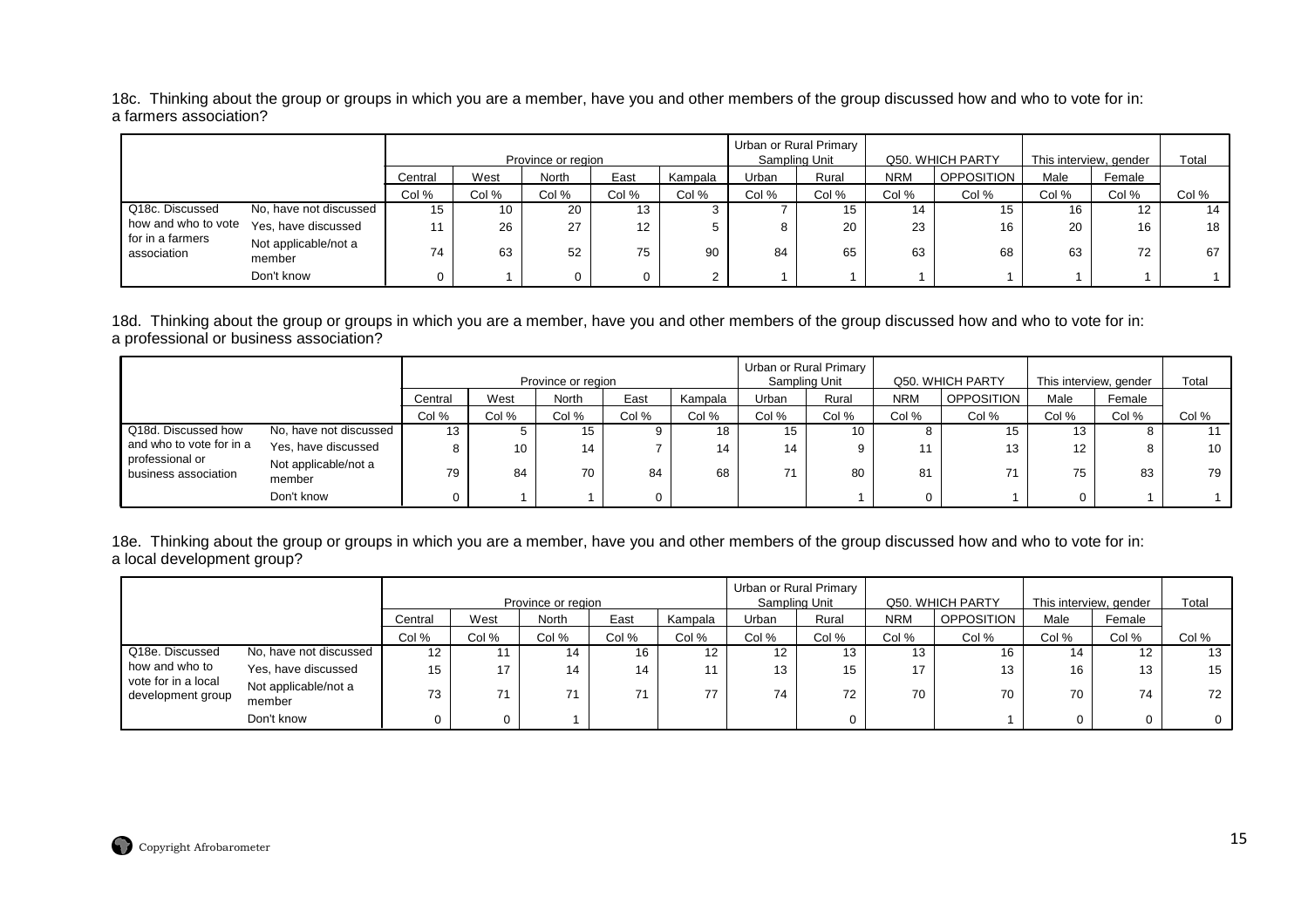18f. Thinking about the group or groups in which you are a member, have you and other members of the group discussed how and who to vote for in: a cultural group?

|                                 |                                |                 |       | Province or region |       |         |                   | Urban or Rural Primary<br>Sampling Unit |            | Q50. WHICH PARTY  | This interview, gender |        | Total           |
|---------------------------------|--------------------------------|-----------------|-------|--------------------|-------|---------|-------------------|-----------------------------------------|------------|-------------------|------------------------|--------|-----------------|
|                                 |                                | Central         | West  | North              | East  | Kampala | Urban             | Rural                                   | <b>NRM</b> | <b>OPPOSITION</b> | Male                   | Female |                 |
|                                 |                                | Col %           | Col % | Col %              | Col % | Col %   | Col %             | Col %                                   | Col %      | Col %             | Col %                  | Col %  | Col %           |
| Q18f. Discussed                 | No, have not discussed         | 10 <sup>°</sup> |       | 19                 | 15    | 12.     | $12 \overline{ }$ | 12.                                     | 12         | 13                | 15                     |        | 12              |
| how and who to                  | Yes, have discussed            |                 |       | 16                 | 15    |         |                   | 10                                      | 10         | 13                | 12                     |        | 10 <sup>1</sup> |
| vote for in a<br>cultural group | Not applicable/not a<br>member | 85              | 90    | 64                 | 69    | 84      | 81                | 77                                      | 78         | 73                | 72                     | 83     | 78              |
|                                 | Don't know                     |                 |       |                    |       |         |                   |                                         |            |                   |                        |        |                 |

18g. Thinking about the group or groups in which you are a member, have you and other members of the group discussed how and who to vote for in: some other voluntary association or community group?

|                                      |                                |         |       |                    |                  |         |       | Urban or Rural Primary |                  |                   |       |                        |                   |
|--------------------------------------|--------------------------------|---------|-------|--------------------|------------------|---------|-------|------------------------|------------------|-------------------|-------|------------------------|-------------------|
|                                      |                                |         |       | Province or region |                  |         |       | Sampling Unit          |                  | Q50. WHICH PARTY  |       | This interview, gender | Total             |
|                                      |                                | Central | West  | North              | East             | Kampala | Urban | Rural                  | <b>NRM</b>       | <b>OPPOSITION</b> | Male  | Female                 |                   |
|                                      |                                | Col %   | Col % | Col %              | Col %            | Col %   | Col % | Col %                  | Col %            | Col %             | Col % | Col %                  | Col %             |
| Q18g. Discussed how                  | No, have not discussed         |         | 10    | 18                 | 13 <sup>13</sup> | 17      | 14    | 12                     | 12 <sup>12</sup> | 14                | 14    | 10                     | $12 \overline{ }$ |
| and who to vote for in a             | Yes, have discussed            | 8       | 16    | 17                 | 18               | 11      | 13    | 15                     | 16               | 15                | 15    | 14                     | 15                |
| some voluntary or<br>community group | Not applicable/not a<br>member | 84      | 73    | 63                 | 69               | 72      | 72    | 73                     | 72               | 70                | 70    | 75                     | 72                |
|                                      | Don't know                     | 0       |       |                    |                  |         |       |                        |                  |                   |       |                        |                   |

19a. Here is a list of actions that people sometimes take as citizens. For each of these, please tell me whether you, personally, have done any of these things during the past year. If not, would you do this if you had the chance: Attended a community meeting?

|                        |                                       |         |       | Province or region |       |         | Sampling Unit | Urban or Rural Primary |            | Q50. WHICH PARTY  | This interview, gender |        | Total |
|------------------------|---------------------------------------|---------|-------|--------------------|-------|---------|---------------|------------------------|------------|-------------------|------------------------|--------|-------|
|                        |                                       | Central | West  | North              | East  | Kampala | Urban         | Rural                  | <b>NRM</b> | <b>OPPOSITION</b> | Male                   | Female |       |
|                        |                                       | Col %   | Col % | Col %              | Col % | Col %   | Col %         | Col %                  | Col %      | Col %             | Col %                  | Col %  | Col % |
| Q19a. Attend           | No, would never do this               |         |       |                    |       |         | D.            |                        |            |                   |                        |        |       |
| a community<br>meeting | No, but would do if had<br>the chance | 25      | 13    | 16                 | 17    | 35      | 28            | 17                     | 14         | 18                | 15                     | 22     | 18    |
|                        | Yes, once or twice                    | 21      | 36    | 29                 | 25    | 31      | 33            | 27                     | 31         | 23                | 27                     | 29     | 28    |
|                        | Yes, several times                    | 28      | 39    | 44                 | 36    | 22      | 27            | 37                     | 39         | 38                | 39                     | 32     | 36    |
|                        | Yes, often                            | 18      | 11    |                    | 18    |         |               | 14                     | 13         | 18                | 16                     | 44     | 13    |

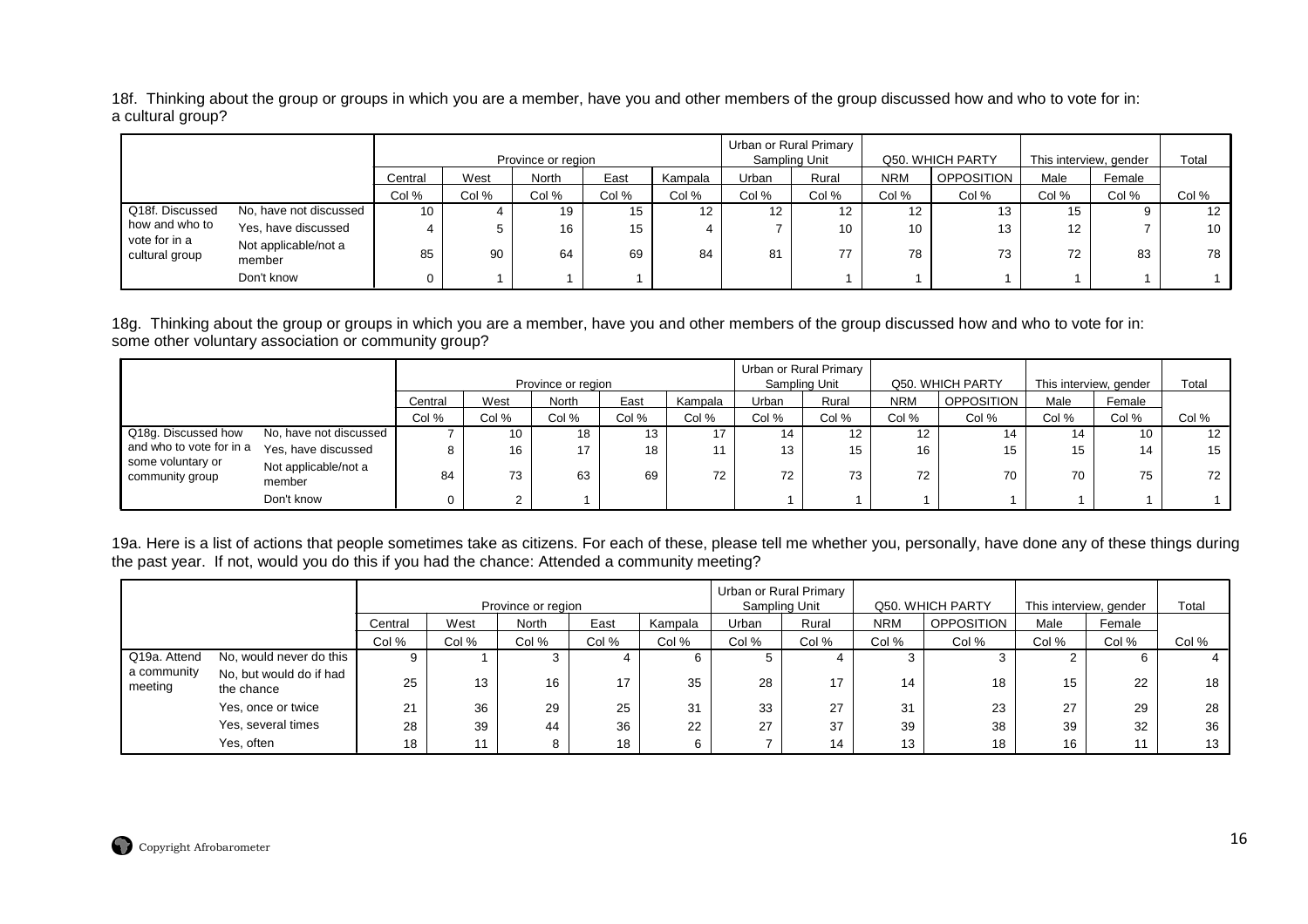19b. Here is a list of actions that people sometimes take as citizens. For each of these, please tell me whether you, personally, have done any of these things during the past year. If not, would you do this if you had the chance: Got together with others to raise an issue?

|                       |                                       |         |       | Province or region |       |         |       | Urban or Rural Primary<br>Sampling Unit |            | Q50. WHICH PARTY | This interview, gender |        | Total |
|-----------------------|---------------------------------------|---------|-------|--------------------|-------|---------|-------|-----------------------------------------|------------|------------------|------------------------|--------|-------|
|                       |                                       | Central | West  | North              | East  | Kampala | Urban | Rural                                   | <b>NRM</b> | OPPOSITION       | Male                   | Female |       |
|                       |                                       | Col %   | Col % | Col %              | Col % | Col %   | Col % | Col %                                   | Col %      | Col %            | Col %                  | Col %  | Col % |
| Q19b. Join            | No, would never do this               | 26      | 4     | 23                 |       | 21      | 17    | 14                                      |            | 16               | 14                     | 16     | 15    |
| others to<br>raise an | No, but would do if had<br>the chance | 21      | 30    | 26                 | 24    | 19      | 25    | 25                                      | 24         | 24               | 20                     | 30     | 25    |
| issue                 | Yes, once or twice                    | 24      | 26    | 21                 | 18    | 35      | 28    | 22                                      | 25         | 21               | 22                     | 24     | 23    |
|                       | Yes, several times                    | 23      | 24    | 23                 | 27    | 19      | 21    | 25                                      | 26         | 28               | 28                     | 20     | 24    |
|                       | Yes, often                            |         | 16    | 6                  | 22    | 5       | 8     | 13                                      | 13         | 12               | 15                     | 10     | 13    |
|                       | Don't know                            |         |       |                    |       |         |       |                                         |            |                  |                        |        |       |

19c. Here is a list of actions that people sometimes take as citizens. For each of these, please tell me whether you, personally, have done any of these things during the past year. If not, would you do this if you had the chance: Attended a demonstration or protest march?

|                                   |                                       |         |      | Province or region |      |         | Sampling Unit | Urban or Rural Primary |            | Q50. WHICH PARTY  | This interview, gender |        | Total |
|-----------------------------------|---------------------------------------|---------|------|--------------------|------|---------|---------------|------------------------|------------|-------------------|------------------------|--------|-------|
|                                   |                                       | Central | West | North              | East | Kampala | Urban         | Rural                  | <b>NRM</b> | <b>OPPOSITION</b> | Male                   | Female |       |
| Col %<br>Col %<br>Col %<br>Col %  |                                       |         |      |                    |      | Col %   | Col %         | Col %                  | Col %      | Col %             | Col %                  | Col %  | Col % |
| Q19c. Attend a                    | No, would never do this               | 67      | 48   | 50                 | 63   | 74      | 59            | 58                     | 58         | 47                | 52                     | 63     | 58    |
| demonstration or<br>protest march | No, but would do if had<br>the chance | 16      | 38   | 31                 | 25   |         | 25            | 28                     | 28         | 28                | 30                     | 24     | 27    |
|                                   | Yes, once or twice                    |         |      | 10 <sup>°</sup>    |      |         |               |                        |            |                   | 8                      |        |       |
|                                   | Yes, several times                    |         |      | 6                  |      |         |               |                        |            | 8                 |                        |        |       |
|                                   | Yes, often                            |         |      |                    |      |         |               |                        |            |                   |                        |        |       |
|                                   | Don't know                            |         |      |                    |      |         |               |                        |            |                   |                        |        |       |

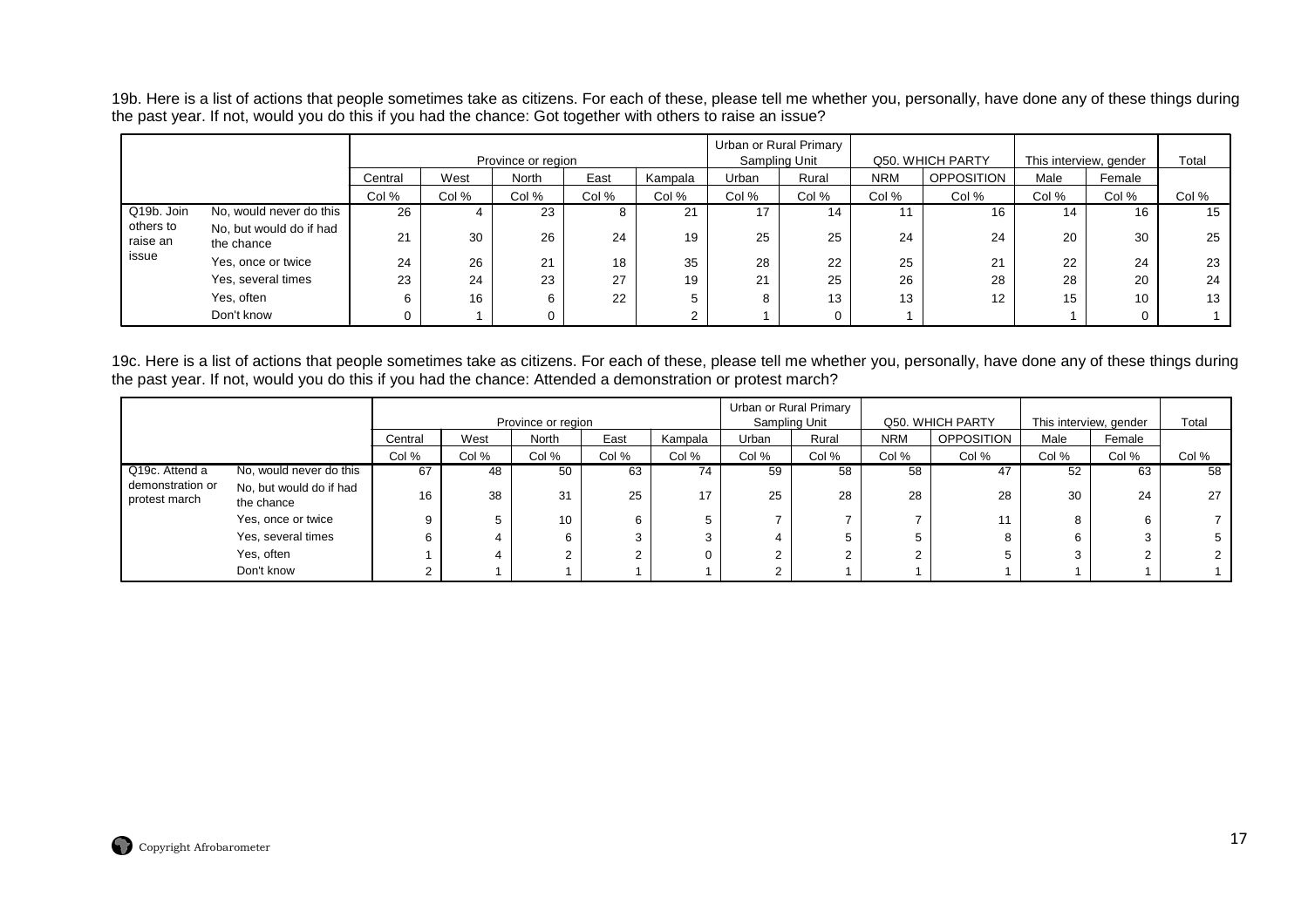19d. Here is a list of actions that people sometimes take as citizens. For each of these, please tell me whether you, personally, have done any of these things during the past year. If not, would you do this if you had the chance: attended a voter education meeting?

|                     |                                       |         |       | Province or region |       |         |       | Urban or Rural Primary<br>Sampling Unit |            | Q50. WHICH PARTY  | This interview, gender |        | Total |
|---------------------|---------------------------------------|---------|-------|--------------------|-------|---------|-------|-----------------------------------------|------------|-------------------|------------------------|--------|-------|
|                     |                                       | Central | West  | <b>North</b>       | East  | Kampala | Urban | Rural                                   | <b>NRM</b> | <b>OPPOSITION</b> | Male                   | Female |       |
|                     |                                       | Col %   | Col % | Col %              | Col % | Col %   | Col % | Col %                                   | Col %      | Col %             | Col %                  | Col %  | Col % |
| Q19d.               | No, would never do this               | 28      |       | 13                 | 12    | 24      | 19    | 13                                      | 10         | 13                | 12                     | 16     | 14    |
| Attended a<br>voter | No, but would do if had<br>the chance | 33      | 37    | 32                 | 37    | 35      | 37    | 35                                      | 32         | 38                | 31                     | 39     | 35    |
| education           | Yes, once or twice                    | 26      | 31    | 28                 | 27    | 31      | 29    | 28                                      | 32         | 27                | 31                     | 25     | 28    |
| meeting             | Yes, several times                    | 10      | 21    | 21                 | 17    |         |       | 18                                      | 20         | 17                | 19                     | 15     | 17    |
|                     | Yes, often                            |         |       |                    |       | 3       |       | 5                                       | 6          |                   | 6                      |        |       |
|                     | Don't know                            |         |       |                    |       |         |       |                                         |            |                   |                        |        |       |

19e. Here is a list of actions that people sometimes take as citizens. For each of these, please tell me whether you, personally, have done any of these things during the past year. If not, would you do this if you had the chance: got together with others to discuss who to vote for?

|                         |                                       |         |       | Province or region |       |         |       | Urban or Rural Primary<br>Sampling Unit |            | Q50. WHICH PARTY  | This interview, gender |        | Total |
|-------------------------|---------------------------------------|---------|-------|--------------------|-------|---------|-------|-----------------------------------------|------------|-------------------|------------------------|--------|-------|
|                         |                                       | Central | West  | <b>North</b>       | East  | Kampala | Urban | Rural                                   | <b>NRM</b> | <b>OPPOSITION</b> | Male                   | Female |       |
|                         |                                       | Col %   | Col % | Col %              | Col % | Col %   | Col % | Col %                                   | Col %      | Col %             | Col %                  | Col %  | Col % |
| Q19e. Got               | No, would never do this               | 40      | 10    | 21                 | 17    | 38      | 28    | 21                                      | 16         | 22                | 19                     | 26     | 22    |
| together<br>with others | No, but would do if had<br>the chance | 19      | 26    | 27                 | 21    | 14      | 18    | 23                                      | 21         | 21                | 19                     | 26     | 23    |
| to discuss              | Yes, once or twice                    | 21      | 27    | 28                 | 27    | 32      | 30    | 25                                      | 29         | 26                | 28                     | 24     | 26    |
| who to vote<br>for      | Yes, several times                    | 18      | 26    | 21                 | 24    | 14      | 20    | 22                                      | 26         | 24                | 26                     | 18     | 22    |
|                         | Yes, often                            |         | 12    |                    | 11    | 2       |       |                                         | 8          |                   |                        | 6      |       |
|                         | Don't know                            |         | 0     |                    |       |         |       |                                         |            |                   |                        |        |       |

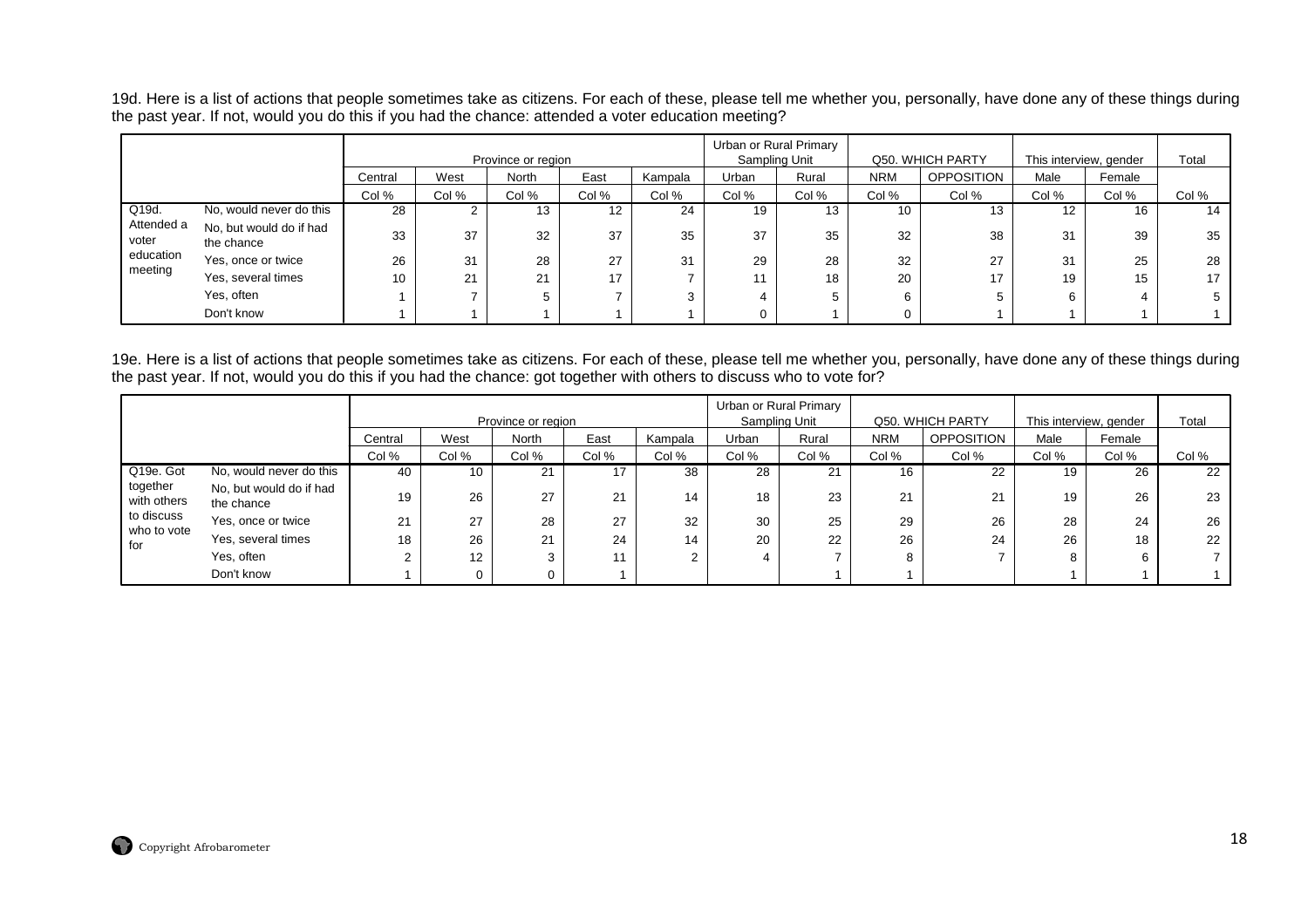19f. Here is a list of actions that people sometimes take as citizens. For each of these, please tell me whether you, personally, have done any of these things during the past year. If not, would you do this if you had the chance: attended an election rally?

|                         |                                       |         |       | Province or region |       |                 |       | Urban or Rural Primary<br>Sampling Unit |            | Q50. WHICH PARTY | This interview, gender |        | Total |
|-------------------------|---------------------------------------|---------|-------|--------------------|-------|-----------------|-------|-----------------------------------------|------------|------------------|------------------------|--------|-------|
|                         |                                       | Central | West  | North              | East  | Kampala         | Urban | Rural                                   | <b>NRM</b> | OPPOSITION       | Male                   | Female |       |
|                         |                                       | Col %   | Col % | Col %              | Col % | Col %           | Col % | Col %                                   | Col %      | Col %            | Col %                  | Col %  | Col % |
| Q19f.                   | No, would never do this               | 36      |       | 17                 | 14    | 41              | 28    | 17                                      |            | 16               | 16                     | 21     | 18    |
| Attended<br>an election | No, but would do if had<br>the chance | 16      | 25    | 27                 | 26    | 18              | 19    | 24                                      | 22         | 22               | 20                     | 27     | 23    |
| rally                   | Yes, once or twice                    | 26      | 31    | 21                 | 26    | 23              | 23    | 27                                      | 30         | 20               | 26                     | 26     | 26    |
|                         | Yes, several times                    | 17      | 27    | 30                 | 25    | 8               | 20    | 24                                      | 26         | 32               | 29                     | 18     | 24    |
|                         | Yes, often                            |         | 12    |                    | 9     | 10 <sup>°</sup> | 9     |                                         |            | 10 <sup>°</sup>  | 9                      |        | 8     |
|                         | Don't know                            |         |       |                    |       |                 |       |                                         |            |                  |                        |        |       |

19g. Here is a list of actions that people sometimes take as citizens. For each of these, please tell me whether you, personally, have done any of these things during the past year. If not, would you do this if you had the chance: worked to get a candidate or party elected?

|                          |                                           |         |      | Province or region |      |         | Sampling Unit | Urban or Rural Primary |            | Q50. WHICH PARTY  | This interview, gender |        | Total |
|--------------------------|-------------------------------------------|---------|------|--------------------|------|---------|---------------|------------------------|------------|-------------------|------------------------|--------|-------|
|                          |                                           | Central | West | North              | East | Kampala | Urban         | Rural                  | <b>NRM</b> | <b>OPPOSITION</b> | Male                   | Female |       |
|                          | Col %<br>Col %<br>Col %<br>Col %<br>Col % |         |      |                    |      |         |               | Col %                  | Col %      | Col %             | Col %                  | Col %  | Col % |
| Q19g. Worked             | No, would never do this                   | 46      | 10   | 27                 | 24   | 60      | 43            | 25                     | 21         | 23                | 25                     | 31     | 28    |
| to get a<br>candidate or | No, but would do if had<br>the chance     | 28      | 39   | 27                 | 31   | 25      | 26            | 32                     | 32         | 31                | 29                     | 34     | 31    |
| party elected            | Yes, once or twice                        | 17      | 23   | 20                 | 20   | 8       | 15            | 20                     | 22         | 23                | 21                     | 18     | 19    |
|                          | Yes, several times                        |         | 21   | 21                 | 14   | 6       | 12            | 16                     | 18         | 19                | 19                     |        | 15    |
|                          | Yes, often                                |         |      |                    | 8    |         | 3             |                        |            |                   |                        |        |       |
|                          | Don't know                                |         |      |                    |      |         |               |                        |            |                   |                        |        |       |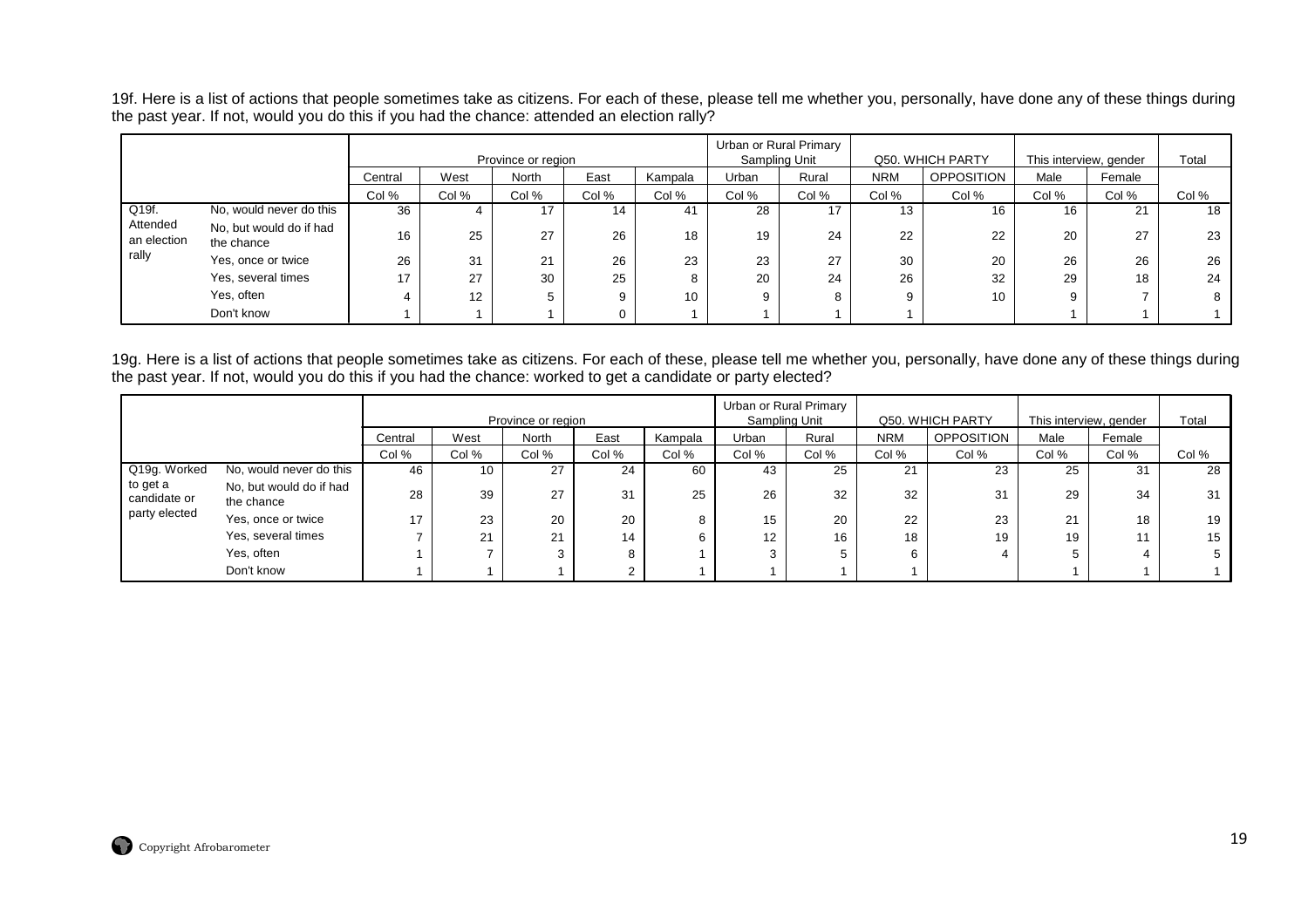19h. Here is a list of actions that people sometimes take as citizens. For each of these, please tell me whether you, personally, have done any of these things during the past year. If not, would you do this if you had the chance: participated in a political party primary?

|                                |                                       |         |       | Province or region |       |         |       | Urban or Rural Primary<br>Sampling Unit |            | Q50. WHICH PARTY  | This interview, gender |        | Total           |
|--------------------------------|---------------------------------------|---------|-------|--------------------|-------|---------|-------|-----------------------------------------|------------|-------------------|------------------------|--------|-----------------|
|                                |                                       | Central | West  | North              | East  | Kampala | Urban | Rural                                   | <b>NRM</b> | <b>OPPOSITION</b> | Male                   | Female |                 |
|                                |                                       | Col %   | Col % | Col %              | Col % | Col %   | Col % | Col %                                   | Col %      | Col %             | Col %                  | Col %  | Col %           |
| Q19h.                          | No, would never do this               | 51      | Ö     | 26                 | 28    | 51      | 43    | 26                                      | 21         | 26                | 27                     | 31     | 29              |
| Participated<br>in a political | No, but would do if had<br>the chance | 21      | 41    | 35                 | 28    | 24      | 28    | 32                                      | 31         | 33                | 29                     | 33     | 31              |
| party primary                  | Yes, once or twice                    | 19      | 27    | 23                 | 25    | 11      | 17    | 24                                      | 27         | 24                | 25                     | 21     | 23              |
|                                | Yes, several times                    |         | 16    | 12                 | 9     |         |       | 11                                      | 13         | 12                | $12 \overline{ }$      |        | 11 <sub>1</sub> |
|                                | Yes, often                            |         |       |                    | 9     |         |       | 5                                       | 6          |                   |                        |        |                 |
|                                | Don't know                            |         |       |                    |       |         |       |                                         |            |                   |                        |        |                 |

19i. Here is a list of actions that people sometimes take as citizens. For each of these, please tell me whether you, personally, have done any of these things during<br>the past year. If not, would you do this if you had the

|                              |                                       |         |        | Province or region |       |         | Urban or Rural Primary<br>Sampling Unit |       |            | Q50. WHICH PARTY  | This interview, gender |        | Total |
|------------------------------|---------------------------------------|---------|--------|--------------------|-------|---------|-----------------------------------------|-------|------------|-------------------|------------------------|--------|-------|
|                              |                                       |         |        |                    |       |         |                                         |       |            |                   |                        |        |       |
|                              |                                       | Central | West   | North              | East  | Kampala | Urban                                   | Rural | <b>NRM</b> | <b>OPPOSITION</b> | Male                   | Female |       |
|                              |                                       | Col %   | Col %  | Col %              | Col % | Col %   | Col %                                   | Col % | Col %      | Col %             | Col %                  | Col %  | Col % |
| Q19i. Reported               | No, would never do this               | 36      | 24     | 34                 | 32    | 36      | 36                                      | 31    | 29         | 21                | 28                     | 36     | 32    |
| a campaign<br>malpractice or | No, but would do if had<br>the chance | 55      | 70     | 49                 | 53    | 53      | 52                                      | 57    | 58         | 65                | 59                     | 54     | 57    |
| incident                     | Yes, once or twice                    |         | $\sim$ | 8                  | 6     |         |                                         |       |            | 10                | 8                      |        |       |
|                              | Yes, several times                    |         |        | 6                  |       |         |                                         |       | ົ          |                   |                        |        |       |
|                              | Yes, often                            |         |        |                    |       |         |                                         |       |            |                   |                        |        |       |
|                              | Don't know                            |         |        |                    |       |         |                                         |       |            |                   |                        |        |       |

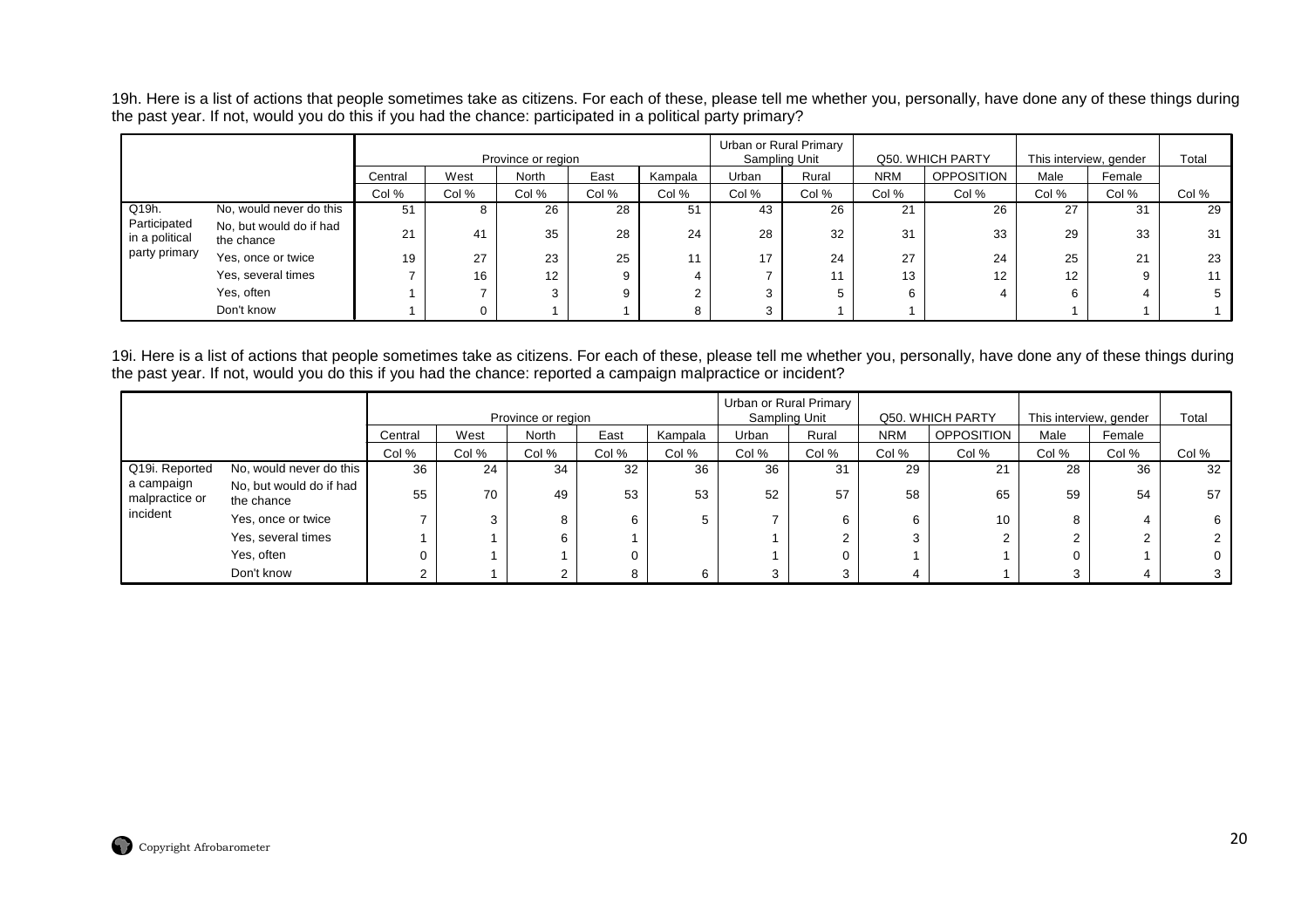19j. Here is a list of actions that people sometimes take as citizens. For each of these, please tell me whether you, personally, have done any of these things during<br>the past year. If not, would you do this if you had the

|                                    |                                       |         |       | Province or region |       |         |        | Urban or Rural Primary<br>Sampling Unit |            | Q50. WHICH PARTY  | This interview, gender |        | Total |
|------------------------------------|---------------------------------------|---------|-------|--------------------|-------|---------|--------|-----------------------------------------|------------|-------------------|------------------------|--------|-------|
|                                    |                                       |         |       |                    |       |         |        |                                         |            |                   |                        |        |       |
|                                    |                                       | Central | West  | North              | East  | Kampala | Urban  | Rural                                   | <b>NRM</b> | <b>OPPOSITION</b> | Male                   | Female |       |
|                                    |                                       | Col %   | Col % | Col %              | Col % | Col %   | Col %  | Col %                                   | Col %      | Col %             | Col %                  | Col %  | Col % |
| Q19j. Called                       | No, would never do this               | 44      | 22    | 29                 | 36    | 37      | 33     | 32                                      | 30         | 24                | 27                     | 38     | 33    |
| into a radio or<br>TV talk show to | No, but would do if had<br>the chance | 47      | 72    | 53                 | 50    | 43      | 52     | 56                                      | 57         | 57                | 58                     | 53     | 55    |
| discuss an<br>election related     | Yes, once or twice                    |         |       | 10                 |       |         | 8      |                                         |            | 13                |                        |        |       |
| issue                              | Yes, several times                    |         |       | 5                  |       |         |        |                                         |            |                   | 3                      |        |       |
|                                    | Yes, often                            |         |       |                    |       |         |        |                                         |            |                   |                        |        |       |
|                                    | Don't know                            |         |       | ົ                  |       |         | $\sim$ |                                         |            |                   | 3                      |        |       |

20a. There are many ways to govern a country. Would you disapprove or approve of the following alternatives: Only one political party is allowed to stand for election and hold office?

|                             |                                     |         |       | Province or region |          |         | Sampling Unit | Urban or Rural Primary |            | Q50. WHICH PARTY |          | This interview, gender | Total |
|-----------------------------|-------------------------------------|---------|-------|--------------------|----------|---------|---------------|------------------------|------------|------------------|----------|------------------------|-------|
|                             |                                     | Central | West  | <b>North</b>       | East     | Kampala | Urban         | Rural                  | <b>NRM</b> | OPPOSITION       | Male     | Female                 |       |
|                             |                                     | Col %   | Col % | Col %              | Col %    | Col %   | Col %         | Col %                  | Col %      | Col %            | Col %    | Col %                  | Col % |
| Q20a. Only one              | Strongly disapprove                 | 30      | 43    | 36                 | 51       | 49      | 45            | 40                     | 37         | 55               | 44       | 38                     | 41    |
| political party is          | Disapprove                          | 29      | 26    | 42                 | 17       | 30      | 30            | 28                     | 28         | 26               | 29       | 27                     | 28    |
| allowed to<br>stand for     | Neither approve nor '<br>disapprove |         | 3     |                    | <u>_</u> |         | 3             | 2                      | ົ          |                  | <u>.</u> |                        |       |
| election and<br>hold office | Approve                             | 30      | 15    | 9                  |          | 15      | 13            | 16                     | 18         | 12               | 14       | 18                     | 16    |
|                             | Strongly approve                    |         | 12    | 9                  | 17       |         |               | $12 \overline{ }$      | 14         |                  | 9        | 13                     | 11    |
|                             | Don't know                          |         |       |                    |          |         |               | 2                      |            |                  |          |                        |       |

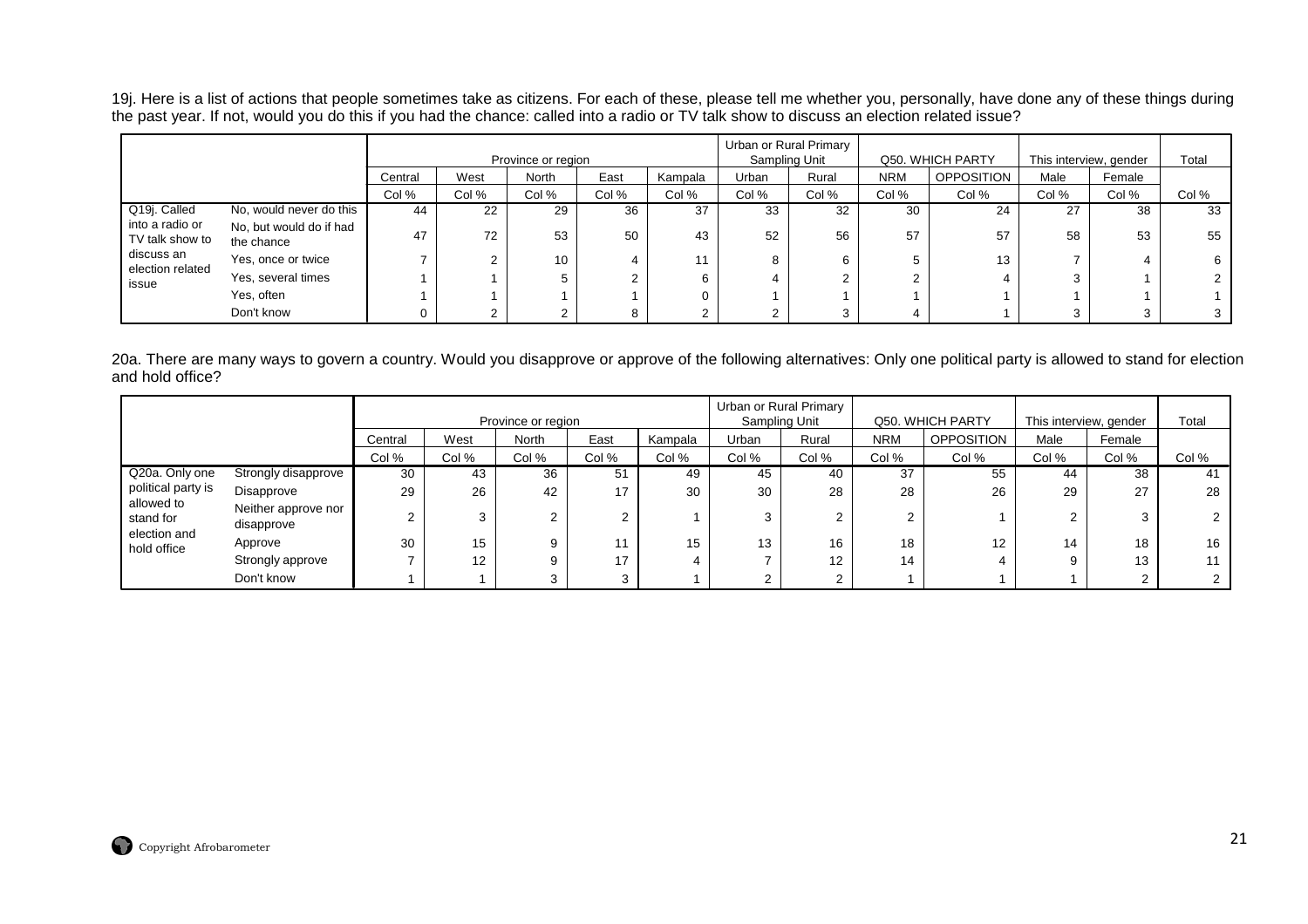|                           |                                   |         |       | Province or region |       |         |              | Urban or Rural Primary<br>Sampling Unit |            | Q50. WHICH PARTY  | This interview, gender |        | Total |
|---------------------------|-----------------------------------|---------|-------|--------------------|-------|---------|--------------|-----------------------------------------|------------|-------------------|------------------------|--------|-------|
|                           |                                   | Central | West  | North              | East  | Kampala | <b>Jrban</b> | Rural                                   | <b>NRM</b> | <b>OPPOSITION</b> | Male                   | Female |       |
|                           |                                   | Col %   | Col % | Col %              | Col % | Col %   | Col %        | Col %                                   | Col %      | Col %             | Col %                  | Col %  | Col % |
| Q20b. The                 | Strongly disapprove               | 31      | 42    | 44                 | 64    | 37      | 42           | 45                                      | 43         | 52                | 47                     | 43     | 45    |
| ary comes in              | Disapprove                        | 39      | 34    | 38                 | 25    | 43      | 35           | 34                                      | 35         | 31                | 35                     | 34     | 34    |
| to gorvern<br>the country | Neither approve nor<br>disapprove |         | 6     | ົ<br>∠             |       | 3       |              | 3                                       | C.         |                   |                        |        |       |
|                           | Approve                           | 16      | 14    | 9                  |       | 9       | 44           | 11                                      | 12         | 12                | 10                     | 12     |       |
|                           | Strongly approve                  | 9       |       | 5                  |       |         |              | 6                                       |            |                   |                        | ĥ      |       |
|                           | Don't know                        |         |       |                    |       | 3       | ◠            |                                         |            |                   |                        |        |       |

20b. There are many ways to govern a country. Would you disapprove or approve of the following alternatives: The army comes in to govern the country?

20c. There are many ways to govern a country. Would you disapprove or approve of the following alternatives: Elections and Parliament are abolished so that the president can decide everything?

|                                               |                                   |         |       | Province or region |       |         |       | Urban or Rural Primary<br>Sampling Unit |            | Q50. WHICH PARTY  | This interview, gender |        | Total |
|-----------------------------------------------|-----------------------------------|---------|-------|--------------------|-------|---------|-------|-----------------------------------------|------------|-------------------|------------------------|--------|-------|
|                                               |                                   | Central | West  | North              | East  | Kampala | Urban | Rural                                   | <b>NRM</b> | <b>OPPOSITION</b> | Male                   | Female |       |
|                                               |                                   | Col %   | Col % | Col %              | Col % | Col %   | Col % | Col %                                   | Col %      | Col %             | Col %                  | Col %  | Col % |
| Q20c. Elections and                           | Strongly disapprove               | 40      | 60    | 44                 | 63    | 50      | 55    | 52                                      | 51         | 60                | 54                     | 51     | 52    |
| the parliament are                            | Disapprove                        | 33      | 27    | 36                 | 23    | 33      | 27    | 30                                      | 31         | 26                | 31                     | 28     | 29    |
| abolished so that the<br>president can decide | Neither approve nor<br>disapprove |         |       |                    |       | ົ       | 4     |                                         |            |                   |                        |        |       |
| everything                                    | Approve                           | 13      | 6     | 9                  |       |         | 8     |                                         |            |                   |                        |        |       |
|                                               | Strongly approve                  |         |       | ◠                  |       |         |       |                                         |            |                   |                        |        |       |
|                                               | Don't know                        |         |       | $\sim$<br>∠        |       |         |       |                                         |            |                   |                        |        |       |

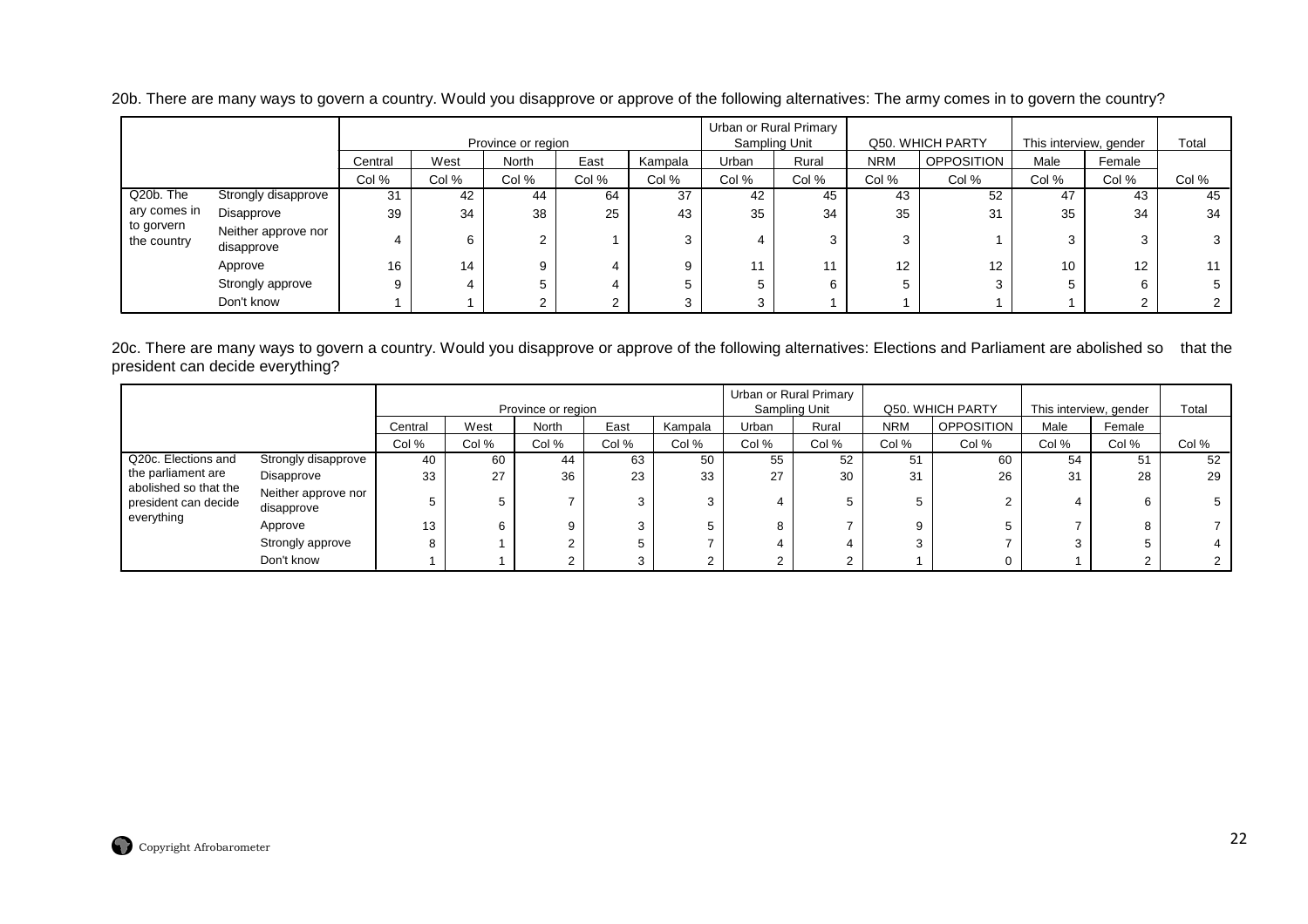#### 21. Which of these three statements is closest to your own opinion?

Statement 1: Democracy is preferable to any other kind of government.

Statement 2: In some circumstances, a non-democratic government can be preferable.

Statement 3: For someone like me, it doesn't matter what kind of government we have.

|                           |                                                                 |         |       | Province or region |       |         |       | Urban or Rural Primary<br>Sampling Unit |            | Q50. WHICH PARTY  |       | This interview, gender | Total |
|---------------------------|-----------------------------------------------------------------|---------|-------|--------------------|-------|---------|-------|-----------------------------------------|------------|-------------------|-------|------------------------|-------|
|                           |                                                                 | Central | West  | North              | East  | Kampala | Urban | Rural                                   | <b>NRM</b> | <b>OPPOSITION</b> | Male  | Female                 |       |
|                           |                                                                 | Col %   | Col % | Col %              | Col % | Col %   | Col % | Col %                                   | Col %      | Col %             | Col % | Col %                  | Col % |
| Q21. Which<br>statement   | Statement 3: For someone like me, it<br>doesn't matter what kin | 11      | 18    |                    |       | 15      | 10    | 12                                      |            |                   | 10    | 14                     | 12    |
| is closest to<br>your own | Statement 2: In some circumstances, a<br>non-democratic governm | 12      |       | 16                 |       | 16      | 13    |                                         | 10         |                   | 10    | 9                      | 9     |
| opinion                   | Statement 1: Democracy is preferable to<br>any other kind of go | 70      | 67    | 74                 | 88    | 68      | 74    | 75                                      | 75         | 80                |       | 72                     | 75    |
|                           | Don't know                                                      |         | a     |                    |       |         |       |                                         |            |                   |       |                        |       |

22. Which of the following statements is closest to your view? Choose Statement 1 or Statement 2. Statement 1: We should choose our leaders in this country through regular, open and honest elections.

Statement 2: Since elections sometimes produce bad results, we should adopt other methods for choosing this country's leaders.

|                                             |                            |         |       |                    |       |         |       | Urban or Rural Primary |            |                   |                        |        |       |
|---------------------------------------------|----------------------------|---------|-------|--------------------|-------|---------|-------|------------------------|------------|-------------------|------------------------|--------|-------|
|                                             |                            |         |       | Province or region |       |         |       | Sampling Unit          |            | Q50. WHICH PARTY  | This interview, gender |        | Total |
|                                             |                            | Central | West  | North              | East  | Kampala | Urban | Rural                  | <b>NRM</b> | <b>OPPOSITION</b> | Male                   | Female |       |
|                                             |                            | Col %   | Col % | Col %              | Col % | Col %   | Col % | Col %                  | Col %      | Col %             | Col %                  | Col %  | Col % |
| Q22. We choose our                          | Agree very strongly with 1 | 67      | 80    | 58                 | 66    | 64      | 68    | 68                     | 70         | 62                | 71                     | 64     | 68    |
| leaders through                             | Agree with 1               | 26      | 44    | 29                 | 24    | 21      | 21    | 22                     | 21         | 24                | 19                     | 25     | 22    |
| elections vs. should<br>adopt other methods | Agree with 2               |         |       |                    |       | 11      |       |                        | 4          |                   |                        |        |       |
|                                             | Agree very strongly with 2 |         |       |                    |       |         |       | 6                      | b          |                   |                        |        |       |
|                                             | Agree with neither         |         |       |                    |       |         |       |                        | 0          |                   |                        |        |       |
|                                             | Don't know                 |         |       |                    |       |         |       |                        | $^{(1)}$   |                   |                        |        |       |

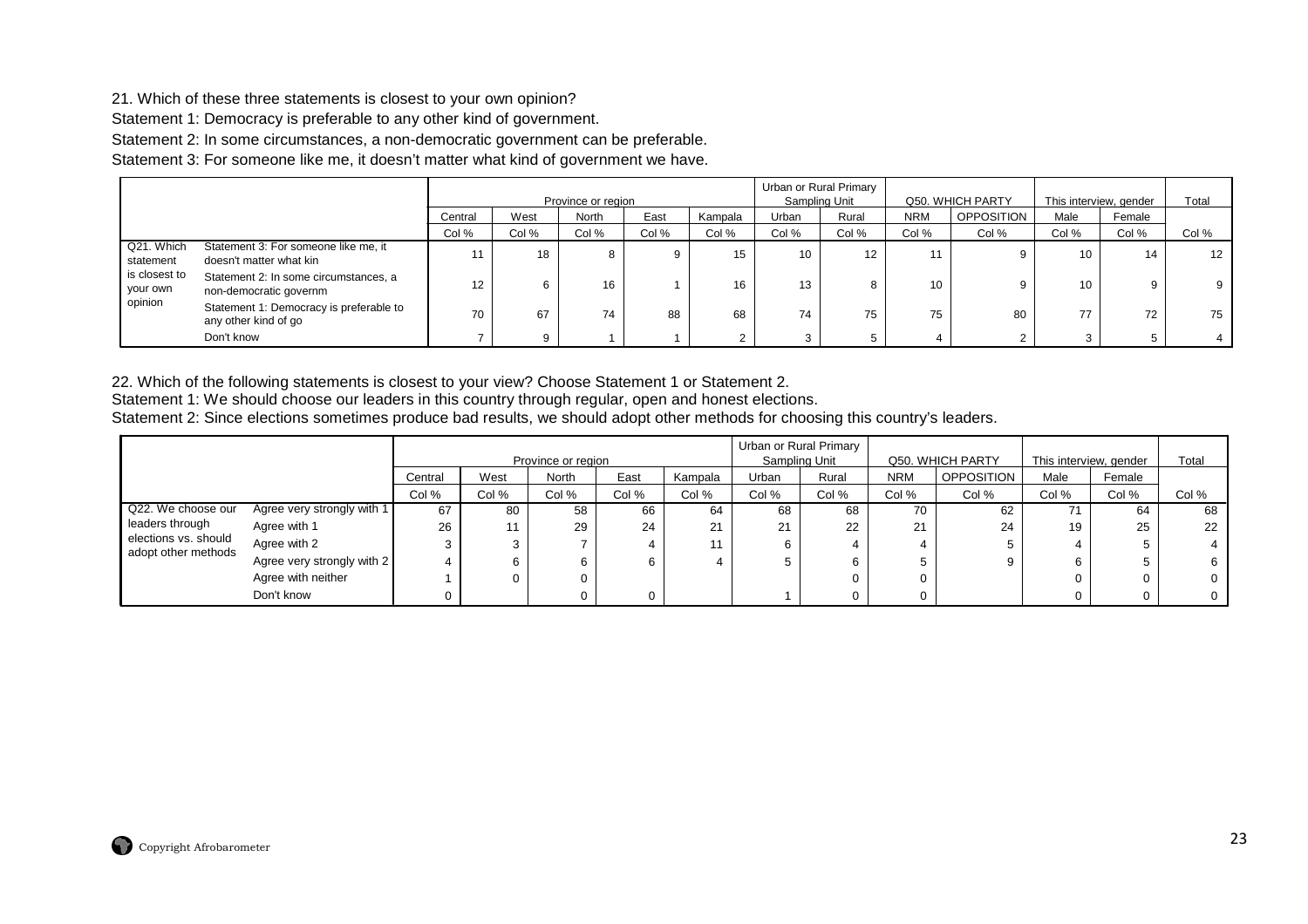23. Which of the following statements is closest to your view? Choose Statement 1 or Statement 2. Statement 1: Political parties create division and confusion; it is therefore unnecessary to have many political parties in Uganda. Statement 2: Many political parties are needed to make sure that Ugandans have real choices in who governs them.

|                                             |                            |         |       | Province or region |       |         |       | Urban or Rural Primary<br>Sampling Unit |            | Q50. WHICH PARTY  | This interview, gender |        | Total |
|---------------------------------------------|----------------------------|---------|-------|--------------------|-------|---------|-------|-----------------------------------------|------------|-------------------|------------------------|--------|-------|
|                                             |                            | Central | West  | <b>North</b>       | East  | Kampala | Urban | Rural                                   | <b>NRM</b> | <b>OPPOSITION</b> | Male                   | Female |       |
|                                             |                            | Col %   | Col % | Col %              | Col % | Col %   | Col % | Col %                                   | Col %      | Col %             | Col %                  | Col %  | Col % |
| Q23. Political parties                      | Agree very strongly with 1 | 20      | 20    | 13                 | 20    | 15      | 14    | 19                                      | 21         | 13                | 17                     | 20     | 18    |
| create division and                         | Agree with 1               | 18      | 13    | 13                 | 11    | 14      | 13    | 14                                      | 14         | 12                | 12                     | 15     | 14    |
| confusion vs. many<br>political parties are | Agree with 2               | 34      | 27    | 27                 | 22    | 35      | 30    | 28                                      | 26         | 29                | 27                     | 29     | 28    |
| needed                                      | Agree very strongly with 2 | 25      | 39    | 43                 | 45    | 34      | 41    | 37                                      | 37         | 46                | 43                     | 33     | 38    |
|                                             | Agree with neither         |         |       |                    |       |         |       |                                         |            |                   |                        |        |       |
|                                             | Don't know                 |         |       |                    |       |         |       |                                         |            |                   |                        |        |       |

24. Which of the following statements is closest to your view? Choose Statement 1 or Statement 2

Statement 1: Opposition parties should regularly examine and criticize government policies and actions.

Statement 2: Opposition parties should concentrate on cooperating with government and helping it develop the country.

|                                                       |                            |         |       | Province or region |       |         |       | Urban or Rural Primary<br>Sampling Unit |            | Q50. WHICH PARTY  |       | This interview, gender | Total |
|-------------------------------------------------------|----------------------------|---------|-------|--------------------|-------|---------|-------|-----------------------------------------|------------|-------------------|-------|------------------------|-------|
|                                                       |                            | Central | West  | North              | East  | Kampala | Urban | Rural                                   | <b>NRM</b> | <b>OPPOSITION</b> | Male  | Female                 |       |
|                                                       |                            | Col %   | Col % | Col %              | Col % | Col %   | Col % | Col %                                   | Col %      | Col %             | Col % | Col %                  | Col % |
| Q24. Opposition parties                               | Agree very strongly with 1 | 28      | 16    | 18                 | 26    | 15      | 18    | 22                                      | 15         | 39                | 25    |                        | 21    |
| examine government                                    | Agree with 1               | 19      | 15    | 16                 |       | 16      | 15    | 14                                      | 12         | 19                | 14    | 14                     | 14    |
| and criticize policies and<br>actions vs. concentrate | Agree with 2               | 30      | 21    | 23                 | 22    | 36      | 25    | 24                                      | 26         | 18                | 22    | 27                     | 24    |
| on cooperating with                                   | Agree very strongly with 2 | 20      | 47    | 41                 | 43    | 29      | 36    | 38                                      | 45         | 24                | 37    | 39                     | 38    |
| government and helping                                | Agree with neither         |         |       | 0                  |       |         |       |                                         |            | 0                 |       |                        |       |
| it develop the country                                | Don't know                 |         |       | 3                  |       |         |       |                                         |            | 0                 |       |                        |       |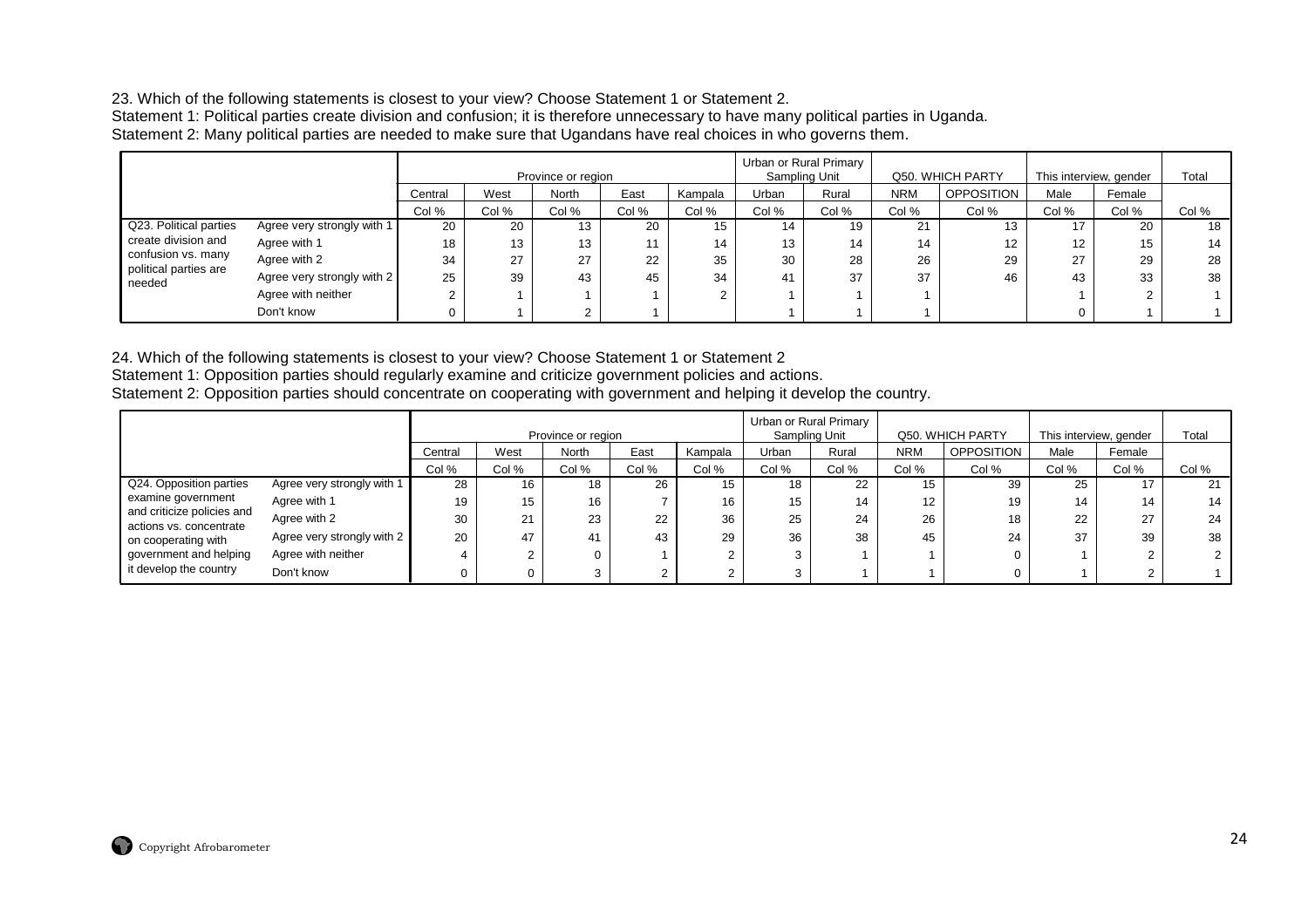#### 25. Which of the following statements is closest to your view? Choose Statement 1 or Statement 2

 Statement 1: The news media should constantly investigate and report on corruption and the mistakes made by the government. Statement 2: Too much reporting on negative events, like corruption, only harms the country

|                                                   |                            |                 |       | Province or region |       |         |       | Urban or Rural Primary<br>Sampling Unit |            | Q50. WHICH PARTY  |       | This interview, gender | Total |
|---------------------------------------------------|----------------------------|-----------------|-------|--------------------|-------|---------|-------|-----------------------------------------|------------|-------------------|-------|------------------------|-------|
|                                                   |                            | Central         | West  | <b>North</b>       | East  | Kampala | Urban | Rural                                   | <b>NRM</b> | <b>OPPOSITION</b> | Male  | Female                 |       |
|                                                   |                            | Col %           | Col % | Col %              | Col % | Col %   | Col % | Col %                                   | Col %      | Col %             | Col % | Col %                  | Col % |
| Q25. Media should                                 | Agree very strongly with 1 | 60              | 54    | 50                 | 58    | 52      | 61    | 54                                      | 52         | 66                | 58    | 52                     | 55    |
| constantly investigate                            | Agree with 1               | 25              | 27    | 38                 | 24    | 27      | 23    | 29                                      | 28         | 29                | 27    | 30                     | 28    |
| and report on corruption<br>and the mistakes made | Agree with 2               | 10 <sup>1</sup> |       | 6                  |       |         |       |                                         | 10         |                   |       |                        |       |
| by the government vs.                             | Agree very strongly with 2 |                 |       |                    |       |         | 6     | ь                                       |            |                   |       |                        | 6.    |
| avoid negative reporting                          | Agree with neither         |                 |       |                    |       |         |       |                                         |            |                   |       |                        |       |
|                                                   | Don't know                 |                 |       |                    |       |         |       |                                         |            | $\Omega$          |       |                        |       |

26. Which of the following statements is closest to your view? Choose Statement 1 or Statement 2 Statement 1: The constitution should limit the president to serving a maximum of two terms in office. Statement 2: There should be no constitutional limit on how long the president can serve.

|                    |                            |         |       |                    |                 |         |               | Urban or Rural Primary |            |                  |                        |        |       |
|--------------------|----------------------------|---------|-------|--------------------|-----------------|---------|---------------|------------------------|------------|------------------|------------------------|--------|-------|
|                    |                            |         |       | Province or region |                 |         | Sampling Unit |                        |            | Q50. WHICH PARTY | This interview, gender |        | Total |
|                    |                            | Central | West  | <b>North</b>       | East            | Kampala | Urban         | Rural                  | <b>NRM</b> | OPPOSITION       | Male                   | Female |       |
|                    |                            | Col %   | Col % | Col %              | Col %           | Col %   | Col %         | Col %                  | Col %      | Col %            | Col %                  | Col %  | Col % |
| Q26. Presidential  | Agree very strongly with 1 | 54      | 34    | 49                 | 52              | 46      | 52            | 46                     | 38         | 73               | 55                     | 39     | 47    |
| two term limit vs. | Agree with 1               | 23      | 15    | 25                 |                 | 25      | 19            | 18                     | 17         | 19               | 16                     | 21     | 19    |
| no term limits     | Agree with 2               |         | 16    | 13                 | 12 <sup>2</sup> |         | 8             | 14                     | 17         |                  | 11                     | 14     | 13    |
|                    | Agree very strongly with 2 | 10      | 29    | 8                  | 21              | 9       | 15            | 17                     | 23         |                  | 14                     | 20     | 17    |
|                    | Agree with neither         |         | 6     |                    |                 |         |               |                        |            | 0                |                        |        |       |
|                    | Don't know                 |         |       |                    |                 |         |               |                        |            |                  |                        |        |       |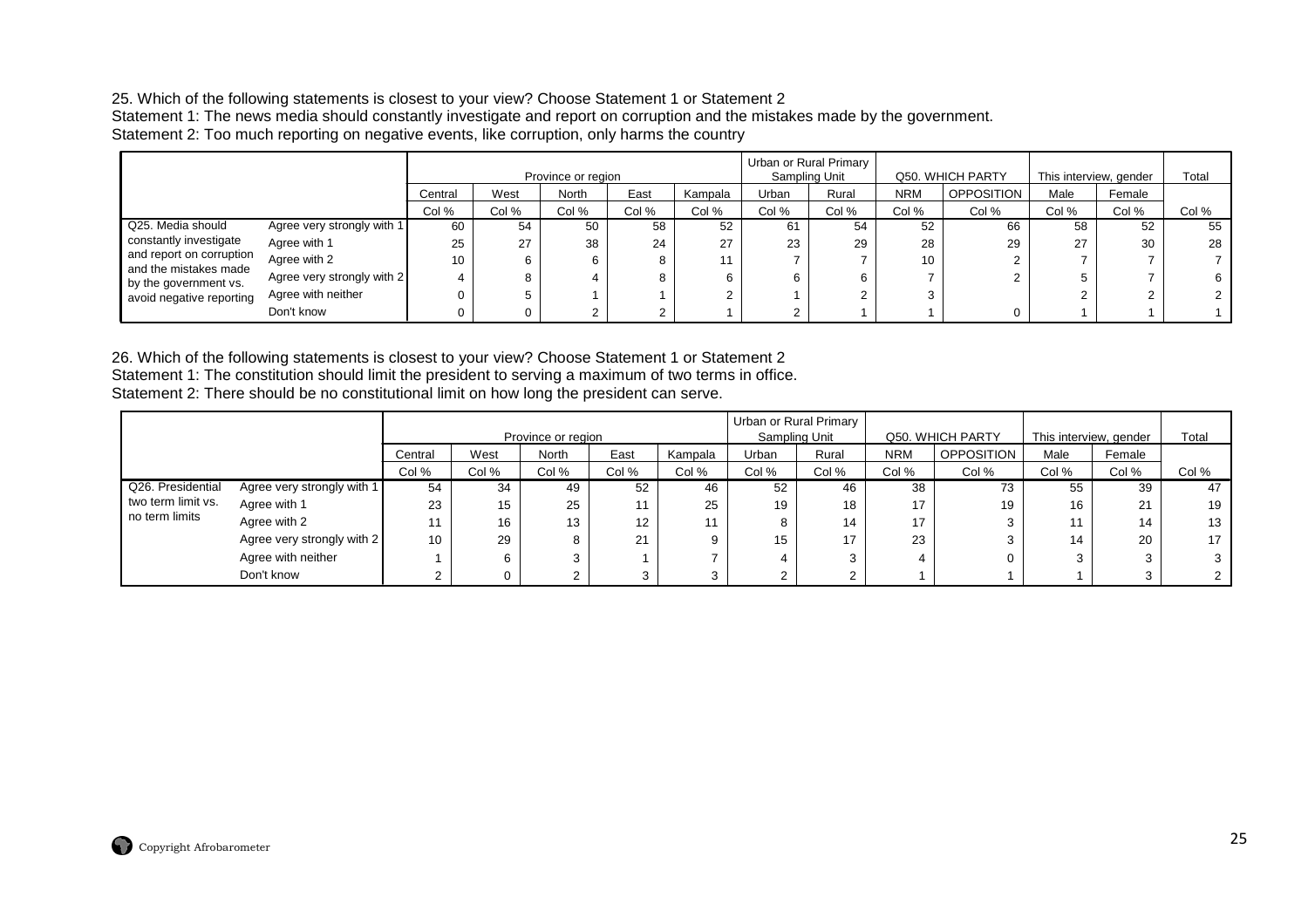#### 27a. If you had to choose, which one of the following things is most important?

|           |                                                           |         |       | Province or region |       |         |        | Urban or Rural Primary<br>Sampling Unit |            | Q50. WHICH PARTY  | This interview, gender |        | Total |
|-----------|-----------------------------------------------------------|---------|-------|--------------------|-------|---------|--------|-----------------------------------------|------------|-------------------|------------------------|--------|-------|
|           |                                                           | Central | West  | North              | East  | Kampala | Urban  | Rural                                   | <b>NRM</b> | <b>OPPOSITION</b> | Male                   | Female |       |
|           |                                                           | Col %   | Col % | Col %              | Col % | Col %   | Col %  | Col %                                   | Col %      | Col %             | Col %                  | Col %  | Col % |
| $Q27a$ .  | Maintaining order in the nation                           | 28      | 21    | 10                 | 20    | 17      | 17     | 20                                      | 20         | 21                | 19                     | 20     | 20    |
| Most      | Growing the economy                                       | 18      | 13    | 13                 | 14    | 21      | 18     | 14                                      | 15         | 17                | 15                     | 14     | 15    |
| important | Fighting corruption                                       | 20      | 27    | 29                 | 13    | 25      | 24     | 22                                      | 21         | 26                | 23                     | 22     | 22    |
|           | Building infrastructure & roads                           |         | 16    |                    | 14    |         | 8      | 12                                      | 13         |                   |                        | 12     |       |
|           | Equitable access to resources and<br>opportunities        |         | 6     |                    | 4     | 9       | ົ<br>õ |                                         | 5          |                   | 6                      |        |       |
|           | Improving public services such as<br>education and health | 23      | 16    | 31                 | 35    | 20      | 23     | 26                                      | 27         | 21                | 25                     | 27     | 26    |
|           | Don't know                                                |         |       |                    | 0     |         |        | 0                                       | $\Omega$   |                   |                        |        |       |

#### 27b. And which would be the next most important?

|           |                                                           |         |       | Province or region |       |                |       | Urban or Rural Primary<br>Sampling Unit |            | Q50. WHICH PARTY  | This interview, gender |        | Total |
|-----------|-----------------------------------------------------------|---------|-------|--------------------|-------|----------------|-------|-----------------------------------------|------------|-------------------|------------------------|--------|-------|
|           |                                                           | Central | West  | North              | East  | Kampala        | Urban | Rural                                   | <b>NRM</b> | <b>OPPOSITION</b> | Male                   | Female |       |
|           |                                                           | Col %   | Col % | Col %              | Col % | Col %          | Col % | Col %                                   | Col %      | Col %             | Col %                  | Col %  | Col % |
| Q27b.     | Maintaining order in the nation                           | 9       |       | 6                  |       | 18             | 12    | 8                                       | 9          |                   | Õ                      | 9      | 9     |
| Next      | Growing the economy                                       | 20      |       | 10                 | 21    | 22             | 17    | 16                                      | 14         | 18                | 17                     | 15     | 16    |
| most      | Fighting corruption                                       | 16      | 16    | 16                 | 8     | 15             | 16    | 13                                      | 13         | 16                | 14                     | 13     | 14    |
| important | Building infrastructure & roads                           | 15      | 22    | 26                 | 20    | 8              | 13    | 21                                      | 22         | 19                | 21                     | 18     | 20    |
|           | Equitable access to resources and<br>opportunities        | 15      | 12    | 44                 | 8     | 9              | 14    | 11                                      |            | 12                |                        | 12     | 11    |
|           | Improving public services such as<br>education and health | 24      | 32    | 30                 | 31    | 27             | 27    | 30                                      | 31         | 27                | 27                     | 31     | 29    |
|           | None of these                                             |         |       |                    |       |                |       |                                         | 0          |                   |                        |        |       |
|           | Don't know                                                | $\sim$  |       |                    |       | $\overline{2}$ |       |                                         |            |                   |                        |        |       |

# 28a2. Can you tell me: the year and month in which the next presidential and parliamentary elections will be held? [year]

|        |                         |         |                    |       |       |         |       | Urban or Rural Primary |            |                  |                        |        |       |
|--------|-------------------------|---------|--------------------|-------|-------|---------|-------|------------------------|------------|------------------|------------------------|--------|-------|
|        |                         |         | Province or region |       |       |         |       | Sampling Unit          |            | Q50. WHICH PARTY | This interview, gender |        | Total |
|        |                         | Central | West               | North | East  | Kampala | Urban | Rural                  | <b>NRM</b> | OPPOSITION       | Male                   | Female |       |
|        |                         | Col %   | Col %              | Col % | Col % | Col %   | Col % | Col %                  | Col %      | Col %            | Col %                  | Col %  | Col % |
| Q28A2. | Know but can't remember |         |                    |       |       |         |       |                        |            |                  |                        |        |       |
| Answer | Incorrect guess         |         |                    |       |       | 8       |       |                        |            |                  |                        |        |       |
|        | Correct name            | 93      | 95                 | 90    | 90    | 89      | 93    | 92                     | 92         | 92               | 94                     | 90     | 92    |
|        | Don't know              |         |                    |       |       | 3       |       |                        |            |                  |                        |        |       |

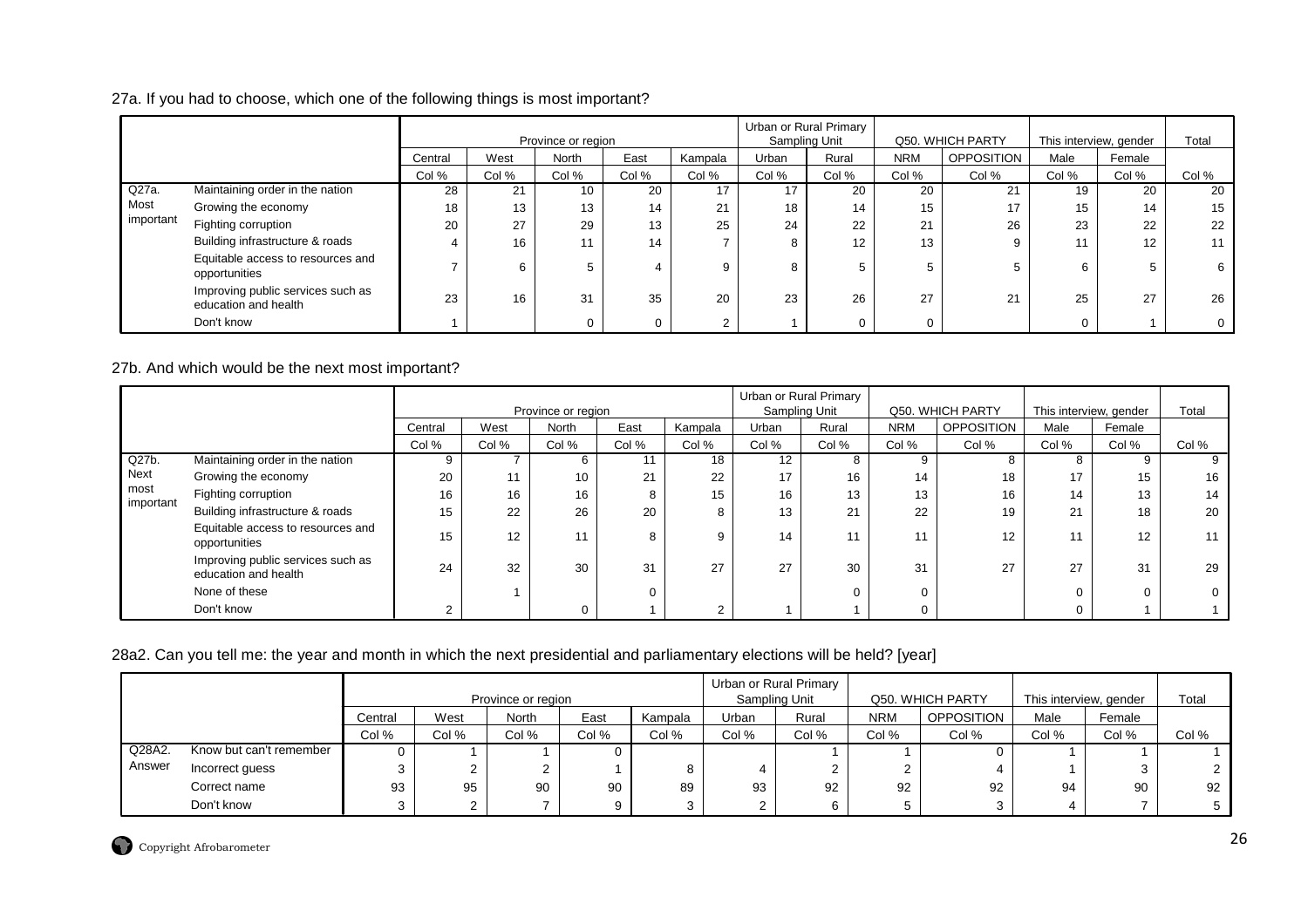|  |  |  | 28a4. Can you tell me: the year and month in which the next presidential and parliamentary elections will be held? [month] |  |  |  |  |  |
|--|--|--|----------------------------------------------------------------------------------------------------------------------------|--|--|--|--|--|
|--|--|--|----------------------------------------------------------------------------------------------------------------------------|--|--|--|--|--|

|        |                         |              | Province or region |       |                 |         |       | Urban or Rural Primary<br>Sampling Unit |            | Q50, WHICH PARTY  | This interview, gender |        | Total |
|--------|-------------------------|--------------|--------------------|-------|-----------------|---------|-------|-----------------------------------------|------------|-------------------|------------------------|--------|-------|
|        |                         | Central      | West               | North | East            | Kampala | Urban | Rural                                   | <b>NRM</b> | <b>OPPOSITION</b> | Male                   | Female |       |
|        |                         | Col %        | Col %              | Col % | Col %           | Col %   | Col % | Col %                                   | Col %      | Col %             | Col %                  | Col %  | Col % |
| Q28A4. | Know but can't remember | $\mathbf{D}$ |                    |       |                 | 0       |       |                                         |            |                   |                        |        |       |
| Answer | Incorrect guess         |              | 10                 | 24    | 12 <sup>°</sup> | 14      | 13    | 14                                      | 15         | 13                | 14                     | 13     | 14    |
|        | Correct name            | 77           | 74                 | 57    | 63              | 71      | 75    | 66                                      | 65         | 77                | 72                     | 63     | 67    |
|        | Don't know              |              | 13                 | 17    | 24              | 14      |       | 17                                      | 16         |                   | 12                     | 20     | 16    |

#### 28b2. Can you tell me: the names of at least three candidates who are running for president in the upcoming presidential election? [first response]

|        |                         |         |                    |              |       |         |       | Urban or Rural Primary |            |                   |                        |        |                |
|--------|-------------------------|---------|--------------------|--------------|-------|---------|-------|------------------------|------------|-------------------|------------------------|--------|----------------|
|        |                         |         | Province or region |              |       |         |       | Sampling Unit          |            | Q50, WHICH PARTY  | This interview, gender |        | Total          |
|        |                         | Central | West               | <b>North</b> | East  | Kampala | Urban | Rural                  | <b>NRM</b> | <b>OPPOSITION</b> | Male                   | Female |                |
|        |                         | Col %   | Col %              | Col %        | Col % | Col %   | Col % | Col %                  | Col %      | Col %             | Col %                  | Col %  | Col %          |
| Q28B2  | Know but can't remember |         |                    |              |       |         |       |                        |            |                   |                        |        |                |
| Answer | Incorrect guess         |         |                    |              |       |         |       |                        |            |                   |                        |        | 0              |
|        | Correct name            | 98      | 99                 | 96           | 96    | 96      | 98    | 97                     | 98         | 98                | 98                     | 96     | 97             |
|        | Don't know              |         |                    |              |       | $\sim$  |       | 2                      |            |                   |                        |        | $\overline{2}$ |

# 28b4. Can you tell me: the names of at least three candidates who are running for president in the upcoming presidential election? [second response]

|        |                         |         | Province or region |       |                   |         |       | Urban or Rural Primary<br>Sampling Unit |            | Q50. WHICH PARTY  | This interview, gender |        | Total    |
|--------|-------------------------|---------|--------------------|-------|-------------------|---------|-------|-----------------------------------------|------------|-------------------|------------------------|--------|----------|
|        |                         | Central | West               | North | East              | Kampala | Urban | Rural                                   | <b>NRM</b> | <b>OPPOSITION</b> | Male                   | Female |          |
|        |                         | Col %   | Col %              | Col % | Col %             | Col %   | Col % | Col %                                   | Col %      | Col %             | Col %                  | Col %  | Col %    |
| Q28B4. | Know but can't remember |         |                    |       |                   |         |       |                                         |            |                   |                        |        |          |
| Answer | Incorrect guess         |         |                    |       |                   |         |       |                                         |            |                   | 0                      |        | $\Omega$ |
|        | Correct name            | 96      | 91                 | 88    | 87                | 96      | 95    | 90                                      | 90         | 97                | 94                     | 88     | 91       |
|        | Don't know              |         |                    | 10    | $12 \overline{ }$ | 3       |       | 8                                       |            |                   | ა                      | 44     |          |

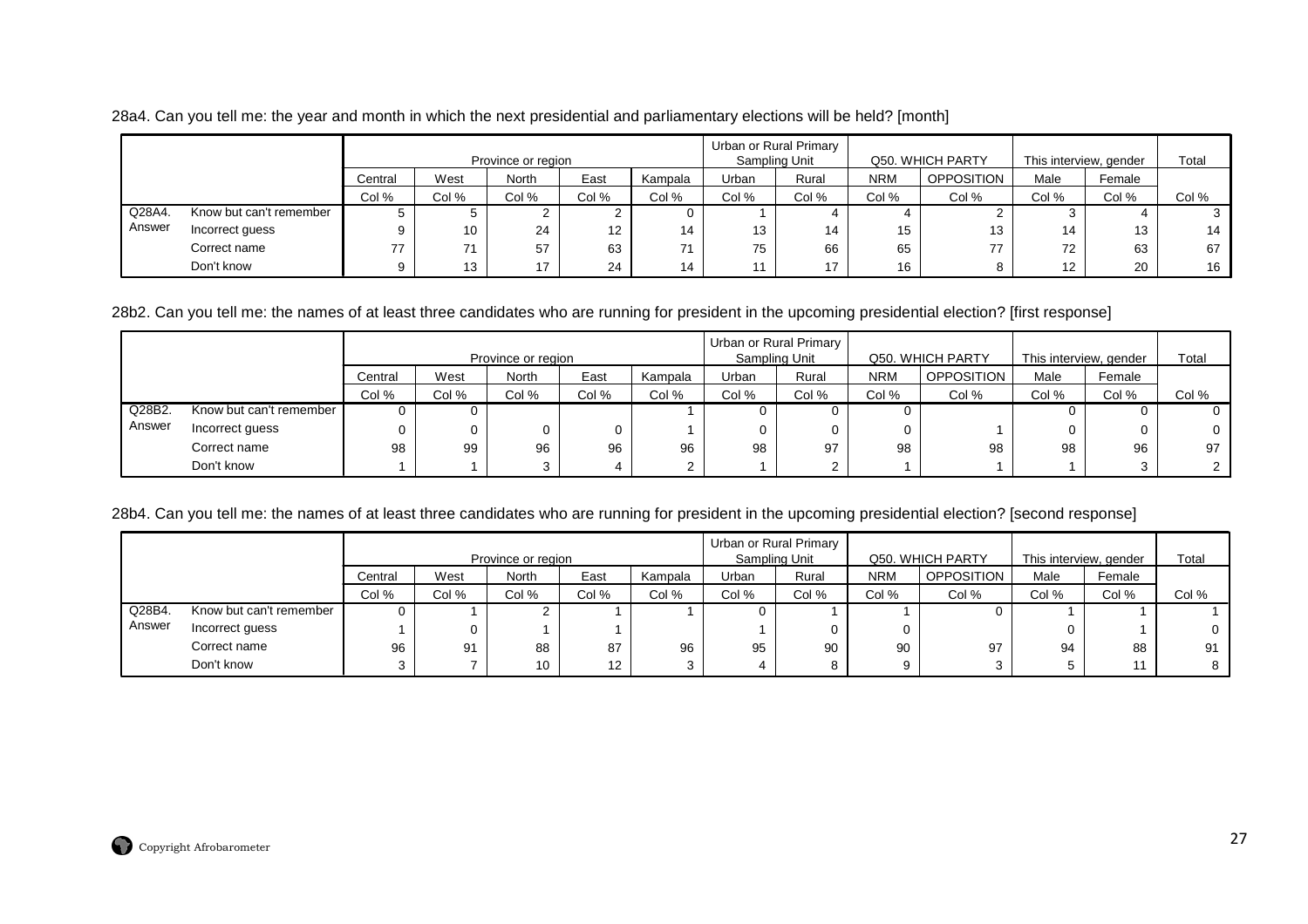| 28b6. Can you tell me: the names of at least three candidates who are running for president in the upcoming presidential election? [third response] |  |  |
|-----------------------------------------------------------------------------------------------------------------------------------------------------|--|--|
|-----------------------------------------------------------------------------------------------------------------------------------------------------|--|--|

|        |                         |         | Province or region |       |       |         |       | Urban or Rural Primary<br>Sampling Unit |            | Q50, WHICH PARTY | This interview, gender |        | Total |
|--------|-------------------------|---------|--------------------|-------|-------|---------|-------|-----------------------------------------|------------|------------------|------------------------|--------|-------|
|        |                         | Central | West               | North | East  | Kampala | Urban | Rural                                   | <b>NRM</b> | OPPOSITION       | Male                   | Female |       |
|        |                         | Col %   | Col %              | Col % | Col % | Col %   | Col % | Col %                                   | Col %      | Col %            | Col %                  | Col %  | Col % |
| Q28B6. | Know but can't remember |         |                    |       |       |         |       |                                         |            |                  |                        |        |       |
| Answer | Incorrect guess         |         |                    |       |       |         |       |                                         |            |                  |                        |        |       |
|        | Correct name            | 85      | 43                 | 77    | 59    | 91      | 85    | 63                                      | 59         | 87               | 75                     | 57     | 66    |
|        | Don't know              |         | 47                 | 20    | 35    |         | 13    | 30                                      | 34         | 12 <sup>12</sup> | 19                     | 36     | 28    |

# 29. In your opinion how much of a democracy is Uganda today?

|                              |                                         |         |       | Province or region |                |         |       | Urban or Rural Primary<br>Sampling Unit |            | Q50. WHICH PARTY  | This interview, gender |        | Total |
|------------------------------|-----------------------------------------|---------|-------|--------------------|----------------|---------|-------|-----------------------------------------|------------|-------------------|------------------------|--------|-------|
|                              |                                         | Central | West  | North              | East           | Kampala | Urban | Rural                                   | <b>NRM</b> | <b>OPPOSITION</b> | Male                   | Female |       |
|                              |                                         | Col %   | Col % | Col %              | Col %          | Col %   | Col % | Col %                                   | Col %      | Col %             | Col %                  | Col %  | Col % |
| Q29. Extent of               | Not a democracy                         | 13      | 4     | 10                 | 4              |         | 9     | 8                                       | 3          | 23                | 10 <sup>1</sup>        |        | 8     |
| democracy in<br>Uganda today | A democracy, with<br>major problems     | 27      | 20    | 24                 | 25             | 37      | 35    | 23                                      | 18         | 40                | 27                     | 23     | 25    |
|                              | A democracy, but with<br>minor problems | 40      | 32    | 46                 | 50             | 43      | 40    | 42                                      | 46         | 31                | 42                     | 42     | 42    |
|                              | A full democracy                        | 12      | 41    | 15                 | 19             |         | 12    | 23                                      | 30         |                   | 18                     | 24     | 21    |
|                              | Do not understand<br>question/democracy |         | 0     | C                  | 0              |         |       |                                         |            |                   |                        |        |       |
|                              | Don't know                              | 6       | 3     | ົ                  | $\overline{2}$ |         |       | 3                                       | 3          |                   | റ<br><u>~</u>          | 5      |       |

#### 30. Overall, how satisfied are you with the way democracy works in Uganda?

|                      |                              |         |       | Province or region |       |         |       | Urban or Rural Primary<br>Sampling Unit |            | Q50. WHICH PARTY  | This interview, gender |        | Total |
|----------------------|------------------------------|---------|-------|--------------------|-------|---------|-------|-----------------------------------------|------------|-------------------|------------------------|--------|-------|
|                      |                              | Central | West  | <b>North</b>       | East  | Kampala | Urban | Rural                                   | <b>NRM</b> | <b>OPPOSITION</b> | Male                   | Female |       |
|                      |                              | Col %   | Col % | Col %              | Col % | Col %   | Col % | Col %                                   | Col %      | Col %             | Col %                  | Col %  | Col % |
| Q30.<br>Satisfaction | Uganda is not a<br>democracy |         |       |                    | 0     |         |       |                                         | $\Omega$   |                   |                        |        |       |
| with democracy       | Not at all satisfied         | 12      |       |                    | 9     | 12      | 9     |                                         |            | 23                | 11                     |        |       |
|                      | Not very satisfied           | 37      | 18    | 21                 | 24    | 39      | 35    | 24                                      | 18         | 43                | 28                     | 23     | 25    |
|                      | Fairly satisfied             | 33      | 35    | 55                 | 46    | 36      | 36    | 42                                      | 46         | 27                | 40                     | 43     | 42    |
|                      | Very satisfied               | 13      | 38    | 12                 | 19    | 10      | 15    | 21                                      | 29         |                   | 18                     | 23     | 20    |
|                      | Don't Know                   |         |       |                    |       |         | 2     |                                         |            |                   | ົ                      |        |       |

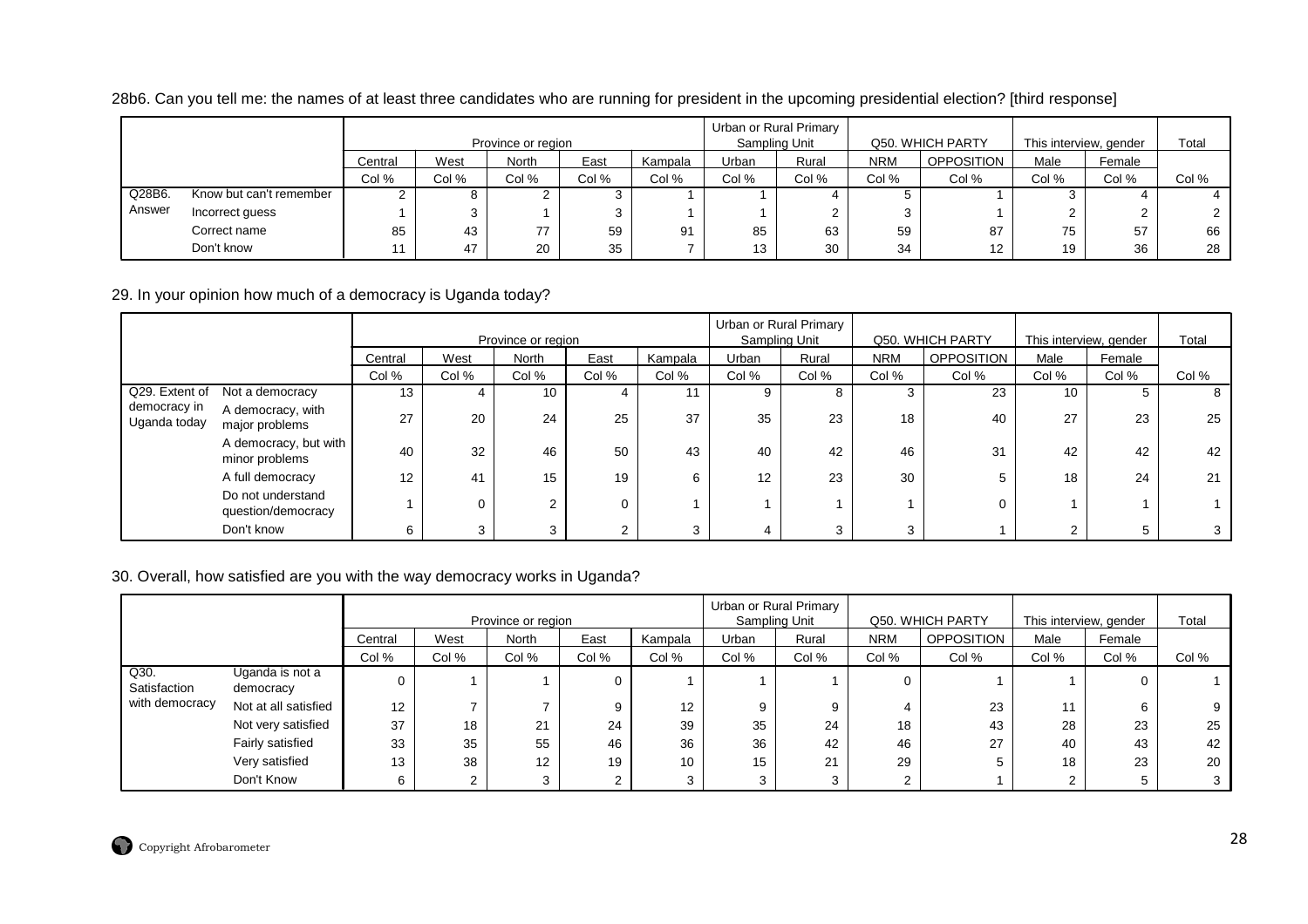31a. For each of the following statements, please tell me whether you disagree or agree: The courts have the right to make decisions that people always have to abide by.

|                                      |                                      |         |       | Province or region |       |         |       | Urban or Rural Primary<br>Sampling Unit |            | Q50. WHICH PARTY  | This interview, gender |                   | Total |
|--------------------------------------|--------------------------------------|---------|-------|--------------------|-------|---------|-------|-----------------------------------------|------------|-------------------|------------------------|-------------------|-------|
|                                      |                                      | Central | West  | <b>North</b>       | East  | Kampala | Urban | Rural                                   | <b>NRM</b> | <b>OPPOSITION</b> | Male                   | Female            |       |
|                                      |                                      | Col %   | Col % | Col %              | Col % | Col %   | Col % | Col %                                   | Col %      | Col %             | Col %                  | Col %             | Col % |
| Q31a. The courts                     | <b>Strongly Disagree</b>             |         |       |                    | 17    | 10      |       |                                         |            | 10                | 10                     |                   |       |
| have the right to                    | Disagree                             | 20      |       | 13                 | 12    | 16      | 14    | 12                                      | 10         | 20                | 14                     | $12 \overline{ }$ | 13    |
| make decisions<br>that people always | Neither Agree Nor<br><b>Disagree</b> | $\sim$  |       |                    | ے     |         |       |                                         |            |                   | $\mathbf{2}^{\circ}$   | ∠                 |       |
| have to abide by.                    | Agree                                | 54      | 56    | 53                 | 35    | 45      | 45    | 50                                      | 51         | 51                | 47                     | 51                | 49    |
|                                      | <b>Strongly Agree</b>                | 17      | 33    | 23                 | 30    | 22      | 23    | 26                                      | 29         | 16                | 27                     | 25                | 26    |
|                                      | Don't know                           |         |       |                    |       |         |       |                                         |            |                   |                        |                   |       |

31b. For each of the following statements, please tell me whether you disagree or agree: The police always have the right to make people obey the law.

|                                  |                               |         |       |                    |       |         |               | Urban or Rural Primary |            |                   |                        |        |       |
|----------------------------------|-------------------------------|---------|-------|--------------------|-------|---------|---------------|------------------------|------------|-------------------|------------------------|--------|-------|
|                                  |                               |         |       | Province or region |       |         | Sampling Unit |                        |            | Q50. WHICH PARTY  | This interview, gender |        | Total |
|                                  |                               | Central | West  | <b>North</b>       | East  | Kampala | Urban         | Rural                  | <b>NRM</b> | <b>OPPOSITION</b> | Male                   | Female |       |
|                                  |                               | Col %   | Col % | Col %              | Col % | Col %   | Col %         | Col %                  | Col %      | Col %             | Col %                  | Col %  | Col % |
| Q31b. The                        | <b>Strongly Disagree</b>      | 4       |       |                    | ŏ     | 6       |               | 5                      |            | o                 | 6                      |        |       |
| police always                    | Disagree                      | 22      | 8     |                    | 13    | 14      | 14            | 12                     | 9          | 17                | 13                     | 12     | 12    |
| have the right to<br>make people | Neither Agree Nor<br>Disagree |         |       |                    |       |         |               | $\overline{2}$         |            |                   | ◠                      |        |       |
| obey the law.                    | Agree                         | 45      | 54    | 60                 | 38    | 45      | 48            | 49                     | 50         | 51                | 49                     | 49     | 49    |
|                                  | <b>Strongly Agree</b>         | 24      | 33    | 27                 | 37    | 25      | 28            | 31                     | 34         | 21                | 29                     | 32     | 30    |
|                                  | Don't know                    |         |       |                    |       | ົ       |               |                        |            |                   |                        |        |       |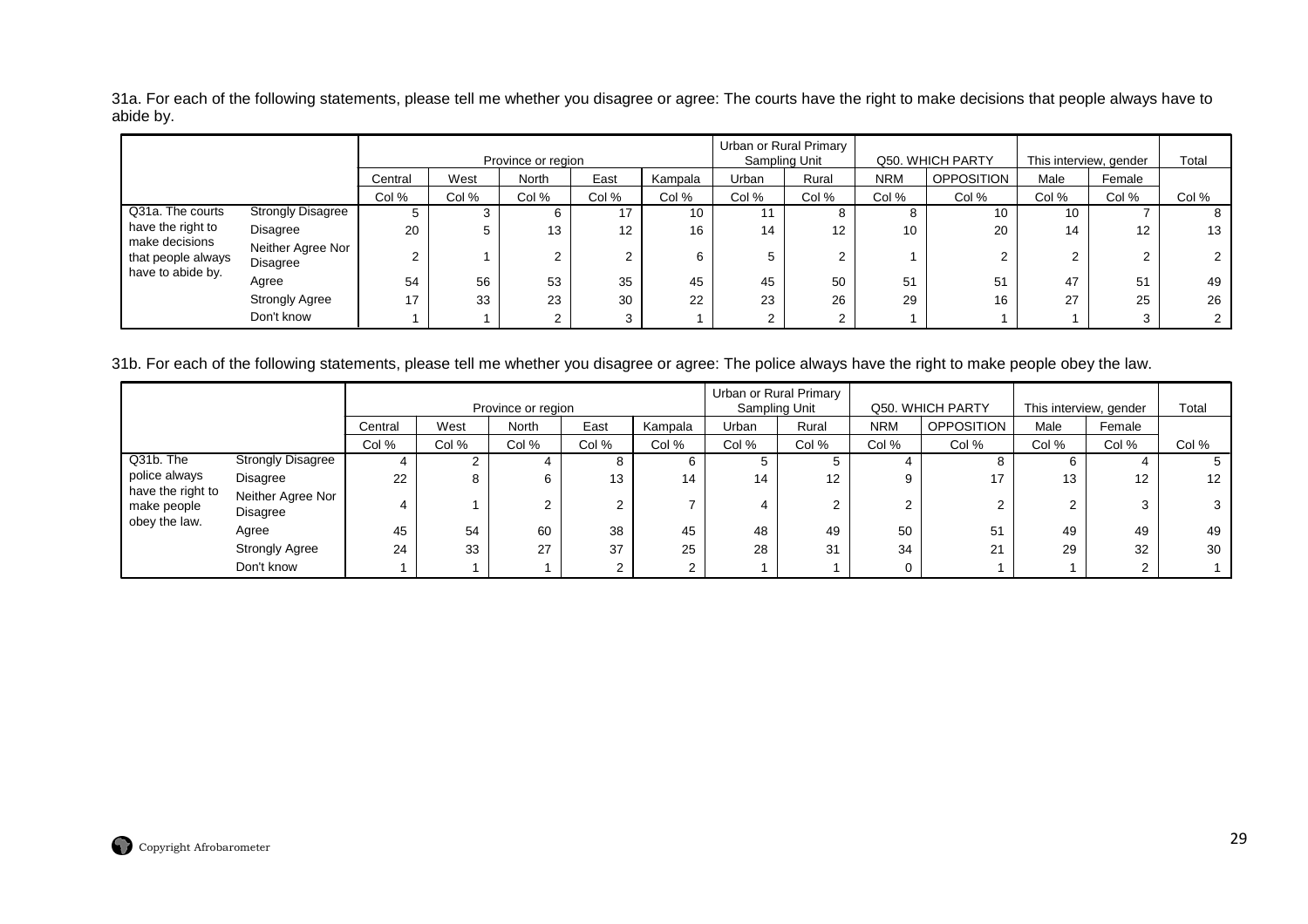100 | 8 | 10 | 19 | 7 | 11 | 12 | 11 | 12 | 13 | 10 | 12 244 | 14 | 26 | 20 | 17 | 20 | 19 | 23 | 19 | 20 | 20 77 4 4 4 9 6 4 4 7 5 5 5 422 | 49 | 53 | 30 | 41 | 44 | 43 | 45 | 42 | 43 | 44 | 43 155 | 23 | 16 | 17 | 22 | 20 | 18 | 19 | 14 | 18 | 18 | 18 2 $2$  2 4 3 1 2 3 2 2 2 4 3 **Strongly Disagree** Disagree Neither Agree Nor**Disagree** Agree Strongly AgreeDon't knowQ31c. The taxdepartment always has theright to makepeople paytaxesCol %**Central** Col %WestCol % NorthCol %EastCol % KampalaProvince or regionCol % UrbanCol %Rural Urban or Rural PrimarySampling UnitCol % NRMCol %OPPOSITION Q50. WHICH PARTYCol % MaleCol % Female This interview, genderCol %Total

31c. For each of the following statements, please tell me whether you disagree or agree: The tax department always has the right to make people pay taxes.

32a. In your opinion, how often, in this country: Does competition between political parties lead to violent conflict?

|                                  |            |         |       | Province or region       |       |         |       | Urban or Rural Primary<br>Sampling Unit |       | Q50, WHICH PARTY |              | This interview, gender | Total |
|----------------------------------|------------|---------|-------|--------------------------|-------|---------|-------|-----------------------------------------|-------|------------------|--------------|------------------------|-------|
|                                  |            | Central | West  | <b>North</b>             | East  | Kampala | Urban | Rural                                   | NRM   | OPPOSITION       | Male         | Female                 |       |
|                                  |            | Col %   | Col % | Col %                    | Col % | Col %   | Col % | Col %                                   | Col % | Col %            | Col %        | Col %                  | Col % |
| Q32a. How                        | Never      |         | 13    | 10                       |       |         | 6     |                                         | 9     |                  |              |                        |       |
| often party                      | Rarely     |         | 36    | 46                       | 33    | 22      | 26    | 32                                      | 36    | 21               | 33           | 30                     | 31    |
| competition<br>leads to conflict | Often      | 47      | 25    | 20                       | 27    | 35      | 32    | 30                                      | 29    | 35               | 30           | 30                     | 30    |
|                                  | Always     | 38      | 19    | $^{\circ}$<br><u> 21</u> | 30    | 33      | 32    | 26                                      | 22    | 38               | $\sim$<br>21 | 27                     | 27    |
|                                  | Don't know | $\circ$ |       |                          | 4     |         | 4     | 4                                       | 4     |                  |              | 6                      | 4     |

32b. In your opinion, how often, in this country: Does the President ignore the laws of the country?

|                 |            |                 |                 | Province or region |       |         | Sampling Unit | Urban or Rural Primary |            | Q50. WHICH PARTY  | This interview, gender |        | Total             |
|-----------------|------------|-----------------|-----------------|--------------------|-------|---------|---------------|------------------------|------------|-------------------|------------------------|--------|-------------------|
|                 |            | Central         | West            | <b>North</b>       | East  | Kampala | Urban         | Rural                  | <b>NRM</b> | <b>OPPOSITION</b> | Male                   | Female |                   |
|                 |            | Col %           | Col %           | Col %              | Col % | Col %   | Col %         | Col %                  | Col %      | Col %             | Col %                  | Col %  | Col %             |
| Q32b. How       | Never      |                 | 35              | 13                 | 22    | 10      | 13            | 20                     | 26         | o                 | 18                     | 20     | 19                |
| often president | Rarely     | 33              | 33              | 43                 | 32    | 29      | 29            | 35                     | -41        | 17                | 34                     | 35     | 35                |
| ignores laws    | Often      | 34              | 12 <sup>°</sup> | 22                 | 18    | 30      | 29            | 20                     | 15         | 39                | 24                     | 20     | 22                |
|                 | Always     | 17              | 10              | 11                 |       | 14      | 14            | 12 <sup>2</sup>        | 6.         | 31                | 15                     |        | $12 \overline{ }$ |
|                 | Don't know | 10 <sup>1</sup> | 10              | 10                 | 17    | 17      | 15            | 12 <sup>12</sup>       | 12         |                   |                        | 15     | 12                |

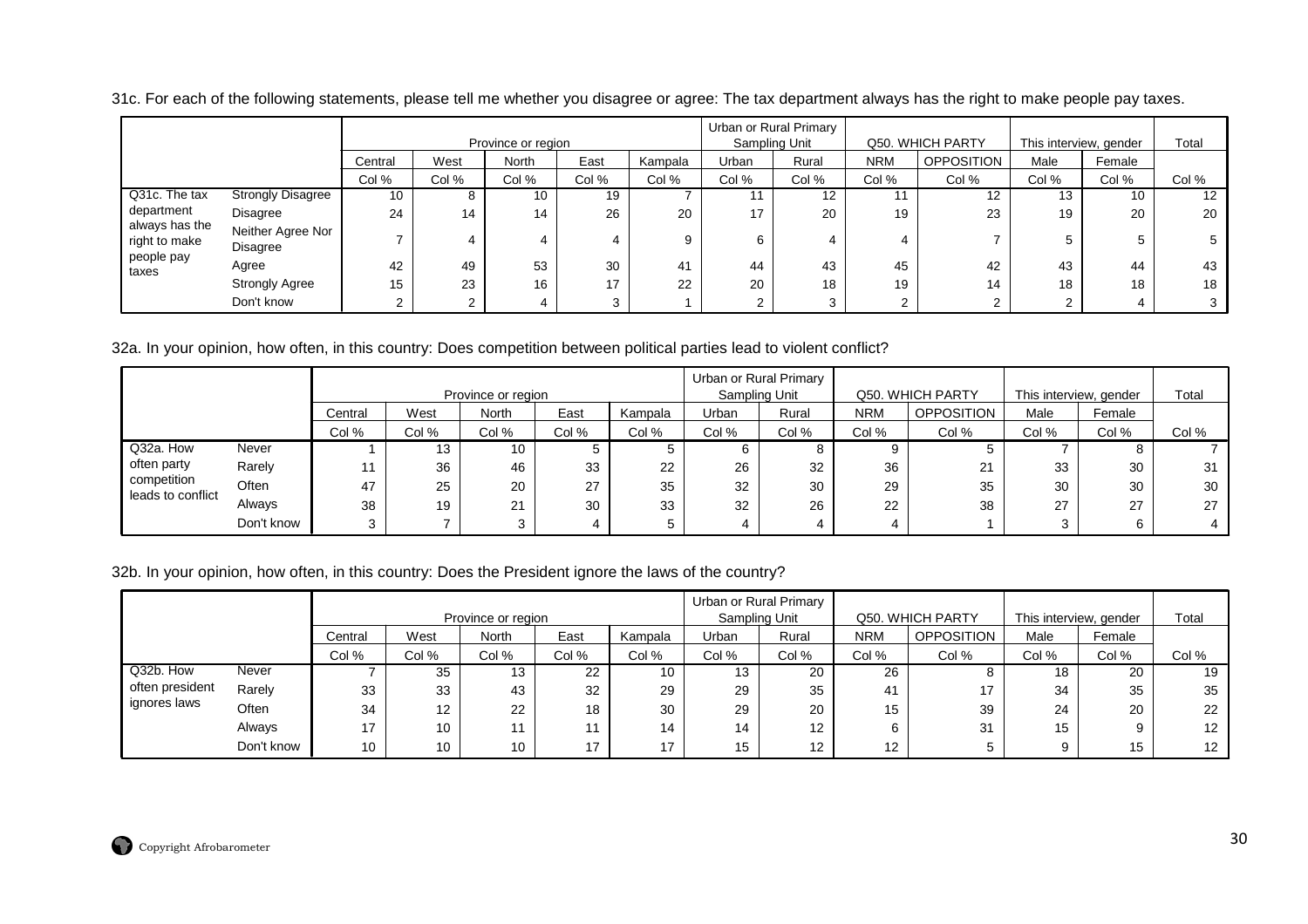32c. In your opinion, how often, in this country: Are people treated unequally under the law?

|                 |            |         |                   | Province or region |       |                   |       | Urban or Rural Primary<br>Sampling Unit |            | Q50. WHICH PARTY  | This interview, gender |        | Total |
|-----------------|------------|---------|-------------------|--------------------|-------|-------------------|-------|-----------------------------------------|------------|-------------------|------------------------|--------|-------|
|                 |            | Central | West              | <b>North</b>       | East  | Kampala           | Urban | Rural                                   | <b>NRM</b> | <b>OPPOSITION</b> | Male                   | Female |       |
|                 |            | Col %   | Col %             | Col %              | Col % | Col %             | Col % | Col %                                   | Col %      | Col %             | Col %                  | Col %  | Col % |
| Q32c. How often | Never      |         | $12 \overline{ }$ | 16                 | 15    | $12 \overline{ }$ | 13    | $12 \overline{ }$                       | 13         | ο                 |                        | 12     | 12    |
| people treated  | Rarely     | 28      | 30                | 34                 | 27    | $\Omega$<br>∠ ا   | 21    | 30                                      | 34         | 19                | 29                     | 29     | 29    |
| unequally       | Often      | 33      | 31                | 25                 | 28    | 27                | 28    | 29                                      | 28         | 29                | 30                     | 28     | 29    |
|                 | Always     | 33      | 20                | 20                 | 22    | 34                | 34    | 23                                      | 18         | 43                | 26                     | 23     | 24    |
|                 | Don't know |         | 6                 |                    | 8     |                   |       |                                         |            |                   | 4                      |        |       |

32d. In your opinion, how often, in this country: Do officials who commit crimes go unpunished?

|                 |            |         |       | Province or region |       |         |       | Urban or Rural Primary<br>Sampling Unit |            | Q50. WHICH PARTY | This interview, gender |        | Total |
|-----------------|------------|---------|-------|--------------------|-------|---------|-------|-----------------------------------------|------------|------------------|------------------------|--------|-------|
|                 |            | Central | West  | North              | East  | Kampala | Urban | Rural                                   | <b>NRM</b> | OPPOSITION       | Male                   | Female |       |
|                 |            | Col %   | Col % | Col %              | Col % | Col %   | Col % | Col %                                   | Col %      | Col %            | Col %                  | Col %  | Col % |
| Q32d. How       | Never      |         | 18    | 21                 | 20    |         | 10    | 17                                      | 18         | 12               | 14                     |        | 16    |
| often officials | Rarely     | 27      | 30    | 33                 | 26    | 28      | 29    | 29                                      | 33         | 20               | 28                     | 30     | 29    |
| unpunished      | Often      | 36      | 23    | 21                 | 25    | 29      | 28    | 26                                      | 25         | 31               | 29                     | 24     | 26    |
|                 | Always     | 25      | 23    | 19                 | 18    | 24      | 25    | 21                                      |            | 35               | 24                     | 19     | 21    |
|                 | Don't know |         |       | 6                  | 12    |         | 8     |                                         |            |                  |                        | 11     | 8     |

# 32e. In your opinion, how often, in this country: Do ordinary people who break the law go unpunished?

|                 |            |                   |       | Province or region |       |                |       | Urban or Rural Primary<br>Sampling Unit |            | Q50. WHICH PARTY  | This interview, gender |        | Total |
|-----------------|------------|-------------------|-------|--------------------|-------|----------------|-------|-----------------------------------------|------------|-------------------|------------------------|--------|-------|
|                 |            | Central           | West  | North              | East  | Kampala        | Urban | Rural                                   | <b>NRM</b> | <b>OPPOSITION</b> | Male                   | Female |       |
|                 |            | Col %             | Col % | Col %              | Col % | Col %          | Col % | Col %                                   | Col %      | Col %             | Col %                  | Col %  | Col % |
| Q32e. How often | Never      | 50                | 39    | 62                 | 58    | 30             | 42    | 52                                      | 49         | 52                | 51                     | 50     | 51    |
| ordinary people | Rarely     | 31                | 33    | 23                 | 22    | 28             | 31    | 27                                      | 27         | 28                | 27                     | 27     | 27    |
| unpunished      | Often      | $12 \overline{ }$ | 13    |                    | 9     | $\overline{ }$ |       | 10                                      | 12         |                   | 10                     | 10     | 10    |
|                 | Always     |                   |       | 8                  |       | 20             | 13    |                                         | 8          |                   | Q                      |        | 8     |
|                 | Don't know | 3                 |       | ົ                  |       |                |       |                                         |            |                   |                        |        |       |

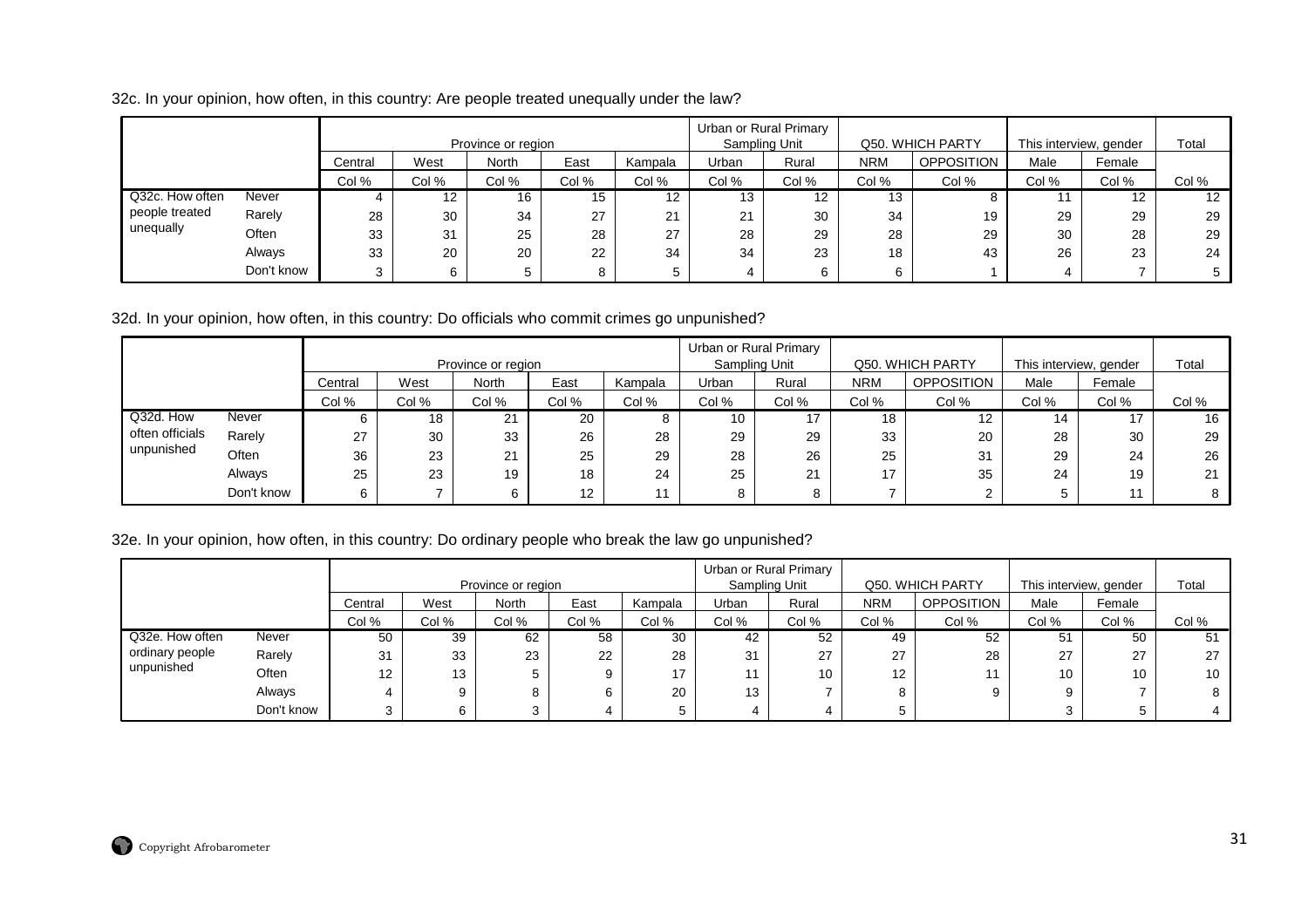33. In this country, how often: do people have to be careful of what they say about politics?

|                      |            |         |           | Province or region |                   |         | Urban or Rural Primary | Sampling Unit |            | Q50. WHICH PARTY  | This interview, gender |        | Total |
|----------------------|------------|---------|-----------|--------------------|-------------------|---------|------------------------|---------------|------------|-------------------|------------------------|--------|-------|
|                      |            | Central | West      | North              | East              | Kampala | Urban                  | Rural         | <b>NRM</b> | <b>OPPOSITION</b> | Male                   | Female |       |
|                      |            | Col %   | Col %     | Col %              | Col %             | Col %   | Col %                  | Col %         | Col %      | Col %             | Col %                  | Col %  | Col % |
| Q33. How often do    | Never      | o       | 24        | 14                 | $12 \overline{ }$ | 12      | $12 \overline{ }$      | 15            | 18         |                   | 15                     | 15     | 15    |
| people have to be    | Rarely     | 9       | 28        | 23                 | 14                | 13      | 14                     | 19            | 20         | 17                | 19                     | 18     | 19    |
| careful of what they | Often      | 35      | 10<br>ے ا | 25                 | 26                | 24      | 23                     | 24            | 20         | 32                | 24                     | 24     | 24    |
| say about politics   | Always     | 41      | 33        | 36                 | 47                | 47      | 47                     | 38            | 39         | 39                | 40                     | 39     | 40    |
|                      | Don't know |         |           |                    |                   |         |                        | ર             |            |                   |                        |        |       |

# 34a. How much do you trust each of the following, or haven't you heard enough about them to say: The President?

|           |                                    |         |       | Province or region |        |         |        | Urban or Rural Primary<br>Sampling Unit |            | Q50. WHICH PARTY  | This interview, gender |        | Total |
|-----------|------------------------------------|---------|-------|--------------------|--------|---------|--------|-----------------------------------------|------------|-------------------|------------------------|--------|-------|
|           |                                    | Central | West  | <b>North</b>       | East   | Kampala | Urban  | Rural                                   | <b>NRM</b> | <b>OPPOSITION</b> | Male                   | Female |       |
|           |                                    | Col %   | Col % | Col %              | Col %  | Col %   | Col %  | Col %                                   | Col %      | Col %             | Col %                  | Col %  | Col % |
| Q34a.     | Not at all                         | 13      | C.    |                    |        | 13      | 9      | o                                       |            | 28                |                        | h      | 8     |
| Trust     | Just a little                      | 27      | 9     | 27                 | 25     | 31      | 30     | 21                                      | 13         | 43                | 24                     | 20     | 22    |
| president | Somewhat                           | 26      | 19    | 35                 | 20     | 25      | 27     | 24                                      | 23         | 22                | 26                     | 23     | 25    |
|           | A lot                              | 31      | 69    | 28                 | 45     | 29      | 33     | 45                                      | 61         | 6                 | 39                     | 48     | 43    |
|           | Don't know/Haven't<br>heard enough | $\sim$  |       | 3                  | $\sim$ |         | $\sim$ |                                         |            |                   | ົ                      | $\sim$ |       |

#### 34b. How much do you trust each of the following, or haven't you heard enough about them to say: The Parliament?

|            |                                    |         |       | Province or region |        |         |       | Urban or Rural Primary<br>Sampling Unit |            | Q50. WHICH PARTY  | This interview, gender |        | Total |
|------------|------------------------------------|---------|-------|--------------------|--------|---------|-------|-----------------------------------------|------------|-------------------|------------------------|--------|-------|
|            |                                    | Central | West  | North              | East   | Kampala | Urban | Rural                                   | <b>NRM</b> | <b>OPPOSITION</b> | Male                   | Female |       |
|            |                                    | Col %   | Col % | Col %              | Col %  | Col %   | Col % | Col %                                   | Col %      | Col %             | Col %                  | Col %  | Col % |
| Q34b.      | Not at all                         | 15      |       |                    | 14     | 19      | 15    |                                         |            | 23                | 13                     | 10     |       |
| Trust      | Just a little                      | 38      | 21    | 31                 | 38     | 29      | 35    | 31                                      | 26         | 43                | 33                     | 30     | 31    |
| parliament | Somewhat                           | 36      | 40    | 34                 | 22     | 27      | 28    | 33                                      | 36         | 26                | 32                     | 33     | 32    |
|            | A lot                              | 10      | 33    | 21                 | 24     | 19      | 17    | 23                                      | 29         |                   | 21                     | 24     | 22    |
|            | Don't know/Haven't<br>heard enough | 3       | ⌒     |                    | $\sim$ |         | G     | $\sim$                                  | $\sim$     |                   | $\sim$                 |        |       |

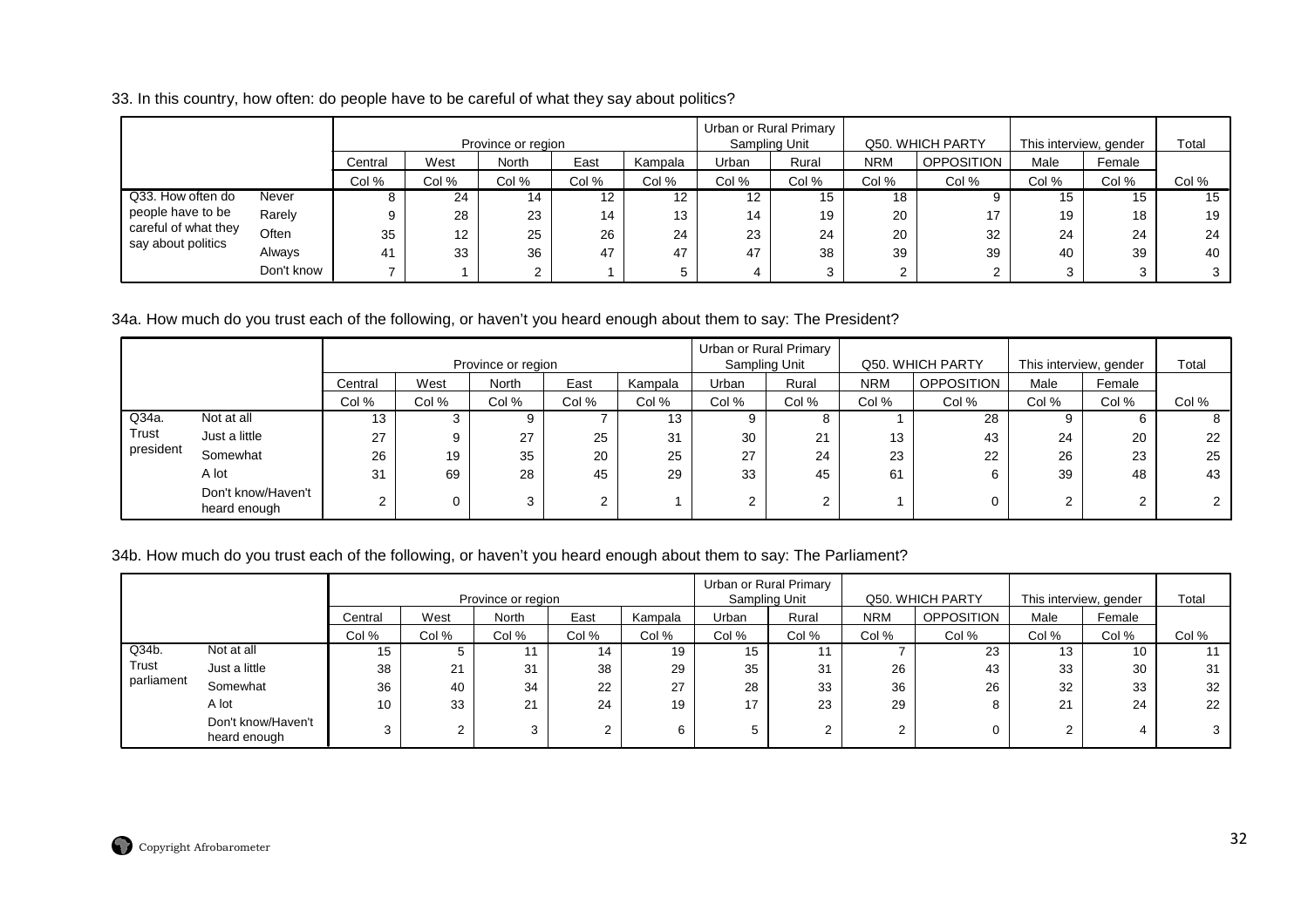34c. How much do you trust each of the following, or haven't you heard enough about them to say: The Electoral Commission of Uganda?

|             |                                    |         |       | Province or region |       |         | Urban or Rural Primary<br>Sampling Unit |       |            | Q50. WHICH PARTY | This interview, gender |        | Total |
|-------------|------------------------------------|---------|-------|--------------------|-------|---------|-----------------------------------------|-------|------------|------------------|------------------------|--------|-------|
|             |                                    | Central | West  | North              | East  | Kampala | Jrban                                   | Rural | <b>NRM</b> | OPPOSITION       | Male                   | Female |       |
|             |                                    | Col %   | Col % | Col %              | Col % | Col %   | Col %                                   | Col % | Col %      | Col %            | Col %                  | Col %  | Col % |
| Q34c. Trust | Not at all                         | 29      |       | 21                 | 20    | 33      | 31                                      | 19    | 9          | 54               | 25                     | 17     | 21    |
| electoral   | Just a little                      | 30      | 17    | 30                 | 28    | 26      | 25                                      | 26    | 23         | 27               | 29                     | 24     | 26    |
| commission  | Somewhat                           | 27      | 38    | 28                 | 18    | 16      | 21                                      | 28    | 34         | 15               | 24                     | 31     | 27    |
| of Uganda   | A lot                              |         | 30    | 15                 | 23    | 19      | 17                                      | 20    | 28         |                  | 19                     | 21     | 20    |
|             | Don't know/Haven't<br>heard enough |         |       | 6                  | 10    | 5       | 6                                       | 6     |            |                  |                        | 8      | 6     |

#### 34d. How much do you trust each of the following, or haven't you heard enough about them to say: Your Elected Local Government Council?

|                  |                                    |         |          | Province or region |                |         |       | Urban or Rural Primary<br>Sampling Unit |            | Q50, WHICH PARTY  | This interview, gender | Total  |       |
|------------------|------------------------------------|---------|----------|--------------------|----------------|---------|-------|-----------------------------------------|------------|-------------------|------------------------|--------|-------|
|                  |                                    | Central | West     | North              | East           | Kampala | Urban | Rural                                   | <b>NRM</b> | <b>OPPOSITION</b> | Male                   | Female |       |
|                  |                                    | Col %   | Col %    | Col %              | Col %          | Col %   | Col % | Col %                                   | Col %      | Col %             | Col %                  | Col %  | Col % |
| Q34d. Trust your | Not at all                         | 15      | 6        | 9                  | 10             | 21      | 15    | 10                                      |            | 20                | 12                     |        |       |
| elected local    | Just a little                      | 37      | 17       | 32                 | 36             | 34      | 35    | 30                                      | 23         | 48                | 31                     | 30     | 31    |
| government       | Somewhat                           | 35      | 43       | 34                 | 22             | 23      | 28    | 34                                      | 37         | 23                | 33                     | 33     | 33    |
| council          | A lot                              |         | 34       | 21                 | 30             | 18      | 18    | 25                                      | 31         |                   | 22                     | 26     | 24    |
|                  | Don't know/Haven't<br>heard enough | $\sim$  | $\Omega$ | ົ                  | $\overline{2}$ |         | 3     | ົ                                       |            |                   |                        |        |       |

#### 34e. How much do you trust each of the following, or haven't you heard enough about them to say: The Ruling Party, that is, the NRM?

|                            |                                    |         | Province or region |       |                 |         |       | Urban or Rural Primary<br>Sampling Unit |            | Q50. WHICH PARTY | This interview, gender | Total             |       |
|----------------------------|------------------------------------|---------|--------------------|-------|-----------------|---------|-------|-----------------------------------------|------------|------------------|------------------------|-------------------|-------|
|                            |                                    | Central | West               | North | East            | Kampala | Urban | Rural                                   | <b>NRM</b> | OPPOSITION       | Male                   | Female            |       |
|                            |                                    | Col %   | Col %              | Col % | Col %           | Col %   | Col % | Col %                                   | Col %      | Col %            | Col %                  | Col %             | Col % |
| Q34e. Trust                | Not at all                         | 24      | 8                  | 16    | 12 <sup>°</sup> | 26      | 22    | 14                                      | 4          | 44               | 18                     | $12 \overline{ }$ | 15    |
| the ruling                 | Just a little                      | 25      | 11                 | 27    | 25              | 26      | 22    | 22                                      | 18         | 32               | 24                     | 21                | 22    |
| party, that is,<br>the NRM | Somewhat                           | 26      | 21                 | 33    | 22              | 20      | 25    | 25                                      | 27         | 18               | 25                     | 25                | 25    |
|                            | A lot                              | 23      | 60                 | 23    | 37              | 21      | 28    | 37                                      | 51         |                  | 33                     | 39                | 36    |
|                            | Don't know/Haven't<br>heard enough | ົ       |                    | 2     |                 |         |       | $\overline{2}$                          |            |                  |                        | ົ<br>د.           |       |

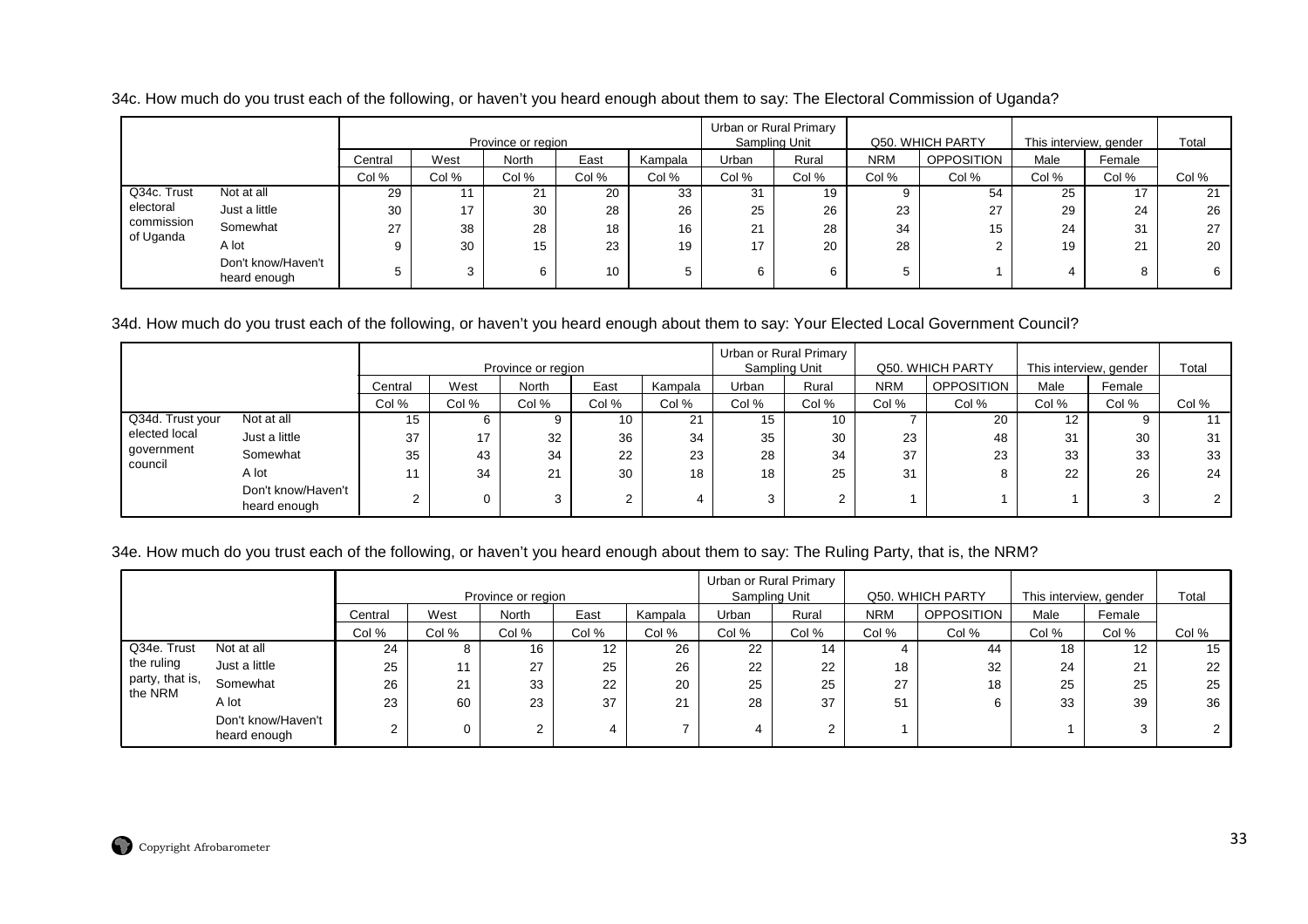| 34f. How much do you trust each of the following, or haven't you heard enough about them to say: Opposition Political Parties? |  |  |  |
|--------------------------------------------------------------------------------------------------------------------------------|--|--|--|
|--------------------------------------------------------------------------------------------------------------------------------|--|--|--|

|             |                                    |         | Province or region |       |       |         |       | Urban or Rural Primary<br>Sampling Unit |            | Q50. WHICH PARTY  | This interview, gender | Total  |       |
|-------------|------------------------------------|---------|--------------------|-------|-------|---------|-------|-----------------------------------------|------------|-------------------|------------------------|--------|-------|
|             |                                    | Central | West               | North | East  | Kampala | Urban | Rural                                   | <b>NRM</b> | <b>OPPOSITION</b> | Male                   | Female |       |
|             |                                    | Col %   | Col %              | Col % | Col % | Col %   | Col % | Col %                                   | Col %      | Col %             | Col %                  | Col %  | Col % |
| Q34f. Trust | Not at all                         | 16      | 30                 | 16    | 24    | 14      | 13    | 23                                      | 28         |                   | 20                     | 23     | 21    |
| opposition  | Just a little                      | 41      | 29                 | 42    | 28    | 33      | 37    | 34                                      | 34         | 28                | 35                     | 34     | 35    |
| political   | Somewhat                           | 32      | 27                 | 25    | 25    | 31      | 31    | 27                                      | 25         | 38                | 28                     | 28     | 28    |
| parties     | A lot                              | 6       | 12                 | 13    | 16    | 14      | 14    | $12 \overline{ }$                       | 9          | 27                | 15                     | 9      | 12    |
|             | Don't know/Haven't<br>heard enough |         |                    | 5     |       |         |       | 4                                       |            |                   | 3                      | 6      |       |

# 34g. How much do you trust each of the following, or haven't you heard enough about them to say: The Police?

|        |                                    |         |       | Province or region |        |         |       | Urban or Rural Primary<br>Sampling Unit | Q50. WHICH PARTY |                   | This interview, gender | Total  |       |
|--------|------------------------------------|---------|-------|--------------------|--------|---------|-------|-----------------------------------------|------------------|-------------------|------------------------|--------|-------|
|        |                                    | Central | West  | <b>North</b>       | East   | Kampala | Urban | Rural                                   | <b>NRM</b>       | <b>OPPOSITION</b> | Male                   | Female |       |
|        |                                    | Col %   | Col % | Col %              | Col %  | Col %   | Col % | Col %                                   | Col %            | Col %             | Col %                  | Col %  | Col % |
| Q34g.  | Not at all                         | 31      |       | 18                 | 15     | 26      | 25    |                                         | 11               | 33                | 19                     | 17     | 18    |
| Trust  | Just a little                      | 32      | 19    | 37                 | 29     | 27      | 28    | 29                                      | 27               | 34                | 31                     | 26     | 29    |
| police | Somewhat                           | 27      | 52    | 28                 | 27     | 28      | 29    | 35                                      | 38               | 26                | 33                     | 35     | 34    |
|        | A lot                              |         | 20    | 16                 | 28     | 14      | 15    | 19                                      | 23               | 6                 | 17                     | 20     | 18    |
|        | Don't know/Haven't<br>heard enough |         |       |                    | $\sim$ |         | 3     |                                         |                  |                   |                        | $\sim$ |       |

## 34h. How much do you trust each of the following, or haven't you heard enough about them to say: Courts of law?

|                  |                                    |         |            | Province or region |       |         | Sampling Unit | Urban or Rural Primary | Q50. WHICH PARTY |                   | This interview, gender | Total  |       |
|------------------|------------------------------------|---------|------------|--------------------|-------|---------|---------------|------------------------|------------------|-------------------|------------------------|--------|-------|
|                  |                                    | Central | West       | North              | East  | Kampala | Urban         | Rural                  | <b>NRM</b>       | <b>OPPOSITION</b> | Male                   | Female |       |
|                  |                                    | Col %   | Col %      | Col %              | Col % | Col %   | Col %         | Col %                  | Col %            | Col %             | Col %                  | Col %  | Col % |
| Q34h.            | Not at all                         | 16      |            | 10                 |       | 17      | 14            |                        |                  | 20                | 12                     | 9      | 10    |
| Trust            | Just a little                      | 31      | 14         | 33                 | 23    | 26      | 28            | 25                     | 21               | 36                | 27                     | 23     | 25    |
| courts<br>of law | Somewhat                           | 33      | 51         | 28                 | 29    | 28      | 32            | 36                     | 39               | 29                | 34                     | 36     | 35    |
|                  | A lot                              | 16      | 29         | 25                 | 33    | 20      | 21            | 27                     | 30               | 13                | 26                     | 26     | 26    |
|                  | Don't know/Haven't<br>heard enough |         | $\sqrt{2}$ |                    |       |         |               |                        | 3                | ⌒                 | $\sim$                 | 6      |       |

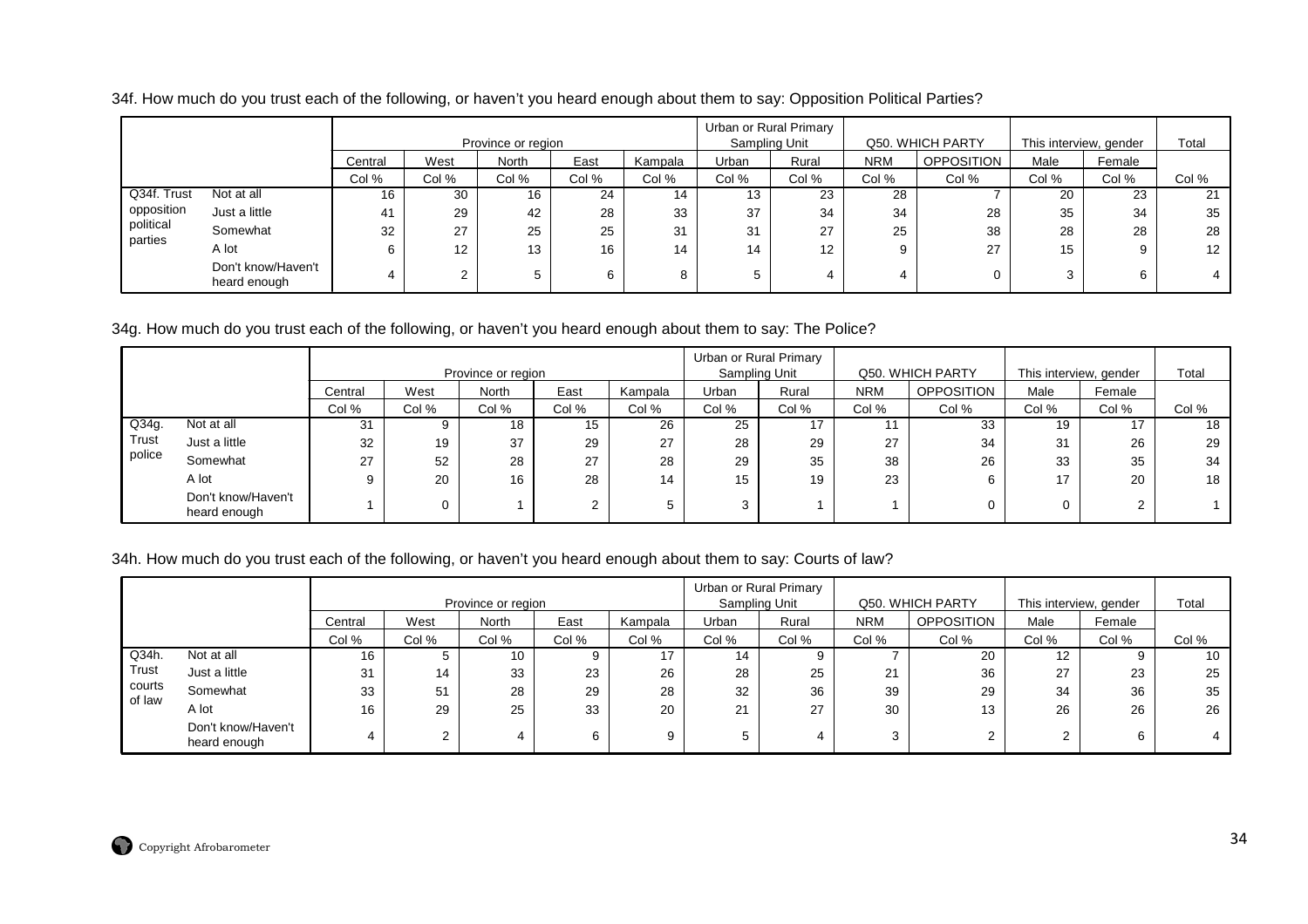|  |  |  | 34i. How much do you trust each of the following, or haven't you heard enough about them to say: religious groups? |
|--|--|--|--------------------------------------------------------------------------------------------------------------------|
|  |  |  |                                                                                                                    |

|           |                                    |         | Province or region |              |                 |                   |       | Urban or Rural Primary<br>Sampling Unit |            | Q50. WHICH PARTY  | This interview, gender | Total  |       |
|-----------|------------------------------------|---------|--------------------|--------------|-----------------|-------------------|-------|-----------------------------------------|------------|-------------------|------------------------|--------|-------|
|           |                                    | Central | West               | <b>North</b> | East            | Kampala           | Urban | Rural                                   | <b>NRM</b> | <b>OPPOSITION</b> | Male                   | Female |       |
|           |                                    | Col %   | Col %              | Col %        | Col %           | Col %             | Col % | Col %                                   | Col %      | Col %             | Col %                  | Col %  | Col % |
| Q34i.     | Not at all                         |         | C.                 |              | ົ<br>$\epsilon$ |                   | 3     |                                         |            | C.                | C.                     |        |       |
| Trust     | Just a little                      | 16      | 8                  | 10           | 9               | $12 \overline{ }$ | 15    | 10                                      | 10         | 15                | 10                     | 11     |       |
| religious | Somewhat                           | 35      | 33                 | 24           | 17              | 29                | 20    | 28                                      | 26         | 30                | 28                     | 26     | 27    |
| groups    | A lot                              | 47      | 56                 | 62           | 70              | 52                | 59    | 59                                      | 62         | 51                | 58                     | 60     | 59    |
|           | Don't know/Haven't<br>heard enough |         |                    |              | $\sim$<br>∠     |                   | 3     |                                         |            |                   |                        | ີ      |       |

34j. How much do you trust each of the following, or haven't you heard enough about them to say: private newspapers and radio stations?

|                     |                                    |         |       |                    |       |         |       | Urban or Rural Primary |            |                  |                        |        |       |
|---------------------|------------------------------------|---------|-------|--------------------|-------|---------|-------|------------------------|------------|------------------|------------------------|--------|-------|
|                     |                                    |         |       | Province or region |       |         |       | Sampling Unit          |            | Q50. WHICH PARTY | This interview, gender |        | Total |
|                     |                                    | Central | West  | North              | East  | Kampala | Urban | Rural                  | <b>NRM</b> | OPPOSITION       | Male                   | Female |       |
|                     |                                    | Col %   | Col % | Col %              | Col % | Col %   | Col % | Col %                  | Col %      | Col %            | Col %                  | Col %  | Col % |
| Q34j. Trust private | Not at all                         |         |       |                    |       |         |       |                        |            |                  |                        |        |       |
| newspapers and      | Just a little                      | 34      | 14    | 31                 | 20    | 21      | 26    | 24                     | 23         | 24               | 24                     | 24     | 24    |
| radio stations      | Somewhat                           | 45      | 42    | 32                 | 28    | 45      | 34    | 38                     | 37         | 42               | 38                     | 37     | 37    |
|                     | A lot                              | 14      | 31    | 20                 | 34    | 26      | 29    | 25                     | 27         | 24               | 28                     | 23     | 25    |
|                     | Don't know/Haven't<br>heard enough |         |       | 12                 | 10    |         | 5     | 9                      | 8          | 4                | 6                      | 11     | 9     |

34k. How much do you trust each of the following, or haven't you heard enough about them to say: government newspapers and radio stations?

|                       |                                    |         | Province or region |       |       |         |       | Urban or Rural Primary<br>Sampling Unit |            | Q50. WHICH PARTY  | This interview, gender | Total  |       |
|-----------------------|------------------------------------|---------|--------------------|-------|-------|---------|-------|-----------------------------------------|------------|-------------------|------------------------|--------|-------|
|                       |                                    | Central | West               | North | East  | Kampala | Urban | Rural                                   | <b>NRM</b> | <b>OPPOSITION</b> | Male                   | Female |       |
|                       |                                    | Col %   | Col %              | Col % | Col % | Col %   | Col % | Col %                                   | Col %      | Col %             | Col %                  | Col %  | Col % |
| Q34k. Trust           | Not at all                         | 12      |                    | 6     |       | 16      | 13    |                                         |            | 23                |                        |        | 8     |
| government            | Just a little                      | 37      | 16                 | 35    | 19    | 26      | 31    | 26                                      | 21         | 40                | 25                     | 28     | 26    |
| newspapers            | Somewhat                           | 35      | 44                 | 27    | 26    | 31      | 27    | 34                                      | 39         | 22                | 35                     | 31     | 33    |
| and radio<br>stations | A lot                              | 12      | 24                 | 19    | 35    | 23      | 24    | 23                                      | 28         |                   | 23                     | 23     | 23    |
|                       | Don't know/Haven't<br>heard enough |         |                    | 13    | 11    | 5       | 6     | 10                                      |            | $\sim$            | 6                      | 12     | 9     |

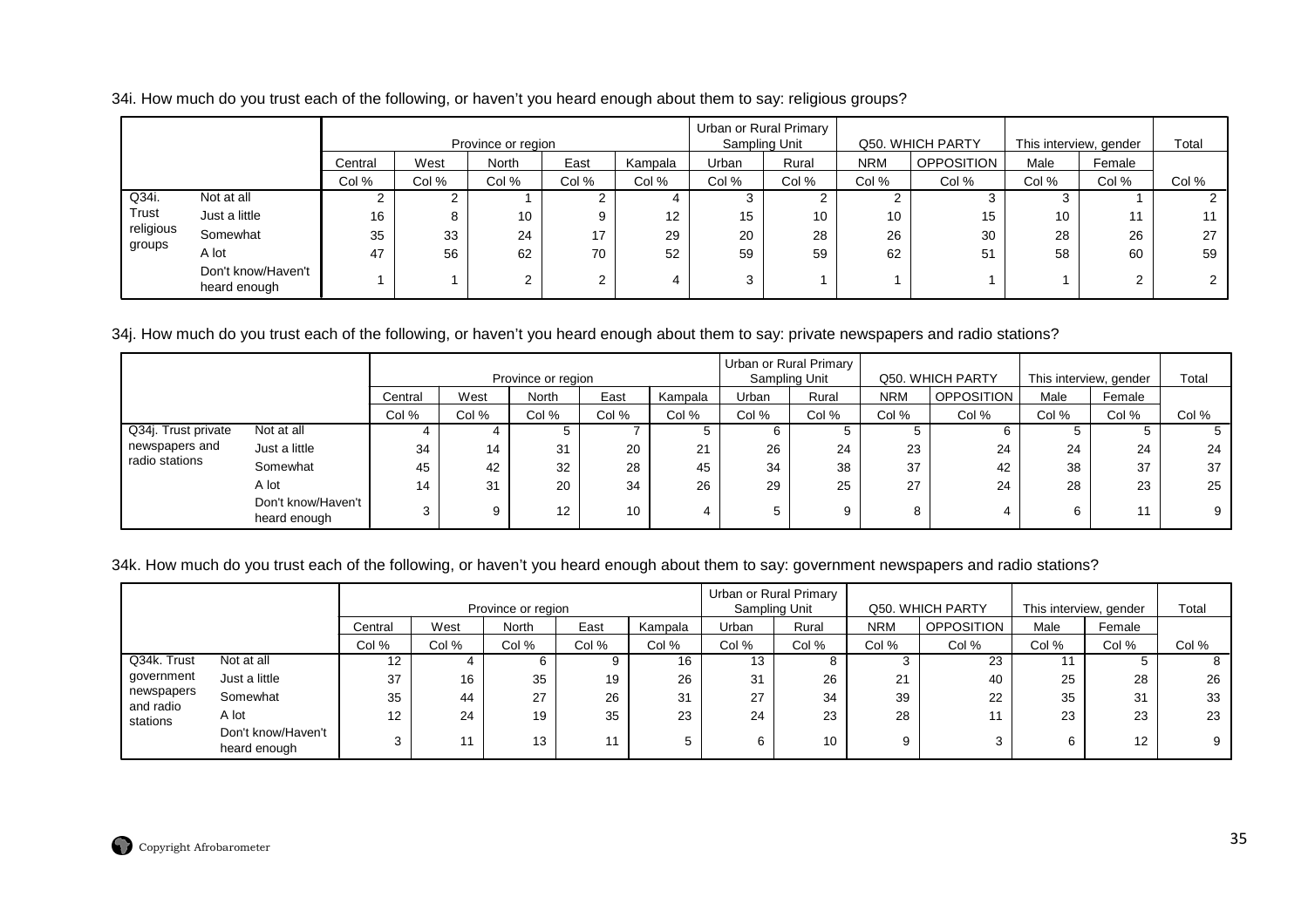34l. How much do you trust each of the following, or haven't you heard enough about them to say: domestic civil society organizations involved in election observation and monitoring efforts?

|                                                    |                                    |         |       | Province or region |       |                 |       | Urban or Rural Primary<br>Sampling Unit |            | Q50. WHICH PARTY |       | This interview, gender | Total |
|----------------------------------------------------|------------------------------------|---------|-------|--------------------|-------|-----------------|-------|-----------------------------------------|------------|------------------|-------|------------------------|-------|
|                                                    |                                    | Central | West  | North              | East  | Kampala         | Urban | Rural                                   | <b>NRM</b> | OPPOSITION       | Male  | Female                 |       |
|                                                    |                                    | Col %   | Col % | Col %              | Col % | Col %           | Col % | Col %                                   | Col %      | Col %            | Col % | Col %                  | Col % |
| Q34I. Trust domestic                               | Not at all                         |         |       |                    |       | 12 <sup>2</sup> |       |                                         |            | 13               | 8     | b                      |       |
| civil society                                      | Just a little                      | 29      | 16    | 26                 | 21    | 24              | 24    | 22                                      | 19         | 32               | 25    | 20                     | 23    |
| organizations involved in<br>elections observation | Somewhat                           | 40      | 41    | 30                 | 30    | 26              | 31    | 35                                      | 38         | 31               | 35    | 34                     | 35    |
| and monitoring efforts                             | A lot                              | 10      | 19    | 21                 | 25    | 24              | 23    | 19                                      | 21         | 15               | 20    | 19                     | 19    |
|                                                    | Don't know/Haven't<br>heard enough | 13      | 20    | 16                 | 18    | 14              | 13    | 17                                      | 17         | 9                | 12    | 21                     | 16    |

35a. How many of the following people do you think are involved in corruption, or haven't you heard enough about them to say: The President and Officials in his Office?

|                   |                                    |         |       |                    |       |         |       | Urban or Rural Primary |            |                   |                        |        |                  |
|-------------------|------------------------------------|---------|-------|--------------------|-------|---------|-------|------------------------|------------|-------------------|------------------------|--------|------------------|
|                   |                                    |         |       | Province or region |       |         |       | Sampling Unit          |            | Q50. WHICH PARTY  | This interview, gender |        | Total            |
|                   |                                    | Central | West  | North              | East  | Kampala | Urban | Rural                  | <b>NRM</b> | <b>OPPOSITION</b> | Male                   | Female |                  |
|                   |                                    | Col %   | Col % | Col %              | Col % | Col %   | Col % | Col %                  | Col %      | Col %             | Col %                  | Col %  | Col %            |
| Q35a. Corruption: | None                               | 6       | 15    | 10                 | 14    |         |       | $12 \overline{ }$      | 15         |                   | 12 <sup>°</sup>        |        |                  |
| office of the     | Some of them                       | 44      | 43    | 50                 | 42    | 49      | 47    | 45                     | 50         | 36                | 44                     | 46     | 45               |
| Presidency        | Most of them                       | 29      | 20    | 21                 | 20    | 20      | 24    | 22                     | 17         | 33                | 25                     | 19     | 22               |
|                   | All of them                        | 8       | 8     | 14                 | 8     |         | o.    | 10                     |            | 24                | 10                     |        | 10               |
|                   | Don't Know/Haven't<br>heard enough | 12      | 13    |                    | 16    | 15      | 14    | 12                     | 13         |                   | 9                      | 15     | 12 <sup>12</sup> |

#### 35b. How many of the following people do you think are involved in corruption, or haven't you heard enough about them to say: Members of Parliament?

|                   |                                    |         |       |                    |       |         | Urban or Rural Primary |               |            |                   |                        |        |                 |
|-------------------|------------------------------------|---------|-------|--------------------|-------|---------|------------------------|---------------|------------|-------------------|------------------------|--------|-----------------|
|                   |                                    |         |       | Province or region |       |         |                        | Sampling Unit |            | Q50. WHICH PARTY  | This interview, gender |        | Total           |
|                   |                                    | Central | West  | North              | East  | Kampala | Urban                  | Rural         | <b>NRM</b> | <b>OPPOSITION</b> | Male                   | Female |                 |
|                   |                                    | Col %   | Col % | Col %              | Col % | Col %   | Col %                  | Col %         | Col %      | Col %             | Col %                  | Col %  | Col %           |
| Q35b. Corruption: | None                               |         |       | b                  | 10    |         |                        |               |            |                   | 6                      |        | b               |
| Members of        | Some of them                       | 47      | 41    | 53                 | 51    | 54      | 54                     | 47            | 50         | 44                | 48                     | 48     | 48              |
| Parliament        | Most of them                       | 28      | 27    | 26                 | 24    | 26      | 27                     | 27            | 25         | 32                | 29                     | 25     | 27              |
|                   | All of them                        | 10      | 10    | 11                 | 4     |         |                        | 9             |            | 16                | 9                      |        | 9               |
|                   | Don't Know/Haven't<br>heard enough | 10      | 14    | 5                  | 10    |         | 10                     | 10            |            |                   | 8                      | 12     | 10 <sub>1</sub> |

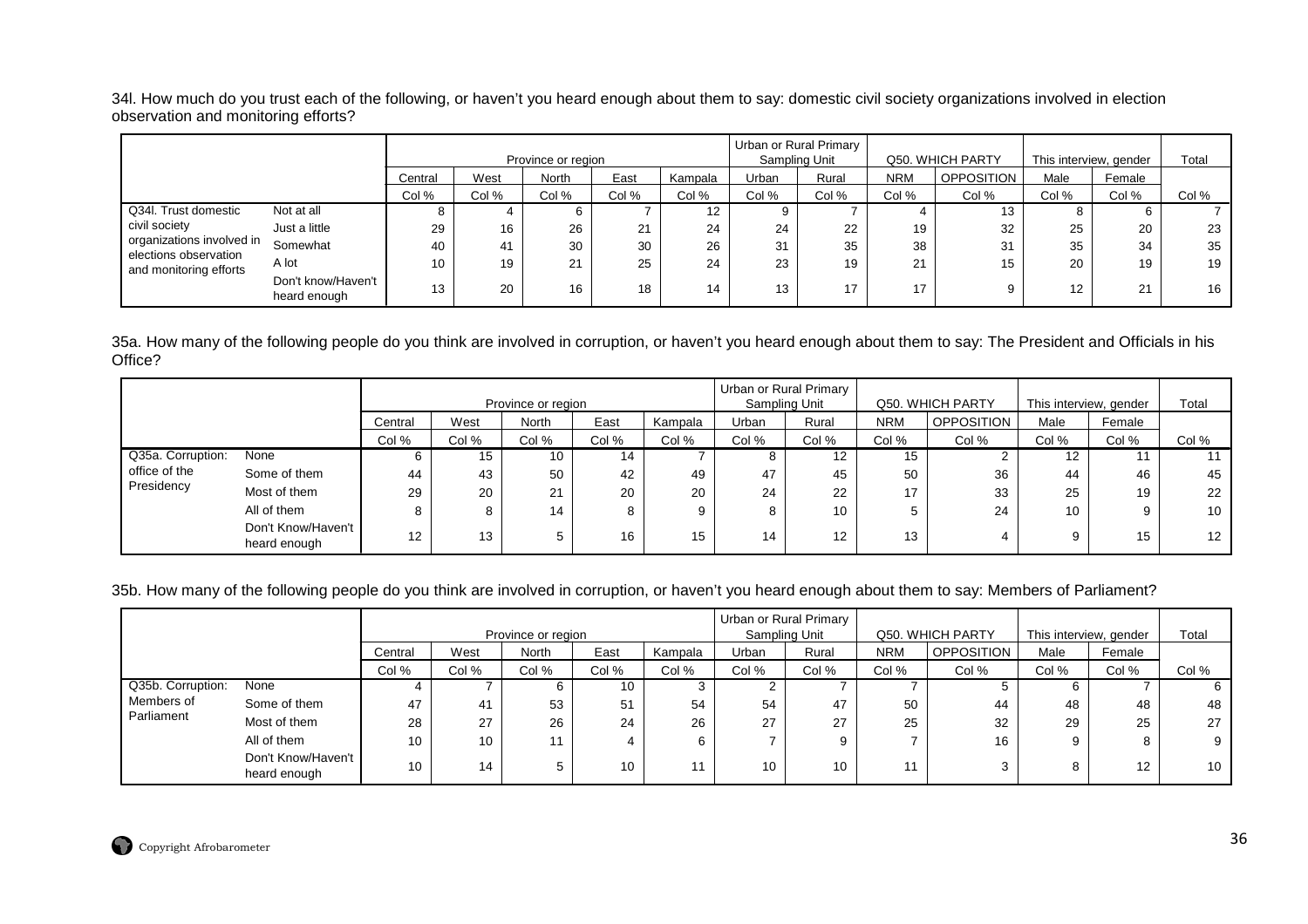35c. How many of the following people do you think are involved in corruption, or haven't you heard enough about them to say: Elected Local Government Councillors?

|                   |                                    |         |       | Province or region |       |         |       | Urban or Rural Primary<br>Sampling Unit |            | Q50. WHICH PARTY  | This interview, gender |        | Total |
|-------------------|------------------------------------|---------|-------|--------------------|-------|---------|-------|-----------------------------------------|------------|-------------------|------------------------|--------|-------|
|                   |                                    | Central | West  | North              | East  | Kampala | Urban | Rural                                   | <b>NRM</b> | <b>OPPOSITION</b> | Male                   | Female |       |
|                   |                                    | Col %   | Col % | Col %              | Col % | Col %   | Col % | Col %                                   | Col %      | Col %             | Col %                  | Col %  | Col % |
| Q35c. Corruption: | None                               | 4       |       | b                  |       |         |       |                                         | o          |                   |                        |        |       |
| local government  | Some of them                       | 53      | 46    | 51                 | 60    | 50      | 51    | 52                                      | 54         | 49                | 55                     | 50     | 52    |
| councilors        | Most of them                       | 26      | 31    | 32                 | 21    | 30      | 29    | 27                                      | 27         | 30                | 27                     | 28     | 27    |
|                   | All of them                        | 8       | 10    | 9                  | 4     |         |       | ŏ                                       | 6          | 14                | 8                      |        | 8     |
|                   | Don't Know/Haven't<br>heard enough | 9       |       | ◠                  | 6     | Q       |       | $\mathbf{p}$                            |            |                   | 3                      |        | 6     |

35d. How many of the following people do you think are involved in corruption, or haven't you heard enough about them to say: Government Officials?

|                         |                                    |         |       |                    |       |         |       | Urban or Rural Primary |            |                   |                        |        |       |
|-------------------------|------------------------------------|---------|-------|--------------------|-------|---------|-------|------------------------|------------|-------------------|------------------------|--------|-------|
|                         |                                    |         |       | Province or region |       |         |       | Sampling Unit          |            | Q50. WHICH PARTY  | This interview, gender |        | Total |
|                         |                                    | Central | West  | North              | East  | Kampala | Jrban | Rural                  | <b>NRM</b> | <b>OPPOSITION</b> | Male                   | Female |       |
|                         |                                    | Col %   | Col % | Col %              | Col % | Col %   | Col % | Col %                  | Col %      | Col %             | Col %                  | Col %  | Col % |
| Q35d.                   | None                               | J.      |       |                    |       |         |       |                        |            |                   |                        |        |       |
| Corruption:             | Some of them                       | 39      | 35    | 43                 | 49    | 44      | 46    | 41                     | 45         | 33                | 41                     | 42     | 42    |
| government<br>officials | Most of them                       | 36      | 39    | 39                 | 28    | 37      | 36    | 35                     | 34         | 41                | 38                     | 33     | 36    |
|                         | All of them                        | 14      | 20    | 11                 |       | 8       |       | 14                     | 11         | 22                | 14                     | 12     | 13    |
|                         | Don't Know/Haven't<br>heard enough | 8       |       | 3                  |       | 8       |       | 5                      |            |                   |                        |        | 6     |

# 35e. How many of the following people do you think are involved in corruption, or haven't you heard enough about them to say: Police?

|             |                                    |         |       | Province or region |       |         |       | Urban or Rural Primary<br>Sampling Unit |            | Q50. WHICH PARTY  | This interview, gender |        | Total |
|-------------|------------------------------------|---------|-------|--------------------|-------|---------|-------|-----------------------------------------|------------|-------------------|------------------------|--------|-------|
|             |                                    | Central | West  | North              | East  | Kampala | Urban | Rural                                   | <b>NRM</b> | <b>OPPOSITION</b> | Male                   | Female |       |
|             |                                    | Col %   | Col % | Col %              | Col % | Col %   | Col % | Col %                                   | Col %      | Col %             | Col %                  | Col %  | Col % |
| Q35e.       | None                               | C       |       | ۰J.                |       |         |       |                                         |            |                   |                        |        |       |
| Corruption: | Some of them                       | 27      | 34    | 39                 | 32    | 34      | 34    | 33                                      | 36         | 27                | 33                     | 33     | 33    |
| police      | Most of them                       | 36      | 37    | 36                 | 36    | 35      | 37    | 36                                      | 37         | 34                | 37                     | 35     | 36    |
|             | All of them                        | 31      | 23    | 20                 | 20    | 26      | 25    | 23                                      | 19         | 38                | 25                     | 22     | 24    |
|             | Don't Know/Haven't<br>heard enough | 3       |       | ◠<br>∠             | 8     |         |       | 4                                       |            |                   | ົ                      | 6      |       |

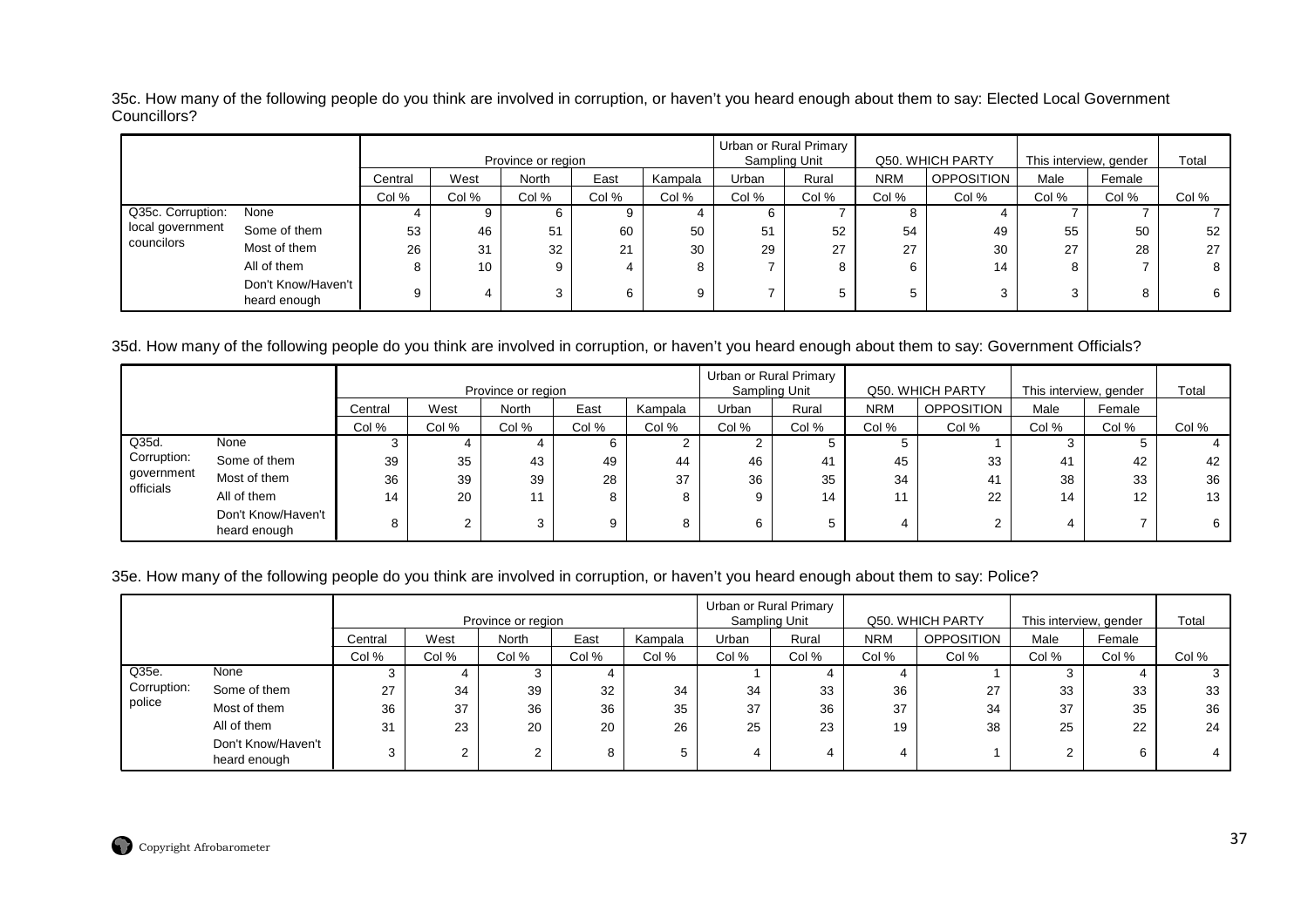35f. How many of the following people do you think are involved in corruption, or haven't you heard enough about them to say: Tax Officials (e.g. Ministry of Finance officials or Local Government tax collectors)?

|               |                                    |         |       | Province or region |       |         |       | Urban or Rural Primary<br>Sampling Unit |            | Q50. WHICH PARTY  | This interview, gender |        | Total |
|---------------|------------------------------------|---------|-------|--------------------|-------|---------|-------|-----------------------------------------|------------|-------------------|------------------------|--------|-------|
|               |                                    | Central | West  | <b>North</b>       | East  | Kampala | Urban | Rural                                   | <b>NRM</b> | <b>OPPOSITION</b> | Male                   | Female |       |
|               |                                    | Col %   | Col % | Col %              | Col % | Col %   | Col % | Col %                                   | Col %      | Col %             | Col %                  | Col %  | Col % |
| Q35f.         | None                               |         |       |                    |       |         |       |                                         | G.         |                   |                        | 5.     | Ð     |
| Corruption:   | Some of them                       | 38      | 35    | 42                 | 38    | 36      | 42    | 37                                      | 40         | 33                | 38                     | 38     | 38    |
| tax officials | Most of them                       | 37      | 40    | 34                 | 29    | 32      | 33    | 35                                      | 35         | 35                | 35                     | 34     | 35    |
|               | All of them                        | 15      | 18    | 15                 | 11    | 18      | 14    | 15                                      | 12         | 25                | 17                     | 13     | 15    |
|               | Don't Know/Haven't<br>heard enough |         |       |                    | 16    | 10      |       |                                         |            |                   | 6                      | 11     | 8     |

35g. How many of the following people do you think are involved in corruption, or haven't you heard enough about them to say: Judges and Magistrates?

|                   |                                    |         |       |                    |       |         |       | Urban or Rural Primary |            |                   |                        |        |       |
|-------------------|------------------------------------|---------|-------|--------------------|-------|---------|-------|------------------------|------------|-------------------|------------------------|--------|-------|
|                   |                                    |         |       | Province or region |       |         |       | Sampling Unit          |            | Q50. WHICH PARTY  | This interview, gender |        | Total |
|                   |                                    | Central | West  | North              | East  | Kampala | Urban | Rural                  | <b>NRM</b> | <b>OPPOSITION</b> | Male                   | Female |       |
|                   |                                    | Col %   | Col % | Col %              | Col % | Col %   | Col % | Col %                  | Col %      | Col %             | Col %                  | Col %  | Col % |
| Q35g. Corruption: | None                               | ٿ       | b     |                    |       |         |       | 6                      |            |                   |                        |        | 6     |
| judges and        | Some of them                       | 50      | 45    | 52                 | 43    | 48      | 46    | 47                     | 47         | 45                | 47                     | 47     | 47    |
| magistrates       | Most of them                       | 33      | 32    | 26                 | 26    | 25      | 33    | 28                     | 28         | 33                | 32                     | 26     | 29    |
|                   | All of them                        | 6       | 13    | 9                  | 8     | 8       |       | 10                     | 9          | 16                | 10                     |        | 9     |
|                   | Don't Know/Haven't<br>heard enough | 8       |       | 6                  | 16    | 13      | 10    | 9                      | Ο          |                   | 6                      | 12     | 9     |

### 35h. How many of the following people do you think are involved in corruption, or haven't you heard enough about them to say: cabinet ministers?

|                      |                                    |         |       | Province or region |                      |         |       | Urban or Rural Primary<br>Sampling Unit |            | Q50. WHICH PARTY  | This interview, gender |        | Total |
|----------------------|------------------------------------|---------|-------|--------------------|----------------------|---------|-------|-----------------------------------------|------------|-------------------|------------------------|--------|-------|
|                      |                                    | Central | West  | North              | East                 | Kampala | Urban | Rural                                   | <b>NRM</b> | <b>OPPOSITION</b> | Male                   | Female |       |
|                      |                                    | Col %   | Col % | Col %              | Col %                | Col %   | Col % | Col %                                   | Col %      | Col %             | Col %                  | Col %  | Col % |
| Q35h.                | None                               |         |       |                    |                      |         |       |                                         |            |                   |                        |        |       |
| Corruption:          | Some of them                       | 42      | 34    | 45                 | 39                   | 49      | 44    | 39                                      | 42         | 32                | 40                     | 40     | 40    |
| cabinet<br>ministers | Most of them                       | 28      | 29    | 27                 | 27                   | 25      | 30    | 27                                      | 26         | 35                | 30                     | 25     | 28    |
|                      | All of them                        | 12      | 13    | 13                 |                      |         |       | 12                                      |            | 21                | 12                     | 10     |       |
|                      | Don't Know/Haven't<br>heard enough | 15      | 19    | 10                 | $\Omega$<br>$\sim$ 1 | 16      | 15    | 17                                      | 18         |                   | 13                     | 20     | 16    |

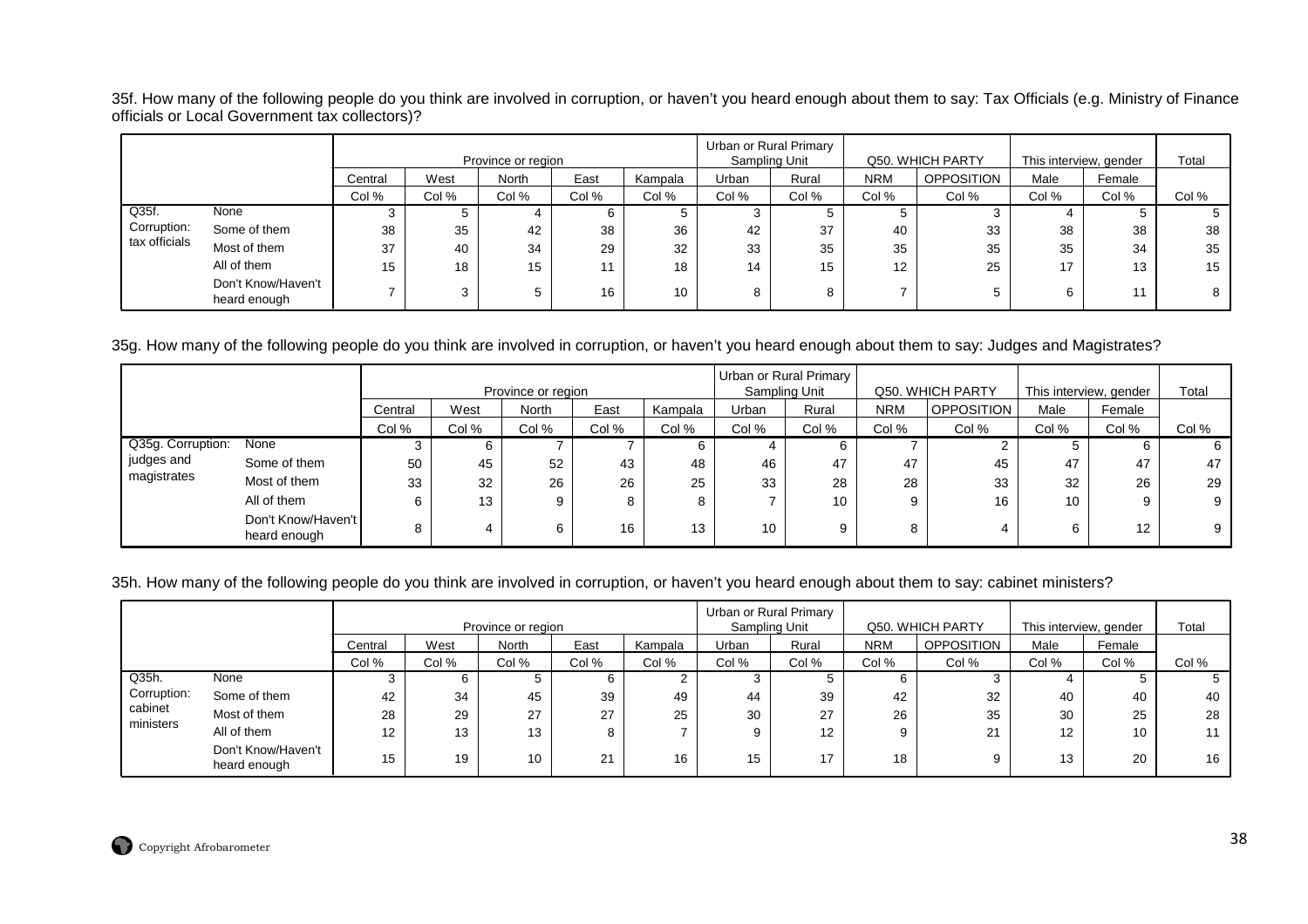36. Which of the following statements is closest to your view? Choose Statement 1 or Statement 2.

Statement 1: In electing a member of parliament, I prefer to vote for a candidate who can deliver goods and services to people in this community. Statement 2: In electing a member of parliament, I prefer to vote for a candidate who can make policies that benefit everyone in our country.

|                                                |                            |         |       | Province or region |       |         |       | Urban or Rural Primary<br>Sampling Unit |            | Q50. WHICH PARTY  |       | This interview, gender | Total    |
|------------------------------------------------|----------------------------|---------|-------|--------------------|-------|---------|-------|-----------------------------------------|------------|-------------------|-------|------------------------|----------|
|                                                |                            | Central | West  | North              | East  | Kampala | Urban | Rural                                   | <b>NRM</b> | <b>OPPOSITION</b> | Male  | Female                 |          |
|                                                |                            | Col %   | Col % | Col %              | Col % | Col %   | Col % | Col %                                   | Col %      | Col %             | Col % | Col %                  | Col %    |
| Q36. Prefer candidate                          | Agree very strongly with 1 | 20      | 27    | 22                 | 21    | 13      | 16    | 23                                      | 24         | 20                | 22    | 22                     | 22       |
| who can deliver goods                          | Agree with 1               | 19      | 12    | 17                 |       | 19      | 15    | 15                                      | 15         | 14                | 13    | 16                     | 15       |
| and services to people vs.                     | Agree with 2               | 33      | 12    | 15                 | 13    | 28      | 20    | 18                                      | 15         | 25                | 18    | 19                     | 18       |
| candidate who can make<br>polices that benefit | Agree very strongly with 2 | 28      | 49    | 46                 | 54    | 40      | 50    | 44                                      | 46         | 41                | 47    | 42                     | 45       |
| everyone in our country                        | Agree with neither         |         | 0     | 0                  |       |         |       |                                         |            |                   |       |                        | 0        |
|                                                | Don't know                 |         | 0     |                    |       |         |       |                                         |            |                   |       |                        | $\Omega$ |

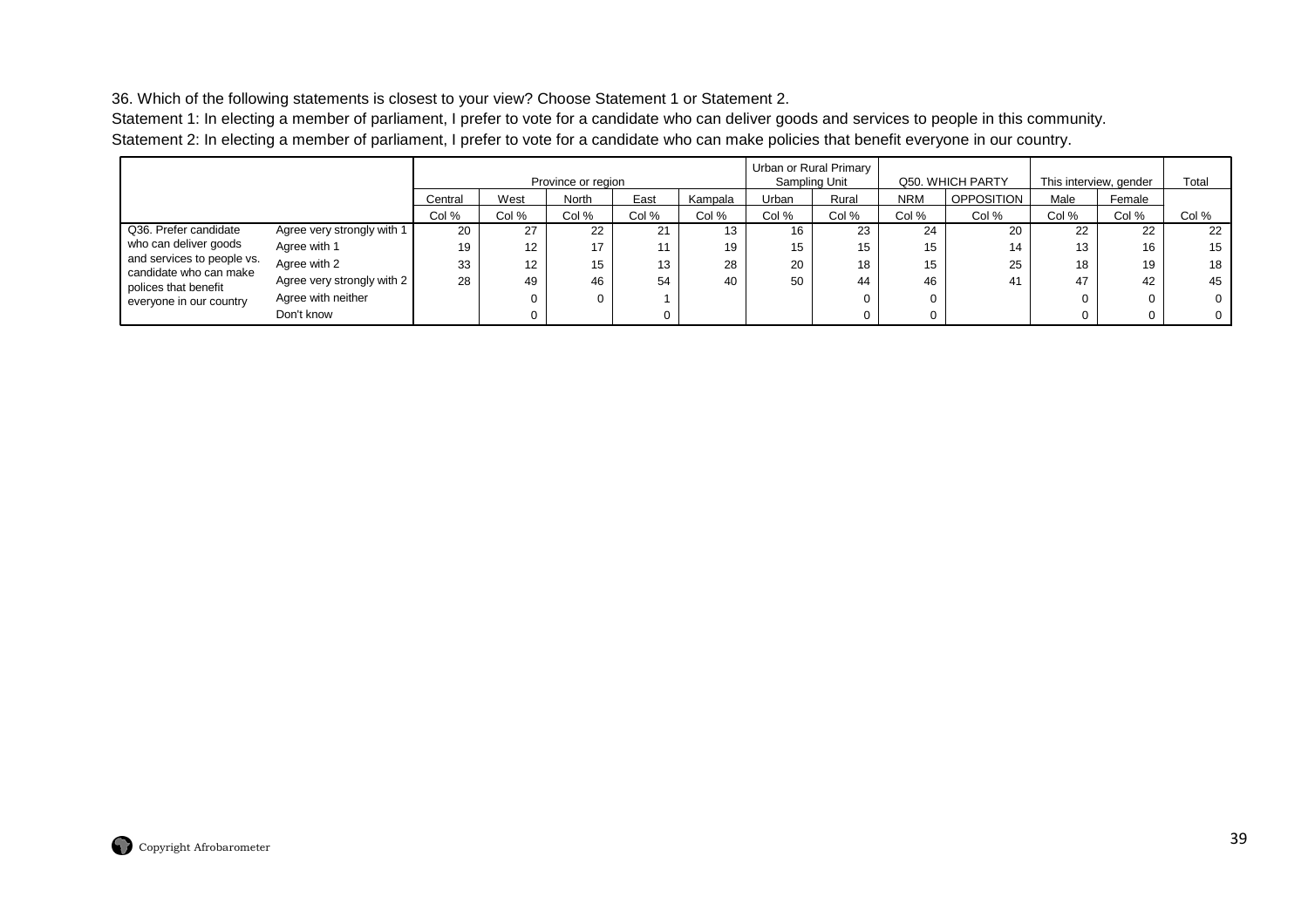|             |                                                              |                     |                                  |                         |                                  |                | Urban or Rural Primary  |                         |                         |                         |                         |                                    | Table                   |
|-------------|--------------------------------------------------------------|---------------------|----------------------------------|-------------------------|----------------------------------|----------------|-------------------------|-------------------------|-------------------------|-------------------------|-------------------------|------------------------------------|-------------------------|
|             |                                                              |                     |                                  | Province or region      |                                  |                | Sampling Unit           |                         | This interview, gender  |                         |                         | Q50. WHICH PARTY                   | Total                   |
|             |                                                              | Central             | West                             | North                   | East                             | Kampala        | Urban                   | Rural                   | Male                    | Female                  | <b>NRM</b>              | <b>OPPOSITION</b>                  |                         |
| $Q37_MRR +$ | Nothing                                                      | Col %               | Col %                            | Col %<br>$\overline{0}$ | Col %                            | Col %          | Col %<br>$\overline{0}$ | Col %<br>$\overline{0}$ | Col %<br>$\overline{0}$ | Col %<br>$\overline{0}$ | Col %<br>$\overline{0}$ | Col %                              | Col %<br>$\overline{0}$ |
| T0000000:   | Management of the economy                                    |                     |                                  |                         |                                  |                |                         |                         |                         |                         |                         |                                    |                         |
| Most        | Wages, incomes and salaries                                  | 14                  | 12<br>5                          | 5                       | 13                               | 27<br>6        | 18                      | 11                      | 15<br>6                 | 10                      | 11<br>5                 | 16                                 | 12<br>6                 |
| important   | Unemployment                                                 | 12<br>28            | 16                               | $\overline{4}$<br>15    | 5<br>9                           | 32             | 8<br>29                 | 6<br>16                 | 19                      | 6<br>16                 |                         | $\sqrt{5}$<br>29                   | 18                      |
| problems    | Poverty/destitution                                          | 20                  | 21                               | 18                      |                                  | 17             | 19                      | 24                      | 22                      | 24                      | 14<br>23                | 24                                 | 23                      |
| facing this | Rates and taxes                                              | $\overline{7}$      |                                  | $\mathbf{1}$            | 34<br>3                          | 13             |                         | 3                       | $\overline{4}$          | $\overline{4}$          | $\overline{4}$          |                                    | $\overline{4}$          |
| country     | Loans/credit                                                 | $\mathbf{1}$        | $\overline{c}$<br>$\overline{2}$ | 5                       | $\mathbf{1}$                     |                | 8<br>$\mathbf{1}$       | $\overline{2}$          | $\overline{2}$          | $\overline{2}$          | $\overline{2}$          | $\boldsymbol{2}$<br>$\overline{2}$ | $\sqrt{2}$              |
|             | Farming/agriculture                                          |                     | 8                                | 16                      | 6                                | $\overline{7}$ | $\overline{7}$          |                         | 10                      |                         |                         | 8                                  | 10                      |
|             | Food shortage/famine                                         | 14                  |                                  |                         |                                  |                |                         | 11                      |                         | 10                      | 10                      |                                    |                         |
|             |                                                              | $\overline{4}$      | $\overline{2}$<br>1              | 14                      | 3                                | $\overline{2}$ | 5                       | 6                       | 6                       | 6                       | 6                       | 5                                  | 6                       |
|             | Drought<br>Land                                              | 1                   |                                  | $\overline{\mathbf{c}}$ | $\mathbf 0$                      |                |                         | $\mathbf{1}$            | $\overline{1}$          |                         | $\mathbf{1}$            |                                    |                         |
|             |                                                              | 2<br>$\overline{7}$ | $\overline{1}$                   | $\mathbf{1}$<br>8       | $\overline{1}$<br>$\overline{2}$ |                |                         | -1<br>$\overline{7}$    | $\overline{1}$<br>9     | 2<br>$\overline{7}$     | $\overline{1}$<br>8     | 2<br>8                             | 8                       |
|             | Transportation<br>Communication                              |                     | 11                               |                         |                                  | 16             | 8                       |                         |                         |                         |                         |                                    |                         |
|             |                                                              | $\mathbf 0$         | $\overline{1}$                   | 3                       | $\mathbf 0$                      |                | $\mathbf 0$             | $\mathbf{1}$            | 1                       | $\mathbf{1}$            | $\overline{1}$          | -1                                 | $\mathbf{1}$            |
|             | Infrastructure/roads                                         | 31                  | 43                               | 34                      | 46                               | 28             | 32                      | 39                      | 41                      | 35                      | 41                      | 31                                 | 38                      |
|             | Education                                                    | 36                  | 27                               | 32                      | 35                               | 27             | 32                      | 32                      | 31                      | 34                      | 32                      | 33                                 | 32                      |
|             | Housing                                                      | $\overline{1}$      | $\overline{1}$                   | $\overline{2}$          | $\mathbf{1}$                     |                | $\mathbf{1}$            | $\mathbf{1}$            | $\overline{1}$          | $\overline{2}$          | $\overline{2}$          | $\mathbf{1}$                       | $\mathbf{1}$            |
|             | Electricity                                                  | 8                   | 15                               | 11                      | $\overline{7}$                   | 4              | 6                       | 11                      | 9                       | 11                      | 12                      | 8                                  | 10                      |
|             | Water supply                                                 | 10                  | 22                               | 23                      | 17                               | 5              | 8                       | 19                      | 17                      | 18                      | 20                      | 12                                 | 17                      |
|             | Orphans/street children/homeless children                    | $\overline{1}$      | 1                                | $\overline{1}$          | $\overline{1}$                   | $\overline{4}$ | 3                       | $\mathbf{1}$            | 1                       | $\overline{1}$          | $\overline{1}$          |                                    | 1                       |
|             | Services                                                     |                     | 1                                | $\mathbf{1}$            | $\overline{1}$                   | $\overline{1}$ | $\overline{c}$          | $\mathbf 0$             | $\overline{1}$          | $\mathbf{1}$            | $\mathbf{1}$            | $\overline{1}$                     | $\mathbf{1}$            |
|             | Health                                                       | 47                  | 44                               | 47                      | 64                               | 38             | 45                      | 51                      | 47                      | 53                      | 52                      | 43                                 | 50                      |
|             | <b>AIDS</b>                                                  | $\overline{1}$      | $\overline{1}$                   | $\overline{2}$          | $\overline{1}$                   |                | $\overline{1}$          | $\mathbf{1}$            | $\overline{1}$          | $\mathbf{1}$            | $\overline{1}$          | $\overline{1}$                     | $\mathbf{1}$            |
|             | Sickness/disease                                             | 3                   | $\overline{2}$                   | 3                       | $\overline{4}$                   | 0              | 3                       | 3                       | 3                       | 3                       | 3                       | 3                                  | 3                       |
|             | Crime and security                                           | 6                   | $\overline{c}$                   | 6                       | $\overline{4}$                   | 8              | 5                       | 5                       | $\overline{4}$          | 6                       | $\overline{4}$          | $\overline{7}$                     | 5                       |
|             | Corruption                                                   | 19                  | 30                               | 18                      | 13                               | 32             | 31                      | 19                      | 23                      | 18                      | 18                      | 31                                 | 21                      |
|             | Political violence                                           | 3                   | $\Omega$                         | $\overline{2}$          | $\overline{1}$                   | $\overline{2}$ | 1                       | $\overline{2}$          | $\overline{2}$          | $\overline{1}$          | $\overline{1}$          | 3                                  | $\overline{1}$          |
|             | Political instability/political divisions/ethnic<br>tensions | 3                   | 3                                | 8                       | $\overline{7}$                   | 1              | $\overline{2}$          | 6                       | 5                       | 5                       | 5                       | 3                                  | 5                       |
|             | Discrimination/inequality                                    | 5                   | 1                                | $\overline{2}$          | $\overline{2}$                   | 5              | 4                       | $\overline{2}$          | 3                       | $\overline{2}$          | $\overline{2}$          | $\overline{4}$                     | $\overline{2}$          |
|             | Gender issues/women's rights                                 | $\mathbf 0$         | $\mathbf{1}$                     | $\boldsymbol{2}$        | $\mathbf 0$                      | 3              | $\mathbf 1$             | $\mathbf{1}$            | 0                       | $\mathbf 1$             | $\mathbf{1}$            |                                    | 1                       |
|             | Democracy/political rights                                   | 3                   | $\overline{2}$                   | $\Omega$                | 2                                | 6              | $\overline{4}$          | $\overline{2}$          | $\overline{2}$          | $\overline{2}$          | $\overline{2}$          | $\Delta$                           | $\overline{2}$          |
|             | War (international)                                          |                     |                                  | $\Omega$                |                                  |                |                         | $\mathbf 0$             | 0                       | $\Omega$                | $\mathbf 0$             |                                    | $\mathbf 0$             |
|             | Civil war                                                    |                     | $\overline{2}$                   | 1                       | $\mathbf{1}$                     | 0              | $\mathbf 0$             | $\mathbf{1}$            | $\overline{1}$          | $\mathbf 1$             | $\mathbf{1}$            | 1                                  |                         |
|             | Agriculture marketing                                        | 6                   | 10                               | 9                       | 8                                | 1              | 6                       | 8                       | $\overline{7}$          | 8                       | $\overline{7}$          | $\overline{7}$                     | 8                       |
|             | Enivronment management, protection or<br>degradtion          | $\mathbf 0$         | $\overline{1}$                   |                         | $\mathbf 0$                      |                | -1                      | $\mathbf 0$             | $\overline{1}$          | $\mathbf 0$             | $\mathbf 0$             | $\Omega$                           | 0                       |
|             | Oil and natural resources                                    | $\mathbf 0$         | $\mathbf{1}$                     | $\mathbf 0$             | $\mathbf 0$                      |                | $\Omega$                | $\mathbf 0$             | 0                       | $\Omega$                | $\mathbf 0$             |                                    | $\Omega$                |
|             | Other problem                                                | $\mathbf 0$         | $\mathbf{1}$                     |                         | $\mathbf 0$                      |                |                         |                         | $\mathbf 0$             |                         | $\mathbf 0$             |                                    | 0                       |
|             | No further response                                          | 3                   | $\overline{7}$                   | 3                       | 6                                | 12             | 8                       | 5                       | 4                       | 6                       | 6                       |                                    | 5                       |
|             | Don't know                                                   | $\overline{2}$      |                                  |                         | $\mathbf{1}$                     | $\overline{4}$ | $\overline{2}$          | $\mathbf{1}$            | $\mathbf 0$             | $\overline{2}$          | $\mathbf 0$             |                                    | 1                       |

37. In your opinion, what are the most important problems facing this country that the forthcoming 2011 elections should address? [three responses combined]

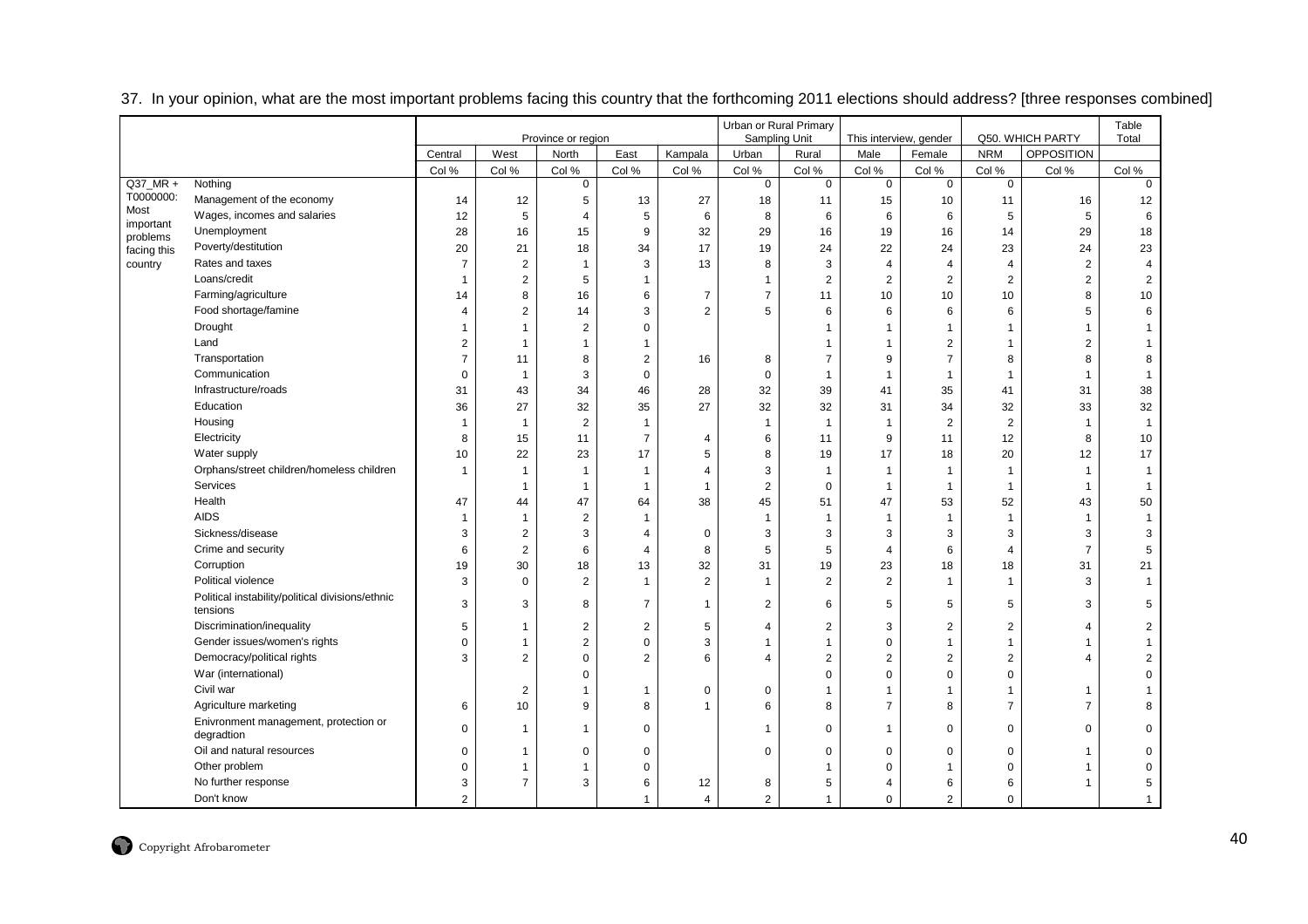38a. Now let's speak about the present government of this country. How well or badly would you say the current government is handling the following matters, or haven't you heard enough to say: Managing the economy?

|             |                                    |         |       | Province or region |       |         | Sampling Unit   | Urban or Rural Primary |            | Q50. WHICH PARTY |       | This interview, gender | Total |
|-------------|------------------------------------|---------|-------|--------------------|-------|---------|-----------------|------------------------|------------|------------------|-------|------------------------|-------|
|             |                                    | Central | West  | North              | East  | Kampala | Urban           | Rural                  | <b>NRM</b> | OPPOSITION       | Male  | Female                 |       |
|             |                                    | Col %   | Col % | Col %              | Col % | Col %   | Col %           | Col %                  | Col %      | Col %            | Col % | Col %                  | Col % |
| Q38a.       | Very Badly                         | 19      | o     |                    | 18    | 17      | 13              | 14                     | o          | 27               | 14    | 13                     | 14    |
| Handling    | <b>Fairly Badly</b>                | 32      | 20    | 33                 | 36    | 38      | 33              | 30                     | 27         | 40               | 31    | 30                     | 30    |
| managing    | Fairly Well                        | 48      | 55    | 47                 | 38    | 38      | 44              | 47                     | 53         | 33               | 47    | 46                     | 47    |
| the economy | Very Well                          |         | 16    |                    |       | 5       |                 | 8                      | 11         |                  |       |                        | 8     |
|             | Don't know/Haven't<br>heard enough |         |       | ົ<br>C.            |       | 3       | ົ<br>$\epsilon$ |                        |            |                  |       |                        |       |

38b. Now let's speak about the present government of this country. How well or badly would you say the current government is handling the following matters, or haven't you heard enough to say: Improving the living standards of the poor?

|                  |                                    |         |       |                    |       |         |               | Urban or Rural Primary |            |                   |                        |        |       |
|------------------|------------------------------------|---------|-------|--------------------|-------|---------|---------------|------------------------|------------|-------------------|------------------------|--------|-------|
|                  |                                    |         |       | Province or region |       |         | Sampling Unit |                        |            | Q50. WHICH PARTY  | This interview, gender |        | Total |
|                  |                                    | Central | West  | <b>North</b>       | East  | Kampala | Urban         | Rural                  | <b>NRM</b> | <b>OPPOSITION</b> | Male                   | Female |       |
|                  |                                    | Col %   | Col % | Col %              | Col % | Col %   | Col %         | Col %                  | Col %      | Col %             | Col %                  | Col %  | Col % |
| Q38b. Handling   | Very Badly                         | 30      | 16    | 18                 | 32    | 28      | 26            | 24                     |            | 38                | 25                     | 23     | 24    |
| improving living | <b>Fairly Badly</b>                | 40      | 39    | 37                 | 39    | 34      | 39            | 38                     | 39         | 38                | 38                     | 39     | 38    |
| standards of the | Fairly Well                        | 27      | 40    | 43                 | 24    | 33      | 31            | 34                     | 40         | 22                | 33                     | 33     | 33    |
| poor             | Very Well                          |         | 4     |                    | 5     |         | 3             | 4                      |            |                   |                        |        |       |
|                  | Don't know/Haven't<br>heard enough |         |       |                    |       |         |               |                        |            |                   |                        |        |       |

### 38c. How well or badly would you say the current government is handling the following matters, or haven't you heard enough to say: Creating jobs?

|               |                                    |         |        | Province or region |       |         | Sampling Unit | Urban or Rural Primary |            | Q50. WHICH PARTY  | This interview, gender |        | Total |
|---------------|------------------------------------|---------|--------|--------------------|-------|---------|---------------|------------------------|------------|-------------------|------------------------|--------|-------|
|               |                                    | Central | West   | North              | East  | Kampala | Urban         | Rural                  | <b>NRM</b> | <b>OPPOSITION</b> | Male                   | Female |       |
|               |                                    | Col %   | Col %  | Col %              | Col % | Col %   | Col %         | Col %                  | Col %      | Col %             | Col %                  | Col %  | Col % |
| Q38c.Handling | Very Badly                         | 40      | 31     | 34                 | 34    | 41      | 37            | 34                     | 27         | 55                | 37                     | 33     | 35    |
| creating jobs | <b>Fairly Badly</b>                | 36      | 41     | 38                 | 41    | 34      | 40            | 38                     | 42         | 30                | 40                     | 38     | 39    |
|               | Fairly Well                        | 22      | 25     | 21                 | 18    | 19      | 18            | 22                     | 26         | 13                | 21                     | 22     | 22    |
|               | Very Well                          |         | ົ<br>∠ |                    |       | ົ       |               | ົ<br>∠                 | ◠          |                   |                        |        |       |
|               | Don't know/Haven't<br>heard enough |         |        |                    |       | 3       |               | 2                      | $\sim$     |                   |                        |        |       |

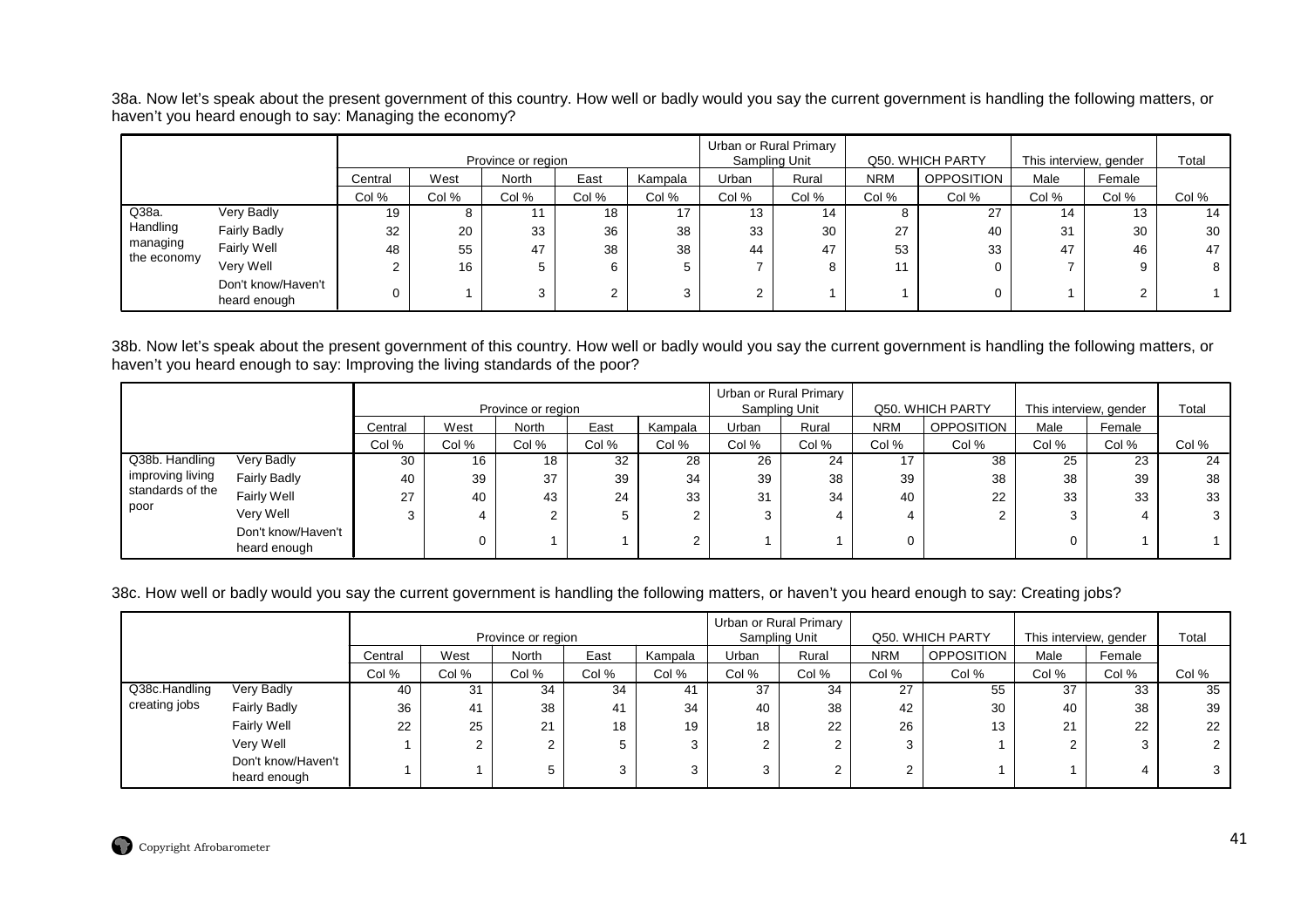|                |                                    |         |       | Province or region |       |                   |       | Urban or Rural Primary<br>Sampling Unit |            | Q50, WHICH PARTY  |                   | This interview, gender | Total             |
|----------------|------------------------------------|---------|-------|--------------------|-------|-------------------|-------|-----------------------------------------|------------|-------------------|-------------------|------------------------|-------------------|
|                |                                    | Central | West  | North              | East  | Kampala           | Urban | Rural                                   | <b>NRM</b> | <b>OPPOSITION</b> | Male              | Female                 |                   |
|                |                                    | Col %   | Col % | Col %              | Col % | Col %             | Col % | Col %                                   | Col %      | Col %             | Col %             | Col %                  | Col %             |
| Q38d.          | Very Badly                         | 61      | 37    | 34                 | 57    | 55                | 47    | 48                                      | 41         | 61                | 48                | 47                     | 48                |
| Handling       | <b>Fairly Badly</b>                | 29      | 43    | 47                 | 34    | 32                | 41    | 37                                      | 42         | 33                | 38                | 38                     | 38                |
| keeping        | Fairly Well                        | 10      | 17    | 14                 |       | $12 \overline{ }$ | 10    | 12                                      | 15         | 6                 | $12 \overline{ }$ | 12                     | $12 \overline{ }$ |
| prices<br>down | Very Well                          |         |       |                    |       |                   |       |                                         |            |                   |                   | $\sim$                 |                   |
|                | Don't know/Haven't<br>heard enough |         |       |                    |       |                   |       |                                         |            |                   |                   | ົ                      |                   |

38d. How well or badly would you say the current government is handling the following matters, or haven't you heard enough to say: Keeping prices down?

38e. How well or badly would you say the current government is handling the following matters, or haven't you heard enough to say: Narrowing gaps between rich and poor?

|                |                                    |         |          |                    |                |         |       | Urban or Rural Primary |            |                  |                        |        |       |
|----------------|------------------------------------|---------|----------|--------------------|----------------|---------|-------|------------------------|------------|------------------|------------------------|--------|-------|
|                |                                    |         |          | Province or region |                |         |       | Sampling Unit          |            | Q50. WHICH PARTY | This interview, gender |        | Total |
|                |                                    | Central | West     | North              | East           | Kampala | Urban | Rural                  | <b>NRM</b> | OPPOSITION       | Male                   | Female |       |
|                |                                    | Col %   | Col %    | Col %              | Col %          | Col %   | Col % | Col %                  | Col %      | Col %            | Col %                  | Col %  | Col % |
| Q38e. Handling | Very Badly                         | 49      | 29       | 38                 | 48             | 45      | 45    | 40                     | 33         | 53               | 42                     | 40     | -41   |
| narrowing      | <b>Fairly Badly</b>                | 30      | 40       | 42                 | 35             | 36      | 37    | 37                     | 40         | 34               | 38                     | 35     | 37    |
| income gaps    | Fairly Well                        | 20      | 27       | 18                 | 14             | 16      | 15    | 20                     | 24         | 12 <sup>°</sup>  | 19                     | 20     | 19    |
|                | Very Well                          |         | <b>ن</b> |                    | $\mathbf{2}$   |         |       |                        |            |                  |                        |        |       |
|                | Don't know/Haven't<br>heard enough |         |          |                    | $\overline{2}$ |         |       |                        |            |                  |                        |        |       |

# 38f. How well or badly would you say the current government is handling the following matters, or haven't you heard enough to say: Reducing crime?

|                   |                                    |         |       |                    |       |         |       | Urban or Rural Primary |            |                  |                        |        |       |
|-------------------|------------------------------------|---------|-------|--------------------|-------|---------|-------|------------------------|------------|------------------|------------------------|--------|-------|
|                   |                                    |         |       | Province or region |       |         |       | Sampling Unit          |            | Q50, WHICH PARTY | This interview, gender |        | Total |
|                   |                                    | Central | West  | North              | East  | Kampala | Urban | Rural                  | <b>NRM</b> | OPPOSITION       | Male                   | Female |       |
|                   |                                    | Col %   | Col % | Col %              | Col % | Col %   | Col % | Col %                  | Col %      | Col %            | Col %                  | Col %  | Col % |
| Q38f.             | Very Badly                         | 28      |       |                    | 13    | 22      | 17    | 15                     | 11         | 25               | 16                     | 14     | 15    |
| Handling          | <b>Fairly Badly</b>                | 28      | 17    | 28                 | 26    | 22      | 28    | 24                     | 24         | 27               | 23                     | 25     | 24    |
| reducing<br>crime | <b>Fairly Well</b>                 | 39      | 60    | 53                 | 50    | 46      | 44    | 51                     | 54         | 45               | 52                     | 49     | 50    |
|                   | Very Well                          |         | 14    |                    | 9     |         | 10    |                        | 11         |                  |                        | 11     |       |
|                   | Don't know/Haven't<br>heard enough |         |       |                    |       |         |       |                        |            |                  |                        |        |       |

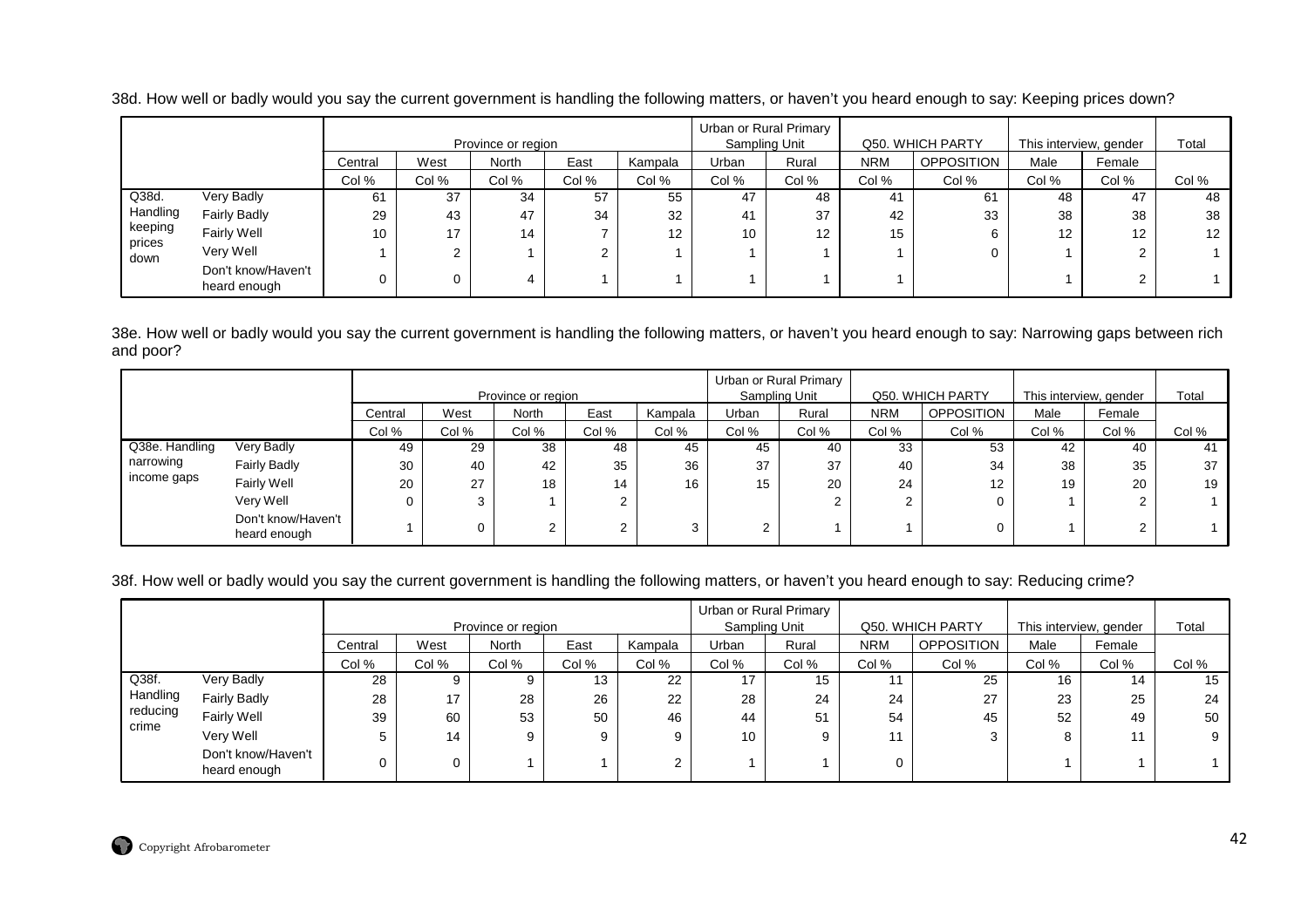38g. How well or badly would you say the current government is handling the following matters, or haven't you heard enough to say: Improving basic health services?

|                 |                                    |         |       |                    |       |         | Urban or Rural Primary |               |            |                   |                        |        |       |
|-----------------|------------------------------------|---------|-------|--------------------|-------|---------|------------------------|---------------|------------|-------------------|------------------------|--------|-------|
|                 |                                    |         |       | Province or region |       |         |                        | Sampling Unit |            | Q50. WHICH PARTY  | This interview, gender |        | Total |
|                 |                                    | Central | West  | North              | East  | Kampala | Urban                  | Rural         | <b>NRM</b> | <b>OPPOSITION</b> | Male                   | Female |       |
|                 |                                    | Col %   | Col % | Col %              | Col % | Col %   | Col %                  | Col %         | Col %      | Col %             | Col %                  | Col %  | Col % |
| Q38g. Handling  | Very Badly                         | 12      |       | 13                 | 19    | 10      |                        | 13            | 12         | 16                | 13                     | 13     | 13    |
| improving basic | <b>Fairly Badly</b>                | 33      | 28    | 31                 | 30    | 20      | 28                     | 30            | 29         | 39                | 31                     | 29     | 30    |
| health services | Fairly Well                        | 49      | 49    | 49                 | 46    | 63      | 55                     | 48            | 50         | 43                | 48                     | 50     | 49    |
|                 | Very Well                          |         | 14    | 6                  |       | 5       |                        |               |            |                   |                        | 8      | 8     |
|                 | Don't know/Haven't<br>heard enough |         |       |                    | 0     |         |                        |               |            |                   |                        |        |       |

38h. How well or badly would you say the current government is handling the following matters, or haven't you heard enough to say: Addressing educational needs?

|                      |                                    |         |       |                    |                 |         |        | Urban or Rural Primary |            |                   |                        |        |       |
|----------------------|------------------------------------|---------|-------|--------------------|-----------------|---------|--------|------------------------|------------|-------------------|------------------------|--------|-------|
|                      |                                    |         |       | Province or region |                 |         |        | Sampling Unit          |            | Q50. WHICH PARTY  | This interview, gender |        | Total |
|                      |                                    | Central | West  | <b>North</b>       | East            | Kampala | Urban  | Rural                  | <b>NRM</b> | <b>OPPOSITION</b> | Male                   | Female |       |
|                      |                                    | Col %   | Col % | Col %              | Col %           | Col %   | Col %  | Col %                  | Col %      | Col %             | Col %                  | Col %  | Col % |
| Q38h. Handling       | Very Badly                         | 10      |       | 14                 | 10              |         |        | 10                     | O.         |                   | 10                     | 10     | 10    |
| addressing           | Fairly Badly                       | 27      | 26    | 22                 | 17 <sup>2</sup> | 15      | 17     | 23                     | 22         | 30                | 23                     | 22     | 23    |
| educational<br>needs | Fairly Well                        | 54      | 58    | 55                 | 62              | 67      | 66     | 56                     | 60         | 50                | 59                     | 57     | 58    |
|                      | Very Well                          |         | 9     | 8                  | 11              |         | 6      | 10                     | 10         |                   |                        | 10     | 9     |
|                      | Don't know/Haven't<br>heard enough |         | 0     | $\Omega$           |                 |         | $\sim$ |                        | 0          |                   |                        |        |       |

38i. How well or badly would you say the current government is handling the following matters, or haven't you heard enough to say: Providing water and sanitation services?

|                 |                                    |         |       | Province or region |       |         |       | Urban or Rural Primary<br>Sampling Unit |            | Q50. WHICH PARTY  | This interview, gender |        | Total |
|-----------------|------------------------------------|---------|-------|--------------------|-------|---------|-------|-----------------------------------------|------------|-------------------|------------------------|--------|-------|
|                 |                                    | Central | West  | <b>North</b>       | East  | Kampala | Urban | Rural                                   | <b>NRM</b> | <b>OPPOSITION</b> | Male                   | Female |       |
|                 |                                    | Col %   | Col % | Col %              | Col % | Col %   | Col % | Col %                                   | Col %      | Col %             | Col %                  | Col %  | Col % |
| Q38i. Handling  | Very Badly                         | 19      | 22    | 13                 | 16    | 9       |       | 19                                      |            | 24                | -47                    |        |       |
| providing water | <b>Fairly Badly</b>                | 31      | 31    | 37                 | 25    | 14      | 21    | 31                                      | 30         | 34                | 32                     | 28     | 30    |
| and sanitation  | <b>Fairly Well</b>                 | 44      | 39    | 43                 | 47    | 56      | 54    | 42                                      | 43         | 36                | 42                     | 45     | 44    |
| services        | Very Well                          | 6       |       | 6                  | 11    | 19      | 15    | 8                                       |            | 6                 |                        | 9      | 9     |
|                 | Don't know/Haven't<br>heard enough |         |       |                    |       | C       |       |                                         |            |                   |                        |        |       |

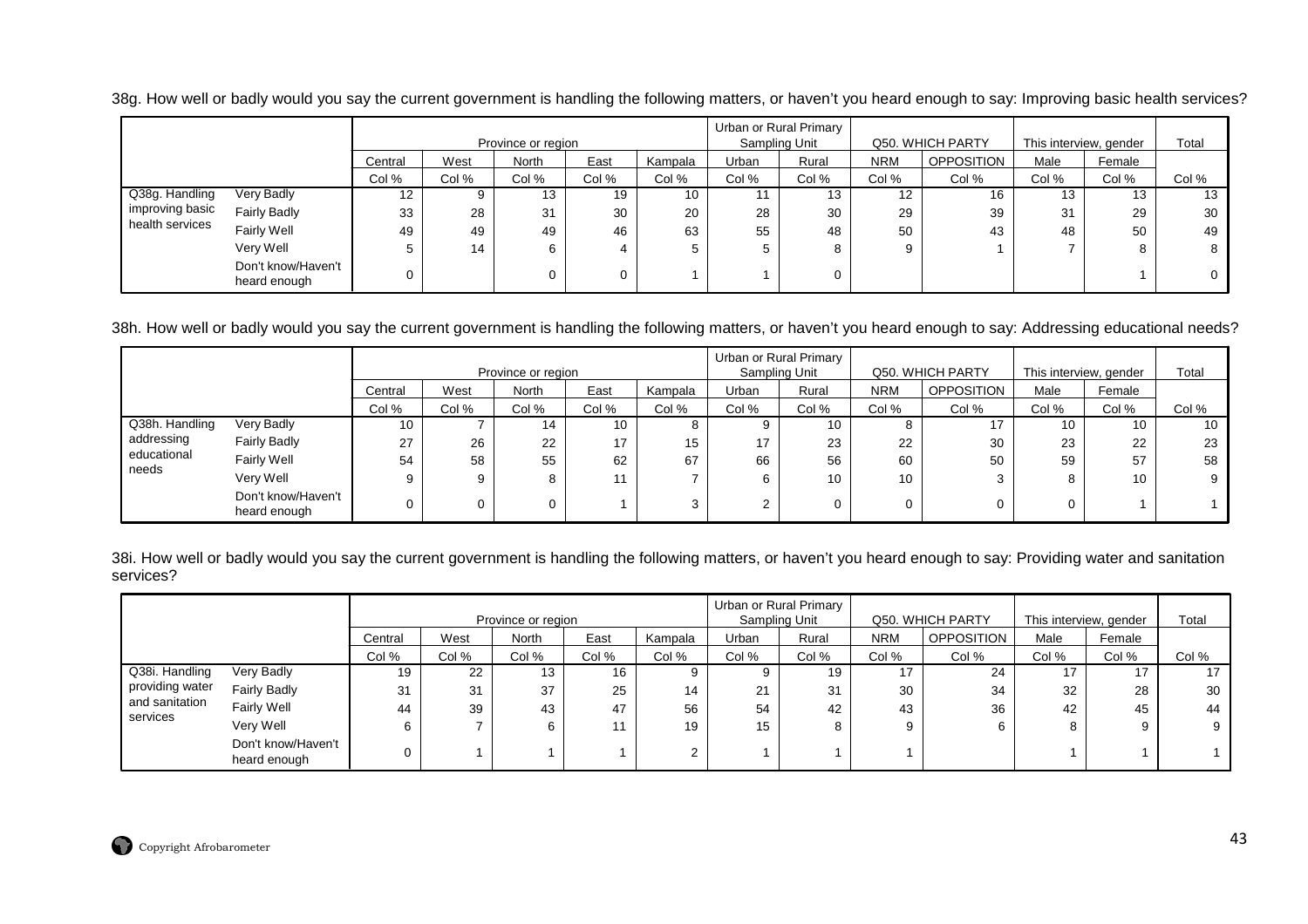38j. How well or badly would you say the current government is handling the following matters, or haven't you heard enough to say: Ensuring everyone has enough to eat?

|                |                                    |         |       | Province or region |       |         | Urban or Rural Primary | Sampling Unit |            | Q50. WHICH PARTY  | This interview, gender |        | Total |
|----------------|------------------------------------|---------|-------|--------------------|-------|---------|------------------------|---------------|------------|-------------------|------------------------|--------|-------|
|                |                                    | Central | West  | North              | East  | Kampala | Urban                  | Rural         | <b>NRM</b> | <b>OPPOSITION</b> | Male                   | Female |       |
|                |                                    | Col %   | Col % | Col %              | Col % | Col %   | Col %                  | Col %         | Col %      | Col %             | Col %                  | Col %  | Col % |
| Q38j. Handling | Very Badly                         | 44      | 19    | 22                 | 30    | 34      | 27                     | 29            | 23         | 42                | 30                     | 27     | 29    |
| ensuring       | <b>Fairly Badly</b>                | 33      | 34    | 44                 | 28    | 35      | 40                     | 34            | 33         | 34                | 36                     | 34     | 35    |
| enough to eat  | Fairly Well                        | 20      | 41    | 29                 | 36    | 26      | 27                     | 32            | 39         | 22                | 30                     | 33     | 32    |
|                | Very Well                          |         | 5     |                    |       |         |                        |               |            |                   | 3                      |        |       |
|                | Don't know/Haven't<br>heard enough |         |       |                    |       | ◠       | ົ                      |               |            |                   |                        |        |       |

38k. How well or badly would you say the current government is handling the following matters, or haven't you heard enough to say: Fighting corruption ingovernment?

|            |                                    |         |       | Province or region |       |         | Sampling Unit | Urban or Rural Primary |            | Q50, WHICH PARTY  | This interview, gender |        | Total |
|------------|------------------------------------|---------|-------|--------------------|-------|---------|---------------|------------------------|------------|-------------------|------------------------|--------|-------|
|            |                                    | Central | West  | North              | East  | Kampala | Urban         | Rural                  | <b>NRM</b> | <b>OPPOSITION</b> | Male                   | Female |       |
|            |                                    | Col %   | Col % | Col %              | Col % | Col %   | Col %         | Col %                  | Col %      | Col %             | Col %                  | Col %  | Col % |
| $Q38k$ .   | <b>Very Badly</b>                  | 54      | 49    | 29                 | 45    | 49      | 46            | 44                     | 39         | 62                | 46                     | 43     | 44    |
| Handling   | <b>Fairly Badly</b>                | 24      | 27    | 37                 | 29    | 30      | 30            | 29                     | 32         | 24                | 29                     | 30     | 29    |
| fighting   | <b>Fairly Well</b>                 | 18      | 17    | 26                 | 19    | 13      | 17            | 20                     | 22         |                   | 20                     | 19     | 19    |
| corruption | Very Well                          |         |       |                    |       | 4       | 4             |                        | 4          |                   | 4                      |        |       |
|            | Don't know/Haven't<br>heard enough | ົ       |       |                    |       | 5       | 3             |                        | ≏<br>ت     |                   | C                      | 5      |       |

38l. How well or badly would you say the current government is handling the following matters, or haven't you heard enough to say: Combating HIV/AIDS?

|                |                                    |         |       |                    |       |         |       | Urban or Rural Primary |            |                  |                        |        |       |
|----------------|------------------------------------|---------|-------|--------------------|-------|---------|-------|------------------------|------------|------------------|------------------------|--------|-------|
|                |                                    |         |       | Province or region |       |         |       | Sampling Unit          |            | Q50. WHICH PARTY | This interview, gender |        | Total |
|                |                                    | Central | West  | <b>North</b>       | East  | Kampala | Urban | Rural                  | <b>NRM</b> | OPPOSITION       | Male                   | Female |       |
|                |                                    | Col %   | Col % | Col %              | Col % | Col %   | Col % | Col %                  | Col %      | Col %            | Col %                  | Col %  | Col % |
| Q38I. Handling | Very Badly                         |         | o     | 10                 |       | G.      |       | b                      |            | 10               |                        | b      |       |
| combating      | <b>Fairly Badly</b>                | 15      | 16    | 22                 |       |         | 44    | 14                     | 14         | 14               | 15                     | 13     | 14    |
| HIV/AIDS       | <b>Fairly Well</b>                 | 51      | 37    | 49                 | 51    | 56      | 48    | 47                     | 44         | 52               | 48                     | 47     | 47    |
|                | Very Well                          | 30      | 39    | 18                 | 37    | 32      | 33    | 31                     | 34         | 24               | 30                     | 34     | 32    |
|                | Don't know/Haven't<br>heard enough |         |       | $\sim$             |       | ⌒       |       |                        |            |                  |                        |        |       |

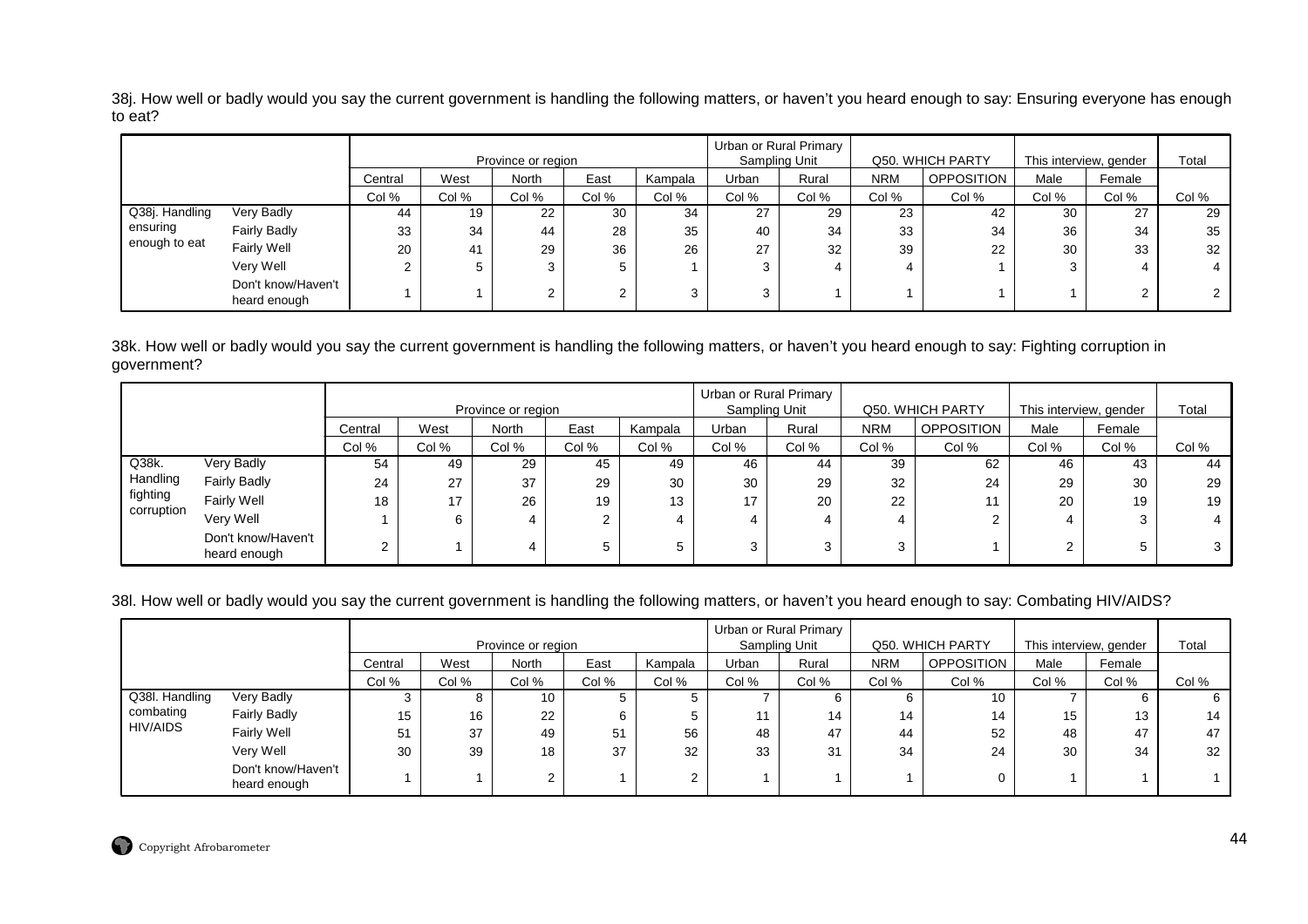|                |                     |         |       | Province or region |       |         | Urban or Rural Primary | Sampling Unit |            | Q50. WHICH PARTY | This interview, gender |        | $\tau$ otal |
|----------------|---------------------|---------|-------|--------------------|-------|---------|------------------------|---------------|------------|------------------|------------------------|--------|-------------|
|                |                     | Central | West  | North              | East  | Kampala | Urban                  | Rurai         | <b>NRM</b> | OPPOSITION       | Male                   | Female |             |
|                |                     | Col %   | Col % | Col %              | Col % | Col %   | Col %                  | Col %         | Col %      | Col %            | Col %                  | Col %  | Col %       |
| Q38m. Handling | Very Badly          |         | 17    | 30                 | 24    | 20      | 16                     | 22            | 20         | 29               | 23                     | 19     | 21          |
| maintaining    | <b>Fairly Badly</b> |         | 35    | 35                 | 32    | 32      | 33                     | 36            | 35         | 38               | 33                     | 38     | 35          |

1 35 35 32 32 33 36 35 38 33 38 38

1 38 28 36 39 44 35 37 27 37 35 36

5 9 2 6 6 5 6 7 4 6 6 6

0 1 4 2 3 1 2 1 2 1 2 2

38m. How well or badly would you say the current government is handling the following matters, or haven't you heard enough to say: Maintaining roads and bridges?

38n. How well or badly would you say the current government is handling the following matters, or haven't you heard enough to say: Providing a reliable supply of electricity?

41

 Fairly Well Very WellDon't know/Haven'theard enough

 roads andbridges

5

0

|                   |                                    |         |       |                    |       |         |               | Urban or Rural Primary |            |                   |                        |        |       |
|-------------------|------------------------------------|---------|-------|--------------------|-------|---------|---------------|------------------------|------------|-------------------|------------------------|--------|-------|
|                   |                                    |         |       | Province or region |       |         | Sampling Unit |                        |            | Q50, WHICH PARTY  | This interview, gender |        | Total |
|                   |                                    | Central | West  | <b>North</b>       | East  | Kampala | Urban         | Rural                  | <b>NRM</b> | <b>OPPOSITION</b> | Male                   | Female |       |
|                   |                                    | Col %   | Col % | Col %              | Col % | Col %   | Col %         | Col %                  | Col %      | Col %             | Col %                  | Col %  | Col % |
| Q38n. Handling    | Very Badly                         | 24      | 22    | 46                 | 45    | 10      | 12            | 36                     | 33         | 36                | -34                    | 31     | 33    |
| providing         | <b>Fairly Badly</b>                | 28      | 31    | 26                 | 26    | 18      | 26            | 27                     | 28         | 31                | 26                     | 28     | 27    |
| reliable electric | Fairly Well                        | 45      | 34    | 14                 | 22    | 59      | 51            | 27                     | 29         | 27                | 31                     | 30     | 30    |
| supply            | Very Well                          |         | 8     |                    |       | 12      | 9             | 4                      | 6          |                   |                        |        |       |
|                   | Don't know/Haven't<br>heard enough |         |       | 13                 | 3     |         |               | 6                      | 5          |                   |                        | 6      |       |

38o. How well or badly would you say the current government is handling the following matters, or haven't you heard enough to say: Protecting our rivers and forests?

|                   |                                    |         |       | Province or region |       |         | Urban or Rural Primary<br>Sampling Unit |       |            | Q50. WHICH PARTY  | This interview, gender |        | Total |
|-------------------|------------------------------------|---------|-------|--------------------|-------|---------|-----------------------------------------|-------|------------|-------------------|------------------------|--------|-------|
|                   |                                    | Central | West  | <b>North</b>       | East  | Kampala | Urban                                   | Rural | <b>NRM</b> | <b>OPPOSITION</b> | Male                   | Female |       |
|                   |                                    | Col %   | Col % | Col %              | Col % | Col %   | Col %                                   | Col % | Col %      | Col %             | Col %                  | Col %  | Col % |
| Q38o. Handling    | Very Badly                         | 23      | 10    | 18                 | 26    | 29      | 19                                      | 20    | 17         | 28                | 22                     | 18     | 20    |
| protecting rivers | <b>Fairly Badly</b>                | 36      | 34    | 29                 | 34    | 26      | 33                                      | 33    | 33         | 36                | 34                     | 32     | 33    |
| and forests       | Fairly Well                        | 35      | 43    | 36                 | 26    | 31      | 36                                      | 34    | 38         | 29                | 34                     | 35     | 35    |
|                   | Very Well                          |         | 10    | 6                  | 5     |         |                                         | 6     |            |                   | 5                      |        |       |
|                   | Don't know/Haven't<br>heard enough |         | 3     | 10                 | 8     | 8       |                                         | 6     |            |                   |                        | 8      | 6     |

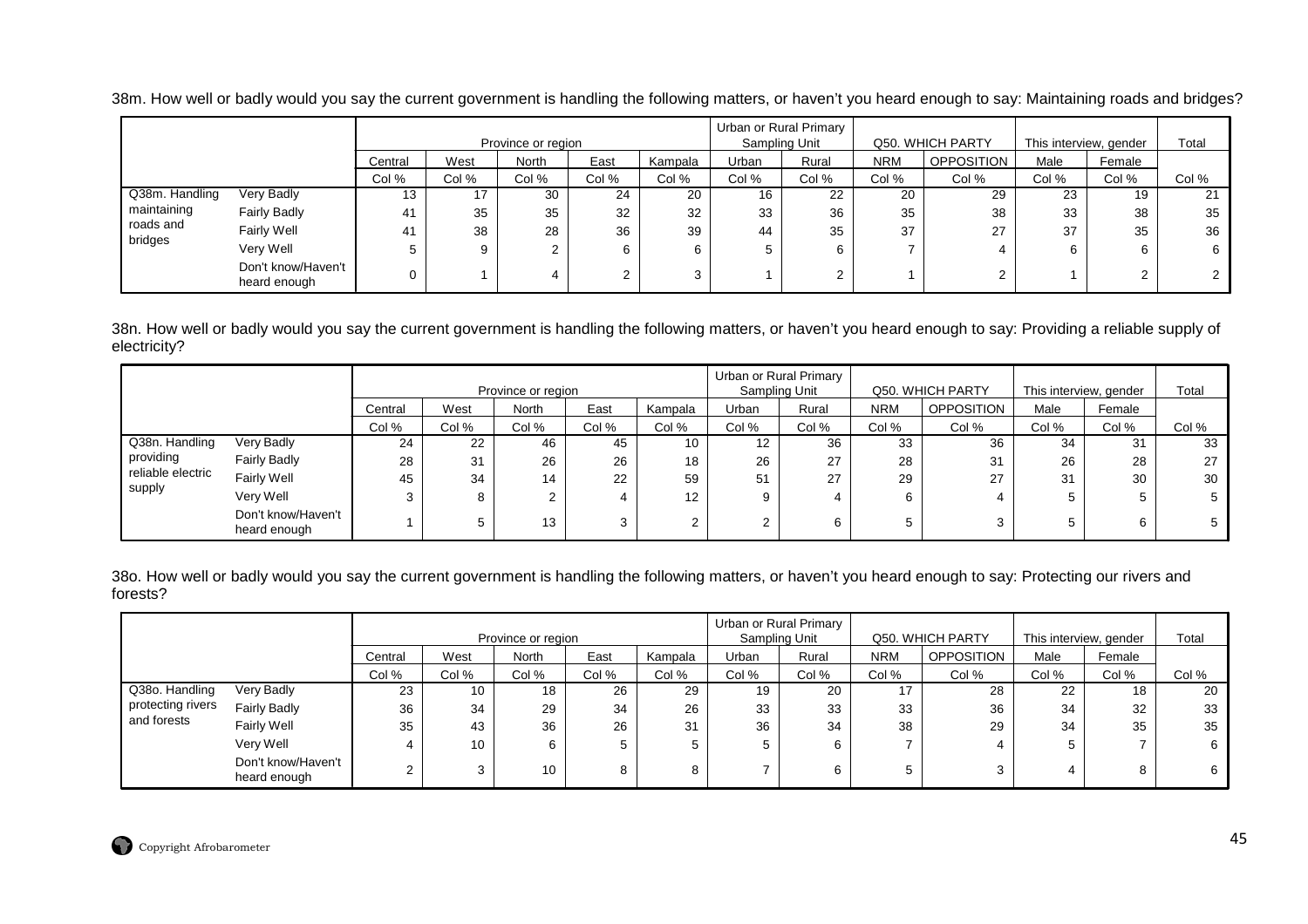|            |                                    |         |       | Province or region |       |         | Urban or Rural Primary | Sampling Unit |            | Q50. WHICH PARTY  | This interview, gender |        | Total             |
|------------|------------------------------------|---------|-------|--------------------|-------|---------|------------------------|---------------|------------|-------------------|------------------------|--------|-------------------|
|            |                                    | Central | West  | North              | East  | Kampala | <b>Jrban</b>           | Rural         | <b>NRM</b> | <b>OPPOSITION</b> | Male                   | Female |                   |
|            |                                    | Col %   | Col % | Col %              | Col % | Col %   | Col %                  | Col %         | Col %      | Col %             | Col %                  | Col %  | Col %             |
| Q38p.      | Very Badly                         | 4       |       |                    |       | C.      |                        | D.            |            |                   |                        | C.     | G                 |
| Handling   | <b>Fairly Badly</b>                | 18      |       | 15                 | 10    | 10      | 10                     | 12            | 11         | 16                | 12                     | 11     | $12 \overline{ }$ |
| empowering | Fairly Well                        | 40      | 40    | 41                 | 32    | 48      | 45                     | 38            | 40         | 38                | 41                     | 36     | 39                |
| women      | Very Well                          | 38      | 54    | 34                 | 51    | 37      | 40                     | 45            | 45         | 4                 | 42                     | 47     | 44                |
|            | Don't know/Haven't<br>heard enough |         | 0     | ⌒<br>ے             |       | 2       |                        |               |            |                   |                        |        |                   |

38p. How well or badly would you say the current government is handling the following matters, or haven't you heard enough to say: Empowering women?

39a. How would you rate the quality of the following public services in your area? Would you say that the quality of the service is very good, fairly good, fairly poor or very poor? Or is the service not available in your area: electricity supply?

|             |                |         |       |                    |       |         |       | Urban or Rural Primary |            |                   |       |                        |       |
|-------------|----------------|---------|-------|--------------------|-------|---------|-------|------------------------|------------|-------------------|-------|------------------------|-------|
|             |                |         |       | Province or region |       |         |       | Sampling Unit          |            | Q50. WHICH PARTY  |       | This interview, gender | Total |
|             |                | Central | West  | North              | East  | Kampala | Urban | Rural                  | <b>NRM</b> | <b>OPPOSITION</b> | Male  | Female                 |       |
|             |                | Col %   | Col % | Col %              | Col % | Col %   | Col % | Col %                  | Col %      | Col %             | Col % | Col %                  | Col % |
| Q39a.       | Very poor      | 18      | 23    | 27                 | 23    |         | 8     | 24                     | 24         | 21                | 22    | 21                     | 22    |
| Quality of  | Fairly poor    | 22      | 28    | 13                 | 8     | 20      | 23    | 17                     | 18         | 17                | 17    | 18                     | 18    |
| electricity | Fairly good    | 36      | 26    |                    | 17    | 55      | 47    | 20                     | 21         | 29                | 24    | 24                     | 24    |
| supply      | Very good      | 10      |       |                    |       | 16      | 17    |                        | 6          |                   |       |                        |       |
|             | Not applicable | 13      | 20    | 50                 | 45    |         | 4     | 34                     | 31         | 28                | 30    | 30                     | 30    |
|             | Don't know     |         |       |                    |       |         |       |                        | 0          |                   |       |                        |       |

39b. How would you rate the quality of the following public services in your area? Would you say that the quality of the service is very good, fairly good, fairly poor or very poor? Or is the service not available in your area: public roads?

|                 |                |         |       | Province or region |       |         |       | Urban or Rural Primary<br>Sampling Unit |            | Q50. WHICH PARTY  |       | This interview, gender | Total        |
|-----------------|----------------|---------|-------|--------------------|-------|---------|-------|-----------------------------------------|------------|-------------------|-------|------------------------|--------------|
|                 |                |         |       |                    |       |         |       |                                         |            |                   |       |                        |              |
|                 |                | Central | West  | North              | East  | Kampala | Urban | Rural                                   | <b>NRM</b> | <b>OPPOSITION</b> | Male  | Female                 |              |
|                 |                | Col %   | Col % | Col %              | Col % | Col %   | Col % | Col %                                   | Col %      | Col %             | Col % | Col %                  | Col %        |
| Q39b.           | Very poor      | 13      | 23    | 35                 | 32    | 17      | 16    | 27                                      | 25         | 30                | 28    | 23                     | 25           |
| Quality of      | Fairly poor    | 36      | 35    | 32                 | 30    | 31      | 28    | 34                                      | 33         | 34                | 31    | 35                     | 33           |
| public<br>roads | Fairly good    | 43      | 37    | 28                 | 32    | 46      | 47    | 34                                      | 36         | 31                | 37    | 35                     | 36           |
|                 | Very good      |         | э     | 4                  |       | 5       | 9     |                                         | 5          | 5                 |       |                        | 5            |
|                 | Not applicable |         |       |                    |       |         |       |                                         |            |                   |       |                        | $\mathbf{0}$ |
|                 | Don't know     |         |       |                    |       |         |       |                                         |            |                   |       |                        | 0            |

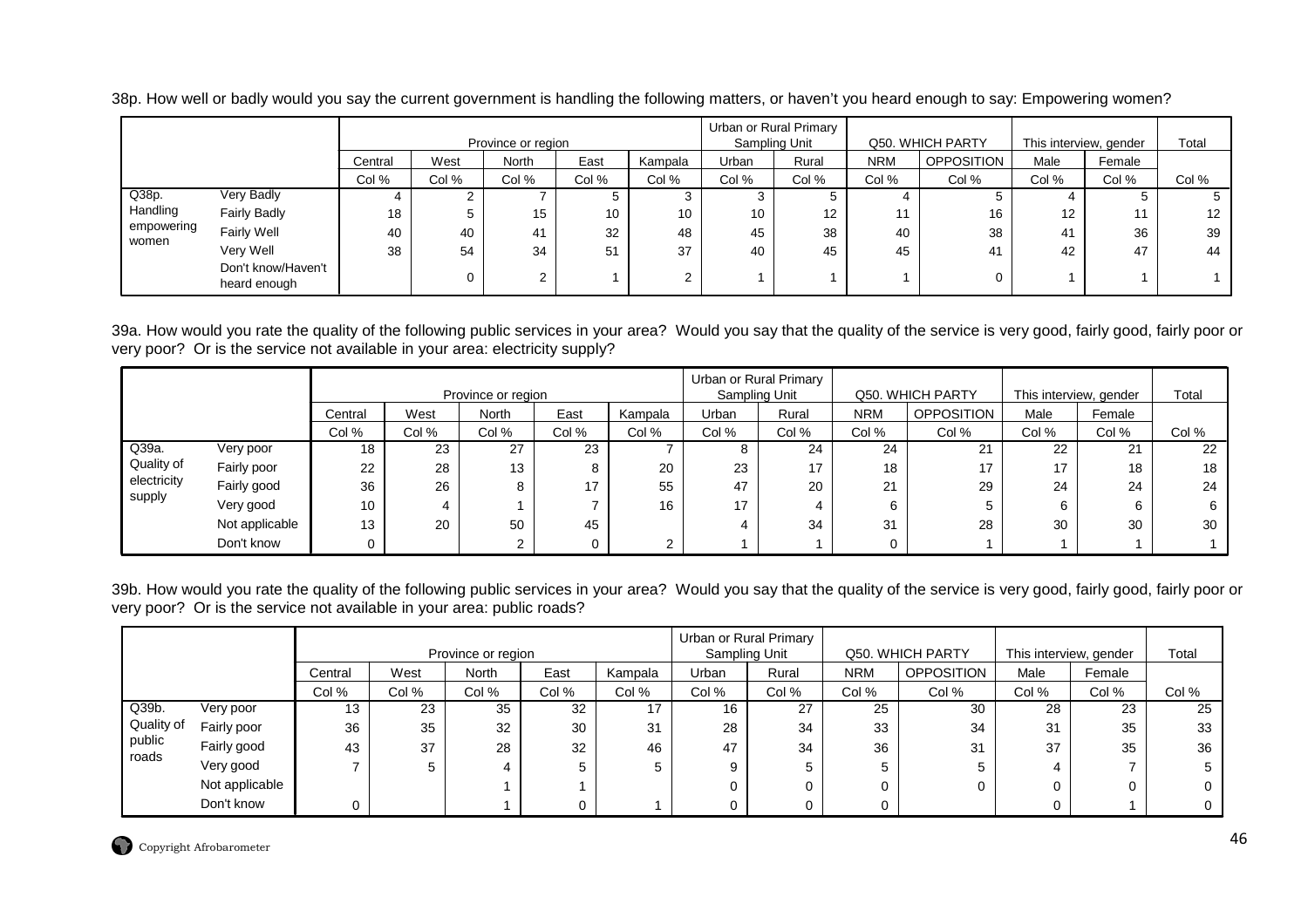39c. How would you rate the quality of the following public services in your area? Would you say that the quality of the service is very good, fairly good, fairly poor or<br>very poor? Or is the service not available in you

|                           |                |         |       | Province or region |       |         |       | Urban or Rural Primary<br>Sampling Unit |            | Q50. WHICH PARTY  | This interview, gender |        | Total        |
|---------------------------|----------------|---------|-------|--------------------|-------|---------|-------|-----------------------------------------|------------|-------------------|------------------------|--------|--------------|
|                           |                | Central | West  | <b>North</b>       | East  | Kampala | Urban | Rural                                   | <b>NRM</b> | <b>OPPOSITION</b> | Male                   | Female |              |
|                           |                | Col %   | Col % | Col %              | Col % | Col %   | Col % | Col %                                   | Col %      | Col %             | Col %                  | Col %  | Col %        |
| Q39c. Quality of          | Very poor      | 13      | 10    | 21                 | 29    |         |       | 19                                      | 16         | 21                | 19                     | 16     | 18           |
| Public health             | Fairly poor    | 32      | 33    | 30                 | 30    | 26      | 29    | 31                                      | 31         | 36                | 32                     | 30     | 31           |
| and medical<br>facilities | Fairly good    | 47      | 48    | 43                 | 37    | 55      | 50    | 43                                      | 46         | 39                | 44                     | 44     | 44           |
|                           | Very good      | 8       |       | 6                  | ົ     | 11      | 10    |                                         |            |                   | 5                      |        |              |
|                           | Not applicable |         |       |                    |       |         |       |                                         |            |                   |                        |        | $\mathbf{0}$ |
|                           | Don't know     |         |       | 0                  |       |         |       |                                         |            |                   |                        |        | $\mathbf{0}$ |

39d. How would you rate the quality of the following public services in your area? Would you say that the quality of the service is very good, fairly good, fairly poor or<br>very poor? Or is the service not available in your

|                      |                |         |       |                    |       |         |       | Urban or Rural Primary |            |                   |                        |        |       |
|----------------------|----------------|---------|-------|--------------------|-------|---------|-------|------------------------|------------|-------------------|------------------------|--------|-------|
|                      |                |         |       | Province or region |       |         |       | Sampling Unit          |            | Q50, WHICH PARTY  | This interview, gender |        | Total |
|                      |                | Central | West  | North              | East  | Kampala | Urban | Rural                  | <b>NRM</b> | <b>OPPOSITION</b> | Male                   | Female |       |
|                      |                | Col %   | Col % | Col %              | Col % | Col %   | Col % | Col %                  | Col %      | Col %             | Col %                  | Col %  | Col % |
| Q39d. Quality        | Very poor      | 8       | 4     | 16                 | 9     |         | 6     | 10                     |            | 15                | 10                     | 8      |       |
| of Universal         | Fairly poor    | 28      | 26    | 23                 | 18    | 17      | 19    | 24                     | 22         | 31                | 25                     | 22     | 23    |
| primary<br>education | Fairly good    | 51      | 63    | 48                 | 56    | 54      | 60    | 54                     | 57         | 47                | 55                     | 55     | 55    |
|                      | Very good      | 11      |       | 12                 | 17    | 16      | 12    | 12                     | 13         | 6                 | 10                     | 14     | 12    |
|                      | Not applicable |         |       |                    | 0     |         | 0     |                        |            | O                 |                        |        |       |
|                      | Don't know     |         |       |                    | O     |         | ◠     |                        |            |                   |                        |        |       |

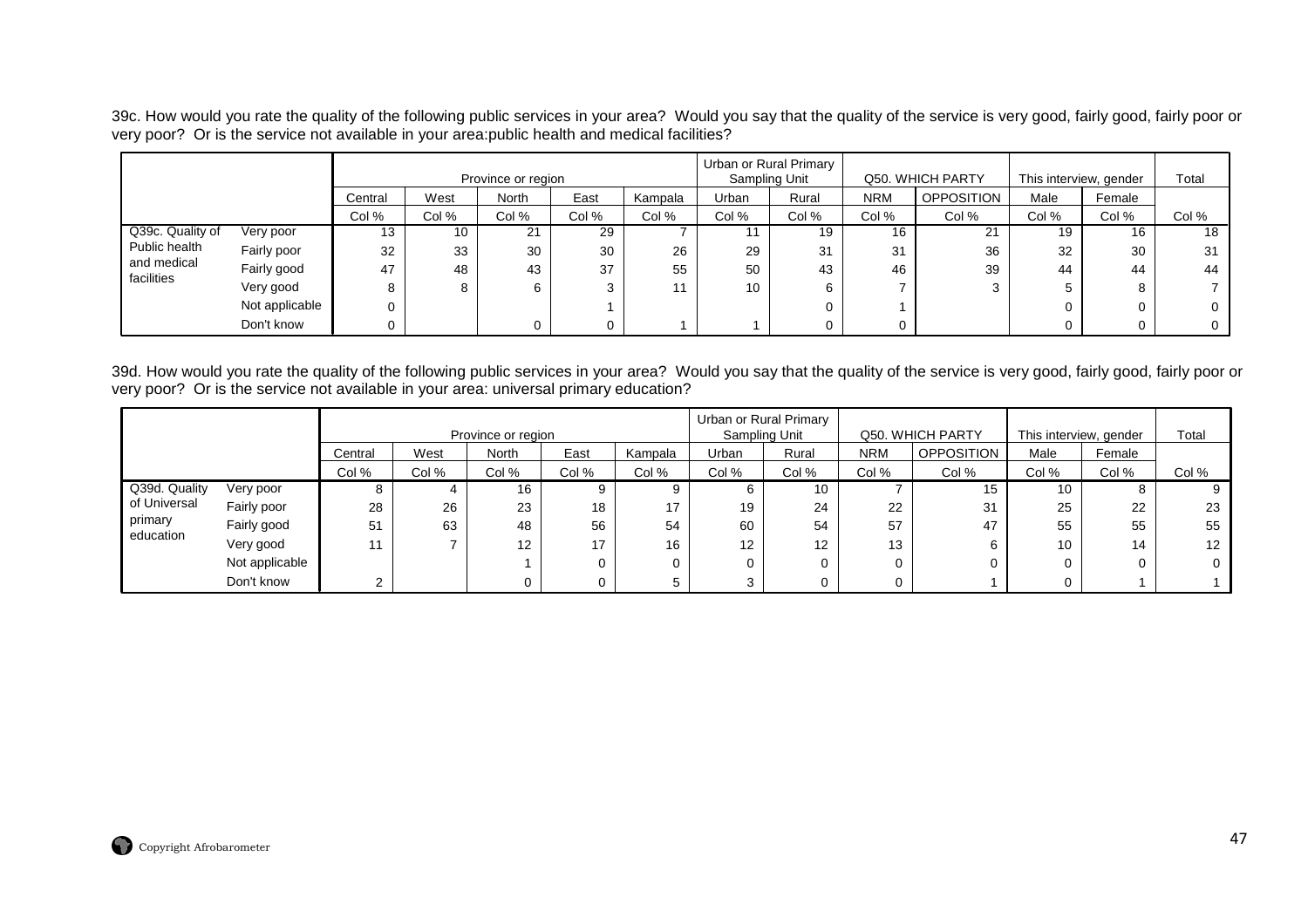39e. How would you rate the quality of the following public services in your area? Would you say that the quality of the service is very good, fairly good, fairly poor or<br>very poor? Or is the service not available in your

|                       |                |         |       | Province or region |       |         |       | Urban or Rural Primary<br>Sampling Unit |            | Q50. WHICH PARTY  |                   | This interview, gender | Total |
|-----------------------|----------------|---------|-------|--------------------|-------|---------|-------|-----------------------------------------|------------|-------------------|-------------------|------------------------|-------|
|                       |                | Central | West  | North              | East  | Kampala | Urban | Rural                                   | <b>NRM</b> | <b>OPPOSITION</b> | Male              | Female                 |       |
|                       |                | Col %   | Col % | Col %              | Col % | Col %   | Col % | Col %                                   | Col %      | Col %             | Col %             | Col %                  | Col % |
| Q39e. Quality         | Very poor      | 16      | G     |                    |       | 12      |       | 10                                      | $\circ$    | 18                | $12 \overline{ }$ |                        | 10    |
| of safety from        | Fairly poor    | 31      | 14    | 25                 | 24    | 22      | 24    | 23                                      | 22         | 25                | 23                | 23                     | 23    |
| crime and<br>violence | Fairly good    | 40      | 64    | 53                 | 54    | 55      | 57    | 53                                      | 56         | 47                | 53                | 53                     | 53    |
|                       | Very good      |         | 15    |                    | 12    | 9       | 11    | $12 \overline{ }$                       | 13         | 8                 |                   | 12                     | 12    |
|                       | Not applicable |         | 0     |                    |       |         |       |                                         |            |                   |                   |                        |       |
|                       | Don't know     |         |       |                    |       | ⌒       |       |                                         |            |                   |                   |                        |       |

40a. Please tell me if the quality of each of these public services in your area has gotten worse or better now than it was before the last elections in 2006, or is it about the same? Or is the service not available in your area? Electricity supply.

|                    |                |         |               |                    |             |         |       | Urban or Rural Primary |            |                  |       |                        |       |
|--------------------|----------------|---------|---------------|--------------------|-------------|---------|-------|------------------------|------------|------------------|-------|------------------------|-------|
|                    |                |         |               | Province or region |             |         |       | Sampling Unit          |            | Q50. WHICH PARTY |       | This interview, gender | Total |
|                    |                | Central | West          | <b>North</b>       | East        | Kampala | Urban | Rural                  | <b>NRM</b> | OPPOSITION       | Male  | Female                 |       |
|                    |                | Col %   | Col %         | Col %              | Col %       | Col %   | Col % | Col %                  | Col %      | Col %            | Col % | Col %                  | Col % |
| Q40a. Quality      | Much worse     | 5       | ◠<br><u>~</u> | 15                 | 8           |         |       |                        | 6          | 9                |       |                        |       |
| of electricity     | Worse          | 5       | 6             | 11                 | 9           | 13      | 11    |                        | 8          | 8                |       |                        | 8     |
| supply gotten      | Same           | 48      | 39            | 18                 | 16          | 28      | 35    | 29                     | 29         | 34               | 29    | 31                     | 30    |
| worse or<br>better | <b>Better</b>  | 28      | 27            |                    | 20          | 37      | 30    | 19                     | 21         | 19               | 21    | 21                     | 21    |
|                    | Much better    |         | 5             |                    |             | 15      | 12    |                        | 4          |                  |       |                        |       |
|                    | Not applicable | 10      | 20            | 50                 | 44          |         |       | 33                     | 31         | 26               | 30    | 29                     | 29    |
|                    | Don't know     |         |               |                    | $\sim$<br>ے |         |       |                        |            |                  |       |                        |       |

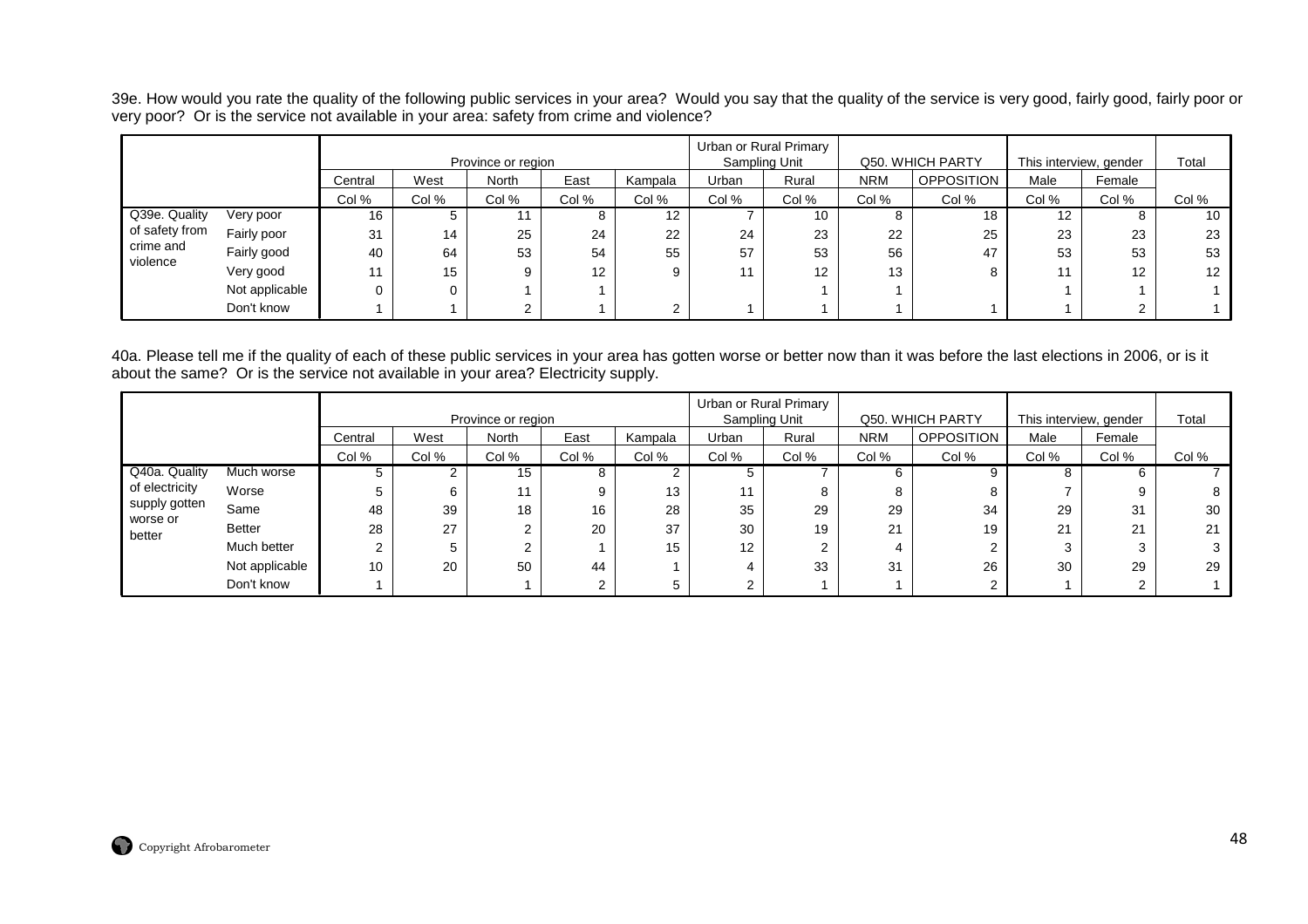40b. Please tell me if the quality of each of these public services in your area has gotten worse or better now than it was before the last elections in 2006, or is it about the same? Or is the service not available in your area? Public roads.

|                    |                |         |       | Province or region |             |         |           | Urban or Rural Primary<br>Sampling Unit |            | Q50. WHICH PARTY  |       | This interview, gender | Total |
|--------------------|----------------|---------|-------|--------------------|-------------|---------|-----------|-----------------------------------------|------------|-------------------|-------|------------------------|-------|
|                    |                | Central | West  | North              | East        | Kampala | Urban     | Rural                                   | <b>NRM</b> | <b>OPPOSITION</b> | Male  | Female                 |       |
|                    |                | Col %   | Col % | Col %              | Col %       | Col %   | Col %     | Col %                                   | Col %      | Col %             | Col % | Col %                  | Col % |
| Q40b. Quality      | Much worse     |         |       | 13                 | 10          | b       | 6         |                                         |            |                   | 9     | 6                      |       |
| of public          | Worse          | 12      | 13    | 27                 | 24          | 14      | 16        | 19                                      | 19         | 21                | 18    | 19                     | 19    |
| roads gotten       | Same           | 46      | 42    | 32                 | 27          | 33      | 31        | 37                                      | 36         | 37                | 35    | 37                     | 36    |
| worse or<br>better | Better         | 37      | 34    | 21                 | 36          | 34      | 36        | 32                                      | 33         | 28                | 33    | 32                     | 32    |
|                    | Much better    | ◠       |       |                    | ົ           | 11      | 11<br>. . |                                         | 4          |                   |       |                        |       |
|                    | Not applicable |         |       |                    | $\mathbf 0$ |         |           |                                         |            | O                 |       |                        | 0     |
|                    | Don't know     |         |       |                    | $\sim$      |         |           |                                         |            |                   | 0     |                        |       |

40c. Please tell me if the quality of each of these public services in your area has gotten worse or better now than it was before the last elections in 2006, or is it about the same? Or is the service not available in your area? Public health and medical facilities.

|                                  |                |         |       |                    |       |         |       | Urban or Rural Primary |            |                   |       |                        |       |
|----------------------------------|----------------|---------|-------|--------------------|-------|---------|-------|------------------------|------------|-------------------|-------|------------------------|-------|
|                                  |                |         |       | Province or region |       |         |       | Sampling Unit          |            | Q50. WHICH PARTY  |       | This interview, gender | Total |
|                                  |                | Central | West  | North              | East  | Kampala | Urban | Rural                  | <b>NRM</b> | <b>OPPOSITION</b> | Male  | Female                 |       |
|                                  |                | Col %   | Col % | Col %              | Col % | Col %   | Col % | Col %                  | Col %      | Col %             | Col % | Col %                  | Col % |
| Q40c. Quality of                 | Much worse     |         |       | o                  |       |         | د.    | 6.                     |            |                   |       | b.                     |       |
| Public health                    | Worse          | 10      | 11    | 16                 | 21    |         | 16    | 14                     | 14         | 17                | 15    | 13                     | 14    |
| and medical<br>facilities gotten | Same           | 44      | 36    | 40                 | 30    | 33      | 34    | 38                     | 37         | 41                | 35    | 39                     | 37    |
| worse or better                  | <b>Better</b>  | 39      | 41    | 28                 | 33    | 36      | 33    | 36                     | 37         | 28                | 36    | 35                     | 35    |
|                                  | Much better    | 3       | ົ     | 8                  |       | 16      | 13    |                        |            |                   |       | 6                      | 6     |
|                                  | Not applicable | 0       |       |                    |       |         |       |                        |            |                   |       |                        |       |
|                                  | Don't know     |         |       |                    |       |         |       |                        |            |                   |       |                        |       |

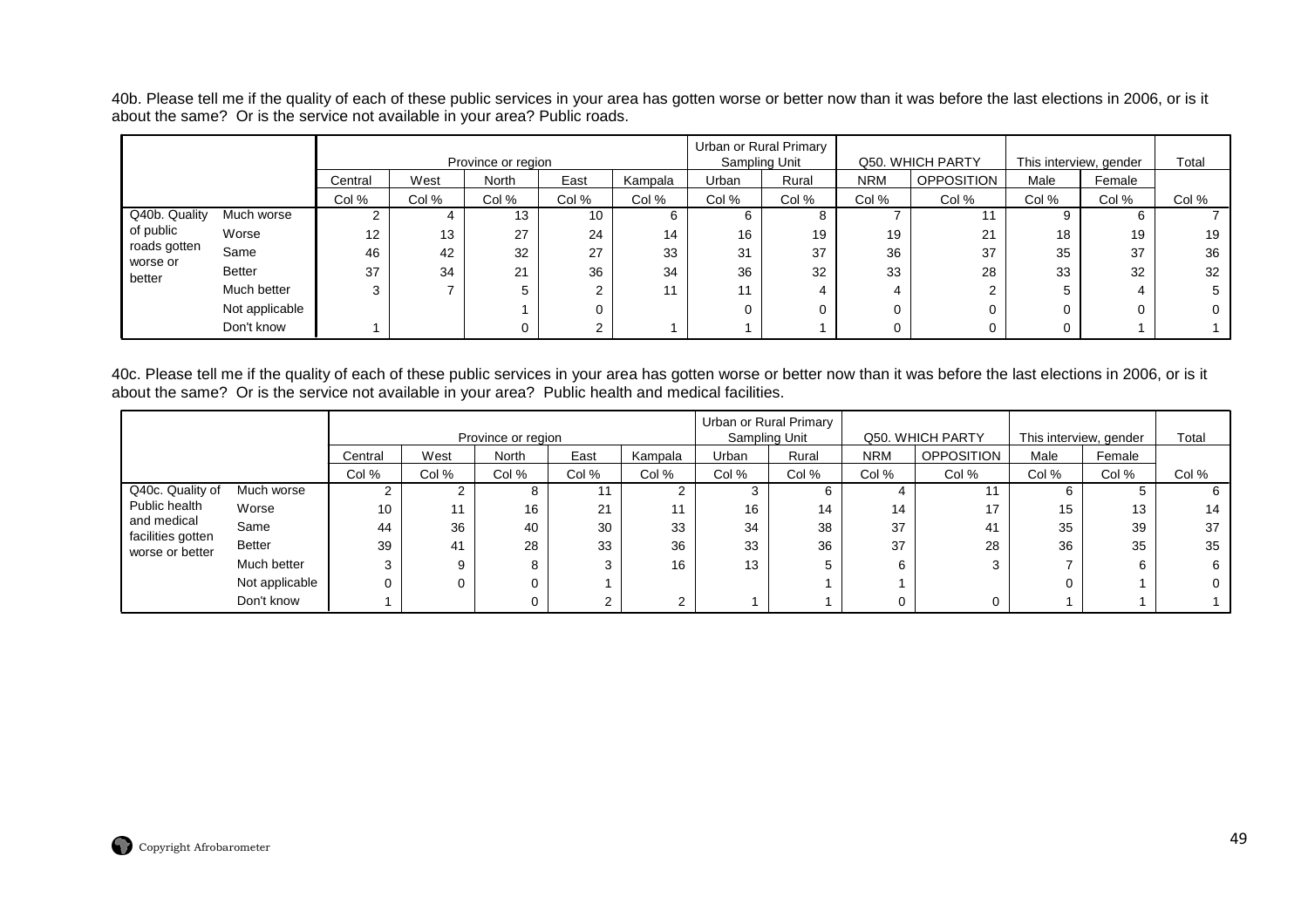40d. Please tell me if the quality of each of these public services in your area has gotten worse or better now than it was before the last elections in 2006, or is it<br>about the same? Or is the service not available in yo

|                   |                |         |       |                    |       |         |                   | Urban or Rural Primary<br>Sampling Unit |            | Q50. WHICH PARTY  |       |                        | Total    |
|-------------------|----------------|---------|-------|--------------------|-------|---------|-------------------|-----------------------------------------|------------|-------------------|-------|------------------------|----------|
|                   |                |         |       | Province or region |       |         |                   |                                         |            |                   |       | This interview, gender |          |
|                   |                | Central | West  | <b>North</b>       | East  | Kampala | Urban             | Rural                                   | <b>NRM</b> | <b>OPPOSITION</b> | Male  | Female                 |          |
|                   |                | Col %   | Col % | Col %              | Col % | Col %   | Col %             | Col %                                   | Col %      | Col %             | Col % | Col %                  | Col %    |
| Q40d. Quality of  | Much worse     |         |       | 8                  |       | 3       |                   |                                         |            |                   | 5     |                        |          |
| Universal primary | Worse          | 11      |       | 15                 | 16    | 12      | 13                |                                         | 10         | 13                | 12    | 10                     | 11       |
| education gotten  | Same           | 40      | 41    | 33                 | 27    | 24      | 29                | 36                                      | 34         | 39                | 33    | 36                     | 35       |
| worse or better   | <b>Better</b>  | 38      | 45    | 33                 | 44    | 44      | 39                | 41                                      | 44         | 31                | 41    | 40                     | 40       |
|                   | Much better    | 5       |       | 11                 | 8     | 11      | $12 \overline{ }$ | 8                                       |            | 3                 | 8     |                        | 8        |
|                   | Not applicable |         |       | 0                  |       | 0       | 0                 |                                         |            |                   | 0     |                        | $\Omega$ |
|                   | Don't know     | ົ       |       |                    | ⌒     | 5       |                   |                                         |            |                   |       |                        |          |

40e. Please tell me if the quality of each of these public services in your area has gotten worse or better now than it was before the last elections in 2006, or is it<br>about the same? Or is the service not available in yo

|                                    |                |         |       | Province or region |       |         | Sampling Unit | Urban or Rural Primary |            | Q50, WHICH PARTY  |       | This interview, gender | Total |
|------------------------------------|----------------|---------|-------|--------------------|-------|---------|---------------|------------------------|------------|-------------------|-------|------------------------|-------|
|                                    |                | Central | West  | <b>North</b>       | East  | Kampala | Urban         | Rural                  | <b>NRM</b> | <b>OPPOSITION</b> | Male  | Female                 |       |
|                                    |                | Col %   | Col % | Col %              | Col % | Col %   | Col %         | Col %                  | Col %      | Col %             | Col % | Col %                  | Col % |
| Q40e. Quality of                   | Much worse     |         |       |                    |       |         | 6             |                        |            | 10                |       |                        |       |
| safety from                        | Worse          | 18      |       | 12                 | 17    | 19      | 16            | 13                     | 11         | 17                | 14    | 13                     | 13    |
| crime and                          | Same           | 42      | 28    | 38                 | 32    | 24      | 33            | 34                     | 34         | 38                | 34    | 34                     | 34    |
| violence gotten<br>worse or better | <b>Better</b>  | 25      | 47    | 36                 | 39    | 33      | 32            | 38                     | 41         | 31                | 36    | 38                     | 37    |
|                                    | Much better    | 6       | 15    | 8                  | 6     | 14      | 11            | 9                      | 11         |                   | 10    | 9                      | 9     |
|                                    | Not applicable |         |       |                    |       |         |               |                        |            |                   |       |                        |       |
|                                    | Don't know     |         |       |                    |       |         | ົ             | ⌒                      |            |                   |       |                        |       |

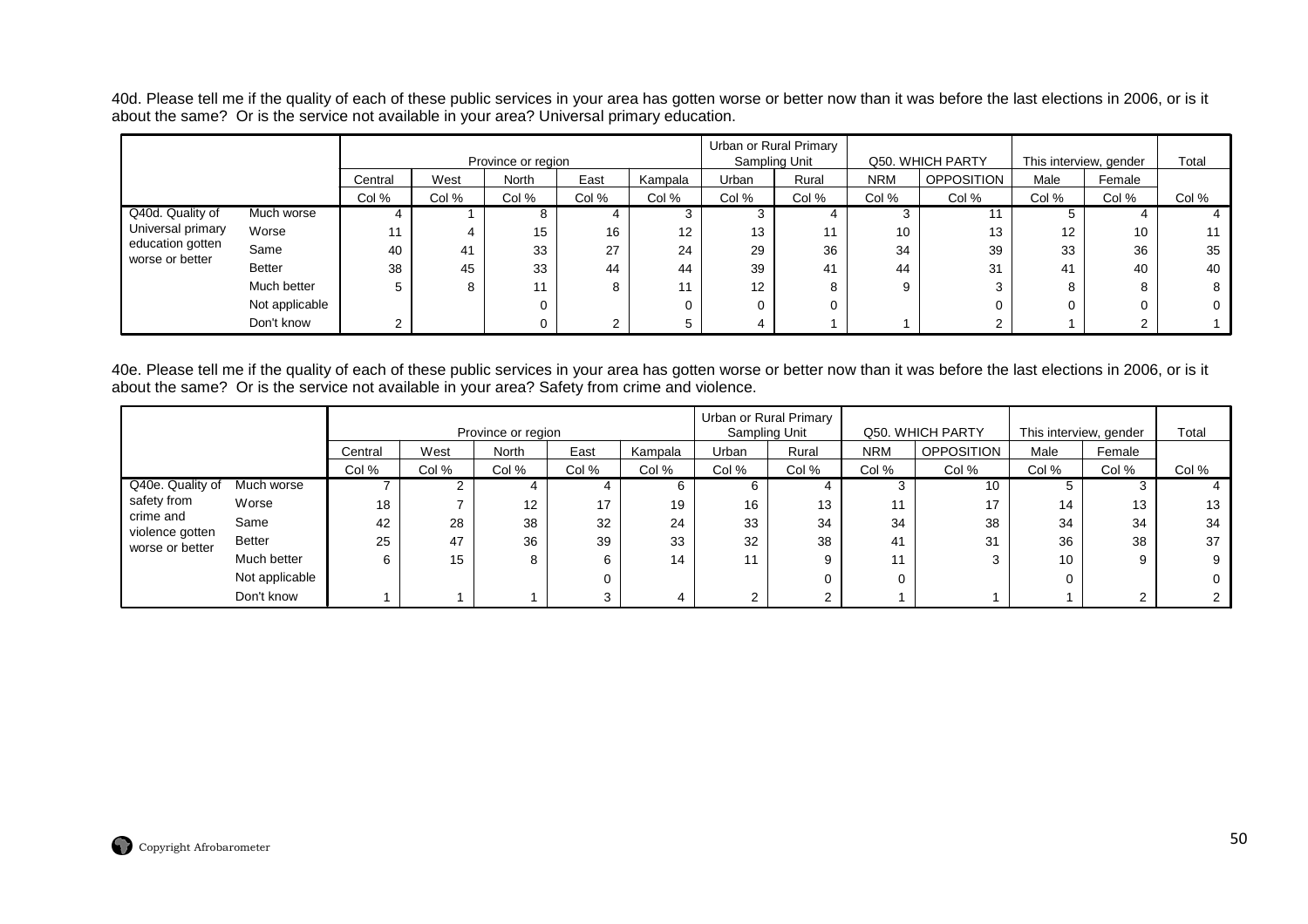41a. Do you approve or disapprove of the way the following people have performed their jobs over the past twelve months, or haven't you heard enough about them to say: President Yoweri Museveni?

|                    |                                    |         |       | Province or region |       |         | Sampling Unit | Urban or Rural Primary |            | Q50. WHICH PARTY  | This interview, gender |        | Total |
|--------------------|------------------------------------|---------|-------|--------------------|-------|---------|---------------|------------------------|------------|-------------------|------------------------|--------|-------|
|                    |                                    | Central | West  | <b>North</b>       | East  | Kampala | Urban         | Rural                  | <b>NRM</b> | <b>OPPOSITION</b> | Male                   | Female |       |
|                    |                                    | Col %   | Col % | Col %              | Col % | Col %   | Col %         | Col %                  | Col %      | Col %             | Col %                  | Col %  | Col % |
| Q41a. Performance: | <b>Strongly Disapprove</b>         |         |       |                    |       |         |               |                        |            | 17                |                        |        |       |
| President Yoweri   | Disapprove                         | 22      | 6     | 14                 |       | 21      | 17            | 12                     |            | 35                | 15                     |        | 13    |
| Museveni           | Approve                            | 58      | 40    | 60                 | 44    | 49      | 52            | 50                     | 51         | 43                | 49                     | 51     | 50    |
|                    | <b>Strongly Approve</b>            | 14      | 50    | 15                 | 40    | 23      | 23            | 32                     | 44         |                   | 28                     | 33     | 31    |
|                    | Don't know/Haven't<br>heard enough |         | 0     | 3                  |       |         |               | $\sim$                 |            |                   |                        | ົ      |       |

41b. Do you approve or disapprove of the way the following people have performed their jobs over the past twelve months, or haven't you heard enough about them to say: Your Member of Parliament?

|                    |                                    |         |       | Province or region |       |         | Sampling Unit     | Urban or Rural Primary |            | Q50. WHICH PARTY | This interview, gender |        | Total |
|--------------------|------------------------------------|---------|-------|--------------------|-------|---------|-------------------|------------------------|------------|------------------|------------------------|--------|-------|
|                    |                                    | Central | West  | North              | East  | Kampala | Urban             | Rural                  | <b>NRM</b> | OPPOSITION       | Male                   | Female |       |
|                    |                                    | Col %   | Col % | Col %              | Col % | Col %   | Col %             | Col %                  | Col %      | Col %            | Col %                  | Col %  | Col % |
| Q41b. Performance: | <b>Strongly Disapprove</b>         |         |       | 10                 | 19    | 10      |                   | 12                     | 10         | 16               | 13                     | 10     | 12    |
| Member of          | Disapprove                         | 30      | 21    | 32                 | 24    | 30      | 28                | 26                     | 23         | 37               | 28                     | 25     | 27    |
| parliament         | Approve                            | 47      | 48    | 42                 | 35    | 39      | 43                | 42                     | 46         | 37               | 42                     | 43     | 43    |
|                    | <b>Strongly Approve</b>            | g       | 22    | 13                 | 18    | 11      | $12 \overline{ }$ | 16                     | 18         | 9                | 14                     | 18     | 16    |
|                    | Don't know/Haven't<br>heard enough |         |       |                    |       | 9       |                   |                        |            |                  |                        |        |       |

41c. Do you approve or disapprove of the way the following people have performed their jobs over the past twelve months, or haven't you heard enough about them to say: Your LC III chairperson?

|                    |                                    |         |       |                    |       |                 | Urban or Rural Primary |       |            |                  |                        |        |       |
|--------------------|------------------------------------|---------|-------|--------------------|-------|-----------------|------------------------|-------|------------|------------------|------------------------|--------|-------|
|                    |                                    |         |       | Province or region |       |                 | Sampling Unit          |       |            | Q50. WHICH PARTY | This interview, gender |        | Total |
|                    |                                    | Central | West  | North              | East  | Kampala         | Urban                  | Rural | <b>NRM</b> | OPPOSITION       | Male                   | Female |       |
|                    |                                    | Col %   | Col % | Col %              | Col % | Col %           | Col %                  | Col % | Col %      | Col %            | Col %                  | Col %  | Col % |
| Q41c. Performance: | <b>Strongly Disapprove</b>         | G       |       |                    | 14    | O               |                        |       |            |                  |                        |        |       |
| local council III  | Disapprove                         | 26      | 20    | 29                 | 26    | 30              | 28                     | 25    | 22         | 35               | 27                     | 24     | 25    |
| chairperson        | Approve                            | 54      | 52    | 52                 | 38    | 42              | 46                     | 49    | 51         | 41               | 49                     | 48     | 48    |
|                    | <b>Strongly Approve</b>            | 12      | 22    | 10                 | 18    | 9               | 12                     | 16    | 18         | 13               | 14                     | 17     | 15    |
|                    | Don't know/Haven't<br>heard enough |         |       | ◠<br>۷             |       | 12 <sup>2</sup> | 8                      |       | ◠          | $\sim$           |                        |        |       |

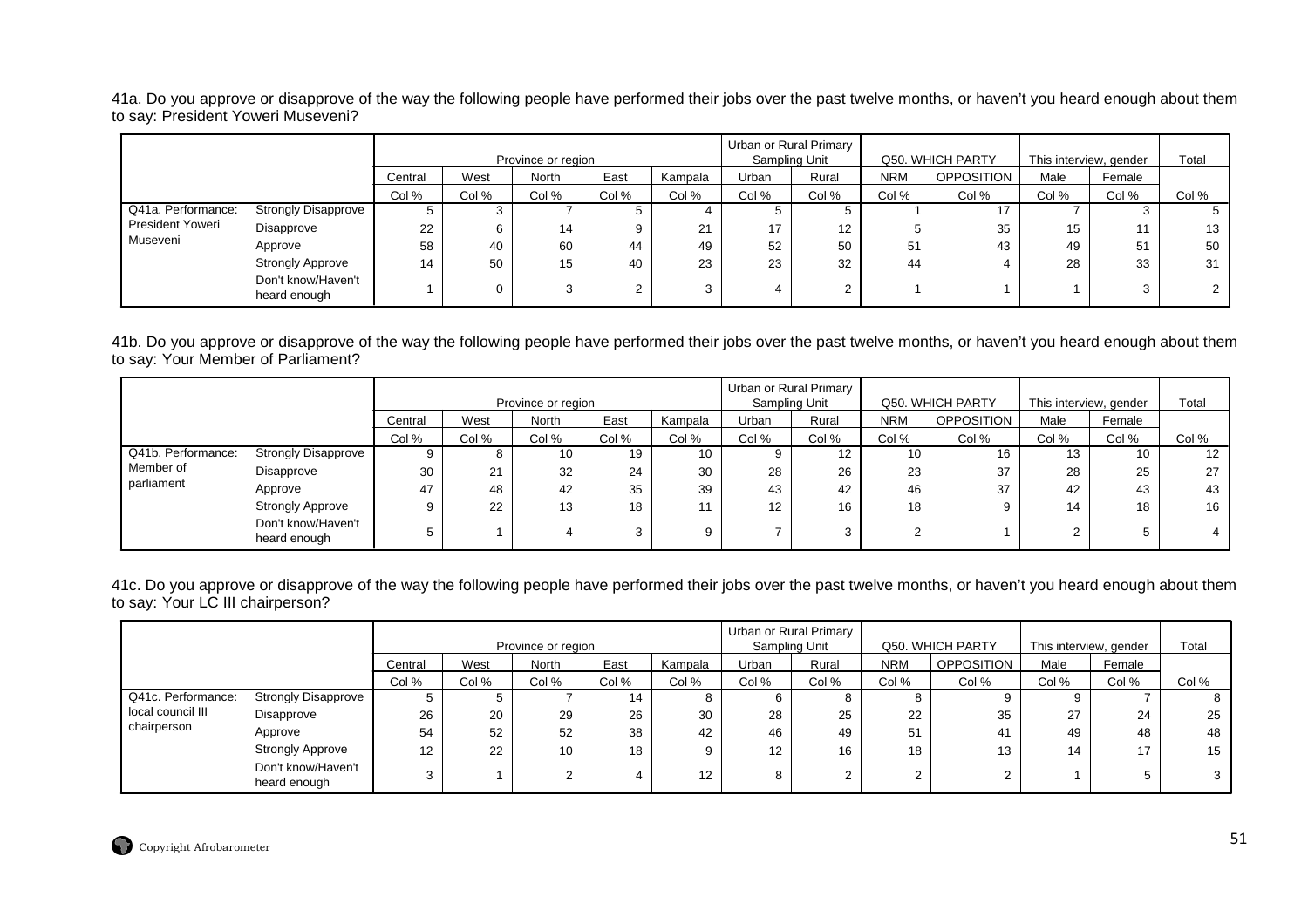41d. Do you approve or disapprove of the way the following people have performed their jobs over the past twelve months, or haven't you heard enough about them to say: Your LC V chairperson?

|                    |                                    |         |       | Province or region |       |         | Sampling Unit | Urban or Rural Primary |            | Q50. WHICH PARTY |       | This interview, gender | Total |
|--------------------|------------------------------------|---------|-------|--------------------|-------|---------|---------------|------------------------|------------|------------------|-------|------------------------|-------|
|                    |                                    | Central | West  | <b>North</b>       | East  | Kampala | Urban         | Rural                  | <b>NRM</b> | OPPOSITION       | Male  | Female                 |       |
|                    |                                    | Col %   | Col % | Col %              | Col % | Col %   | Col %         | Col %                  | Col %      | Col %            | Col % | Col %                  | Col % |
| Q41d. Performance: | <b>Strongly Disapprove</b>         |         | 10    | 9                  | 16    |         | 8             |                        | 10         | 12               | 13    |                        | 10    |
| local council V    | Disapprove                         | 25      | 25    | 29                 | 24    | 28      | 27            | 26                     | 23         | 32               | 27    | 24                     | 26    |
| chairperson        | Approve                            | 54      | 49    | 47                 | 34    | 43      | 46            | 46                     | 47         | 43               | 46    | 46                     | 46    |
|                    | <b>Strongly Approve</b>            |         | 15    | 11                 | 19    |         | 9             | 14                     | 16         | 9                | 13    | 14                     | 13    |
|                    | Don't know/Haven't<br>heard enough |         | 0     | 4                  |       |         | 10            |                        |            |                  |       | 8                      |       |

41e. Do you approve or disapprove of the way the following people have performed their jobs over the past twelve months, or haven't you heard enough about them to say: the Chairman of the Electoral Commission?

|                           |                                   |         |       | Province or region |       |         |         | Urban or Rural Primary | <b>WHICH PARTY</b> |         | This interview gender |          | Total   |
|---------------------------|-----------------------------------|---------|-------|--------------------|-------|---------|---------|------------------------|--------------------|---------|-----------------------|----------|---------|
|                           |                                   | Central | West  | North              | East  | Kampala | 1 Urban | 2 Rural                | <b>NRM</b>         | 2 Opp   | l Male                | 2 Female |         |
|                           |                                   | Col $%$ | Col % | Col $%$            | Col % | Col $%$ | Col %   | Col %                  | $Col$ %            | $Col$ % | Col %                 | Col $%$  | Col $%$ |
| Q41e. Performance:        | 1 Strongly Disapprove             |         |       |                    |       | 21      |         | 10 <sub>l</sub>        |                    | 28      |                       |          |         |
| chairman of the electoral | 2 Disapprove                      | 29      |       | 28                 | 25    | 21      |         |                        | 18                 | 36      |                       | 22       | 24      |
| commission                | 3 Approve                         | 42      |       | 38                 | 30    |         |         | 40                     |                    | 25      |                       | 40       | 40      |
|                           | 4 Stronaly Approve                |         |       |                    | 15    | 10      |         |                        | 16                 |         |                       | 14       |         |
|                           | 9 Don't know/Haven't heard enough | 10      |       |                    | 16    |         |         |                        |                    |         |                       | 16       |         |

#### 42. On the whole, how would you rate the freeness and fairness of the last national election, held in 2006?

|                                                  |                                        |         |       | Province or region |       |         | Urban or Rural Primary<br>Sampling Unit |       |            | Q50. WHICH PARTY  |        | This interview, gender | Total |
|--------------------------------------------------|----------------------------------------|---------|-------|--------------------|-------|---------|-----------------------------------------|-------|------------|-------------------|--------|------------------------|-------|
|                                                  |                                        | Central | West  | North              | East  | Kampala | Urban                                   | Rural | <b>NRM</b> | <b>OPPOSITION</b> | Male   | Female                 |       |
|                                                  |                                        | Col %   | Col % | Col %              | Col % | Col %   | Col %                                   | Col % | Col %      | Col %             | Col %  | Col %                  | Col % |
| Q42. How would you                               | Not free and fair                      |         | ۰     | 17                 |       | 19      | 20                                      | 5 ا   |            |                   |        | 10                     | 14    |
| rate the freeness and                            | Free and fair, with major problems     | 21      | 17    | 20                 | 16    | 17      | 20                                      | 18    | 14         | 26                | 18     | 18                     | 18    |
| fairness of the last<br>national elections, held | Free and fair, but with minor problems | 35      | 30    | 42                 | 43    | 46      | 39                                      | 38    | 44         | 23                |        | 37                     | 38    |
| in 2006                                          | Completely free and fair               | 18      | 40    | 15                 | 23    |         |                                         | 26    | 33         |                   | $\sim$ | 26                     | 24    |
|                                                  | Do not understand question             |         |       |                    |       |         |                                         |       |            |                   |        |                        |       |
|                                                  | Don't know                             |         | 5     |                    |       |         |                                         |       |            |                   |        |                        |       |

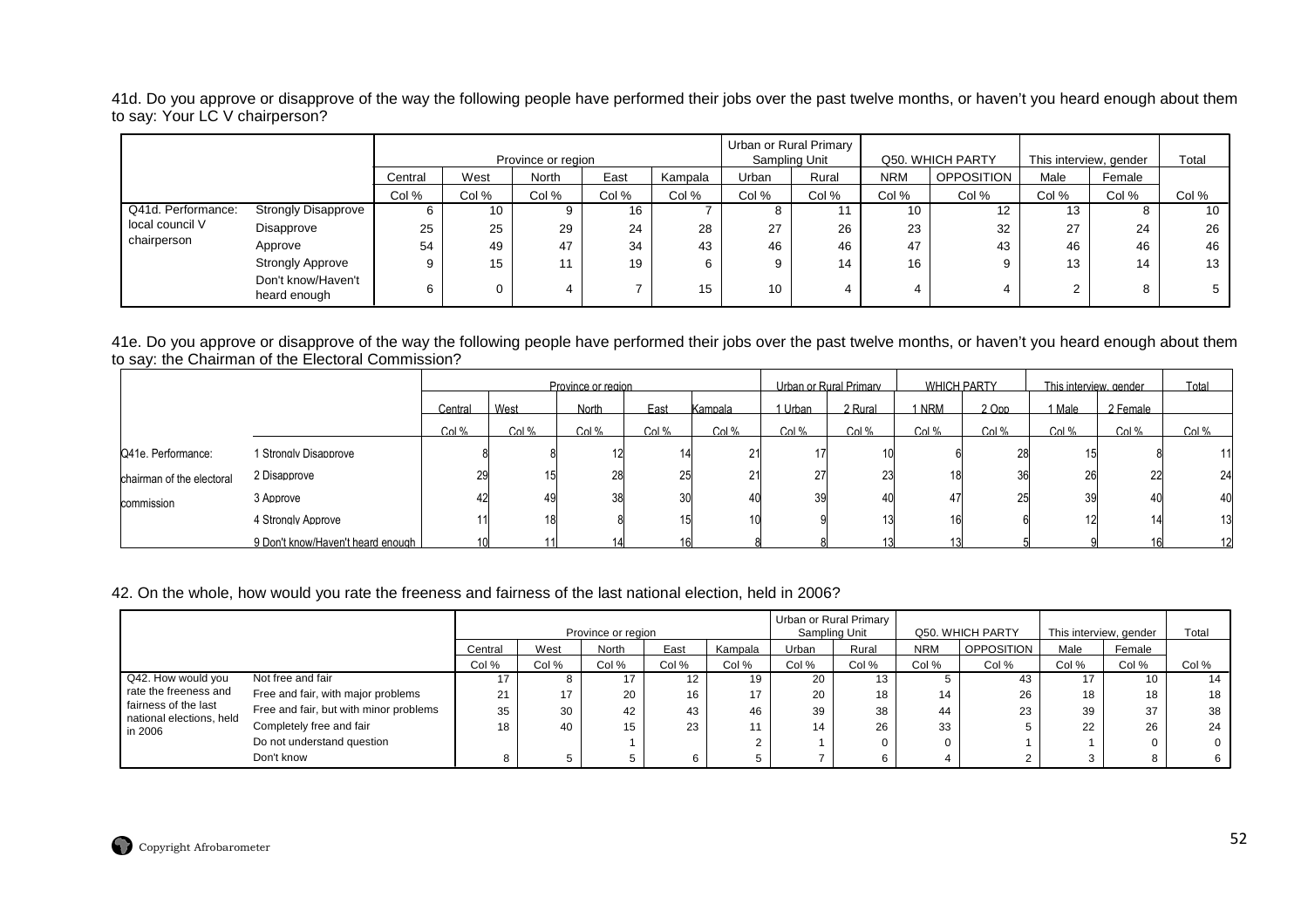43a. Let's break down the various parts of the 2006 elections. How free and fair were these elections in terms of: equal treatment of all candidates and parties by election officials and law enforcement agencies?

|                                                        |                                        |         |       | Province or region |       |         | Urban or Rural Primary | Sampling Unit       |            | Q50. WHICH PARTY | This interview, gender |        | Total |
|--------------------------------------------------------|----------------------------------------|---------|-------|--------------------|-------|---------|------------------------|---------------------|------------|------------------|------------------------|--------|-------|
|                                                        |                                        | Central | West  | North              | East  | Kampala | Urban                  | Rural               | <b>NRM</b> | OPPOSITION       | Male                   | Female |       |
|                                                        |                                        | Col %   | Col % | Col %              | Col % | Col %   | Col %                  | Col %               | Col %      | Col %            | Col %                  | Col %  | Col % |
| Q43a. How free and fair                                | Not free and fair                      | ט ו     | 10    | 19.                | 13    | 25      |                        | 14                  |            | 38               | 18                     | 12     | 15    |
| were eual treatment of all                             | Free and fair, but with major problems | 25      | 13    | 22                 | 24    | 13      |                        | $\mathbf{A}$<br>∠ । |            | 26               | 21                     | 19     | 20    |
| candidates and parties by<br>election officals and law | Free and fair, but with minor problems | 32      | 36    | 38                 | 32    | 43      |                        | 34                  | 40         | 26               | 36                     | 34     | 35    |
| enforcement agencies                                   | Completely free and fair               |         | 32    | 15                 | 22    | 10      | 15                     | 22                  | 28         |                  | 19                     | 24     | 21    |
|                                                        | Don't know                             |         |       |                    |       |         |                        |                     | 8          |                  |                        | 11     | 9     |

#### 43b. Let's break down the various parts of the 2006 elections. How free and fair were these elections in terms of: the counting and reporting of results?

|                                      |                                        |         |       |                    |       |         | Urban or Rural Primary |       |            |                   |                        |        |       |
|--------------------------------------|----------------------------------------|---------|-------|--------------------|-------|---------|------------------------|-------|------------|-------------------|------------------------|--------|-------|
|                                      |                                        |         |       | Province or region |       |         | Sampling Unit          |       |            | Q50. WHICH PARTY  | This interview, gender |        | Total |
|                                      |                                        | Central | West  | <b>North</b>       | East  | Kampala | <b>Jrban</b>           | Rural | <b>NRM</b> | <b>OPPOSITION</b> | Male                   | Female |       |
|                                      |                                        | Col %   | Col % | Col %              | Col % | Col %   | Col %                  | Col % | Col %      | Col %             | Col %                  | Col %  | Col % |
| Q43b. How free                       | Not free and fair                      | 18      |       | 20                 |       | 26      | 24                     | 16    |            | 43                | 20                     |        |       |
| and fair were the                    | Free and fair, but with major problems | 24      | 18    | 28                 | 26    | 16      | 19                     | 24    | 22         | 28                | 24                     | 22     | 23    |
| counting and<br>reporting of results | Free and fair, but with minor problems | 29      | 28    | 29                 | 31    | 33      | 35                     | 29    | 32         | 20                | 30                     | 28     | 29    |
|                                      | Completely free and fair               | 21      | 32    |                    | 20    | 16      | 14                     | 24    | 30         |                   | 20                     | 25     | 23    |
|                                      | Don't know                             |         |       |                    | 10    | q       |                        |       |            |                   |                        | 10     | 8     |

#### 44a. And during the 2006 elections, how frequently did the following occur: the use of violence by candidates or parties?

|                         |                     |         |       | Province or region |       |         |       | Urban or Rural Primary<br>Sampling Unit |            | Q50. WHICH PARTY  | This interview, gender |        | Total |
|-------------------------|---------------------|---------|-------|--------------------|-------|---------|-------|-----------------------------------------|------------|-------------------|------------------------|--------|-------|
|                         |                     | Central | West  | <b>North</b>       | East  | Kampala | Urban | Rural                                   | <b>NRM</b> | <b>OPPOSITION</b> | Male                   | Female |       |
|                         |                     | Col %   | Col % | Col %              | Col % | Col %   | Col % | Col %                                   | Col %      | Col %             | Col %                  | Col %  | Col % |
| Q44a. How frequently    | Never               | 19      | 36    | 39                 | 30    | 31      | 27    | 32                                      | 34         | 24                | 30                     | 33     | 31    |
| did the use of violence | Occasionally        | 31      | 32    | 38                 | 38    | 44      | 41    | 34                                      | 36         | 30                | 35                     | 36     | 35    |
| by candidates or        | Somewhat frequently | 34      | 15    | 16                 | 15    | 15      | 18    | 20                                      | 16         | 32                | 21                     | 17     | 19    |
| parties occur           | Very frequently     | 10      | 6     |                    |       | 4       |       |                                         | 5          | 12                |                        |        | 6     |
|                         | Don't know          |         |       |                    | 10    | 6       |       |                                         | 8          |                   |                        | Q      | 8     |

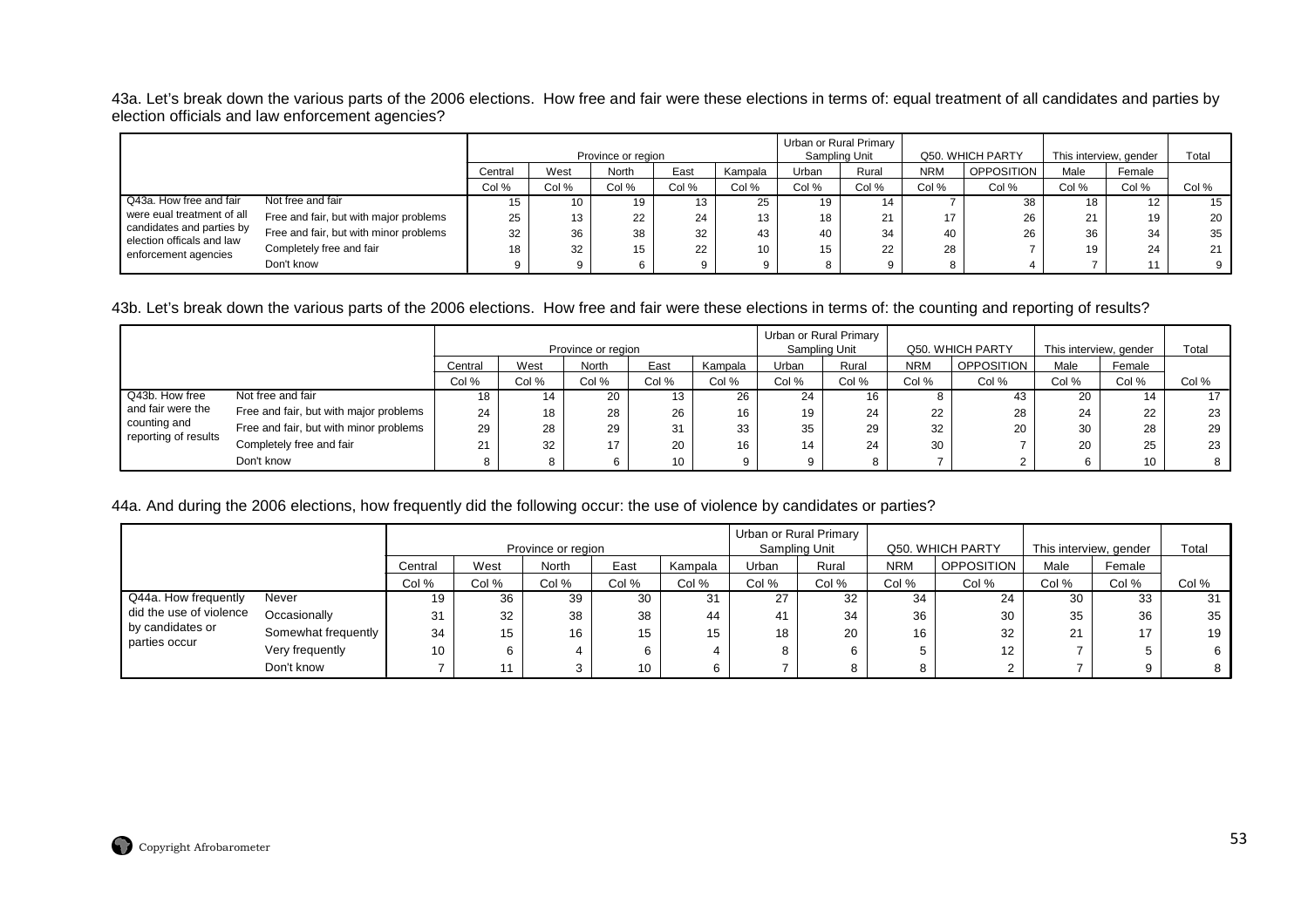44b. And during the 2006 elections, how frequently did the following occur: the buying of votes by candidates or parties?

|                         |                     |         |       | Province or region |       |                 |       | Urban or Rural Primary<br>Sampling Unit |            | Q50. WHICH PARTY | This interview, gender |        | Total |
|-------------------------|---------------------|---------|-------|--------------------|-------|-----------------|-------|-----------------------------------------|------------|------------------|------------------------|--------|-------|
|                         |                     | Central | West  | <b>North</b>       | East  | Kampala         | Jrban | Rural                                   | <b>NRM</b> | OPPOSITION       | Male                   | Female |       |
|                         |                     | Col %   | Col % | Col %              | Col % | Col %           | Col % | Col %                                   | Col %      | Col %            | Col %                  | Col %  | Col % |
| Q44a. How frequently    | Never               |         | 35    | 41                 | 25    | 22              | 22    | 31                                      | 34         | 16               | 28                     | -31    | 29    |
| did the buying of votes | Occasionally        | 23      | 17    | 25                 | 29    | 34              | 33    | 23                                      | 24         | 26               | 24                     | 24     | 24    |
| by candidates or        | Somewhat frequently | 25      | 23    | 14                 | 17    | 20              | 18    | 20                                      | 19         | 24               | 22                     | 19     | 20    |
| parties occur           | Very frequently     | 25      | 15    | 13                 | 16    | 14              | 18    | 17                                      | 13         | 32               | 19                     | 16     | 17    |
|                         | Don't know          |         | 10    |                    | 12    | 10 <sup>1</sup> | 10    | 10                                      | 9          |                  |                        |        | 10    |

45a. What about the recently concluded political party primaries? How would you rate the freeness and fairness of the recently concluded party primaries for the flag bearers for each of the following political parties? National Resistance Movement

|                            |                                           |         |       | Province or region |       |         |       | Urban or Rural Primary<br>Sampling Unit |            | Q50, WHICH PARTY  | This interview, gender |        | Total    |
|----------------------------|-------------------------------------------|---------|-------|--------------------|-------|---------|-------|-----------------------------------------|------------|-------------------|------------------------|--------|----------|
|                            |                                           | Central | West  | North              | East  | Kampala | Urban | Rural                                   | <b>NRM</b> | <b>OPPOSITION</b> | Male                   | Female |          |
|                            |                                           | Col %   | Col % | Col %              | Col % | Col %   | Col % | Col %                                   | Col %      | Col %             | Col %                  | Col %  | Col %    |
| Q45a. Freeness and         | Not free and fair                         | 16      | 29    | 20                 | 15    | 33      | 28    | 20                                      |            | 37                | 25                     |        | 21       |
| fairness of the national   | Free and fair, with major problems        | 28      | 18    | 19                 | 35    | 20      | 24    | 25                                      | 23         | 27                | 25                     | 24     | 25       |
| resistance<br>movement/NRM | Free and fair, but with minor<br>problems | 15      | 20    | 23                 | 23    | 23      | 22    | 20                                      | 24         | 14                | 22                     | 19     | 21       |
| political party primaries  | Completely free and fair                  | 16      | 23    | 27                 | 18    |         | 13    | 22                                      | 27         |                   | 18                     | 23     | 20       |
|                            | Do not understand the question            |         |       |                    | 0     |         |       |                                         |            |                   |                        |        | $\Omega$ |
|                            | Don't know                                | 24      | 10    | 11                 | 9     | 14      | 12    | 13                                      |            |                   | 10                     | 16     | 13       |

45b. What about the recently concluded political party primaries? How would you rate the freeness and fairness of the recently concluded party primaries for the flag bearers for each of the following political parties? Forum for Democratic Change and the Interparty Cooperation (FDC &IPC)

|                                         |                                           |         |       | Province or region |          |         |       | Urban or Rural Primary<br>Sampling Unit |            | Q50. WHICH PARTY  |       | This interview, gender | Total           |
|-----------------------------------------|-------------------------------------------|---------|-------|--------------------|----------|---------|-------|-----------------------------------------|------------|-------------------|-------|------------------------|-----------------|
|                                         |                                           | Central | West  | North              | East     | Kampala | Urban | Rural                                   | <b>NRM</b> | <b>OPPOSITION</b> | Male  | Female                 |                 |
|                                         |                                           | Col %   | Col % | Col %              | Col %    | Col %   | Col % | Col %                                   | Col %      | Col %             | Col % | Col %                  | Col %           |
| Q45b. Freeness and                      | Not free and fair                         |         |       |                    |          | 13      |       |                                         |            |                   |       |                        |                 |
| fairness of the forum for               | Free and fair, with major problems        | 22      |       |                    | 12       | 10      | 10    | 12                                      | 10         | 16                |       | 13                     | 12              |
| demcratic change and<br>the inter party | Free and fair, but with minor<br>problems | 24      | 10    | 22                 | 17       | 31      | 26    | 18                                      | 17         | 27                | 22    | 16                     | 19              |
| cooperation (FDC &<br>IPC)              | Completely free and fair                  |         | Q     | 33                 | 20       | 16      | 17    | 17                                      | 16         | 26                | 20    | 14                     | 17 <sub>1</sub> |
|                                         | Do not understand the question            |         |       |                    | $\Omega$ |         |       |                                         |            |                   |       |                        |                 |
|                                         | Don't know                                | 43      | 74    | 30                 | 48       | 29      | 39    | 50                                      | 54         | 28                |       | 54                     | 48              |

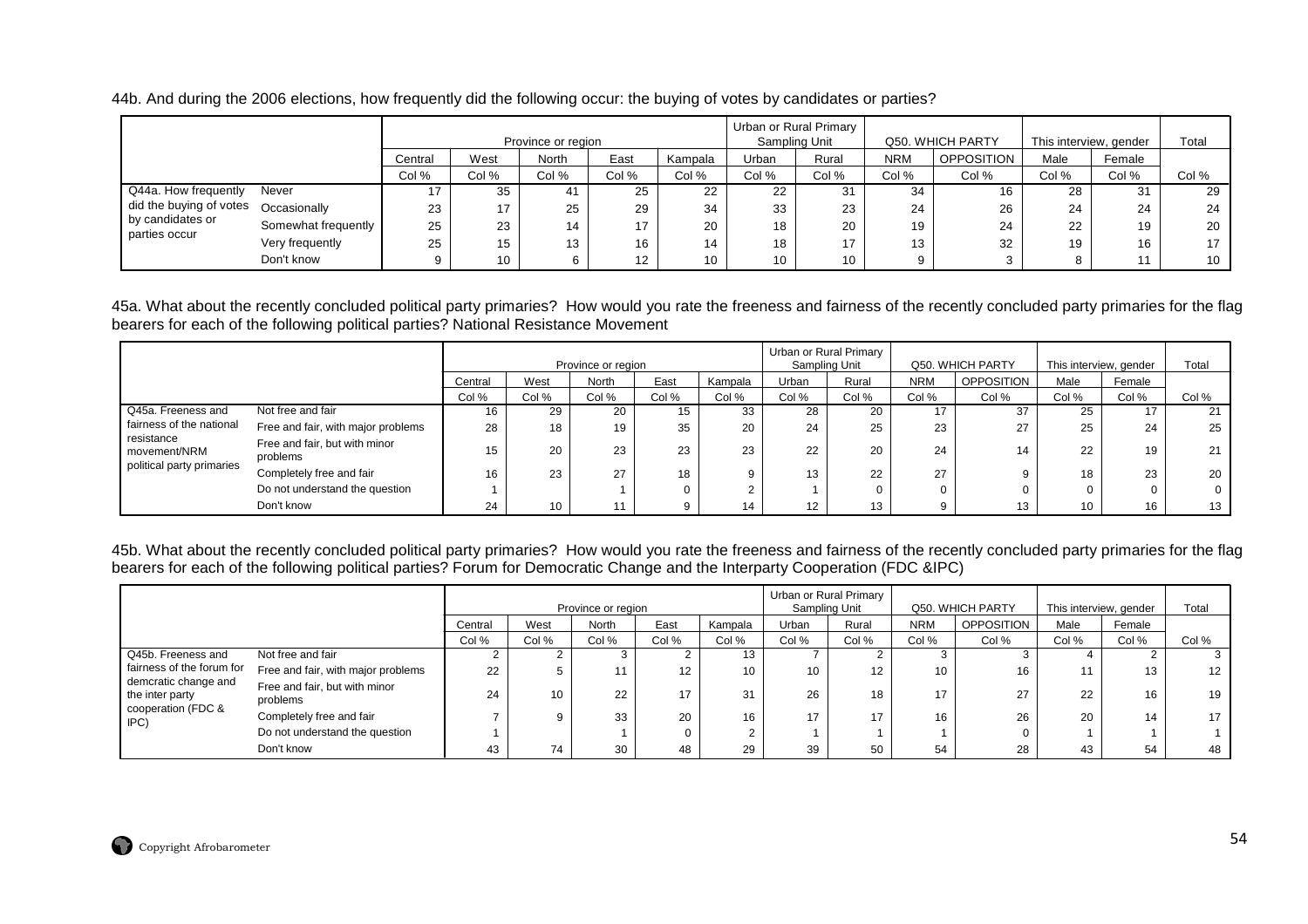45c. What about the recently concluded political party primaries? How would you rate the freeness and fairness of the recently concluded party primaries for the flag bearers for each of the following political parties? Democratic Party (DP)

|                              |                                           |         |       | Province or region |       |         |       | Urban or Rural Primary<br>Sampling Unit |                 | Q50. WHICH PARTY |       | This interview, gender | Total |
|------------------------------|-------------------------------------------|---------|-------|--------------------|-------|---------|-------|-----------------------------------------|-----------------|------------------|-------|------------------------|-------|
|                              |                                           | Central | West  | North              | East  | Kampala | Urban | Rural                                   | <b>NRM</b>      | OPPOSITION       | Male  | Female                 |       |
|                              |                                           | Col %   | Col % | Col %              | Col % | Col %   | Col % | Col %                                   | Col %           | Col %            | Col % | Col %                  | Col % |
| Q45c. Freeness               | Not free and fair                         |         | 0     | - 0                |       | 10      |       |                                         |                 |                  |       |                        |       |
| and fairness of              | Free and fair, with major problems        | 19      | 4     | 9                  | 10    | 16      | 12    | 10                                      | 9               | 10               |       |                        | 10    |
| the democratic<br>party (DP) | Free and fair, but with minor<br>problems | 26      | 3     | 19                 |       | 22      | 22    | 13                                      | 10              | 29               | 17    | 12                     | 15    |
|                              | Completely free and fair                  |         | 5     | 26                 |       | 15      | 16    | 12                                      | 12 <sup>2</sup> | 18               | 15    | 10 <sup>1</sup>        | 13    |
|                              | Do not understand the question            |         | 0     |                    |       |         |       |                                         |                 |                  |       |                        |       |
|                              | Don't know                                | 45      | 88    | 42                 | 63    | 35      | 44    | 62                                      | 67              | 40               | 54    | 64                     | 59    |

45d. What about the recently concluded political party primaries? How would you rate the freeness and fairness of the recently concluded party primaries for the flag bearers for each of the following political parties? Uganda People's Congress (UPC)

|                               |                                           |         |          | Province or region |       |          |       | Urban or Rural Primary<br>Sampling Unit |            | Q50. WHICH PARTY  | This interview, gender |        | Total |
|-------------------------------|-------------------------------------------|---------|----------|--------------------|-------|----------|-------|-----------------------------------------|------------|-------------------|------------------------|--------|-------|
|                               |                                           | Central | West     | North              | East  | Kampala  | Urban | Rural                                   | <b>NRM</b> | <b>OPPOSITION</b> | Male                   | Female |       |
|                               |                                           | Col %   | Col %    | Col %              | Col % | Col %    | Col % | Col %                                   | Col %      | Col %             | Col %                  | Col %  | Col % |
| Q45d. Freeness                | Not free and fair                         |         |          | 4                  |       | 8        | 5     |                                         |            |                   | 3                      |        | 3     |
| and fairness of<br>the uganda | Free and fair, with<br>major problems     | 18      |          | 10                 | 11    | 9        | 8     | 10                                      | 8          | 12                | 9                      | 11     | 10    |
| people's<br>congress (UPC)    | Free and fair, but with<br>minor problems | 20      | 3        | 19                 | 9     | 26       | 18    | 13                                      | 10         | 18                | 15                     | 11     | 13    |
|                               | Completely free and fair                  | 5       |          | 33                 | 17    | 19       | 21    | 14                                      | 15         | 20                | 18                     | 12     | 15    |
|                               | Do not understand the<br>question         |         | $\Omega$ |                    | 0     | $\Omega$ |       |                                         |            |                   |                        |        |       |
|                               | Don't know                                | 54      | 88       | 32                 | 61    | 36       | 47    | 61                                      | 64         | 46                | 55                     | 63     | 59    |

# 46a. Think about how elections work in practice in this country. How well do elections: Ensure that the Members of Parliament reflect the views of voters?

|                                                      |                 |         |       |                    |       |         |               | Urban or Rural Primary |            |                   |                        |        |       |
|------------------------------------------------------|-----------------|---------|-------|--------------------|-------|---------|---------------|------------------------|------------|-------------------|------------------------|--------|-------|
|                                                      |                 |         |       | Province or region |       |         | Sampling Unit |                        |            | Q50. WHICH PARTY  | This interview, gender |        | Total |
|                                                      |                 | Central | West  | <b>North</b>       | East  | Kampala | Urban         | Rural                  | <b>NRM</b> | <b>OPPOSITION</b> | Male                   | Female |       |
|                                                      |                 | Col %   | Col % | Col %              | Col % | Col %   | Col %         | Col %                  | Col %      | Col %             | Col %                  | Col %  | Col % |
| Q46a. How well do                                    | Not at all well |         | o     |                    |       |         |               |                        |            |                   |                        |        |       |
| elections ensure that the                            | Not very well   | 30      | 31    | 33                 | 21    | 37      | 32            | 28                     | 26         | 35                | 32                     | 26     | 29    |
| members if parliament<br>reflect the views of voters | Well            | 48      | 26    | 43                 | 37    | 29      | 35            | 38                     | 38         | 40                | 36                     | 38     | 37    |
|                                                      | Very well       | 12      | 22    | 15                 | 28    | 10      | 16            | 20                     | 23         | 13                | 19                     | 20     | 19    |
|                                                      | Don't know      | ◠<br>۷  | 13    |                    |       | 16      | 11            |                        |            |                   |                        | 10     |       |

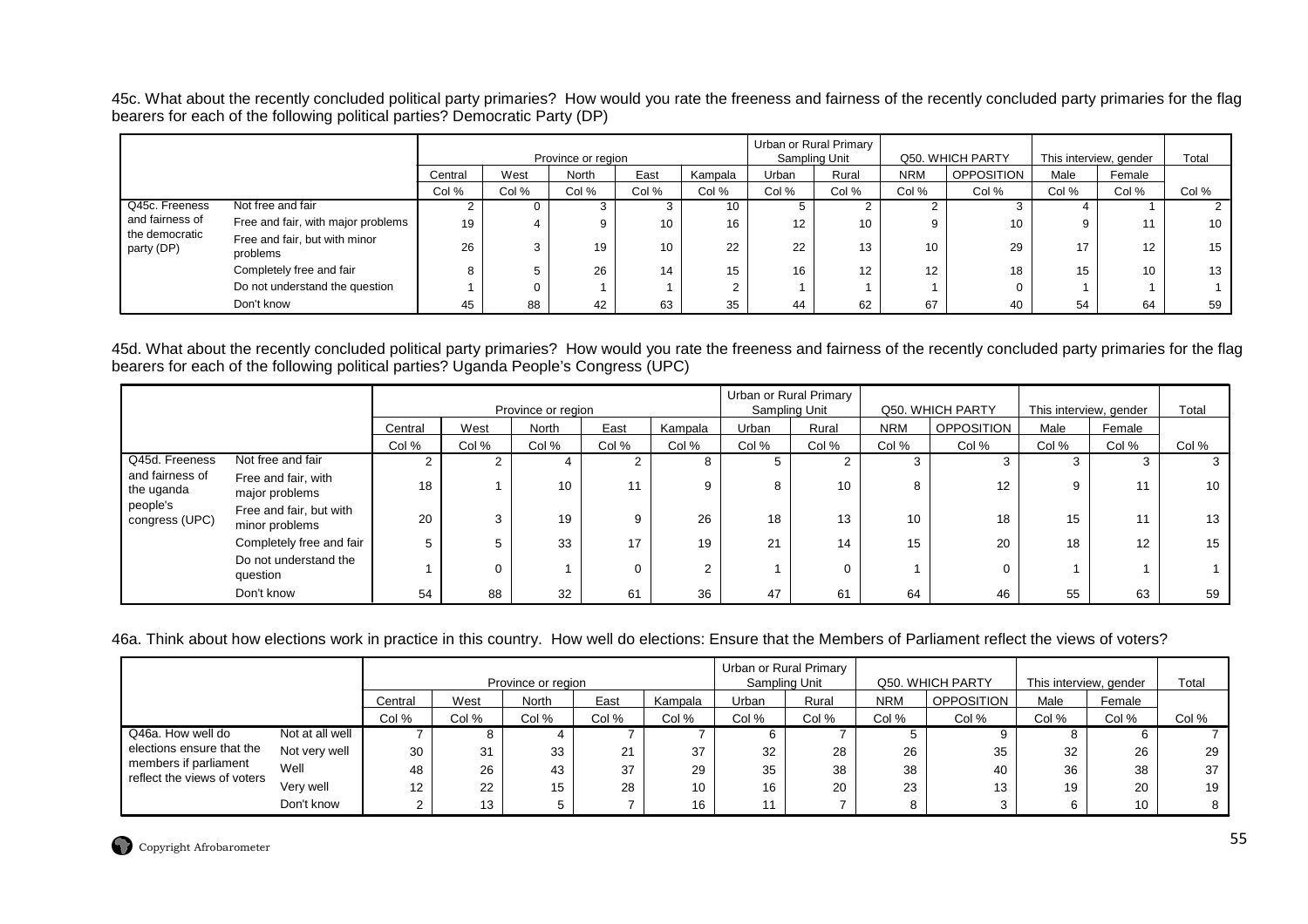46b. Think about how elections work in practice in this country. How well do elections: Enable voters to remove from office leaders who do not do what the people want?

|                                                |                 |         |                   | Province or region |       |         |       | Urban or Rural Primary<br>Sampling Unit |            | Q50. WHICH PARTY  | This interview, gender |        | Total |
|------------------------------------------------|-----------------|---------|-------------------|--------------------|-------|---------|-------|-----------------------------------------|------------|-------------------|------------------------|--------|-------|
|                                                |                 | Central | West              | North              | East  | Kampala | Urban | Rural                                   | <b>NRM</b> | <b>OPPOSITION</b> | Male                   | Female |       |
|                                                |                 | Col %   | Col %             | Col %              | Col % | Col %   | Col % | Col %                                   | Col %      | Col %             | Col %                  | Col %  | Col % |
| Q46b. How well do                              | Not at all well |         | 8                 |                    |       |         |       | 6                                       |            | 10                |                        |        |       |
| elections enable voters                        | Not very well   | 30      | 28                | 25                 | 12    | 44      | 27    | 25                                      | 19         | 35                | 28                     | 22     | 25    |
| to remove from office<br>leaders who do not do | Well            | 40      | 28                | 39                 | 29    | 24      | 35    | 33                                      | 36         | 32                | 32                     | 34     | 33    |
| what the people what                           | Very well       | 26      | 23                | 26                 | 44    | 21      | 24    | 30                                      | 33         | 20                | 29                     | 30     | 29    |
|                                                | Don't know      |         | $12 \overline{ }$ |                    | 9     |         |       |                                         |            |                   |                        |        |       |

47a. In your opinion, how often, during elections in this country: do political parties and candidates ignore election laws?

|                         |            |         |       | Province or region |       |         |       | Urban or Rural Primary<br>Sampling Unit |            | Q50. WHICH PARTY | This interview, gender |        | Total |
|-------------------------|------------|---------|-------|--------------------|-------|---------|-------|-----------------------------------------|------------|------------------|------------------------|--------|-------|
|                         |            | Central | West  | <b>North</b>       | East  | Kampala | Urban | Rural                                   | <b>NRM</b> | OPPOSITION       | Male                   | Female |       |
|                         |            | Col %   | Col % | Col %              | Col % | Col %   | Col % | Col %                                   | Col %      | Col %            | Col %                  | Col %  | Col % |
| Q47a How often          | Never      |         | 16    | 11                 | 15    | 8       |       | 12                                      | 14         |                  | 12                     |        | 11    |
| do political parties    | Rarely     | 20      | 38    | 48                 | 38    | 34      | 32    | 37                                      | 43         | 24               | 37                     | 36     | 36    |
| and candidates          | Often      | 45      | 23    | 23                 | 21    | 31      | 34    | 27                                      | 26         | 35               | 28                     | 28     | 28    |
| gnore elections<br>laws | Always     | 27      | 12    | 14                 | 15    | 22      | 21    | 16                                      | 10         | 33               | 20                     | 14     | 17    |
|                         | Don't know |         |       |                    |       |         |       | 8                                       |            |                  |                        |        | 8     |

47b. In your opinion, how often, during elections in this country: do political parties and candidates buy votes?

|                            |            |         |       | Province or region |       |         |       | Urban or Rural Primary<br>Sampling Unit |            | Q50. WHICH PARTY  | This interview, gender |                   | Total |
|----------------------------|------------|---------|-------|--------------------|-------|---------|-------|-----------------------------------------|------------|-------------------|------------------------|-------------------|-------|
|                            |            | Central | West  | <b>North</b>       | East  | Kampala | Urban | Rural                                   | <b>NRM</b> | <b>OPPOSITION</b> | Male                   | Female            |       |
|                            |            | Col %   | Col % | Col %              | Col % | Col %   | Col % | Col %                                   | Col %      | Col %             | Col %                  | Col %             | Col % |
| Q47b. How often            | Never      |         | 14    | 14                 | 17    |         |       | 13                                      | 14         |                   | 12                     | $12 \overline{ }$ | 12    |
| do political parties       | Rarely     | 15      | 23    | 36                 | 29    | 26      | 23    | 26                                      | 29         | 17                | 26                     | 25                | 26    |
| or candidates buy<br>votes | Often      | 43      | 30    | 22                 | 25    | 33      | 37    | 29                                      | 31         | 32                | 30                     | 30                | 30    |
|                            | Always     | 35      | 25    | 23                 | 22    | 27      | 27    | 26                                      | 20         | 43                | 29                     | 24                | 26    |
|                            | Don't know |         |       |                    |       | 8       |       |                                         | 6          |                   |                        |                   |       |

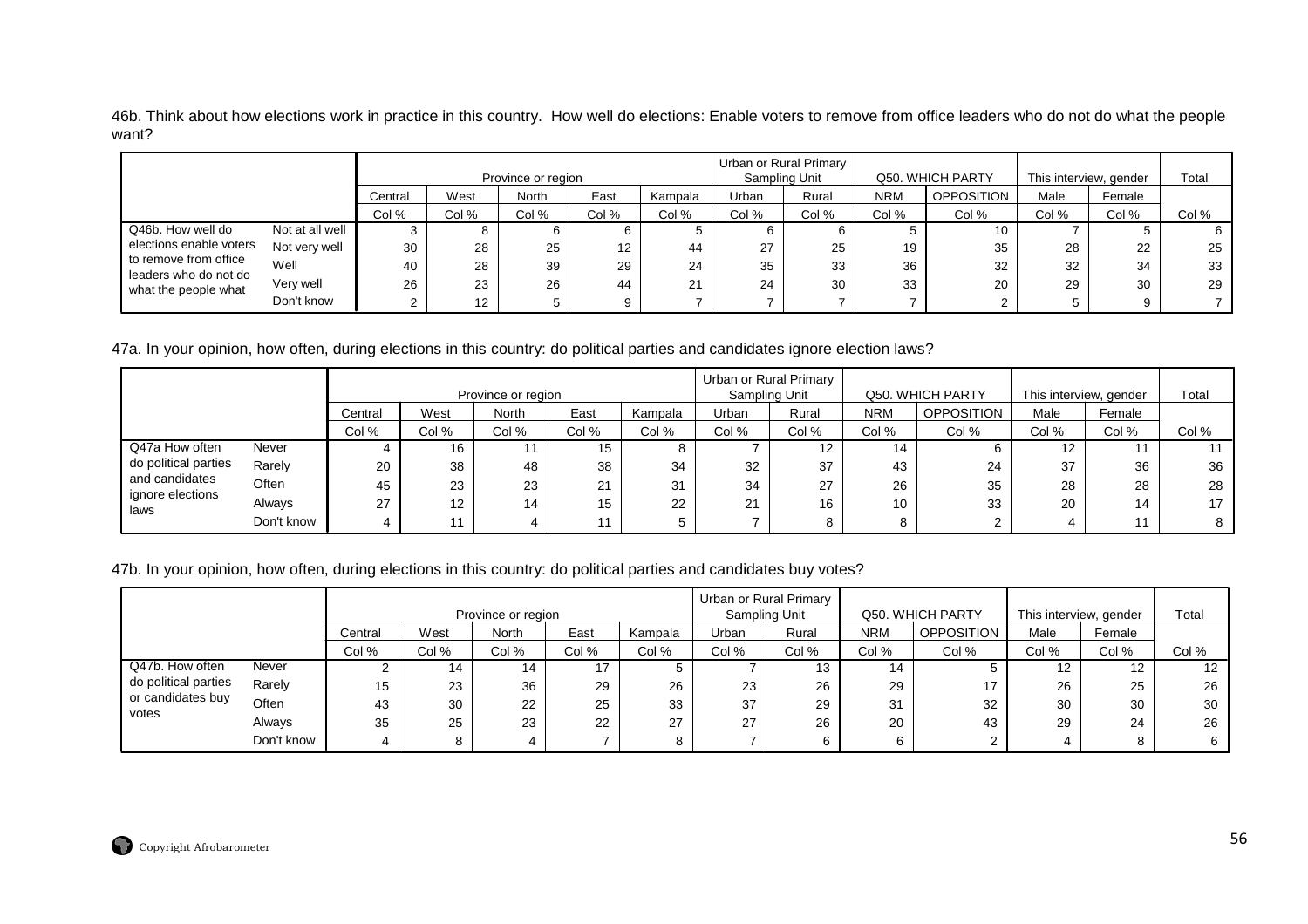47c. In your opinion, how often, during elections in this country: do political parties or candidates use violence?

|                               |            |                 |       | Province or region |       |         | Sampling Unit | Urban or Rural Primary |            | Q50. WHICH PARTY  | This interview, gender |        | Total             |
|-------------------------------|------------|-----------------|-------|--------------------|-------|---------|---------------|------------------------|------------|-------------------|------------------------|--------|-------------------|
|                               |            | Central         | West  | North              | East  | Kampala | Urban         | Rural                  | <b>NRM</b> | <b>OPPOSITION</b> | Male                   | Female |                   |
|                               |            | Col %           | Col % | Col %              | Col % | Col %   | Col %         | Col %                  | Col %      | Col %             | Col %                  | Col %  | Col %             |
| Q47c. How often               | Never      |                 | 14    | 15                 | 15    |         |               | 13                     | 14         |                   |                        | 12     | $12 \overline{ }$ |
| do political parties          | Rarely     | 30              | 41    | 48                 | 40    | 26      | 31            | 40                     | 43         | 31                | 38                     | 39     | 39                |
| or candidates use<br>violence | Often      | 41              | 25    | 20                 | 26    | 40      | 38            | 27                     | 26         | 38                | 31                     | 26     | 29                |
|                               | Always     | $\Omega$<br>∠ । | 11    | 13                 | 13    | 21      | 19            | 14                     | 10         | 23                | 15                     | 14     | 15                |
|                               | Don't know |                 | 9     |                    |       |         | 6             | 6                      |            |                   |                        | 8      | 6                 |

47d. In your opinion, how often, during elections in this country: do election officials commit election crimes?

|                           |            |         |       | Province or region |                      |         | Urban or Rural Primary<br>Sampling Unit |       |            | Q50. WHICH PARTY  | This interview, gender |        | Total             |
|---------------------------|------------|---------|-------|--------------------|----------------------|---------|-----------------------------------------|-------|------------|-------------------|------------------------|--------|-------------------|
|                           |            | Central | West  | <b>North</b>       | East                 | Kampala | Urban                                   | Rural | <b>NRM</b> | <b>OPPOSITION</b> | Male                   | Female |                   |
|                           |            | Col %   | Col % | Col %              | Col %                | Col %   | Col %                                   | Col % | Col %      | Col %             | Col %                  | Col %  | Col %             |
| Q47d. How often do        | Never      |         | 11    | 15                 | 15                   | 14      | 13                                      | 12    | 15         |                   | 12 <sup>2</sup>        | 12.    | $12 \overline{ }$ |
| election officials        | Rarely     | 35      | 41    | 37                 | 36                   | 24      | 28                                      | 38    | 42         | 21                | 37                     | 36     | 36                |
| commit election<br>crimes | Often      | 38      | 19    | 25                 | $^{\circ}$<br>$\sim$ | 34      | 32                                      | 24    | 20         | 40                | 26                     | 25     | 26                |
|                           | Always     | 14      | 12    | 15                 | 15                   | 16      | 16                                      | 14    | 9          | 32                | 17                     | 12     | 14                |
|                           | Don't know |         | 18    | 9                  | 13                   | 13      | 11                                      | 12    | 14         |                   | 9                      | 15     | 12                |

### 48a. In this country, how likely do you think it is that political parties and candidates who commit election crimes will be punished?

|                                                  |                   |         |       | Province or region |       |         | Urban or Rural Primary<br>Sampling Unit |           |            | Q50. WHICH PARTY | This interview, gender |        | Total |
|--------------------------------------------------|-------------------|---------|-------|--------------------|-------|---------|-----------------------------------------|-----------|------------|------------------|------------------------|--------|-------|
|                                                  |                   | Central | West  | North              | East  | Kampala | Urban                                   | Rural     | <b>NRM</b> | OPPOSITION       | Male                   | Female |       |
|                                                  |                   | Col %   | Col % | Col %              | Col % | Col %   | Col %                                   | Col %     | Col %      | Col %            | Col %                  | Col %  | Col % |
| Q48a How likely: that                            | Not at all likely |         |       | 9                  |       |         | 10                                      |           |            |                  |                        |        |       |
| political parties and                            | Not very likely   | 26      | 25    | 26                 | 15    | 29      | 23                                      | ົດ<br>دے  | 21         | 30               | 25                     | 21     | 23    |
| candidates who commit<br>election crimes will be | Somewhat likely   | 48      | 30    | 39                 | 38    | 33      | 38                                      | 38        | 38         | 40               | 38                     | 38     | 38    |
| punished                                         | Very likely       | 16      | 19    | 23                 | 32    | 24      | 22                                      | ົດລ<br>د∠ | 24         | 17               | 22                     | 23     | 23    |
|                                                  | Don't know        |         | 16    | 4                  |       |         |                                         | 10        | 10         |                  |                        | 12     |       |

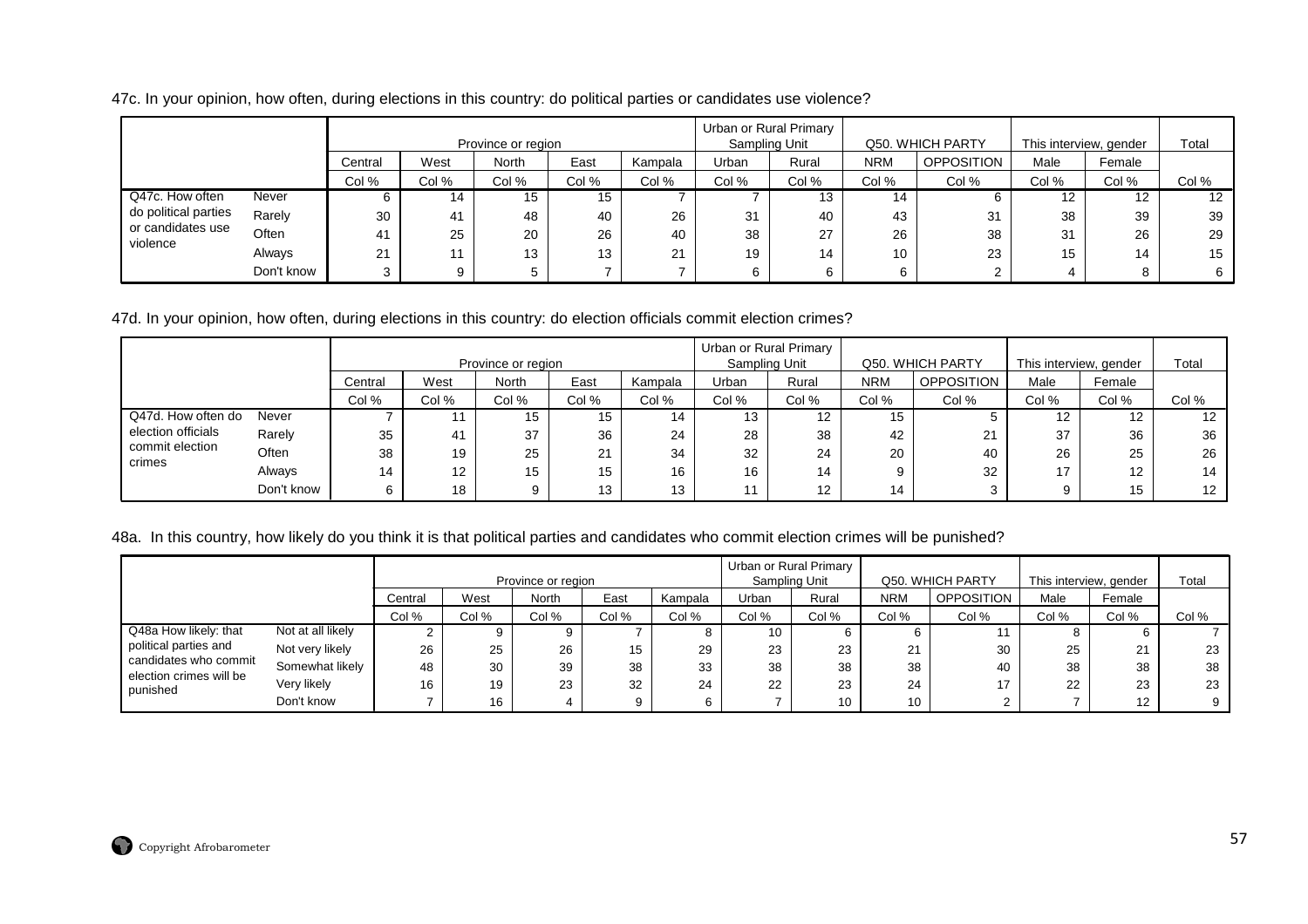### 48b. In this country, how likely do you think it is that election officials who commit election crimes will be punished?

|                                            |                   |         |       | Province or region |       |         | Urban or Rural Primary<br>Sampling Unit |              |            | Q50. WHICH PARTY | This interview, gender |        | Total           |
|--------------------------------------------|-------------------|---------|-------|--------------------|-------|---------|-----------------------------------------|--------------|------------|------------------|------------------------|--------|-----------------|
|                                            |                   | Central | West  | North              | East  | Kampala | Urban                                   | Rural        | <b>NRM</b> | OPPOSITION       | Male                   | Female |                 |
|                                            |                   | Col %   | Col % | Col %              | Col % | Col %   | Col %                                   | Col %        | Col %      | Col %            | Col %                  | Col %  | Col %           |
| Q48b.How likely: that                      | Not at all likely |         |       | 12 <sup>2</sup>    |       | 10      | 11                                      | 10           |            |                  | 12                     |        | 10              |
| elections officials who                    | Not very likely   | 34      | 24    | 33                 | 22    | 33      | 31                                      | 28           | 25         | 40               | 29                     | 27     | 28              |
| commit election crimes<br>will be punished | Somewhat likely   | 36      | 30    | 30                 | 29    | 32      | 32                                      | 31           | 33         | 27               | 31                     | 31     | 31              |
|                                            | Very likely       | 14      | 18    | 20                 | 31    | 20      | 20                                      | $2^{\prime}$ | 23         | 13               | 21                     | 21     | 21              |
|                                            | Don't know        |         |       | 6                  |       |         |                                         |              |            |                  |                        | 13     | 10 <sup>°</sup> |

# 49. Do you feel close to any particular political party?

|              |                             |         |       | Province or region |       |         |       | Urban or Rural Primary<br>Sampling Unit |            | Q50. WHICH PARTY | This interview, gender |        | Total |
|--------------|-----------------------------|---------|-------|--------------------|-------|---------|-------|-----------------------------------------|------------|------------------|------------------------|--------|-------|
|              |                             | Central | West  | North              | East  | Kampala | Urban | Rural                                   | <b>NRM</b> | OPPOSITION       | Male                   | Female |       |
|              |                             | Col %   | Col % | Col %              | Col % | Col %   | Col % | Col %                                   | Col %      | Col %            | Col %                  | Col %  | Col % |
| Q49. Close   | No, not close to any party  | 20      |       |                    | 13    | 29      | ∠     | 12 <sup>°</sup>                         |            |                  |                        | 15     | 13    |
| to political | Yes, feels close to a party | 73      | 96    | 80                 | 82    | 64      | 72    | 84                                      | 100        | 100              | 85                     | 79     | 82    |
| party        | Refused to answer           |         |       |                    |       |         |       |                                         |            |                  | 3                      |        |       |
|              | Don't know                  |         |       |                    |       |         |       |                                         |            |                  | 0                      |        |       |

## 50. [If yes] Which party is that?

|       |                                      |          |          | Province or region |                |         |       | Urban or Rural Primary<br>Sampling Unit |            | Q50. WHICH PARTY  |          | This interview, gender | Total |
|-------|--------------------------------------|----------|----------|--------------------|----------------|---------|-------|-----------------------------------------|------------|-------------------|----------|------------------------|-------|
|       |                                      | Central  | West     | North              | East           | Kampala | Urban | Rural                                   | <b>NRM</b> | <b>OPPOSITION</b> | Male     | Female                 |       |
|       |                                      | Col %    | Col %    | Col %              | Col %          | Col %   | Col % | Col %                                   | Col %      | Col %             | Col %    | Col %                  | Col % |
| Q50.  | National resistance movement (NRM)   | 45       | 83       | 58                 | 60             | 37      | 46    | 63                                      | 100        |                   | 59       | 62                     | 61    |
| Which | Forum for democratic change (FDC)    | 13       | 11       |                    | 13             | 10      | 10    | 11                                      |            | 60                | 13       |                        |       |
| party | Democratic party (DP)                | 10       | $\Omega$ |                    |                | 8       |       | 2                                       |            | 17                |          |                        |       |
|       | Conservatice party (CP)              |          | ∩        |                    |                |         |       | $\Omega$                                |            |                   |          |                        |       |
|       | Uganda peoples congress (UPC)        |          |          |                    | $\overline{2}$ |         |       | 3                                       |            | 18                |          |                        |       |
|       | The peoples progressive party        |          |          |                    | $\Omega$       |         |       |                                         |            |                   |          |                        |       |
|       | Uganda fedral alliance               |          |          |                    |                |         |       | $\Omega$                                |            |                   |          |                        |       |
|       | The justice forum (JEEMA)            |          |          |                    |                |         |       |                                         |            |                   |          |                        |       |
|       | The people's development party (PDP) | $\Omega$ |          |                    |                |         |       | 0                                       |            | $\Omega$          | $\Omega$ |                        |       |
|       | Inter party coalition(IPC)           |          |          |                    |                |         |       |                                         |            |                   |          |                        |       |
|       | Not applicable                       | 27       |          | 20                 | 18             | 36      | 28    | 16                                      |            |                   | 15       | 21                     | 18    |
|       | Refused to answer                    |          |          | $\Omega$           |                |         |       | 3                                       |            |                   |          |                        |       |
|       | Don't know                           |          |          |                    |                |         |       | $\Omega$                                |            |                   |          |                        |       |

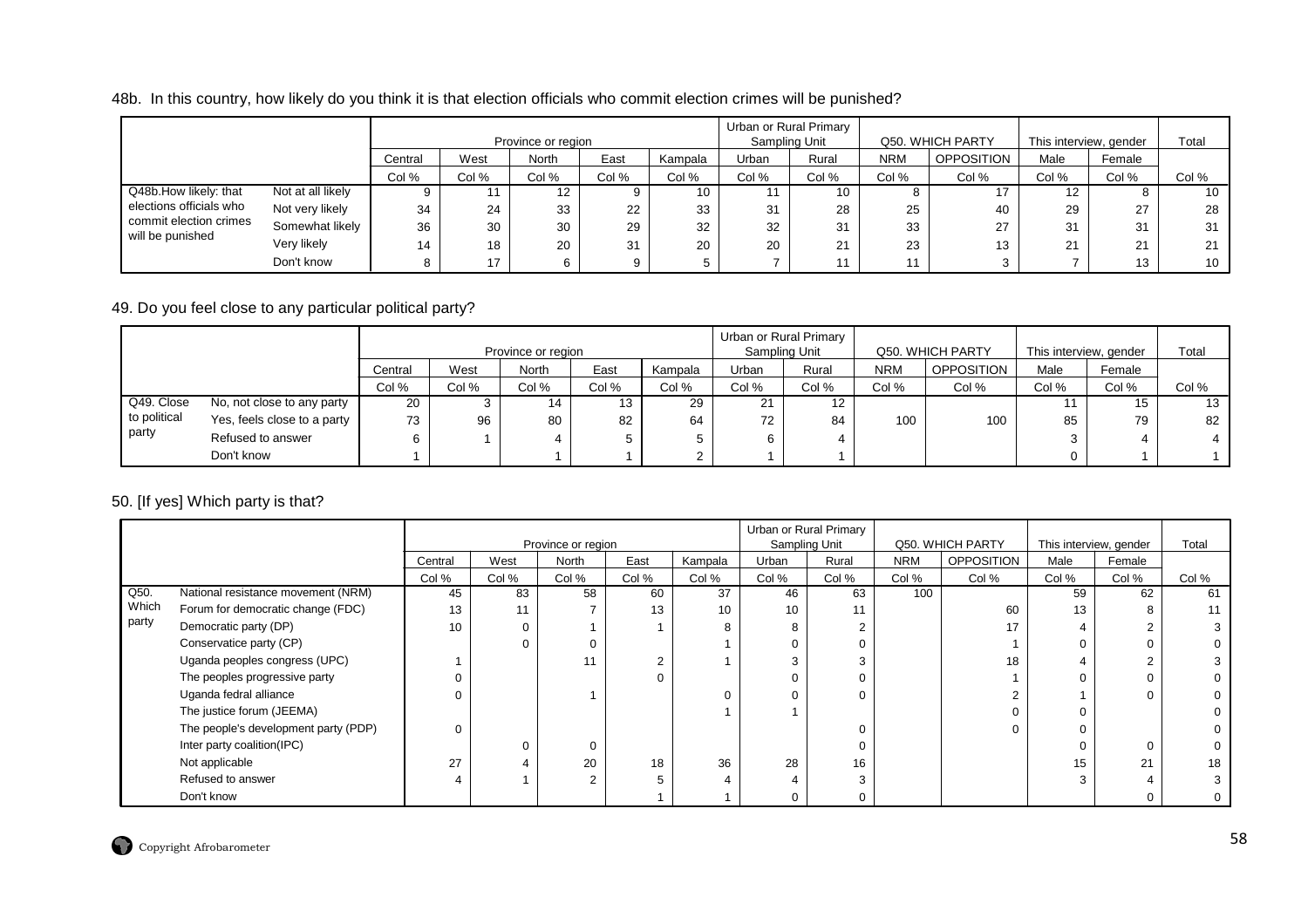# 51a. How interested are you in the forthcoming elections for: the president?

|                 |                       |         |       | Province or region |       |         | Sampling Unit | Urban or Rural Primary |            | Q50. WHICH PARTY  | This interview, gender |        | Total |
|-----------------|-----------------------|---------|-------|--------------------|-------|---------|---------------|------------------------|------------|-------------------|------------------------|--------|-------|
|                 |                       | Central | West  | <b>North</b>       | East  | Kampala | Urban         | Rural                  | <b>NRM</b> | <b>OPPOSITION</b> | Male                   | Female |       |
|                 |                       | Col %   | Col % | Col %              | Col % | Col %   | Col %         | Col %                  | Col %      | Col %             | Col %                  | Col %  | Col % |
| Q51a. How       | Not interested at all |         | 0     |                    |       |         |               |                        |            |                   |                        |        |       |
| interested: the | Not very interested   | 9       | 6     |                    |       | 17      | 12            |                        |            |                   |                        |        | 6     |
| president       | Neutral               |         | C     |                    | 3     | 10      | 9             | ົ<br>c                 |            |                   |                        |        |       |
|                 | Fairly interested     | 23      | 8     | 14                 | 21    | 27      | 19            | 17                     | 15         | 20                | 16                     | 18     | 17    |
|                 | Very interested       | 58      | 85    | 74                 | 71    | 37      | 55            | 73                     | 80         | 70                | 73                     | 67     | 70    |
|                 | Don't know            |         |       |                    |       |         |               |                        | 0          |                   |                        |        |       |

51b. How interested are you in the forthcoming elections for: members of parliament?

|                          |                       |         |       |                    |       |         |                 | Urban or Rural Primary |            |                   |                        |        |       |
|--------------------------|-----------------------|---------|-------|--------------------|-------|---------|-----------------|------------------------|------------|-------------------|------------------------|--------|-------|
|                          |                       |         |       | Province or region |       |         |                 | Sampling Unit          |            | Q50. WHICH PARTY  | This interview, gender |        | Total |
|                          |                       | Central | West  | North              | East  | Kampala | Urban           | Rural                  | <b>NRM</b> | <b>OPPOSITION</b> | Male                   | Female |       |
|                          |                       | Col %   | Col % | Col %              | Col % | Col %   | Col %           | Col %                  | Col %      | Col %             | Col %                  | Col %  | Col % |
| Q51b. How                | Not interested at all |         |       |                    |       | 13      |                 |                        |            |                   |                        |        |       |
| interested:              | Not very interested   |         |       | 5                  |       | 13      |                 | 6                      |            |                   |                        |        |       |
| members of<br>parliament | Neutral               | 23      |       | 5                  |       | 12      | 12 <sup>°</sup> | 9                      |            |                   | g                      |        |       |
|                          | Fairly interested     | 33      | 22    | 20                 | 23    | 34      | 26              | 25                     | 23         | 29                | 25                     | 25     | 25    |
|                          | Very interested       | 31      | 65    | 66                 | 67    | 27      | 43              | 58                     | 64         | 56                | 58                     | 54     | 56    |
|                          | Don't know            |         |       |                    |       |         |                 |                        |            |                   |                        |        |       |

# 51c. How interested are you in the forthcoming elections for: district chairpersons and LC V councillors?

|                                      |                                                    |       |       |                    |       |       |       | Urban or Rural Primary |            |                  |                        |        |       |
|--------------------------------------|----------------------------------------------------|-------|-------|--------------------|-------|-------|-------|------------------------|------------|------------------|------------------------|--------|-------|
|                                      |                                                    |       |       | Province or region |       |       |       | Sampling Unit          |            | Q50. WHICH PARTY | This interview, gender |        | Total |
|                                      | Kampala<br>West<br><b>North</b><br>East<br>Central |       |       |                    |       |       |       | Rural                  | <b>NRM</b> | OPPOSITION       | Male                   | Female |       |
|                                      |                                                    | Col % | Col % | Col %              | Col % | Col % | Col % | Col %                  | Col %      | Col %            | Col %                  | Col %  | Col % |
| Q51c. How                            | Not interested at all                              |       |       |                    |       | 12    |       |                        |            |                  |                        |        |       |
| interested: district                 | Not very interested                                |       | 10    | 6.                 |       | 15    | 13    |                        |            |                  | 6                      |        |       |
| chairpersons and LC<br>V councillors | Neutral                                            | 24    |       | 6.                 |       | 13    | 13    |                        |            | 13               |                        |        |       |
|                                      | Fairly interested                                  | 38    | 20    | 19                 | 24    | 32    | 27    | 25                     | 23         | 28               | 25                     | 26     | 26    |
|                                      | Very interested                                    | 26    | 64    | 65                 | 66    | 27    | 39    | 57                     | 61         | 54               | 57                     | 52     | 54    |
|                                      | Don't know                                         |       |       |                    |       |       | ົ     |                        |            |                  |                        |        |       |

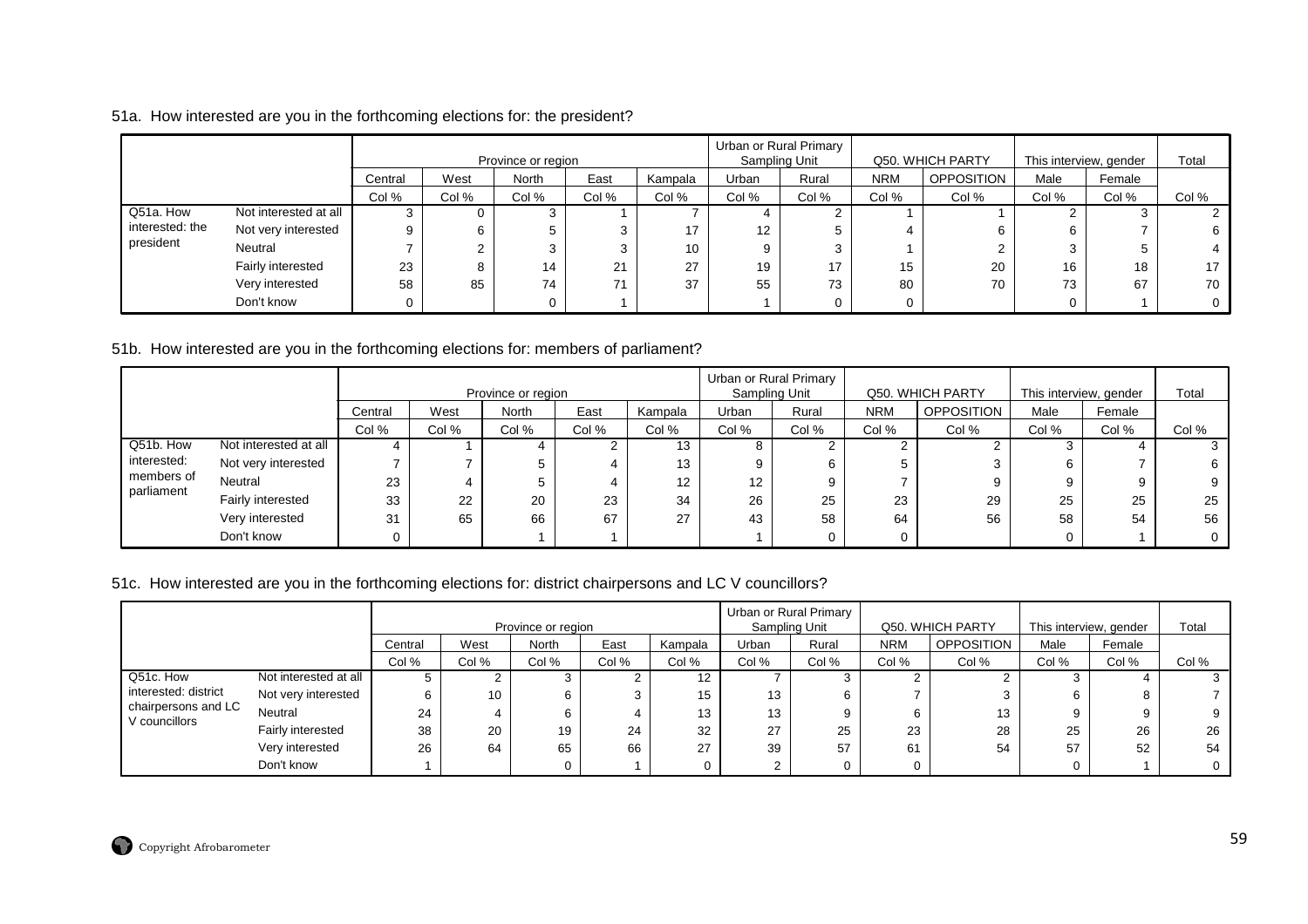51d. How interested are you in the forthcoming elections for: Sub-county and municipal chairpersons and councillors?

|                                           |                       |         |       | Province or region |       |         | Urban or Rural Primary | Sampling Unit |            | Q50. WHICH PARTY  | This interview, gender |        | Total |
|-------------------------------------------|-----------------------|---------|-------|--------------------|-------|---------|------------------------|---------------|------------|-------------------|------------------------|--------|-------|
|                                           |                       | Central | West  | North              | East  | Kampala | Urban                  | Rural         | <b>NRM</b> | <b>OPPOSITION</b> | Male                   | Female |       |
|                                           |                       | Col %   | Col % | Col %              | Col % | Col %   | Col %                  | Col %         | Col %      | Col %             | Col %                  | Col %  | Col % |
| Q51d. How interested:                     | Not interested at all | 6       |       |                    |       | 12      |                        |               |            |                   |                        |        |       |
| subcounty and                             | Not very interested   | 8       | 10    |                    |       | 13      | 10                     |               |            |                   |                        |        |       |
| municipal chairpersons<br>and councillors | Neutral               | 28      |       |                    |       | 18      | 16                     |               |            | 17                | 11                     | 13     | 12    |
|                                           | Fairly interested     | 29      | 20    | 20                 | 24    | 33      | 26                     | 24            | 24         | 24                | 23                     | 25     | 24    |
|                                           | Very interested       | $\sim$  | 64    | 64                 | 65    | 24      | 38                     | 56            | 60         | 53                | 57                     | 50     | 54    |
|                                           | Don't know            |         |       |                    |       |         |                        |               |            |                   |                        |        |       |

### 52. In your opinion, how well prepared is the Electoral Commission of Uganda for the 2011 elections?

|                                                |                        |         |       | Province or region |       |         |              | Urban or Rural Primary<br>Sampling Unit |            | Q50. WHICH PARTY |       | This interview, gender | Total |
|------------------------------------------------|------------------------|---------|-------|--------------------|-------|---------|--------------|-----------------------------------------|------------|------------------|-------|------------------------|-------|
|                                                |                        | Central | West  | North              | East  | Kampala | <b>Jrban</b> | Rural                                   | <b>NRM</b> | OPPOSITION       | Male  | Female                 |       |
|                                                |                        | Col %   | Col % | Col %              | Col % | Col %   | Col %        | Col %                                   | Col %      | Col %            | Col % | Col %                  | Col % |
| Q52. How well prepared                         | Not at all prepared    |         |       |                    |       |         |              |                                         | చ          | 18               | 10    |                        | 6.    |
| is the electrol                                | not very well prepared | 25      | 15    | 25                 | 27    | 15      | 18           | 23                                      | 17         | 43               | 25    | 20                     | 22    |
| commission of Uganda<br>for the 2011 elections | Somewhat prepared      | 33      | 30    | 33                 | 18    | 23      | 32           | 27                                      | 30         | 21               | 28    | 28                     | 28    |
|                                                | Very well prepared     | 24      | 36    | 24                 | 33    | 40      | 30           | 30                                      | 38         | 15               | 29    | 32                     | 30    |
|                                                | Don't know             | 12      | 13    | 12                 | 15    | 11      | 10           | 14                                      | 11         |                  |       | 47                     | 13    |

53a. Please tell me how effective you think each of the following measures will be in helping to ensure that the 2011 elections will be free and fair: the posting of election results at polling stations?

|                                           |                                    |             |       |                    |       |         |       | Urban or Rural Primary |            |                   |                        |        |                   |
|-------------------------------------------|------------------------------------|-------------|-------|--------------------|-------|---------|-------|------------------------|------------|-------------------|------------------------|--------|-------------------|
|                                           |                                    |             |       | Province or region |       |         |       | Sampling Unit          |            | Q50. WHICH PARTY  | This interview, gender |        | Total             |
|                                           |                                    | Central     | West  | North              | East  | Kampala | Urban | Rural                  | <b>NRM</b> | <b>OPPOSITION</b> | Male                   | Female |                   |
|                                           |                                    | Col %       | Col % | Col %              | Col % | Col %   | Col % | Col %                  | Col %      | Col %             | Col %                  | Col %  | Col %             |
| Q53a. How                                 | Very effective                     | 30          | 50    | 38                 | 41    | 44      | 42    | 40                     | 43         | 39                | 42                     | 39     | 40                |
| effective: the                            | Somewhat effective                 | 48          | 36    | 41                 | 35    | 39      | 40    | 39                     | 41         | 38                | 39                     | 40     | 39                |
| posting of election<br>results at polling | Not very effective                 | 15          | 10    | 10                 | 12    | 8       |       | $12 \overline{ }$      |            | 19                | 12                     |        | $12 \overline{ }$ |
| stations                                  | Not at all effective               | $\sim$<br>ے |       |                    |       |         |       |                        |            |                   | 3                      |        |                   |
|                                           | Don't know/haven't<br>heard enough | 6           |       |                    | 9     | G       |       |                        |            |                   | 4                      |        | 6                 |

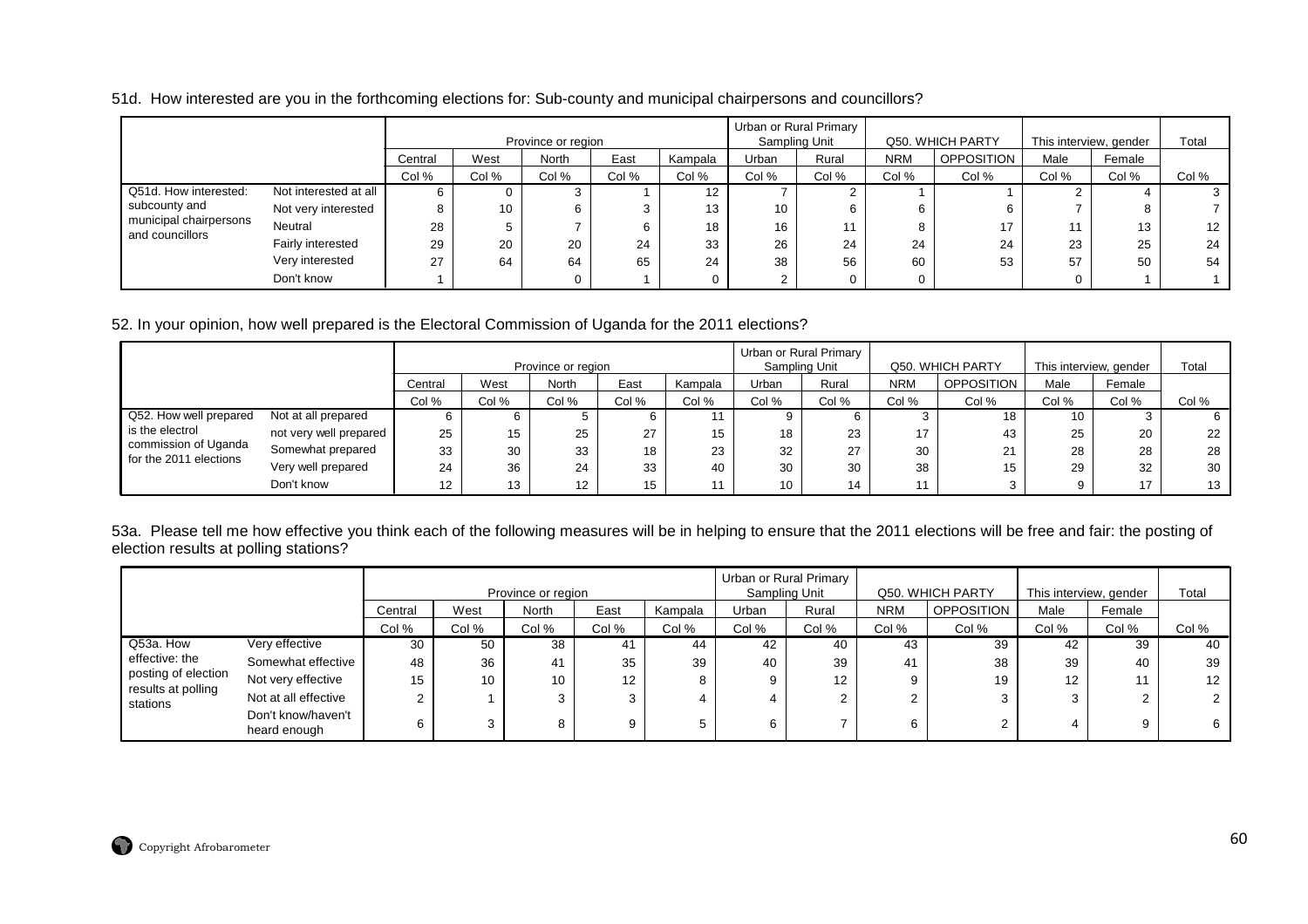53b. Please tell me how effective you think each of the following measures will be in helping to ensure that the 2011 elections will be free and fair: the deployment of domestic and international election observers?

|                                         |                                    |         |       |                                    |       |         |       | Urban or Rural Primary |            | Q50. WHICH PARTY  |                                |        | Total |
|-----------------------------------------|------------------------------------|---------|-------|------------------------------------|-------|---------|-------|------------------------|------------|-------------------|--------------------------------|--------|-------|
|                                         |                                    | Central | West  | Province or region<br><b>North</b> | East  | Kampala | Urban | Sampling Unit<br>Rural | <b>NRM</b> | <b>OPPOSITION</b> | This interview, gender<br>Male | Female |       |
|                                         |                                    | Col %   | Col % | Col %                              | Col % | Col %   | Col % | Col %                  | Col %      | Col %             | Col %                          | Col %  | Col % |
| Q53b. How effective:                    | Very effective                     | 35      | 49    | 39                                 | 46    | 51      | 44    | 43                     | 44         | 43                | 44                             | 42     | 43    |
| the deployment of                       | Somewhat effective                 | 41      | 39    | 36                                 | 31    | 27      | 34    | 36                     | 37         | 36                | 37                             | 35     | 36    |
| domestic and<br>international elections | Not very effective                 | 13      |       | 12                                 | 12    | 15      | 12    |                        | 10         | 15                | 12                             |        | 11    |
| observers                               | Not at all effective               |         |       |                                    |       |         |       |                        |            |                   |                                |        |       |
|                                         | Don't know/haven't<br>heard enough |         |       |                                    | 10    |         |       | 8                      |            |                   |                                |        | 8     |

53c. Please tell me how effective you think each of the following measures will be in helping to ensure that the 2011 elections will be free and fair: giving each political party a copy of the voters register?

|                                        |                                                    |       |       |                    |       |       | Urban or Rural Primary |       |            |                   |                        |        |       |
|----------------------------------------|----------------------------------------------------|-------|-------|--------------------|-------|-------|------------------------|-------|------------|-------------------|------------------------|--------|-------|
|                                        |                                                    |       |       | Province or region |       |       | Sampling Unit          |       |            | Q50. WHICH PARTY  | This interview, gender |        | Total |
|                                        | East<br>West<br><b>North</b><br>Kampala<br>Central |       |       |                    |       |       | Urban                  | Rural | <b>NRM</b> | <b>OPPOSITION</b> | Male                   | Female |       |
|                                        |                                                    | Col % | Col % | Col %              | Col % | Col % | Col %                  | Col % | Col %      | Col %             | Col %                  | Col %  | Col % |
| Q53c. How effective:                   | Very effective                                     | 32    | 53    | 32                 | 41    | 51    | 43                     | 40    | 43         | 41                | 43                     | 39     | 41    |
| giving each political                  | Somewhat effective                                 | 39    | 30    | 37                 | 29    | 29    | 34                     | 33    | 34         | 30                | 32                     | 34     | 33    |
| party a copy of the<br>voters register | Not very effective                                 | 19    |       | 17                 | 17    | 12    | 13                     | 16    | 12         | 22                | 15                     | 15     | 15    |
|                                        | Not at all effective                               |       |       | 4                  |       |       | 3                      |       |            |                   | đ                      |        |       |
|                                        | Don't know/haven't<br>heard enough                 |       |       | 10 <sup>1</sup>    | 44    |       |                        |       |            |                   | 5                      | 10     |       |

53d. Please tell me how effective you think each of the following measures will be in helping to ensure that the 2011 elections will be free and fair: the display of the voters register on the internet?

|                                   |                                    |         |       |                    |       |         |                   | Urban or Rural Primary |            |                   |                        |        |                 |
|-----------------------------------|------------------------------------|---------|-------|--------------------|-------|---------|-------------------|------------------------|------------|-------------------|------------------------|--------|-----------------|
|                                   |                                    |         |       | Province or region |       |         |                   | Sampling Unit          |            | Q50. WHICH PARTY  | This interview, gender |        | Total           |
|                                   |                                    | Central | West  | North              | East  | Kampala | Urban             | Rural                  | <b>NRM</b> | <b>OPPOSITION</b> | Male                   | Female |                 |
|                                   |                                    | Col %   | Col % | Col %              | Col % | Col %   | Col %             | Col %                  | Col %      | Col %             | Col %                  | Col %  | Col %           |
| Q53d. How                         | Very effective                     | 19      | 33    | 26                 | 24    | 28      | 31                | 25                     | 26         | 27                | 30                     | 22     | 26              |
| effective: the                    | Somewhat effective                 | 23      | 26    | 29                 | 18    | 26      | 24                | 24                     | 25         | 24                | 24                     | 24     | 24              |
| display of the<br>voters register | Not very effective                 | 31      |       | 17                 | 13    | 18      | 17                | 18                     | 14         | 26                | 17                     | 18     | 17              |
| on the internet                   | Not at all effective               | 13      |       |                    | 14    | 15      | $12 \overline{ }$ | 9                      | 9          | 12 <sup>2</sup>   | 11                     |        | 10 <sub>1</sub> |
|                                   | Don't know/haven't<br>heard enough | 14      | 24    | 23                 | 32    | 13      | 15                | 24                     | 25         | 11                | 18                     | 28     | 23              |

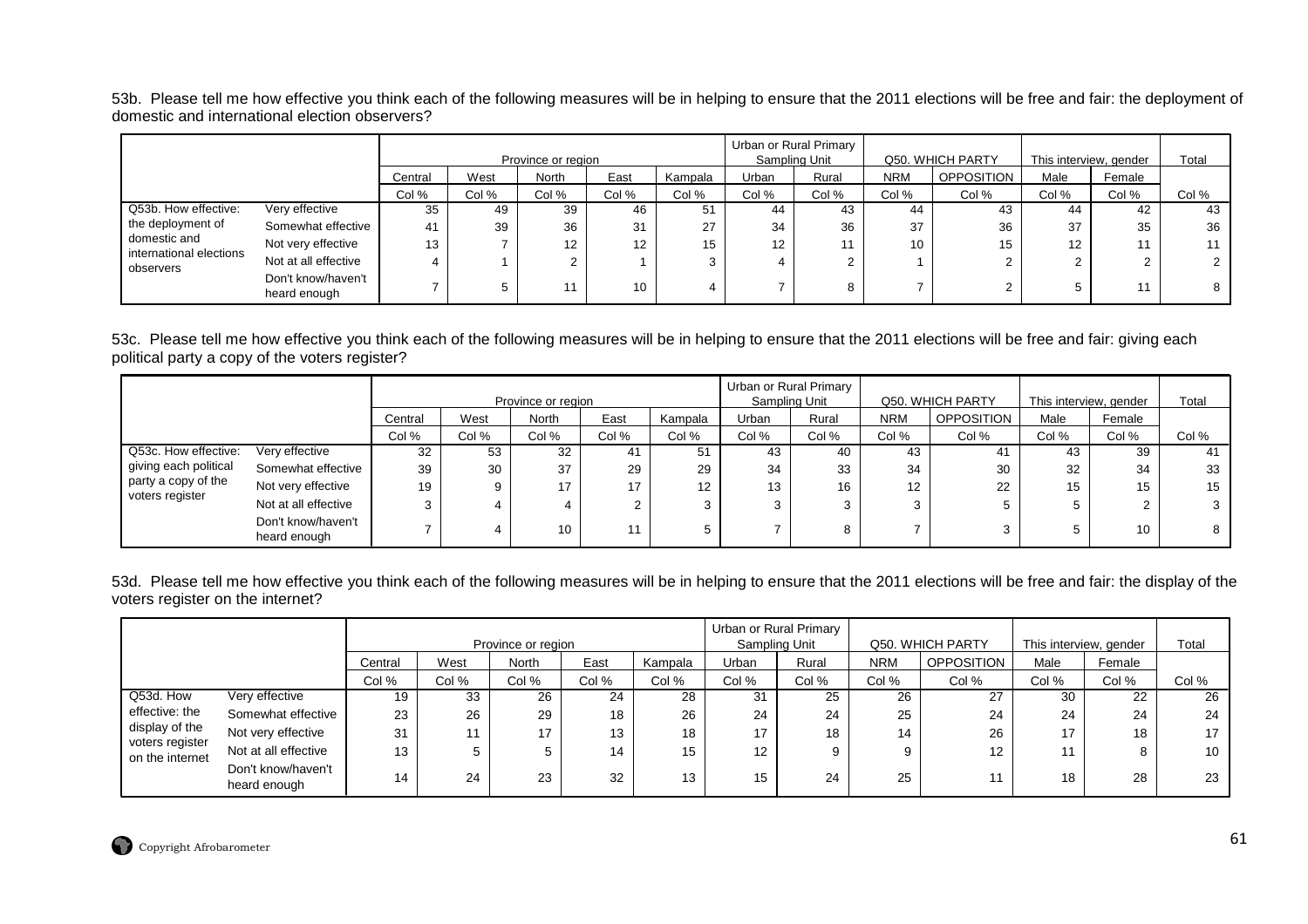53e. Please tell me how effective you think each of the following measures will be in helping to ensure that the 2011 elections will be free and fair: the electronic transmission of election results from districts to Kampala headquarters?

|                                              |                                    |         |       | Province or region |          |         |       | Urban or Rural Primary<br>Sampling Unit |            | Q50. WHICH PARTY  |       | This interview, gender | Total |
|----------------------------------------------|------------------------------------|---------|-------|--------------------|----------|---------|-------|-----------------------------------------|------------|-------------------|-------|------------------------|-------|
|                                              |                                    | Central | West  | <b>North</b>       | East     | Kampala | Urban | Rural                                   | <b>NRM</b> | <b>OPPOSITION</b> | Male  | Female                 |       |
|                                              |                                    | Col %   | Col % | Col %              | Col %    | Col %   | Col % | Col %                                   | Col %      | Col %             | Col % | Col %                  | Col % |
| Q53e. How effective: the                     | Very effective                     | 18      | 35    | 22                 | 27       | 29      | 29    | 25                                      | 27         | 29                | 28    | 24                     | 26    |
| electronic transmission                      | Somewhat effective                 | 30      | 28    | 28                 | 17       | 31      | 32    | 25                                      | 27         | 28                | 26    | 26                     | 26    |
| of the election results<br>from districts to | Not very effective                 | 27      | 10    | 21                 | 14       | 18      | 15    | 18                                      | 15         | 22                | 19    | 17                     | 18    |
| Kampala headquarters                         | Not at all effective               | 13      | 6     |                    | 15       | 9       | 10    | 10                                      | 9          | 13                | 10    | 10                     | 10    |
|                                              | Don't know/haven't<br>heard enough | 13      | 21    | 23                 | 27<br>21 | 13      | 13    | 22                                      | 23         | 8                 | 17    | 25                     | 21    |

54. In your opinion, are the existing electoral laws sufficient to ensure clean, free and democratic elections?

|                                             |            |         |       | Province or region |       |         |       | Urban or Rural Primary<br>Sampling Unit |            | Q50. WHICH PARTY  | This interview, gender |        | Total |
|---------------------------------------------|------------|---------|-------|--------------------|-------|---------|-------|-----------------------------------------|------------|-------------------|------------------------|--------|-------|
|                                             |            | Central | West  | North              | East  | Kampala | Urban | Rural                                   | <b>NRM</b> | <b>OPPOSITION</b> | Male                   | Female |       |
|                                             |            | Col %   | Col % | Col %              | Col % | Col %   | Col % | Col %                                   | Col %      | Col %             | Col %                  | Col %  | Col % |
| Q54. Are existing electrol                  | Yes        | 48      | 70    | 65                 | 56    | 46      | 48    | 61                                      | 74         | 35                | 55                     | 64     | 59    |
| laws sufficient to ensure<br>clean,free and | No         | 40      | 19    | $\Omega$           | 25    | 36      | 35    | 25                                      | 15         | 60                | 34                     | 20     | 27    |
| democratic elections                        | Don't know | 12      | 11    | 14                 | 19    | 18      | 17    | 14                                      |            |                   | 12 <sup>2</sup>        | 16     | 14    |

55. Which of the following statements is closest to your view? Choose Statement A or

Statement B.

A: The Electoral Commission of Uganda performs its duties as a neutral body guided only by law.

B: The Electoral Commission of Uganda makes decisions that favour particular people, parties or interests.

|                                                  |                            |         |       | Province or region |       |         |           | Urban or Rural Primary<br>Sampling Unit |            | Q50. WHICH PARTY  | This interview, gender |        | Total |
|--------------------------------------------------|----------------------------|---------|-------|--------------------|-------|---------|-----------|-----------------------------------------|------------|-------------------|------------------------|--------|-------|
|                                                  |                            | Central | West  | <b>North</b>       | East  | Kampala | Urban     | Rural                                   | <b>NRM</b> | <b>OPPOSITION</b> | Male                   | Female |       |
|                                                  |                            | Col %   | Col % | Col %              | Col % | Col %   | Col %     | Col %                                   | Col %      | Col %             | Col %                  | Col %  | Col % |
| Q55. The electrol                                | Agree very strongly with 1 | 25      | 46    | 35                 | 33    | 23      | 30        | 35                                      | 46         | 12                | 33                     | 36     | 35    |
| commission of Uganda<br>performs its duties as a | Agree with 1               | 29      | 24    | 28                 | 17    | 18      | 18        | 25                                      | 26         | 17                | 22                     | 26     | 24    |
| neutral body guided only                         | Agree with 2               | 22      |       | 18                 | 13    | 36      | 24        | 15                                      | 11         | 27                | 17                     | 15     | 16    |
| by law vs. makes                                 | Agree very strongly with 2 | 17      | 20    | 14                 | 26    | 16      | 21<br>∠ । | 19                                      | 13         | 41                | 23                     | 15     | 19    |
| decisions that favour<br>particular people,      | Agree with neither         |         |       |                    |       |         |           |                                         |            |                   |                        |        |       |
| parties or interests                             | Don't know                 |         |       |                    | 10    |         |           |                                         |            |                   | 3                      |        |       |

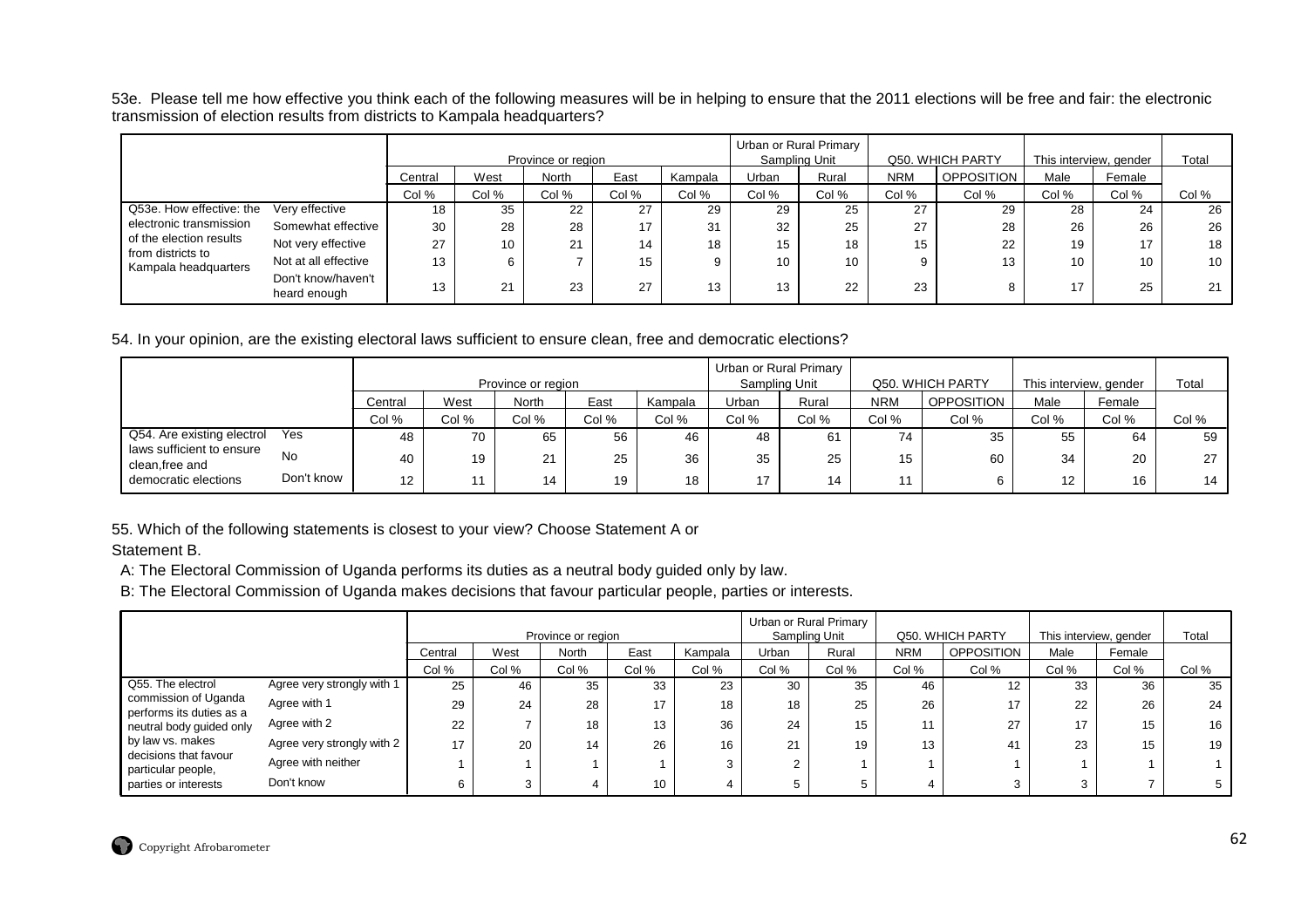|                                                    |                 |         |       | Province or region |       |         | Urban or Rural Primary<br>Sampling Unit |       |            | Q50. WHICH PARTY  | This interview, gender |                  | Total           |
|----------------------------------------------------|-----------------|---------|-------|--------------------|-------|---------|-----------------------------------------|-------|------------|-------------------|------------------------|------------------|-----------------|
|                                                    |                 | Central | West  | North              | East  | Kampala | Urban                                   | Rural | <b>NRM</b> | <b>OPPOSITION</b> | Male                   | Female           |                 |
|                                                    |                 | Col %   | Col % | Col %              | Col % | Col %   | Col %                                   | Col % | Col %      | Col %             | Col %                  | Col %            | Col %           |
| Q56. Organization of the                           | Much better     |         | 37    | 32                 | 30    | 34      | 28                                      | 30    | 38         | 14                | 30                     | 29               | 30              |
| 2011 presidential and                              | Somewhat better | 43      | 31    | 44                 | 33    | 26      | 31                                      | 38    | 37         | 36                | 37                     | 36               | 37              |
| parliamentary elections<br>will be better or worse | Somewhat worse  | 13      | 15    |                    |       | 12      | 15                                      | 12    | 10         | 21                | 12                     | 12 <sup>12</sup> | $12 \cdot$      |
| than the 2006 elections                            | Much worse      | 10      | 10    |                    |       |         | 10                                      |       |            | 22                | 11                     |                  | 9               |
|                                                    | Don't know      | 16      |       | 10                 |       | 17      | 16                                      | 12    | 10         |                   |                        | 16               | 12 <sup>7</sup> |

56. In your opinion, do you think the organization of the 2011 presidential and parliamentary elections will be better or worse than the 2006 elections?

### 57a. How much information on the forthcoming elections have you received from the following sources: family members?

|                |                      |         |       | Province or region |       |         | Sampling Unit | Urban or Rural Primary |            | Q50. WHICH PARTY  | This interview, gender |        | Total |
|----------------|----------------------|---------|-------|--------------------|-------|---------|---------------|------------------------|------------|-------------------|------------------------|--------|-------|
|                |                      | Central | West  | <b>North</b>       | East  | Kampala | Urban         | Rural                  | <b>NRM</b> | <b>OPPOSITION</b> | Male                   | Female |       |
|                |                      | Col %   | Col % | Col %              | Col % | Col %   | Col %         | Col %                  | Col %      | Col %             | Col %                  | Col %  | Col % |
| Q57a. How much | No information       |         | 13    | 29                 | 36    | 45      | 38            | 29                     | 25         | 29                | 27                     | 33     | 30    |
| information:   | A little information | 40      | 54    | 48                 | 48    | 42      | 42            | 48                     | 48         | 48                | 48                     | 47     | 47    |
| family members | A lot of information | 19      | 33    | 22                 | 16    | 13      | 20            | 23                     | 26         | 23                | 25                     | 19     | 22    |
|                | Don't know           |         |       |                    |       |         |               |                        |            |                   |                        |        |       |

### 57b. How much information on the forthcoming elections have you received from the following sources: friends, neighbours or co-workers?

|                                      |                      |         |       |                    |          |         |       | Urban or Rural Primary |            |                  |       |                        |          |
|--------------------------------------|----------------------|---------|-------|--------------------|----------|---------|-------|------------------------|------------|------------------|-------|------------------------|----------|
|                                      |                      |         |       | Province or region |          |         |       | Sampling Unit          |            | Q50. WHICH PARTY |       | This interview, gender | Total    |
|                                      |                      | Central | West  | North              | East     | Kampala | Urban | Rural                  | <b>NRM</b> | OPPOSITION       | Male  | Female                 |          |
|                                      |                      | Col %   | Col % | Col %              | Col %    | Col %   | Col % | Col %                  | Col %      | Col %            | Col % | Col %                  | Col %    |
| Q57b. How much                       | No information       | 29      |       |                    | 25       | 42      | 30    | 19                     | 16         | 21               | 17    | 24                     | 21       |
| information:                         | A little information | 44      |       | 52                 | 49       | 35      | 43    | 46                     | 45         | 43               | 44    | 47                     | 46       |
| friends, neighbours<br>or co-workers | A lot of information | 27      | 52    | 31                 | 25       | 23      | 27    | 34                     | 39         | 36               | 38    | 29                     | 33       |
|                                      | Don't know           |         |       |                    | $\Omega$ |         |       |                        |            |                  |       |                        | $\Omega$ |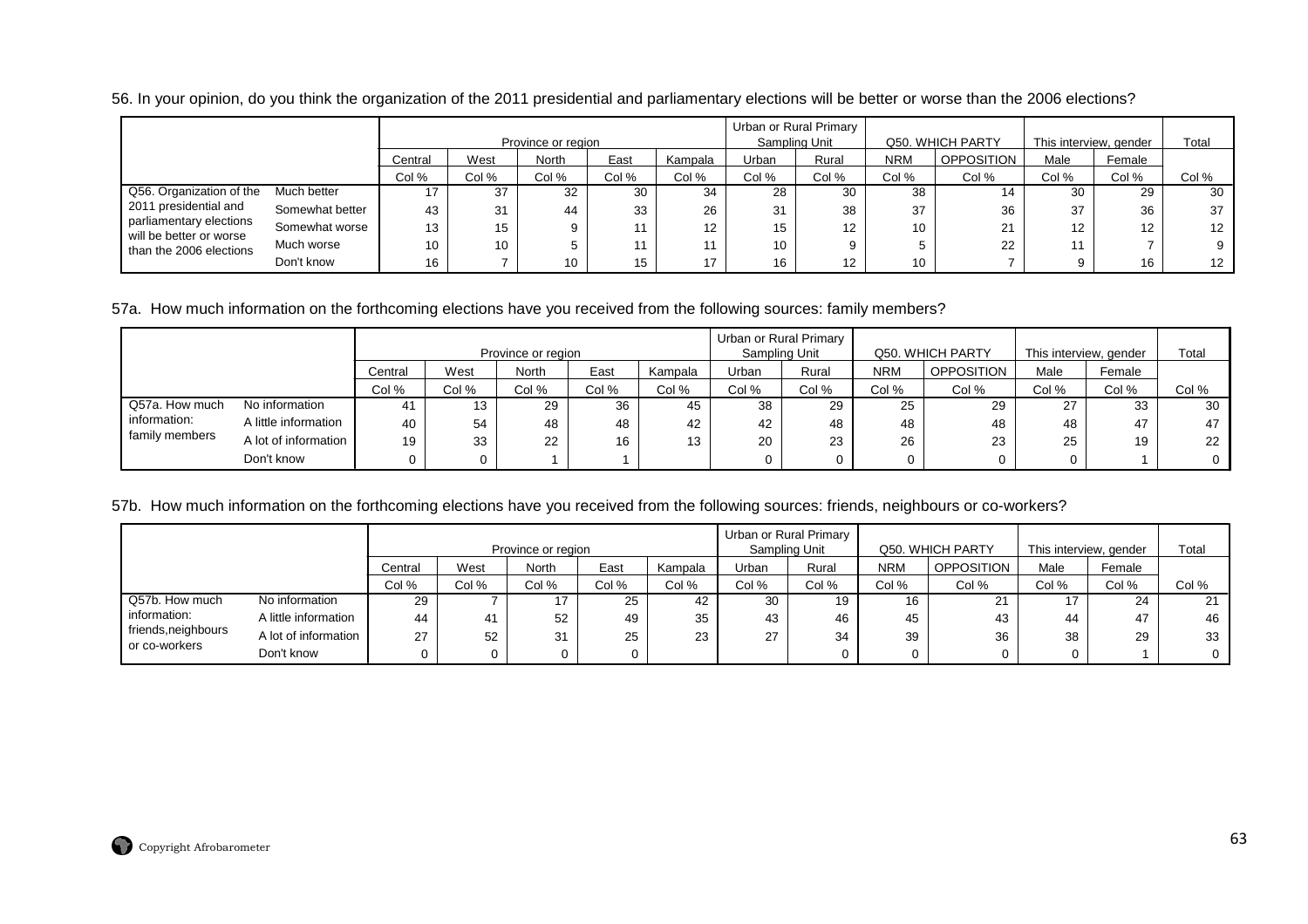57c. How much information on the forthcoming elections have you received from the following sources: community meetings?

|                        |                                             |       |       | Province or region |          |                   | Urban or Rural Primary<br>Sampling Unit |       |            | Q50. WHICH PARTY  | This interview, gender |        | Total |
|------------------------|---------------------------------------------|-------|-------|--------------------|----------|-------------------|-----------------------------------------|-------|------------|-------------------|------------------------|--------|-------|
|                        | East<br>West<br>North<br>Kampala<br>Central |       |       |                    |          |                   | Urban                                   | Rural | <b>NRM</b> | <b>OPPOSITION</b> | Male                   | Female |       |
|                        |                                             | Col % | Col % | Col %              | Col %    | Col %             | Col %                                   | Col % | Col %      | Col %             | Col %                  | Col %  | Col % |
| Q57c. How much         | No information                              | 42    | 16    | 28                 | 40       | 61                | 47                                      |       | 25         | 36                | 29                     | 38     | 33    |
| information: community | A little information                        | 43    | 44    | 41                 | 42       | 25                | 37                                      | 43    | 43         | 44                | 44                     | 40     | 42    |
| meetings               | A lot of information                        | 14    | 38    | 30                 | 18       | $12 \overline{ }$ | 16                                      | 26    | 31         | 20                | 27                     | 22     | 25    |
|                        | Don't know                                  |       |       |                    | $\Omega$ |                   |                                         |       |            | $\Omega$          |                        |        |       |

57d. How much information on the forthcoming elections have you received from the following sources: political party officials, party meetings or rallies?

|                        |                      |         |       | Province or region |       |         |       | Urban or Rural Primary<br>Sampling Unit |            | Q50. WHICH PARTY |       | This interview, gender | Total |
|------------------------|----------------------|---------|-------|--------------------|-------|---------|-------|-----------------------------------------|------------|------------------|-------|------------------------|-------|
|                        |                      | Central | West  | <b>North</b>       | East  | Kampala | Urban | Rural                                   | <b>NRM</b> | OPPOSITION       | Male  | Female                 |       |
|                        |                      | Col %   | Col % | Col %              | Col % | Col %   | Col % | Col %                                   | Col %      | Col %            | Col % | Col %                  | Col % |
| Q57d. How much         | No information       | 39      | 20    | 25                 | 32    | 45      | 35    | 29                                      | 24         | 24               | 24    | 35                     | 30    |
| information: political | A little information | 39      | 39    | 38                 | 39    | 28      | 32    | 39                                      | 40         | 38               | 38    | 38                     | 38    |
| party officials, party | A lot of information | 22      | 40    | 35                 | 27    | 26      | 32    | 31                                      | 35         | 38               | 37    | 25                     | 31    |
| meetings or rallies    | Don't know           |         |       |                    |       |         |       |                                         |            |                  |       |                        |       |

### 57e. How much information on the forthcoming elections have you received from the following sources: chiefs or elders?

|                     |                                             |       |       | Province or region |       |       | Sampling Unit | Urban or Rural Primary |            | Q50. WHICH PARTY  | This interview, gender |        | Total |
|---------------------|---------------------------------------------|-------|-------|--------------------|-------|-------|---------------|------------------------|------------|-------------------|------------------------|--------|-------|
|                     | East<br>West<br>North<br>Kampala<br>Central |       |       |                    |       |       | Urban         | Rural                  | <b>NRM</b> | <b>OPPOSITION</b> | Male                   | Female |       |
|                     |                                             | Col % | Col % | Col %              | Col % | Col % | Col %         | Col %                  | Col %      | Col %             | Col %                  | Col %  | Col % |
| Q57e. How much      | No information                              | 63    | 37    | 49                 | 52    | 64    | 59            | 49                     | 44         | 54                | 47                     | 55     | 51    |
| information: chiefs | A little information                        | 28    | 49    | 40                 | 34    | 24    | 30            | 39                     | 43         | 35                | 39                     | 36     | 37    |
| or elders           | A lot of information                        |       | 13    | 9                  | 13    |       |               |                        | 13         | 11                | 14                     |        | 11    |
|                     | Don't know                                  |       |       |                    |       |       | 0             |                        |            |                   |                        |        |       |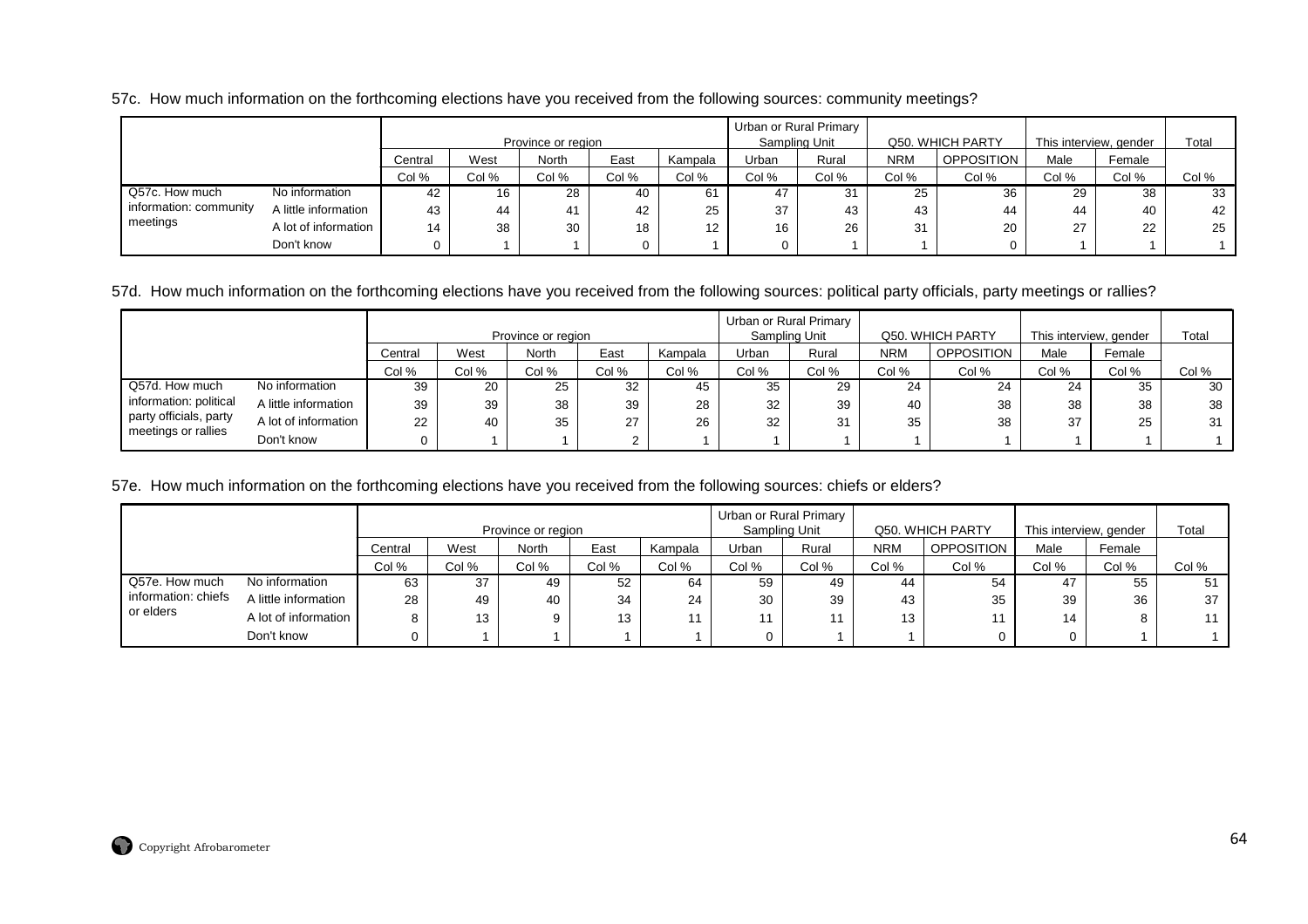57f. How much information on the forthcoming elections have you received from the following sources: religious leaders or religious gatherings?

|                      |                      |         |       | Province or region |       |         |                   | Urban or Rural Primary<br>Sampling Unit |            | Q50. WHICH PARTY  | This interview, gender |                   | Total |
|----------------------|----------------------|---------|-------|--------------------|-------|---------|-------------------|-----------------------------------------|------------|-------------------|------------------------|-------------------|-------|
|                      |                      | Central | West  | <b>North</b>       | East  | Kampala | Urban             | Rural                                   | <b>NRM</b> | <b>OPPOSITION</b> | Male                   | Female            |       |
|                      |                      | Col %   | Col % | Col %              | Col % | Col %   | Col %             | Col %                                   | Col %      | Col %             | Col %                  | Col %             | Col % |
| Q57f. How much       | No information       | 61      | 43    | 56                 | 58    | 55      | 56                | 54                                      | 50         | 56                | 52                     | 56                | 54    |
| information:         | A little information | 32      | 36    | 30                 | 30    | 30      | 31                | 32                                      | 34         | 31                | 33                     | 31                | 32    |
| religious leaders or | A lot of information |         | 20    | 13                 | 11    | 13      | $12 \overline{ }$ | 14                                      | 15         | 14                | 14                     | $12 \overline{ }$ | 13    |
| religious gatherings | Don't know           |         |       |                    |       |         |                   |                                         |            |                   |                        |                   |       |

57g. How much information on the forthcoming elections have you received from the following sources: civic educators?

|                    |                      |         |        | Province or region |       |         |       | Urban or Rural Primary<br>Sampling Unit |            | Q50. WHICH PARTY | This interview, gender |        | Total |
|--------------------|----------------------|---------|--------|--------------------|-------|---------|-------|-----------------------------------------|------------|------------------|------------------------|--------|-------|
|                    |                      | Central | West   | North              | East  | Kampala | Urban | Rural                                   | <b>NRM</b> | OPPOSITION       | Male                   | Female |       |
|                    |                      | Col %   | Col %  | Col %              | Col % | Col %   | Col % | Col %                                   | Col %      | Col %            | Col %                  | Col %  | Col % |
| Q57g. How much     | No information       | 56      | 39     | 48                 | 58    | 57      | 53    | 50                                      | 45         | 51               | 48                     | 52     | 50    |
| information: civic | A little information | 34      | 38     | 31                 | 25    | 30      | 33    | 32                                      | 34         | 35               | 33                     | 30     | 32    |
| educators          | A lot of information |         | 22     | 18                 | 15    |         |       | 16                                      | 19         |                  | 17                     | 14     | 15    |
|                    | Don't know           | ົ       | $\sim$ |                    | ີ     |         |       |                                         |            |                  | 2                      |        | 3     |

57h. How much information on the forthcoming elections have you received from the following sources: posters or pamphlets?

|                      |                      |         |       |                    |       |         |               | Urban or Rural Primary |            |                   |                        |        |       |
|----------------------|----------------------|---------|-------|--------------------|-------|---------|---------------|------------------------|------------|-------------------|------------------------|--------|-------|
|                      |                      |         |       | Province or region |       |         | Sampling Unit |                        |            | Q50. WHICH PARTY  | This interview, gender |        | Total |
|                      |                      | Central | West  | North              | East  | Kampala | Urban         | Rural                  | <b>NRM</b> | <b>OPPOSITION</b> | Male                   | Female |       |
|                      |                      | Col %   | Col % | Col %              | Col % | Col %   | Col %         | Col %                  | Col %      | Col %             | Col %                  | Col %  | Col % |
| Q57h. How much       | No information       | 24      | 23    | 24                 | 49    | 22      | 22            | 31                     | 27         | 30                | 25                     | 35     | 30    |
| information: posters | A little information | 50      | 38    | 52                 | 27    | 44      | 46            | 41                     | 42         | 44                | 42                     | 40     | 41    |
| or pamphets          | A lot of information | 26      | 38    | 21                 | 21    | 33      | 32            | 27                     | 29         | 25                | 32                     | 22     | 27    |
|                      | Don't know           | 0       |       |                    | ົ     |         |               |                        |            |                   |                        |        |       |

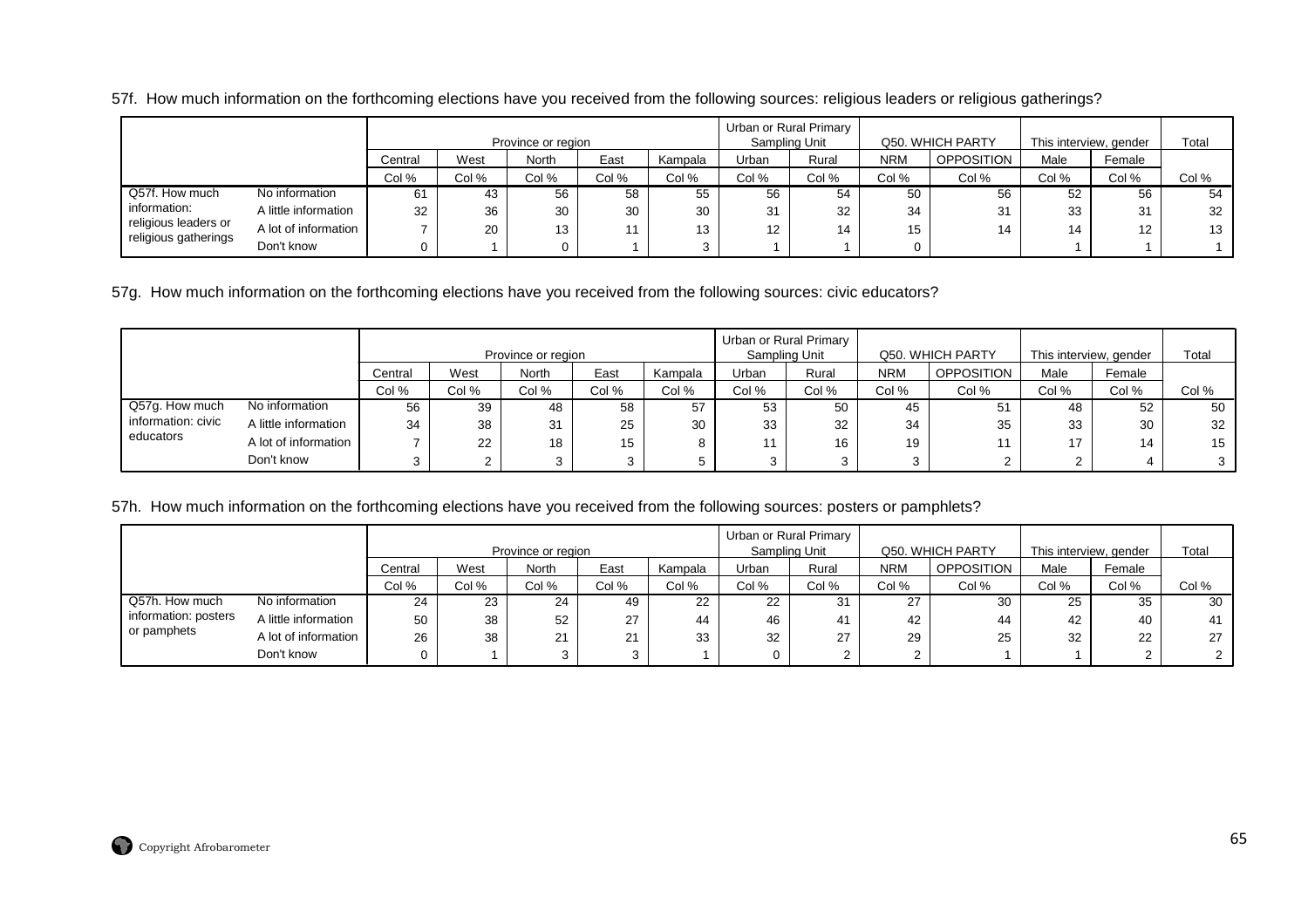### 57i. How much information on the forthcoming elections have you received from the following sources: newspapers?

|                |                      |                 |       | Province or region |       |         |       | Urban or Rural Primary<br>Sampling Unit |            | Q50. WHICH PARTY  | This interview, gender |        | Total |
|----------------|----------------------|-----------------|-------|--------------------|-------|---------|-------|-----------------------------------------|------------|-------------------|------------------------|--------|-------|
|                |                      | Central         | West  | <b>North</b>       | East  | Kampala | Urban | Rural                                   | <b>NRM</b> | <b>OPPOSITION</b> | Male                   | Female |       |
|                |                      | Col %           | Col % | Col %              | Col % | Col %   | Col % | Col %                                   | Col %      | Col %             | Col %                  | Col %  | Col % |
| Q57i. How much | No information       | 43              | 47    | 52                 | 67    |         | 27    | 54                                      | 52         | 40                | 44                     | 56     | 50    |
| information:   | A little information | 39              | 24    | 26                 | 14    | 43      | 38    | 24                                      | 23         | 35                | 30                     | 23     | 26    |
| newspapers     | A lot of information | 17 <sup>2</sup> | 21    | 14                 | 16    | 42      | 34    | 16                                      | 19         | 23                | 22                     | 15     | 19    |
|                | Don't know           |                 |       |                    |       |         |       |                                         |            |                   |                        |        |       |

# 57j. How much information on the forthcoming elections have you received from the following sources: radio?

|                    |                      |         |       |                                    |       |         |       | Urban or Rural Primary |            |                                       |                                |                |       |
|--------------------|----------------------|---------|-------|------------------------------------|-------|---------|-------|------------------------|------------|---------------------------------------|--------------------------------|----------------|-------|
|                    |                      | Central | West  | Province or region<br><b>North</b> | East  | Kampala | Urban | Sampling Unit<br>Rural | <b>NRM</b> | Q50. WHICH PARTY<br><b>OPPOSITION</b> | This interview, gender<br>Male | Female         | Total |
|                    |                      | Col %   | Col % | Col %                              | Col % | Col %   | Col % | Col %                  | Col %      | Col %                                 | Col %                          | Col %          | Col % |
| Q57j. How much     | No information       | 15      | 12    | <b>O1</b>                          | 24    | 19      | 16    | 18                     | 18         | 12                                    | 14                             | 22             | 18    |
| information: radio | A little information | 37      | 17    | 28                                 | 28    | 28      | 25    | 28                     | 23         | 35                                    | 27                             | דר<br>$\angle$ | 27    |
|                    | A lot of information | 48      | 68    | 49                                 | 46    | 52      | 58    | 52                     | 58         | 52                                    | 57                             | 49             | 53    |
|                    | Don't know           |         |       |                                    |       |         |       | $\sim$                 |            |                                       |                                | $\sim$         |       |

### 57k. How much information on the forthcoming elections have you received from the following sources: television?

|                |                      |         |       | Province or region |       |         | Sampling Unit | Urban or Rural Primary |            | Q50. WHICH PARTY  | This interview, gender |        | Total |
|----------------|----------------------|---------|-------|--------------------|-------|---------|---------------|------------------------|------------|-------------------|------------------------|--------|-------|
|                |                      | Central | West  | North              | East  | Kampala | Urban         | Rural                  | <b>NRM</b> | <b>OPPOSITION</b> | Male                   | Female |       |
|                |                      | Col %   | Col % | Col %              | Col % | Col %   | Col %         | Col %                  | Col %      | Col %             | Col %                  | Col %  | Col % |
| Q57k. How much | No information       | 59      | 82    | 83                 | 85    | 27      | 40            | 80                     | 80         | 65                | 71                     | 78     | 75    |
| information:   | A little information | 23      | G     |                    | 5     | 30      | 25            |                        |            | 17                | 12                     |        | 10    |
| television     | A lot of information | 18      |       |                    | 5     | 42      | 34            |                        |            | 13                | 11                     |        | 10    |
|                | Don't know           |         |       |                    | 4     |         |               |                        |            |                   | 5                      |        |       |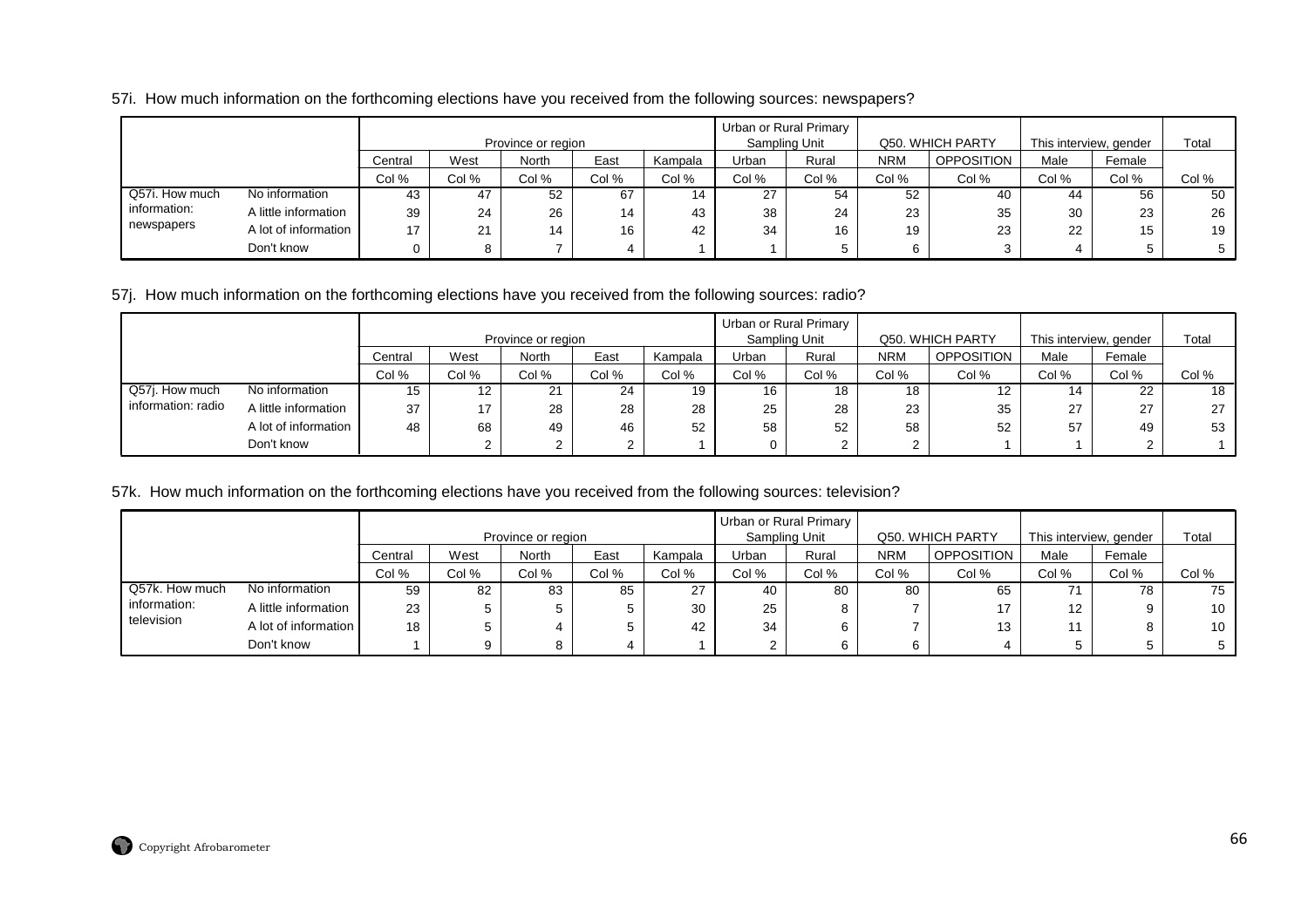### 57l. How much information on the forthcoming elections have you received from the following sources: the internet?

|                  |                      |         |       | Province or region |       |         |        | Urban or Rural Primary<br>Sampling Unit |            | Q50. WHICH PARTY  | This interview, gender |        | Total |
|------------------|----------------------|---------|-------|--------------------|-------|---------|--------|-----------------------------------------|------------|-------------------|------------------------|--------|-------|
|                  |                      | Central | West  | North              | East  | Kampala | Urban  | Rural                                   | <b>NRM</b> | <b>OPPOSITION</b> | Male                   | Female |       |
|                  |                      | Col %   | Col % | Col %              | Col % | Col %   | Col %  | Col %                                   | Col %      | Col %             | Col %                  | Col %  | Col % |
| Q57l. How much   | No information       | 81      | 77    | 82                 | 87    | 61      | 68     | 83                                      | 83         | 76                | 79                     | 82     | 80    |
| information: the | A little information | 13      | 8     |                    | 3     | 26      | 20     | 6                                       | 6          | 13                |                        |        |       |
| internet         | A lot of information |         |       |                    | 3     |         | 10     | ົ<br>ر                                  |            |                   |                        |        |       |
|                  | Don't know           |         | 12    |                    |       |         | $\sim$ | 8                                       | 8          |                   |                        |        |       |

57m. How much information on the forthcoming elections have you received from the following sources: the candidates?

|                  |                      |         |       |                    |       |         |       | Urban or Rural Primary |            |                   |       |                        |       |
|------------------|----------------------|---------|-------|--------------------|-------|---------|-------|------------------------|------------|-------------------|-------|------------------------|-------|
|                  |                      |         |       | Province or region |       |         |       | Sampling Unit          |            | Q50. WHICH PARTY  |       | This interview, gender | Total |
|                  |                      | Central | West  | North              | East  | Kampala | Urban | Rural                  | <b>NRM</b> | <b>OPPOSITION</b> | Male  | Female                 |       |
|                  |                      | Col %   | Col % | Col %              | Col % | Col %   | Col % | Col %                  | Col %      | Col %             | Col % | Col %                  | Col % |
| Q57m. How much   | No information       | 51      | 26    | 27                 | 47    | 4۱      | 39    | 38                     | 35         | 35                | 35    | 41                     | 38    |
| information: the | A little information | 28      | 40    | 28                 | 20    | 31      | 31    | 29                     | 30         | 27                | 28    | 30                     | 29    |
| candidates       | A lot of information | 20      | 33    | 41                 | 29    | 25      | 28    | 30                     | 32         | 37                | 34    | 26                     | 30    |
|                  | Don't know           |         |       |                    |       |         |       | ◠<br>- 3               |            |                   |       |                        |       |

58. In order to decide how to vote in the 2011 elections, how much more information would you like to have?

|                   |               |         |       | Province or region |       |         |       | Urban or Rural Primary<br>Sampling Unit |            | Q50. WHICH PARTY  | This interview, gender |        | Total           |
|-------------------|---------------|---------|-------|--------------------|-------|---------|-------|-----------------------------------------|------------|-------------------|------------------------|--------|-----------------|
|                   |               | Central | West  | North              | East  | Kampala | Urban | Rural                                   | <b>NRM</b> | <b>OPPOSITION</b> | Male                   | Female |                 |
|                   |               | Col %   | Col % | Col %              | Col % | Col %   | Col % | Col %                                   | Col %      | Col %             | Col %                  | Col %  | Col %           |
| Q58. How much     | No more       | 26      | 12    |                    | 17    | 24      | 20    | 15                                      | 14         | 18                | 16                     | 16     | 16              |
| more information  | A little more | 37      | 23    | 34                 | 27    | 26      | 30    | 30                                      | 30         | 33                | 31                     | 29     | 30 <sub>1</sub> |
| would you like to | A lot more    | 30      | 64    | 58                 | 55    | 49      | 49    | 53                                      | 55         | 46                | 52                     | 52     | 52              |
| have              | Don't know    |         |       |                    |       |         |       |                                         |            |                   | ົ                      |        |                 |

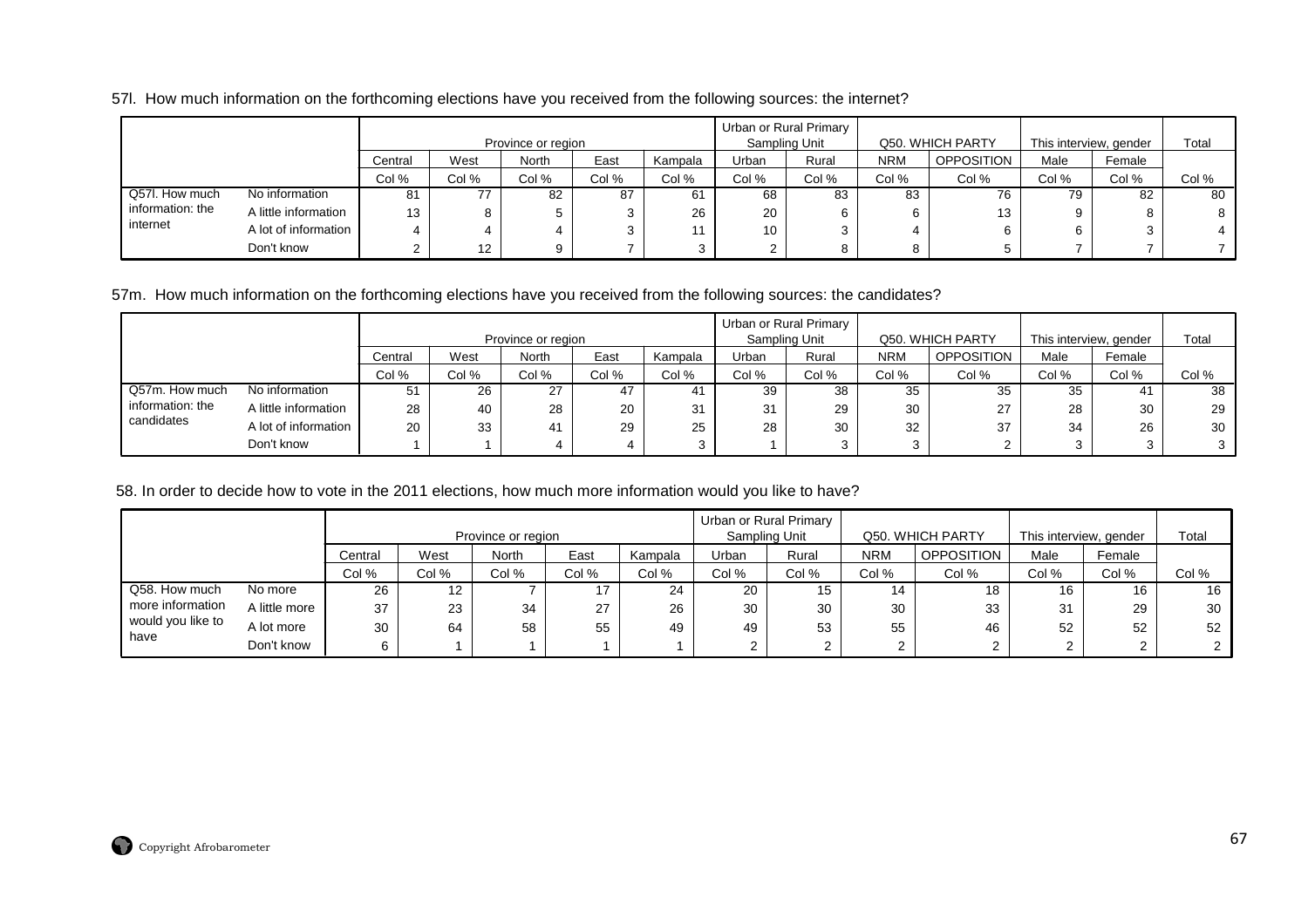59a. During the ongoing election campaigns, which newspaper, radio station and TV station do you most frequently read, listen to or watch for news about elections and candidates? [newspaper]

|            |                           |                |                |                    |       |             |                | Urban or Rural Primary |                        |                 |       |
|------------|---------------------------|----------------|----------------|--------------------|-------|-------------|----------------|------------------------|------------------------|-----------------|-------|
|            |                           |                |                | Province or region |       |             |                | Sampling Unit          | This interview, gender |                 | Total |
|            |                           | Central        | West           | North              | East  | Kampala     | Urban          | Rural                  | Male                   | Female          |       |
|            |                           | Col %          | Col %          | Col %              | Col % | Col %       | Col %          | Col %                  | Col %                  | Col %           | Col % |
| Q59a2.     | New vision                | 17             | 12             | 9                  | 9     | 22          | 24             | 10                     | 14                     | 10 <sup>1</sup> | 12    |
| Newspaper: | Daily monitor/the monitor | 5              | 6              | 5                  | 5     | 20          | 16             | 5                      | 9                      | 4               | 6     |
| code       | Redpapper                 | $\overline{2}$ |                | $\overline{c}$     |       | 2           | 3              |                        | $\overline{2}$         |                 |       |
|            | <b>Bukedde</b>            | 20             | $\overline{2}$ |                    | 4     | 40          | 23             | 6                      | 9                      | 7               | 8     |
|            | Etop                      |                |                |                    | 3     |             |                |                        |                        | 0               |       |
|            | Orumuli                   |                | ⇁              |                    |       |             |                | 2                      | $\overline{c}$         |                 |       |
|            | Rupiny                    |                |                | 8                  | 0     | 0           | $\overline{2}$ | 2                      | $\overline{c}$         | 1               |       |
|            | Straight talk             |                |                | 0                  | 0     |             |                | 0                      |                        | 0               |       |
|            | Young talk                |                |                | 0                  |       |             |                | 0                      |                        | 0               |       |
|            | Nation                    | $\mathbf 0$    |                |                    |       |             |                | 0                      |                        | 0               |       |
|            | Entasi                    |                |                |                    |       |             |                | 0                      | 0                      | 0               |       |
|            | Kamunye                   |                |                |                    |       |             |                | 0                      |                        |                 |       |
|            | Eddobozi                  |                |                |                    |       |             |                | 0                      |                        |                 |       |
|            | The observer              |                |                |                    |       | $\mathbf 0$ | 0              |                        | 0                      |                 |       |
|            | Ggwanga                   | $\Omega$       |                |                    |       |             |                | $\Omega$               | 0                      |                 |       |
|            | None                      | 52             | 72             | 72                 | 78    | 14          | 29             | 72                     | 58                     | 73              | 66    |
|            | Don't know                | 0              | 0              | 4                  |       |             |                |                        |                        |                 |       |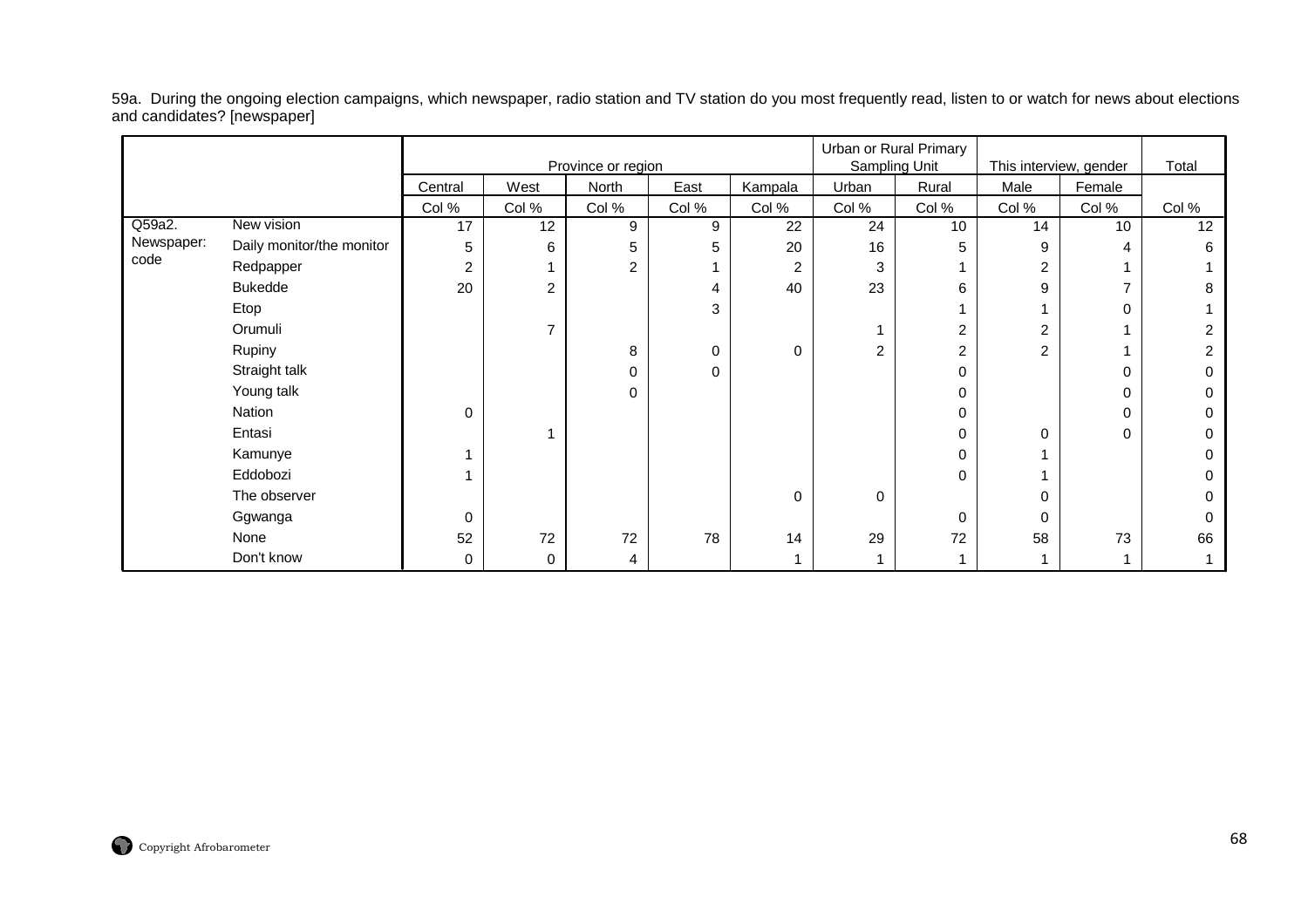59c. During the ongoing election campaigns, which newspaper, radio station and TV station do you most frequently read, listen to or watch for news about elections and candidates? [TV]

|              |                      |         |             | Province or region |          |         | Urban or Rural Primary | Sampling Unit | This interview, gender |          | Total |
|--------------|----------------------|---------|-------------|--------------------|----------|---------|------------------------|---------------|------------------------|----------|-------|
|              |                      | Central | West        | North              | East     | Kampala | Urban                  | Rural         | Male                   | Female   |       |
|              |                      | Col %   | Col %       | Col %              | Col %    | Col %   | Col %                  | Col %         | Col %                  | Col %    | Col % |
| Q59c. TV     | <b>Bukedde TV</b>    | 13      |             |                    | 0        | 33      | 15                     | 3             | 4                      | 6        | G     |
| station:code | <b>NBS</b>           |         |             |                    | 0        | 8       | 5                      | 0             |                        |          |       |
|              | <b>WBS</b>           | 4       | 2           | 2                  | 0        | 18      | 13                     |               | 4                      | 2        |       |
|              | <b>NTV</b>           | 15      | 2           |                    | 6        | 20      | 25                     | 4             | 9                      | 6        |       |
|              | <b>UBC</b>           | 5       | 2           |                    | 2        | 6       | 6                      | 2             | 3                      | 2        |       |
|              | East Africa TV (ETV) | 0       |             |                    |          | 0       | 0                      | $\Omega$      | 0                      | $\Omega$ |       |
|              | Record TV            | 0       |             |                    |          |         |                        | $\Omega$      | 0                      |          |       |
|              | Light House          | 0       |             |                    |          |         |                        | 0             |                        | 0        |       |
|              | TV.West              |         | $\mathbf 0$ |                    |          |         |                        |               | 0                      |          |       |
|              | Step TV              |         |             | $\Omega$           |          |         |                        | 0             | 0                      | 0        |       |
|              | <b>BBC</b>           |         |             |                    | 0        |         |                        | 0             | 0                      |          |       |
|              | <b>KBC TV</b>        |         |             |                    | $\Omega$ |         |                        | $\Omega$      |                        | $\Omega$ |       |
|              | None                 | 59      | 93          | 90                 | 91       | 12      | 32                     | 87            | 77                     | 82       | 79    |
|              | Don't know           | 0       |             | 4                  |          | 3       | 2                      |               |                        |          |       |

60a. Thinking of the newspaper that you most frequently read, in your opinion, does this newspaper give equal or unequal coverage to different candidates in the forthcoming elections?

|                                                                     |                                                     |         |       | Province or region |       |         |        | Urban or Rural Primary<br>Sampling Unit |            | Q50. WHICH PARTY  | This interview, gender |                | Total |
|---------------------------------------------------------------------|-----------------------------------------------------|---------|-------|--------------------|-------|---------|--------|-----------------------------------------|------------|-------------------|------------------------|----------------|-------|
|                                                                     |                                                     | Central | West  | <b>North</b>       | East  | Kampala | Urban  | Rural                                   | <b>NRM</b> | <b>OPPOSITION</b> | Male                   | Female         |       |
|                                                                     |                                                     | Col %   | Col % | Col %              | Col % | Col %   | Col %  | Col %                                   | Col %      | Col %             | Col %                  | Col %          | Col % |
| Q60a. Does the                                                      | Unequal, pro-government                             | Ð       |       |                    |       |         |        |                                         |            |                   |                        |                |       |
| newspaper give                                                      | Equal                                               | 40      | 23    | 18                 | 17    | 72      | 58     | 22                                      | 23         | 35                | 33                     | 21<br>$\sim$ 1 | 27    |
| equal or unequal                                                    | Unequal, pro-opposition                             |         |       |                    |       |         |        |                                         |            | 3                 |                        |                |       |
| coverage to different<br>candidates in the<br>forthcoming elections | Not applicable; does not<br>read newspaper          | 52      | 72    | 76                 | 78    | 15      | 31     | 73                                      | 71         | 56                | 59                     | 74             | 67    |
|                                                                     | Don't know/haven't heard<br>enough from this source |         |       |                    |       |         | ົ<br>∠ |                                         |            |                   |                        |                |       |

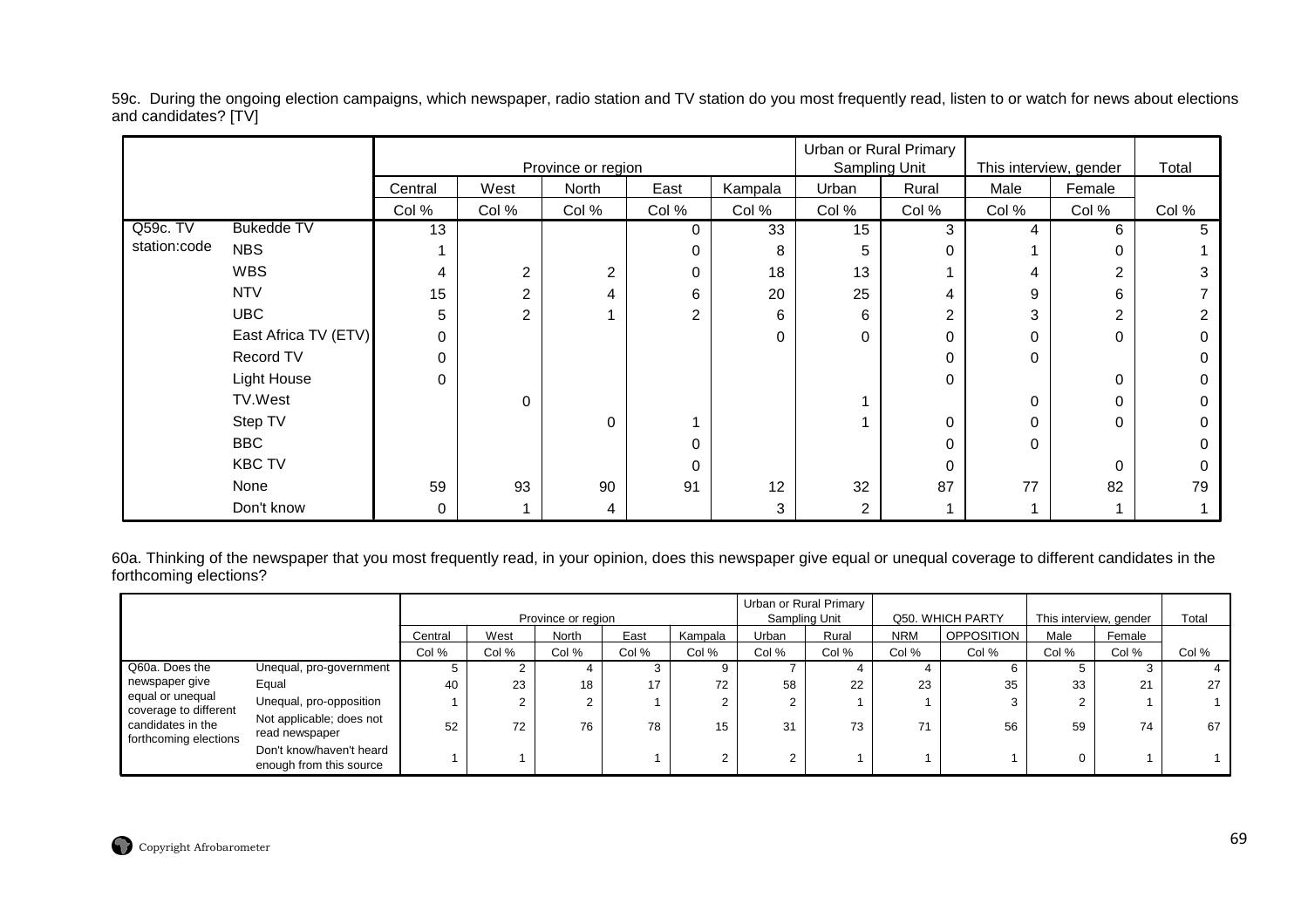60b. What about the radio station that you listen to most frequently, in your opinion, does this newspaper give equal or unequal coverage to different candidates in the forthcoming elections?

|                                             |                                                     |         |       | Province or region |       |         |                          | Urban or Rural Primary<br>Sampling Unit |            | Q50. WHICH PARTY  | This interview, gender |        | Total |
|---------------------------------------------|-----------------------------------------------------|---------|-------|--------------------|-------|---------|--------------------------|-----------------------------------------|------------|-------------------|------------------------|--------|-------|
|                                             |                                                     | Central | West  | <b>North</b>       | East  | Kampala | Urban                    | Rural                                   | <b>NRM</b> | <b>OPPOSITION</b> | Male                   | Female |       |
|                                             |                                                     | Col %   | Col % | Col %              | Col % | Col %   | Col %                    | Col %                                   | Col %      | Col %             | Col %                  | Col %  | Col % |
| Q60b. Does the radio                        | Unequal, pro-government                             | Ð.      |       |                    |       |         |                          |                                         |            |                   |                        |        |       |
| station give equal or                       | Equal                                               | 81      | 79    | 70                 | 67    | 89      | 82                       | 74                                      | 75         | 77                | 79                     | 72     | 75    |
| unequal coverage to<br>different candidates | Unequal, pro-opposition                             |         |       |                    |       |         |                          |                                         | 3          | 4                 |                        |        |       |
| in the forthcoming<br>elections             | Not applicable; does not<br>read newspaper          |         |       | 13                 | 18    |         |                          |                                         | 11         | b                 |                        | 13     | 10    |
|                                             | Don't know/haven't heard<br>enough from this source | 3       |       | 3                  |       |         | $\overline{\phantom{0}}$ |                                         | 5          | 2                 |                        | 6      |       |

60c. What about the TV station that you watch most frequently, in your opinion, does this newspaper give equal or unequal coverage to different candidates in the forthcoming elections?

|                                                |                                                     |         |       | Province or region |       |         |       | Urban or Rural Primary<br>Sampling Unit |            | Q50. WHICH PARTY  |       | This interview, gender | Total |
|------------------------------------------------|-----------------------------------------------------|---------|-------|--------------------|-------|---------|-------|-----------------------------------------|------------|-------------------|-------|------------------------|-------|
|                                                |                                                     | Central | West  | <b>North</b>       | East  | Kampala | Urban | Rural                                   | <b>NRM</b> | <b>OPPOSITION</b> | Male  | Female                 |       |
|                                                |                                                     | Col %   | Col % | Col %              | Col % | Col %   | Col % | Col %                                   | Col %      | Col %             | Col % | Col %                  | Col % |
| Q60c. Does the TV                              | Unequal, pro-government                             |         |       |                    |       |         |       |                                         |            |                   |       |                        |       |
| station give equal or                          | Equal                                               | 33      |       |                    | 8     | 72      | 55    |                                         | 10         | 26                | 19    | 13                     | 16    |
| unequal coverage to<br>different candidates in | Unequal, pro-opposition                             |         |       |                    | 0     |         |       |                                         |            | 2                 |       |                        |       |
| the forthcoming<br>elections                   | Not applicable; does not<br>read newspaper          | 60      | 94    | 94                 | 91    | 15      | 35    | 88                                      | 88         | 67                | 78    | 83                     | 81    |
|                                                | Don't know/haven't heard<br>enough from this source |         |       |                    | 0     |         |       |                                         |            |                   |       |                        |       |

### 61. On the whole, how fere and fair do you expect the forthcoming 2011 national election to be?

|                                       |                                           |         |       | Province or region |                  |         |       | Urban or Rural Primary<br>Sampling Unit |            | Q50. WHICH PARTY  | This interview, gender |        | Total |
|---------------------------------------|-------------------------------------------|---------|-------|--------------------|------------------|---------|-------|-----------------------------------------|------------|-------------------|------------------------|--------|-------|
|                                       |                                           | Central | West  | <b>North</b>       | East             | Kampala | Urban | Rural                                   | <b>NRM</b> | <b>OPPOSITION</b> | Male                   | Female |       |
|                                       |                                           | Col %   | Col % | Col %              | Col %            | Col %   | Col % | Col %                                   | Col %      | Col %             | Col %                  | Col %  | Col % |
| Q61. How free and fair                | Not free and fair                         | 14      |       |                    |                  | 12      | 13    |                                         |            | 28                | 13                     | 10     |       |
| do you expect the<br>forthcoming 2011 | Free and fair, but with<br>major problems | 26      | 21    | 18                 | 28               | 25      | 23    | 24                                      | 21         | 32                | 23                     | 24     | 24    |
| national elections be                 | Free and fair, but wtih<br>minor problems | 26      | 32    | 29                 | 29               | 38      | 35    | 29                                      | 33         | 21                | 32                     | 28     | 30    |
|                                       | Completely free and fair                  | 23      | 30    | 30                 | 20               | 12      | 17    | 26                                      | 33         | 11                | 25                     | 25     | 25    |
|                                       | Don't know                                | 11      |       | 11                 | 15 <sup>15</sup> | 13      | -44   |                                         | 8          |                   |                        | 14     |       |

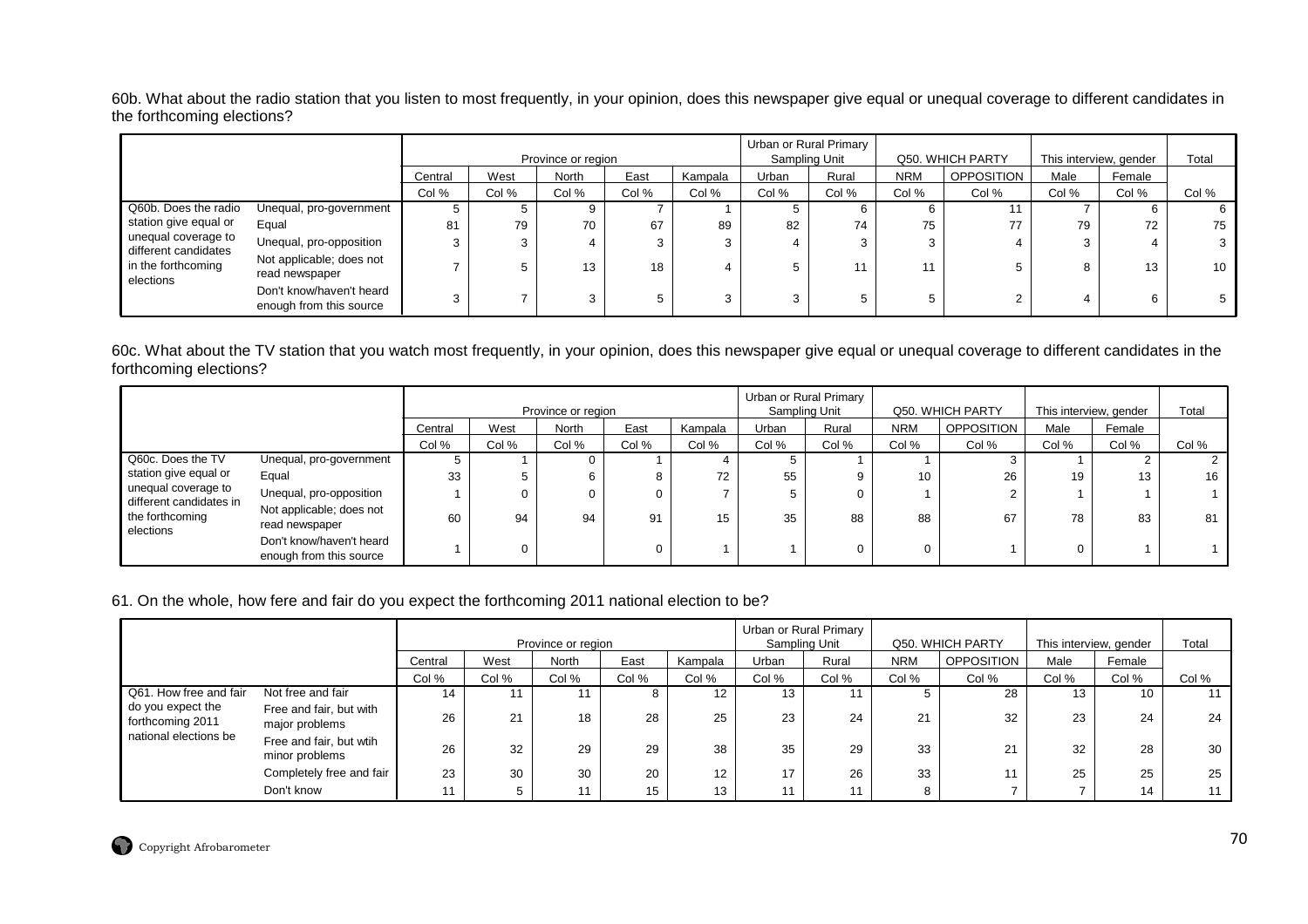62a. Let's break down the various parts of the 2011 elections. How free and fair do you expect these elections to be in terms of: the availability of information about all candidates and parties?

|                                                     |                                           |         |       | Province or region |       |                   | Sampling Unit   | Urban or Rural Primary |            | Q50. WHICH PARTY | This interview, gender |        | Total |
|-----------------------------------------------------|-------------------------------------------|---------|-------|--------------------|-------|-------------------|-----------------|------------------------|------------|------------------|------------------------|--------|-------|
|                                                     |                                           | Central | West  | North              | East  | Kampala           | Urban           | Rural                  | <b>NRM</b> | OPPOSITION       | Male                   | Female |       |
|                                                     |                                           | Col %   | Col % | Col %              | Col % | Col %             | Col %           | Col %                  | Col %      | Col %            | Col %                  | Col %  | Col % |
| Q62a. How free and                                  | Not free and fair                         | 12      |       | 10                 | Ö     | 12                | 13              |                        |            | 24               | $12 \overline{ }$      |        | 10    |
| fair: the availiability of<br>information about all | Free and fair, but with<br>major problems | 24      | 13    | 18                 | 22    | 21                | 23              | 19                     | 15         | 30               | 19                     | 20     | 19    |
| candidates and parties                              | Free and fair, but wtih<br>minor problems | 24      | 33    | 32                 | 34    | 30                | 28              | 31                     | 34         | 25               | 32                     | 29     | 31    |
|                                                     | Completely free and fair                  | 32      | 36    | 33                 | 23    | 25                | 25              | 32                     | 37         | 19               | 30                     | 31     | 31    |
|                                                     | Don't know                                |         | 9     |                    | 13    | $12 \overline{ }$ | 10 <sup>°</sup> | 9                      | 9          |                  | 6                      | 13     | 10    |

62b. Let's break down the various parts of the 2011 elections. How free and fair do you expect these elections to be in terms of: equal treatment of all candidates and parties by election officials and law enforcement agencies?

|                                                     |                                           |         |       | Province or region |       |         |       | Urban or Rural Primary<br>Sampling Unit |            | Q50. WHICH PARTY  |       | This interview, gender | Total             |
|-----------------------------------------------------|-------------------------------------------|---------|-------|--------------------|-------|---------|-------|-----------------------------------------|------------|-------------------|-------|------------------------|-------------------|
|                                                     |                                           | Central | West  | <b>North</b>       | East  | Kampala | Urban | Rural                                   | <b>NRM</b> | <b>OPPOSITION</b> | Male  | Female                 |                   |
|                                                     |                                           | Col %   | Col % | Col %              | Col % | Col %   | Col % | Col %                                   | Col %      | Col %             | Col % | Col %                  | Col %             |
| Q62b. How free and fair:                            | Not free and fair                         | 13      |       | 14                 |       | 19      | 17    |                                         | 6          | 29                | 13    |                        | $12 \overline{ }$ |
| equal treatment of all<br>candidates and parties by | Free and fair, but with<br>major problems | 22      | 13    | 17                 | 22    |         | 21    | 18                                      | 16         | 27                | 19    | 18                     | 18                |
| election offficials and law<br>enforcement agencies | Free and fair, but wtih<br>minor problems | 33      | 39    | 28                 | 35    | 35      | 31    | 35                                      | 36         | 30                | 37    | 31                     | 34                |
|                                                     | Completely free and fair                  | 24      | 32    | 33                 | 21    | 19      | 20    | 28                                      | 34         | 11                | 24    | 29                     | 27                |
|                                                     | Don't know                                |         |       | 8                  | 14    | 13      |       | 9                                       | 8          |                   |       | 12 <sup>°</sup>        |                   |

62c. Let's break down the various parts of the 2011 elections. How free and fair do you expect these elections to be in terms of: the counting and reporting of results?

|                                                                            |                                           |                    |       |                 |       |            | Urban or Rural Primary |       |                  |                   |                        |        |       |
|----------------------------------------------------------------------------|-------------------------------------------|--------------------|-------|-----------------|-------|------------|------------------------|-------|------------------|-------------------|------------------------|--------|-------|
|                                                                            |                                           | Province or region |       |                 |       |            | Sampling Unit          |       | Q50. WHICH PARTY |                   | This interview, gender |        | Total |
|                                                                            |                                           | Central            | West  | North           | East  | Kampala    | Urban                  | Rural | <b>NRM</b>       | <b>OPPOSITION</b> | Male                   | Female |       |
|                                                                            |                                           | Col %              | Col % | Col %           | Col % | Col %      | Col %                  | Col % | Col %            | Col %             | Col %                  | Col %  | Col % |
| Q62c. How<br>free and fair:<br>the counting<br>and reporting<br>of results | Not free and fair                         | 18                 | 14    | 13              | Ο     | <b>O</b> 4 | 22                     | 12    |                  | 37                | 15                     |        | 13    |
|                                                                            | Free and fair, but with<br>major problems | 21                 | 19    | 19              | 22    | 16         | 22                     | 20    | 18               | 19                | 21                     | 19     | 20    |
|                                                                            | Free and fair, but wtih<br>minor problems | 25                 | 29    | 27              | 37    | 24         | 26                     | 30    | 33               | 25                | 33                     | 26     | 29    |
|                                                                            | Completely free and fair                  | 26                 | 35    | 31              | 18    | 21         | 19                     | 28    | 35               | 12                | 24                     | 30     | 27    |
|                                                                            | Don't know                                | 10                 |       | 10 <sup>°</sup> | 15    | 19         | 11                     | 10    | Q                |                   |                        | 13     | 10    |

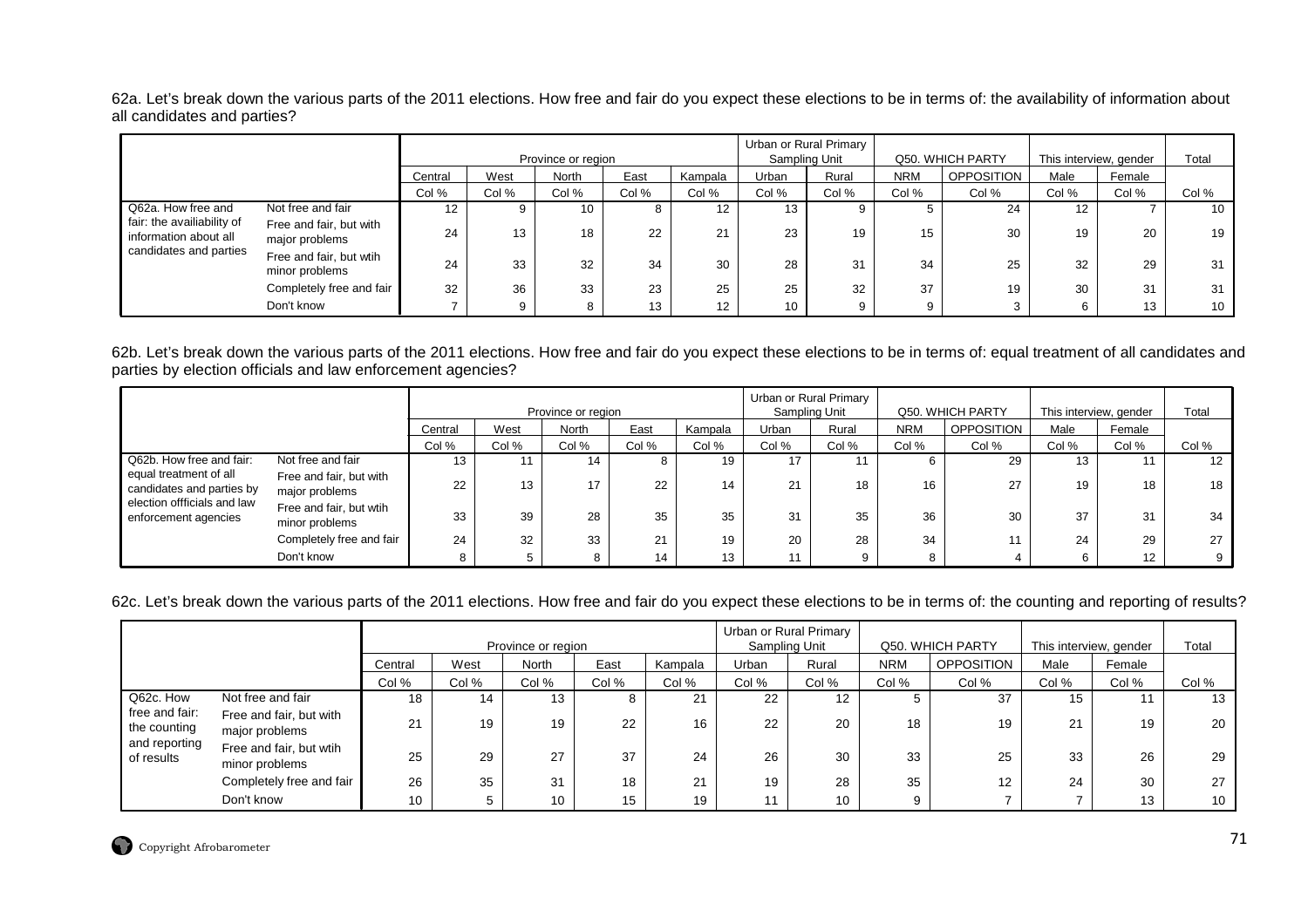|                        |                                                                 |                |                      |                             |       |                  |                | Urban or Rural Primary |                   |                                       |                   |                                  |       |
|------------------------|-----------------------------------------------------------------|----------------|----------------------|-----------------------------|-------|------------------|----------------|------------------------|-------------------|---------------------------------------|-------------------|----------------------------------|-------|
|                        |                                                                 | Central        | West                 | Province or region<br>North | East  |                  | Urban          | Sampling Unit<br>Rural | <b>NRM</b>        | Q50. WHICH PARTY<br><b>OPPOSITION</b> | Male              | This interview, gender<br>Female | Total |
|                        |                                                                 |                |                      | Col %                       |       | Kampala<br>Col % | Col %          | Col %                  |                   |                                       |                   |                                  |       |
| Q63.                   | Do not hold elections                                           | Col %          | Col %<br>$\mathbf 0$ |                             | Col % |                  |                |                        | Col %<br>$\Omega$ | Col %<br>$\Omega$                     | Col %<br>$\Omega$ | Col %                            | Col % |
| Single<br>most         | Reform the constitution/reintroduce<br>term limits              | 3              | 2                    | 3                           |       |                  |                | $\overline{2}$         | $\overline{2}$    | 3                                     | 3                 |                                  |       |
| important              | Provide political freedoms/civil rights                         | 6              | $\overline{2}$       | 5                           |       | 2                | 3              |                        | 3                 | 3                                     | 3                 |                                  |       |
| thing that<br>could be | End violence/maintain peace                                     | 16             | 11                   | 19                          | 8     | 15               | 11             | 14                     | 16                | 9                                     | 12                | 15                               | 13    |
| done for<br>next       | Ensure clean procedurees/prevent<br>vote rigging                | 20             | 35                   | 22                          | 17    | 13               | 18             | 24                     | 23                | 28                                    | 23                | 24                               | 23    |
| elections              | Equal campaign opportunities/level<br>playing field for opposit |                | 5                    | $\overline{7}$              | 3     | $\overline{7}$   | 5              | 5                      | 5                 | 4                                     | 6                 | 5                                |       |
|                        | Share power/be unified                                          | 4              |                      | 3                           |       | 5                | $\mathfrak{p}$ | $\overline{2}$         |                   | 3                                     | 2                 | 2                                |       |
|                        | Promote civic education/end<br>misinformation                   | $\overline{2}$ | 5                    | 6                           | 17    | $\overline{2}$   | 5              | 8                      | 9                 | 4                                     |                   | R                                |       |
|                        | Use international/domestic<br>observers/peacekeepers            | 8              | 5                    |                             | 15    | 4                | 10             | $\overline{7}$         | $\overline{7}$    | 10                                    | 8                 |                                  |       |
|                        | Reform electoral commission of<br>Uganda/ensure electoral commi | 14             | 6                    | 8                           | 9     | 22               | 14             | 9                      | 6                 | 18                                    | 13                |                                  | 10    |
|                        | Revise voters roll                                              |                |                      |                             | 2     |                  | $\Omega$       |                        |                   | 2                                     |                   | $\Omega$                         |       |
|                        | Armed forces/police must be neutral                             | 9              |                      |                             |       |                  |                | 8                      | 10                | 5                                     | a                 |                                  |       |
|                        | Timely announcement of results                                  | 2              |                      | 2                           |       | $\overline{2}$   |                | $\overline{2}$         | 3                 | 2                                     |                   |                                  |       |
|                        | Losers must accept results                                      |                |                      | $\overline{c}$              | 2     |                  |                | 3                      | 3                 | $\Omega$                              |                   | 3                                |       |
|                        | Respect the rule of law                                         | 2              |                      | 11                          | 2     | 5                |                |                        |                   | 6                                     |                   |                                  |       |
|                        | Improve security/provide security                               | $\Omega$       |                      |                             |       |                  |                |                        |                   |                                       |                   |                                  |       |
|                        | Don't know                                                      |                |                      |                             |       |                  |                |                        |                   |                                       |                   |                                  |       |
|                        | Others                                                          | 0              |                      |                             | 2     | 2                | 2              |                        |                   |                                       |                   |                                  |       |

#### 63. In your view, what is the single most important thing that could be done to ensure that the next elections are free and fair?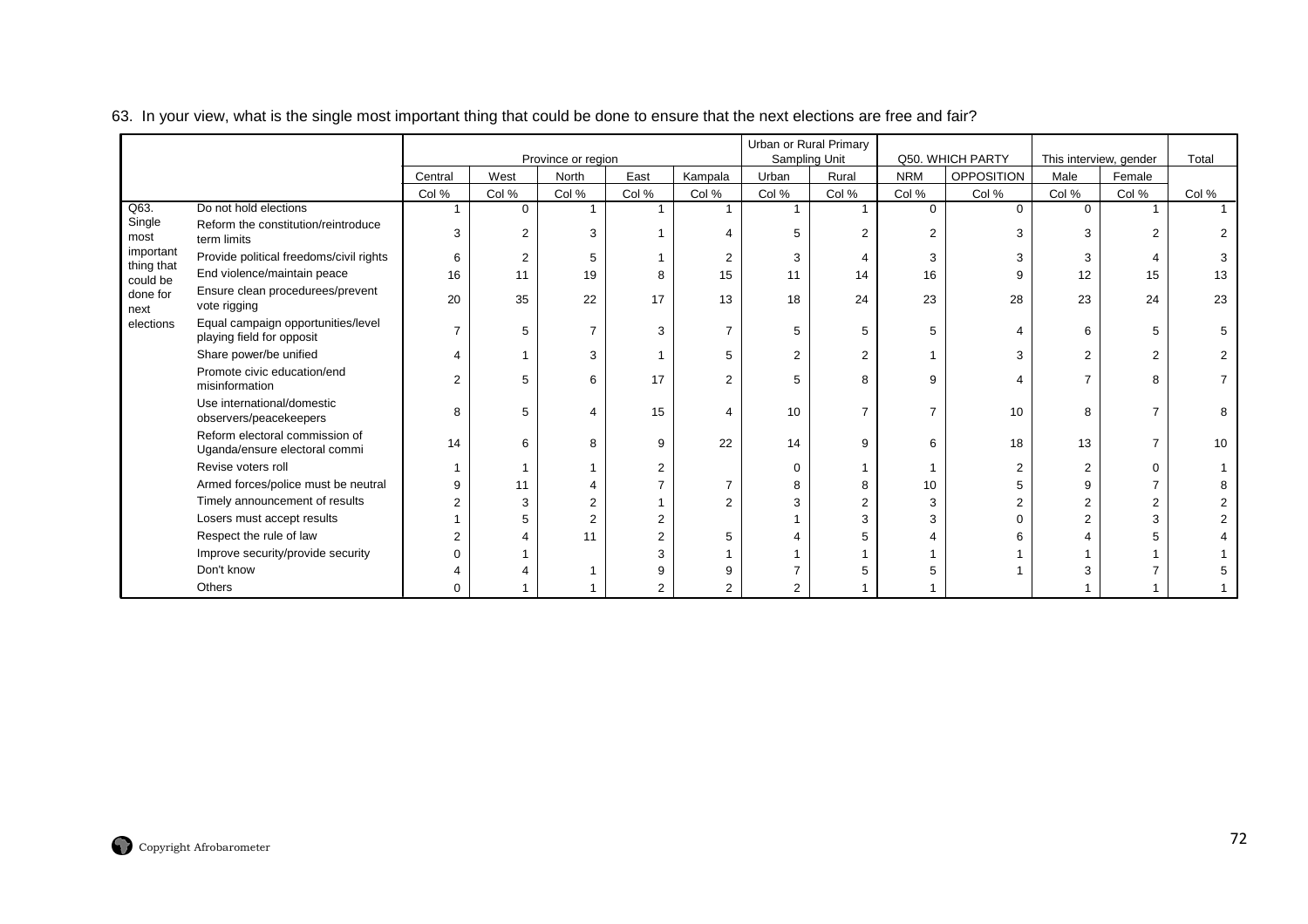64. During the present election campaigns for the 2011 elections, how often (if ever) has a candidate or someone from a political party offered YOU something in<br>return for YOUR vote?

|                                                 |               |         |        | Province or region |       |         |       | Urban or Rural Primary<br>Sampling Unit |            | Q50. WHICH PARTY  | This interview, gender |        | Total |
|-------------------------------------------------|---------------|---------|--------|--------------------|-------|---------|-------|-----------------------------------------|------------|-------------------|------------------------|--------|-------|
|                                                 |               | Central | West   | North              | East  | Kampala | Urban | Rural                                   | <b>NRM</b> | <b>OPPOSITION</b> | Male                   | Female |       |
|                                                 |               | Col %   | Col %  | Col %              | Col % | Col %   | Col % | Col %                                   | Col %      | Col %             | Col %                  | Col %  | Col % |
| Q64 During the present                          | Never         | 91      | 87     | 82                 | 78    | 92      | 90    | 84                                      | 85         | 80                | 85                     | 85     | 85    |
| election campaigns for<br>the 2011 elections,   | Once or twice |         | 8      | 14                 | 14    | 6       | 5     | 11                                      |            | 13                | 10                     | 10     | 10    |
| how often has a<br>candidate or someone         | A few times   | $\sim$  | $\sim$ | ົ                  | 4     |         |       | 3                                       | ີ          | 4                 | 3                      |        |       |
| from a political party<br>offered you something | Often         |         | 3      |                    | 3     |         | ◠     | ົ                                       | $\sim$     |                   |                        |        |       |
| in return for your vote                         | Don't know    |         | 0      |                    |       |         |       |                                         |            |                   | 0                      |        |       |

# 65. [If yes] What did they offer?

|               |                 |         |       | Province or region |       |         |       | Urban or Rural Primary<br>Sampling Unit |            | Q50. WHICH PARTY  | This interview, gender |        | Total |
|---------------|-----------------|---------|-------|--------------------|-------|---------|-------|-----------------------------------------|------------|-------------------|------------------------|--------|-------|
|               |                 | Central | West  | North              | East  | Kampala | Urban | Rural                                   | <b>NRM</b> | <b>OPPOSITION</b> | Male                   | Female |       |
|               |                 | Col %   | Col % | Col %              | Col % | Col %   | Col % | Col %                                   | Col %      | Col %             | Col %                  | Col %  | Col % |
| Q65.          | Money           |         |       | 10                 | 8     | 6       |       | 8                                       |            | 12                |                        |        |       |
| What          | Food            |         |       |                    | C     | 0       |       |                                         |            | ົ                 |                        |        |       |
| did           | Alcohol         |         |       |                    |       |         |       |                                         |            |                   |                        |        |       |
| they<br>offer | Clothing        |         |       | 3                  |       |         |       |                                         |            |                   |                        |        |       |
|               | Household items |         | 5     |                    | 10    |         |       | 4                                       |            |                   | $\sim$                 |        |       |
|               | Livestock       |         |       |                    |       |         |       | 0                                       | $\Omega$   | 0                 |                        | 0      |       |
|               | Jobs            |         |       |                    |       | 0       |       | 0                                       |            | 0                 |                        |        |       |
|               | Not applicable  | 91      | 87    | 82                 | 78    | 92      | 90    | 84                                      | 85         | 80                | 85                     | 85     | 85    |
|               | Don't know      |         | 0     | ົ                  |       | 0       |       |                                         |            |                   |                        | ົ      |       |

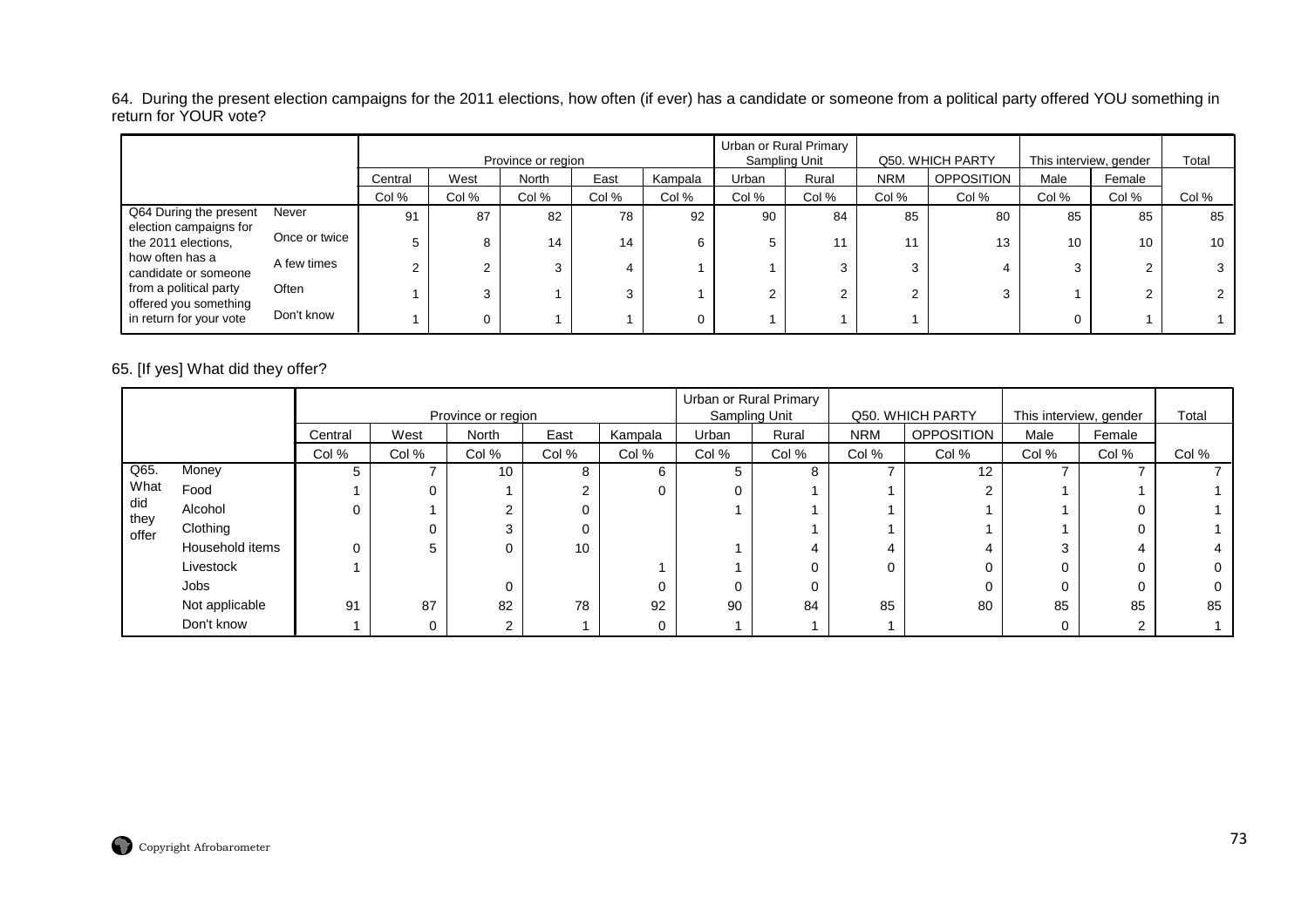# 66.1. [If yes] Which party or parties made the offer? [first response]

|                           |                                       |         |       | Province or region |       |          | Urban or Rural Primary<br>Sampling Unit |       |            | Q50. WHICH PARTY  | This interview, gender |        | Total           |
|---------------------------|---------------------------------------|---------|-------|--------------------|-------|----------|-----------------------------------------|-------|------------|-------------------|------------------------|--------|-----------------|
|                           |                                       | Central | West  | North              | East  | Kampala  | Urban                                   | Rural | <b>NRM</b> | <b>OPPOSITION</b> | Male                   | Female |                 |
|                           |                                       | Col %   | Col % | Col %              | Col % | Col %    | Col %                                   | Col % | Col %      | Col %             | Col %                  | Col %  | Col %           |
| Q66a1.                    | Others                                |         |       |                    |       |          |                                         |       |            |                   |                        |        |                 |
| Which party<br>or parties | National resistance<br>movement (NRM) | 6       | 11    | 14                 | 18    | 4        | 6                                       | 13    | 12         | 16                | 12                     | 12     | 12 <sup>°</sup> |
| made the<br>offer: 1st    | Forum for democratic<br>change (FDC)  |         |       | ⌒                  |       | 2        |                                         |       | $\sim$     | 2                 |                        |        |                 |
| response                  | Democratic party (DP)                 |         |       |                    |       | $\Omega$ | 0                                       |       | 0          |                   | 0                      |        |                 |
|                           | Uganda peoples<br>congress (UPC)      |         |       |                    |       |          |                                         |       | $\Omega$   |                   | 0                      |        |                 |
|                           | Not applicable                        | 91      | 87    | 82                 | 78    | 92       | 90                                      | 84    | 85         | 80                | 85                     | 85     | 85              |
|                           | Don't know                            | ◠       | 0     | $\Omega$           | ົ     | 2        | ⌒                                       |       |            |                   |                        |        |                 |

#### 66.2. [If yes] Which party or parties made the offer? [secodn response]

|                                |                                       |          |       | Province or region |                |         | Urban or Rural Primary<br>Sampling Unit |       |            | Q50. WHICH PARTY  | This interview, gender |        | Total |
|--------------------------------|---------------------------------------|----------|-------|--------------------|----------------|---------|-----------------------------------------|-------|------------|-------------------|------------------------|--------|-------|
|                                |                                       | Central  | West  | North              | East           | Kampala | Urban                                   | Rural | <b>NRM</b> | <b>OPPOSITION</b> | Male                   | Female |       |
|                                |                                       | Col %    | Col % | Col %              | Col %          | Col %   | Col %                                   | Col % | Col %      | Col %             | Col %                  | Col %  | Col % |
| Q66b1. Which<br>party or       | National resistance<br>movement (NRM) |          | 0     | $\Omega$           |                |         |                                         |       |            |                   | 0                      |        |       |
| parties made<br>the offer: 2nd | Forum for democratic<br>change (FDC)  |          | 3     | 4                  | 3              |         |                                         | 3     | 3          | 3                 | 3                      |        |       |
| response                       | Democratic party (DP)                 | $\Omega$ |       |                    | $\Omega$       |         |                                         | 0     | $\Omega$   |                   | 0                      |        |       |
|                                | Uganda peoples<br>congress (UPC)      |          |       | $\overline{2}$     |                |         |                                         | 0     | $\Omega$   |                   | 0                      |        |       |
|                                | The peoples<br>progressive party      |          |       |                    | 0              |         |                                         | 0     | $\Omega$   |                   |                        |        |       |
|                                | No further response                   | 5        | 9     | 9                  | 16             |         | 6                                       | 10    | 10         | 13                | 10                     | 10     | 10    |
|                                | Not applicable                        | 91       | 87    | 82                 | 78             | 92      | 90                                      | 84    | 85         | 80                | 85                     | 85     | 85    |
|                                | Don't know                            | 2        | 0     | 2                  | $\overline{2}$ |         |                                         |       |            |                   |                        |        |       |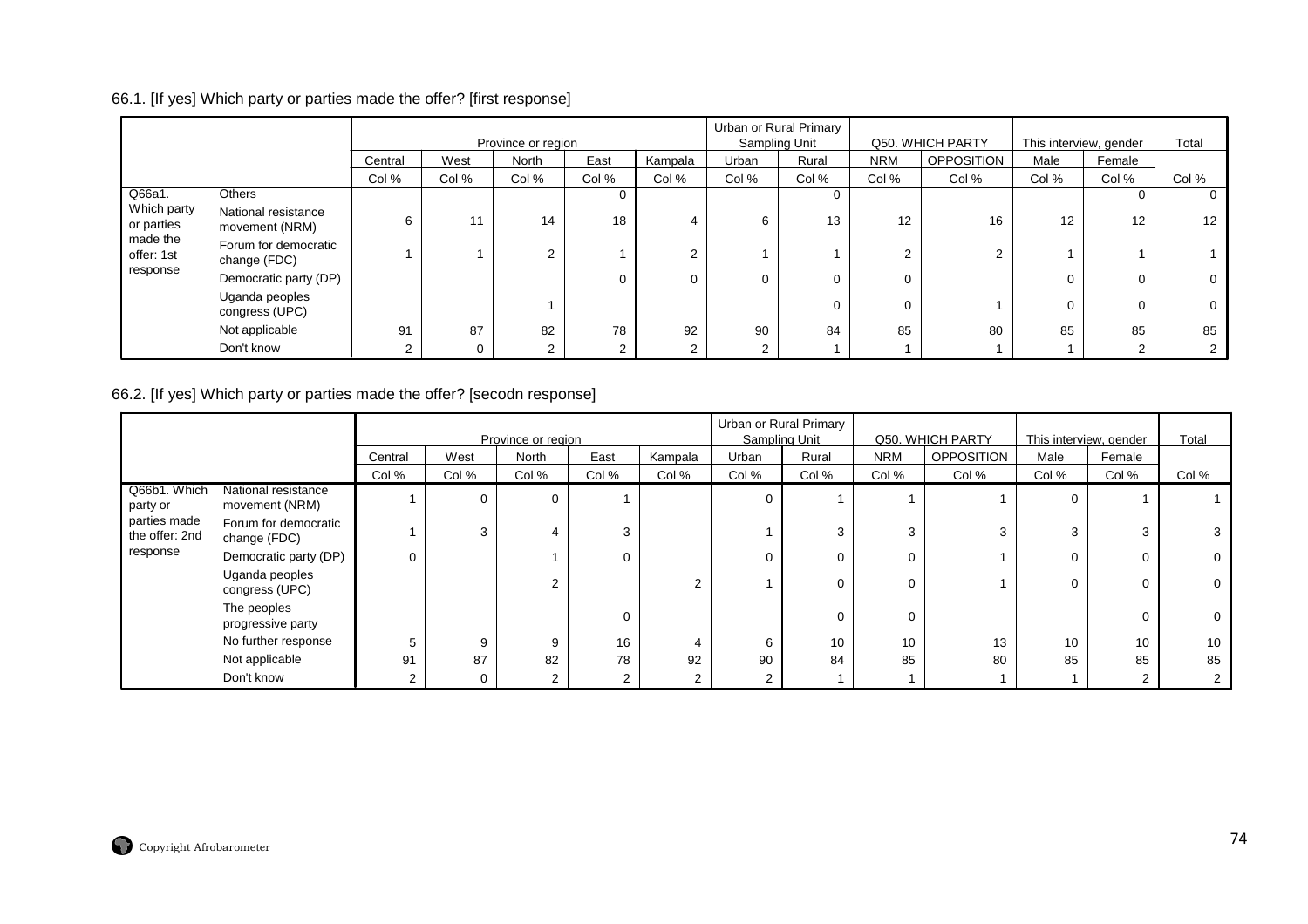## 66.3. [If yes] Which party or parties made the offer? [third response]

|                        |                                       |                |          | Province or region |              |                |                | Urban or Rural Primary<br>Sampling Unit |            | Q50. WHICH PARTY  | This interview, gender |          | Total |
|------------------------|---------------------------------------|----------------|----------|--------------------|--------------|----------------|----------------|-----------------------------------------|------------|-------------------|------------------------|----------|-------|
|                        |                                       | Central        | West     | North              | East         | Kampala        | Urban          | Rural                                   | <b>NRM</b> | <b>OPPOSITION</b> | Male                   | Female   |       |
|                        |                                       | Col %          | Col %    | Col %              | Col %        | Col %          | Col %          | Col %                                   | Col %      | Col %             | Col %                  | Col %    | Col % |
| Q66c1.<br>Which party  | National resistance<br>movement (NRM) |                |          |                    |              |                |                | $\Omega$                                | $\Omega$   |                   | 0                      | $\Omega$ |       |
| or parties<br>made the | Forum for democratic<br>change (FDC)  |                |          |                    | 0            |                |                | $\Omega$                                |            | $\Omega$          |                        |          |       |
| offer: 3rd             | Democratic party (DP)                 |                | $\Omega$ |                    | 0            |                |                |                                         |            | $\Omega$          |                        | $\Omega$ |       |
| response               | Uganda peoples<br>congress (UPC)      |                | $\Omega$ | $\sim$             | 0            |                |                |                                         |            |                   |                        |          |       |
|                        | The peoples<br>progressive party      |                |          |                    |              |                | 0              |                                         |            | $\Omega$          | 0                      |          |       |
|                        | Uganda fedral alliance                |                |          |                    |              |                |                | $\Omega$                                |            |                   | 0                      |          |       |
|                        | No further response                   | 6              | 12       | 11                 | 19           | 6              |                | 12                                      | 12         | 16                | 12                     | 12       | 12    |
|                        | Not applicable                        | 91             | 87       | 82                 | 78           | 92             | 90             | 84                                      | 85         | 80                | 85                     | 85       | 85    |
|                        | Refused to answer                     |                | $\Omega$ |                    |              |                |                | $\Omega$                                | O          |                   | 0                      |          |       |
|                        | Don't know                            | $\overline{2}$ | 0        | $\overline{2}$     | $\mathbf{2}$ | $\overline{2}$ | $\overline{2}$ |                                         |            |                   |                        | 2        |       |

67a. In some places in Uganda, candidates for political office or people from political parties sometimes offer money to voters in return for their vote. DO you think it<br>is not wrong at all, wrong but understandable, or w

|                                        |                             |         |       | Province or region |       |         | Urban or Rural Primary<br>Sampling Unit |       |            | Q50. WHICH PARTY  | This interview, gender |        | Total |
|----------------------------------------|-----------------------------|---------|-------|--------------------|-------|---------|-----------------------------------------|-------|------------|-------------------|------------------------|--------|-------|
|                                        |                             | Central | West  | North              | East  | Kampala | Urban                                   | Rural | <b>NRM</b> | <b>OPPOSITION</b> | Male                   | Female |       |
|                                        |                             | Col %   | Col % | Col %              | Col % | Col %   | Col %                                   | Col % | Col %      | Col %             | Col %                  | Col %  | Col % |
| Q67a. A candidate                      | Not wrong at all            | 6       |       |                    | 13    |         |                                         |       |            |                   |                        |        |       |
| or party official to<br>offer money in | Wrong but<br>understandable | 30      | 44    | 54                 | 26    | 31      | 38                                      | 38    | 41         | 36                | 38                     | 39     | 38    |
| return for a vote                      | Wrong and punishable        | 51      | 51    | 37                 | 55    | 61      | 50                                      | 49    | 48         | 54                | 51                     | 48     | 49    |
|                                        | Don't know                  | 13      |       | $\sim$             |       |         |                                         |       |            |                   |                        |        |       |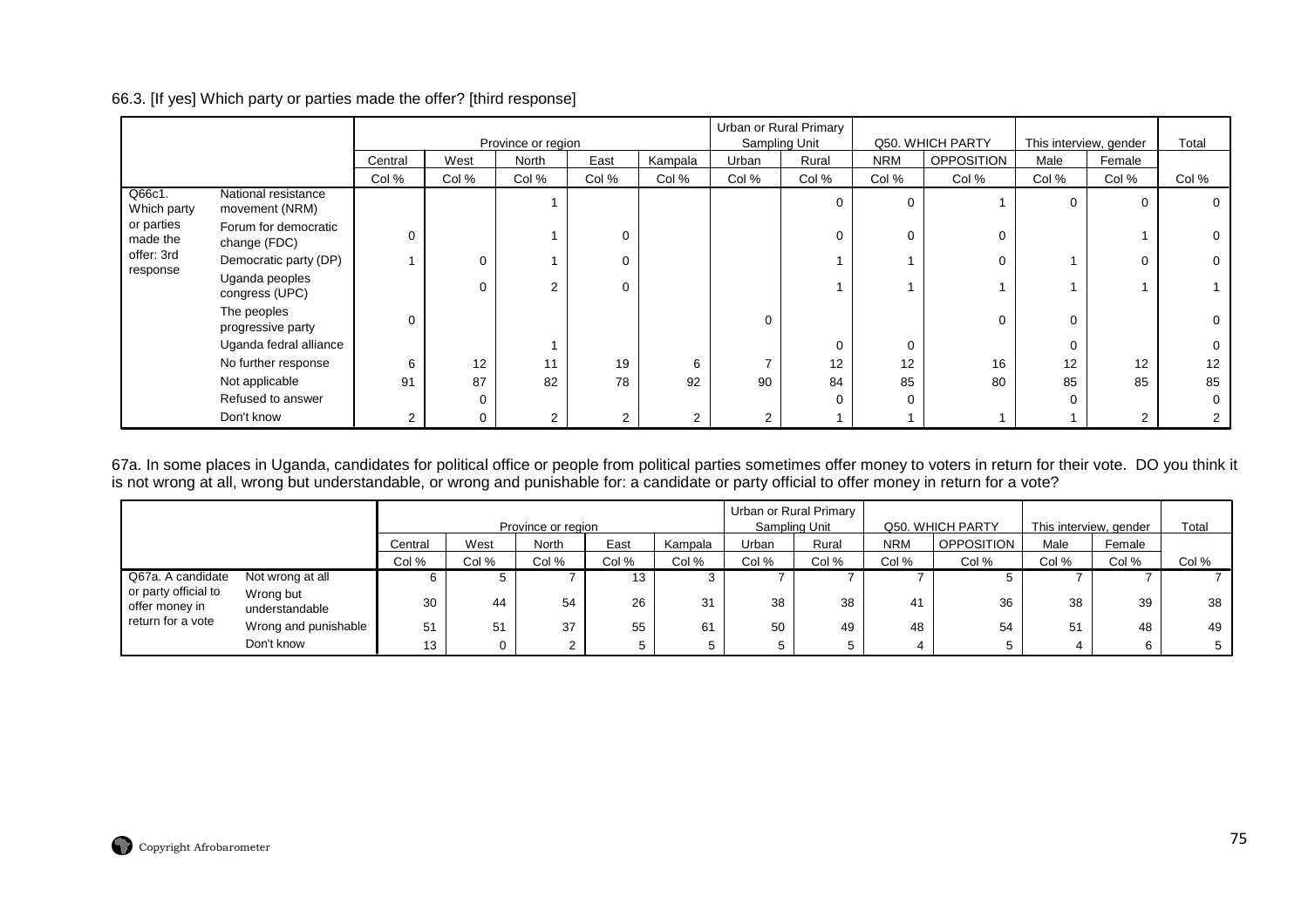67b. In some places in Uganda, candidates for political office or people from political parties sometimes offer money to voters in return for their vote. DO you think it<br>is not wrong at all, wrong but understandable, or w

|                                      |                             |         |       | Province or region |       |         |       | Urban or Rural Primary<br>Sampling Unit |            | Q50. WHICH PARTY | This interview, gender |        | Total |
|--------------------------------------|-----------------------------|---------|-------|--------------------|-------|---------|-------|-----------------------------------------|------------|------------------|------------------------|--------|-------|
|                                      |                             | Central | West  | North              | East  | Kampala | Urban | Rural                                   | <b>NRM</b> | OPPOSITION       | Male                   | Female |       |
|                                      |                             | Col %   | Col % | Col %              | Col % | Col %   | Col % | Col %                                   | Col %      | Col %            | Col %                  | Col %  | Col % |
| Q67b. A voter to                     | Not wrong at all            |         | O     |                    | 13    | G       |       |                                         |            |                  |                        |        | ୪     |
| accept money in<br>return for his or | Wrong but<br>understandable | 51      | 65    | 59                 | 38    | 47      | 55    | 53                                      | 55         | 54               | 51                     | 55     | 53    |
| her vote                             | Wrong and punishable        | 26      | 28    | 32                 | 44    | 41      | 33    | 33                                      | 33         | 33               | 35                     | 31     | 33    |
|                                      | Don't know                  | 13      |       | З                  |       |         |       |                                         |            |                  | G                      |        |       |

68. If a candidate or party official offered YOU money for YOUR vote in the 2011 elections, would you:

|                                     |                                                                |         |       | Province or region |        |         | Sampling Unit | Urban or Rural Primary |            | Q50. WHICH PARTY  | This interview, gender |        | Total       |
|-------------------------------------|----------------------------------------------------------------|---------|-------|--------------------|--------|---------|---------------|------------------------|------------|-------------------|------------------------|--------|-------------|
|                                     |                                                                | Central | West  | North              | East   | Kampala | Urban         | Rural                  | <b>NRM</b> | <b>OPPOSITION</b> | Male                   | Female |             |
|                                     |                                                                | Col %   | Col % | Col %              | Col %  | Col %   | Col %         | Col %                  | Col %      | Col %             | Col %                  | Col %  | Col %       |
| Q68. If<br>candidate                | Take the money and<br>vote for him/her                         | 4       | 3     | 6                  | 6      | 2       | 5             | 5                      |            | 2                 |                        |        | $5^{\circ}$ |
| or party<br>official<br>offered you | Take the money and<br>vote for the candidate<br>of your choice | 74      | 81    | 81                 | 75     | 75      | 78            | 77                     | 80         | 75                | 78                     | 78     | 78          |
| money you<br>would                  | Refuse the money and<br>vote for a candidate of<br>your choice | 20      | 16    | 10                 | 17     | 20      | 15            | 16                     | 14         | 21                | 17                     | 15     | 16          |
|                                     | Be sure of what to do                                          |         | 0     | $\sim$             |        | 2       |               |                        |            |                   |                        |        |             |
|                                     | Others                                                         |         |       | 0                  |        |         |               | 0                      |            |                   |                        |        |             |
|                                     | Don't know                                                     |         |       |                    | $\sim$ |         |               |                        |            | 0                 |                        |        |             |

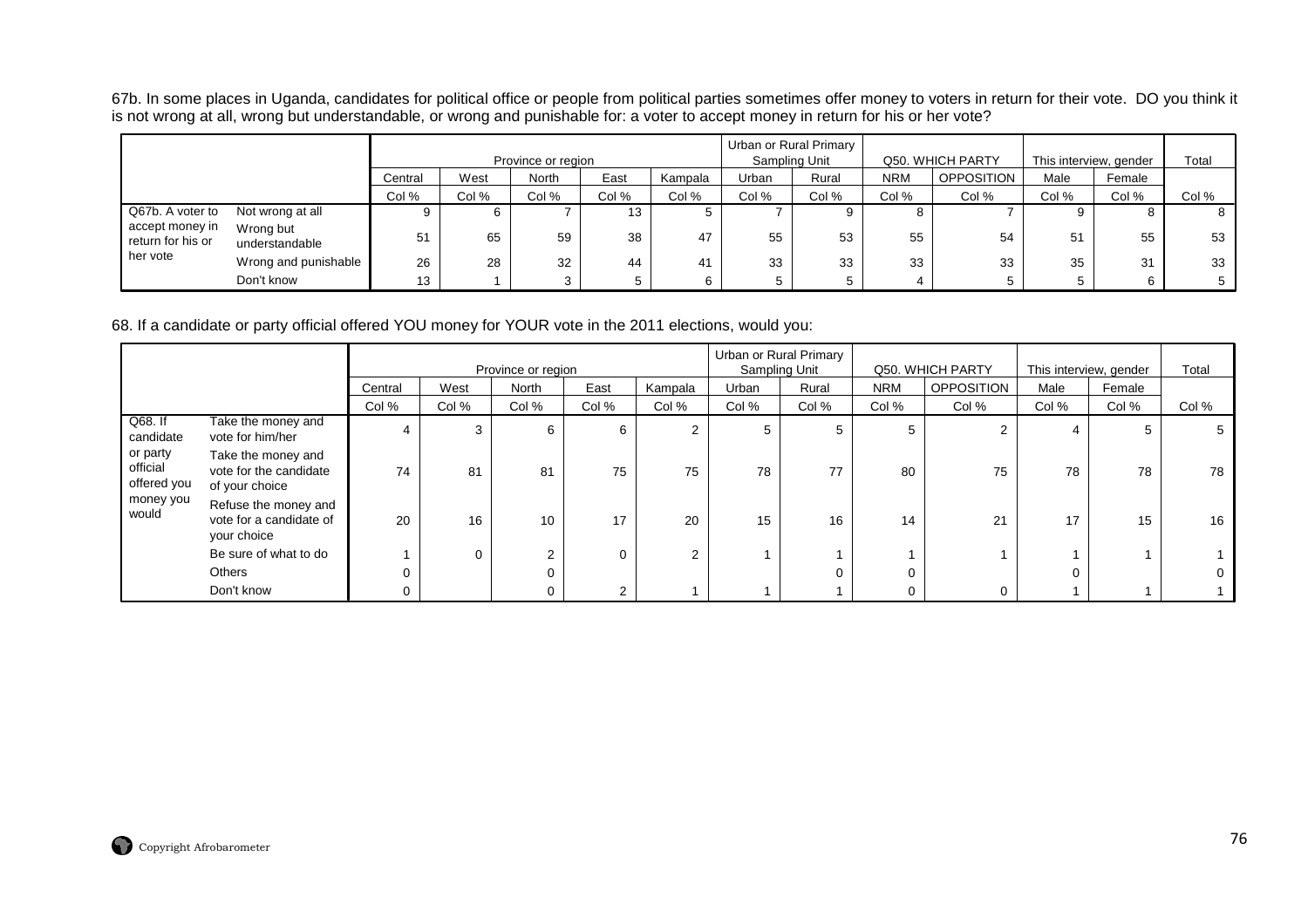69. And what about other people in your neighbourhood or village? If a candidate or party official offered them money for their votes in the 2011 elections, would they:

|                                               |                                                                |         |       | Province or region |       |         | Sampling Unit | Urban or Rural Primary |            | Q50. WHICH PARTY  | This interview, gender |        | Total |
|-----------------------------------------------|----------------------------------------------------------------|---------|-------|--------------------|-------|---------|---------------|------------------------|------------|-------------------|------------------------|--------|-------|
|                                               |                                                                | Central | West  | North              | East  | Kampala | Urban         | Rural                  | <b>NRM</b> | <b>OPPOSITION</b> | Male                   | Female |       |
|                                               |                                                                | Col %   | Col % | Col %              | Col % | Col %   | Col %         | Col %                  | Col %      | Col %             | Col %                  | Col %  | Col % |
| Q69. Other<br>community, If                   | Take the money and<br>vote for him/her                         | 5       | 11    | 12                 | 6     | 9       | 9             | 9                      | 8          | 11                | 9                      |        | 9     |
| candidate or<br>party official<br>offered you | Take the money and<br>vote for the candidate<br>of your choice | 65      | 75    | 74                 | 70    | 59      | 63            | 72                     | 75         | 69                | 71                     | 70     | 70    |
| money you<br>would                            | Refuse the money and<br>vote for a candidate of<br>your choice | 6       | 6     |                    | 3     | $\sim$  | 3             | 6                      | 5          | 6                 | 6                      |        |       |
|                                               | Be sure of what to do                                          | 3       |       |                    |       | 3       | ◠             |                        |            |                   |                        |        |       |
|                                               | Don't know                                                     | 20      |       | 5                  | 20    | 26      | 24            | 12                     | 11         | 12                | 13                     | 15     | 14    |

70. In this area, how much money, on average, would people receive in return for selling their vote in the 2011 elections?

|         |                                     |                |       | Province or region |                |         | Urban or Rural Primary<br>Sampling Unit |       |          | This interview, gender | Total |
|---------|-------------------------------------|----------------|-------|--------------------|----------------|---------|-----------------------------------------|-------|----------|------------------------|-------|
|         |                                     | Central        | West  | <b>North</b>       | East           | Kampala | Urban                                   | Rural | Male     | Female                 |       |
|         |                                     | Col %          | Col % | Col %              | Col %          | Col %   | Col %                                   | Col % | Col %    | Col %                  | Col % |
| Vote    | 100 - 1000/-                        |                | 25    | 10                 | 20             | 3       | 4                                       | 17    | 16       | 15                     | 15    |
| selling | 1001-2000/-                         | 4              | 11    | 0                  | 2              | 4       | 3                                       | 5     | 5        |                        |       |
| price   | 2001-5000/-                         |                | 8     | 3                  | $\overline{2}$ | 6       |                                         | 5.    | 6        | 4                      | 5     |
|         | 5001-1000/-                         |                |       |                    | 0              |         |                                         |       | $\Omega$ | 0                      |       |
|         | 10001-30,000/-                      | 0              |       | 2                  | 0              | 0       |                                         |       |          |                        |       |
|         | 30,001-50,000/-                     | $\overline{2}$ |       |                    | 0              | 5       | ◠                                       |       |          |                        |       |
|         | 50,001-100,000/-                    | 0              |       |                    | 0              |         | 0                                       |       | $\Omega$ | 0                      |       |
|         | 100,0001-200,000/-                  |                |       |                    |                |         |                                         |       | 0        | 0                      |       |
|         | Over 200,000/-                      |                |       | 2                  |                |         | $\Omega$                                |       |          |                        |       |
|         | people would not<br>sell their vote | 8              | 9     | 10                 | 21             | 6       | 10                                      | 12    | 11       | 12                     | 12    |
|         | Don't know                          | 69             | 45    | 70                 | 53             | 74      | 73                                      | 58    | 58       | 61                     | 60    |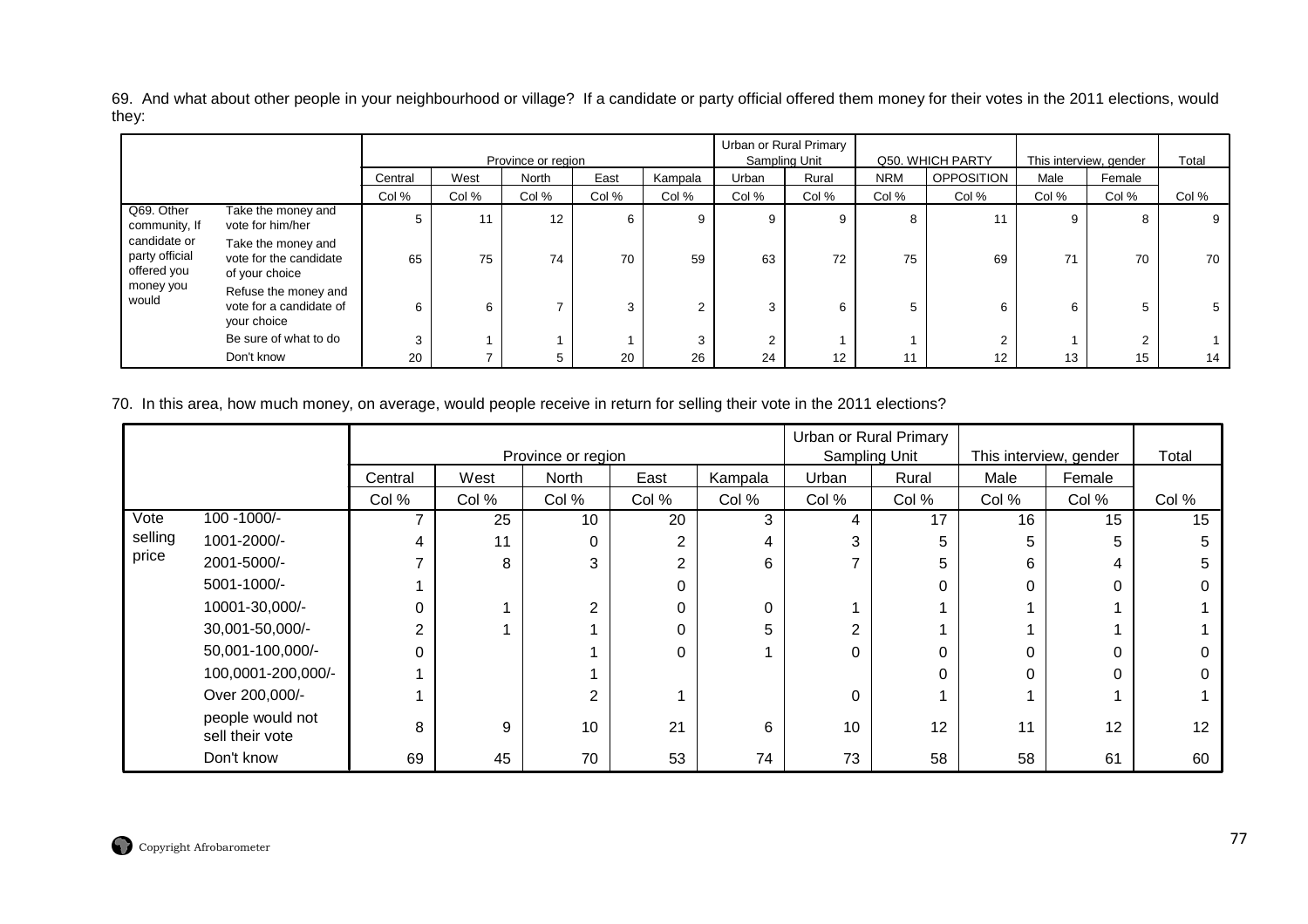71a. What do you think about each of the political parties participating in the forthcoming elections. After I read the name of a political party, please say whether you strongly dislike, dislike, feel neutral about, like, or strongly like that party. If I come to a party you haven't heard of or you feel you do not know enough about, just say so. What about: the Conservative Party (CP)?

|                         |                    |         |       | Province or region |       |         | Sampling Unit | Urban or Rural Primary |            | Q50. WHICH PARTY  | This interview, gender |        | Total |
|-------------------------|--------------------|---------|-------|--------------------|-------|---------|---------------|------------------------|------------|-------------------|------------------------|--------|-------|
|                         |                    | Central | West  | North              | East  | Kampala | Urban         | Rural                  | <b>NRM</b> | <b>OPPOSITION</b> | Male                   | Female |       |
|                         |                    | Col %   | Col % | Col %              | Col % | Col %   | Col %         | Col %                  | Col %      | Col %             | Col %                  | Col %  | Col % |
| Q71a. Think about       | Strongly dislike   |         |       |                    |       | 10      |               |                        |            |                   | 6                      |        |       |
| political party: The    | <b>Dislike</b>     | 22      | 14    | 31                 | 21    | 23      | 21            | 22                     | 24         | 22                | 25                     | 19     | 22    |
| Conservative Party (CP) | Feel neutral about | 53      | 16    | 14                 | 24    | 37      | 38            | 25                     | 21         | 36                | 28                     | 26     | 27    |
|                         | Like               | 12      |       |                    |       | 15      | 10            |                        |            | 13                | 8                      |        | 6     |
|                         | Strongly like      |         |       |                    | 0     | ົ       |               |                        |            |                   | 0                      |        | 0     |
|                         | Don't know         | 10      | 59    | 47                 | 45    | 12      | 23            | 42                     | 44         | 23                | 33                     | 46     | 39    |

71b. What do you think about each of the political parties participating in the forthcoming elections. After I read the name of a political party, please say whether you strongly dislike, dislike, feel neutral about, like, or strongly like that party. If I come to a party you haven't heard of or you feel you do not know enough about, just say so. What about: the Democratic Party (DP)?

|                          |                    |         |       | Province or region |       |         | Urban or Rural Primary | Sampling Unit |       | Q50. WHICH PARTY  | This interview, gender |        | Total |
|--------------------------|--------------------|---------|-------|--------------------|-------|---------|------------------------|---------------|-------|-------------------|------------------------|--------|-------|
|                          |                    | Central | West  | North              | East  | Kampala | Urban                  | Rural         | NRM   | <b>OPPOSITION</b> | Male                   | Female |       |
|                          |                    | Col %   | Col % | Col %              | Col % | Col %   | Col %                  | Col %         | Col % | Col %             | Col %                  | Col %  | Col % |
| Q71b. Think              | Strongly dislike   |         |       | 6                  |       | 4       |                        |               |       |                   |                        |        |       |
| about political          | <b>Dislike</b>     | 19      | 28    | 33                 | 31    | 18      | 18                     | 29            | 33    | 24                | 29                     | 26     | 27    |
| party: The<br>democratic | Feel neutral about | 49      | 28    | 29                 | 27    | 38      | 40                     | 32            | 29    | 34                | 34                     | 32     | 33    |
| party (DP)               | Like               | 19      | 6     | 10                 | 11    | 32      | 24                     |               |       | 21                | 14                     | 11     | 13    |
|                          | Strongly like      |         |       | $\sim$             |       | 5       |                        |               |       | 10                |                        |        |       |
|                          | Don't know         |         | 29    | 21                 | 23    | າ<br>∠  |                        | 20            | 20    | b                 | 12                     | 24     | 18    |

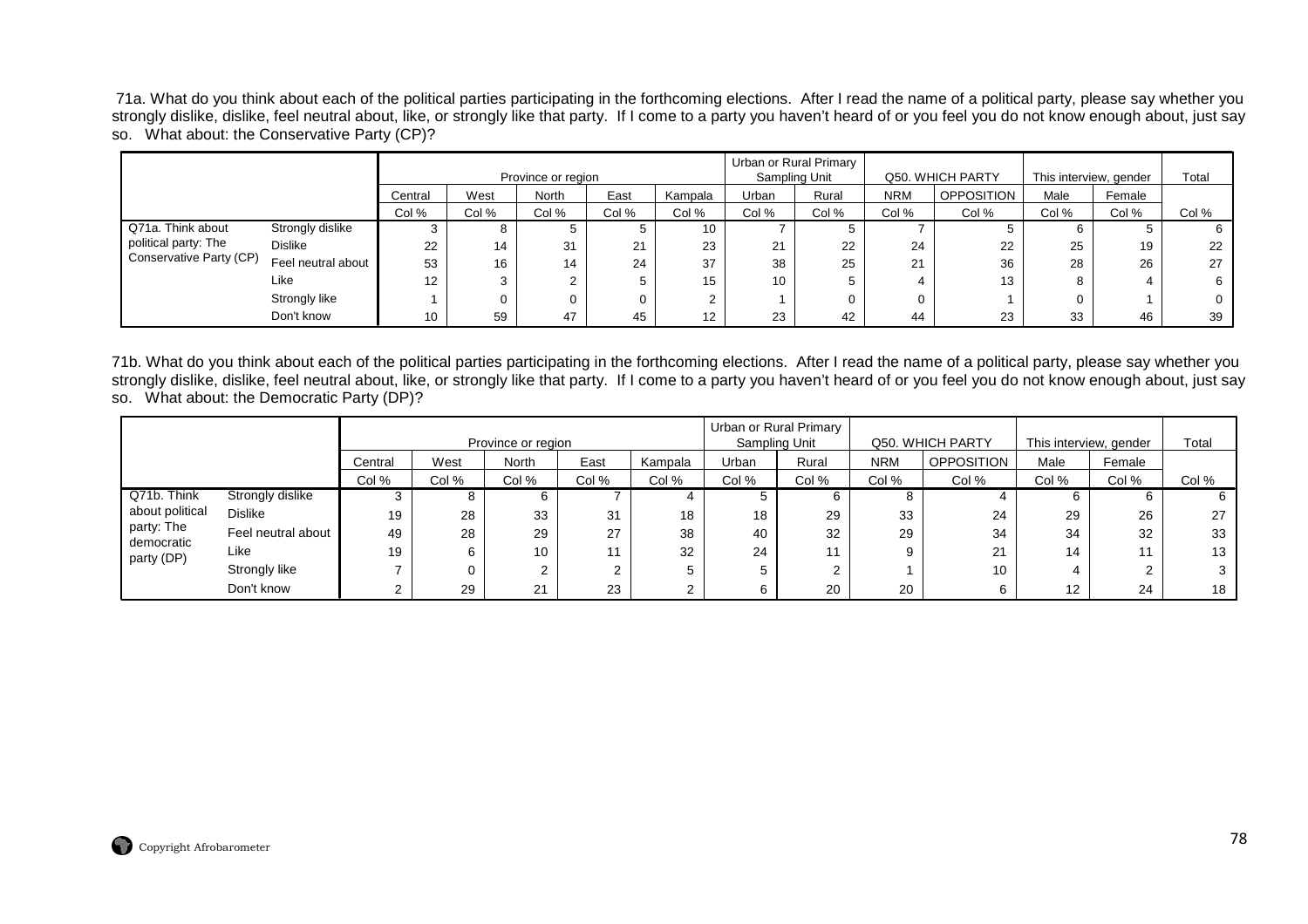71c. What do you think about each of the political parties participating in the forthcoming elections. After I read the name of a political party, please say whether you strongly dislike, dislike, feel neutral about, like, or strongly like that party. If I come to a party you haven't heard of or you feel you do not know enough about, just say so. What about: Forum for Democratic Change (FDC)?

|                                |                    |         |       | Province or region |                   |         |           | Urban or Rural Primary<br>Sampling Unit |            | Q50. WHICH PARTY  | This interview, gender |         | Total |
|--------------------------------|--------------------|---------|-------|--------------------|-------------------|---------|-----------|-----------------------------------------|------------|-------------------|------------------------|---------|-------|
|                                |                    | Central | West  | North              | East              | Kampala | Urban     | Rural                                   | <b>NRM</b> | <b>OPPOSITION</b> | Male                   | Female  |       |
|                                |                    | Col %   | Col % | Col %              | Col %             | Col %   | Col %     | Col %                                   | Col %      | Col %             | Col %                  | Col %   | Col % |
| Q71c. Think                    | Strongly dislike   |         |       |                    |                   | o       |           | 9                                       | 13         |                   |                        |         | 9     |
| about political                | <b>Dislike</b>     | 20      | 31    | 29                 | 22                | 23      | 24<br>∠ । | 26                                      | 33         | 11                | 27                     | 24      | 25    |
| party: Forum<br>for Democratic | Feel neutral about | 44      | 22    | 33                 | 25                | 38      | 42        | 29                                      | 30         | 20                | 29                     | 33      | 31    |
| Changa (FDC)                   | Like               | 23      | 13    | 15                 | 18                | 20      | 16        | 18                                      | 14         | 24                | 19                     | 16      | 17    |
|                                | Strongly like      |         |       |                    | 14                | 8       |           | 10                                      | C          | 40                | 12                     | $\circ$ | 10    |
|                                | Don't know         |         | 6     | 9                  | $12 \overline{ }$ |         |           | 8                                       |            |                   |                        | 10      |       |

71d. What do you think about each of the political parties participating in the forthcoming elections. After I read the name of a political party, please say whether you strongly dislike, dislike, feel neutral about, like, or strongly like that party. If I come to a party you haven't heard of or you feel you do not know enough about, just say so. What about: The Justice Forum (JEEMA)?

|                             |                    |         |       | Province or region |       |         |       | Urban or Rural Primary<br>Sampling Unit |            | Q50. WHICH PARTY  | This interview, gender |              | Total |
|-----------------------------|--------------------|---------|-------|--------------------|-------|---------|-------|-----------------------------------------|------------|-------------------|------------------------|--------------|-------|
|                             |                    |         |       |                    |       |         |       |                                         |            |                   |                        |              |       |
|                             |                    | Central | West  | North              | East  | Kampala | Urban | Rural                                   | <b>NRM</b> | <b>OPPOSITION</b> | Male                   | Female       |       |
|                             |                    | Col %   | Col % | Col %              | Col % | Col %   | Col % | Col %                                   | Col %      | Col %             | Col %                  | Col %        | Col % |
| Q71d. Think                 | Strongly dislike   |         |       |                    |       | 5       | b     |                                         |            |                   |                        |              |       |
| about political             | <b>Dislike</b>     | 21      | 10    | 33                 | 18    | 25      | 19    | 20                                      | 21         | 25                | 24                     | 17           | 20    |
| party: The<br>justice Forum | Feel neutral about | 51      | 18    | 13                 | 24    | 45      | 41    | 25                                      | 22         | 34                | 28                     | 26           | 27    |
| (JEEMA)                     | Like               |         |       | 3                  |       | 8       |       |                                         |            |                   |                        | $\mathbf{r}$ |       |
|                             | Strongly like      |         |       |                    |       | 2       |       |                                         |            |                   |                        | ◠            |       |
|                             | Don't know         | 16      | 58    | 45                 | 45    | 15      | 26    | 42                                      | 44         | 28                | 34                     | 46           | 40    |

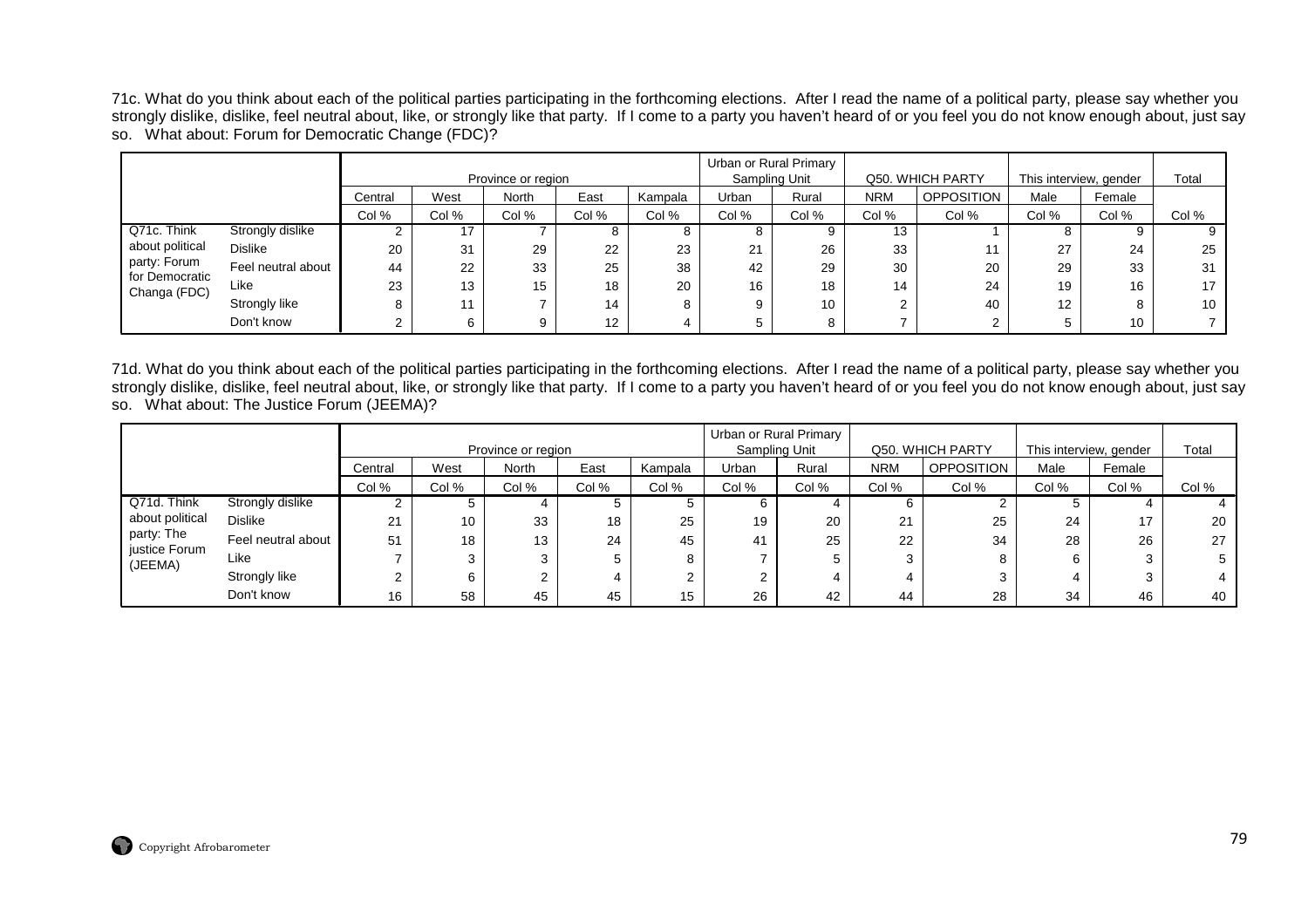71e. What do you think about each of the political parties participating in the forthcoming elections. After I read the name of a political party, please say whether you strongly dislike, dislike, feel neutral about, like, or strongly like that party. If I come to a party you haven't heard of or you feel you do not know enough about, just say so. What about: National Resistance Movement (NRM)?

|                               |                    |         |       | Province or region |       |         |       | Urban or Rural Primary<br>Sampling Unit |            | Q50, WHICH PARTY  | This interview, gender |        | Total |
|-------------------------------|--------------------|---------|-------|--------------------|-------|---------|-------|-----------------------------------------|------------|-------------------|------------------------|--------|-------|
|                               |                    | Central | West  | <b>North</b>       | East  | Kampala | Urban | Rural                                   | <b>NRM</b> | <b>OPPOSITION</b> | Male                   | Female |       |
|                               |                    | Col %   | Col % | Col %              | Col % | Col %   | Col % | Col %                                   | Col %      | Col %             | Col %                  | Col %  | Col % |
| Q71e. Think                   | Strongly dislike   |         |       | 6                  | b     |         |       |                                         |            | 26                | 8                      |        | 6     |
| about political               | <b>Dislike</b>     | 15      |       | 10                 | 5     | 10      | 10    |                                         |            | 28                | 10                     |        | 8     |
| party: National<br>Resistance | Feel neutral about | 25      |       | 14                 | 12    | 27      | 22    | 13                                      |            | 23                | 15                     | 13     | 14    |
| Movement                      | Like               | 21      | 17    | 30                 | 22    | 25      | 24    | 22                                      | 24         | 18                | 22                     | 24     | 23    |
|                               | Strongly like      | 27      | 63    | 32                 | 46    | 27      | 30    | 44                                      | 64         | ີ                 | 40                     | 44     | 42    |
|                               | Don't know         |         | q     |                    |       | 3       |       |                                         |            |                   | 5                      |        | 6     |

71f. What do you think about each of the political parties participating in the forthcoming elections. After I read the name of a political party, please say whether you strongly dislike, dislike, feel neutral about, like, or strongly like that party. If I come to a party you haven't heard of or you feel you do not know enough about, just say so. What about: People's Development Party (PDP)?

|                            |                    |         |       | Province or region |       |         |       | Urban or Rural Primary<br>Sampling Unit |            | Q50. WHICH PARTY  | This interview, gender |        | Total |
|----------------------------|--------------------|---------|-------|--------------------|-------|---------|-------|-----------------------------------------|------------|-------------------|------------------------|--------|-------|
|                            |                    | Central | West  | North              | East  | Kampala | Urban | Rural                                   | <b>NRM</b> | <b>OPPOSITION</b> | Male                   | Female |       |
|                            |                    | Col %   | Col % | Col %              | Col % | Col %   | Col % | Col %                                   | Col %      | Col %             | Col %                  | Col %  | Col % |
| Q71f. Think                | Strongly dislike   |         |       |                    |       |         |       |                                         |            |                   |                        |        |       |
| about political            | <b>Dislike</b>     | 23      |       | 31                 | 20    | 20      | 18    | 19                                      | 18         | 27                | 21                     | 17     | 19    |
| party: People's            | Feel neutral about | 49      |       | 14                 | 23    | 48      | 41    | 23                                      | 19         | 32                | 27                     | 24     | 25    |
| Development<br>Party (PDP) | Like               |         |       |                    |       | 6       | 8     | 3                                       |            | 6                 |                        |        |       |
|                            | Strongly like      |         |       |                    |       | 0       |       |                                         |            |                   |                        |        |       |
|                            | Don't know         | 18      | 80    | 48                 | 46    | 18      | 28    | 51                                      | 54         | 31                | 42                     | 53     | 47    |

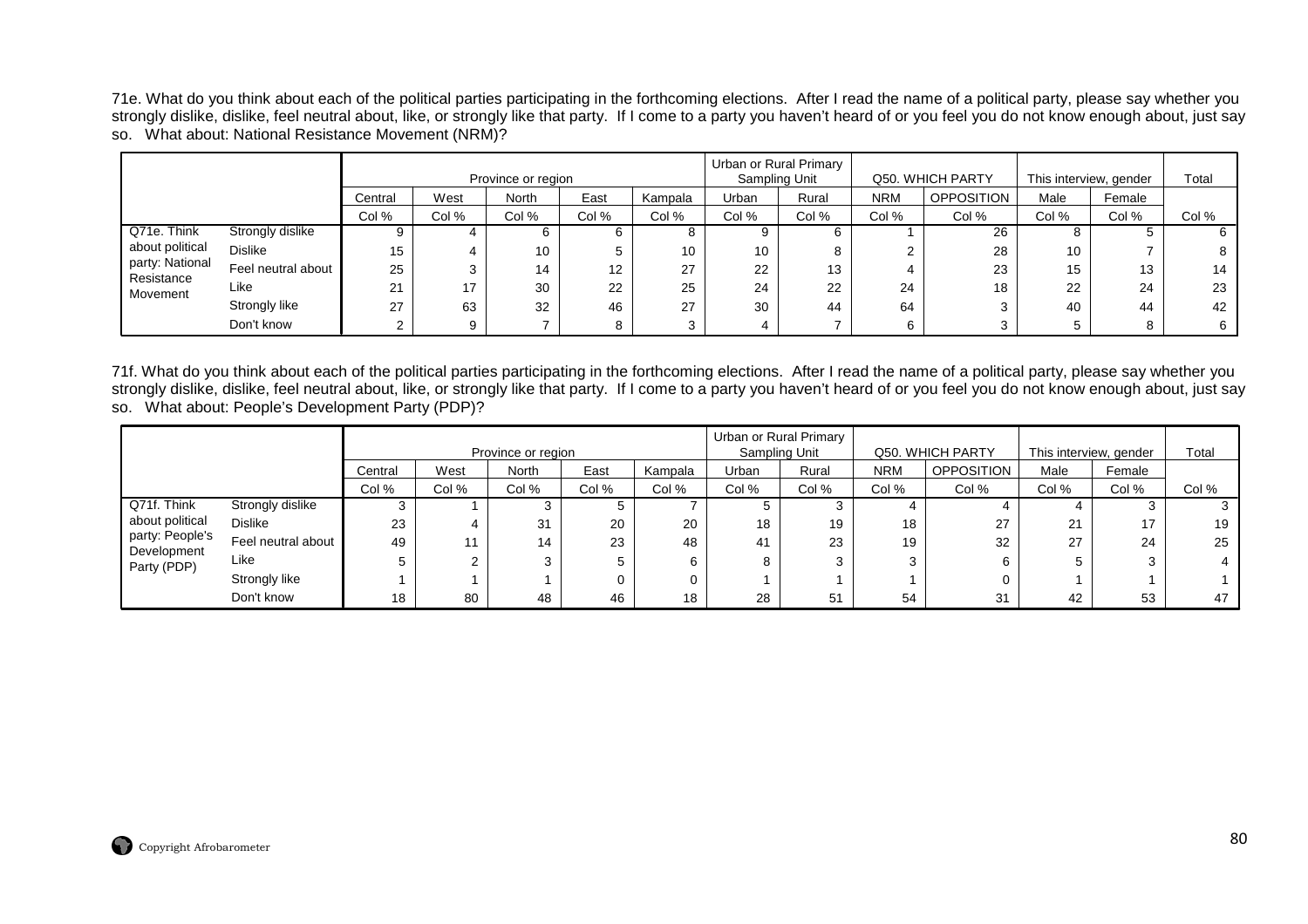71g. What do you think about each of the political parties participating in the forthcoming elections. After I read the name of a political party, please say whether you strongly dislike, dislike, feel neutral about, like, or strongly like that party. If I come to a party you haven't heard of or you feel you do not know enough about, just say so. What about: People's Progressive Party (PPP)?

|                            |                    |         |       | Province or region |       |         |       | Urban or Rural Primary<br>Sampling Unit |            | Q50. WHICH PARTY  | This interview, gender |        | Total |
|----------------------------|--------------------|---------|-------|--------------------|-------|---------|-------|-----------------------------------------|------------|-------------------|------------------------|--------|-------|
|                            |                    | Central | West  | North              | East  | Kampala | Urban | Rural                                   | <b>NRM</b> | <b>OPPOSITION</b> | Male                   | Female |       |
|                            |                    | Col %   | Col % | Col %              | Col % | Col %   | Col % | Col %                                   | Col %      | Col %             | Col %                  | Col %  | Col % |
| Q71g. Think                | Strongly dislike   |         |       |                    |       | 9       |       |                                         |            |                   |                        |        |       |
| about political            | <b>Dislike</b>     | 21      |       | 28                 | 18    | 16      | 14    | 18                                      | 18         | 22                | 20                     | 16     | 18    |
| party: People's            | Feel neutral about | 49      | 12    | 14                 | 23    | 43      | 39    | 23                                      | 20         | 31                | 27                     | 24     | 25    |
| Progressive<br>Party (PPP) | Like               |         |       | 3                  |       | 13      |       | 4                                       |            |                   |                        |        | 5     |
|                            | Strongly like      |         |       |                    |       |         |       |                                         |            |                   |                        |        |       |
|                            | Don't know         | 18      | 78    | 50                 | 46    | 19      | 27    | 51                                      | 54         | 32                | 41                     | 54     | 47    |

71h. What do you think about each of the political parties participating in the forthcoming elections. After I read the name of a political party, please say whether you strongly dislike, dislike, feel neutral about, like, or strongly like that party. If I come to a party you haven't heard of or you feel you do not know enough about, just say so. What about: The Social Democratic Party (SDP)?

|                                       |                    |         |       | Province or region |       |         |       | Urban or Rural Primary<br>Sampling Unit |            | Q50. WHICH PARTY | This interview, gender |        | Total |
|---------------------------------------|--------------------|---------|-------|--------------------|-------|---------|-------|-----------------------------------------|------------|------------------|------------------------|--------|-------|
|                                       |                    | Central | West  | <b>North</b>       | East  | Kampala | Urban | Rural                                   | <b>NRM</b> | OPPOSITION       | Male                   | Female |       |
|                                       |                    | Col %   | Col % | Col %              | Col % | Col %   | Col % | Col %                                   | Col %      | Col %            | Col %                  | Col %  | Col % |
| Q71h. Think                           | Strongly dislike   |         |       |                    |       |         |       |                                         |            |                  |                        |        |       |
| about political                       | <b>Dislike</b>     | 18      |       | 31                 | 17    | 23      | 18    | 18                                      | 18         | 22               | 19                     | 16     | 18    |
| party: The Social<br>Democratic Party | Feel neutral about | 50      |       | 10                 | 21    | 35      | 35    | 21                                      | 18         | 29               | 24                     | 22     | 23    |
| (SDP)                                 | Like               |         |       |                    |       |         | b     | 3                                       |            |                  | 5                      |        |       |
|                                       | Strongly like      |         |       |                    |       |         |       | 0                                       |            |                  | 0                      |        |       |
|                                       | Don't know         | 22      | 82    | -51                | 51    | 30      | 34    | 54                                      | 57         | 34               | 46                     | 56     | 51    |

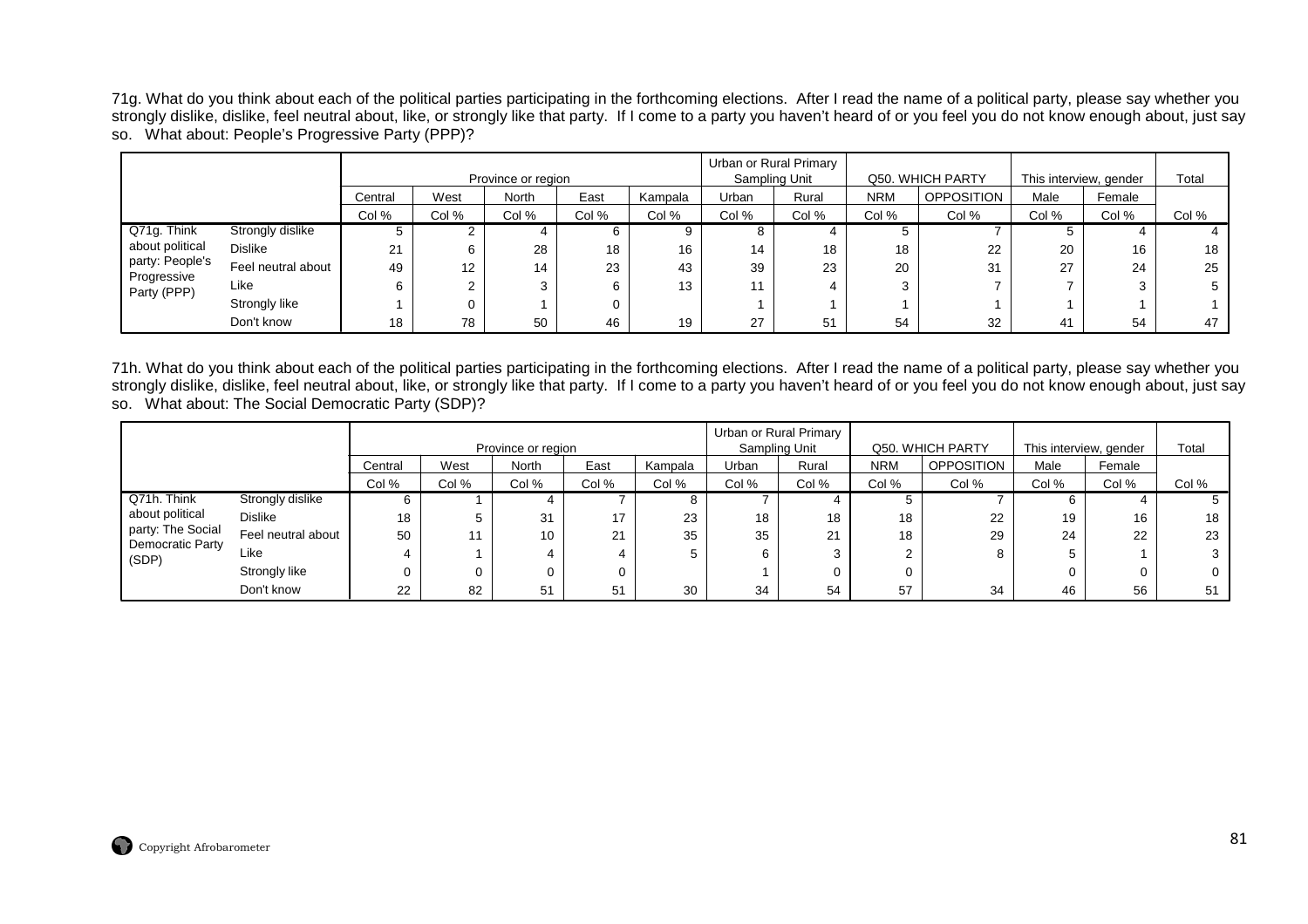71i. What do you think about each of the political parties participating in the forthcoming elections. After I read the name of a political party, please say whether you strongly dislike, dislike, feel neutral about, like, or strongly like that party. If I come to a party you haven't heard of or you feel you do not know enough about, just say so. What about: Uganda Federal Alliance (UFA)?

|                                           |                    |         |       | Province or region |       |         |       | Urban or Rural Primary<br>Sampling Unit |            | Q50. WHICH PARTY  | This interview, gender |        | Total |
|-------------------------------------------|--------------------|---------|-------|--------------------|-------|---------|-------|-----------------------------------------|------------|-------------------|------------------------|--------|-------|
|                                           |                    | Central | West  | <b>North</b>       | East  | Kampala | Urban | Rural                                   | <b>NRM</b> | <b>OPPOSITION</b> | Male                   | Female |       |
|                                           |                    | Col %   | Col % | Col %              | Col % | Col %   | Col % | Col %                                   | Col %      | Col %             | Col %                  | Col %  | Col % |
| Q71i. Think                               | Strongly dislike   |         |       |                    |       | 9       |       |                                         |            |                   |                        |        |       |
| about political                           | <b>Dislike</b>     | 17      |       | 31                 | 19    | 21      | 18    | 18                                      | 19         | 23                | 20                     | 17     | 18    |
| party: Ugaanda<br><b>Federal Alliance</b> | Feel neutral about | 50      | 13    | 15                 | 23    | 40      | 37    | 24                                      | 21         | 31                | 28                     | 24     | 26    |
| (UFA)                                     | Like               |         | 3     |                    | 6     | 14      | 11    |                                         |            | 10                |                        |        |       |
|                                           | Strongly like      |         |       |                    |       | 0       |       |                                         |            |                   |                        |        |       |
|                                           | Don't know         | 16      | 75    | 45                 | 45    | 16      | 27    | 48                                      | 52         | 27                | 39                     | 50     | 45    |

71j. What do you think about each of the political parties participating in the forthcoming elections. After I read the name of a political party, please say whether you strongly dislike, dislike, feel neutral about, like, or strongly like that party. If I come to a party you haven't heard of or you feel you do not know enough about, just say so. What about: Uganda People's Congress (UPC)?

|                                   |                    |         |       |                    |       |         |               | Urban or Rural Primary |            |                    |                        |        |       |
|-----------------------------------|--------------------|---------|-------|--------------------|-------|---------|---------------|------------------------|------------|--------------------|------------------------|--------|-------|
|                                   |                    |         |       | Province or region |       |         | Sampling Unit |                        |            | Q50. WHICH PARTY   | This interview, gender |        | Total |
|                                   |                    | Central | West  | North              | East  | Kampala | Urban         | Rural                  | <b>NRM</b> | <b>OPPOSITION</b>  | Male                   | Female |       |
|                                   |                    | Col %   | Col % | Col %              | Col % | Col %   | Col %         | Col %                  | Col %      | Col %              | Col %                  | Col %  | Col % |
| Q71j. Think about                 | Strongly dislike   |         | 16    |                    | 8     | 14      | 10            |                        | 13         |                    |                        | 10     | 10    |
| political party:                  | <b>Dislike</b>     | 27      | 19    | 22                 | 30    | 28      | 20            | 26                     | 27         | 26                 | 26                     | 24     | 25    |
| Uganda People's<br>Congress (UPC) | Feel neutral about | 50      | 20    | 29                 | 26    | 34      | 42            | 29                     | 27         | 29                 | 32                     | 30     | 31    |
|                                   | Like               |         |       | 15                 | 14    | 16      | 16            | 10                     | ິ          | 17<br>$\mathbf{r}$ | 13                     |        | 11    |
|                                   | Strongly like      | ົ       |       | 12                 | ◠     |         | ົ             |                        |            | 16                 |                        |        |       |
|                                   | Don't know         |         | 39    | 16                 | 20    |         |               | 22                     | 24         |                    | 15                     | 25     | 20    |

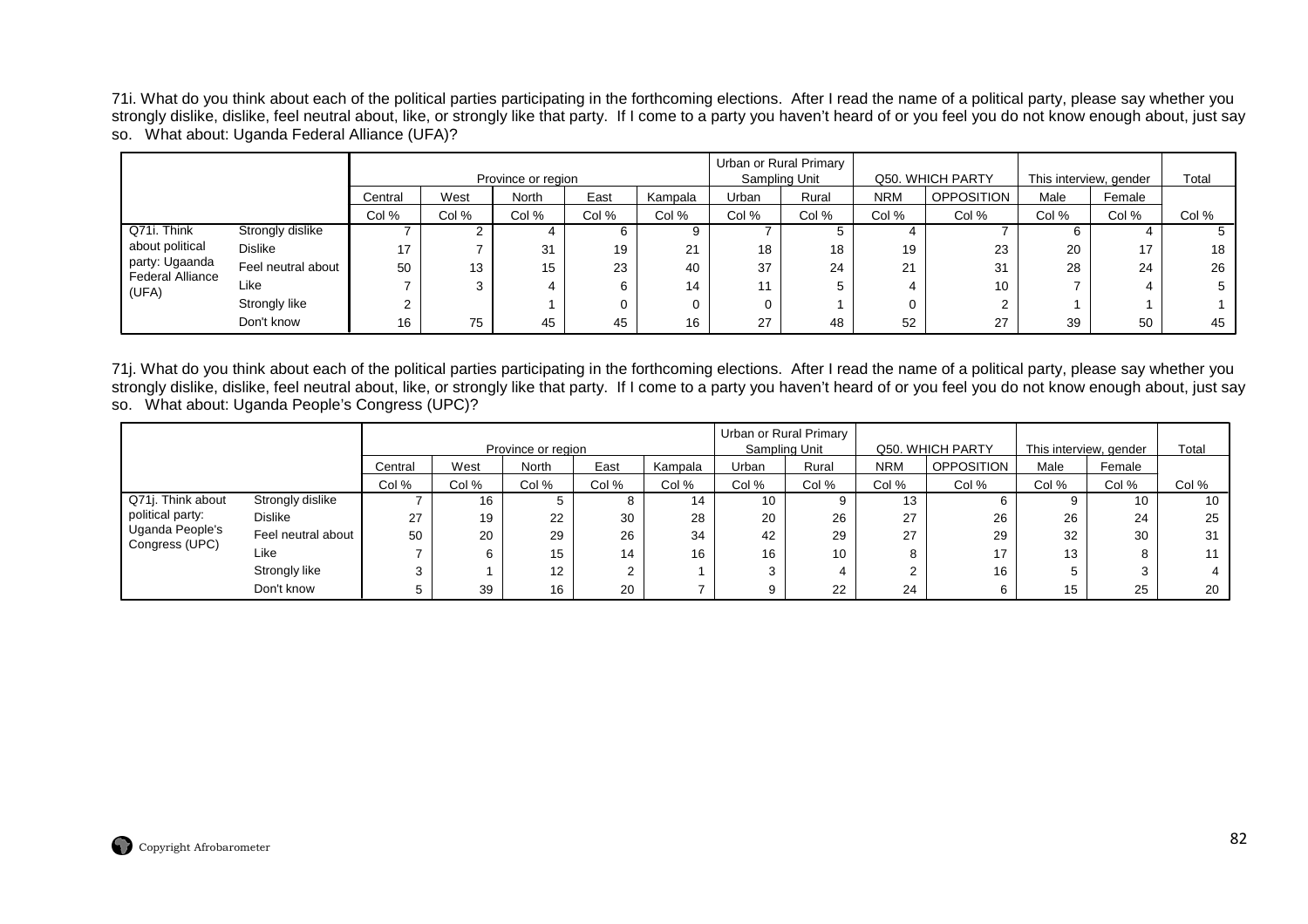71k. What do you think about each of the political parties participating in the forthcoming elections. After I read the name of a political party, please say whether you strongly dislike, dislike, feel neutral about, like, or strongly like that party. If I come to a party you haven't heard of or you feel you do not know enough about, just say so. What about: Inter-party Coalition (IPC)?

|                          |                    |         |       | Province or region |       |         | Sampling Unit | Urban or Rural Primary |            | Q50. WHICH PARTY  | This interview, gender |        | Total |
|--------------------------|--------------------|---------|-------|--------------------|-------|---------|---------------|------------------------|------------|-------------------|------------------------|--------|-------|
|                          |                    | Central | West  | <b>North</b>       | East  | Kampala | Urban         | Rural                  | <b>NRM</b> | <b>OPPOSITION</b> | Male                   | Female |       |
|                          |                    | Col %   | Col % | Col %              | Col % | Col %   | Col %         | Col %                  | Col %      | Col %             | Col %                  | Col %  | Col % |
| Q71k. Think              | Strongly dislike   |         |       |                    |       | 11      |               |                        |            |                   | b                      |        |       |
| about political          | <b>Dislike</b>     | 22      | 13    | 26                 | 22    | 19      | 17            | 21                     | 24         | 18                | 23                     | 18     | 21    |
| party: Inter             | Feel neutral about | 51      | 16    | 19                 | 19    | 35      | 39            | 24                     | 21         | 32                | 27                     | 25     | 26    |
| Party Coalition<br>(IPC) | Like               | 11      |       |                    |       | 16      | 11            |                        |            | 16                | 10                     |        | 8     |
|                          | Strongly like      |         |       |                    |       |         |               | 3                      |            | 10                | 3                      |        |       |
|                          | Don't know         | 10      | 61    | 41                 | 41    | 15      | 22            | 40                     | 44         | 19                | 31                     | 44     | 38    |

72a. In deciding which party you like most, how much do you think of or consider the following factors: the past governing experience of the party?

|                                           |            |         |       |                    |       |         |       | Urban or Rural Primary |            |                   |                        |        |       |
|-------------------------------------------|------------|---------|-------|--------------------|-------|---------|-------|------------------------|------------|-------------------|------------------------|--------|-------|
|                                           |            |         |       | Province or region |       |         |       | Sampling Unit          |            | Q50. WHICH PARTY  | This interview, gender |        | Total |
|                                           |            | Central | West  | North              | East  | Kampala | Urban | Rural                  | <b>NRM</b> | <b>OPPOSITION</b> | Male                   | Female |       |
|                                           |            | Col %   | Col % | Col %              | Col % | Col %   | Col % | Col %                  | Col %      | Col %             | Col %                  | Col %  | Col % |
| Q72a. In deciding which                   | Not at all | 13      |       |                    | 14    | 16      |       |                        |            | 12.               |                        |        |       |
| party you like most: the                  | A little   | 35      | 12    | 29                 | 20    | 35      | 30    | 23                     | 20         | 32                | 25                     | 24     | 24    |
| past governing<br>experience of the party | A lot      | 47      | 81    | 54                 | 59    | 45      | 54    | 61                     | 71         | 52                | 61                     | 59     | 60    |
|                                           | Don't know |         | 3     |                    |       |         |       | 5                      |            |                   |                        |        |       |

72b. In deciding which party you like most, how much do you think of or consider the following factors: the policies that the party promises to implement?

|                          |            |         |       | Province or region |       |         |       | Urban or Rural Primary<br>Sampling Unit |            | Q50, WHICH PARTY  | This interview, gender |        | Total |
|--------------------------|------------|---------|-------|--------------------|-------|---------|-------|-----------------------------------------|------------|-------------------|------------------------|--------|-------|
|                          |            | Central | West  | North              | East  | Kampala | Urban | Rural                                   | <b>NRM</b> | <b>OPPOSITION</b> | Male                   | Female |       |
|                          |            | Col %   | Col % | Col %              | Col % | Col %   | Col % | Col %                                   | Col %      | Col %             | Col %                  | Col %  | Col % |
| Q72b. In deciding which  | Not at all | 10      |       |                    |       | 14      | 9     |                                         |            |                   |                        |        |       |
| party you like most: the | A little   | 35      | 14    | 28                 | 27    | 40      | 33    | 25                                      | 24         | 27                | 27                     | 26     | 27    |
| polices the party        | A lot      | 51      | 80    | 57                 | 61    | 41      | 53    | 63                                      | 68         | 64                | 63                     | 60     | 62    |
| promises to implement    | Don't know |         |       |                    |       |         |       |                                         | ົ          |                   |                        |        |       |

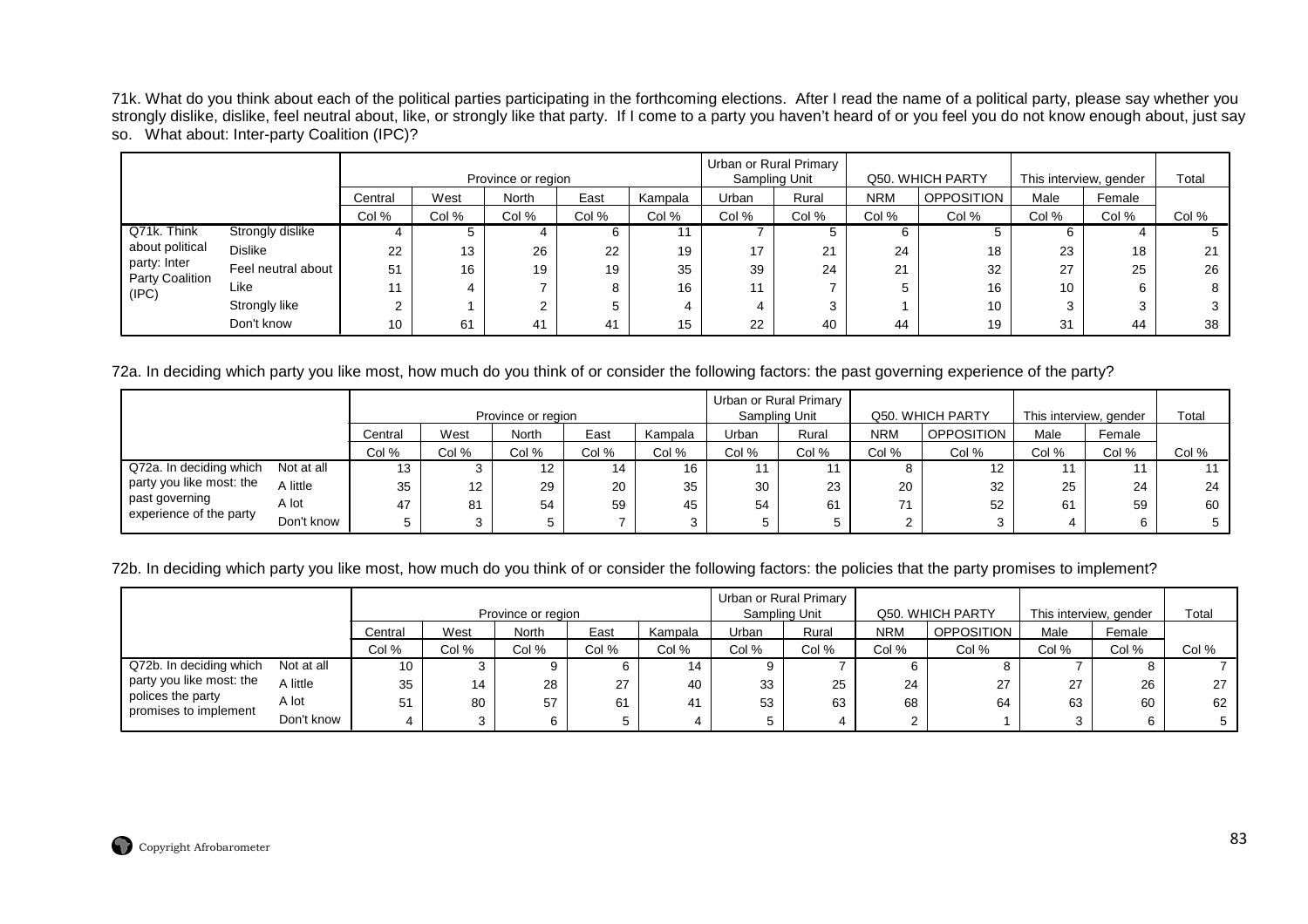72c. In deciding which party you like most, how much do you think of or consider the following factors: the ethnic or regional origin of the party's leader?

|                           |            |         |       | Province or region |       |         | Sampling Unit | Urban or Rural Primary |              | Q50. WHICH PARTY  |       | This interview, gender | Total |
|---------------------------|------------|---------|-------|--------------------|-------|---------|---------------|------------------------|--------------|-------------------|-------|------------------------|-------|
|                           |            | Central | West  | North              | East  | Kampala | Urban         | Rural                  | <b>NRM</b>   | <b>OPPOSITION</b> | Male  | Female                 |       |
|                           |            | Col %   | Col % | Col %              | Col % | Col %   | Col %         | Col %                  | Col %        | Col %             | Col % | Col %                  | Col % |
| Q72c. In deciding which   | Not at all | 38      | 23    | 34                 | 49    | 55      | 43            | 36                     | 34           | -42               | 37    | 37                     | 37    |
| party you like most: the  | A little   | 40      | 21    | 41                 | 24    | 32      | 31            | 31                     | 31           | 34                | 33    | 29                     | 31    |
| ethnic or regional origin | A lot      | 16      | 52    | 19                 | 20    |         | 19            | 27                     | 32           | 22                | 26    | 26                     | 26    |
| of the party's leader     | Don't know |         | 4     |                    |       |         |               | 5                      | <sup>o</sup> |                   |       |                        |       |

72d. In deciding which party you like most, how much do you think of or consider the following factors: the party leader's background in the military?

|                                              |            |         |       | Province or region |       |         |       | Urban or Rural Primary<br>Sampling Unit |            | Q50. WHICH PARTY  | This interview, gender |              | Total |
|----------------------------------------------|------------|---------|-------|--------------------|-------|---------|-------|-----------------------------------------|------------|-------------------|------------------------|--------------|-------|
|                                              |            | Central | West  | North              | East  | Kampala | Urban | Rural                                   | <b>NRM</b> | <b>OPPOSITION</b> | Male                   | Female       |       |
|                                              |            | Col %   | Col % | Col %              | Col % | Col %   | Col % | Col %                                   | Col %      | Col %             | Col %                  | Col %        | Col % |
| Q72d. In deciding which                      | Not at all | 35      | 16    | 30                 | 42    | 50      | 38    | 31                                      | 27         | 45                | 31                     | 33           | 32    |
| party you like most: the                     | A little   | 35      | 22    | 33                 | 26    | 25      | 29    | 28                                      | 29         | 28                | 30                     | $\sim$<br>21 | 28    |
| party leader's background<br>in the military | A lot      | 25      | 58    | 31                 | 24    | 18      | 25    | 36                                      | 42         | 25                | 36                     | 32           | 34    |
|                                              | Don't know |         |       |                    |       |         | 8     |                                         |            |                   |                        |              | 5     |

72e. In deciding which party you like most, how much do you think of or consider the following factors: the personal integrity of the party's leader?

|                            |            |         |       | Province or region |       |         |       | Urban or Rural Primary<br>Sampling Unit |            | Q50. WHICH PARTY  | This interview, gender |        | Total |
|----------------------------|------------|---------|-------|--------------------|-------|---------|-------|-----------------------------------------|------------|-------------------|------------------------|--------|-------|
|                            |            | Central | West  | North              | East  | Kampala | Urban | Rural                                   | <b>NRM</b> | <b>OPPOSITION</b> | Male                   | Female |       |
|                            |            | Col %   | Col % | Col %              | Col % | Col %   | Col % | Col %                                   | Col %      | Col %             | Col %                  | Col %  | Col % |
| Q72e. In deciding which    | Not at all | 18      |       |                    | 13    | 12      | 10    |                                         | 10         |                   | 10                     |        |       |
| party you like most: the   | A little   | 22      | 16    | 34                 | 19    | 22      | 22    | 22                                      | 21         | 25                | 20                     | 24     | 22    |
| personal intergrity of the | A lot      | 56      | 78    | 52                 | 62    | 59      | 60    | 63                                      | 67         | 63                | 67                     | 58     | 62    |
| party's leader             | Don't know |         |       |                    |       |         |       |                                         |            |                   |                        |        |       |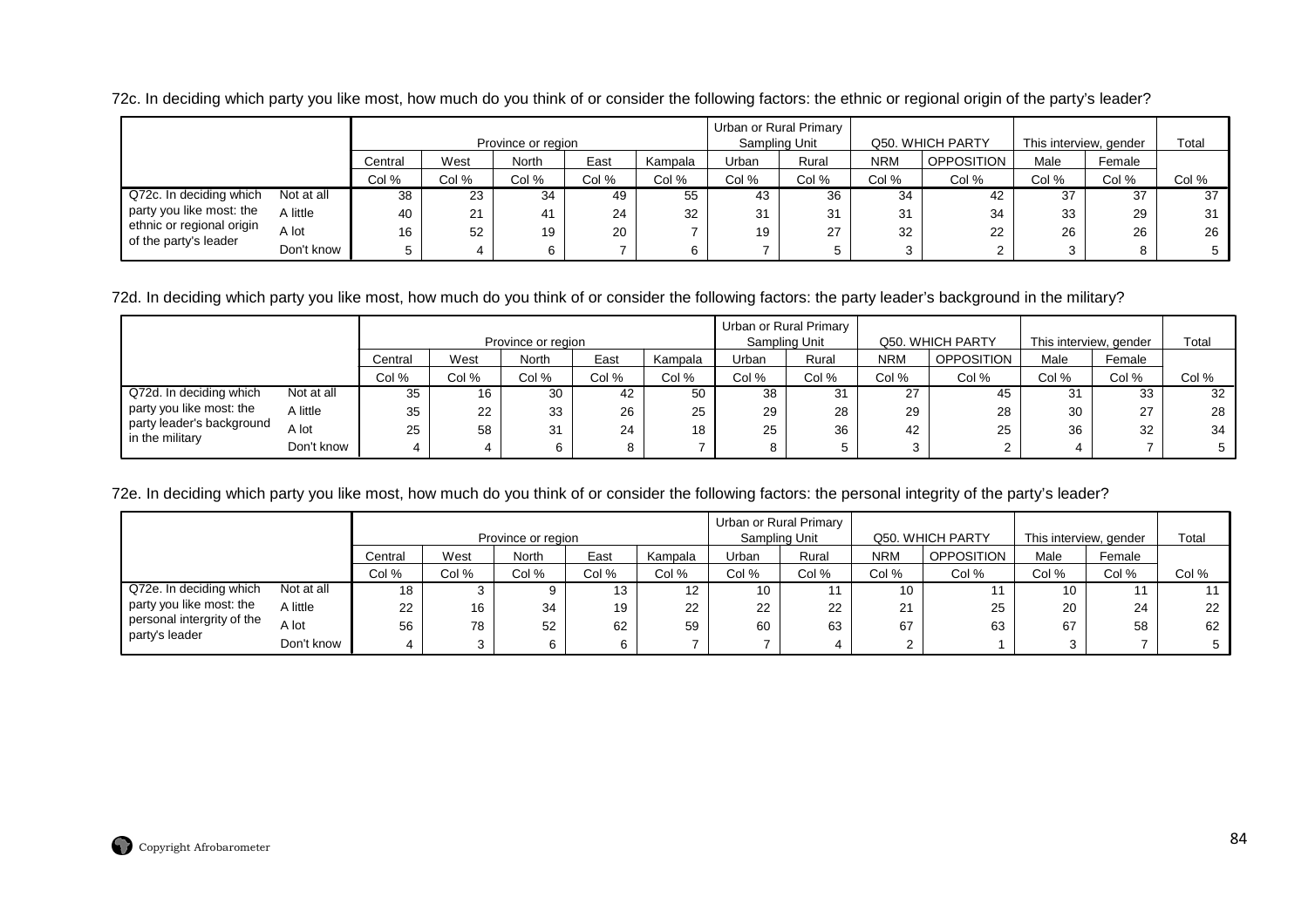72f. In deciding which party you like most, how much do you think of or consider the following factors: the leadership skills of the party's leader?

|                          |            |         |       | Province or region |       |         |       | Urban or Rural Primary<br>Sampling Unit |            | Q50. WHICH PARTY  | This interview, gender |        | Total |
|--------------------------|------------|---------|-------|--------------------|-------|---------|-------|-----------------------------------------|------------|-------------------|------------------------|--------|-------|
|                          |            | Central | West  | North              | East  | Kampala | Urban | Rural                                   | <b>NRM</b> | <b>OPPOSITION</b> | Male                   | Female |       |
|                          |            | Col %   | Col % | Col %              | Col % | Col %   | Col % | Col %                                   | Col %      | Col %             | Col %                  | Col %  | Col % |
| Q72f. In deciding which  | Not at all | 16      |       |                    |       |         |       | 10                                      |            |                   | 10                     |        | 10    |
| party you like most: the | A little   | 23      |       | 31                 | 19    | 19      | 21    | 21                                      | 19         | 27                | 21                     | 21     | 21    |
| leadership skills of the | A lot      | 57      | 81    | 55                 | 63    | 64      | 65    | 65                                      | 74         | 59                | 66                     | 63     | 65    |
| party's leader           | Don't know |         | 3     |                    |       |         |       | 4                                       |            |                   |                        |        |       |

72g. In deciding which party you like most, how much do you think of or consider the following factors: the campaign rewards distributed by the party's candidates?

|                                            |            |         |       |                    |       |         |       | Urban or Rural Primary |            |                   |                        |                |       |
|--------------------------------------------|------------|---------|-------|--------------------|-------|---------|-------|------------------------|------------|-------------------|------------------------|----------------|-------|
|                                            |            |         |       | Province or region |       |         |       | Sampling Unit          |            | Q50. WHICH PARTY  | This interview, gender |                | Total |
|                                            |            | Central | West  | North              | East  | Kampala | Urban | Rural                  | <b>NRM</b> | <b>OPPOSITION</b> | Male                   | Female         |       |
|                                            |            | Col %   | Col % | Col %              | Col % | Col %   | Col % | Col %                  | Col %      | Col %             | Col %                  | Col %          | Col % |
| Q72g. In deciding                          | Not at all | 35      | 26    | 24                 | 39    | 38      | 33    | 31                     | 27         | 41                | 32                     | 30             | 31    |
| which party you like<br>most: the campaign | A little   | 39      | 25    | 37                 | 27    | 44      | 37    | 32                     | 33         | 36                | 33                     | 32             | 32    |
| rewards distributed by                     | A lot      | 22      | 47    | 32                 | 27    | 14      | 23    | 32                     | 37         | 22                | 31                     | 3 <sup>1</sup> | 31    |
| the party's candidates                     | Don't know |         |       |                    |       | 4       |       | 5                      | ົ          |                   |                        |                | 5     |

72h. In deciding which party you like most, how much do you think of or consider the following factors: the services delivered by the present government?

|                          |            |         |       | Province or region |       |         |       | Urban or Rural Primary<br>Sampling Unit |            | Q50. WHICH PARTY | This interview, gender |        | Total |
|--------------------------|------------|---------|-------|--------------------|-------|---------|-------|-----------------------------------------|------------|------------------|------------------------|--------|-------|
|                          |            | Central | West  | North              | East  | Kampala | Urban | Rural                                   | <b>NRM</b> | OPPOSITION       | Male                   | Female |       |
|                          |            | Col %   | Col % | Col %              | Col % | Col %   | Col % | Col %                                   | Col %      | Col %            | Col %                  | Col %  | Col % |
| Q72h. In deciding which  | Not at all | 19      |       | 12                 | 15    | 26      | 18    | 13                                      |            | 23               | 14                     | 14     | 14    |
| party you like most: the | A little   | 40      | 18    | 37                 | 22    | 39      | 34    | 29                                      | 28         | 34               | 31                     | 28     | 29    |
| services delivered by    | A lot      | 35      |       | 45                 | 56    | 29      | 40    | 53                                      | 61         | 40               | 51                     | 5'     | 51.   |
| the present government   | Don't know |         |       |                    |       | 6       |       |                                         |            |                  |                        |        | 5     |

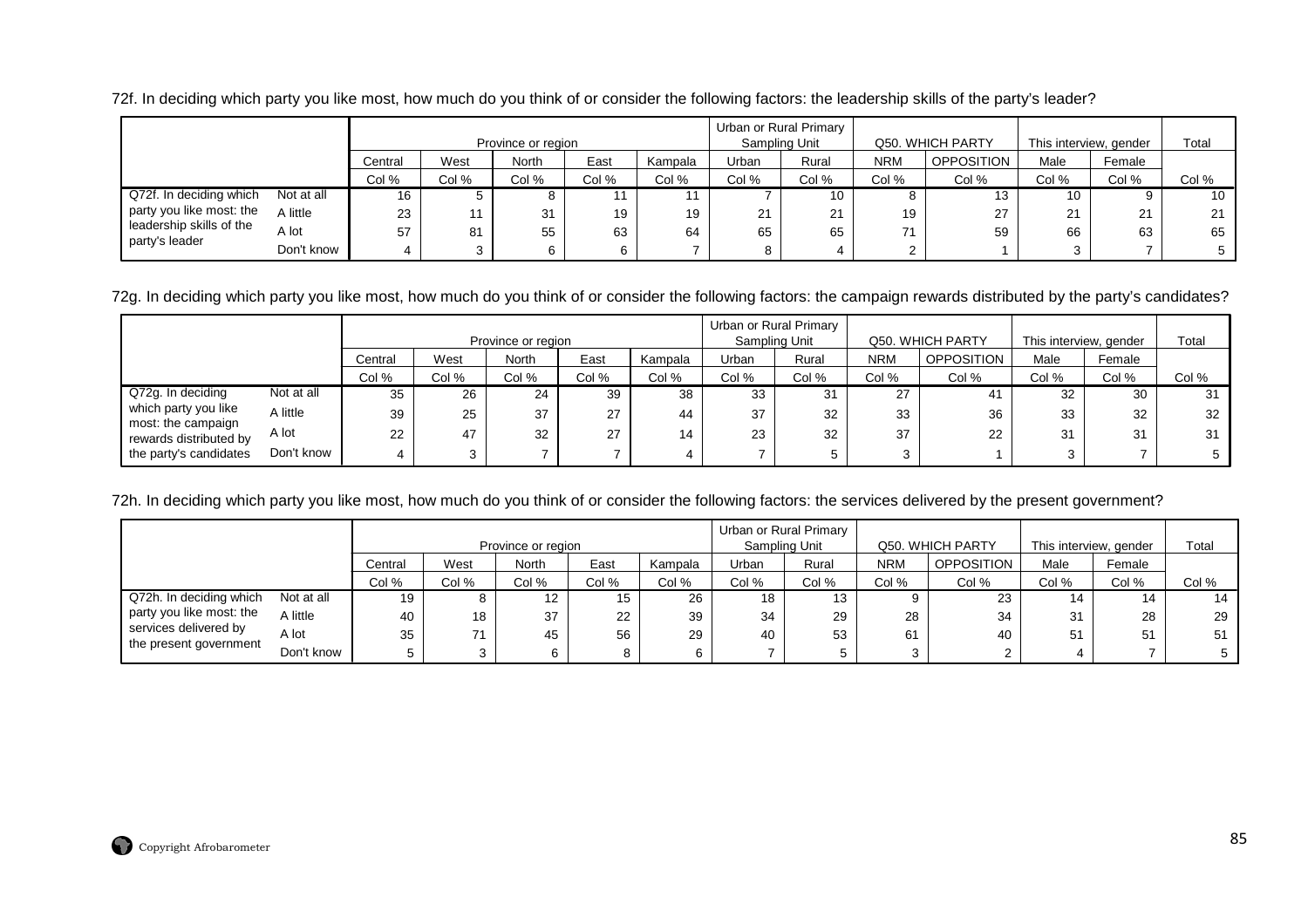72i. In deciding which party you like most, how much do you think of or consider the following factors: the party's chances of winning?

|                          |            |         |       | Province or region |                   |         |       | Urban or Rural Primary<br>Sampling Unit |            | Q50. WHICH PARTY  | This interview, gender |        | Total |
|--------------------------|------------|---------|-------|--------------------|-------------------|---------|-------|-----------------------------------------|------------|-------------------|------------------------|--------|-------|
|                          |            | Central | West  | North              | East              | Kampala | Urban | Rural                                   | <b>NRM</b> | <b>OPPOSITION</b> | Male                   | Female |       |
|                          |            | Col %   | Col % | Col %              | Col %             | Col %   | Col % | Col %                                   | Col %      | Col %             | Col %                  | Col %  | Col % |
| Q72i. In deciding which  | Not at all | 18      | 20    | 13                 | 19                | 27      | 19    | 18                                      | 16         | 24                | 18                     | 19     | 18    |
| party you like most: the | A little   | 40      | 16    | 29                 | 22                | 27      | 26    | 26                                      | 23         | 35                | 28                     | 24     | 26    |
| party's chances of       | A lot      | 37      | 61    | 48                 | 48                | 39      | 44    | 49                                      | 57         | 39                | 49                     | 48     | 48    |
| winning                  | Don't know |         | 3     | 10                 | $12 \overline{ }$ |         | 10    |                                         |            |                   |                        |        |       |

72j. In deciding which party you like most, how much do you think of or consider the following factors: the quality of the other parties?

|                                 |            |         |       |                    |       |         |       | Urban or Rural Primary |            |                   |                        |        |       |
|---------------------------------|------------|---------|-------|--------------------|-------|---------|-------|------------------------|------------|-------------------|------------------------|--------|-------|
|                                 |            |         |       | Province or region |       |         |       | Sampling Unit          |            | Q50. WHICH PARTY  | This interview, gender |        | Total |
|                                 |            | Central | West  | North              | East  | Kampala | Urban | Rural                  | <b>NRM</b> | <b>OPPOSITION</b> | Male                   | Female |       |
|                                 |            | Col %   | Col % | Col %              | Col % | Col %   | Col % | Col %                  | Col %      | Col %             | Col %                  | Col %  | Col % |
| Q72j. In deciding which         | Not at all | 21      | 30    | 18                 | 30    | 30      | 23    | 26                     | 25         | 28                | 24                     | 28     | 26    |
| party you like most: the        | A little   | 49      | 33    | 42                 | 33    | 39      | 41    | 38                     | 38         | 47                | 42                     | 35     | 39    |
| quality of the other<br>parties | A lot      | 24      | 33    | 27                 | 27    | 23      | 26    | 28                     | 31         | 22                | 29                     | 26     | 28    |
|                                 | Don't know |         |       | 13                 | 11    |         | 9     |                        |            |                   | 6                      | 11     |       |

73a. In deciding which party you most dislike, how much do you think of or consider the following factors: the party's lack of governing experience?

|                                               |            |         |       |                    |                   |         |       | Urban or Rural Primary |                 |                   |                        |        |                  |
|-----------------------------------------------|------------|---------|-------|--------------------|-------------------|---------|-------|------------------------|-----------------|-------------------|------------------------|--------|------------------|
|                                               |            |         |       | Province or region |                   |         |       | Sampling Unit          |                 | Q50. WHICH PARTY  | This interview, gender |        | Total            |
|                                               |            | Central | West  | <b>North</b>       | East              | Kampala | Urban | Rural                  | <b>NRM</b>      | <b>OPPOSITION</b> | Male                   | Female |                  |
|                                               |            | Col %   | Col % | Col %              | Col %             | Col %   | Col % | Col %                  | Col %           | Col %             | Col %                  | Col %  | Col %            |
| Q73a. In deciding which                       | Not at all | 18      | 18    | 26                 | 25                | 25      | 24    | 22                     | 19              | 30                | 22                     | 22     | 22               |
| party you most dislike:                       | A little   | 32      | 20    | 35                 | $12 \overline{ }$ | 20      | 28    | 24                     | 24              | 27                | 23                     | 25     | 24               |
| the past governing<br>experience of the party | A lot      | 44      | 38    | 29                 | 51                | 46      | 38    | 42                     | 45              | 39                | 44                     | 38     | 41               |
|                                               | Don't know |         | 24    | 10                 | $12 \overline{ }$ | 9       | 10    | 13                     | 12 <sup>2</sup> |                   | 10                     | 15     | 12 <sup>12</sup> |

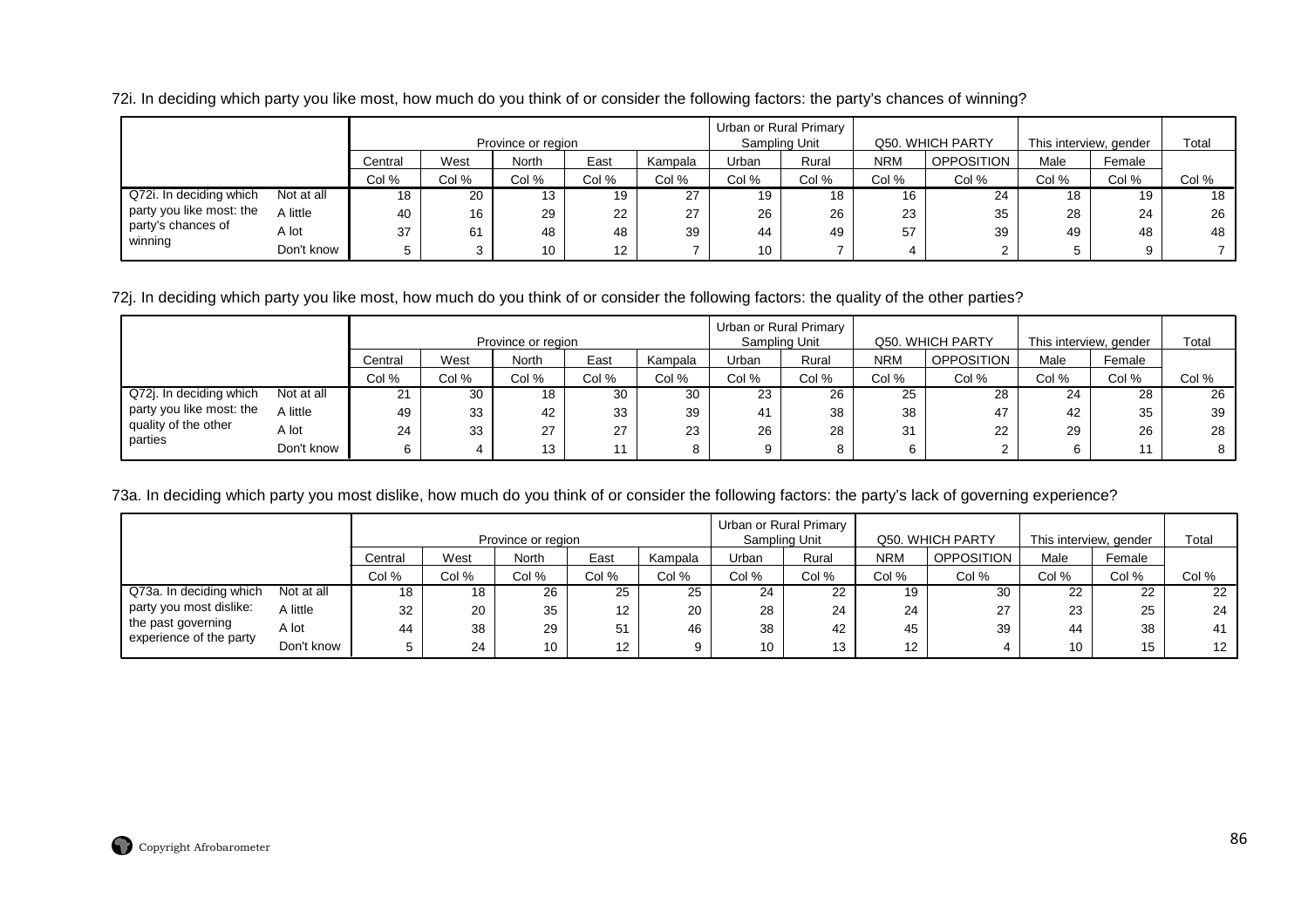73b. In deciding which party you most dislike, how much do you think of or consider the following factors: the party's poor or unrealistic policies?

|                                                      |            |         |       | Province or region |       |         |       | Urban or Rural Primary<br>Sampling Unit |            | Q50. WHICH PARTY  | This interview, gender |        | Total |
|------------------------------------------------------|------------|---------|-------|--------------------|-------|---------|-------|-----------------------------------------|------------|-------------------|------------------------|--------|-------|
|                                                      |            | Central | West  | <b>North</b>       | East  | Kampala | Urban | Rural                                   | <b>NRM</b> | <b>OPPOSITION</b> | Male                   | Female |       |
|                                                      |            | Col %   | Col % | Col %              | Col % | Col %   | Col % | Col %                                   | Col %      | Col %             | Col %                  | Col %  | Col % |
| Q73b. In deciding                                    | Not at all | 16      | 14    | 24                 | 21    | 19      |       | 19                                      | 18         | 20                | 19                     | 18     | 19    |
| which party you most                                 | A little   | 31      | 24    | 34                 | 12    | 24      | 31    | 24                                      | 25         | 27                | 23                     | 27     | 25    |
| dislike: the party's poor<br>or unrealistic policies | A lot      | 48      | 38    | 32                 | 55    | 47      | 42    | 44                                      | 44         | 50                | 47                     | 41     | 44    |
|                                                      | Don't know |         | 24    | 10                 | 12    |         |       | 13                                      | 13         |                   |                        | 15     | 13    |

73c. In deciding which party you most dislike, how much do you think of or consider the following factors: the ethnic or regional origin of the party's leader?

|                                                    |            |         |       |                    |                 |         |       | Urban or Rural Primary |                   |                   |                        |        |       |
|----------------------------------------------------|------------|---------|-------|--------------------|-----------------|---------|-------|------------------------|-------------------|-------------------|------------------------|--------|-------|
|                                                    |            |         |       | Province or region |                 |         |       | Sampling Unit          |                   | Q50, WHICH PARTY  | This interview, gender |        | Total |
|                                                    |            | Central | West  | North              | East            | Kampala | Urban | Rural                  | <b>NRM</b>        | <b>OPPOSITION</b> | Male                   | Female |       |
|                                                    |            | Col %   | Col % | Col %              | Col %           | Col %   | Col % | Col %                  | Col %             | Col %             | Col %                  | Col %  | Col % |
| Q73c. In deciding which                            | Not at all | 42      | 34    | 41                 | 53              | 56      | 50    | 43                     | 43                | 49                | 44                     | 43     | 44    |
| party you most dislike: the                        | A little   | 34      | 23    | 34                 | 21              | 22      | 28    | 28                     | 27                | 30                | 27                     | 28     | 28    |
| ethnic or regional origin of<br>the party's leader | A lot      | 18      | 19    | 14                 | 14              | 14      | 13    | 16                     | 17                | 17                | 18                     | 14     | 16    |
|                                                    | Don't know |         | 24    |                    | 12 <sup>°</sup> |         |       | 13                     | $12 \overline{ }$ |                   | 10                     | 15     | 12    |

73d. In deciding which party you most dislike, how much do you think of or consider the following factors: the party leader's background in the military?

|                             |            |         |       | Province or region |       |         | Sampling Unit | Urban or Rural Primary |            | Q50. WHICH PARTY  | This interview, gender |        | Total |
|-----------------------------|------------|---------|-------|--------------------|-------|---------|---------------|------------------------|------------|-------------------|------------------------|--------|-------|
|                             |            | Central | West  | North              | East  | Kampala | Urban         | Rural                  | <b>NRM</b> | <b>OPPOSITION</b> | Male                   | Female |       |
|                             |            | Col %   | Col % | Col %              | Col % | Col %   | Col %         | Col %                  | Col %      | Col %             | Col %                  | Col %  | Col % |
| Q73d. In deciding which     | Not at all | 31      | 25    | 35                 | 47    | 44      |               | 35                     | 33         | 47                | 37                     | 35     | 36    |
| party you most dislike: the | A little   | 41      | 23    | 36                 | 19    | 27      | 31            | 29                     | 30         | 29                | 31                     | 28     | 29    |
| party leader's background   | A lot      | 22      | 28    | 18                 | 19    | 22      | 19            | 22                     | 24         | 18                | 22                     | 21     | 22    |
| in the military             | Don't know |         | 24    |                    | 14    |         | 10            | 14                     | 13         |                   |                        | 15     | 13    |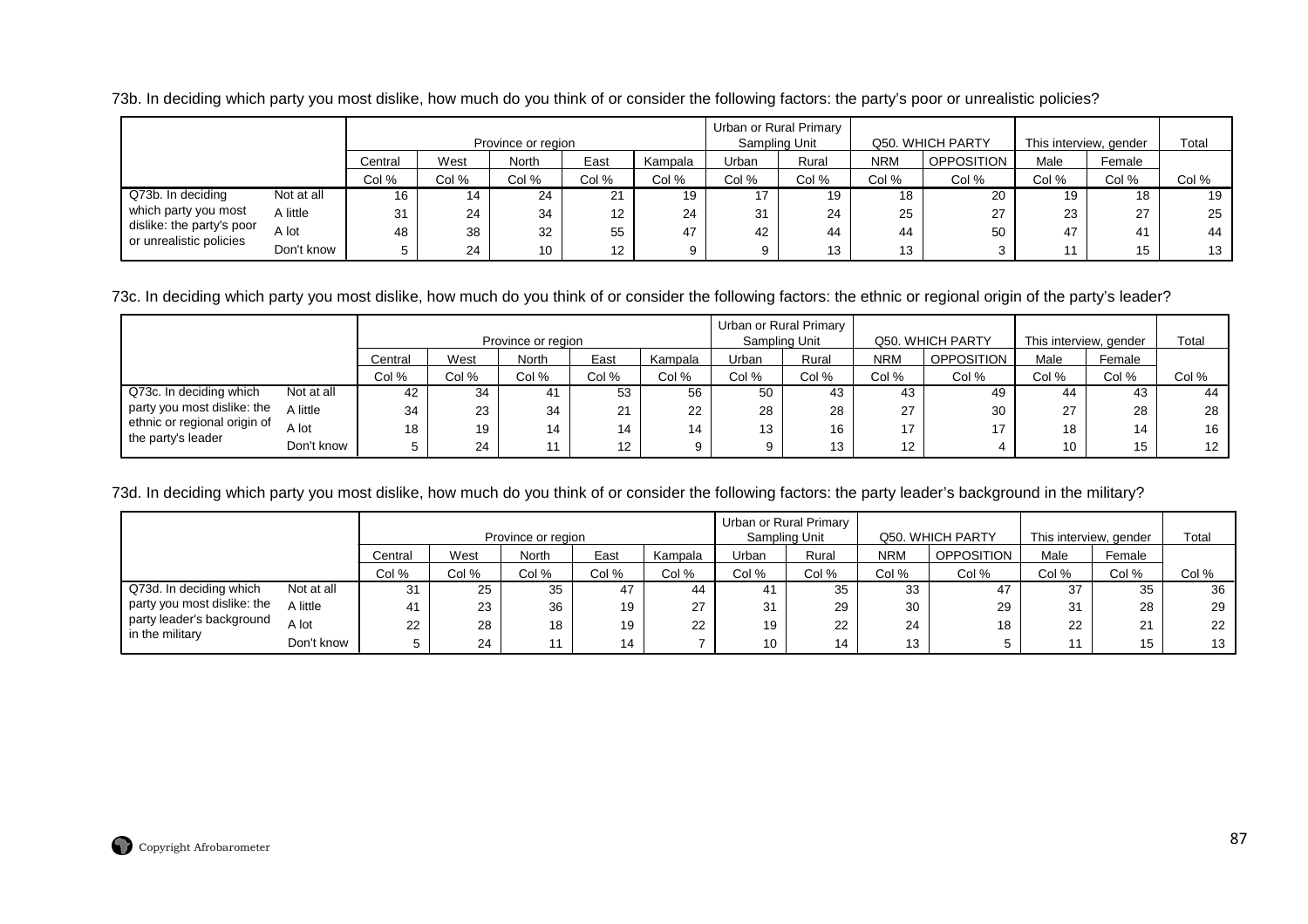73e. In deciding which party you most dislike, how much do you think of or consider the following factors: the party leader's perceived association with corruption?

|                                               |            |                  |       | Province or region |       |         |       | Urban or Rural Primary<br>Sampling Unit |            | Q50. WHICH PARTY  | This interview, gender |        | Total |
|-----------------------------------------------|------------|------------------|-------|--------------------|-------|---------|-------|-----------------------------------------|------------|-------------------|------------------------|--------|-------|
|                                               |            | Central          | West  | <b>North</b>       | East  | Kampala | Urban | Rural                                   | <b>NRM</b> | <b>OPPOSITION</b> | Male                   | Female |       |
|                                               |            | Col %            | Col % | Col %              | Col % | Col %   | Col % | Col %                                   | Col %      | Col %             | Col %                  | Col %  | Col % |
| Q73e. In deciding which                       | Not at all | 10               | 18    | 24                 | 21    | 24      | 19    | 19                                      | 20         |                   | 18                     |        | 19    |
| party you most dislike:<br>the party leader's | A little   | 28               | 21    | 30                 | 13    | 18      | 23    | 22                                      | 24         | 22                | 23                     | 22     | 22    |
| perceived association                         | A lot      | 56               | 36    | 35                 | 52    | 49      | 48    | 45                                      | 43         | 56                | 48                     | 43     | 45    |
| with corruption                               | Don't know | $\mathbf C$<br>O | 25    |                    | 14    | 9       | 10    | 14                                      | 14         |                   |                        | 16     | 13    |

73f. In deciding which party you most dislike, how much do you think of or consider the following factors: the party leader's lack of leadership skills?

|                          |            |         |       |                    |       |         |       | Urban or Rural Primary |            |                   |                        |        |       |
|--------------------------|------------|---------|-------|--------------------|-------|---------|-------|------------------------|------------|-------------------|------------------------|--------|-------|
|                          |            |         |       | Province or region |       |         |       | Sampling Unit          |            | Q50. WHICH PARTY  | This interview, gender |        | Total |
|                          |            | Central | West  | <b>North</b>       | East  | Kampala | Urban | Rural                  | <b>NRM</b> | <b>OPPOSITION</b> | Male                   | Female |       |
|                          |            | Col %   | Col % | Col %              | Col % | Col %   | Col % | Col %                  | Col %      | Col %             | Col %                  | Col %  | Col % |
| Q73f. In deciding which  | Not at all | 13      | 18    | 22                 | 18    | 18      | 19    | 18                     | 16         | 23                | 20                     | 16     | 18    |
| party you most dislike:  | A little   | 32      | 18    | 37                 | 14    | 17      | 25    | 25                     | 24         | 28                | 25                     | 25     | 25    |
| the leadership skills of | A lot      | 49      | 40    | 29                 | 54    | 54      | 45    | 44                     | 47         | 45                | 44                     | 44     | 44    |
| the party's leader       | Don't know |         | 24    | 12 <sup>12</sup>   | 13    | 12      | $-11$ | 14                     | 13         |                   | 11                     | 16     | 13    |

73g. In deciding which party you most dislike, how much do you think of or consider the following factors: the party's perceived tribalism?

|                         |            |         |       | Province or region |       |         | Sampling Unit | Urban or Rural Primary |            | Q50. WHICH PARTY  | This interview, gender |        | Total |
|-------------------------|------------|---------|-------|--------------------|-------|---------|---------------|------------------------|------------|-------------------|------------------------|--------|-------|
|                         |            | Central | West  | <b>North</b>       | East  | Kampala | Urban         | Rural                  | <b>NRM</b> | <b>OPPOSITION</b> | Male                   | Female |       |
|                         |            | Col %   | Col % | Col %              | Col % | Col %   | Col %         | Col %                  | Col %      | Col %             | Col %                  | Col %  | Col % |
| Q73g. In deciding which | Not at all | 18      | 31    | 27                 | 26    | 28      | 28            | 25                     | 26         | 26                | 26                     | 26     | 26    |
| party you most dislike: | A little   | 37      | 25    | 29                 | 15    | 22      | 25            | 26                     | 26         | 27                | 26                     | 26     | 26    |
| the party's perceived   | A lot      | 40      | 18    | 32                 | 45    | 39      | 36            | 34                     | 34         | 43                | 37                     | 32     | 35    |
| tribalism               | Don't know |         | 26    | $12 \overline{ }$  | 14    | 44      |               | 14                     | 14         |                   |                        | 16     | 14    |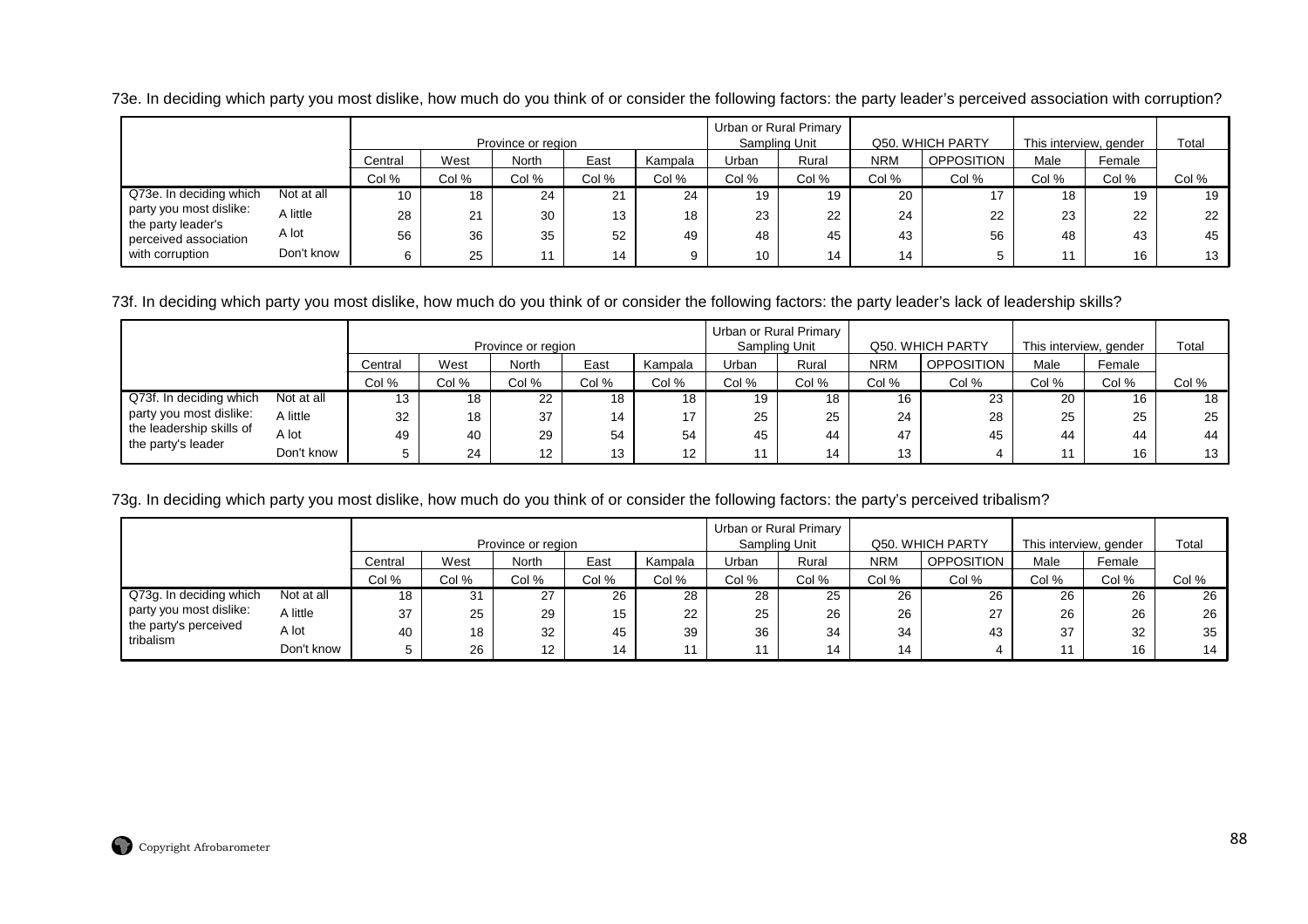|                                                   |              |         |       | Province or region |                 |         |       | Urban or Rural Primary<br>Sampling Unit |                   | Q50. WHICH PARTY  | This interview, gender |        | Total |
|---------------------------------------------------|--------------|---------|-------|--------------------|-----------------|---------|-------|-----------------------------------------|-------------------|-------------------|------------------------|--------|-------|
|                                                   |              | Central | West  | <b>North</b>       | East            | Kampala | Urban | Rural                                   | <b>NRM</b>        | <b>OPPOSITION</b> | Male                   | Female |       |
|                                                   |              | Col %   | Col % | Col %              | Col %           | Col %   | Col % | Col %                                   | Col %             | Col %             | Col %                  | Col %  | Col % |
| Q74. How much do                                  | A lot        | 36      | 15    | 31                 | 31              | 29      | 31    | 27                                      | 24                | 30                | 25                     | 31     | 28    |
| you personally fear                               | Somewhat     | 14      | 14    |                    | 10 <sup>°</sup> | 20      | 13    | 12 <sup>°</sup>                         | $12 \overline{ }$ | 14                | $12 \overline{ }$      | 12     | 12    |
| becoming a victim of<br>political intimidation or | A little bit | 21      | 24    | 26                 | 15              | 17      | 21    | 21                                      | 23                | 21                | 23                     | 19     | 21    |
| violence                                          | Not at all   | 16      | 47    | 32                 | 37              | 30      | 31    | 34                                      | 36                | 30                | 35                     | 32     | 33    |
|                                                   | Don't know   | 14      |       |                    |                 |         |       | 6                                       |                   |                   |                        | 6      |       |

74. During the current campaign for the 2011 elections, how much do you personally fear becoming a victim of political intimidation or violence?

75. How likely do you think it is that powerful people can find out how you voted even though by law there is a secret ballot in this country?

|                                                     |                   |         |       |                    |       |         | Urban or Rural Primary |       |            |                   |                        |        |                  |
|-----------------------------------------------------|-------------------|---------|-------|--------------------|-------|---------|------------------------|-------|------------|-------------------|------------------------|--------|------------------|
|                                                     |                   |         |       | Province or region |       |         | Sampling Unit          |       |            | Q50. WHICH PARTY  | This interview, gender |        | Total            |
|                                                     |                   | Central | West  | North              | East  | Kampala | Urban                  | Rural | <b>NRM</b> | <b>OPPOSITION</b> | Male                   | Female |                  |
|                                                     |                   | Col %   | Col % | Col %              | Col % | Col %   | Col %                  | Col % | Col %      | Col %             | Col %                  | Col %  | Col %            |
| Q75. How likely do you                              | Not at sll likely | 50      | 53    | 35                 | 64    | 47      | 50                     | 51    | 52         | 49                | 51                     | 51     |                  |
| think it is that powerful                           | Not very likely   | 21      | 23    | 32                 | 19    | 23      | 20                     | 24    | 25         | 21                | 24                     | 23     | 23               |
| people can find out how<br>you voted even though by | Somewhat likely   | 19      |       | 13                 | 10    | 14      | 16                     | 12    | 11         | 17                | $12 \overline{ }$      | 12     | 12 <sup>12</sup> |
| the law there is a secret                           | Very likely       |         |       | 11                 |       |         | 6                      |       | 6.         | 8                 | 8                      |        | 6                |
| ballot in this county                               | Don't knoe        |         |       | a                  |       | Q       |                        |       |            |                   |                        |        |                  |

76a. How often (if ever) has anyone threatened negative consequences to people in your neighbourhood or village in order to get them to vote a certain way, during the 2006 elections?

|                                          |               |         |       | Province or region |       |         | Urban or Rural Primary<br>Sampling Unit |       |            | Q50. WHICH PARTY  | This interview, gender |        | Total |
|------------------------------------------|---------------|---------|-------|--------------------|-------|---------|-----------------------------------------|-------|------------|-------------------|------------------------|--------|-------|
|                                          |               | Central | West  | North              | East  | Kampala | Urban                                   | Rural | <b>NRM</b> | <b>OPPOSITION</b> | Male                   | Female |       |
|                                          |               | Col %   | Col % | Col %              | Col % | Col %   | Col %                                   | Col % | Col %      | Col %             | Col %                  | Col %  | Col % |
| Q76a. Threatened                         | Never         | 80      | 90    | 83                 | 70    | 82      | 79                                      | 81    | 85         | 66                | 79                     | 83     | 81    |
| negative consequences,                   | Once or twice | 4       |       | 10                 | 4     | 10      | 9.                                      |       |            |                   |                        |        |       |
| in your neighbourhood                    | A few times   | 10      |       |                    | 5     |         |                                         |       |            |                   | 5.                     |        |       |
| or village: during the<br>2006 elections | Often         |         |       | ◠                  | 6     |         |                                         |       |            |                   | 3                      |        |       |
|                                          | Don't know    |         |       | $\sim$             | 14    |         |                                         |       |            |                   | Ð                      |        |       |

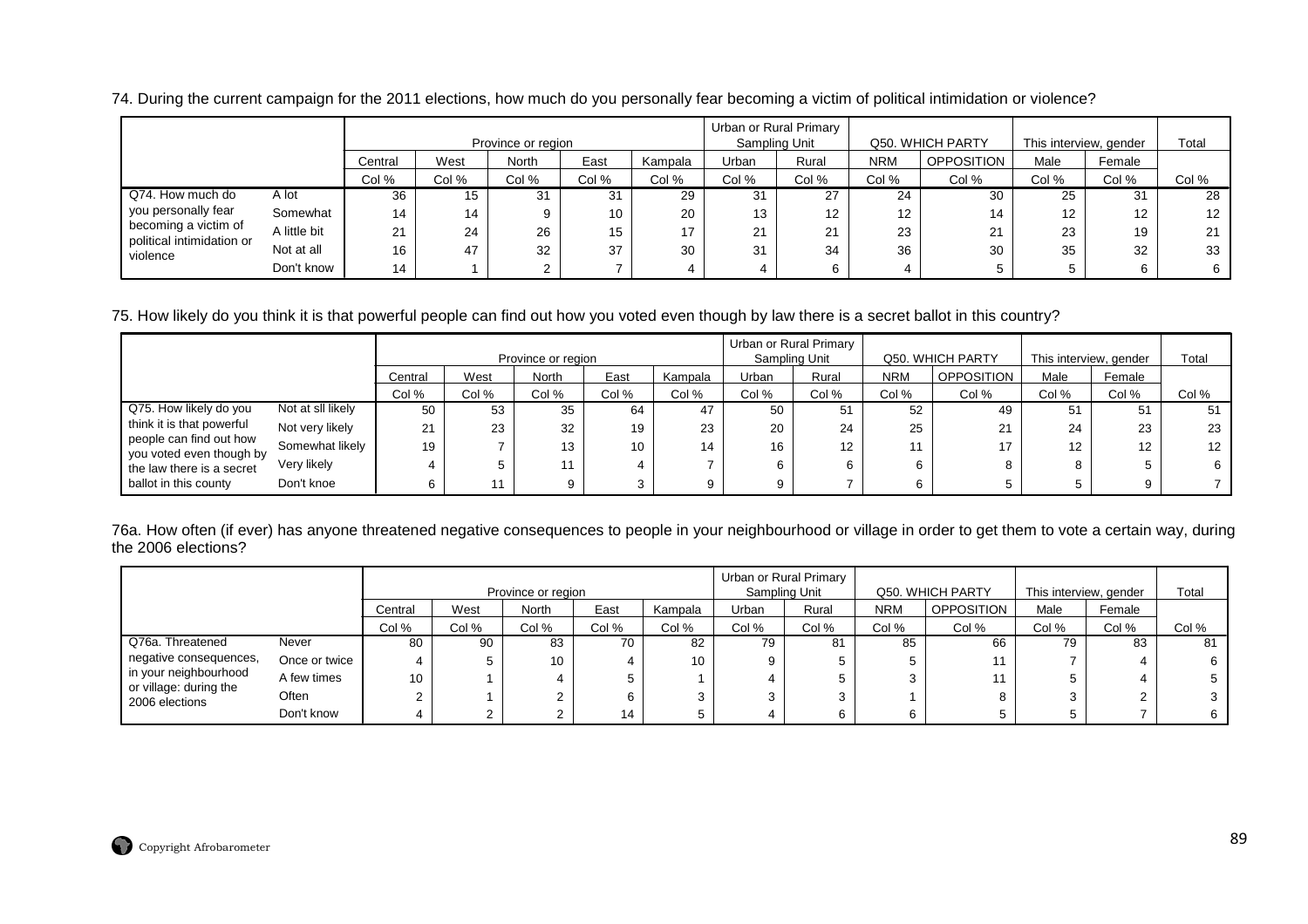76b. How often (if ever) has anyone threatened negative consequences to people in your neighbourhood or village in order to get them to vote a certain way during the current campaign for the 2011 election?

|                                                 |               |         |       | Province or region |       |         |       | Urban or Rural Primary<br>Sampling Unit |            | Q50. WHICH PARTY  | This interview, gender |        | Total |
|-------------------------------------------------|---------------|---------|-------|--------------------|-------|---------|-------|-----------------------------------------|------------|-------------------|------------------------|--------|-------|
|                                                 |               | Central | West  | North              | East  | Kampala | Urban | Rural                                   | <b>NRM</b> | <b>OPPOSITION</b> | Male                   | Female |       |
|                                                 |               | Col %   | Col % | Col %              | Col % | Col %   | Col % | Col %                                   | Col %      | Col %             | Col %                  | Col %  | Col % |
| Q76b. Threatened                                | Never         | 83      | 92    | 87                 | 74    | 91      | 86    | 84                                      | 86         | 74                | 84                     | 85     | 85    |
| negative consequences,                          | Once or twice |         |       |                    |       |         |       |                                         |            | 10                | 5                      |        |       |
| in your neighbourhood<br>or village: during the | A few times   | 6       |       |                    |       |         |       |                                         |            |                   |                        |        |       |
| current campaign for the                        | Often         |         |       |                    |       |         |       |                                         |            |                   |                        |        |       |
| 2011 elections                                  | Don't know    |         |       |                    | 15    |         |       |                                         |            |                   |                        |        |       |

## 77. [If yes] What kind of consequences?

|                  |                  |         |        | Province or region |       |         |                   | Urban or Rural Primary<br>Sampling Unit |            | Q50. WHICH PARTY  | This interview, gender |        | Total |
|------------------|------------------|---------|--------|--------------------|-------|---------|-------------------|-----------------------------------------|------------|-------------------|------------------------|--------|-------|
|                  |                  | Central | West   | <b>North</b>       | East  | Kampala | Urban             | Rural                                   | <b>NRM</b> | <b>OPPOSITION</b> | Male                   | Female |       |
|                  |                  | Col %   | Col %  | Col %              | Col % | Col %   | Col %             | Col %                                   | Col %      | Col %             | Col %                  | Col %  | Col % |
| Q77 Kind of      | Personal sefety  |         | 6      |                    | 9     | 13      | $12 \overline{ }$ |                                         |            | 17                | 10                     |        | õ     |
| consequences:    | Safety of family |         | $\sim$ |                    | 5     |         |                   | 4                                       |            | 8                 | 4                      |        |       |
| neighbpurhood or | Loss of property |         |        |                    | C     |         |                   | ົ                                       |            |                   | ⌒                      |        |       |
| village          | Loss of job      |         |        |                    |       |         |                   |                                         |            |                   |                        |        |       |
|                  | Not applicable   | 83      | 89     | 82                 | 81    | 82      | 81                | 84                                      | 87         | 68                | 81                     | 86     | 84    |
|                  | Don't know       |         |        |                    | 3     |         |                   | 2                                       |            |                   |                        | $\sim$ |       |
|                  | Others           |         |        |                    |       |         |                   | 0                                       |            |                   |                        |        |       |

## 78a. How often (if ever) has anyone threatened negative consequences to YOU in order to get YOU to vote a certain way: during the 2006 elections?

|                              |                                  |       |       |                    |       |         |               | Urban or Rural Primary |            |                  |                        |        |       |
|------------------------------|----------------------------------|-------|-------|--------------------|-------|---------|---------------|------------------------|------------|------------------|------------------------|--------|-------|
|                              |                                  |       |       | Province or region |       |         | Sampling Unit |                        |            | Q50. WHICH PARTY | This interview, gender |        | Total |
|                              | West<br>East<br>North<br>Central |       |       |                    |       | Kampala | Urban         | Rural                  | <b>NRM</b> | OPPOSITION       | Male                   | Female |       |
|                              |                                  | Col % | Col % | Col %              | Col % | Col %   | Col %         | Col %                  | Col %      | Col %            | Col %                  | Col %  | Col % |
| Q78a. Threatened             | Never                            | 90    | 92    | 88                 | 78    | 92      | 88            | 87                     | 89         | 75               | 85                     | 90     | 87    |
| negative consequences:       | Once or twice                    | 3     |       |                    |       |         |               |                        |            | 10               | 6                      |        |       |
| during the 2006<br>elections | A few times                      |       |       |                    |       |         |               |                        |            |                  |                        |        |       |
|                              | Often                            |       |       |                    |       |         |               |                        |            |                  | ົ                      |        |       |
|                              | Don't know                       | 0     |       |                    | 13    |         |               |                        |            |                  |                        |        |       |

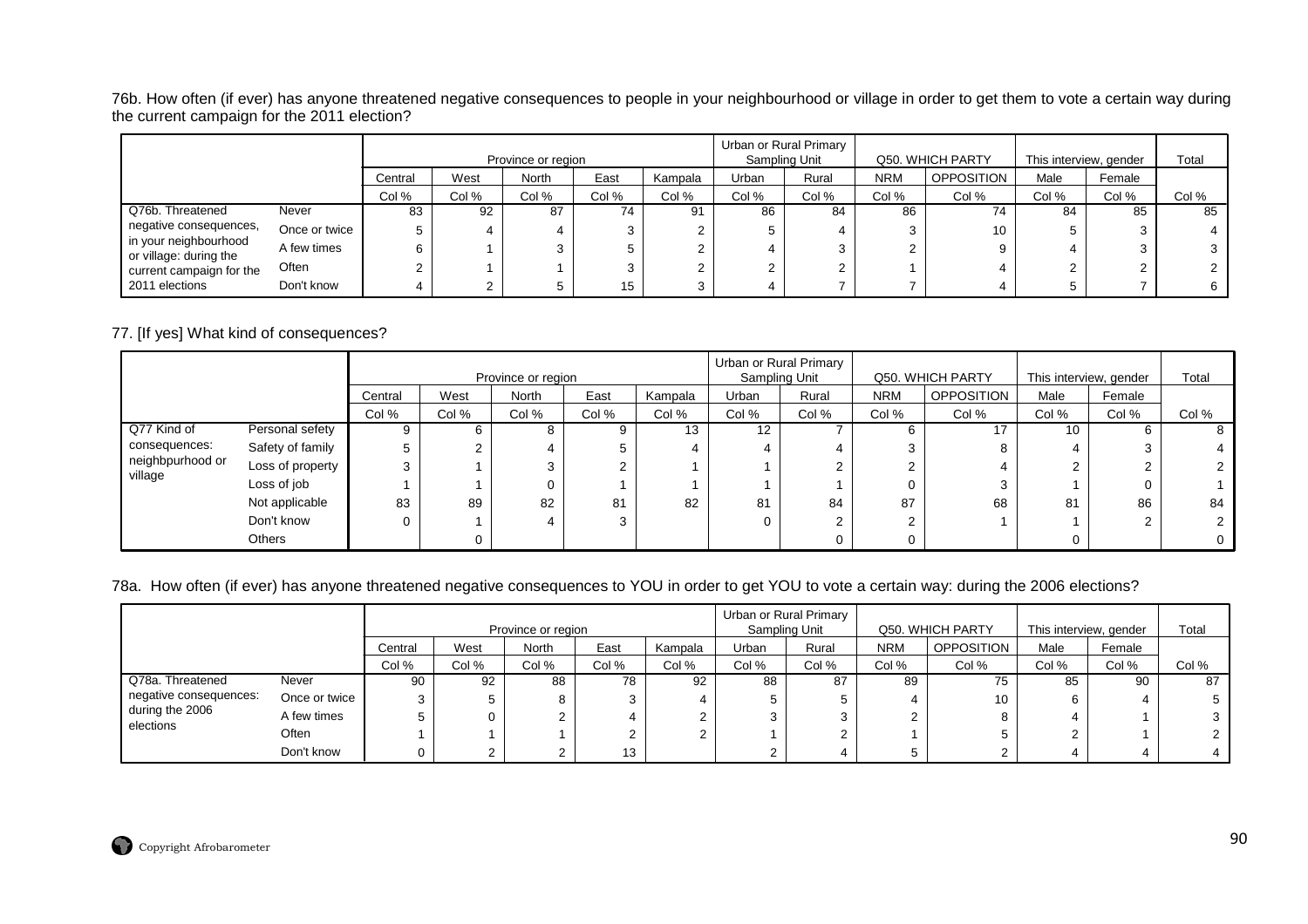78b. How often (if ever) has anyone threatened negative consequences to YOU in order to get YOU to vote a certain way: during the current campaign for the 2011 election?

|                                                |               |         |       | Province or region |       |         |       | Urban or Rural Primary<br>Sampling Unit |            | Q50. WHICH PARTY  | This interview, gender |        | Total |
|------------------------------------------------|---------------|---------|-------|--------------------|-------|---------|-------|-----------------------------------------|------------|-------------------|------------------------|--------|-------|
|                                                |               | Central | West  | North              | East  | Kampala | Urban | Rural                                   | <b>NRM</b> | <b>OPPOSITION</b> | Male                   | Female |       |
|                                                |               | Col %   | Col % | Col %              | Col % | Col %   | Col % | Col %                                   | Col %      | Col %             | Col %                  | Col %  | Col % |
| Q78b. Threatened                               | Never         | 85      | 93    | 87                 | 77    | 92      | 88    | 85                                      | 87         | 78                | 85                     | 87     | 86    |
| negative                                       | Once or twice | 8       |       |                    | Ð     |         |       | 6                                       |            | 12                |                        |        | 6     |
| consequences: during                           | A few times   |         |       |                    | 3     |         |       |                                         |            |                   | 3                      |        |       |
| the current campaign<br>for the 2011 elections | Often         |         |       |                    |       |         |       |                                         |            |                   |                        |        |       |
|                                                | Don't know    |         |       |                    | 13    |         |       |                                         |            |                   |                        |        |       |

79. [If yes] What kind of consequences?

|               |                  |         |        | Province or region |       |         |       | Urban or Rural Primary<br>Sampling Unit |            | Q50. WHICH PARTY  | This interview, gender |        | Total |
|---------------|------------------|---------|--------|--------------------|-------|---------|-------|-----------------------------------------|------------|-------------------|------------------------|--------|-------|
|               |                  | Central | West   | <b>North</b>       | East  | Kampala | Urban | Rural                                   | <b>NRM</b> | <b>OPPOSITION</b> | Male                   | Female |       |
|               |                  | Col %   | Col %  | Col %              | Col % | Col %   | Col % | Col %                                   | Col %      | Col %             | Col %                  | Col %  | Col % |
| Q79. Kind of  | Personal sefety  | 10      |        |                    | 6.    |         |       |                                         |            |                   |                        |        |       |
| consequences: | Safety of family |         |        |                    | 5     |         |       | 3                                       |            | 6                 | ົ                      |        |       |
| personal      | Loss of property |         | $\sim$ |                    |       |         |       | っ                                       |            |                   |                        |        |       |
|               | Loss of job      |         | C      |                    | 0     |         |       |                                         |            |                   |                        |        |       |
|               | Not applicable   | 83      | 89     | 86                 | 88    | 85      | 85    | 87                                      | 90         | 72                | 84                     | 89     | 86    |
|               | Don't know       |         | 0      |                    | 0     |         |       | 0                                       |            |                   |                        |        |       |

80. Thinking about the ongoing elections campaigns, how well or badly do you rate the performance of the police in maintaining a secure environment for the elections?

|                                           |              |         |       | Province or region |       |         | Urban or Rural Primary | Sampling Unit |            | Q50. WHICH PARTY | This interview, gender |        | Total |
|-------------------------------------------|--------------|---------|-------|--------------------|-------|---------|------------------------|---------------|------------|------------------|------------------------|--------|-------|
|                                           |              | Central | West  | <b>North</b>       | East  | Kampala | Urban                  | Rural         | <b>NRM</b> | OPPOSITION       | Male                   | Female |       |
|                                           |              | Col %   | Col % | Col %              | Col % | Col %   | Col %                  | Col %         | Col %      | Col %            | Col %                  | Col %  | Col % |
| Q80. Ongoing elections                    | Very badly   |         |       |                    |       |         |                        |               |            | 10               |                        |        |       |
| campaign, performance                     | Fairly badly | 21      |       |                    | 6     | 16      | 18                     | 10            |            | $\Omega$         | $12 \overline{ }$      |        |       |
| of police in maintaining                  | Fairly well  | 52      | 49    | 56                 | 49    | 53      | 49                     | 52            | 54         | 50               | 53                     | 50     | 52    |
| a secure environment<br>for the elections | Very well    | 18      | 35    | 27                 | 33    | 22      | 24                     | 29            | 35         | 17               | 27                     | 30     | 28    |
|                                           | Don't know   |         |       |                    | 8     |         |                        |               |            |                  |                        |        |       |

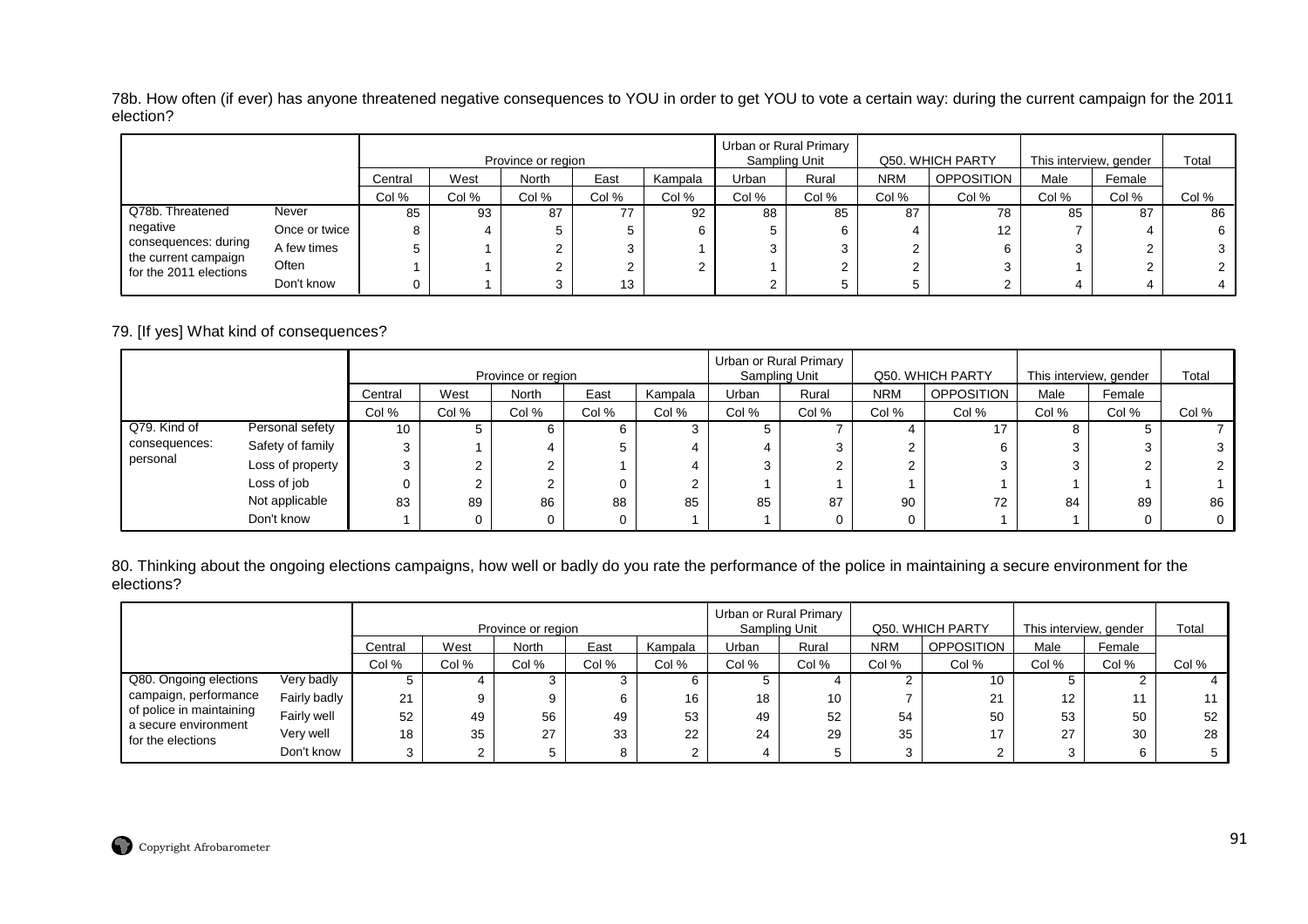## 81. In regulating public demonstrations and campaign rallies, how fairly are the police playing their role?

|                                                 |                   |         |       | Province or region |       |         | Sampling Unit | Urban or Rural Primary |            | Q50. WHICH PARTY | This interview, gender |        | Total |
|-------------------------------------------------|-------------------|---------|-------|--------------------|-------|---------|---------------|------------------------|------------|------------------|------------------------|--------|-------|
|                                                 |                   | Central | West  | <b>North</b>       | East  | Kampala | Urban         | Rural                  | <b>NRM</b> | OPPOSITION       | Male                   | Female |       |
|                                                 |                   | Col %   | Col % | Col %              | Col % | Col %   | Col %         | Col %                  | Col %      | Col %            | Col %                  | Col %  | Col % |
| Q81. In regulating                              | Very unfairly     |         |       | 9                  |       |         | 6             |                        |            | 12               |                        |        |       |
| public demostrations                            | Somewhat unfairly | 26      | 10    | 8                  |       | 20      | 18            | 12                     |            | 25               | 14                     | 13     | 13    |
| and campaign rallies,                           | Somewaht fairly   | 45      | 42    | 49                 | 47    | 56      | 50            | 46                     | 47         | 45               | 47                     | 46     | 46    |
| how fairly are the police<br>playing their role | Very fairly       | 19      | 37    | 28                 | 35    | 47      | 21            | 31                     | 37         | 16               | 29                     | 31     | 30    |
|                                                 | Don't know        |         |       | 6                  |       |         |               |                        |            |                  |                        |        |       |

## 82a. In your view, how likely is it: that there will be violence during the election campaign?

|                        |                   |         |       | Province or region |       |         |       | Urban or Rural Primary<br>Sampling Unit |            | Q50. WHICH PARTY  | This interview, gender |        | Total |
|------------------------|-------------------|---------|-------|--------------------|-------|---------|-------|-----------------------------------------|------------|-------------------|------------------------|--------|-------|
|                        |                   | Central | West  | North              | East  | Kampala | Urban | Rural                                   | <b>NRM</b> | <b>OPPOSITION</b> | Male                   | Female |       |
|                        |                   | Col %   | Col % | Col %              | Col % | Col %   | Col % | Col %                                   | Col %      | Col %             | Col %                  | Col %  | Col % |
| Q82a. How likely is    | Not at all likely |         | 19    |                    | 10    |         | 10    | 10                                      | 14         |                   | 10                     |        | 10    |
| it, that there will be | Not very likely   | 17      | 25    | 36                 | 14    |         | 13    | 24                                      | 28         |                   | 23                     | 22     | 22    |
| violence during the    | Somewhat likely   | 41      | 18    | 34                 | 35    | 44      | 36    | 32                                      | 30         | 37                | 33                     | 32     | 33    |
| elections              | Very likely       | 30      | 28    | 12                 | 29    | 36      | 36    | 24                                      | 19         | 44                | 27                     | 25     | 26    |
|                        | Don't know        |         | 10    |                    |       |         |       | 9.                                      | ດ          |                   | 6                      | 12     | 9     |

## 82b. In your view, how likely is it: that losers will refuse to accept the official election results?

|                                           |                   |         |       | Province or region |       |         | Urban or Rural Primary | Sampling Unit |            | Q50, WHICH PARTY  | This interview, gender |        | Total |
|-------------------------------------------|-------------------|---------|-------|--------------------|-------|---------|------------------------|---------------|------------|-------------------|------------------------|--------|-------|
|                                           |                   | Central | West  | <b>North</b>       | East  | Kampala | Urban                  | Rural         | <b>NRM</b> | <b>OPPOSITION</b> | Male                   | Female |       |
|                                           |                   | Col %   | Col % | Col %              | Col % | Col %   | Col %                  | Col %         | Col %      | Col %             | Col %                  | Col %  | Col % |
| Q82b. How likely is                       | Not at all likely |         |       |                    |       |         |                        |               |            |                   |                        |        |       |
| it, that losers will                      | Not very likely   | 18      | 16    | 16                 | 9     |         |                        | 15            | 16         |                   | 13                     | 15     | 14    |
| refuse to accept the<br>official election | Somewhat likely   | 37      | 23    | 35                 | 36    | 31      | 30                     | 33            | 33         | 32                | 32                     | 33     | 32    |
| results                                   | Very likely       | 35      | 45    | 38                 | 42    | 55      | 52                     | 39            | 38         | 52                | 45                     | 37     | 41    |
|                                           | Don't know        |         |       |                    | 9     |         |                        | 8             |            |                   |                        |        | 8     |

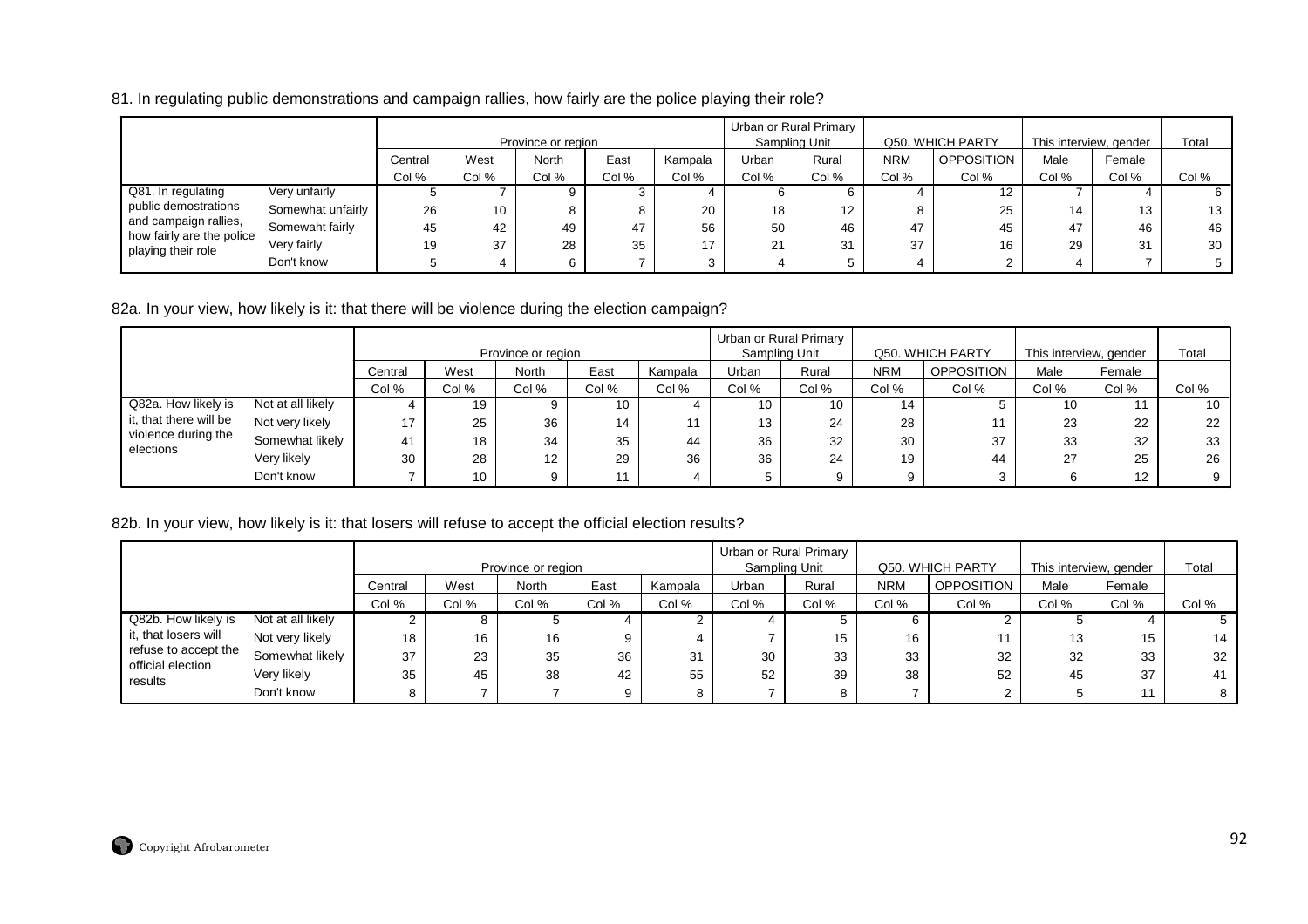82c. In your view, how likely is it: that there will be violence after the announcement of election results?

|                                         |                   |         |       | Province or region |       |         |         | Urban or Rural Primary<br>Sampling Unit |            | Q50. WHICH PARTY |       | This interview, gender | Total           |
|-----------------------------------------|-------------------|---------|-------|--------------------|-------|---------|---------|-----------------------------------------|------------|------------------|-------|------------------------|-----------------|
|                                         |                   | Central | West  | North              | East  | Kampala | Urban   | Rural                                   | <b>NRM</b> | OPPOSITION       | Male  | Female                 |                 |
|                                         |                   | Col %   | Col % | Col %              | Col % | Col %   | Col %   | Col %                                   | Col %      | Col %            | Col % | Col %                  | Col %           |
| Q82c. How likely is it, that            | Not at all likely |         | 12    |                    |       |         | $\circ$ |                                         |            |                  |       |                        | 8               |
| there will be violence after            | Not very likely   | 23      | 25    | 29                 | 17    |         | 18      | 24                                      | 27         | 17               | 24    | $^{\circ}$<br>∠ ।      | 23              |
| the announcement of<br>election results | Somewhat likely   | 35      | 20    | 32                 | 33    | 33      | 30      | 30                                      | 27         | 35               | 29    | 30                     | 30              |
|                                         | Very likely       | 31      | 33    | 21                 | 28    | 41      | 36      | 28                                      | 24         | 41               | 31    | 28                     | 29              |
|                                         | Don't know        |         |       | 10                 | 13    |         |         |                                         | 10         |                  |       | 13                     | 10 <sup>1</sup> |

## 82d. In your view, how likely is it: that the security agencies will be able to prevent large-scale outbreaks of violence?

|                                      |                   |         |       | Province or region |       |                 | Sampling Unit | Urban or Rural Primary |            | Q50, WHICH PARTY | This interview, gender |        | Total |
|--------------------------------------|-------------------|---------|-------|--------------------|-------|-----------------|---------------|------------------------|------------|------------------|------------------------|--------|-------|
|                                      |                   | Central | West  | <b>North</b>       | East  | Kampala         | Urban         | Rural                  | <b>NRM</b> | OPPOSITION       | Male                   | Female |       |
|                                      |                   | Col %   | Col % | Col %              | Col % | Col %           | Col %         | Col %                  | Col %      | Col %            | Col %                  | Col %  | Col % |
| Q82d. How likely is it, that         | Not at all likely |         |       |                    |       |                 |               |                        |            |                  |                        |        |       |
| the security agencies will           | Not very likely   | 19      | 9     | 19                 | 16    |                 | 12            | 16                     | 13         | 26               | 17                     | 13     | 15    |
| be able to prevent                   | Somewhat likely   | 35      | 21    | 30                 | 26    | 36              | 36            | 27                     | 25         | 32               | 29                     | 27     | 28    |
| large-scale outbreaks of<br>violence | Very likely       | 35      | 56    | 37                 | 40    | 39              | 38            | 43                     | 47         | 33               | 42                     | 42     | 42    |
|                                      | Don't know        |         | 10    | 10                 | 15    | 10 <sup>1</sup> |               |                        | 11         |                  |                        | 13     | 11    |

83. If there is violence before, during or after the elections, do you think it is more likely that it would only occur in a few areas due to local disputes, or that it could be widespread?

|                    |                                                 |         |       | Province or region |       |         |       | Urban or Rural Primary<br>Sampling Unit |            | Q50. WHICH PARTY  | This interview, gender |        | Total |
|--------------------|-------------------------------------------------|---------|-------|--------------------|-------|---------|-------|-----------------------------------------|------------|-------------------|------------------------|--------|-------|
|                    |                                                 | Central | West  | North              | East  | Kampala | Urban | Rural                                   | <b>NRM</b> | <b>OPPOSITION</b> | Male                   | Female |       |
|                    |                                                 | Col %   | Col % | Col %              | Col % | Col %   | Col % | Col %                                   | Col %      | Col %             | Col %                  | Col %  | Col % |
| Q83.<br>Likelyhood | Expected local conflict<br>only, strongly agree | 17      |       | 9                  | 13    | 24      | 18    | 11                                      | 12         | 11                | 13                     | 12     | 12    |
| of violence        | <b>Expected local conflict</b><br>only, agree   | 32      | 25    | 28                 | 33    | 36      | 31    | 30                                      | 32         | 26                | 30                     | 29     | 30    |
|                    | Expect widespread<br>conflict, strongly agree   | 13      | 17    | 23                 | 15    | 20      | 20    | 17                                      | 15         | 24                | 19                     | 16     | 17    |
|                    | Expect widespread<br>conflict, agree            | 19      | 17    | 21                 | 18    | 11      | 16    | 19                                      | 15         | 28                | 18                     | 18     | 18    |
|                    | Neither, don't expect<br>conflict               |         | 24    | 9                  | 11    | 3       | 8     | 12                                      | 15         | 6                 | 12                     | 11     | 12    |
|                    | Don't know                                      | 16      | 11    | 10                 | 9     | 5       | 8     | 12                                      | 11         | 6                 | 8                      | 14     |       |

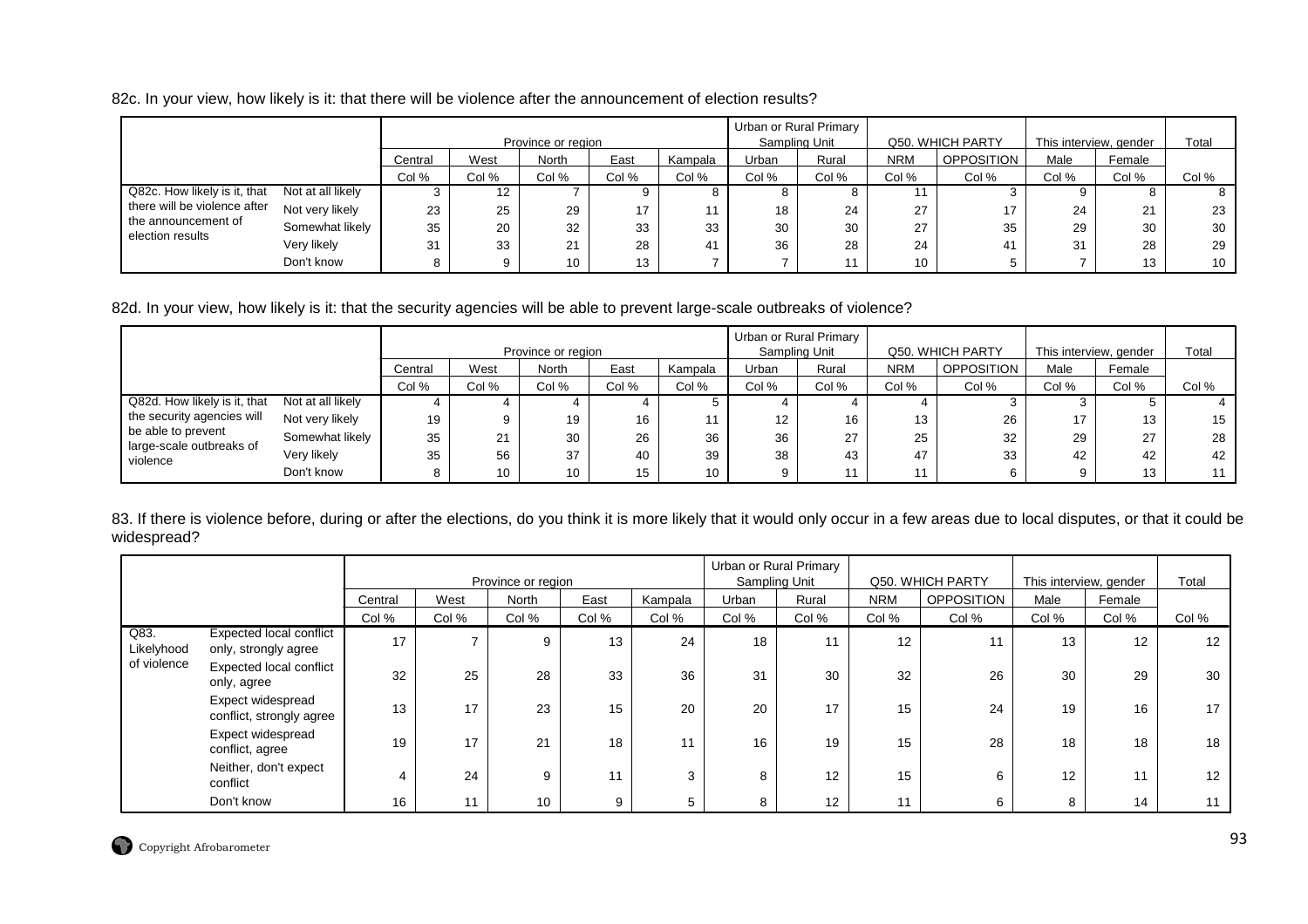|                                                      |                                                                    |                |                | Province or region |       |         |       | Urban or Rural Primary<br>Sampling Unit |            | Q50. WHICH PARTY  | This interview, gender |        | Total |
|------------------------------------------------------|--------------------------------------------------------------------|----------------|----------------|--------------------|-------|---------|-------|-----------------------------------------|------------|-------------------|------------------------|--------|-------|
|                                                      |                                                                    | Central        | West           | North              | East  | Kampala | Urban | Rural                                   | <b>NRM</b> | <b>OPPOSITION</b> | Male                   | Female |       |
|                                                      |                                                                    | Col %          | Col %          | Col %              | Col % | Col %   | Col % | Col %                                   | Col %      | Col %             | Col %                  | Col %  | Col % |
| Q84. Statement<br>best describes<br>what you will do | I am not registered<br>to vote, and I am not<br>interested in voti | $\overline{2}$ |                | 3                  |       | 5       | 3     | 2                                       |            |                   | 2                      | 2      |       |
| in the upcoming<br>elections in<br>2011              | I am not registered<br>to vote, but i would<br>like to vote        | 9              | 5              | 5                  | 4     | 9       | 6     | 6                                       | 5          | 3                 | 5                      |        | 6     |
|                                                      | I am a registered<br>voted, but i will<br>choose not to vote       | 6              | $\overline{2}$ | 2                  |       | 10      | 6     | 3                                       |            | 3                 | 3                      | 3      |       |
|                                                      | I am a registered<br>voter, and i will vote                        | 76             | 90             | 85                 | 87    | 72      | 79    | 85                                      | 89         | 89                | 86                     | 82     | 84    |
|                                                      | I am a registered<br>voter, but i have not<br>yet decided whether  | 6              | $\overline{2}$ | 5                  | 6     | 4       | 6     | 5                                       | 3          | 3                 | 3                      | 6      |       |
|                                                      | Don't know                                                         | 0              | 0              |                    |       |         | 0     | 0                                       | 0          | 0                 | 0                      |        | 0     |

84. Which of the following statements best describes what you will do in the upcoming elections in 2011?

## 85. Which of the following is most important to you when deciding how to vote for president?

|                                      |                                                                    |                |       |                    |                |         |       | Urban or Rural Primary |            |                   |                        |        |       |
|--------------------------------------|--------------------------------------------------------------------|----------------|-------|--------------------|----------------|---------|-------|------------------------|------------|-------------------|------------------------|--------|-------|
|                                      |                                                                    |                |       | Province or region |                |         |       | Sampling Unit          |            | Q50. WHICH PARTY  | This interview, gender |        | Total |
|                                      |                                                                    | Central        | West  | North              | East           | Kampala | Urban | Rural                  | <b>NRM</b> | <b>OPPOSITION</b> | Male                   | Female |       |
|                                      |                                                                    | Col %          | Col % | Col %              | Col %          | Col %   | Col % | Col %                  | Col %      | Col %             | Col %                  | Col %  | Col % |
| Q85.                                 | The candidate's party                                              | 11             | 20    | 6                  | 3              |         | 8     | 11                     | 11         | 12                | 10                     | 11     | 10    |
| Important to<br>you when<br>deciding | The candidate's<br>personality or<br>leadership qualities          | 49             | 51    | 43                 | 39             | 52      | 52    | 45                     | 46         | 47                | 46                     | 46     | 46    |
| how to vote<br>for president         | The candidate's ability<br>to deliver jobs or<br>development to yo | 35             | 27    | 45                 | 52             | 36      | 36    | 40                     | 39         | 37                | 41                     | 38     | 39    |
|                                      | The candidate's home<br>area or ethnic group                       | $\overline{2}$ |       | $\overline{2}$     |                | 2       |       | $\overline{2}$         |            | $\sim$            | $\overline{2}$         |        |       |
|                                      | The gift or money<br>offered by the candidate                      |                | 0     |                    |                |         | 0     | 0                      | U          |                   |                        |        | 0     |
|                                      | Some other reason                                                  |                |       | $\Omega$           | 2              |         |       |                        |            |                   |                        |        |       |
|                                      | None of the above                                                  |                | 0     | 2                  | 0              |         |       |                        |            |                   |                        |        |       |
|                                      | Don't know                                                         |                | 0     |                    | $\overline{2}$ | 0       |       |                        | 0          |                   |                        |        |       |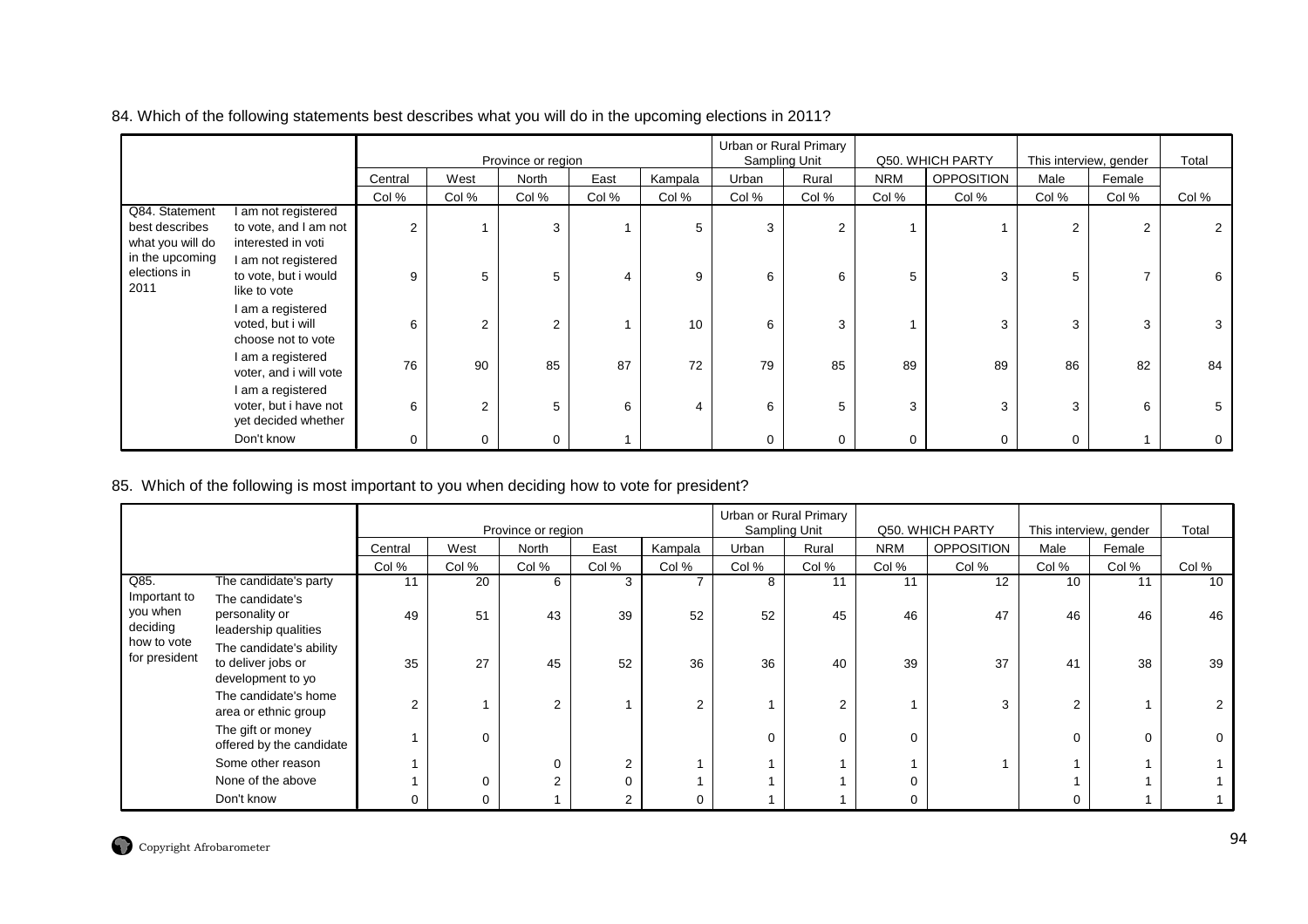| 86. Which of the following is most important to you when deciding how to vote for your member of parliament? |  |  |  |  |  |  |
|--------------------------------------------------------------------------------------------------------------|--|--|--|--|--|--|
|--------------------------------------------------------------------------------------------------------------|--|--|--|--|--|--|

|                                                 |                                                                    |          |          | Province or region |             |         | Urban or Rural Primary<br>Sampling Unit |       |            | Q50. WHICH PARTY  | This interview, gender |        | Total    |
|-------------------------------------------------|--------------------------------------------------------------------|----------|----------|--------------------|-------------|---------|-----------------------------------------|-------|------------|-------------------|------------------------|--------|----------|
|                                                 |                                                                    | Central  | West     | North              | East        | Kampala | Urban                                   | Rural | <b>NRM</b> | <b>OPPOSITION</b> | Male                   | Female |          |
|                                                 |                                                                    | Col %    | Col %    | Col %              | Col %       | Col %   | Col %                                   | Col % | Col %      | Col %             | Col %                  | Col %  | Col %    |
| Q86. Important                                  | The candidate's party                                              | 6        | 19       | 3                  | 3           | 6       | $5^{\circ}$                             | 8     | 10         | 6                 |                        |        | 8        |
| to you when<br>deciding how<br>to vote for your | The candidate's<br>personality or<br>leadership qualities          | 44       | 39       | 43                 | 39          | 55      | 50                                      | 41    | 39         | 48                | 43                     | 41     | 42       |
| member of<br>parliament                         | The candidate's ability<br>to deliver jobs or<br>development to yo | 46       | 40       | 48                 | 54          | 35      | 40                                      | 48    | 48         | 44                | 47                     | 46     | 47       |
|                                                 | The candidate's home<br>area or ethnic group                       | $\Omega$ | $\Omega$ |                    | $\Omega$    | 2       |                                         |       | $\Omega$   |                   |                        |        |          |
|                                                 | The gift or money<br>offered by the candidate                      |          | $\Omega$ |                    |             |         | 0                                       |       | $\Omega$   |                   | 0                      |        | $\Omega$ |
|                                                 | Some other reason                                                  |          |          |                    | $\mathbf 0$ |         |                                         |       | $\Omega$   |                   | 0                      |        |          |
|                                                 | None of the above                                                  |          | $\Omega$ | $\mathfrak{p}$     | $\Omega$    | っ       | 2                                       |       |            |                   |                        |        |          |
|                                                 | Don't know                                                         | 3        |          |                    | ◠           |         | $\overline{2}$                          |       | 2          |                   |                        |        |          |

# 87a. Are you aware of the parliamentary scorecard?

|                   |            |         |       | Province or region |       |         |       | Urban or Rural Primary<br>Sampling Unit |            | Q50, WHICH PARTY  | This interview, gender |        | Total |
|-------------------|------------|---------|-------|--------------------|-------|---------|-------|-----------------------------------------|------------|-------------------|------------------------|--------|-------|
|                   |            | Central | West  | <b>North</b>       | East  | Kampala | Urban | Rural                                   | <b>NRM</b> | <b>OPPOSITION</b> | Male                   | Female |       |
|                   |            | Col %   | Col % | Col %              | Col % | Col %   | Col % | Col %                                   | Col %      | Col %             | Col %                  | Col %  | Col % |
| Q87a. Aware of    | No         | 63      | 72    | 35                 | 44    | 58      | 52    | 54                                      | 55         | 48                | 49                     | 59     | 54    |
| the parliamentary | Yes        | 29      | 15    | 23                 | 21    | 24      | 27    | 21                                      | 19         | 33                | 28                     | 16     | 22    |
| scorecard         | Don't know |         | 14    | 42                 | 35    | 18      | 21    | 25                                      | 25         | 18                | 23                     | 25     | 24    |

# 87b. [If yes] Will the scorecard information affect who you will vote for as your MP?

|                                                |                |         |       | Province or region |       |         |       | Urban or Rural Primary<br>Sampling Unit |            | Q50. WHICH PARTY  | This interview, gender |        | Total |
|------------------------------------------------|----------------|---------|-------|--------------------|-------|---------|-------|-----------------------------------------|------------|-------------------|------------------------|--------|-------|
|                                                |                | Central | West  | North              | East  | Kampala | Urban | Rural                                   | <b>NRM</b> | <b>OPPOSITION</b> | Male                   | Female |       |
|                                                |                | Col %   | Col % | Col %              | Col % | Col %   | Col % | Col %                                   | Col %      | Col %             | Col %                  | Col %  | Col % |
| Q87b. Will the                                 | Yes            | 27      | 13    | 21                 | 21    | 22      | 26    | 19                                      | 18         | 32                | 26                     | 15     | 20    |
| scorecard information<br>affected who you will | Not applicable | 71      | 85    | 77                 | 79    | 76      | 73    | 79                                      | 81         | 67                | 72                     | 84     | 78    |
| vote for as your MP                            | Don't know     |         |       |                    |       |         |       |                                         |            |                   | $\sim$                 |        |       |

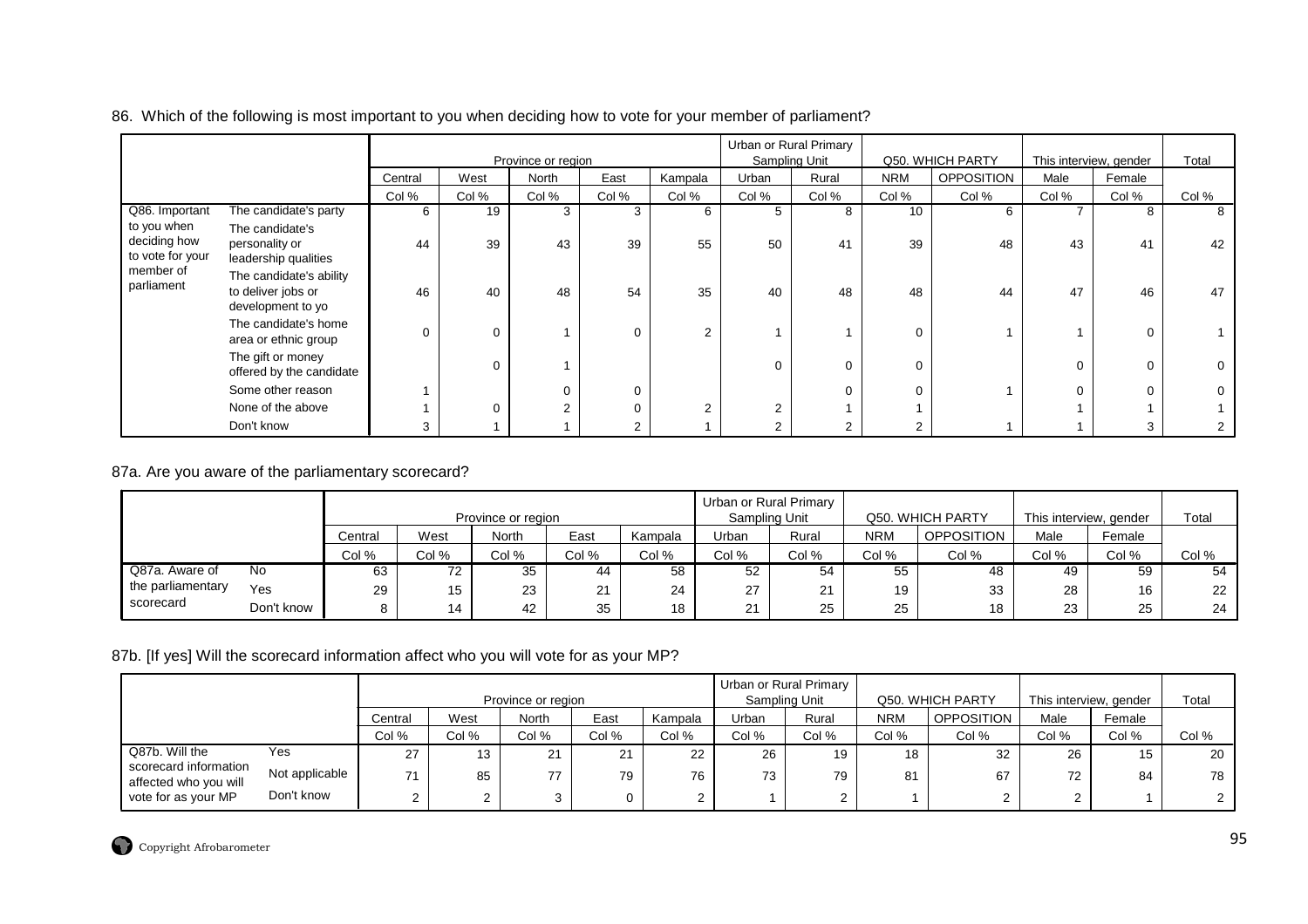|                          |                               |         |       | Province or region |       |         | Sampling Unit | Urban or Rural Primary |            | Q50. WHICH PARTY  | This interview, gender |        | Total |
|--------------------------|-------------------------------|---------|-------|--------------------|-------|---------|---------------|------------------------|------------|-------------------|------------------------|--------|-------|
|                          |                               | Central | West  | North              | East  | Kampala | Urban         | Rural                  | <b>NRM</b> | <b>OPPOSITION</b> | Male                   | Female |       |
|                          |                               | Col %   | Col % | Col %              | Col % | Col %   | Col %         | Col %                  | Col %      | Col %             | Col %                  | Col %  | Col % |
| Q88.<br>Which            | Yoweri Kaguta<br>Museveni/NRM | 49      | 85    | 62                 | 64    | 47      | 52            | 67                     | 96         | 5                 | 62                     | 67     | 64    |
| party's                  | Kiiza Besigye/FDC/IPC         | 14      | 11    | 9                  | 13    | 15      | 13            | 12                     |            | 55                | 14                     | 10     | 12    |
| candidate                | Norbert Mao/DP                | 11      | 0     |                    |       | 8       | 8             | 3                      | n          | 16                | 5                      |        |       |
| would you<br>vote for as | Olara Otuunu/UPC              |         |       | 11                 | ◠     |         | 2             | 3                      | ი          | 16                | 5                      |        |       |
| president                | <b>Bidandi Ssali/PPP</b>      |         |       |                    |       | 2       |               |                        |            |                   |                        |        |       |
|                          | Betty Olive Kamya/ UFA        |         | 0     | 2                  |       | 0       |               |                        | 0          | 2                 |                        |        |       |
|                          | Abedi Bwanika/PDP             |         | 0     |                    |       |         | 0             | 0                      | ŋ          | $\Omega$          | 0                      |        |       |
|                          | Sam<br>Lubega/Independent     |         | 0     | 0                  | 0     |         | 0             | 0                      | ი          |                   | 0                      |        |       |
|                          | Would not vote                | 2       |       |                    |       | 5       | 3             |                        |            |                   |                        |        |       |
|                          | Refused to answer             | 15      | 3     | 10                 | 15    | 15      | 16            | 10                     |            | 3                 | 8                      | 13     |       |
|                          | Don't know                    | 4       | 0     | 4                  |       | 6       | 3             | 3                      |            | 0                 | 3                      |        |       |

#### 88. If a presidential election were held tomorrow, which party's candidate would you vote for as president?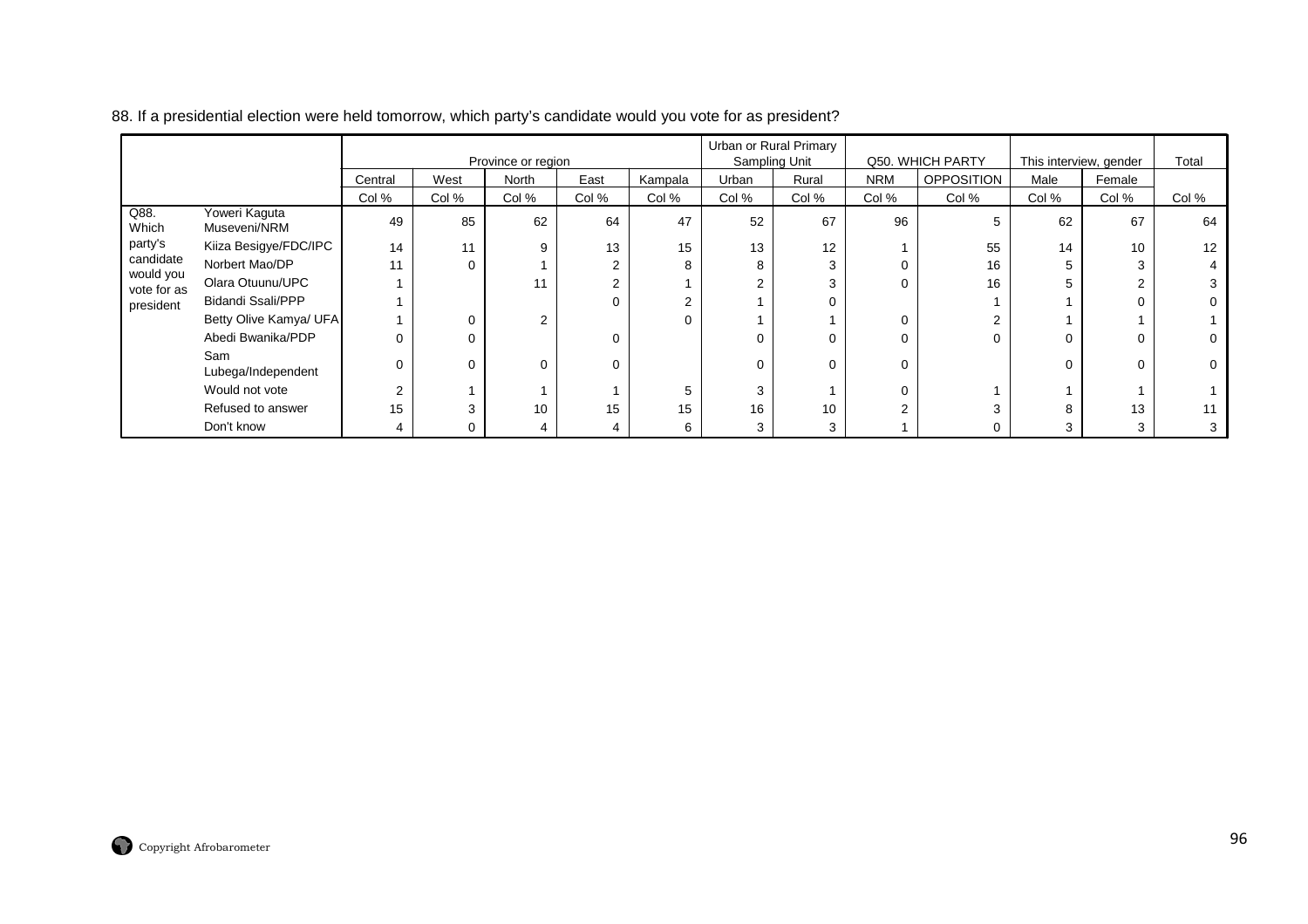|                                  |                                         |         |             | Province or region      |       |                |       | Urban or Rural Primary<br>Sampling Unit |            | Q50. WHICH PARTY | This interview, gender |        | Total       |
|----------------------------------|-----------------------------------------|---------|-------------|-------------------------|-------|----------------|-------|-----------------------------------------|------------|------------------|------------------------|--------|-------------|
|                                  |                                         | Central | West        | North                   | East  | Kampala        | Urban | Rural                                   | <b>NRM</b> | OPPOSITION       | Male                   | Female |             |
|                                  |                                         | Col %   | Col %       | Col %                   | Col % | Col %          | Col % | Col %                                   | Col %      | Col %            | Col %                  | Col %  | Col %       |
| Q89. Which<br>party's            | National resistance<br>movement (NRM)   | 48      | 83          | 59                      | 61    | 41             | 46    | 65                                      | 91         |                  | 60                     | 64     | 62          |
| candidate<br>would you           | Forum for democratic<br>change (FDC)    | 12      | 11          | 11                      | 15    | 10             | 12    | 12                                      | 2          | 52               | 14                     | 10     | 12          |
| vote for in the<br>parliamentary | Democratic party (DP)                   | 11      | $\Omega$    | $\overline{\mathbf{A}}$ |       | 11             | 9     | 3                                       | $\Omega$   | 15               | $\overline{4}$         | 3      |             |
| election                         | Uganda peoples<br>congress (UPC)        |         |             | 13                      | 3     |                | 3     | 4                                       |            | 14               | $\overline{4}$         | 3      | 3           |
|                                  | The peoples progressive<br>party        |         |             |                         | 0     |                |       | $\Omega$                                |            |                  |                        | ∩      | $\mathbf 0$ |
|                                  | Uganda fedral alliance                  |         | $\mathbf 0$ |                         |       | $\mathbf 0$    |       |                                         |            | $\overline{2}$   |                        |        |             |
|                                  | The justice forum<br>(JEEMA)            | 0       |             |                         | 0     |                |       | 0                                       | $\Omega$   |                  | $\Omega$               | ∩      | $\mathbf 0$ |
|                                  | The people's<br>development party (PDP) | 0       | $\Omega$    |                         |       |                | 0     | 0                                       |            | $\Omega$         | $\Omega$               |        | $\mathbf 0$ |
|                                  | Independent                             |         | 2           |                         |       |                |       |                                         |            |                  | $\overline{2}$         |        |             |
|                                  | Inter Party Coalition                   |         | $\Omega$    |                         |       | $\overline{7}$ |       |                                         | 0          |                  |                        |        |             |
|                                  | Others                                  |         |             | $\Omega$                | 2     |                |       |                                         | 0          |                  |                        |        | 0           |
|                                  | Would not vote                          | 2       | $\Omega$    | 2                       | 0     | 5              | 3     |                                         | 0          |                  |                        |        |             |
|                                  | Refused to answer                       | 15      |             | $\overline{ }$          | 13    | 14             | 14    | 9                                       | 2          |                  |                        | 11     |             |
|                                  | Don't know                              |         |             | 4                       | 5     | 8              | 5     |                                         |            | 3                | 5                      |        | 4           |

89. If an election were held tomorrow, which party's candidate would you vote for in the parliamentary election?

90a. In your opinion, do you think the following events will have a positive impact, a negative impact, or no impact on the election chances of the NRM: the reopening of CBS radio station?

|                         |                                           |         |      |                    |      |         |       | Urban or Rural Primary |       |                   |                        |        |       |
|-------------------------|-------------------------------------------|---------|------|--------------------|------|---------|-------|------------------------|-------|-------------------|------------------------|--------|-------|
|                         |                                           |         |      | Province or region |      |         |       | Sampling Unit          |       | Q50, WHICH PARTY  | This interview, gender |        | Total |
|                         |                                           | Central | West | North              | East | Kampala | Urban | Rural                  | NRM   | <b>OPPOSITION</b> | Male                   | Female |       |
|                         | Col %<br>Col %<br>Col %<br>Col %<br>Col % |         |      |                    |      |         | Col % | Col %                  | Col % | Col %             | Col %                  | Col %  | Col % |
| Q90a. Event;            | Negative impact                           |         |      | 9                  |      |         |       |                        |       |                   | 10                     |        | 8     |
| the re-opening          | No impact                                 | 32      | 19   | 24                 | 17   | 34      | 31    | 22                     | 22    | 31                | 25                     | 22     | 23    |
| of CBS radio<br>station | Positive impact                           | 54      | 22   | 18                 | 29   | 47      | 41    | 30                     | 31    | 30                | 34                     | 29     | 31    |
|                         | Don't know                                |         | 53   | 49                 | 44   |         | 20    | 40                     | 42    | 21                | 31                     | 44     | 37    |

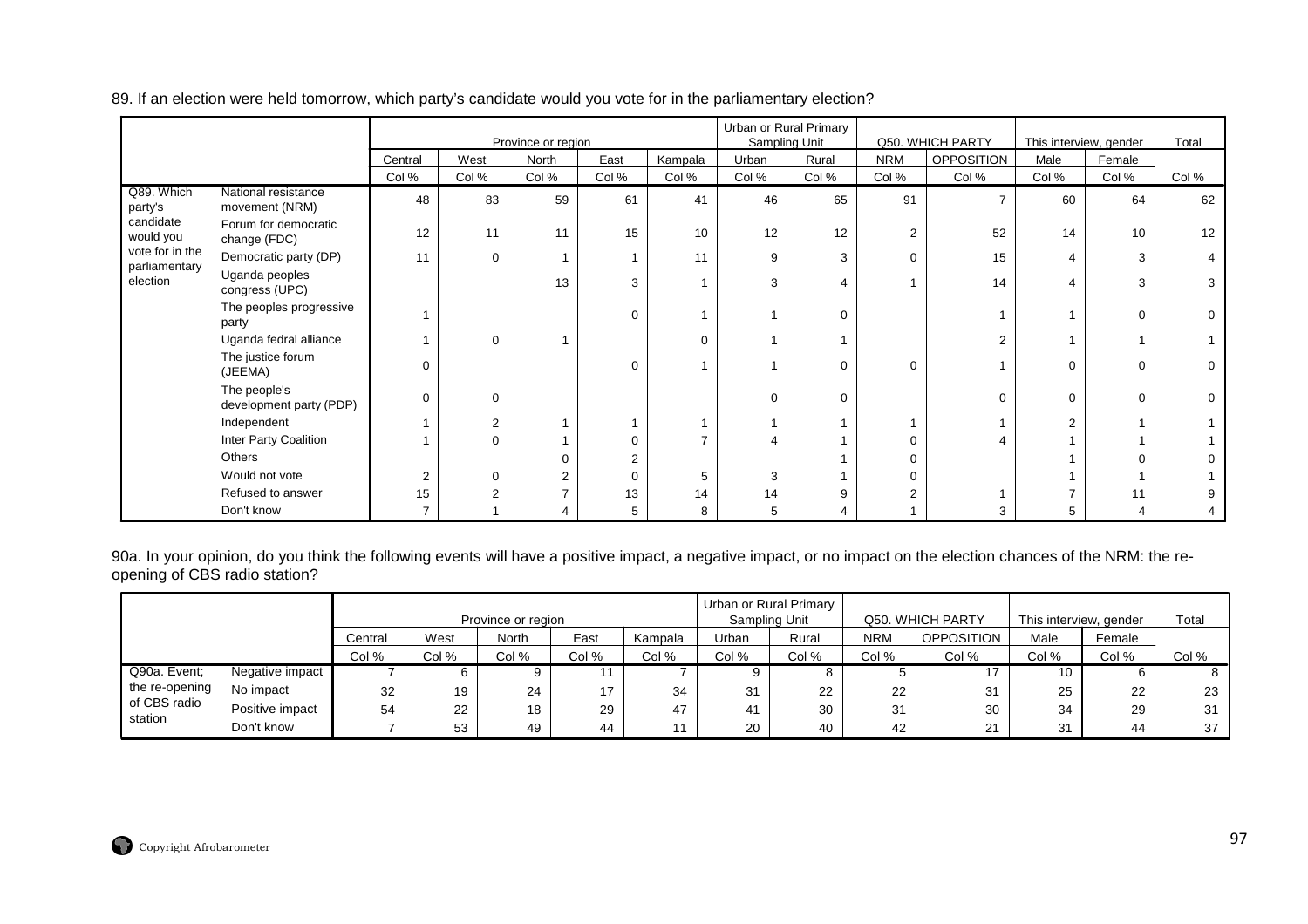90a. In your opinion, do you think the following events will have a positive impact, a negative impact, or no impact on the election chances of the NRM: the recent terrorist attacks on Kampala?

|                                           |                                             |    |    | Province or region |    |                   |       | Urban or Rural Primary<br>Sampling Unit |            | Q50. WHICH PARTY  | This interview, gender |        | Total |
|-------------------------------------------|---------------------------------------------|----|----|--------------------|----|-------------------|-------|-----------------------------------------|------------|-------------------|------------------------|--------|-------|
|                                           | West<br>North<br>East<br>Central<br>Kampala |    |    |                    |    |                   |       |                                         | <b>NRM</b> | <b>OPPOSITION</b> | Male                   | Female |       |
| Col %<br>Col %<br>Col %<br>Col %<br>Col % |                                             |    |    |                    |    |                   | Col % | Col %                                   | Col %      | Col %             | Col %                  | Col %  | Col % |
| Q90b. Event; the                          | Negative impact                             | 27 | 25 | -41                | 33 | 30                | 34    | 31                                      | 26         | 49                | 36                     | 27     | 31    |
| recent terrorist                          | No impact                                   | 43 | 35 | 22                 | 25 | 45                | 40    | 31                                      | 36         | 26                | 33                     | 31     | 32    |
| attacks on Kampla                         | Positive impact                             | 20 | 5  |                    |    | 13                |       | 8                                       |            | 10                | 10                     |        |       |
|                                           | Don't know                                  | 10 | 35 | 31                 | 39 | $12 \overline{ }$ | 16    | 30                                      | 32         | 15                | 22                     | 35     | 28    |

90c. In your opinion, do you think the following events will have a positive impact, a negative impact, or no impact on the election chances of the NRM: the way in which the NRM primaries were conducted?

|                         |                 |                                           |           |                    |      |         |               | Urban or Rural Primary |            |                  |                        |                       |                 |
|-------------------------|-----------------|-------------------------------------------|-----------|--------------------|------|---------|---------------|------------------------|------------|------------------|------------------------|-----------------------|-----------------|
|                         |                 |                                           |           | Province or region |      |         | Sampling Unit |                        |            | Q50. WHICH PARTY | This interview, gender |                       | Total           |
|                         |                 | Central                                   | West      | North              | East | Kampala | Urban         | Rural                  | <b>NRM</b> | OPPOSITION       | Male                   | Female                |                 |
|                         |                 | Col %<br>Col %<br>Col %<br>Col %<br>Col % |           |                    |      |         |               |                        | Col %      | Col %            | Col %                  | Col %                 | Col %           |
| Q90c. Event; the way    | Negative impact | 35                                        | 29        | 30                 | 36   | 48      | 48            | 31                     | 28         | 49               | 40                     | ר ה<br>$\mathcal{L}I$ | 34              |
| which the NRM primaries | No impact       | 32                                        | 40        | 25                 | 24   | 24      | 27            | 30                     | 34         | 25               | 30                     | 30                    | 30              |
| were conducted          | Positive impact | 16                                        |           | 17                 | Ω    | 14      | 10            | 13                     | 13         | 13               | 13                     |                       | 12 <sup>7</sup> |
|                         | Don't know      | 16                                        | ົດລ<br>دے | 28                 | 32   | 14      | 15            | 26                     | 24         | 13               | 17                     | 32                    | 24              |

91a. In your opinion, do you think the following events will have a positive impact, a negative impact, or no impact on the election chance of the opposition: the refusal of DP and UPC to join the Inter-Party Cooperation?

|                           |                 |         |       |                    |       |         | Urban or Rural Primary |       |            |                   |                        |        |       |
|---------------------------|-----------------|---------|-------|--------------------|-------|---------|------------------------|-------|------------|-------------------|------------------------|--------|-------|
|                           |                 |         |       | Province or region |       |         | Sampling Unit          |       |            | Q50. WHICH PARTY  | This interview, gender |        | Total |
|                           |                 | Central | West  | <b>North</b>       | East  | Kampala | Urban                  | Rural | <b>NRM</b> | <b>OPPOSITION</b> | Male                   | Female |       |
|                           |                 | Col %   | Col % | Col %              | Col % | Col %   | Col %                  | Col % | Col %      | Col %             | Col %                  | Col %  | Col % |
| Q91a. Event; the refusal  | Negative impact | 20      |       | 34                 | 26    | 28      | 33                     | 23    | 21         | 34                | 28                     | 21     | 24    |
| of DP and UPC to join the | No impact       | 35      | 18    | 20                 | 22    | 31      | 27                     | 23    | 22         | 33                | 27                     | 21     | 24    |
| inter party cooperation   | Positive impact | 23      |       | 6                  |       | 13      | 11                     |       | 6          | 14                |                        |        | 8     |
|                           | Don't know      | 22      | 65    | 40                 | 47    | 27      | 30                     | 46    | 51         | 19                | 36                     | 51     | 43    |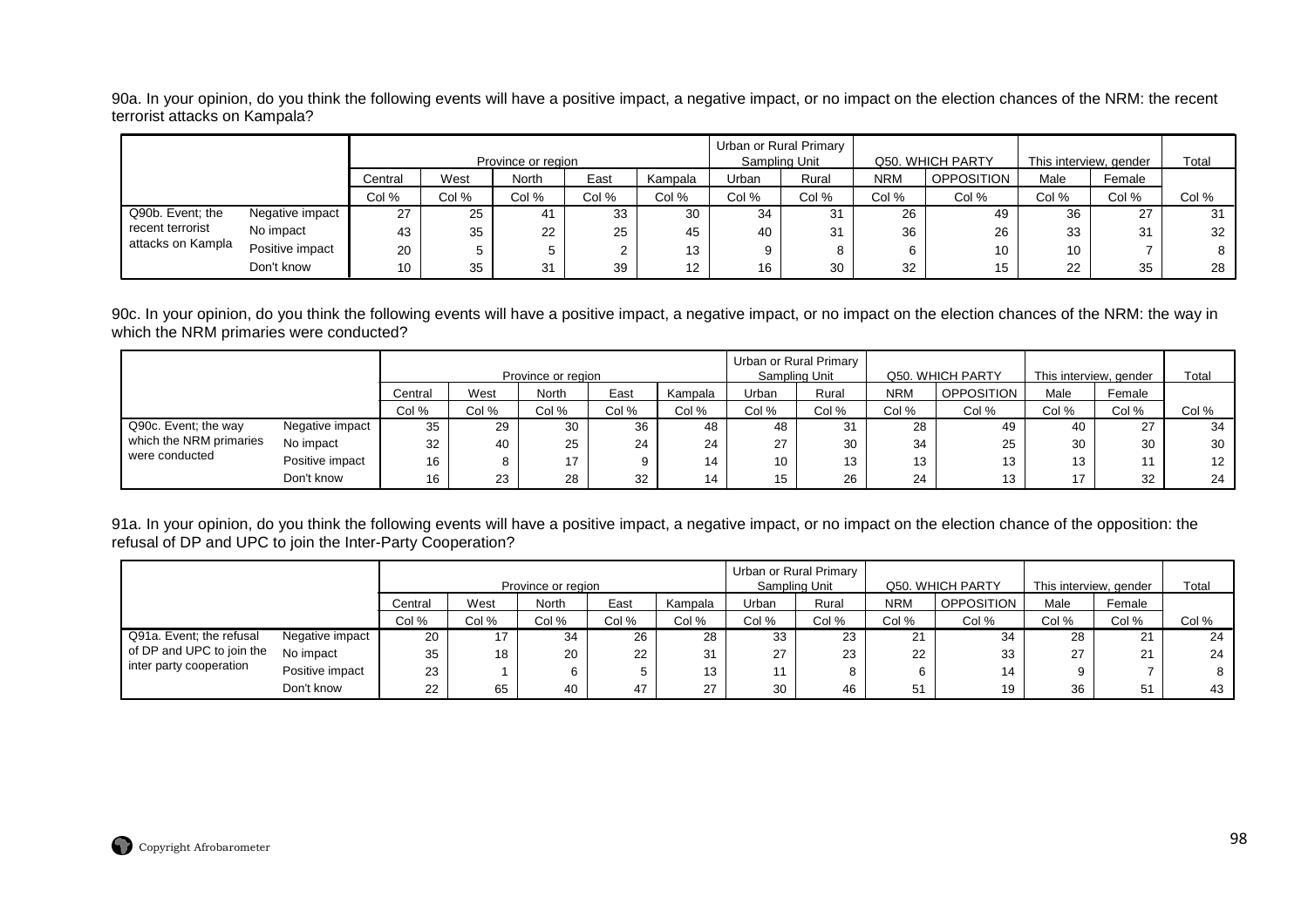91b. In your opinion, do you think the following events will have a positive impact, a negative impact, or no impact on the election chance of the opposition: the decision of Suubi 2011, the pressure group led by the former Katikiro of Buganda, to join the IPC?

|                                                   |                                             |    |    | Province or region |    |    | Sampling Unit | Urban or Rural Primary |            | Q50. WHICH PARTY  | This interview, gender |          | Total |
|---------------------------------------------------|---------------------------------------------|----|----|--------------------|----|----|---------------|------------------------|------------|-------------------|------------------------|----------|-------|
|                                                   | East<br>West<br>North<br>Kampala<br>Central |    |    |                    |    |    |               | Rural                  | <b>NRM</b> | <b>OPPOSITION</b> | Male                   | Female   |       |
| Col %<br>Col %<br>Col %<br>Col %<br>Col %         |                                             |    |    |                    |    |    | Col %         | Col %                  | Col %      | Col %             | Col %                  | Col %    | Col % |
| Q91b. Event; the                                  | Negative impact                             | b  |    | 10                 |    | 18 | 13            |                        | 6.         |                   |                        |          |       |
| decision of suubi 2011,<br>the pressure group led | No impact                                   | 35 | 20 | 23                 | 15 | 27 | 25            | 23                     | 23         | 28                | 25                     | $\Omega$ | 23    |
| by the former katitkiro of                        | Positive impact                             | 36 |    | 16                 | 24 | 21 | 26            | 20                     | 15         | 39                | 23                     | 18       | 20    |
| Buganda, to join the IPC                          | Don't know                                  | 23 | 70 | 52                 | 54 | 34 | 36            | 52                     | 56         | 26                | 43                     | 56       | 50    |

92. Which of the following statements is closest to your view? Choose Statement 1 or Statement 2:

Statement 1: The opposition has presented a convincing alternative vision and plan for Uganda. Statement 2: The opposition has not shown that it has the plans to solve the country's problems.

|                                                 |                            |         |       | Province or region |       |         |       | Urban or Rural Primary<br>Sampling Unit |            | Q50. WHICH PARTY  | This interview, gender |        | Total |
|-------------------------------------------------|----------------------------|---------|-------|--------------------|-------|---------|-------|-----------------------------------------|------------|-------------------|------------------------|--------|-------|
|                                                 |                            | Central | West  | <b>North</b>       | East  | Kampala | Urban | Rural                                   | <b>NRM</b> | <b>OPPOSITION</b> | Male                   | Female |       |
|                                                 |                            | Col %   | Col % | Col %              | Col % | Col %   | Col % | Col %                                   | Col %      | Col %             | Col %                  | Col %  | Col % |
| Q92 The opposition has                          | Agree very strongly with 1 | 26      | 16    | 24                 | 36    | 21      | 23    | 26                                      | 16         | 59                | 29                     | ົາ4    | 25    |
| resentaed a convicing<br>alternative vision and | Agree with 1               | 29      | 14    | 26                 | 10    | 21      | 22    | 19                                      | 15         | 26                | 20                     | 19     | 19    |
| plan for Uganda vs. the                         | Agree with 2               | 23      | 24    | 18                 | 22    | 34      | 25    | 22                                      | 28         |                   | 22                     | 23     | 23    |
| opposition has not<br>shown that it has the     | Agree very strongly with 2 | 13      | 34    | 22                 | 19    | 12      | 20    | 22                                      | 30         |                   | $^{\circ}$<br>∠ ।      | 23     | 22    |
| plans to solve the                              | Agree with neither         |         |       |                    |       |         |       |                                         |            |                   |                        | 6      | 5     |
| country's problems                              | Don't know                 |         |       | 6                  | 11    |         |       | 6                                       |            |                   |                        |        | 6     |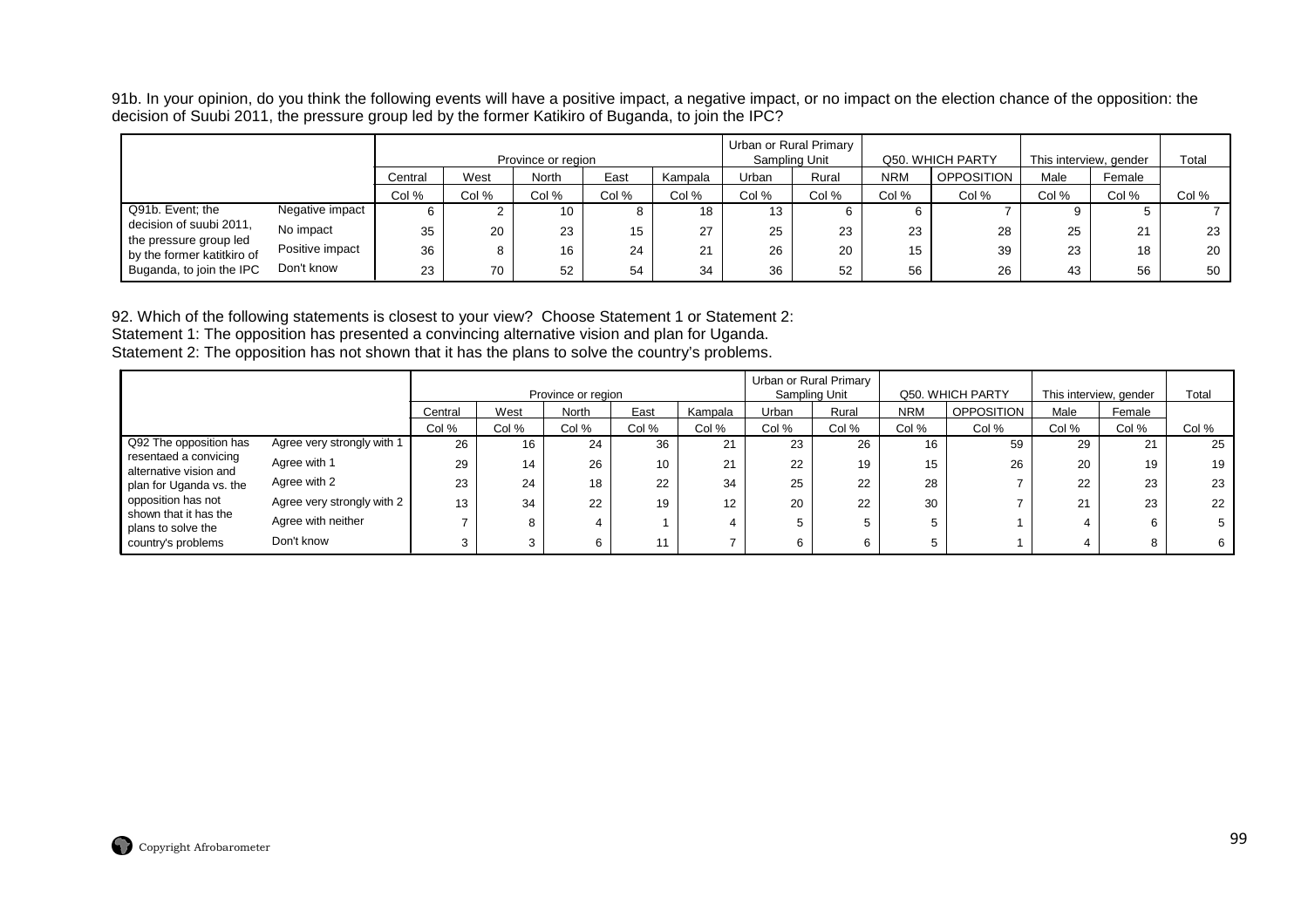#### 93. Which of the following statements is closest to your view? Choose Statement 1 or Statement 2: Statement 1: In our country, women should have equal rights and receive the same treatment as men do. Statement 2: Women have always been subject to traditional laws and customs, and should remain so.

|                                                   |                            |         |       | Province or region |       |         |       | Urban or Rural Primary<br>Sampling Unit |            | Q50. WHICH PARTY  | This interview, gender |          | Total |
|---------------------------------------------------|----------------------------|---------|-------|--------------------|-------|---------|-------|-----------------------------------------|------------|-------------------|------------------------|----------|-------|
|                                                   |                            | Central | West  | North              | East  | Kampala | Urban | Rural                                   | <b>NRM</b> | <b>OPPOSITION</b> | Male                   | Female   |       |
|                                                   |                            | Col %   | Col % | Col %              | Col % | Col %   | Col % | Col %                                   | Col %      | Col %             | Col %                  | Col %    | Col % |
| Q93. Women should have                            | Agree very strongly with 1 | 52      | 63    | 64                 | 65    | 47      | 53    | 62                                      | 61         | 56                | 49                     | 72       | 60    |
| equal rights and recieve<br>the same treatment as | Agree with 1               | 26      | 30    | 26                 |       | 26      | 26    | 22                                      | 23         | 24                | 27                     | 18       | 22    |
| men do vs. women have                             | Agree with 2               | 13      |       | 3                  | 44    | 10      |       |                                         |            |                   | 10                     |          |       |
| always been subject to                            | Agree very strongly with 2 | 9       |       | 6                  | 15    | 16      | 14    | 9                                       | 9          | 12                | 13                     | 6        | 9     |
| traditional laws and<br>customes, and should      | Agree with neither         |         |       |                    |       |         |       | 0                                       |            |                   |                        | $\Omega$ | 0     |
| remain so                                         | Don't know                 |         |       |                    |       |         |       | 0                                       |            |                   |                        | $\Omega$ | 0     |

94. Which of the following statements is closest to your view? Choose Statement 1 or Statement 2: Statement 1: Women should have the same chance of being elected to political office as men. Statement 2: Men make better political leaders than women, and should be elected rather than women.

|                                                         |                            |         |       | Province or region |       |         | Sampling Unit | Urban or Rural Primary |            | Q50. WHICH PARTY  |       | This interview, gender | Total |
|---------------------------------------------------------|----------------------------|---------|-------|--------------------|-------|---------|---------------|------------------------|------------|-------------------|-------|------------------------|-------|
|                                                         |                            | Central | West  | North              | East  | Kampala | Urban         | Rural                  | <b>NRM</b> | <b>OPPOSITION</b> | Male  | Female                 |       |
|                                                         |                            | Col %   | Col % | Col %              | Col % | Col %   | Col %         | Col %                  | Col %      | Col %             | Col % | Col %                  | Col % |
| Q94. Women should have                                  | Agree very strongly with 1 | 53      | 66    | 68                 | 70    | 49      | 57            | 65                     | 66         | 58                | 54    | 73                     | 63    |
| the same chance of being<br>elected to political office | Agree with 1               | 22      | 25    | 23                 |       | 25      | 22            | 20                     | 19         | 24                | 25    | 16                     | 21    |
| as men vs. men make                                     | Agree with 2               |         |       |                    |       | 14      | 9.            |                        |            | 10                | 10    |                        |       |
| bettr political leaders than                            | Agree very strongly with 2 | 14      |       | 6                  | 10    |         |               | 8                      |            | 8                 |       | 6                      |       |
| women, and whould be<br>elected rather than             | Agree with neither         |         |       |                    |       |         |               |                        |            |                   | 0     |                        |       |
| women                                                   | Don't know                 |         |       |                    |       |         |               |                        |            |                   |       | n.                     |       |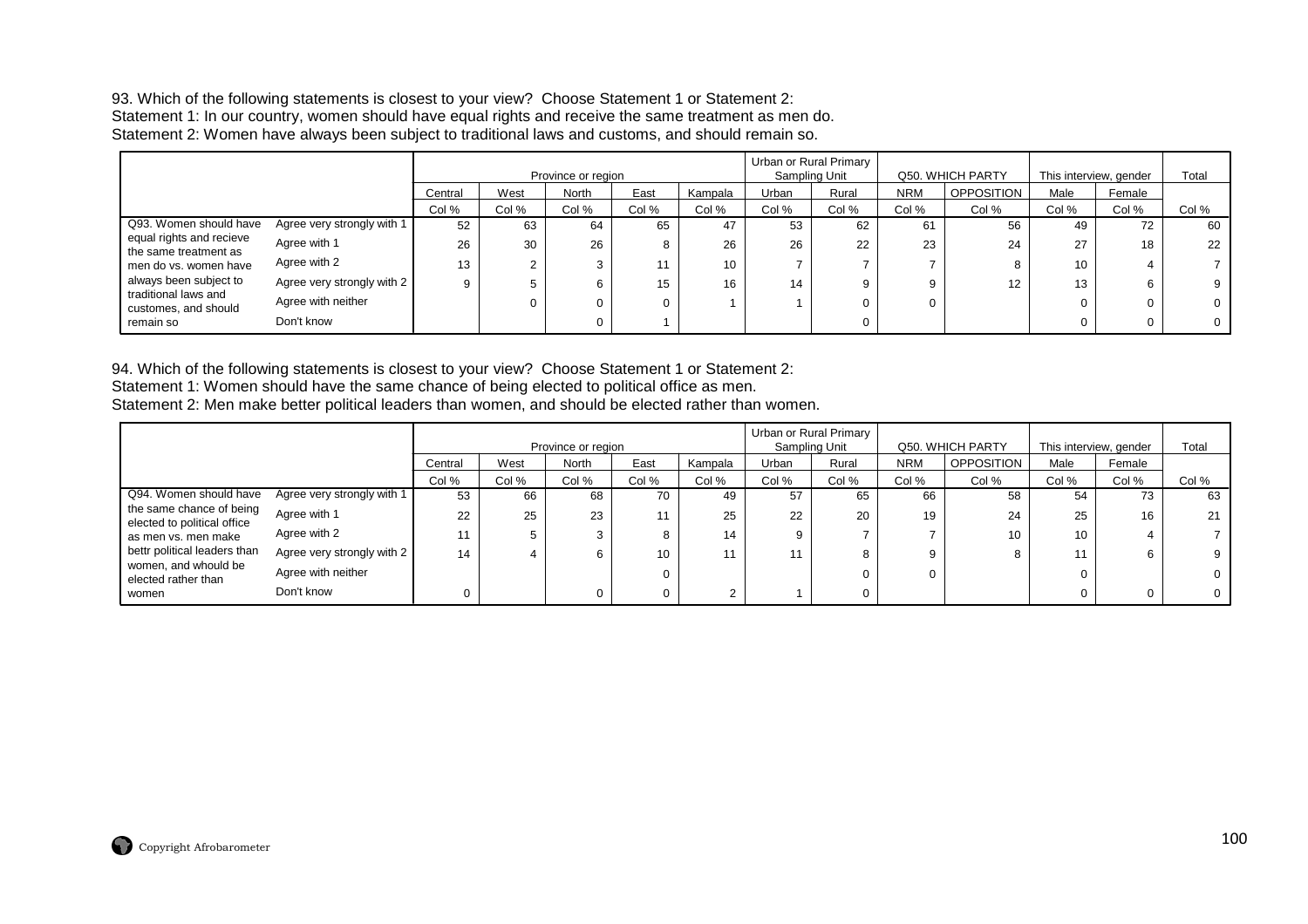|               | Q95. Tribe     |       |
|---------------|----------------|-------|
|               | Count          | %     |
| Muganda       | 154            | 22.1% |
| Munyankole    | 74             | 10.6% |
| Munyoro       | 34             | 4.9%  |
| Musoga        | 74             | 10.6% |
| Mugishu       | 24             | 3.4%  |
| Mukhonjo      | 15             | 2.1%  |
| Munyole       | 9              | 1.3%  |
| Ateso         | 40             | 5.7%  |
| Acholi        | 27             | 3.8%  |
| Alur          | 12             | 1.8%  |
| Lugbara       | 23             | 3.4%  |
| Madi          | 11             | 1.6%  |
| Japhadhola    | 7              | 1.0%  |
| Musamia       | 7              | 1.0%  |
| Mugwere       | $\overline{7}$ | 1.0%  |
| Mukiga        | 38             | 5.4%  |
| Mutooro       | 28             | 4.0%  |
| Langi         | 51             | 7.3%  |
| Kakwa         | 3              | .4%   |
| Kumam         | 5              | .7%   |
| Mululi        | 0              | .1%   |
| Mwanba        | 3              | .5%   |
| Nubian        | 1              | .1%   |
| Mufumbira     | 3              | .5%   |
| Muyarwanda    | $\overline{2}$ | .3%   |
| Sabiny        | $\overline{2}$ | .3%   |
| Ngakarimojong | 36             | 5.2%  |
| Mulamogi      | 3              | .5%   |
| Mwiki         | 1              | .2%   |
| Pokot         | 1              | .1%   |
| Swahili       | 1              | .1%   |

95. What is your tribe? You know, your ethnic or cultural group.

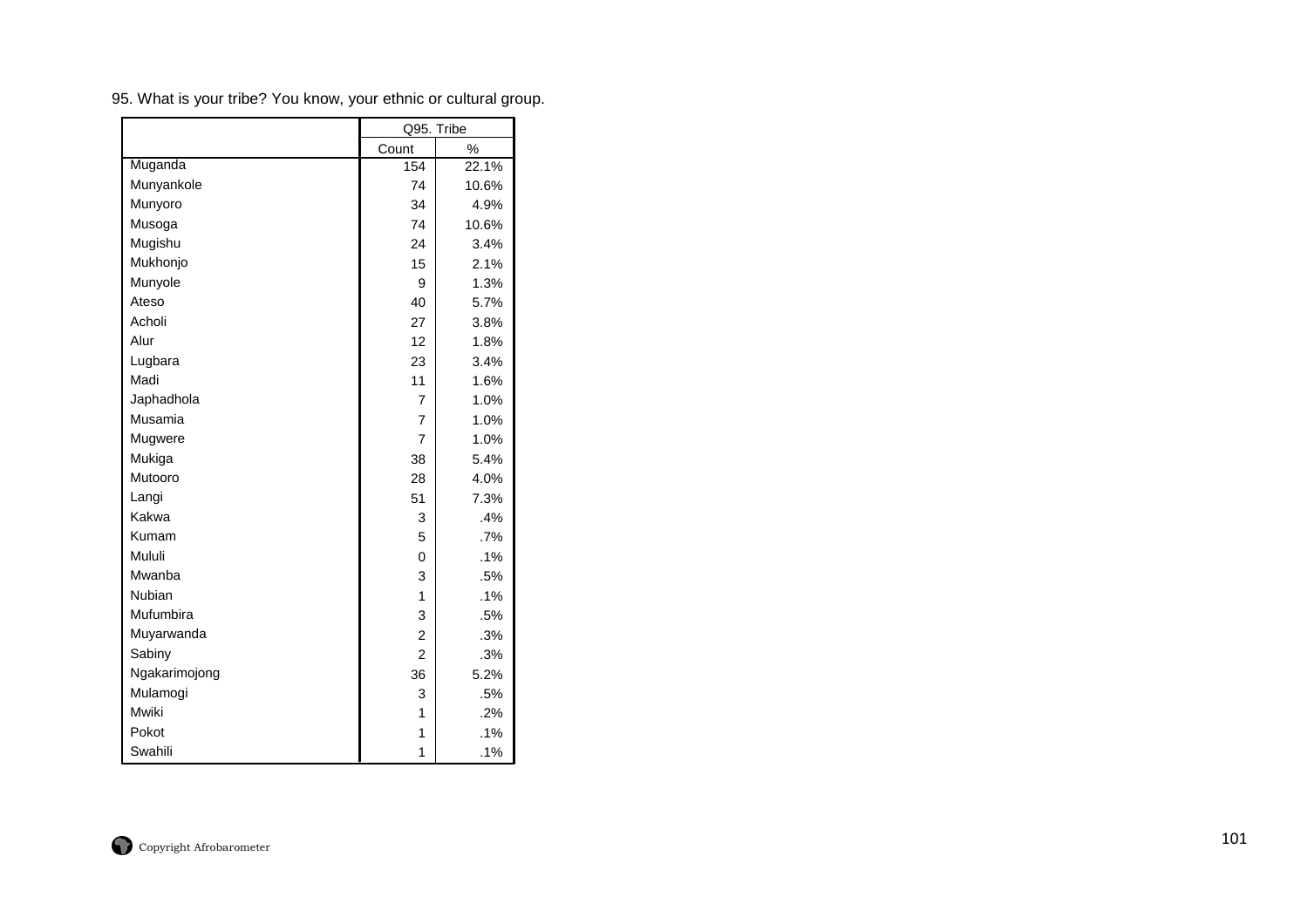|                     |                                                     |         |       | Province or region |       |         |                   | Urban or Rural Primary<br>Sampling Unit |            | Q50. WHICH PARTY  | This interview, gender |        | Total |
|---------------------|-----------------------------------------------------|---------|-------|--------------------|-------|---------|-------------------|-----------------------------------------|------------|-------------------|------------------------|--------|-------|
|                     |                                                     | Central | West  | <b>North</b>       | East  | Kampala | Urban             | Rural                                   | <b>NRM</b> | <b>OPPOSITION</b> | Male                   | Female |       |
|                     |                                                     | Col %   | Col % | Col %              | Col % | Col %   | Col %             | Col %                                   | Col %      | Col %             | Col %                  | Col %  | Col % |
| Q96. Ethnic         | Never                                               | 14      | 40    | 26                 | 28    | 39      | 47                | 21                                      | 37         | 38                | 37                     |        |       |
| group               | 27<br>66<br>37<br>36<br>Sometimes<br>36<br>24<br>43 |         |       |                    |       |         |                   | 34                                      | 32         | 36                | 34                     | 35     | 34    |
| treated<br>unfairly | Often<br>16<br>13<br>8<br>6                         |         |       |                    |       | 14      | $12 \overline{ }$ |                                         | 8          | 17                | 11                     | 10     |       |
|                     | Always                                              | 14      | 3     | 28                 | 10    | 14      | 16                | 13                                      | 10         | 23                | 14                     | 12     | 13    |
|                     | Not applicable                                      | $\sim$  |       |                    | 0     |         |                   |                                         |            |                   | 0                      |        |       |
|                     | Don't know                                          |         |       |                    |       |         | 6                 |                                         | 3          |                   |                        |        |       |

# 96. How often are \_\_\_\_\_\_\_\_\_\_\_s [R's Ethnic Group] treated unfairly by the government?

97. Let us suppose that you had to choose between being a Ugandan and being a \_\_\_\_\_\_\_\_ [R's Ethnic Group]. Which of the following best expresses your feelings?

|                       |                                           |         |       | Province or region |          |         |       | Urban or Rural Primary<br>Sampling Unit |            | Q50. WHICH PARTY  | This interview, gender |        | Total |
|-----------------------|-------------------------------------------|---------|-------|--------------------|----------|---------|-------|-----------------------------------------|------------|-------------------|------------------------|--------|-------|
|                       |                                           | Central | West  | North              | East     | Kampala | Urban | Rural                                   | <b>NRM</b> | <b>OPPOSITION</b> | Male                   | Female |       |
|                       |                                           | Col %   | Col % | Col %              | Col %    | Col %   | Col % | Col %                                   | Col %      | Col %             | Col %                  | Col %  | Col % |
| Q97.                  | I feel only Uganda                        | 6       | 3     | 4                  |          | 2       |       | 3                                       | $\sim$     |                   |                        |        | 3     |
| Ethnic or<br>national | I feel more Uganda<br>than ethnic group   | 8       | 9     | 14                 | 3        | 9       | 9     | 8                                       |            | 12                | 9                      |        | 8     |
| identity              | I feel equally Uganda<br>and ethnic group | 53      | 71    | 69                 | 59       | 45      | 53    | 63                                      | 66         | 56                | 61                     | 63     | 62    |
|                       | I feel more ethnic<br>group than Uganda   | 9       |       | 9                  | 13       | 21      | 13    | 10                                      | 9          | 8                 | 10                     | 10     | 10    |
|                       | I feel only ethnic group                  | 24      | 10    | 3                  | 23       | 23      | 19    | 15                                      | 14         | 17                | 15                     | 15     | 15    |
|                       | Not applicable                            |         |       |                    | $\Omega$ |         |       | 0                                       | $\Omega$   |                   | 0                      |        | 0     |
|                       | Don't know                                |         |       | $\sim$             |          |         |       |                                         | 0          | ∩                 |                        |        |       |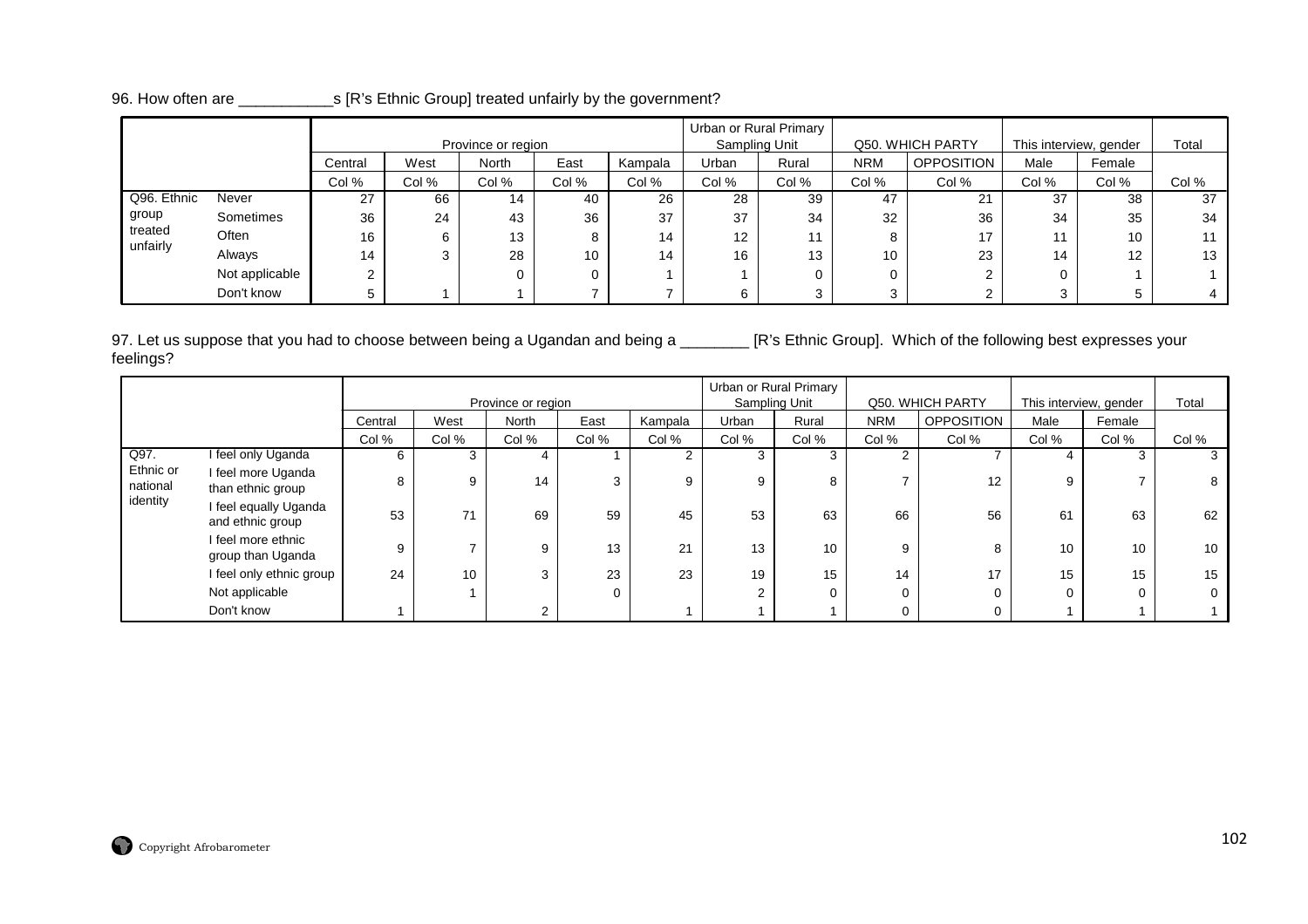98a. How much do you trust each of the following types of people: Your relatives?

|           |                                       |         |       | Province or region |       |         |       | Urban or Rural Primary<br>Sampling Unit |            | Q50. WHICH PARTY  | This interview, gender |        | Total        |
|-----------|---------------------------------------|---------|-------|--------------------|-------|---------|-------|-----------------------------------------|------------|-------------------|------------------------|--------|--------------|
|           |                                       | Central | West  | North              | East  | Kampala | Urban | Rural                                   | <b>NRM</b> | <b>OPPOSITION</b> | Male                   | Female |              |
|           |                                       | Col %   | Col % | Col %              | Col % | Col %   | Col % | Col %                                   | Col %      | Col %             | Col %                  | Col %  | Col %        |
| Q98a.     | Not at all                            |         |       |                    |       |         |       |                                         |            |                   |                        |        |              |
| Trust     | Just a little                         | 11      | റ     | 10                 | 14    | 26      | 18    | 11                                      | 11         | 14                | 13                     | 11     | 12           |
| relatives | I trust them somewhat                 | 23      | 28    | 24                 | 15    | 32      | 26    | 23                                      | 24         | 27                | 23                     | 23     | 23           |
|           | I trust them a lot                    | 65      | 62    | 65                 | 70    | 37      | 53    | 65                                      | 63         | 57                | 62                     | 65     | 64           |
|           | Not applicable, i.e., no<br>relatives |         |       |                    |       |         |       | 0                                       |            |                   |                        | 0      | $\mathbf{0}$ |

98b. How much do you trust each of the following types of people: Other people you know?

|              |                       |                 |       | Province or region |       |         |                 | Urban or Rural Primary<br>Sampling Unit |            | Q50. WHICH PARTY  | This interview, gender |        | Total        |
|--------------|-----------------------|-----------------|-------|--------------------|-------|---------|-----------------|-----------------------------------------|------------|-------------------|------------------------|--------|--------------|
|              |                       | Central         | West  | North              | East  | Kampala | Urban           | Rural                                   | <b>NRM</b> | <b>OPPOSITION</b> | Male                   | Female |              |
|              |                       | Col %           | Col % | Col %              | Col % | Col %   | Col %           | Col %                                   | Col %      | Col %             | Col %                  | Col %  | Col %        |
| Q98b. Trust  | Not at all            |                 |       |                    |       |         | 10 <sup>1</sup> |                                         |            |                   | b                      |        | 6            |
| other people | Just a little         | 40              | 28    | 21                 | 31    | 50      | 35              | 31                                      | 32         | 29                | 31                     | 32     | 31           |
| you know     | I trust them somewhat | 40              | 36    | 44                 | 35    | 33      | 38              | 38                                      | 37         | 45                | 38                     | 38     | 38           |
|              | I trust them a lot    | 10 <sup>1</sup> | 30    | 31                 | 30    |         | 16              | 26                                      | 27         | 18                | 25                     | 24     | 25           |
|              | Don't know            |                 |       |                    | 0     |         |                 |                                         |            |                   | 0                      |        | $\mathbf{0}$ |

# 98c. How much do you trust each of the following types of people: Other Ugandans?

|             |                                         |       |       |                    |       |         |       | Urban or Rural Primary |            |                   |                        |        |       |
|-------------|-----------------------------------------|-------|-------|--------------------|-------|---------|-------|------------------------|------------|-------------------|------------------------|--------|-------|
|             |                                         |       |       | Province or region |       |         |       | Sampling Unit          |            | Q50. WHICH PARTY  | This interview, gender |        | Total |
|             | <b>North</b><br>East<br>West<br>Central |       |       |                    |       | Kampala | Urban | Rural                  | <b>NRM</b> | <b>OPPOSITION</b> | Male                   | Female |       |
|             |                                         | Col % | Col % | Col %              | Col % | Col %   | Col % | Col %                  | Col %      | Col %             | Col %                  | Col %  | Col % |
| Q98c. Trust | Not at all                              | 30    | 27    | ŏ                  | 15    | 18      | 24    | 19                     | 18         | $\Omega$          | 19                     | 22     | 20    |
| other       | Just a little                           | 49    | 36    | 44                 | 33    | 60      | 44    | 41                     | 40         | 46                | 42                     | 40     | 41    |
| Ugandans    | I trust them somewhat                   | 18    | 24    | 34                 | 28    | 18      | 24    | 26                     | 26         | 25                | 26                     | 25     | 25    |
|             | I trust them a lot                      |       | 14    | 13                 | 23    | ◠<br>ے  |       | 14                     | 15         |                   | 13                     | 12     | 13    |
|             | Don't know                              |       |       |                    |       | $\sim$  |       |                        |            |                   |                        |        |       |

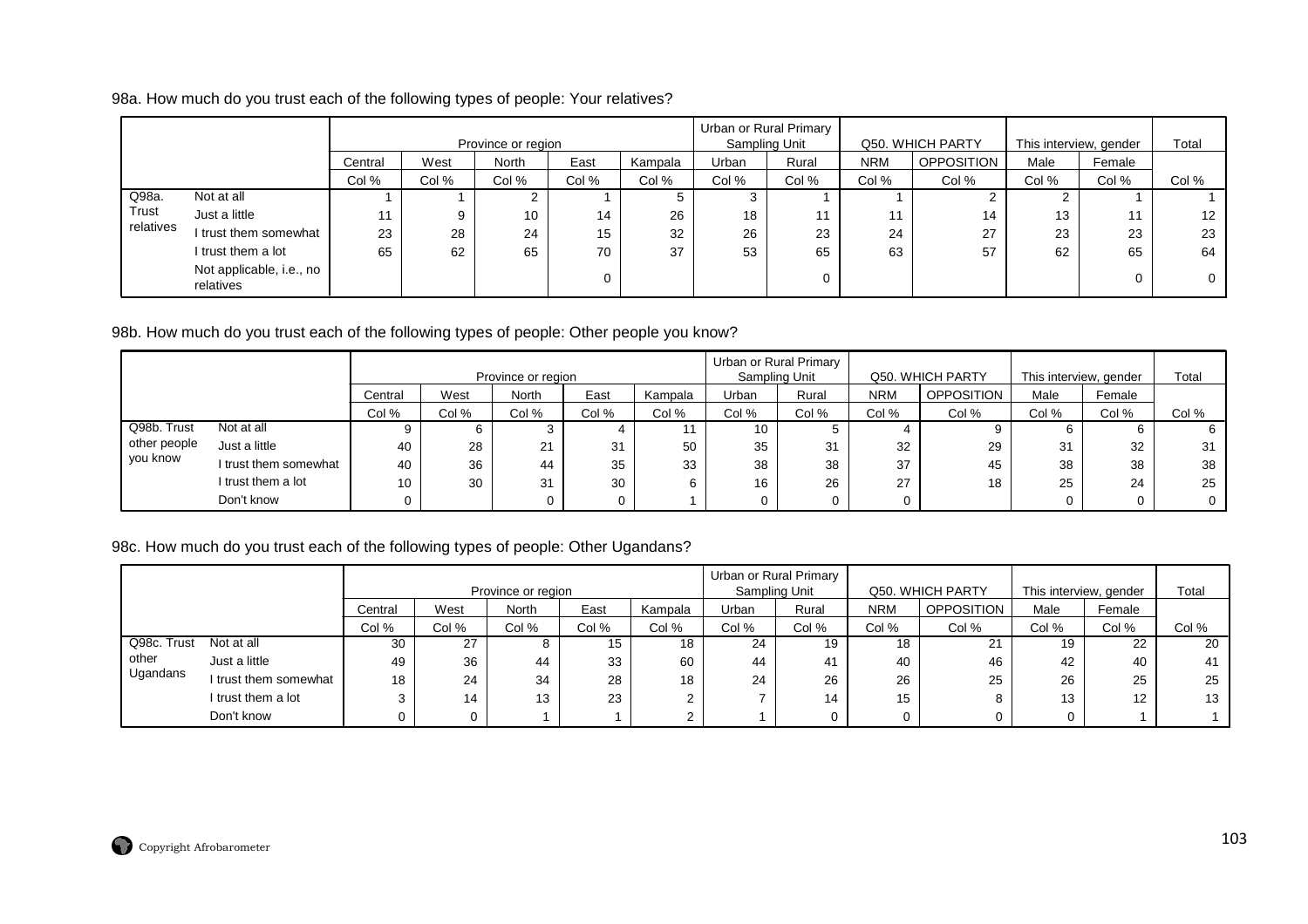## 99a. How often do you use: A mobile phone?

|              |                        |         |       | Province or region |       |         | Sampling Unit | Urban or Rural Primary |            | Q50. WHICH PARTY  | This interview, gender |        | Total |
|--------------|------------------------|---------|-------|--------------------|-------|---------|---------------|------------------------|------------|-------------------|------------------------|--------|-------|
|              |                        | Central | West  | North              | East  | Kampala | Urban         | Rural                  | <b>NRM</b> | <b>OPPOSITION</b> | Male                   | Female |       |
|              |                        | Col %   | Col % | Col %              | Col % | Col %   | Col %         | Col %                  | Col %      | Col %             | Col %                  | Col %  | Col % |
| Q99a. How    | Never                  | 22      | 24    |                    | 40    |         | 12            | 33                     | 33         | 19                | 24                     | 37     | 30    |
| often use a  | Less than once a month |         |       |                    | 4     |         | ົ             |                        |            |                   | $\overline{2}$         |        |       |
| mobile phone | A few times a month    |         |       |                    |       |         |               |                        |            |                   | 4                      |        |       |
|              | A few times a week     |         | 17    | 12                 | 13    | ົ       | Ō             | 14                     | 14         | 12                | $12 \overline{ }$      | 14     | 13    |
|              | Every day              | 61      | 46    | 42                 | 35    | 88      | 75            | 44                     | 43         | 61                | 58                     | 38     | 48    |
|              | Don't know             |         |       |                    |       |         |               |                        |            |                   | 0                      |        |       |

## 99b. How often do you use: A computer?

|           |                        |         |        | Province or region |       |         |       | Urban or Rural Primary<br>Sampling Unit |            | Q50. WHICH PARTY  | This interview, gender |        | Total |
|-----------|------------------------|---------|--------|--------------------|-------|---------|-------|-----------------------------------------|------------|-------------------|------------------------|--------|-------|
|           |                        | Central | West   | <b>North</b>       | East  | Kampala | Urban | Rural                                   | <b>NRM</b> | <b>OPPOSITION</b> | Male                   | Female |       |
|           |                        | Col %   | Col %  | Col %              | Col % | Col %   | Col % | Col %                                   | Col %      | Col %             | Col %                  | Col %  | Col % |
| Q99b.     | Never                  | 76      | 90     | 92                 | 93    | 51      | 59    | 90                                      | 91         | 75                | 83                     | 89     | 86    |
| How often | Less than once a month |         | 3      |                    |       |         | G     |                                         |            |                   |                        |        |       |
| use a     | A few times a month    |         | 3      |                    |       |         | 10    |                                         |            |                   | ົ                      |        |       |
| computer  | A few times a week     |         |        |                    | ⌒     | 28      | 18    |                                         | ◠          |                   |                        |        | 5     |
|           | Every day              |         | ◠<br>∠ |                    |       | റ       | 8     |                                         |            |                   |                        |        | 3     |
|           | Don't know             |         | ົ      |                    |       |         |       |                                         |            |                   |                        |        |       |

## 99c. How often do you use: The Internet?

|           |                        |         |       | Province or region |       |         | Urban or Rural Primary | Sampling Unit |            | Q50. WHICH PARTY  | This interview, gender |        | Total |
|-----------|------------------------|---------|-------|--------------------|-------|---------|------------------------|---------------|------------|-------------------|------------------------|--------|-------|
|           |                        | Central | West  | <b>North</b>       | East  | Kampala | Urban                  | Rural         | <b>NRM</b> | <b>OPPOSITION</b> | Male                   | Female |       |
|           |                        | Col %   | Col % | Col %              | Col % | Col %   | Col %                  | Col %         | Col %      | Col %             | Col %                  | Col %  | Col % |
| Q99c.     | Never                  | 82      | 89    | 89                 | 90    | 56      | 62                     | 90            | 90         | 79                | 83                     | 88     | 86    |
| How often | Less than once a month |         | 4     |                    |       |         |                        |               |            |                   | 3                      |        |       |
| use the   | A few times a month    |         |       |                    |       | 11      | 10                     |               |            |                   |                        |        | 3     |
| internet  | A few times a week     |         |       |                    |       | 24      | 16                     | ∠             |            | 10                | 6                      |        |       |
|           | Every day              |         |       |                    |       |         |                        |               |            |                   |                        |        |       |
|           | Don't know             |         |       |                    |       |         |                        |               |            |                   |                        |        |       |

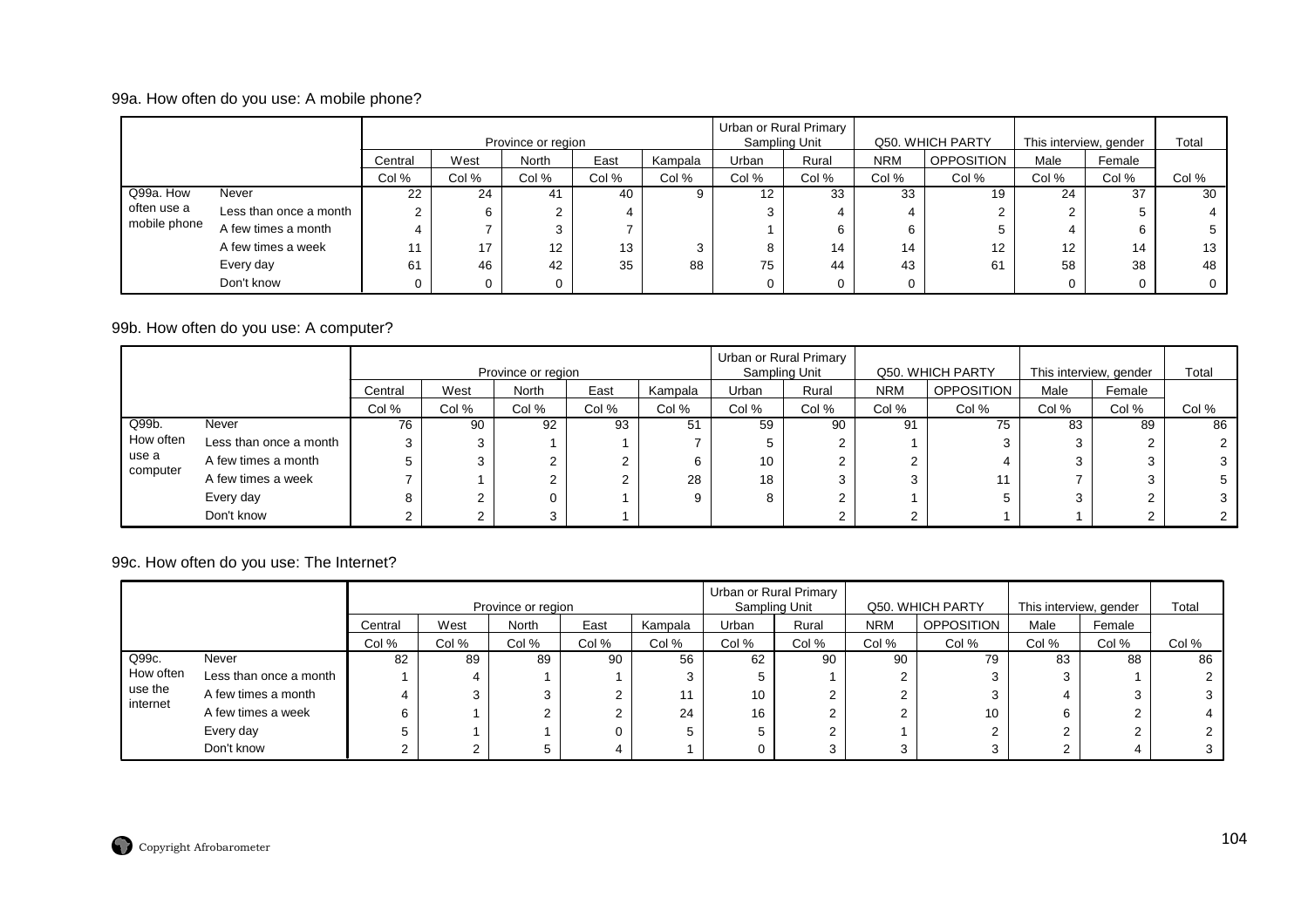99d. How often do you travel 10 km or more from the place where you live now?

|              |                        |         |       | Province or region |       |         |       | Urban or Rural Primary<br>Sampling Unit |            | Q50. WHICH PARTY |       | This interview, gender | Total |
|--------------|------------------------|---------|-------|--------------------|-------|---------|-------|-----------------------------------------|------------|------------------|-------|------------------------|-------|
|              |                        | Central | West  | <b>North</b>       | East  | Kampala | Urban | Rural                                   | <b>NRM</b> | OPPOSITION       | Male  | Female                 |       |
|              |                        | Col %   | Col % | Col %              | Col % | Col %   | Col % | Col %                                   | Col %      | Col %            | Col % | Col %                  | Col % |
| Q99d. How    | Never                  | 23      | 14    | 16                 | 15    |         | 20    | 16                                      |            | 14               | 13    | 20                     | 16    |
| often travel | Less than once a month | 8       | 30    | 20                 | 25    |         | 13    | 22                                      | 22         | 16               | 17    | 24                     | 20    |
| 10 km or     | A few times a month    | 22      | 36    | 20                 | 27    | 23      | 23    | 27                                      | 28         | 20               | 25    | 27                     | 26    |
| more         | A few times a week     | 29      | 16    | 37                 | 20    | 39      | 27    | 25                                      | 23         | 37               | 30    | 21                     | 26    |
|              | Every day              | 18      |       |                    | 13    | 20      | 16    | 10                                      | 10         | 12               | 14    |                        | 11    |
|              | Don't know             |         |       |                    |       |         | 0.    |                                         |            |                  |       |                        |       |

100. What is the highest level of education ou have completed?

|           |                                 |         |                                  | Province or region |      |         | Urban or Rural Primary | Sampling Unit |            | Q50. WHICH PARTY  | This interview, gender |                | Total       |
|-----------|---------------------------------|---------|----------------------------------|--------------------|------|---------|------------------------|---------------|------------|-------------------|------------------------|----------------|-------------|
|           |                                 | Central | West                             | <b>North</b>       | East | Kampala | Urban                  | Rural         | <b>NRM</b> | <b>OPPOSITION</b> | Male                   | Female         |             |
|           |                                 | Col %   | Col %<br>Col %<br>Col %<br>Col % |                    |      |         | Col %                  | Col %         | Col %      | Col %             | Col %                  | Col %          | Col %       |
| Education | No formal education<br>13<br>18 |         |                                  |                    | 20   |         |                        | 16            | 15         |                   |                        | 19             | 14          |
|           | Primary                         | 31      | 44                               | 45                 | 39   | 25      | 21                     | 42            | 43         | 31                | 37                     | 4 <sup>1</sup> | 39          |
|           | Secondary                       | 39      | 36                               | 29                 | 35   | 37      | 49                     | 32            | 35         | 39                | 38                     | 31             | 35          |
|           | Post-secondary                  | 18      | 8                                |                    | b    | 37      | 27                     | 9             |            | 22                | 16                     |                | 12          |
|           | Don't know                      |         |                                  |                    |      |         |                        |               | $\Omega$   |                   |                        |                | $\mathbf 0$ |

101. What is your religious, if any?

|          |               |         |       | Province or region |       |         | Urban or Rural Primary | Sampling Unit |            | Q50. WHICH PARTY  | This interview, gender |        | Total           |
|----------|---------------|---------|-------|--------------------|-------|---------|------------------------|---------------|------------|-------------------|------------------------|--------|-----------------|
|          |               | Central | West  | North              | East  | Kampala | Urban                  | Rural         | <b>NRM</b> | <b>OPPOSITION</b> | Male                   | Female |                 |
|          |               | Col %   | Col % | Col %              | Col % | Col %   | Col %                  | Col %         | Col %      | Col %             | Col %                  | Col %  | Col %           |
| Religion | Christian     | 82      | 96    | 94                 | 77    | 82      | 84                     | 88            | 89         | 85                | 88                     | 86     | 87              |
|          | <b>Muslim</b> | 17      |       |                    | 22    | 18      | 15                     |               | 10         | 15                |                        | 13     | 12 <sup>°</sup> |
|          | Other         |         |       |                    |       |         |                        |               |            |                   |                        | C      |                 |

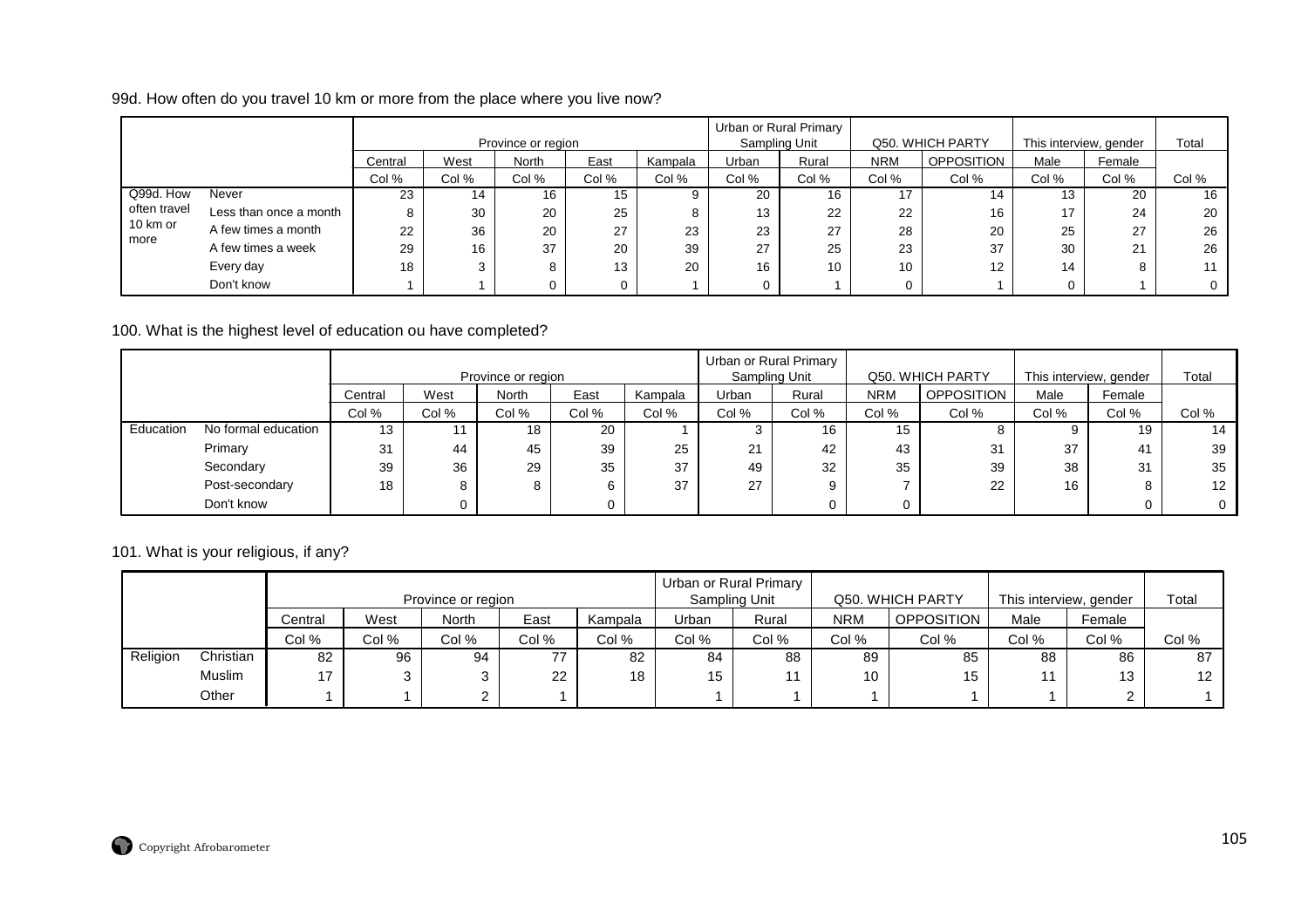102a. Which of these things do you personally own: radio?

|           |               |         |       | Province or region |       |         |       | Urban or Rural Primary<br>Sampling Unit |            | Q50. WHICH PARTY |       | This interview, gender | Total          |
|-----------|---------------|---------|-------|--------------------|-------|---------|-------|-----------------------------------------|------------|------------------|-------|------------------------|----------------|
|           |               | Central | West  | <b>North</b>       | East  | Kampala | Urban | Rural                                   | <b>NRM</b> | OPPOSITION       | Male  | Female                 |                |
|           |               | Col %   | Col % | Col %              | Col % | Col %   | Col % | Col %                                   | Col %      | Col %            | Col % | Col %                  | Col %          |
| Q102a.    | No, don't own | 13      | 11    | 25                 | 27    | 13      | 12    | 19                                      | 18         | 10               | 13    | 23                     | 18             |
| Own radio | Yes, do own   | 87      | 89    | 74                 | 73    | 87      | 88    | 81                                      | 82         | 90               | 87    | 77                     | 82             |
|           | Don't know    |         |       |                    |       |         |       |                                         |            |                  |       |                        | 0 <sup>1</sup> |

102b. Which of these things do you personally own: television?

|            |               |         |       | Province or region |       |         |       | Urban or Rural Primary<br>Sampling Unit |            | Q50. WHICH PARTY | This interview, gender |           | Total        |
|------------|---------------|---------|-------|--------------------|-------|---------|-------|-----------------------------------------|------------|------------------|------------------------|-----------|--------------|
|            |               | Central | West  | North              | East  | Kampala | Urban | Rural                                   | <b>NRM</b> | OPPOSITION       | Male                   | Female    |              |
|            |               | Col %   | Col % | Col %              | Col % | Col %   | Col % | Col %                                   | Col %      | Col %            | Col %                  | Col %     | Col %        |
| Q102b, Own | No, don't own | 72      | 94    | 95                 | 94    | 34      | 52    | 91                                      | 91         | 75               | 85                     | 87        | 86           |
| television | Yes, do own   | 27      | 6     |                    |       | 66      | 48    |                                         | O          | 25               | 15                     | 12<br>כ ו | 14           |
|            | Don't know    |         |       |                    |       |         |       |                                         |            |                  |                        |           | $\mathbf{0}$ |

102c. Which of these things do you personally own: motor vehicle, car or motorcycle?

|                            |               |         | Province or region |       |       | Urban or Rural Primary<br>Sampling Unit |       | Q50. WHICH PARTY |            | This interview, gender |       | Total  |       |
|----------------------------|---------------|---------|--------------------|-------|-------|-----------------------------------------|-------|------------------|------------|------------------------|-------|--------|-------|
|                            |               | Central | West               | North | East  | Kampala                                 | Urban | Rural            | <b>NRM</b> | <b>OPPOSITION</b>      | Male  | Female |       |
|                            |               | Col %   | Col %              | Col % | Col % | Col %                                   | Col % | Col %            | Col %      | Col %                  | Col % | Col %  | Col % |
| Q102c. Own motor           | No, don't own | 89      | 84                 | 92    | 94    | 89                                      | 86    | 90               | 89         | 85                     | 85    | 93     | 89    |
| vehicle, car or motorcycle | Yes, do own   | 11      | 16                 |       |       | 10                                      | 13    | 10               | 10         | 14                     | 14    |        | 10    |
|                            | Don't know    | 0       |                    |       |       |                                         |       |                  |            |                        |       |        |       |

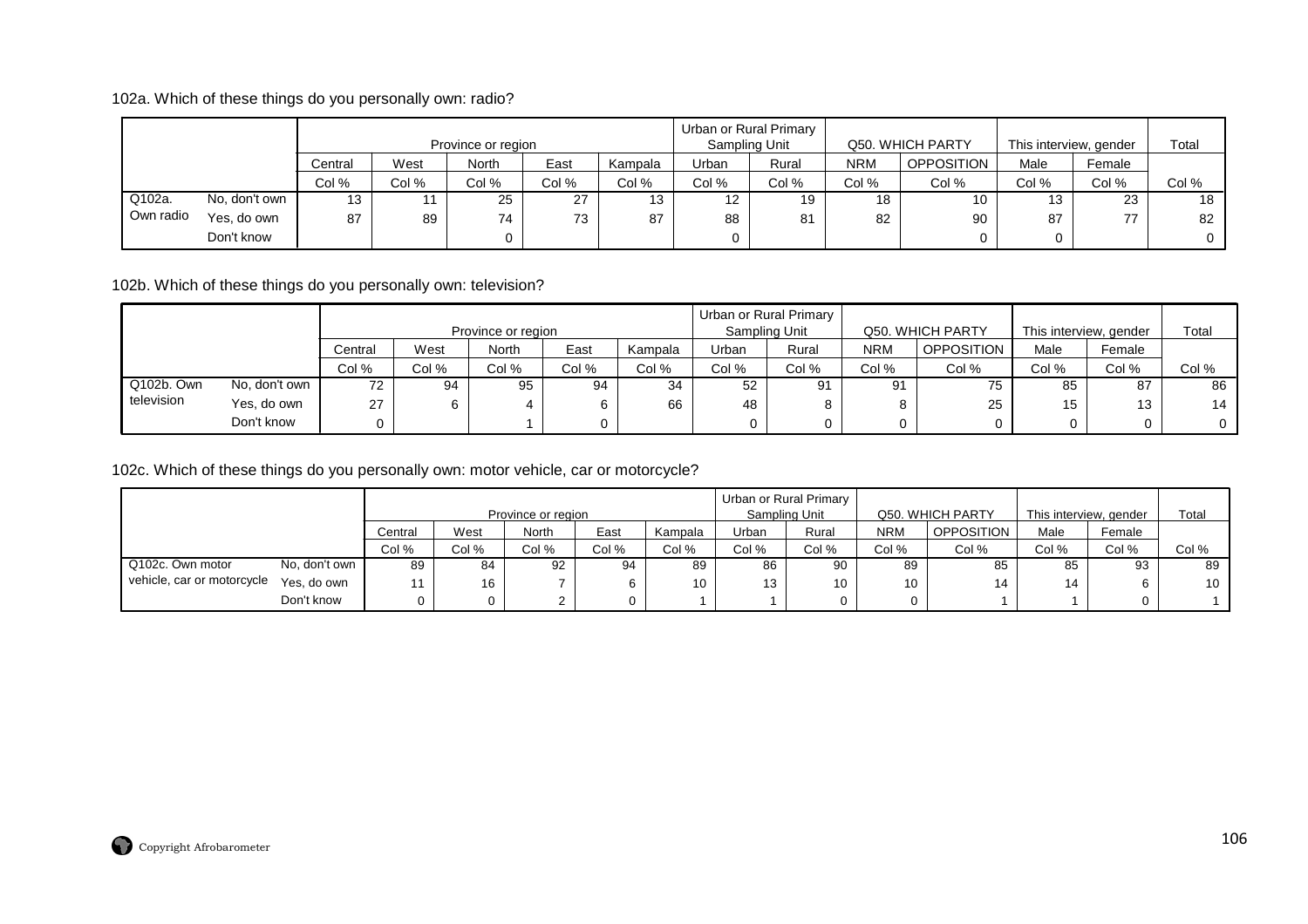103. Do you think that donors and development partners in Uganda are having too little, too much, or about the right amount of influence over the campaign and the elections?

|                                                             |                        |         |       | Province or region |       |         | Urban or Rural Primary<br>Sampling Unit |       | Q50. WHICH PARTY |            | This interview, gender |        | Total |
|-------------------------------------------------------------|------------------------|---------|-------|--------------------|-------|---------|-----------------------------------------|-------|------------------|------------|------------------------|--------|-------|
|                                                             |                        | Central | West  | North              | East  | Kampala | Urban                                   | Rural | <b>NRM</b>       | OPPOSITION | Male                   | Female |       |
|                                                             |                        | Col %   | Col % | Col %              | Col % | Col %   | Col %                                   | Col % | Col %            | Col %      | Col %                  | Col %  | Col % |
| Q103. Donor<br>influence over<br>campaigns and<br>elections | Far too little         | 13      | 10    | 16                 | ŏ     | 15      | 15                                      | 12    |                  | 16         | 13                     |        | 12    |
|                                                             | Somewhat too little    | 31      | 23    | 36                 | 24    | 25      | 28                                      | 28    | 28               | 34         | 32                     | 25     | 28    |
|                                                             | About the right amount | 21      | 23    | 17                 | 28    | 20      | 23                                      | 22    | 24               | 19         | 23                     | 22     | 22    |
|                                                             | Somewhat too much      | 5       | 13    | 6                  |       | 14      | 11                                      |       | 10               |            | 10                     |        |       |
|                                                             | Far too much           |         |       |                    |       |         |                                         |       |                  |            |                        |        | 6.    |
|                                                             | Don't know             | 26      | 25    | 18                 | 21    | 19      | 16                                      | 23    | 23               | 14         | 15                     | 29     | 22    |

104. Which of the following statements is closest to your view? Choose Statement 1 or Statement 2.

Statement 1: Donors should put pressure on the Ugandan government to ensure that the campaign and election processes are free and fair.<br>Statement 2: Campaigns and election processes are domestic affairs and the donors shou

|                                                                                                                                                                                                                                                           |                            |         | Province or region |       |       | Urban or Rural Primary<br>Sampling Unit |       | Q50. WHICH PARTY |            | This interview, gender |       | Total  |       |
|-----------------------------------------------------------------------------------------------------------------------------------------------------------------------------------------------------------------------------------------------------------|----------------------------|---------|--------------------|-------|-------|-----------------------------------------|-------|------------------|------------|------------------------|-------|--------|-------|
|                                                                                                                                                                                                                                                           |                            | Central | West               | North | East  | Kampala                                 | Urban | Rural            | <b>NRM</b> | <b>OPPOSITION</b>      | Male  | Female |       |
|                                                                                                                                                                                                                                                           |                            | Col %   | Col %              | Col % | Col % | Col %                                   | Col % | Col %            | Col %      | Col %                  | Col % | Col %  | Col % |
| Q104.Donors should put<br>pressure on the Ugandan<br>government to ensure that<br>the campaigns and<br>election processes are<br>free and fair vs.<br>campaigns and elections<br>processes are domestic<br>affairs and the donors<br>should not interfere | Agree very strongly with 1 | 48      | 34                 | 39    | 52    | 47                                      | 44    | 43               | 38         | 58                     | 46    | 40     | 43    |
|                                                                                                                                                                                                                                                           | Agree with 1               | 27      | 13                 | 24    | 20    | 29                                      | 23    | 21               | 20         | 25                     | 21    | 21     | 21    |
|                                                                                                                                                                                                                                                           | Agree with 2               | 12      | 22                 |       | 10    |                                         | 10    | 13               | 15         | 8                      | 15    | 11     | 13    |
|                                                                                                                                                                                                                                                           | Agree very strongly with 2 | 9       | 19                 | 19    | 11    | 12                                      | 19    | 13               | 18         |                        | 12    | 16     | 14    |
|                                                                                                                                                                                                                                                           | Agree with neither         |         | C                  |       |       |                                         | 0     |                  |            |                        |       |        |       |
|                                                                                                                                                                                                                                                           | Don't know                 | 3       | 10                 | 10    |       |                                         | 3     | 8                | 8          |                        |       | 10     |       |